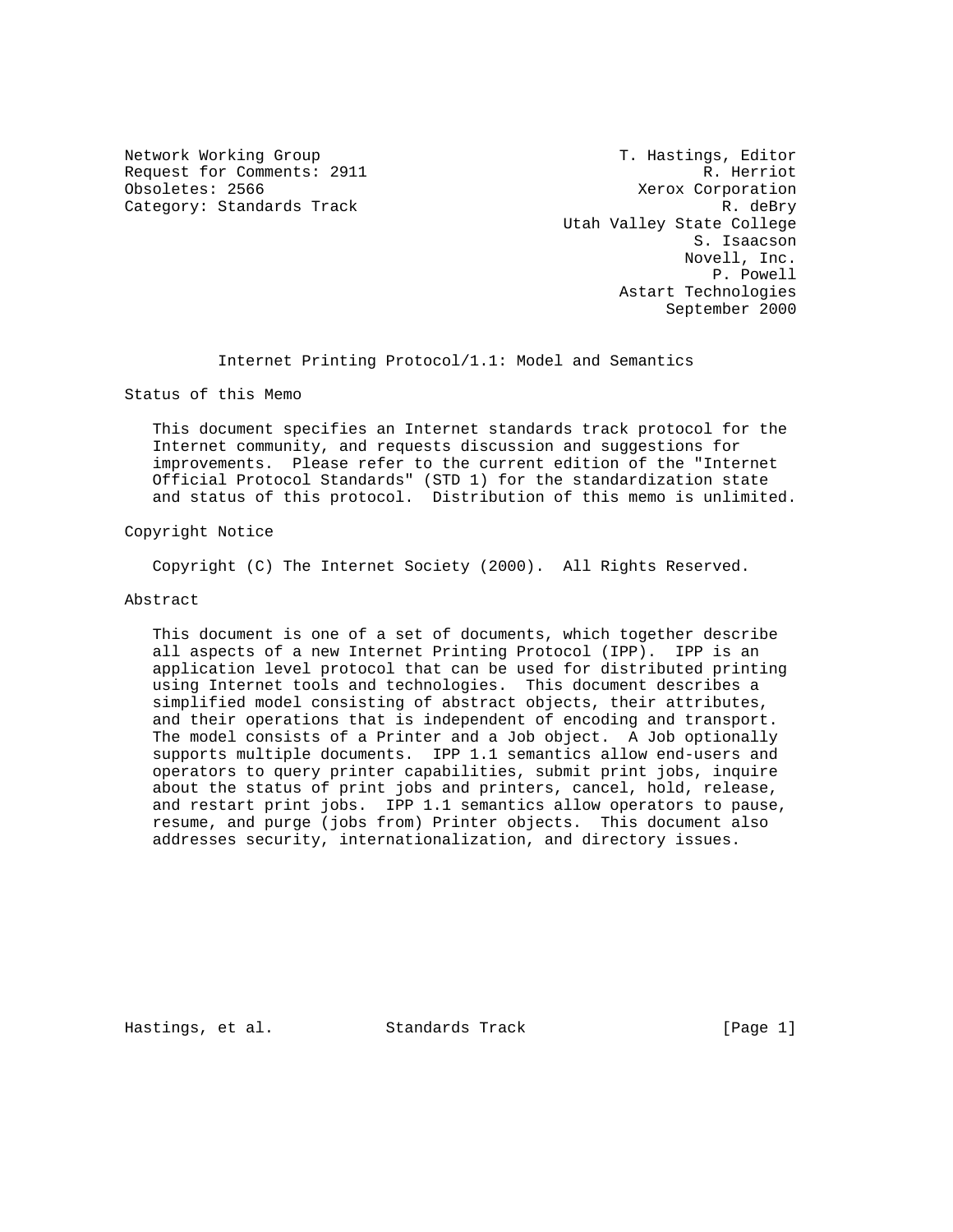The full set of IPP documents includes:

 Design Goals for an Internet Printing Protocol [RFC2567] Rationale for the Structure and Model and Protocol for the Internet Printing Protocol [RFC2568] Internet Printing Protocol/1.1: Model and Semantics (this document) Internet Printing Protocol/1.1: Encoding and Transport [RFC2910] Internet Printing Protocol/1.1: Implementer's Guide [IPP-IIG] Mapping between LPD and IPP Protocols [RFC2569]

 The "Design Goals for an Internet Printing Protocol" document takes a broad look at distributed printing functionality, and it enumerates real-life scenarios that help to clarify the features that need to be included in a printing protocol for the Internet. It identifies requirements for three types of users: end users, operators, and administrators. It calls out a subset of end user requirements that are satisfied in IPP/1.0. A few OPTIONAL operator operations have been added to IPP/1.1.

 The "Rationale for the Structure and Model and Protocol for the Internet Printing Protocol" document describes IPP from a high level view, defines a roadmap for the various documents that form the suite of IPP specification documents, and gives background and rationale for the IETF working group's major decisions.

 The "Internet Printing Protocol/1.1: Encoding and Transport" document is a formal mapping of the abstract operations and attributes defined in the model document onto HTTP/1.1 [RFC2616]. It defines the encoding rules for a new Internet MIME media type called "application/ipp". This document also defines the rules for transporting over HTTP a message body whose Content-Type is "application/ipp". This document defines a new scheme named 'ipp' for identifying IPP printers and jobs.

 The "Internet Printing Protocol/1.1: Implementer's Guide" document gives insight and advice to implementers of IPP clients and IPP objects. It is intended to help them understand IPP/1.1 and some of the considerations that may assist them in the design of their client and/or IPP object implementations. For example, a typical order of processing requests is given, including error checking. Motivation for some of the specification decisions is also included.

 The "Mapping between LPD and IPP Protocols" document gives some advice to implementers of gateways between IPP and LPD (Line Printer Daemon) implementations.

Hastings, et al. Standards Track [Page 2]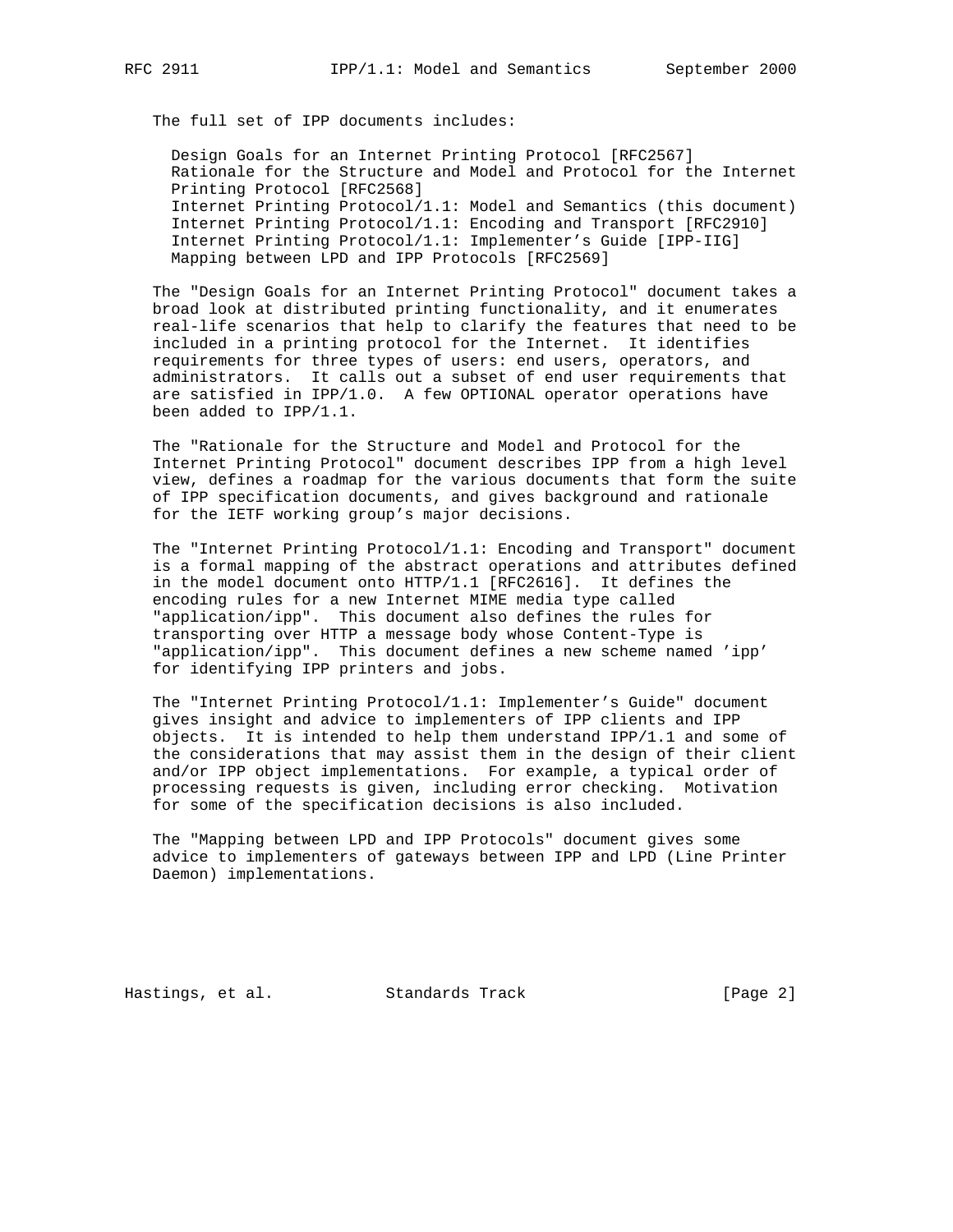|         | Table of Contents                                                 |                 |
|---------|-------------------------------------------------------------------|-----------------|
|         | 1. Introduction                                                   | 9               |
|         | 1.1 Simplified Printing Model                                     | 10              |
|         | 2. IPP Objects                                                    | 12 <sup>°</sup> |
|         | 2.1 Printer Object                                                | 13              |
|         |                                                                   | 15              |
|         |                                                                   | 16              |
|         | 2.2 Job Object<br>2.3 Object Relationships<br>2.4 Object Identity | 17              |
|         | 3. IPP Operations                                                 | 20              |
|         | 3.1 Common Semantics                                              | 21              |
|         | 3.1.1 Required Parameters                                         | 21              |
|         | 3.1.2 Operation IDs and Request IDs                               | 22              |
|         | 3.1.3 Attributes                                                  | 22              |
|         | 3.1.4 Character Set and Natural Language Operation Attribute      | 24              |
| 3.1.4.1 | Request Operation Attributes                                      | 25              |
| 3.1.4.2 | Response Operation Attributes                                     | 29              |
|         | 3.1.5 Operation Targets                                           | 30              |
|         | 3.1.6 Operation Response Status Codes and Status Messages         | 32              |
|         | 3.1.6.1 "status-code" (type2 enum)                                | 32              |
|         | $3.1.6.2$ "status-message" (text(255))                            | 33              |
|         | 3.1.6.3 "detailed-status-message" (text(MAX))                     | 33              |
|         | 3.1.6.4 "document-access-error" (text(MAX))                       | 34              |
|         | 3.1.7 Unsupported Attributes                                      | 34              |
|         | 3.1.8 Versions                                                    | 36              |
|         | 3.1.9 Job Creation Operations                                     | 38              |
|         | 3.2 Printer Operations                                            | 41              |
|         | 3.2.1 Print-Job Operation                                         | 41              |
|         | 3.2.1.1 Print-Job Request                                         | 41              |
|         | 3.2.1.2 Print-Job Response                                        | 46              |
|         | 3.2.2 Print-URI Operation                                         | 48              |
|         | 3.2.3 Validate-Job Operation                                      | 49              |
|         | 3.2.4 Create-Job Operation                                        | 49              |
|         | 3.2.5 Get-Printer-Attributes Operation                            | 50              |
|         | 3.2.5.1 Get-Printer-Attributes Request                            | 51              |
|         | 3.2.5.2 Get-Printer-Attributes Response                           | 53              |
|         | 3.2.6 Get-Jobs Operation                                          | 54<br>54        |
|         | 3.2.6.1 Get-Jobs Request<br>3.2.6.2 Get-Jobs Response             | 56              |
|         | 3.2.7 Pause-Printer Operation                                     | 57              |
|         | 3.2.7.1 Pause-Printer Request                                     | 59              |
| 3.2.7.2 | Pause-Printer Response                                            | 60              |
| 3.2.8   | Resume-Printer Operation                                          | 60              |
| 3.2.9   | Purge-Jobs Operation                                              | 61              |
| 3.3     | Job Operations                                                    | 62              |
| 3.3.1   | Send-Document Operation                                           | 62              |
| 3.3.1.1 | Send-Document Request                                             | 64              |
| 3.3.1.2 | Send-Document Response                                            | 65              |
|         |                                                                   |                 |

Hastings, et al. Standards Track [Page 3]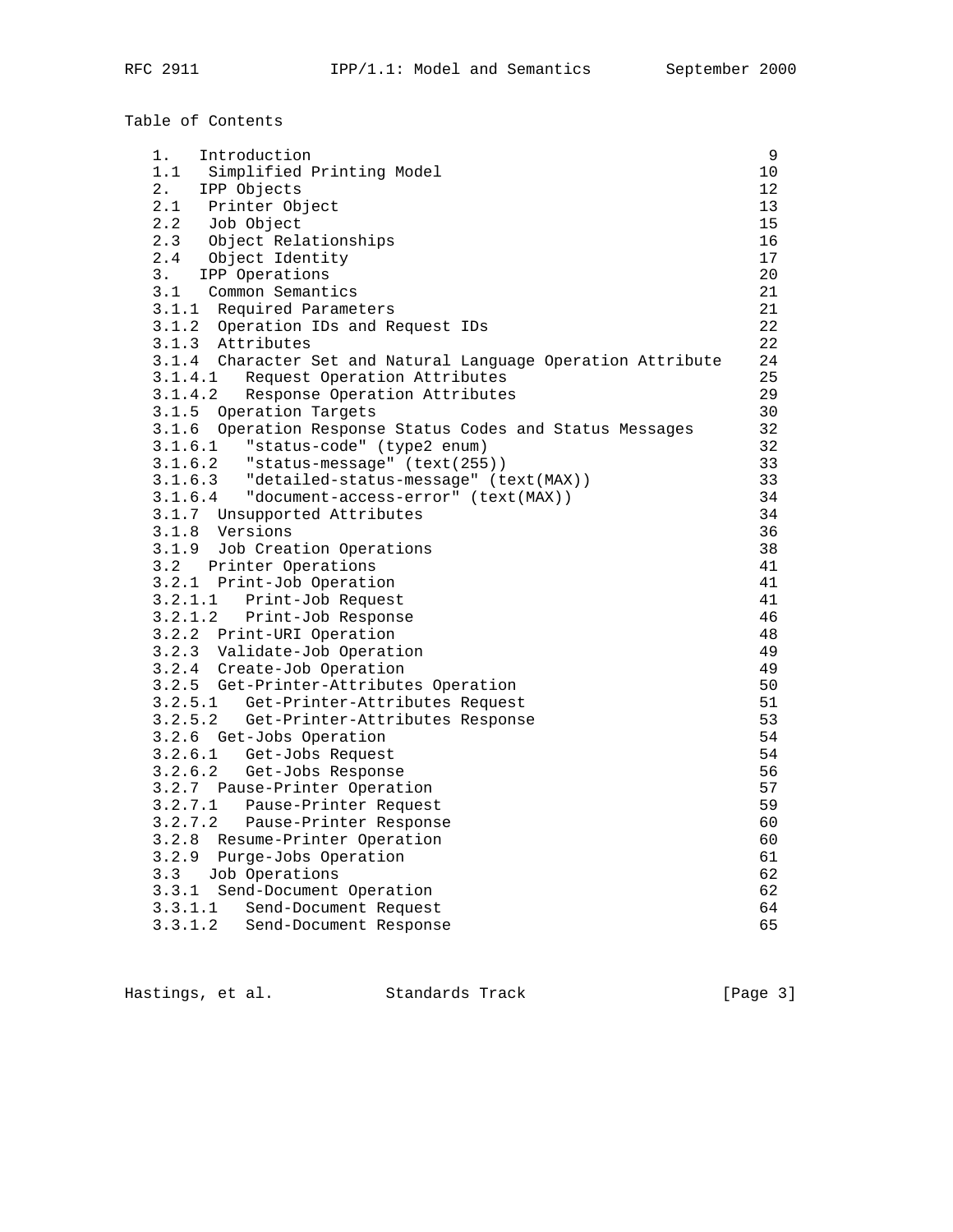| 3.3.2 Send-URI Operation                                    | 66  |
|-------------------------------------------------------------|-----|
| 3.3.3 Cancel-Job Operation                                  | 66  |
| 3.3.3.1 Cancel-Job Request                                  | 67  |
| 3.3.3.2 Cancel-Job Response                                 | 68  |
| 3.3.4 Get-Job-Attributes Operation                          | 69  |
| 3.3.4.1 Get-Job-Attributes Request                          | 69  |
| 3.3.4.2 Get-Job-Attributes Response                         | 70  |
| 3.3.5 Hold-Job Operation                                    | 71  |
| 3.3.5.1 Hold-Job Request                                    | 72  |
| 3.3.5.2 Hold-Job Response                                   | 73  |
| 3.3.6 Release-Job Operation                                 | 74  |
| 3.3.7 Restart-Job Operation                                 | 75  |
| 3.3.7.1<br>Restart-Job Request                              | 76  |
| 3.3.7.2<br>Restart-Job Response                             | 78  |
| 4. Object Attributes                                        | 78  |
| 4.1 Attribute Syntaxes                                      | 78  |
| 4.1.1 'text'                                                | 79  |
|                                                             | 80  |
| 4.1.1.1 'textWithoutLanguage'<br>4.1.1.2 'textWithLanguage' | 80  |
| $4.1.2$ 'name'                                              | 81  |
| 4.1.2.1 'nameWithoutLanguage'                               | 82  |
| 4.1.2.2 'nameWithLanguage'                                  | 82  |
| 4.1.2.3 Matching 'name' attribute values                    | 83  |
| 4.1.3 'keyword'                                             | 84  |
| $4.1.4$ 'enum'                                              | 85  |
| $4.1.5$ 'uri'                                               | 85  |
| 4.1.6 'uriScheme'                                           | 86  |
| 4.1.7 'charset'                                             | 86  |
| 4.1.8 'naturalLanguage'                                     | 87  |
| 4.1.9 'mimeMediaType'                                       | 87  |
| 4.1.9.1 Application/octet-stream -- Auto-Sensing            | 88  |
| the document format                                         |     |
| 4.1.10 'octetString'                                        | 89  |
| 4.1.11 'boolean'                                            | 89  |
| 4.1.12 'integer'                                            | 89  |
| 4.1.13 'rangeOfInteger'                                     | 90  |
| 4.1.14 'dateTime'                                           | 90  |
| 4.1.15 'resolution'                                         | 90  |
| 4.1.16 '1setOf X'                                           | 90  |
| Job Template Attributes<br>4.2                              | 91  |
| job-priority (integer(1:100))<br>4.2.1                      | 94  |
| job-hold-until (type3 keyword   name (MAX))<br>4.2.2        | 95  |
| 4.2.3<br>job-sheets (type3 keyword   name(MAX))             | 96  |
| 4.2.4<br>multiple-document-handling (type2 keyword)         | 96  |
| copies (integer(1:MAX))<br>4.2.5                            | 98  |
| finishings (1setOf type2 enum)<br>4.2.6                     | 98  |
| 4.2.7<br>page-ranges (1setOf rangeOfInteger (1:MAX))        | 101 |
| 4.2.8<br>sides (type2 keyword)                              | 102 |
|                                                             |     |

Hastings, et al. Standards Track [Page 4]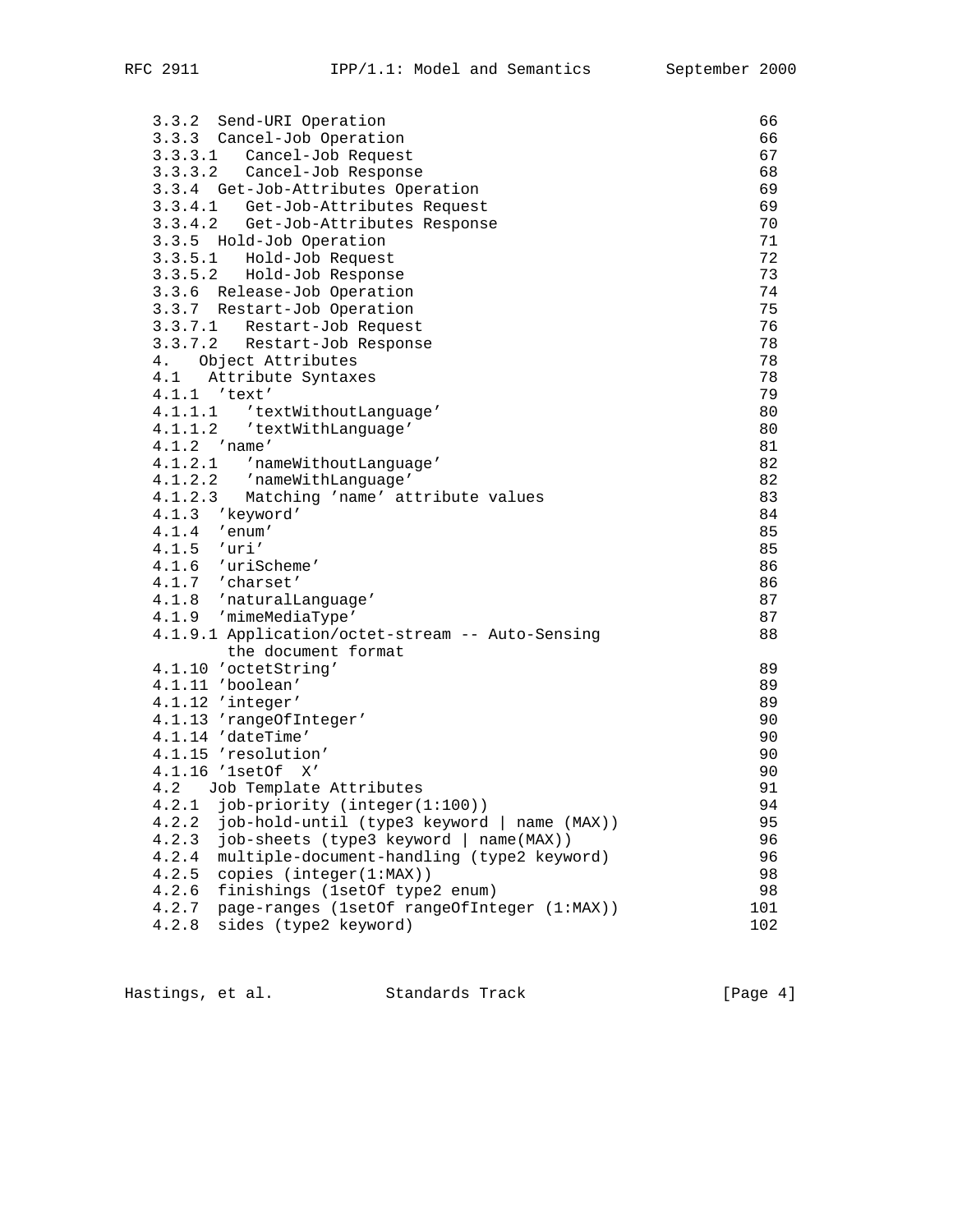4.2.9 number-up (integer(1:MAX)) 102 4.2.10 orientation-requested (type2 enum) 103 4.2.11 media (type3 keyword | name(MAX)) 104 4.2.12 printer-resolution (resolution) 105 4.2.13 print-quality (type2 enum) 105 4.3 Job Description Attributes 106<br>4.3.1 job-uri (uri) 107  $4.3.1$  job-uri (uri) 4.3.2 job-id (integer(1:MAX)) 108 4.3.3 job-printer-uri (uri) 108 4.3.4 job-more-info (uri) 108<br>4.3.5 job-name (name(MAX)) 108 4.3.5 job-name (name(MAX)) 108 4.3.6 job-originating-user-name (name(MAX)) 109 4.3.7 job-state (type1 enum) 109<br>4.3.7.1 Forwarding Servers 112 4.3.7.1 Forwarding Servers 112<br>4.3.7.2 Partitioning of Job States 112 4.3.7.2 Partitioning of Job States 112 4.3.8 job-state-reasons (1setOf type2 keyword) 113 4.3.9 job-state-message (text(MAX)) 118 4.3.10 job-detailed-status-messages (1setOf text(MAX)) 118 4.3.11 job-document-access-errors (1setOf text(MAX)) 118 4.3.12 number-of-documents (integer(0:MAX)) 119 4.3.13 output-device-assigned (name(127)) 119 4.3.14 Event Time Job Description Attributes 119 4.3.14.1 time-at-creation (integer(MIN:MAX)) 120 4.3.14.2 time-at-processing (integer(MIN:MAX)) 120 4.3.14.3 time-at-completed (integer(MIN:MAX)) 120 4.3.14.4 job-printer-up-time (integer(1:MAX)) 120 4.3.14.5 date-time-at-creation (dateTime) 121 4.3.14.6 date-time-at-processing (dateTime) 121 4.3.14.7 date-time-at-completed (dateTime) 121 4.3.15 number-of-intervening-jobs (integer(0:MAX)) 121 4.3.16 job-message-from-operator (text(127)) 121 4.3.17 Job Size Attributes 121 4.3.17.1 job-k-octets (integer(0:MAX)) 122 4.3.17.2 job-impressions (integer(0:MAX)) 122 4.3.17.3 job-media-sheets (integer(0:MAX)) 123 4.3.18 Job Progress Attributes 123 4.3.18.1 job-k-octets-processed (integer(0:MAX)) 123 4.3.18.2 job-impressions-completed (integer(0:MAX)) 123 4.3.18.3 job-media-sheets-completed (integer(0:MAX)) 124 4.3.19 attributes-charset (charset) 124 4.3.20 attributes-natural-language (naturalLanguage) 124 4.4 Printer Description Attributes 124 4.4.1 printer-uri-supported (1setOf uri) 126 4.4.2 uri-authentication-supported (1setOf type2 keyword) 127 4.4.3 uri-security-supported (1setOf type2 keyword) 128 4.4.4 printer-name (name(127)) 129 4.4.5 printer-location (text(127)) 129 4.4.6 printer-info (text(127)) 130

Hastings, et al. Standards Track Frack [Page 5]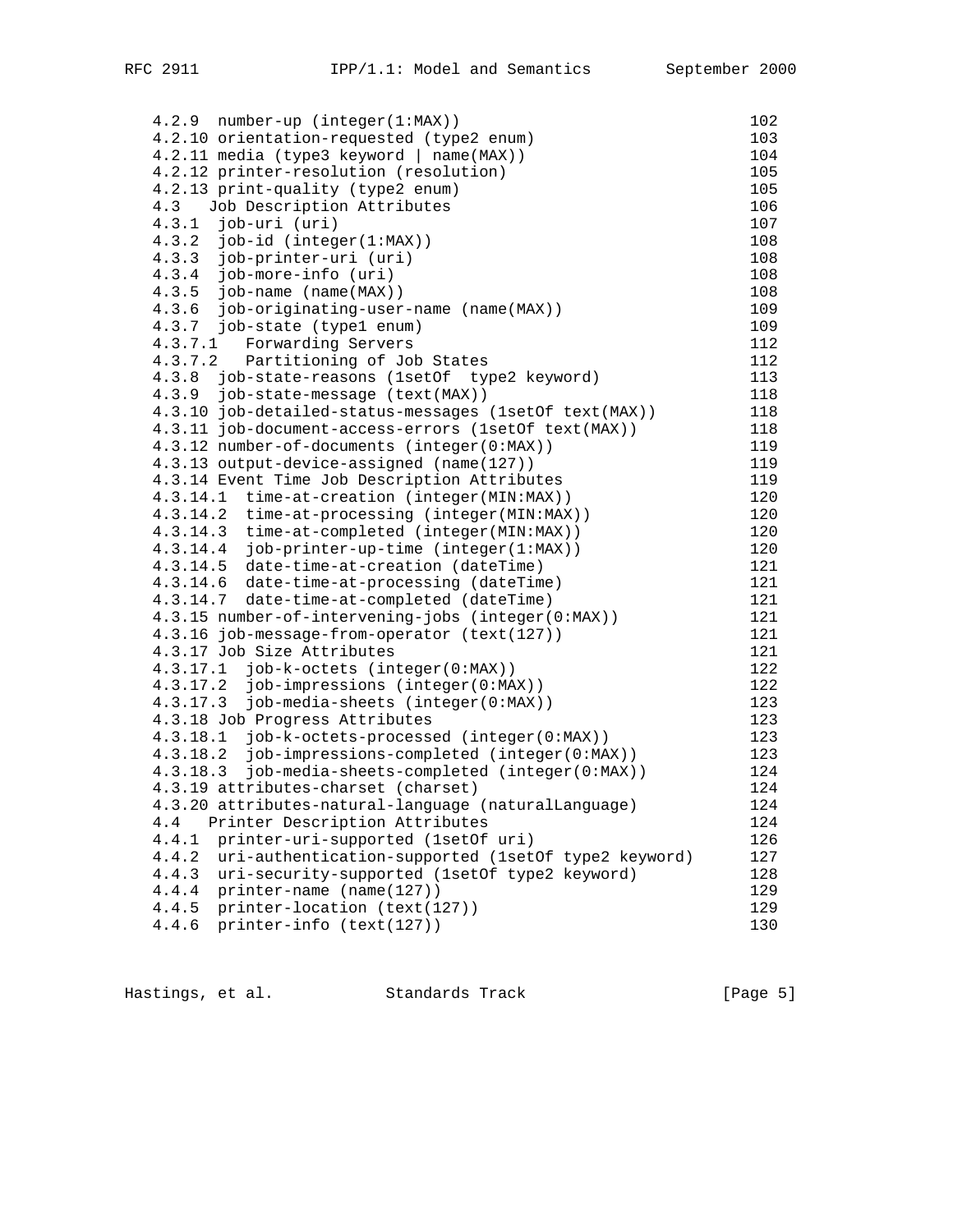|     | 4.4.7 printer-more-info (uri)                             | 130 |
|-----|-----------------------------------------------------------|-----|
|     | 4.4.8 printer-driver-installer (uri)                      | 130 |
|     | 4.4.9 printer-make-and-model (text(127))                  | 130 |
|     | 4.4.10 printer-more-info-manufacturer (uri)               | 130 |
|     | 4.4.11 printer-state (type1 enum)                         | 131 |
|     | 4.4.12 printer-state-reasons (1setOf type2 keyword)       | 131 |
|     | 4.4.13 printer-state-message (text(MAX))                  | 134 |
|     | 4.4.14 ipp-versions-supported (1setOf type2 keyword)      | 134 |
|     |                                                           |     |
|     | 4.4.15 operations-supported (lsetOf type2 enum)           | 135 |
|     | 4.4.16 multiple-document-jobs-supported (boolean)         | 136 |
|     | 4.4.17 charset-configured (charset)                       | 136 |
|     | 4.4.18 charset-supported (1setOf charset)                 | 137 |
|     | 4.4.19 natural-language-configured (naturalLanguage)      | 137 |
|     | 4.4.20 generated-natural-language-supported               |     |
|     | (1setOf naturalLanguage)                                  | 137 |
|     | 4.4.21 document-format-default (mimeMediaType)            | 138 |
|     | 4.4.22 document-format-supported (1setOf mimeMediaType)   | 138 |
|     | 4.4.23 printer-is-accepting-jobs (boolean)                | 138 |
|     | 4.4.24 queued-job-count (integer(0:MAX))                  | 138 |
|     | 4.4.25 printer-message-from-operator (text(127))          | 139 |
|     | 4.4.26 color-supported (boolean)                          | 139 |
|     | 4.4.27 reference-uri-schemes-supported (lsetOf uriScheme) | 139 |
|     | 4.4.28 pdl-override-supported (type2 keyword)             | 139 |
|     | 4.4.29 printer-up-time (integer(1:MAX))                   | 140 |
|     | 4.4.30 printer-current-time (dateTime)                    | 140 |
|     | 4.4.31 multiple-operation-time-out (integer(1:MAX))       | 141 |
|     | 4.4.32 compression-supported (1setOf type3 keyword)       | 141 |
|     | 4.4.33 job-k-octets-supported (rangeOfInteger(0:MAX))     | 142 |
|     | 4.4.34 job-impressions-supported (rangeOfInteger(0:MAX))  | 142 |
|     | 4.4.35 job-media-sheets-supported (rangeOfInteger(0:MAX)) | 142 |
|     | 4.4.36 pages-per-minute (integer(0:MAX))                  | 142 |
|     | 4.4.37 pages-per-minute-color (integer(0:MAX))            | 142 |
|     | 5. Conformance                                            | 143 |
|     | 5.1 Client Conformance Requirements                       | 143 |
|     | 5.2 IPP Object Conformance Requirements                   | 145 |
|     | 5.2.1 Objects                                             | 145 |
|     |                                                           | 145 |
|     | 5.2.2 Operations<br>5.2.3 IPP Object Attributes           | 146 |
|     | 5.2.4 Versions                                            |     |
|     |                                                           | 146 |
|     | 5.2.5 Extensions                                          | 147 |
|     | 5.2.6 Attribute Syntaxes                                  | 147 |
|     | 5.2.7 Security                                            | 148 |
| 5.3 | Charset and Natural Language Requirements                 | 148 |
| 6.  | IANA Considerations                                       | 148 |
| 6.1 | Typed 'keyword' and 'enum' Extensions                     | 149 |
| 6.2 | Attribute Extensibility                                   | 151 |
| 6.3 | Attribute Syntax Extensibility                            | 152 |
| 6.4 | Operation Extensibility                                   | 152 |

| Hastings, et al. | Standards Track | [Page 6] |
|------------------|-----------------|----------|
|                  |                 |          |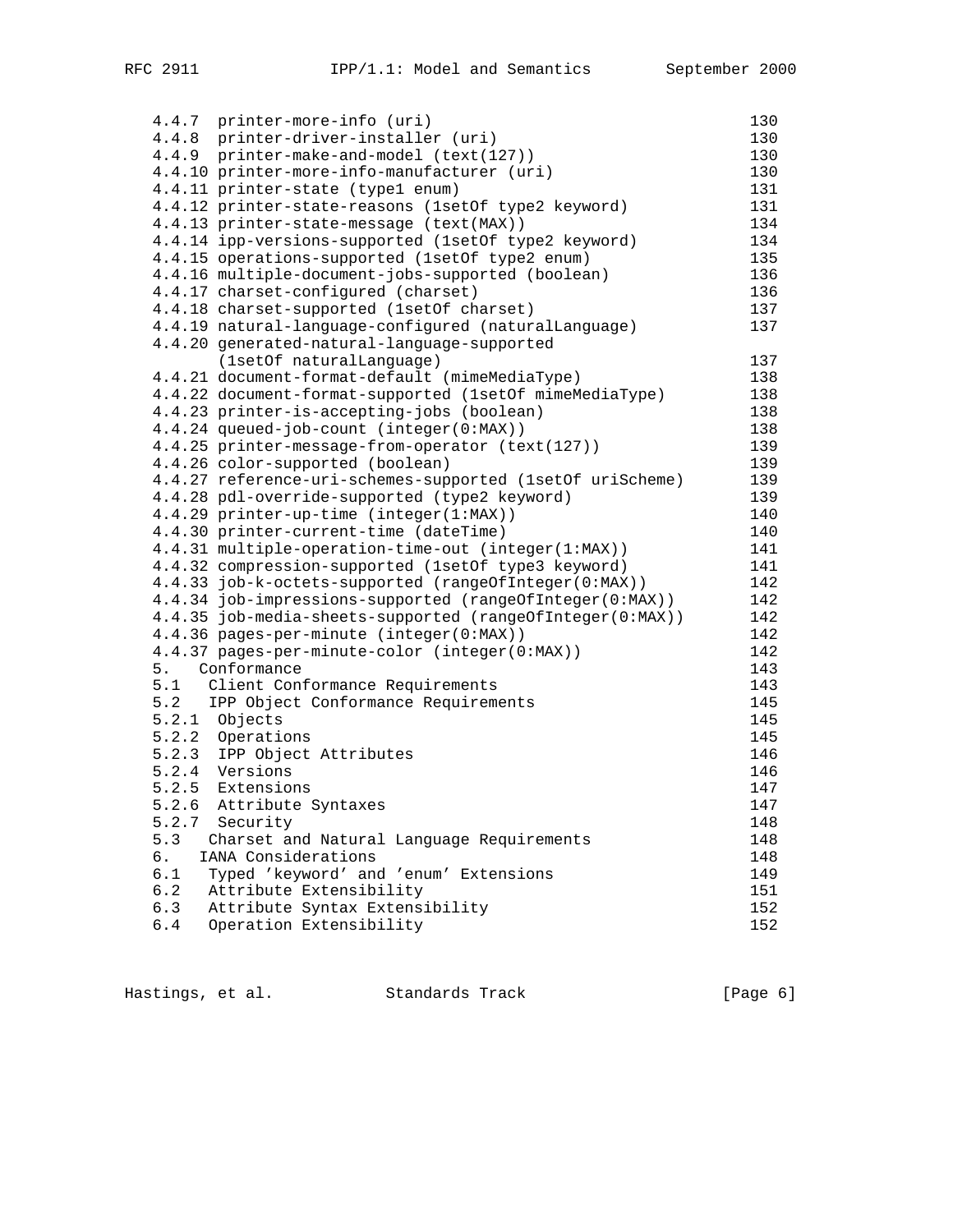| 6.5<br>Attribute Group Extensibility                                 | 153 |
|----------------------------------------------------------------------|-----|
| 6.6<br>Status Code Extensibility                                     | 153 |
| 6.7<br>Out-of-band Attribute Value Extensibility                     | 154 |
| 6.8<br>Registration of MIME types/sub-types for document-formats 154 |     |
| 6.9<br>Registration of charsets for use in 'charset'                 |     |
| attribute values                                                     | 154 |
| Internationalization Considerations<br>7.                            | 154 |
| 8.<br>Security Considerations                                        | 158 |
| 8.1 Security Scenarios                                               | 159 |
| 8.1.1 Client and Server in the Same Security Domain                  | 159 |
| 8.1.2 Client and Server in Different Security Domains                | 159 |
| 8.1.3 Print by Reference                                             | 160 |
| 8.2 URIs in Operation, Job, and Printer attributes                   | 160 |
| 8.3<br>URIs for each authentication mechanisms                       | 160 |
| 8.4<br>Restricted Queries                                            | 161 |
| 8.5 Operations performed by operators and system                     |     |
| administrators                                                       | 161 |
| 8.6<br>Queries on jobs submitted using non-IPP protocols             | 162 |
| 9.<br>References                                                     | 162 |
| 10.<br>Authors' Addresses                                            | 166 |
| 11. Formats for IPP Registration Proposals                           | 168 |
| 11.1 Type2 keyword attribute values registration                     | 169 |
| 11.2 Type3 keyword attribute values registration                     | 169 |
| 11.3 Type2 enum attribute values registration                        | 169 |
| 11.4 Type3 enum attribute values registration                        | 170 |
| 11.5 Attribute registration                                          | 170 |
| 11.6 Attribute Syntax registration                                   | 171 |
| 11.7 Operation registration                                          | 171 |
| 11.8 Attribute Group registration                                    | 171 |
| 11.9 Status code registration                                        | 172 |
| 11.10 Out-of-band Attribute Value registration                       | 172 |
| 12. APPENDIX A: Terminology                                          | 173 |
| 12.1 Conformance Terminology                                         | 173 |
| 12.1.1 NEED NOT                                                      | 173 |
| 12.2 Model Terminology                                               | 173 |
| 12.2.1 Keyword                                                       | 173 |
| 12.2.2 Attributes                                                    | 173 |
| 12.2.2.1 Attribute Name                                              | 173 |
| 12.2.2.2 Attribute Group Name                                        | 174 |
| 12.2.2.3 Attribute Value                                             | 174 |
| 12.2.2.4 Attribute Syntax                                            | 174 |
| 12.2.3 Supports                                                      | 174 |
| 12.2.4 print-stream page                                             | 176 |
| 12.2.5 impression                                                    | 177 |
| 13. APPENDIX B: Status Codes and Suggested Status Code Messages 177  |     |
| 13.1<br>Status Codes                                                 | 178 |
| 13.1.1 Informational                                                 | 178 |
| 13.1.2 Successful Status Codes                                       | 178 |

Hastings, et al. Standards Track [Page 7]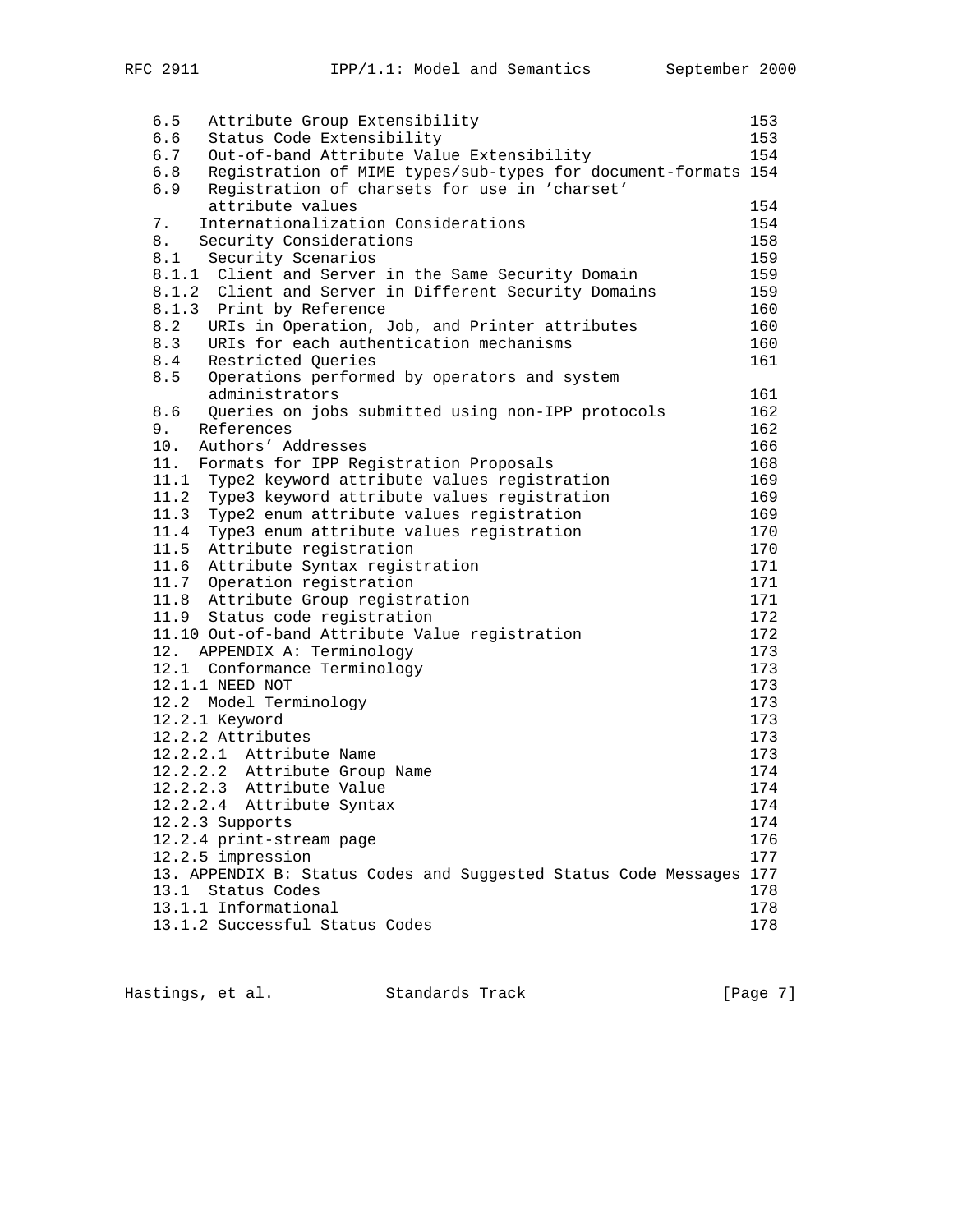| 13.1.2.1 | successful-ok (0x0000)                                        | 178 |
|----------|---------------------------------------------------------------|-----|
| 13.1.2.2 | successful-ok-ignored-or-substituted-attributes               |     |
|          | (0x0001)                                                      | 179 |
| 13.1.2.3 | successful-ok-conflicting-attributes (0x0002)                 | 179 |
|          | 13.1.3 Redirection Status Codes                               | 179 |
|          | 13.1.4 Client Error Status Codes                              | 179 |
| 13.1.4.1 | client-error-bad-request (0x0400)                             | 180 |
| 13.1.4.2 | client-error-forbidden (0x0401)                               | 180 |
| 13.1.4.3 | client-error-not-authenticated (0x0402)                       | 180 |
| 13.1.4.4 | client-error-not-authorized (0x0403)                          | 180 |
| 13.1.4.5 | client-error-not-possible (0x0404)                            | 180 |
| 13.1.4.6 | client-error-timeout (0x0405)                                 | 181 |
| 13.1.4.7 | client-error-not-found (0x0406)                               | 181 |
| 13.1.4.8 | client-error-gone (0x0407)                                    | 181 |
| 13.1.4.9 | client-error-request-entity-too-large (0x0408)                | 182 |
|          | 13.1.4.10 client-error-request-value-too-long (0x0409)        | 182 |
|          | 13.1.4.11 client-error-document-format-not-supported (0x040A) | 182 |
|          | 13.1.4.12 client-error-attributes-or-values-not-supported     |     |
|          | (0x040B)                                                      | 183 |
|          | 13.1.4.13 client-error-uri-scheme-not-supported (0x040C)      | 183 |
|          | 13.1.4.14 client-error-charset-not-supported (0x040D)         | 183 |
|          | 13.1.4.15 client-error-conflicting-attributes (0x040E)        | 183 |
|          | 13.1.4.16 client-error-compression-not-supported (0x040F)     | 184 |
|          | 13.1.4.17 client-error-compression-error (0x0410)             | 184 |
|          | 13.1.4.18 client-error-document-format-error (0x0411)         | 184 |
|          | 13.1.4.19 client-error-document-access-error (0x0412)         | 184 |
| 13.1.5   | Server Error Status Codes                                     | 185 |
| 13.1.5.1 | server-error-internal-error (0x0500)                          | 185 |
| 13.1.5.2 | server-error-operation-not-supported (0x0501)                 | 185 |
| 13.1.5.3 | server-error-service-unavailable (0x0502)                     | 185 |
| 13.1.5.4 | server-error-version-not-supported (0x0503)                   | 185 |
| 13.1.5.5 | server-error-device-error (0x0504)                            | 186 |
| 13.1.5.6 | server-error-temporary-error (0x0505)                         | 186 |
| 13.1.5.7 | server-error-not-accepting-jobs (0x0506)                      | 187 |
| 13.1.5.8 | server-error-busy (0x0507)                                    | 187 |
| 13.1.5.9 | server-error-job-canceled (0x0508)                            | 187 |
|          | 13.1.5.10 server-error-multiple-document-jobs-not-supported   |     |
|          | (0x0509)                                                      | 187 |
| 13.2     | Status Codes for IPP Operations                               | 187 |
|          | 14. APPENDIX C: "media" keyword values                        | 190 |
| 15.      | APPENDIX D: Processing IPP Attributes                         | 208 |
| 15.1     | Fidelity                                                      | 209 |
| 15.2     | Page Description Language (PDL) Override                      | 210 |
| 15.3     | Using Job Template Attributes During Document Processing      | 212 |
| 16.      | APPENDIX E: Generic Directory Schema                          | 214 |
| 17.      | APPENDIX F:<br>Differences between the IPP/1.0 and IPP/1.1    |     |
|          | "Model and Semantics" Documents                               | 215 |
| 18.      | Full Copyright Statement                                      | 224 |
|          |                                                               |     |

Hastings, et al. Standards Track [Page 8]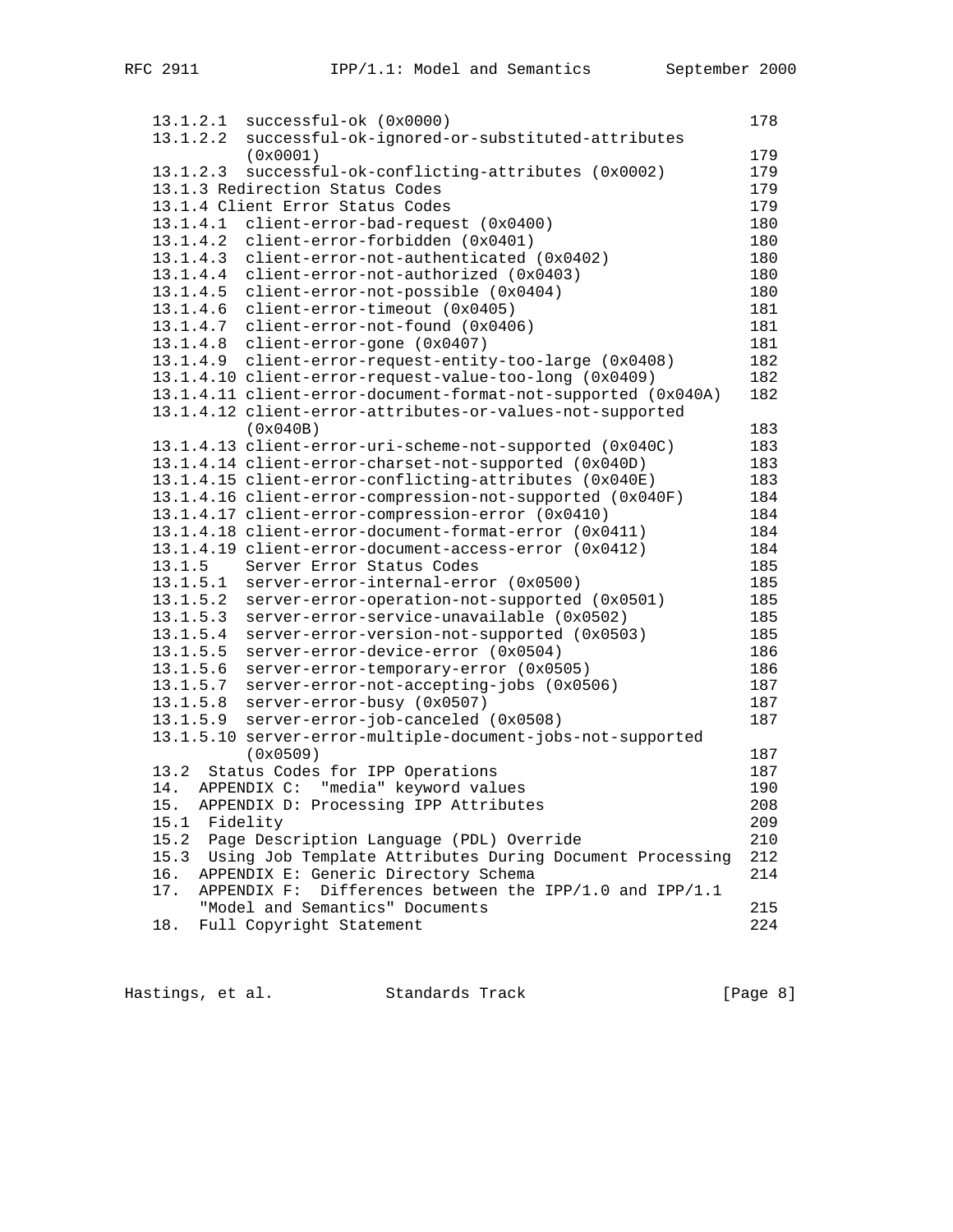1. Introduction

 The Internet Printing Protocol (IPP) is an application level protocol that can be used for distributed printing using Internet tools and technologies. IPP version 1.1 (IPP/1.1) focuses primarily on end user functionality with a few administrative operations included. This document is just one of a suite of documents that fully define IPP. The full set of IPP documents includes:

 Design Goals for an Internet Printing Protocol [RFC2567] Rationale for the Structure and Model and Protocol for the Internet Printing Protocol [RFC2568] Internet Printing Protocol/1.1: Model and Semantics (this document) Internet Printing Protocol/1.1: Encoding and Transport [RFC2910] Internet Printing Protocol/1.1: Implementer's Guide [IPP-IIG] Mapping between LPD and IPP Protocols [RFC2569]

 Anyone reading these documents for the first time is strongly encouraged to read the IPP documents in the above order.

This document is laid out as follows:

- The rest of Section 1 is an introduction to the IPP simplified model for distributed printing.
- Section 2 introduces the object types covered in the model with their basic behaviors, attributes, and interactions.
- Section 3 defines the operations included in IPP/1.1. IPP operations are synchronous, therefore, for each operation, there is a both request and a response.
- Section 4 defines the attributes (and their syntaxes) that are used in the model.
- Sections 5 6 summarizes the implementation conformance requirements for objects that support the protocol and IANA considerations, respectively.
- Sections 7 11 cover the Internationalization and Security considerations as well as References, Author contact information, and Formats for Registration Proposals.
- Sections 12 14 are appendices that cover Terminology, Status Codes and Messages, and "media" keyword values.

 Note: This document uses terms such as "attributes", "keywords", and "support". These terms have special meaning and are defined in the model terminology section 12.2. Capitalized terms, such as MUST, MUST NOT, REQUIRED, SHOULD, SHOULD NOT, MAY, NEED NOT, and OPTIONAL, have special meaning relating to conformance. These terms are defined in section 12.1 on conformance terminology, most of which is taken from RFC 2119 [RFC2119].

Hastings, et al. Standards Track [Page 9]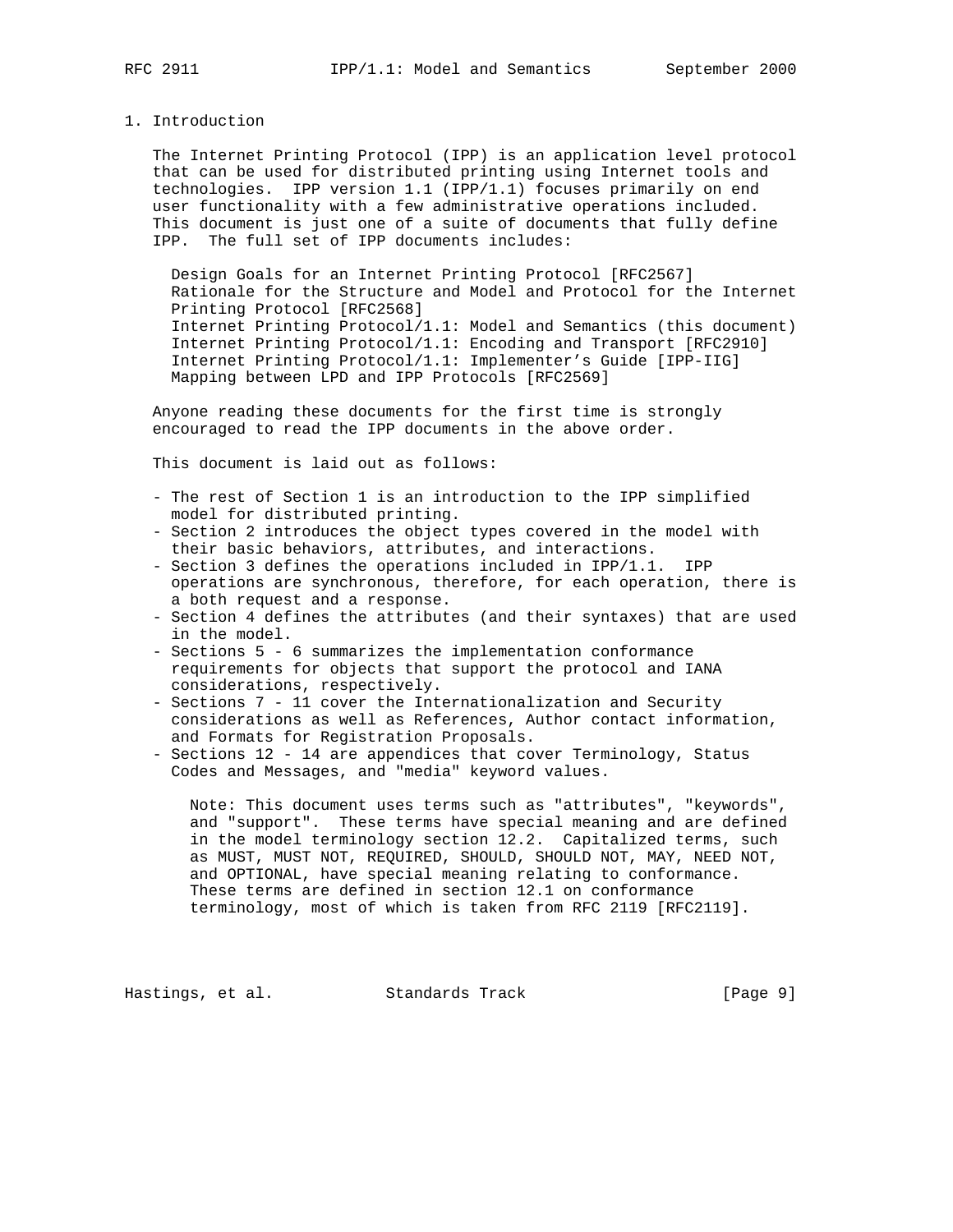- Section 15 is an appendix that helps to clarify the effects of interactions between related attributes and their values.
- Section 16 is an appendix that enumerates the subset of Printer attributes that form a generic directory schema. These attributes are useful when registering a Printer so that a client can find the Printer not just by name, but by filtered searches as well.
- Section 17 is an appendix summarizing the additions and changes from the IPP/1.0 "Model and Semantics" document [RFC2566] to make this IPP/1.1 document.
- Section 18 is the full copyright notice.

# 1.1 Simplified Printing Model

 In order to achieve its goal of realizing a workable printing protocol for the Internet, the Internet Printing Protocol (IPP) is based on a simplified printing model that abstracts the many components of real world printing solutions. The Internet is a distributed computing environment where requesters of print services (clients, applications, printer drivers, etc.) cooperate and interact with print service providers. This model and semantics document describes a simple, abstract model for IPP even though the underlying configurations may be complex "n-tier" client/server systems. An important simplifying step in the IPP model is to expose only the key objects and interfaces required for printing. The model described in this model document does not include features, interfaces, and relationships that are beyond the scope of the first version of IPP (IPP/1.1). IPP/1.1 incorporates many of the relevant ideas and lessons learned from other specification and development efforts [HTPP] [ISO10175] [LDPA] [P1387.4] [PSIS] [RFC1179] [SWP]. IPP is heavily influenced by the printing model introduced in the Document Printing Application (DPA) [ISO10175] standard. Although DPA specifies both end user and administrative features, IPP version 1.1 (IPP/1.1) focuses primarily on end user functionality with a few additional OPTIONAL operator operations.

 The IPP/1.1 model encapsulates the important components of distributed printing into two object types:

- Printer (Section 2.1)
- Job (Section 2.2)

 Each object type has an associated set of operations (see section 3) and attributes (see section 4).

Hastings, et al. Standards Track [Page 10]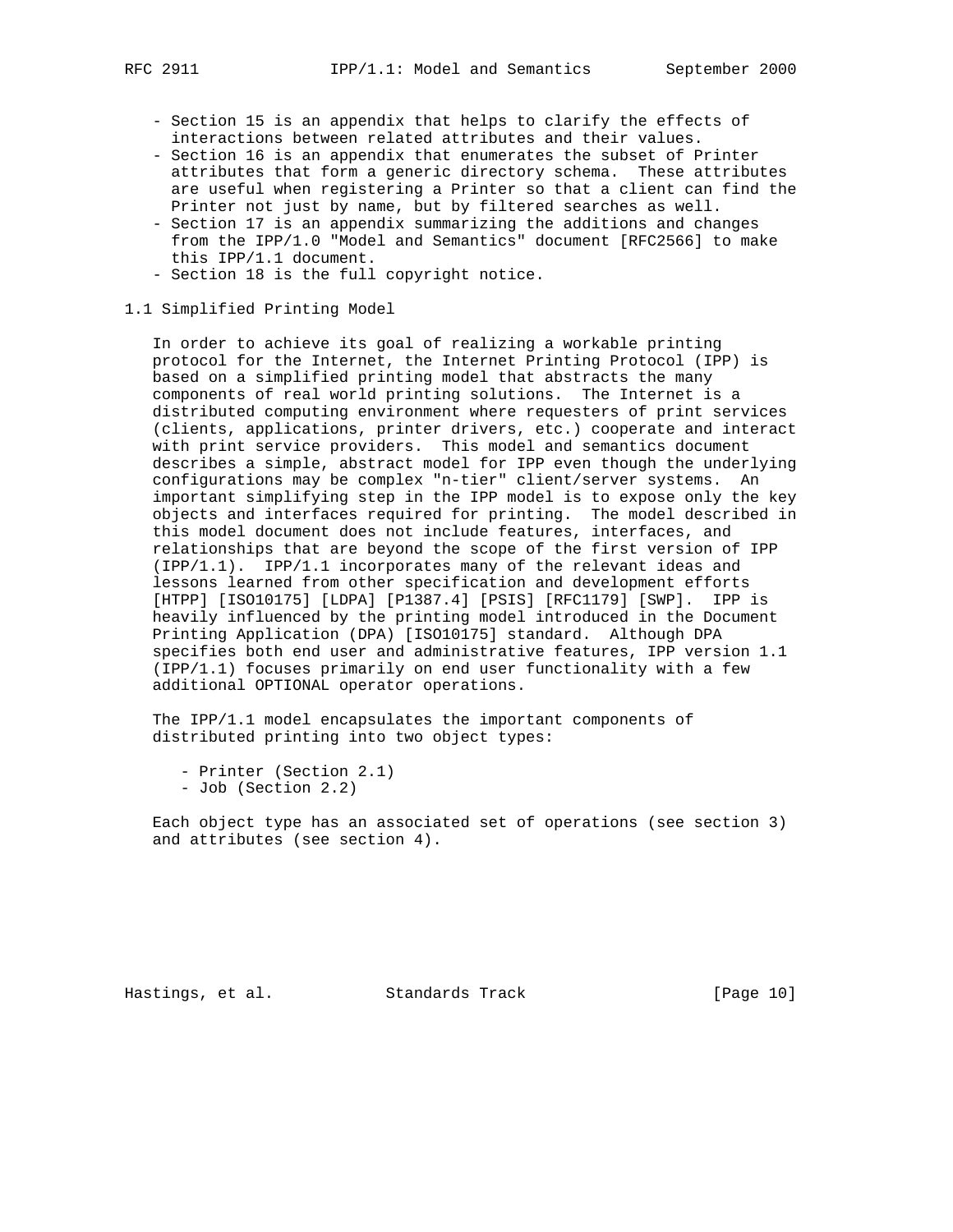It is important, however, to understand that in real system implementations (which lie underneath the abstracted IPP/1.1 model), there are other components of a print service which are not explicitly defined in the IPP/1.1 model. The following figure illustrates where IPP/1.1 fits with respect to these other components.



 An IPP Printer object encapsulates the functions normally associated with physical output devices along with the spooling, scheduling and multiple device management functions often associated with a print server. Printer objects are optionally registered as entries in a directory where end users find and select them based on some sort of filtered and context based searching mechanism (see section 16). The directory is used to store relatively static information about the Printer, allowing end users to search for and find Printers that match their search criteria, for example: name, context, printer capabilities, etc. The more dynamic information, such as state, currently loaded and ready media, number of jobs at the Printer,

Hastings, et al. Standards Track [Page 11]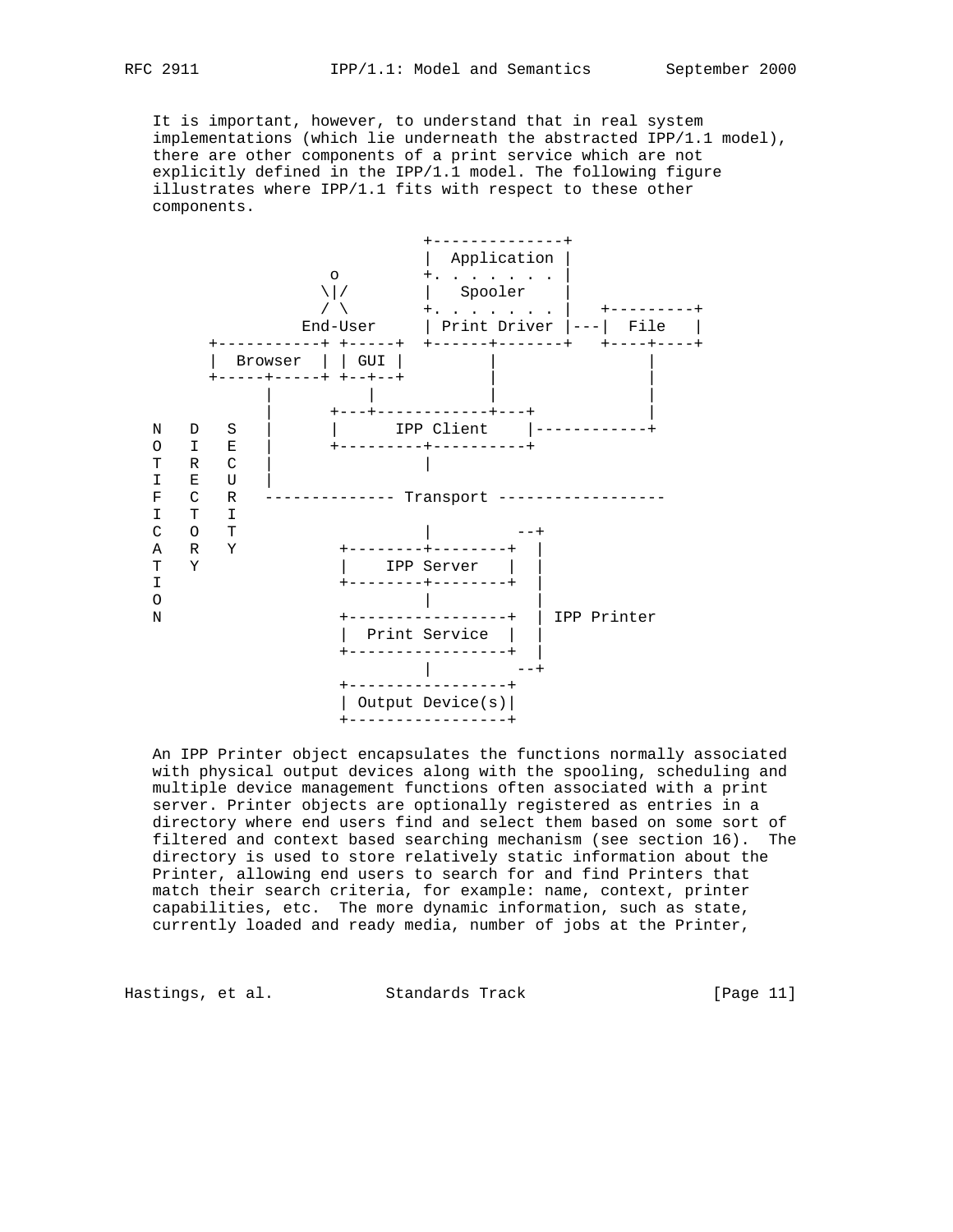errors, warnings, and so forth, is directly associated with the Printer object itself rather than with the entry in the directory which only represents the Printer object.

 IPP clients implement the IPP protocol on the client side and give end users (or programs running on behalf of end users) the ability to query Printer objects and submit and manage print jobs. An IPP server is just that part of the Printer object that implements the server-side protocol. The rest of the Printer object implements (or gateways into) the application semantics of the print service itself. The Printer objects may be embedded in an output device or may be implemented on a host on the network that communicates with an output device.

 When a job is submitted to the Printer object and the Printer object validates the attributes in the submission request, the Printer object creates a new Job object. The end user then interacts with this new Job object to query its status and monitor the progress of the job. An end user can also cancel their print jobs by using the Job object's Cancel-Job operation. An end-user can also hold, release, and restart their print jobs using the Job object's OPTIONAL Hold-Job, Release-Job, and Restart-Job operations, if implemented.

 A privileged operator or administrator of a Printer object can cancel, hold, release, and restart any user's job using the REQUIRED Cancel-Job and the OPTIONAL Hold-Job, Release-Job, and Restart-Job operations. In additional privileged operator or administrator of a Printer object can pause, resume, or purge (jobs from) a Printer object using the OPTIONAL Pause-Printer, Resume-Printer, and Purge- Jobs operations, if implemented.

 The notification service is out of scope for this IPP/1.1 document, but using such a notification service, the end user is able to register for and receive Printer specific and Job specific events. An end user can query the status of Printer objects and can follow the progress of Job objects by polling using the Get-Printer- Attributes, Get-Jobs, and Get-Job-Attributes operations.

# 2. IPP Objects

 The IPP/1.1 model introduces objects of type Printer and Job. Each type of object models relevant aspects of a real-world entity such as a real printer or real print job. Each object type is defined as a set of possible attributes that may be supported by instances of that object type. For each object (instance), the actual set of supported attributes and values describe a specific implementation. The object's attributes and values describe its state, capabilities, realizable features, job processing functions, and default behaviors

Hastings, et al. Standards Track [Page 12]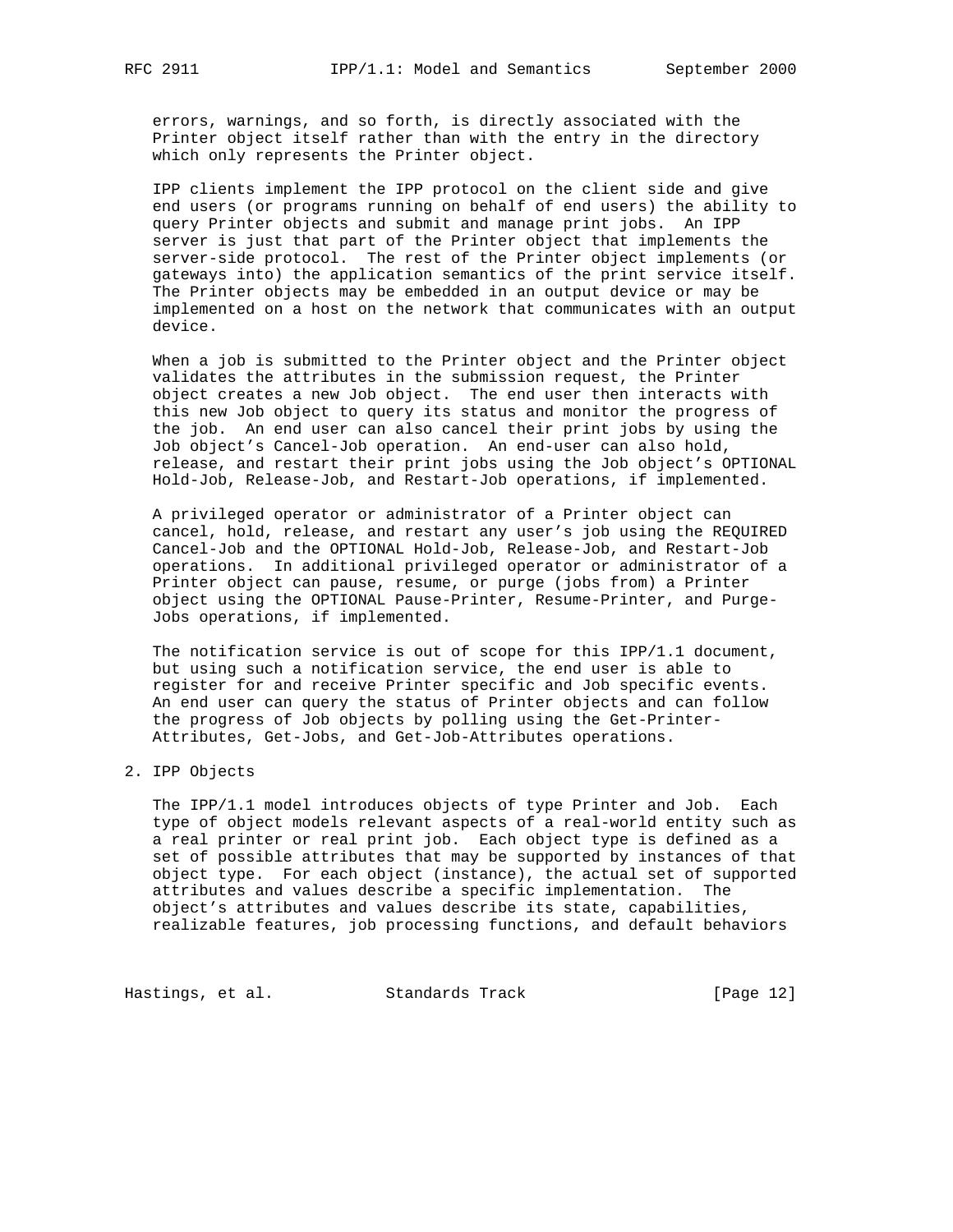and characteristics. For example, the Printer object type is defined as a set of attributes that each Printer object potentially supports. In the same manner, the Job object type is defined as a set of attributes that are potentially supported by each Job object.

 Each attribute included in the set of attributes defining an object type is labeled as:

- "REQUIRED": each object MUST support the attribute.
- "RECOMMENDED": each object SHOULD support the attribute.
- "OPTIONAL": each object MAY support the attribute.

 Some definitions of attribute values indicate that an object MUST or SHOULD support the value; otherwise, support of the value is OPTIONAL.

 However, if an implementation supports an attribute, it MUST support at least one of the possible values for that attribute.

2.1 Printer Object

 The major component of the IPP/1.1 model is the Printer object. A Printer object implements the server-side of the IPP/1.1 protocol. Using the protocol, end users may query the attributes of the Printer object and submit print jobs to the Printer object. The actual implementation components behind the Printer abstraction may take on different forms and different configurations. However, the model abstraction allows the details of the configuration of real components to remain opaque to the end user. Section 3 describes each of the Printer operations in detail.

 The capabilities and state of a Printer object are described by its attributes. Printer attributes are divided into two groups:

- "job-template" attributes: These attributes describe supported job processing capabilities and defaults for the Printer object. (See section 4.2)
- "printer-description" attributes: These attributes describe the Printer object's identification, state, location, references to other sources of information about the Printer object, etc. (see section 4.4)

 Since a Printer object is an abstraction of a generic document output device and print service provider, a Printer object could be used to represent any real or virtual device with semantics consistent with the Printer object, such as a fax device, an imager, or even a CD writer.

Hastings, et al. Standards Track [Page 13]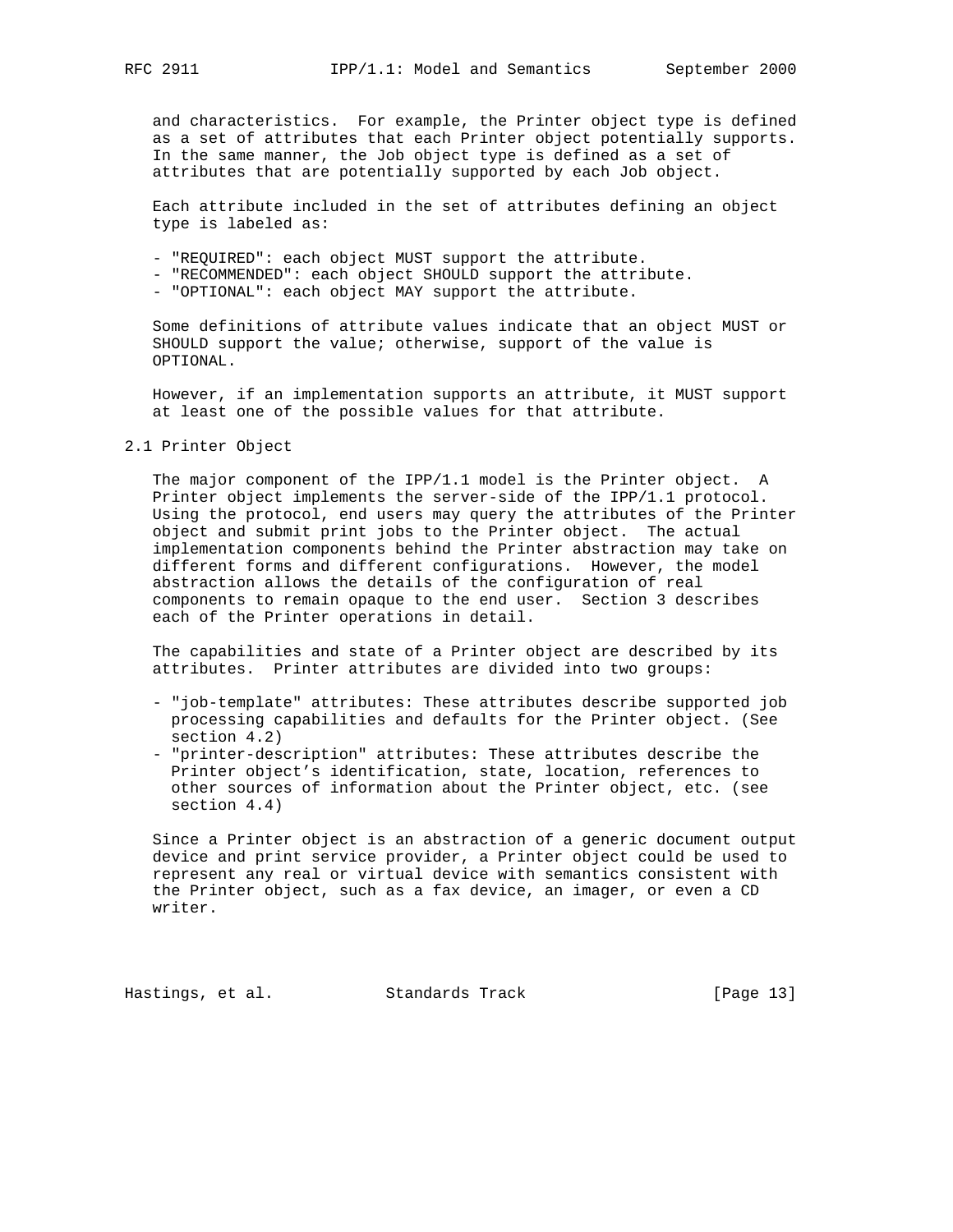Some examples of configurations supporting a Printer object include:

- 1) An output device with no spooling capabilities
- 2) An output device with a built-in spooler
- 3) A print server supporting IPP with one or more associated output devices
	- 3a) The associated output devices may or may not be capable of spooling jobs
	- 3b) The associated output devices may or may not support IPP

 The following figures show some examples of how Printer objects can be realized on top of various distributed printing configurations. The embedded case below represents configurations 1 and 2. The hosted and fan-out figures below represent configurations 3a and 3b.

 In this document the term "client" refers to a software entity that sends IPP operation requests to an IPP Printer object and accepts IPP operation responses. A client MAY be:

- 1. contained within software controlled by an end user, e.g. activated by the "Print" menu item in an application or
- 2. the print server component that sends IPP requests to either an output device or another "downstream" print server.

 The term "IPP Printer" is a network entity that accepts IPP operation requests and returns IPP operation responses. As such, an IPP object MAY be:

- 1. an (embedded) device component that accepts IPP requests and controls the device or
- 2. a component of a print server that accepts IPP requests (where the print server controls one or more networked devices using IPP or other protocols).

Legend:

- ##### indicates a Printer object which is either embedded in an output device or is hosted in a server. The Printer object might or might not be capable of queuing/spooling.
- any indicates any network protocol or direct connect, including IPP

Hastings, et al. Standards Track [Page 14]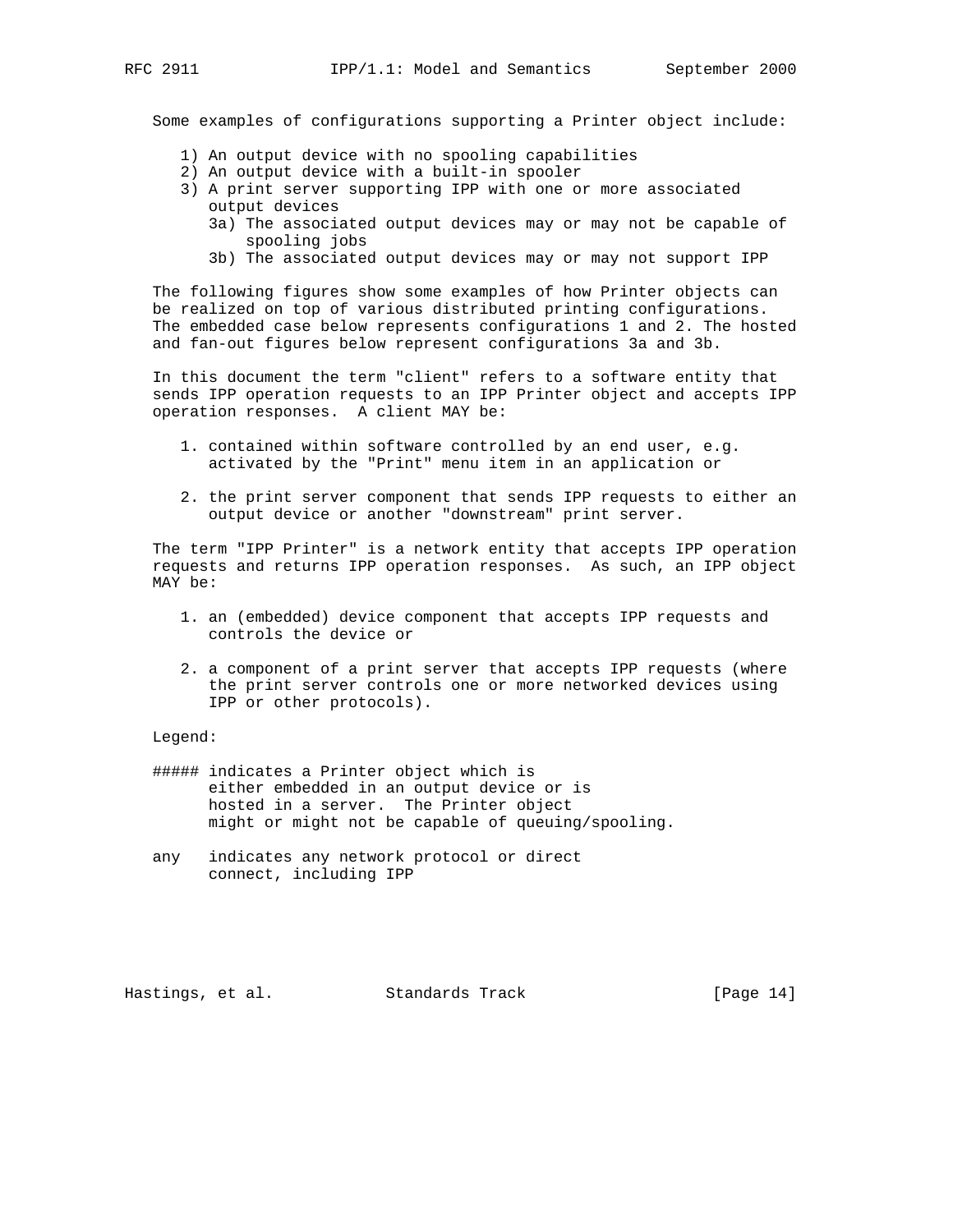embedded printer: output device +---------------+ O +--------+ | ########### | /|\ | client |------------IPP------------># Printer # | / \ +--------+ | # Object # | | ########### | +---------------+ hosted printer: +---------------+ O +--------+ ########### | |  $/|\n\setminus|$  client  $|-$ -IPP--># Printer #-any-> | output device | / \ +--------+ # Object # | | ########### +---------------+ +---------------+  $fan out:$  +-->| output device | any/  $|$  O +--------+ ########### / +---------------+ /|\ | client |-IPP-># Printer #--\* / \ +--------+ # Object # \ +---------------+ ########### any\ | |

+---------------+

## 2.2 Job Object

 A Job object is used to model a print job. A Job object contains documents. The information required to create a Job object is sent in a create request from the end user via an IPP Client to the Printer object. The Printer object validates the create request, and if the Printer object accepts the request, the Printer object creates the new Job object. Section 3 describes each of the Job operations in detail.

 +-->| output device | | |

 The characteristics and state of a Job object are described by its attributes. Job attributes are grouped into two groups as follows:

 - "job-template" attributes: These attributes can be supplied by the client or end user and include job processing instructions which are intended to override any Printer object defaults and/or instructions embedded within the document data. (See section 4.2)

Hastings, et al. Standards Track [Page 15]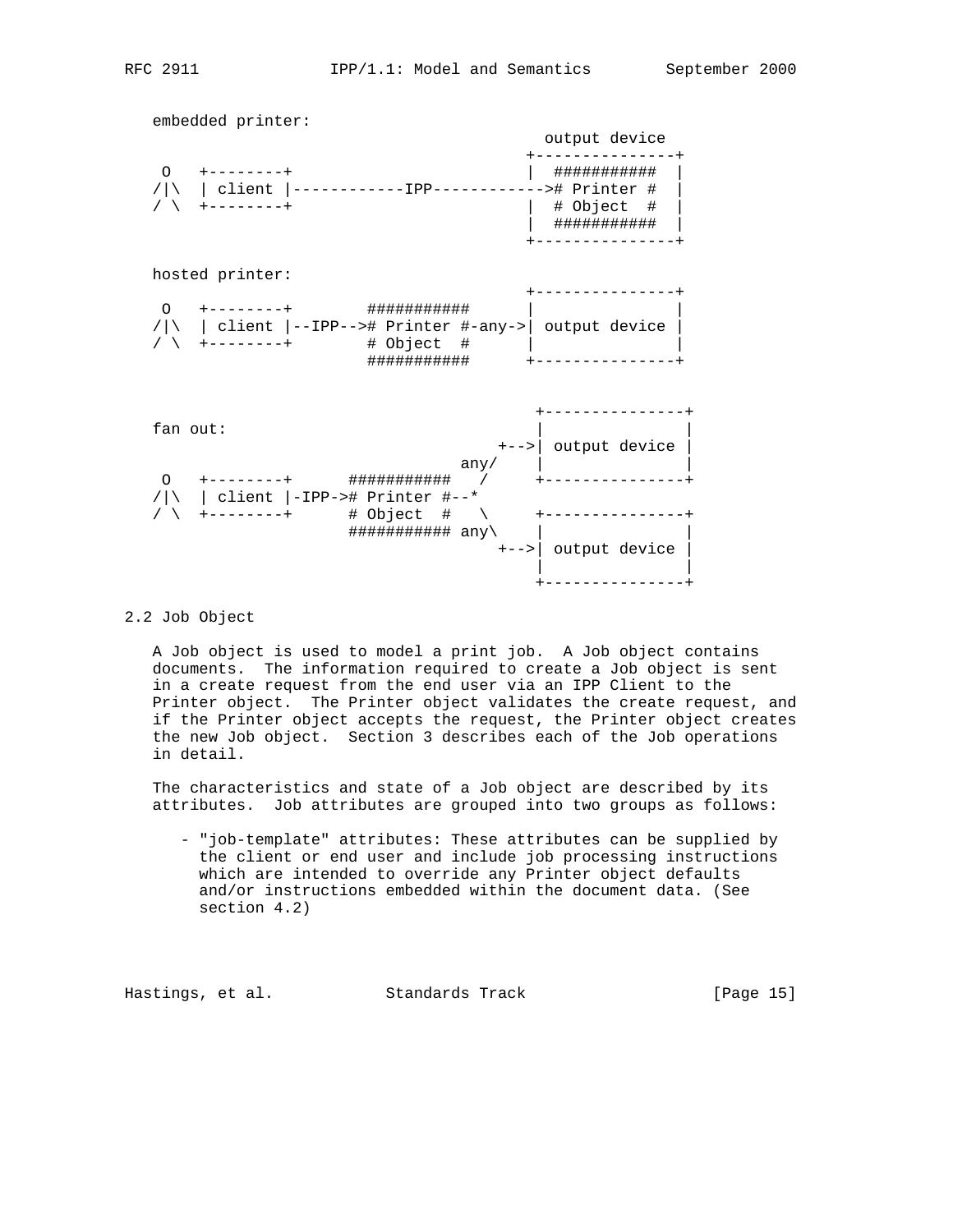- "job-description" attributes: These attributes describe the Job object's identification, state, size, etc. The client supplies some of these attributes, and the Printer object generates others. (See section 4.3)

 An implementation MUST support at least one document per Job object. An implementation MAY support multiple documents per Job object. A document is either:

 - a stream of document data in a format supported by the Printer object (typically a Page Description Language - PDL), or - a reference to such a stream of document data

 In IPP/1.1, a document is not modeled as an IPP object, therefore it has no object identifier or associated attributes. All job processing instructions are modeled as Job object attributes. These attributes are called Job Template attributes and they apply equally to all documents within a Job object.

2.3 Object Relationships

 IPP objects have relationships that are maintained persistently along with the persistent storage of the object attributes.

 A Printer object can represent either one or more physical output devices or a logical device which "processes" jobs but never actually uses a physical output device to put marks on paper. Examples of logical devices include a Web page publisher or a gateway into an online document archive or repository. A Printer object contains zero or more Job objects.

 A Job object is contained by exactly one Printer object, however the identical document data associated with a Job object could be sent to either the same or a different Printer object. In this case, a second Job object would be created which would be almost identical to the first Job object, however it would have new (different) Job object identifiers (see section 2.4).

 A Job object is either empty (before any documents have been added) or contains one or more documents. If the contained document is a stream of document data, that stream can be contained in only one document. However, there can be identical copies of the stream in other documents in the same or different Job objects. If the contained document is just a reference to a stream of document data, other documents (in the same or different Job object(s)) may contain the same reference.

Hastings, et al. Standards Track [Page 16]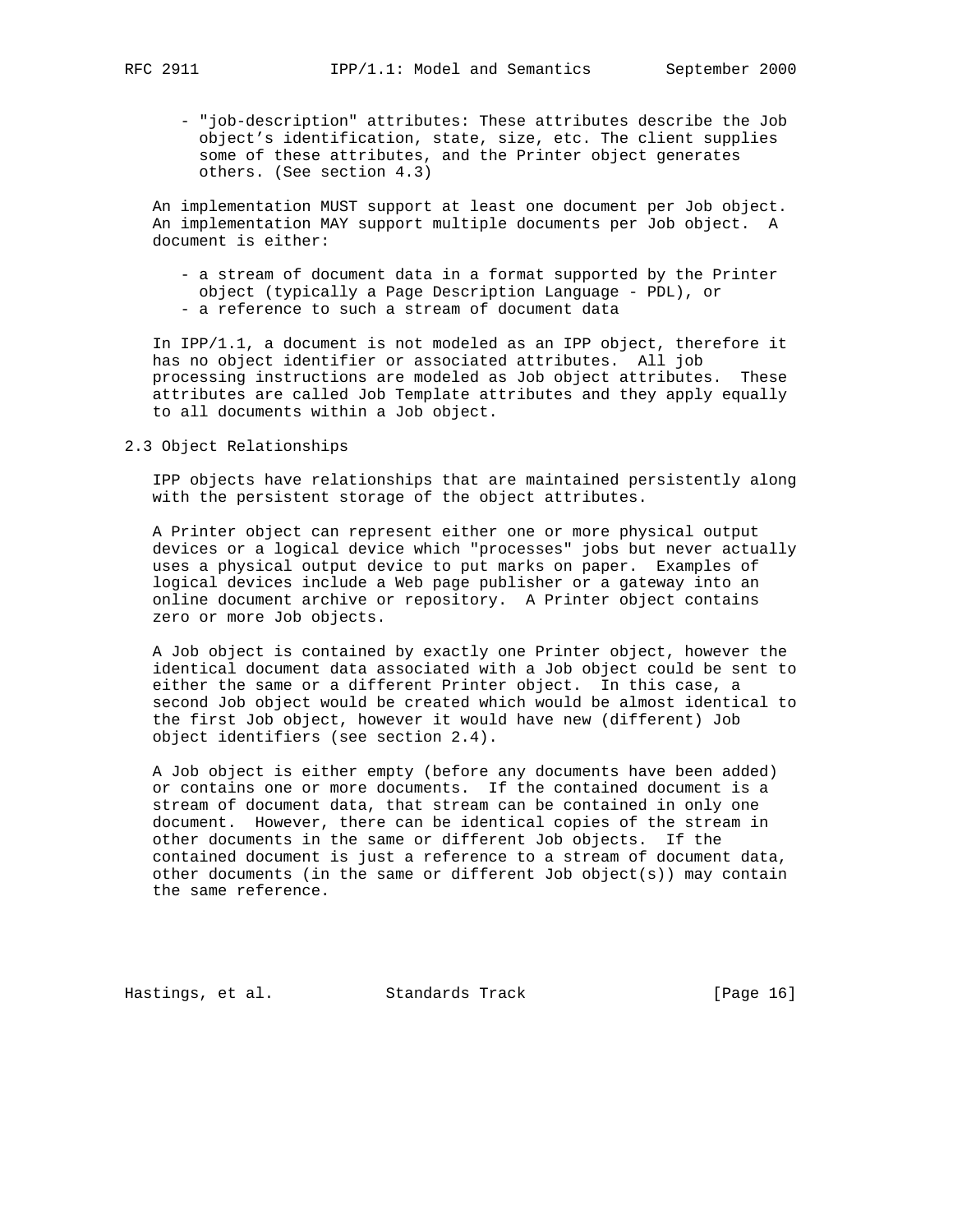#### 2.4 Object Identity

 All Printer and Job objects are identified by a Uniform Resource Identifier (URI) [RFC2396] so that they can be persistently and unambiguously referenced. Since every URL is a specialized form of a URI, even though the more generic term URI is used throughout the rest of this document, its usage is intended to cover the more specific notion of URL as well.

 An administrator configures Printer objects to either support or not support authentication and/or message privacy using Transport Layer Security (TLS) [RFC2246] (the mechanism for security configuration is outside the scope of this IPP/1.1 document). In some situations, both types of connections (both authenticated and unauthenticated) can be established using a single communication channel that has some sort of negotiation mechanism. In other situations, multiple communication channels are used, one for each type of security configuration. Section 8 provides a full description of all security considerations and configurations.

 If a Printer object supports more than one communication channel, some or all of those channels might support and/or require different security mechanisms. In such cases, an administrator could expose the simultaneous support for these multiple communication channels as multiple URIs for a single Printer object where each URI represents one of the communication channels to the Printer object. To support this flexibility, the IPP Printer object type defines a multi-valued identification attribute called the "printer-uri-supported" attribute. It MUST contain at least one URI. It MAY contain more than one URI. That is, every Printer object will have at least one URI that identifies at least one communication channel to the Printer object, but it may have more than one URI where each URI identifies a different communication channel to the Printer object. The "printer-uri-supported" attribute has two companion attributes, the "uri-security-supported" attribute and the "uri-authentication supported". Both have the same cardinality as "printer-uri supported". The purpose of the "uri-security-supported" attribute is to indicate the security mechanisms (if any) used for each URI listed in "printer-uri-supported". The purpose of the "uri-authentication supported" attribute is to indicate the authentication mechanisms (if any) used for each URI listed in "printer-uri-supported". These three attributes are fully described in sections 4.4.1, 4.4.2, and 4.4.3.

 When a job is submitted to the Printer object via a create request, the client supplies only a single Printer object URI. The client supplied Printer object URI MUST be one of the values in the "printer-uri-supported" Printer attribute.

Hastings, et al. Standards Track [Page 17]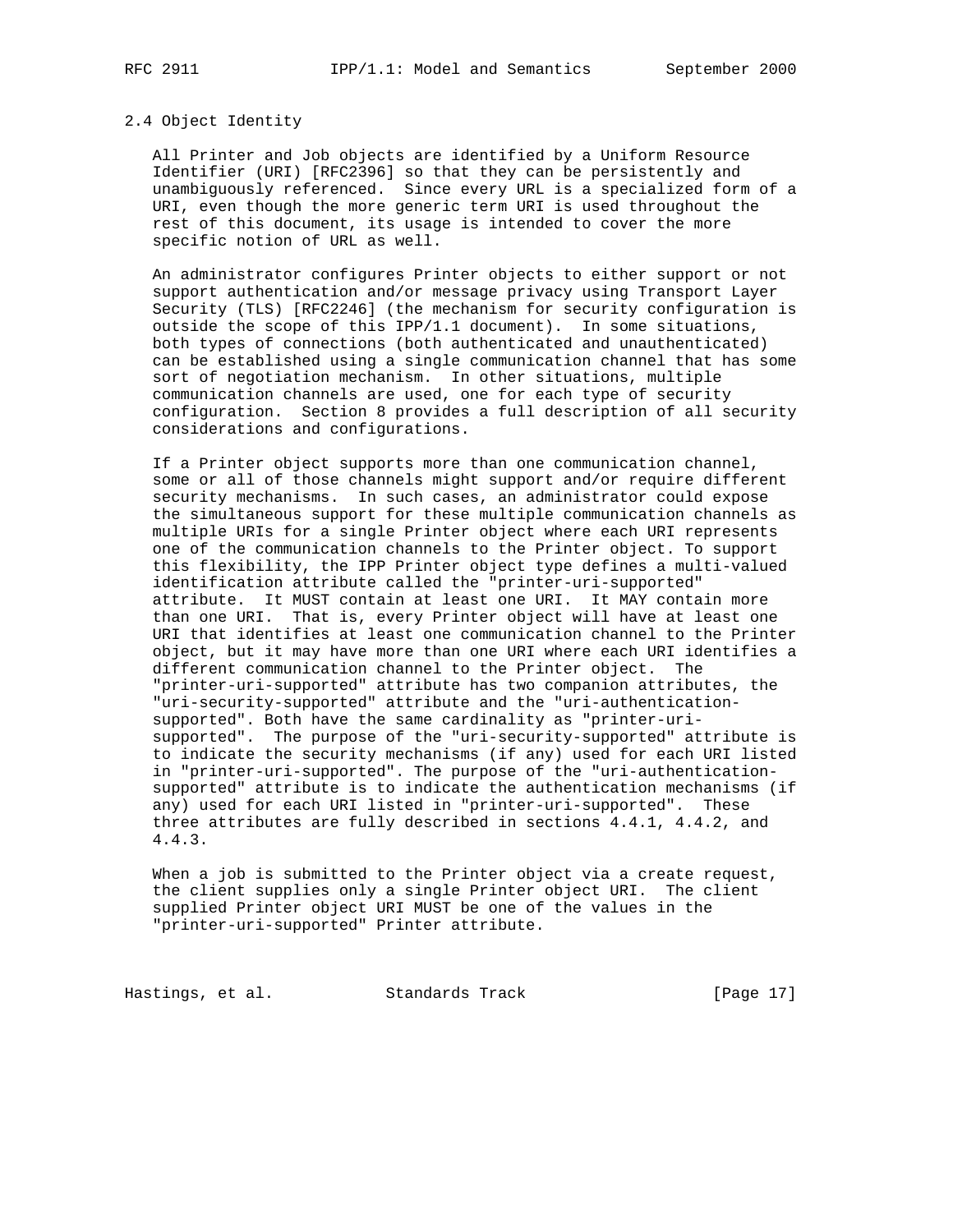IPP/1.1 does not specify how the client obtains the client supplied URI, but it is RECOMMENDED that a Printer object be registered as an entry in a directory service. End-users and programs can then interrogate the directory searching for Printers. Section 16 defines a generic schema for Printer object entries in the directory service and describes how the entry acts as a bridge to the actual IPP Printer object. The entry in the directory that represents the IPP Printer object includes the possibly many URIs for that Printer object as values in one its attributes.

 When a client submits a create request to the Printer object, the Printer object validates the request and creates a new Job object. The Printer object assigns the new Job object a URI which is stored in the "job-uri" Job attribute. This URI is then used by clients as the target for subsequent Job operations. The Printer object generates a Job URI based on its configured security policy and the URI used by the client in the create request.

 For example, consider a Printer object that supports both a communication channel secured by the use of SSL3 (using HTTP over SSL3 with an "https" schemed URI) and another open communication channel that is not secured with SSL3 (using a simple "http" schemed URI). If a client were to submit a job using the secure URI, the Printer object would assign the new Job object a secure URI as well. If a client were to submit a job using the open-channel URI, the Printer would assign the new Job object an open-channel URI.

 In addition, the Printer object also populates the Job object's "job-printer-uri" attribute. This is a reference back to the Printer object that created the Job object. If a client only has access to a Job object's "job-uri" identifier, the client can query the Job's "job-printer-uri" attribute in order to determine which Printer object created the Job object. If the Printer object supports more than one URI, the Printer object picks the one URI supplied by the client when creating the job to build the value for and to populate the Job's "job-printer-uri" attribute.

 Allowing Job objects to have URIs allows for flexibility and scalability. For example, in some implementations, the Printer object might create Jobs that are processed in the same local environment as the Printer object itself. In this case, the Job URI might just be a composition of the Printer's URI and some unique component for the Job object, such as the unique 32-bit positive integer mentioned later in this paragraph. In other implementations, the Printer object might be a central clearing-house for validating all Job object creation requests, but the Job object itself might be created in some environment that is remote from the Printer object. In this case, the Job object's URI may have no physical-location

Hastings, et al. Standards Track [Page 18]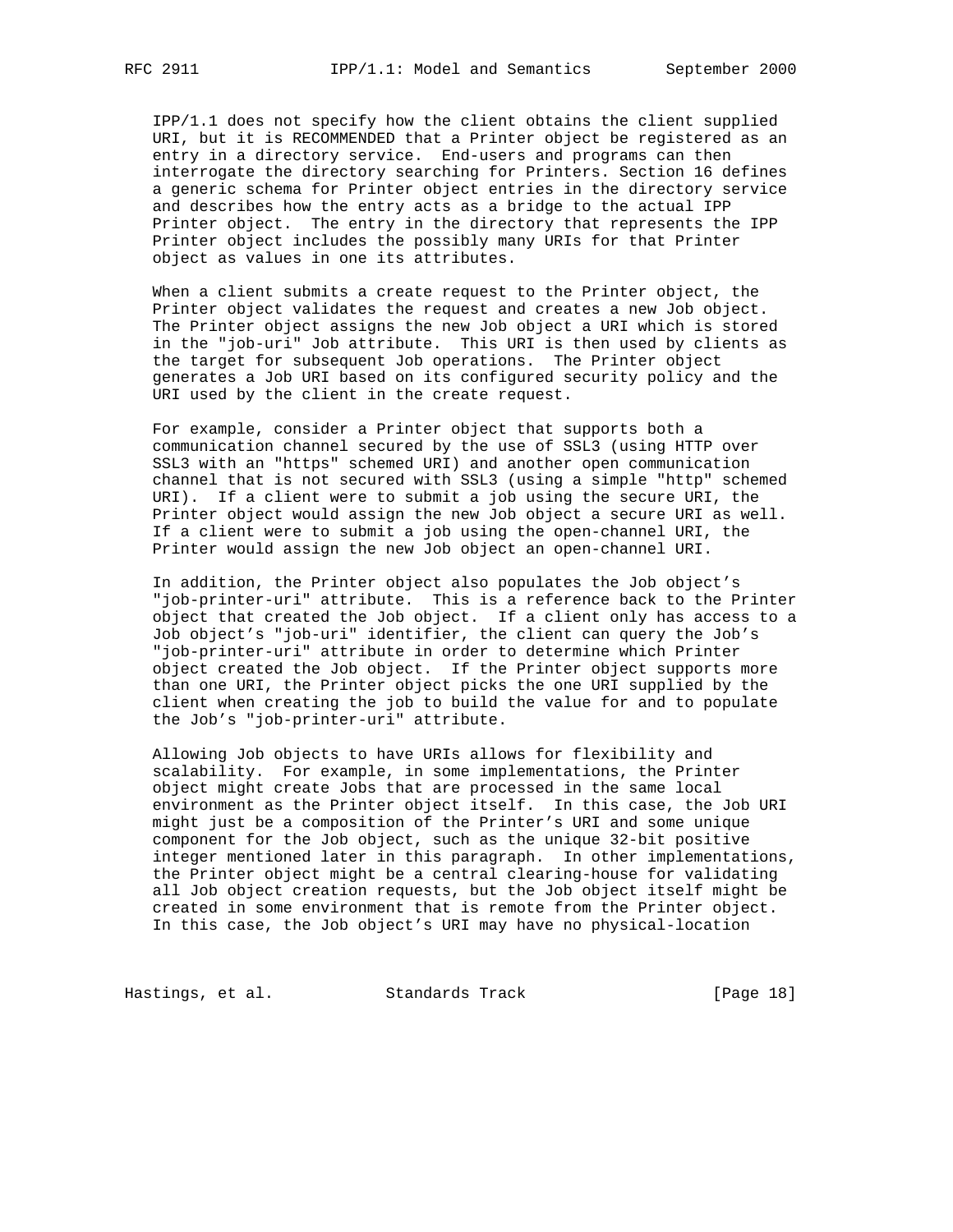relationship at all to the Printer object's URI. Again, the fact that Job objects have URIs allows for flexibility and scalability, however, many existing printing systems have local models or interface constraints that force print jobs to be identified using only a 32-bit positive integer rather than an independent URI. This numeric Job ID is only unique within the context of the Printer object to which the create request was originally submitted. Therefore, in order to allow both types of client access to IPP Job objects (either by Job URI or by numeric Job ID), when the Printer object successfully processes a create request and creates a new Job object, the Printer object MUST generate both a Job URI and a Job ID. The Job ID (stored in the "job-id" attribute) only has meaning in the context of the Printer object to which the create request was originally submitted. This requirement to support both Job URIs and Job IDs allows all types of clients to access Printer objects and Job objects no matter the local constraints imposed on the client implementation.

 In addition to identifiers, Printer objects and Job objects have names ("printer-name" and "job-name"). An object name NEED NOT be unique across all instances of all objects. A Printer object's name is chosen and set by an administrator through some mechanism outside the scope of this IPP/1.1 document. A Job object's name is optionally chosen and supplied by the IPP client submitting the job. If the client does not supply a Job object name, the Printer object generates a name for the new Job object. In all cases, the name only has local meaning.

To summarize:

- Each Printer object is identified with one or more URIs. The Printer's "printer-uri-supported" attribute contains the URI(s).
- The Printer object's "uri-security-supported" attribute identifies the communication channel security protocols that may or may not have been configured for the various Printer object URIs (e.g., 'tls' or 'none').
- The Printer object's "uri-authentication-supported" attribute identifies the authentication mechanisms that may or may not have been configured for the various Printer object URIs (e.g., 'digest' or 'none').
- Each Job object is identified with a Job URI. The Job's "job uri" attribute contains the URI.
- Each Job object is also identified with Job ID which is a 32 bit, positive integer. The Job's "job-id" attribute contains the Job ID. The Job ID is only unique within the context of the Printer object which created the Job object.

Hastings, et al. Standards Track [Page 19]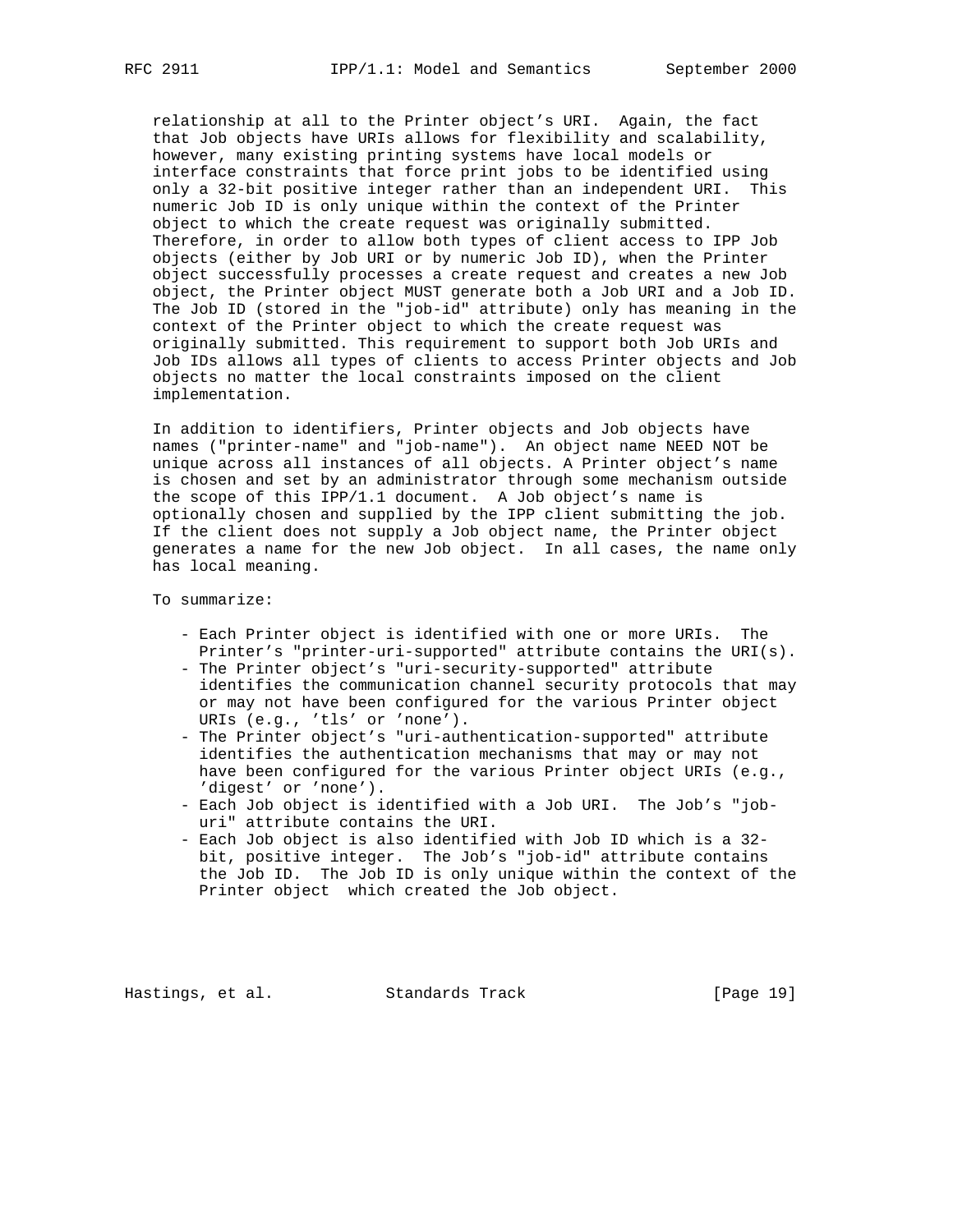- Each Job object has a "job-printer-uri" attribute which contains the URI of the Printer object that was used to create the Job object. This attribute is used to determine the Printer object that created a Job object when given only the URI for the Job object. This linkage is necessary to determine the languages, charsets, and operations which are supported on that Job (the basis for such support comes from the creating Printer object).
- Each Printer object has a name (which is not necessarily unique). The administrator chooses and sets this name through some mechanism outside the scope of this IPP/1.1 document. The Printer object's "printer-name" attribute contains the name.
- Each Job object has a name (which is not necessarily unique). The client optionally supplies this name in the create request. If the client does not supply this name, the Printer object generates a name for the Job object. The Job object's "job-name" attribute contains the name.

## 3. IPP Operations

 IPP objects support operations. An operation consists of a request and a response. When a client communicates with an IPP object, the client issues an operation request to the URI for that object. Operation requests and responses have parameters that identify the operation. Operations also have attributes that affect the run-time characteristics of the operation (the intended target, localization information, etc.). These operation-specific attributes are called operation attributes (as compared to object attributes such as Printer object attributes or Job object attributes). Each request carries along with it any operation attributes, object attributes, and/or document data required to perform the operation. Each request requires a response from the object. Each response indicates success or failure of the operation with a status code as a response parameter. The response contains any operation attributes, object attributes, and/or status messages generated during the execution of the operation request.

 This section describes the semantics of the IPP operations, both requests and responses, in terms of the parameters, attributes, and other data associated with each operation.

Hastings, et al. Standards Track [Page 20]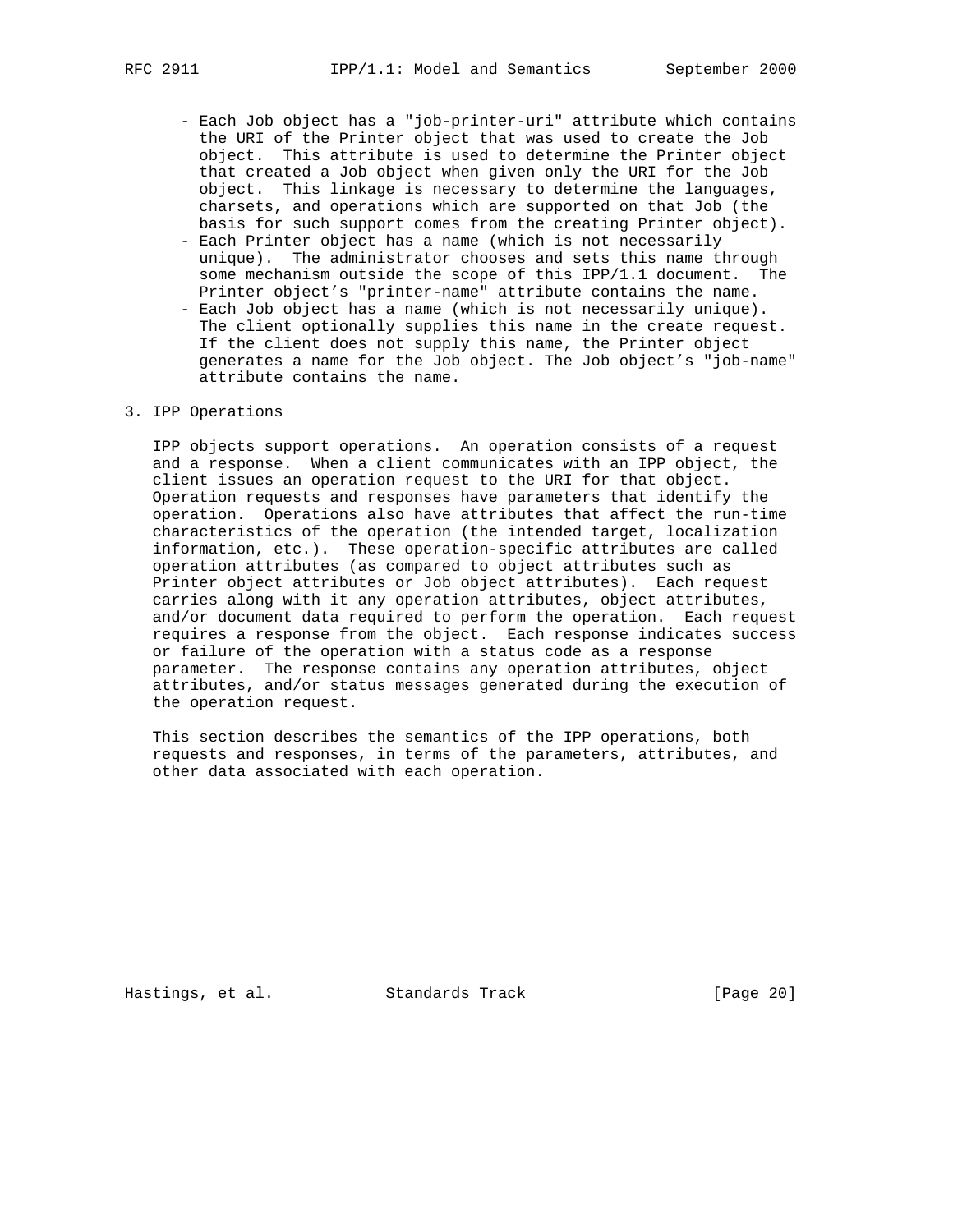The IPP/1.1 Printer operations are:

```
 Print-Job (section 3.2.1)
Print-URI (section 3.2.2)
Validate-Job (section 3.2.3)
Create-Job (section 3.2.4)
Get-Printer-Attributes (section 3.2.5)
Get-Jobs (section 3.2.6)
Pause-Printer (section 3.3.5)
Resume-Printer (section 3.3.6)
Purge-Jobs (section 3.3.7)
```
The Job operations are:

 Send-Document (section 3.3.1) Send-URI (section 3.3.2) Cancel-Job (section 3.3.3) Get-Job-Attributes (section 3.3.4) Hold-Job (section 3.3.5) Release-Job (section 3.3.6) Restart-Job (section 3.3.7)

 The Send-Document and Send-URI Job operations are used to add a new document to an existing multi-document Job object created using the Create-Job operation.

3.1 Common Semantics

 All IPP operations require some common parameters and operation attributes. These common elements and their semantic characteristics are defined and described in more detail in the following sections.

3.1.1 Required Parameters

Every operation request contains the following REQUIRED parameters:

- a "version-number",
- an "operation-id",
- a "request-id", and
- the attributes that are REQUIRED for that type of request.

Every operation response contains the following REQUIRED parameters:

- a "version-number",
- a "status-code",
- the "request-id" that was supplied in the corresponding request, and
- the attributes that are REQUIRED for that type of response.

Hastings, et al. Standards Track [Page 21]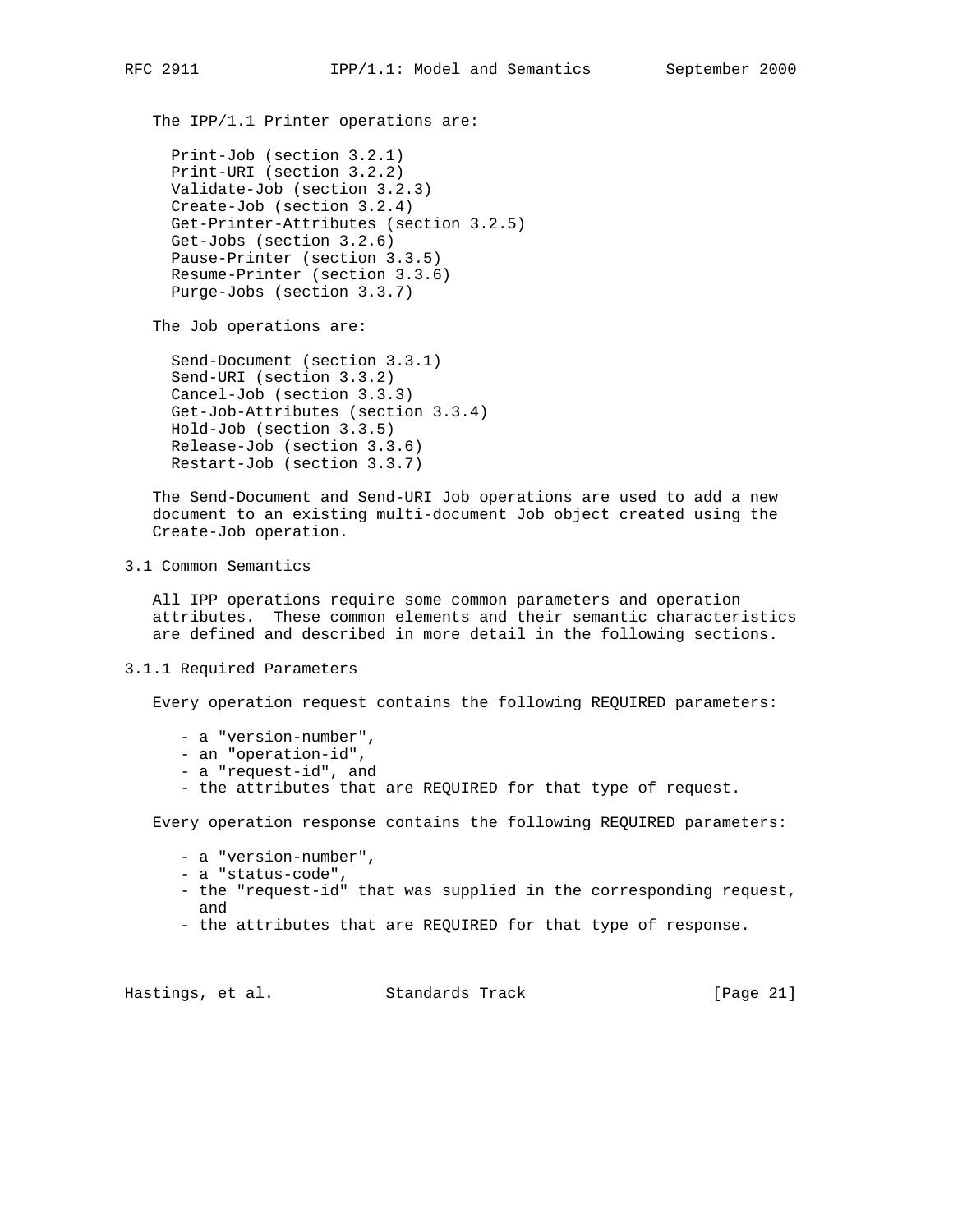The "Encoding and Transport" document [RFC2910] defines special rules for the encoding of these parameters. All other operation elements are represented using the more generic encoding rules for attributes and groups of attributes.

3.1.2 Operation IDs and Request IDs

 Each IPP operation request includes an identifying "operation-id" value. Valid values are defined in the "operations-supported" Printer attribute section (see section 4.4.15). The client specifies which operation is being requested by supplying the correct "operation-id" value.

 In addition, every invocation of an operation is identified by a "request-id" value. For each request, the client chooses the "request-id" which MUST be an integer (possibly unique depending on client requirements) in the range from  $1$  to  $2**31 - 1$  (inclusive). This "request-id" allows clients to manage multiple outstanding requests. The receiving IPP object copies all 32-bits of the client supplied "request-id" attribute into the response so that the client can match the response with the correct outstanding request, even if the "request-id" is out of range. If the request is terminated before the complete "request-id" is received, the IPP object rejects the request and returns a response with a "request-id" of 0.

 Note: In some cases, the transport protocol underneath IPP might be a connection oriented protocol that would make it impossible for a client to receive responses in any order other than the order in which the corresponding requests were sent. In such cases, the "request-id" attribute would not be essential for correct protocol operation. However, in other mappings, the operation responses can come back in any order. In these cases, the "request-id" would be essential.

## 3.1.3 Attributes

 Operation requests and responses are both composed of groups of attributes and/or document data. The attributes groups are:

 - Operation Attributes: These attributes are passed in the operation and affect the IPP object's behavior while processing the operation request and may affect other attributes or groups of attributes. Some operation attributes describe the document data associated with the print job and are associated with new Job objects, however most operation attributes do not persist beyond the life of the operation. The description of each operation attribute includes conformance statements indicating which operation attributes are REQUIRED and which are OPTIONAL

Hastings, et al. Standards Track [Page 22]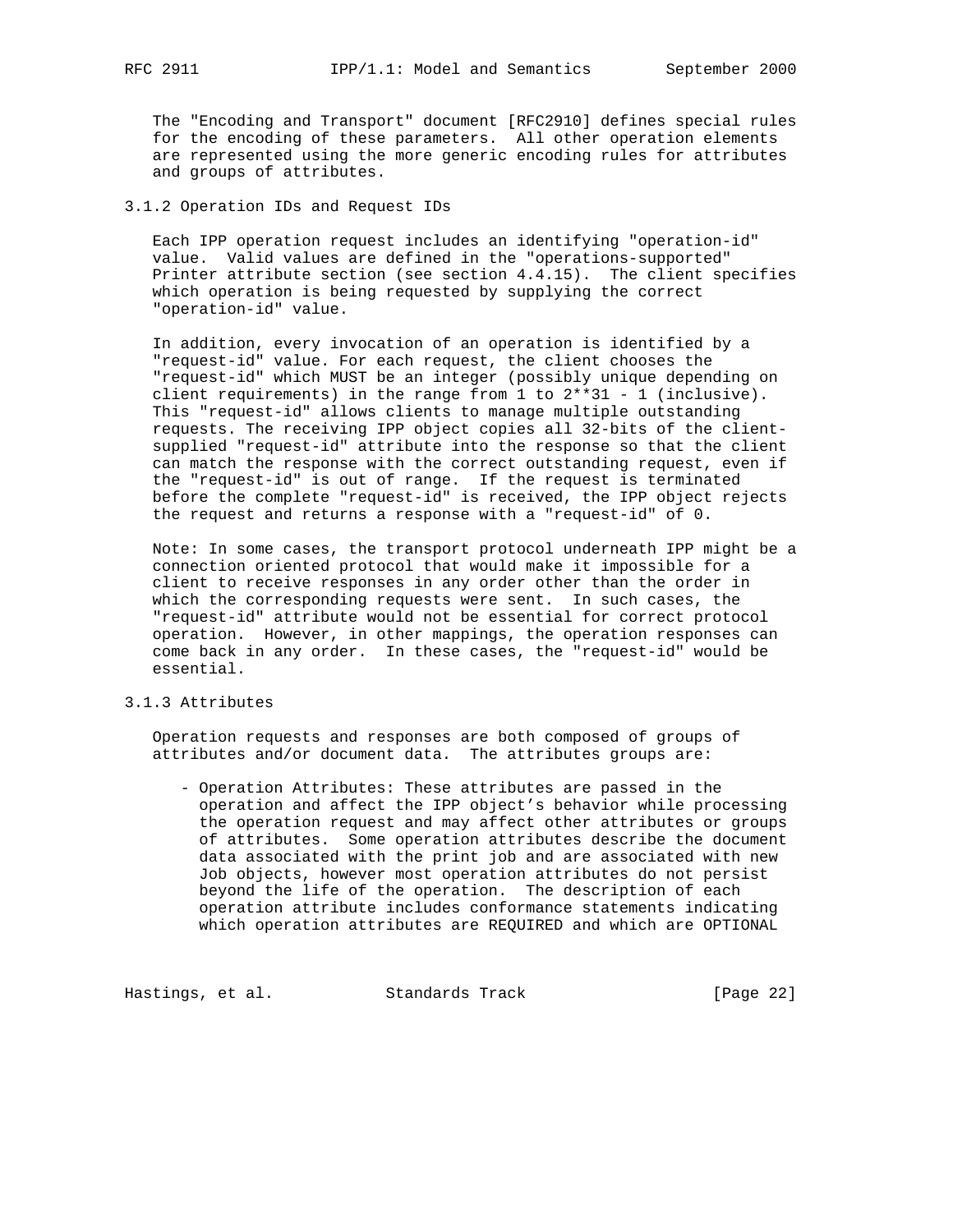for an IPP object to support and which attributes a client MUST supply in a request and an IPP object MUST supply in a response. - Job Template Attributes: These attributes affect the processing of a job. A client OPTIONALLY supplies Job Template Attributes in a create request, and the receiving object MUST be prepared to receive all supported attributes. The Job object can later be queried to find out what Job Template attributes were originally requested in the create request, and such attributes are returned in the response as Job Object Attributes. The Printer object can be queried about its Job Template attributes to find out what type of job processing capabilities are supported and/or what the default job processing behaviors are, though such attributes are returned in the response as Printer

- Object Attributes. The "ipp-attribute-fidelity" operation attribute affects processing of all client-supplied Job Template attributes (see sections 3.2.1.2 and 15 for a full description of "ipp-attribute-fidelity" and its relationship to other attributes).
- Job Object Attributes: These attributes are returned in response to a query operation directed at a Job object.
- Printer Object Attributes: These attributes are returned in response to a query operation directed at a Printer object.
- Unsupported Attributes: In a create request, the client supplies a set of Operation and Job Template attributes. If any of these attributes or their values is unsupported by the Printer object, the Printer object returns the set of unsupported attributes in the response. Sections 3.1.7, 3.2.1.2, and 15 give a full description of how Job Template attributes supplied by the client in a create request are processed by the Printer object and how unsupported attributes are returned to the client. Because of extensibility, any IPP object might receive a request that contains new or unknown attributes or values for which it has no support. In such cases, the IPP object processes what it can and returns the unsupported attributes in the response. The Unsupported Attribute group is defined for all operation responses for returning unsupported attributes that the client supplied in the request.

 Later in this section, each operation is formally defined by identifying the allowed and expected groups of attributes for each request and response. The model identifies a specific order for each group in each request or response, but the attributes within each group may be in any order, unless specified otherwise.

The attributes within a group MUST be unique; if an attribute with the same name occurs more than once, the group is mal-formed. Clients MUST NOT submit such malformed requests and Printers MUST NOT return such malformed responses. If such a malformed request is

Hastings, et al. Standards Track [Page 23]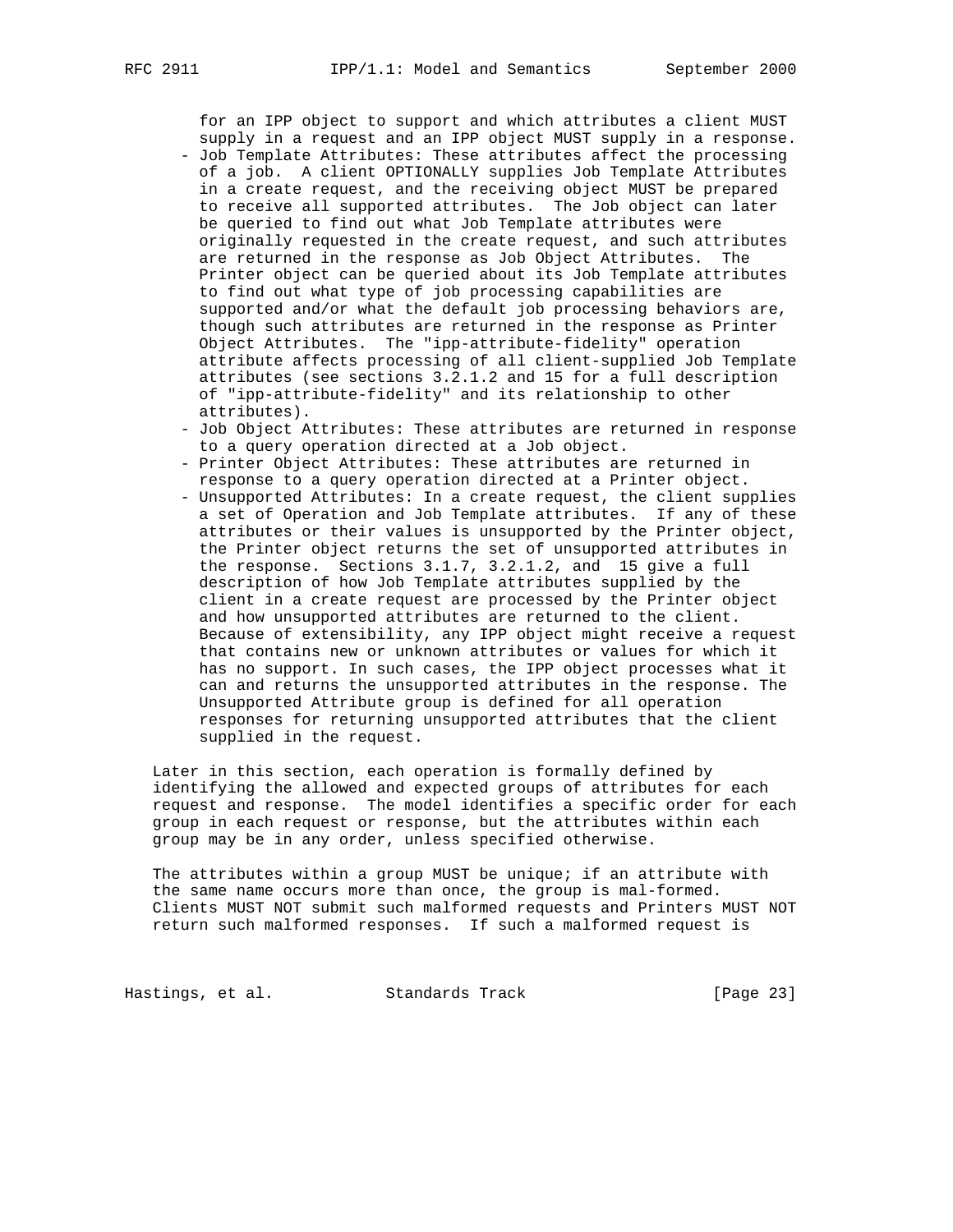submitted to a Printer, the Printer MUST either (1) reject the request with the 'client-error-bad-request' status code (see section 13.1.4.1) or (2) process the request normally after selecting only one of the attribute instances, depending on implementation. Which attribute is selected when there are duplicate attributes depends on implementation. The IPP Printer MUST NOT use the values from more than one such duplicate attribute instance.

 Each attribute definition includes the attribute's name followed by the name of its attribute syntax(es) in parenthesizes. In addition, each 'integer' attribute is followed by the allowed range in parentheses, (m:n), for values of that attribute. Each 'text' or 'name' attribute is followed by the maximum size in octets in parentheses, (size), for values of that attribute. For more details on attribute syntax notation, see the descriptions of these attributes syntaxes in section 4.1.

 Note: Document data included in the operation is not strictly an attribute, but it is treated as a special attribute group for ordering purposes. The only operations that support supplying the document data within an operation request are Print-Job and Send- Document. There are no operation responses that include document data.

 Some operations are REQUIRED for IPP objects to support; the others are OPTIONAL (see section 5.2.2). Therefore, before using an OPTIONAL operation, a client SHOULD first use the REQUIRED Get- Printer-Attributes operation to query the Printer's "operations supported" attribute in order to determine which OPTIONAL Printer and Job operations are actually supported. The client SHOULD NOT use an OPTIONAL operation that is not supported. When an IPP object receives a request to perform an operation it does not support, it returns the 'server-error-operation-not-supported' status code (see section 13.1.5.2). An IPP object is non-conformant if it does not support a REQUIRED operation.

3.1.4 Character Set and Natural Language Operation Attributes

 Some Job and Printer attributes have values that are text strings and names intended for human understanding rather than machine understanding (see the 'text' and 'name' attribute syntax descriptions in section 4.1). The following sections describe two special Operation Attributes called "attributes-charset" and "attributes-natural-language". These attributes are always part of the Operation Attributes group. For most attribute groups, the order of the attributes within the group is not important. However, for these two attributes within the Operation Attributes group, the order is critical. The "attributes-charset" attribute MUST be the first

Hastings, et al. Standards Track [Page 24]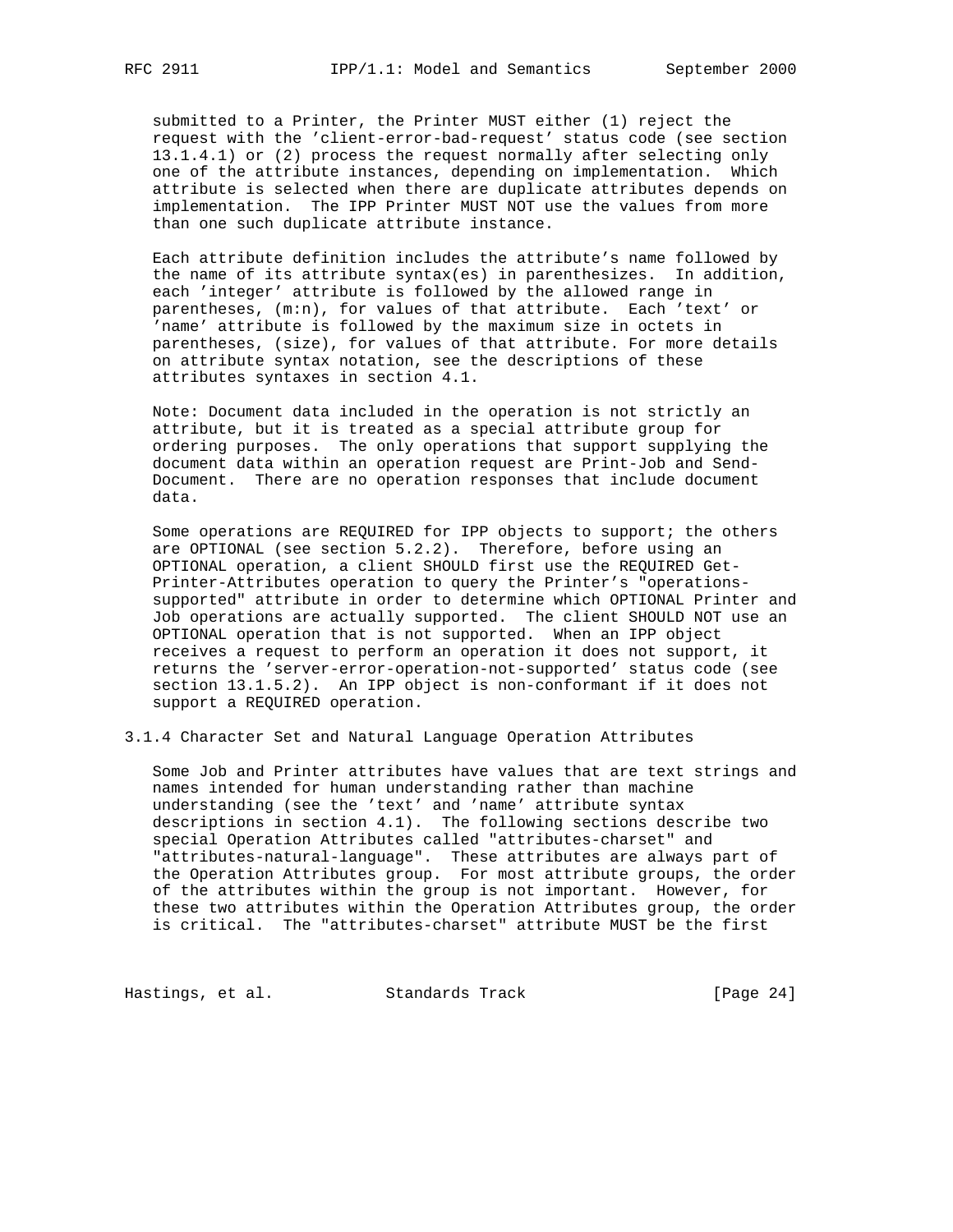attribute in the group and the "attributes-natural-language" attribute MUST be the second attribute in the group. In other words, these attributes MUST be supplied in every IPP request and response, they MUST come first in the group, and MUST come in the specified order. For job creation operations, the IPP Printer implementation saves these two attributes with the new Job object as Job Description attributes. For the sake of brevity in this document, these operation attribute descriptions are not repeated with every operation request and response, but have a reference back to this section instead.

3.1.4.1 Request Operation Attributes

 The client MUST supply and the Printer object MUST support the following REQUIRED operation attributes in every IPP/1.1 operation request:

"attributes-charset" (charset):

 This operation attribute identifies the charset (coded character set and encoding method) used by any 'text' and 'name' attributes that the client is supplying in this request. It also identifies the charset that the Printer object MUST use (if supported) for all 'text' and 'name' attributes and status messages that the Printer object returns in the response to this request. See Sections 4.1.1 and 4.1.2 for the definition of the 'text' and 'name' attribute syntaxes.

 All clients and IPP objects MUST support the 'utf-8' charset [RFC2279] and MAY support additional charsets provided that they are registered with IANA [IANA-CS]. If the Printer object does not support the client supplied charset value, the Printer object MUST reject the request, set the "attributes-charset" to 'utf-8' in the response, and return the 'client-error-charset not-supported' status code and any 'text' or 'name' attributes using the 'utf-8' charset. The Printer NEED NOT return any attributes in the Unsupported Attributes Group (See sections 3.1.7 and 3.2.1.2). The Printer object MUST indicate the charset(s) supported as the values of the "charset-supported" Printer attribute (see Section 4.4.18), so that the client can query to determine which charset(s) are supported.

 Note to client implementers: Since IPP objects are only required to support the 'utf-8' charset, in order to maximize interoperability with multiple IPP object implementations, a client may want to supply 'utf-8' in the "attributes-charset" operation attribute, even though the client is only passing and able to present a simpler charset, such as US-ASCII [ASCII] or ISO-8859-1 [ISO8859-1]. Then the client will have to filter

Hastings, et al. Standards Track [Page 25]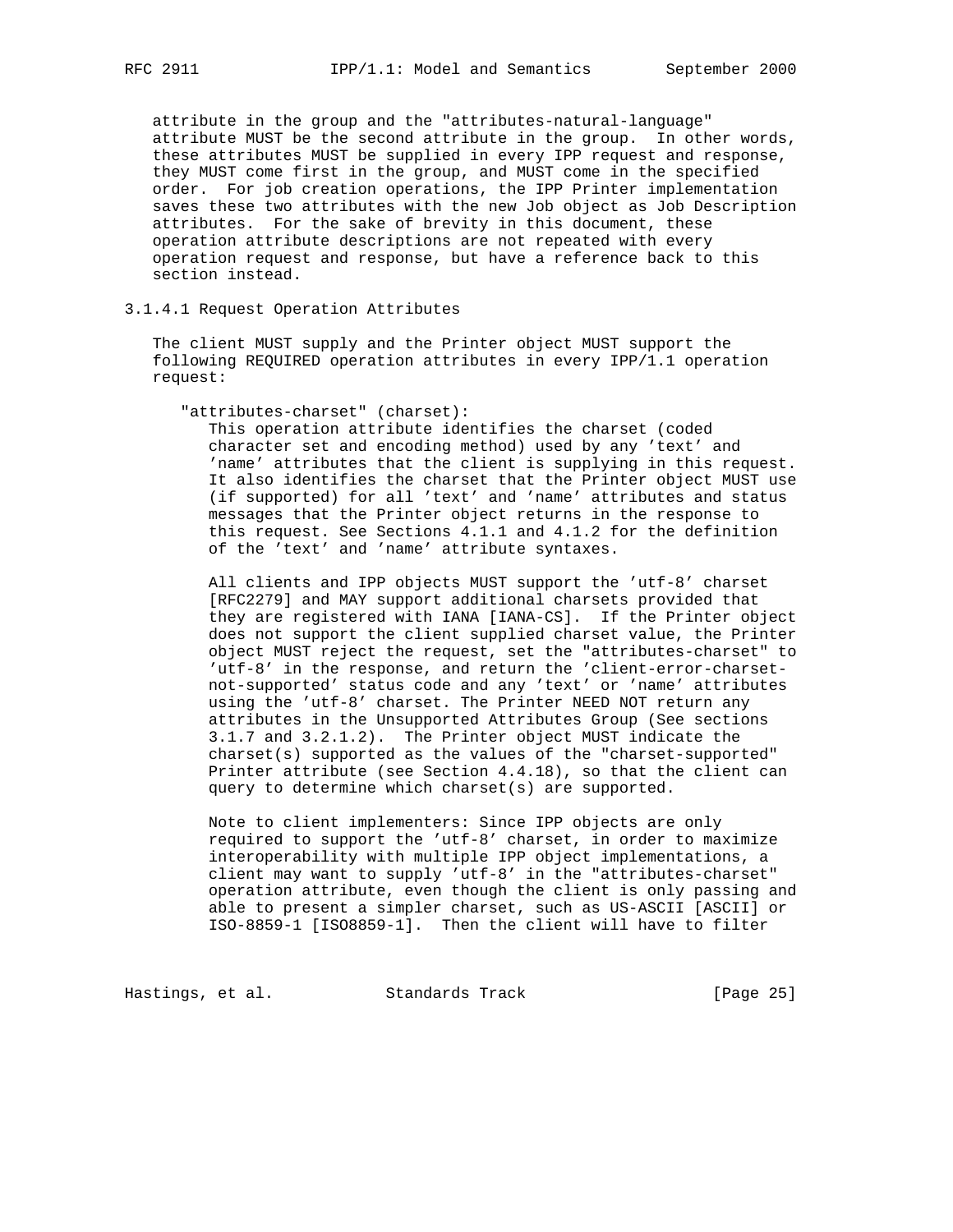out (or charset convert) those characters that are returned in the response that it cannot present to its user. On the other hand, if both the client and the IPP objects also support a charset in common besides utf-8, the client may want to use that charset in order to avoid charset conversion or data loss.

 See the 'charset' attribute syntax description in Section 4.1.7 for the syntax and semantic interpretation of the values of this attribute and for example values.

"attributes-natural-language" (naturalLanguage):

 This operation attribute identifies the natural language used by any 'text' and 'name' attributes that the client is supplying in this request. This attribute also identifies the natural language that the Printer object SHOULD use for all 'text' and 'name' attributes and status messages that the Printer object returns in the response to this request. See the 'naturalLanguage' attribute syntax description in section 4.1.8 for the syntax and semantic interpretation of the values of this attribute and for example values.

 There are no REQUIRED natural languages required for the Printer object to support. However, the Printer object's "generated-natural-language-supported" attribute identifies the natural languages supported by the Printer object and any contained Job objects for all text strings generated by the IPP object. A client MAY query this attribute to determine which natural language(s) are supported for generated messages.

 For any of the attributes for which the Printer object generates text, i.e., for the "job-state-message", "printer state-message", and status messages (see Section 3.1.6), the Printer object MUST be able to generate these text strings in any of its supported natural languages. If the client requests a natural language that is not supported, the Printer object MUST return these generated messages in the Printer's configured natural language as specified by the Printer's "natural-language-configured" attribute" (see Section 4.4.19).

 For other 'text' and 'name' attributes supplied by the client, authentication system, operator, system administrator, or manufacturer (i.e., for "job-originating-user-name", "printer name" (name), "printer-location" (text), "printer-info" (text), and "printer-make-and-model" (text)), the Printer object is only required to support the configured natural language of the

Hastings, et al. Standards Track [Page 26]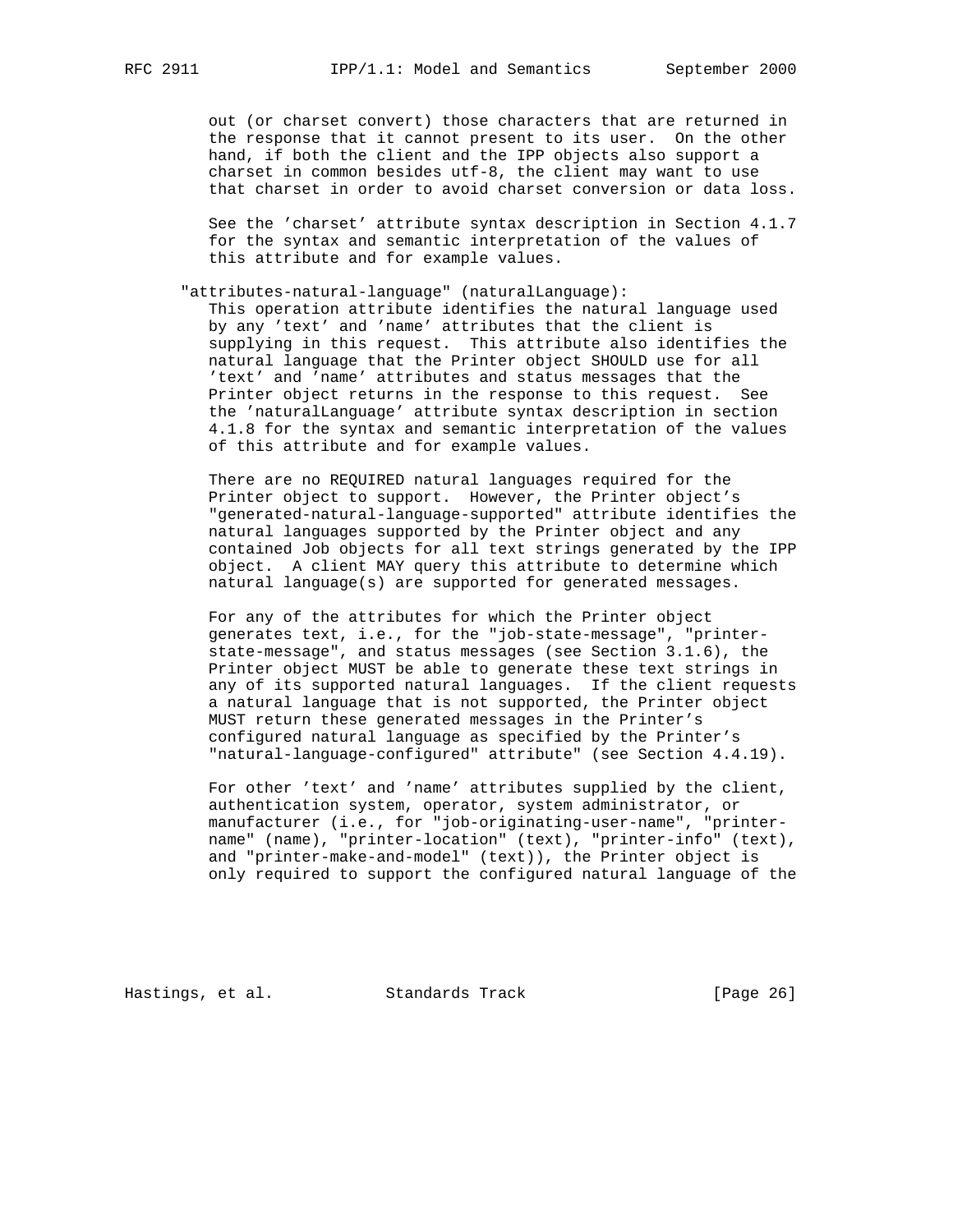Printer identified by the Printer object's "natural-language configured" attribute, though support of additional natural languages for these attributes is permitted.

 For any 'text' or 'name' attribute in the request that is in a different natural language than the value supplied in the "attributes-natural-language" operation attribute, the client MUST use the Natural Language Override mechanism (see sections 4.1.1.2 and 4.1.2.2) for each such attribute value supplied. The client MAY use the Natural Language Override mechanism redundantly, i.e., use it even when the value is in the same natural language as the value supplied in the "attributes natural-language" operation attribute of the request.

 The IPP object MUST accept any natural language and any Natural Language Override, whether the IPP object supports that natural language or not (and independent of the value of the "ipp attribute-fidelity" Operation attribute). That is the IPP object accepts all client supplied values no matter what the values are in the Printer object's "generated-natural language-supported" attribute. That attribute, "generated natural-language-supported", only applies to generated messages, not client supplied messages. The IPP object MUST remember that natural language for all client-supplied attributes, and when returning those attributes in response to a query, the IPP object MUST indicate that natural language.

 Each value whose attribute syntax type is 'text' or 'name' (see sections 4.1.1 and 4.1.2) has an Associated Natural-Language. This document does not specify how this association is stored in a Printer or Job object. When such a value is encoded in a request or response, the natural language is either implicit or explicit:

- In the implicit case, the value contains only the text/name value, and the language is specified by the "attributes natural-language" operation attribute in the request or response (see sections 4.1.1.1 textWithoutLanguage and 4.1.2.1 nameWithoutLanguage).
- In the explicit case (also known as the Natural-Language Override case), the value contains both the language and the text/name value (see sections 4.1.1.2 textWithLanguage and 4.1.2.2 nameWithLanguage).

 For example, the "job-name" attribute MAY be supplied by the client in a create request. The text value for this attribute will be in the natural language identified by the "attribute-

Hastings, et al. Standards Track [Page 27]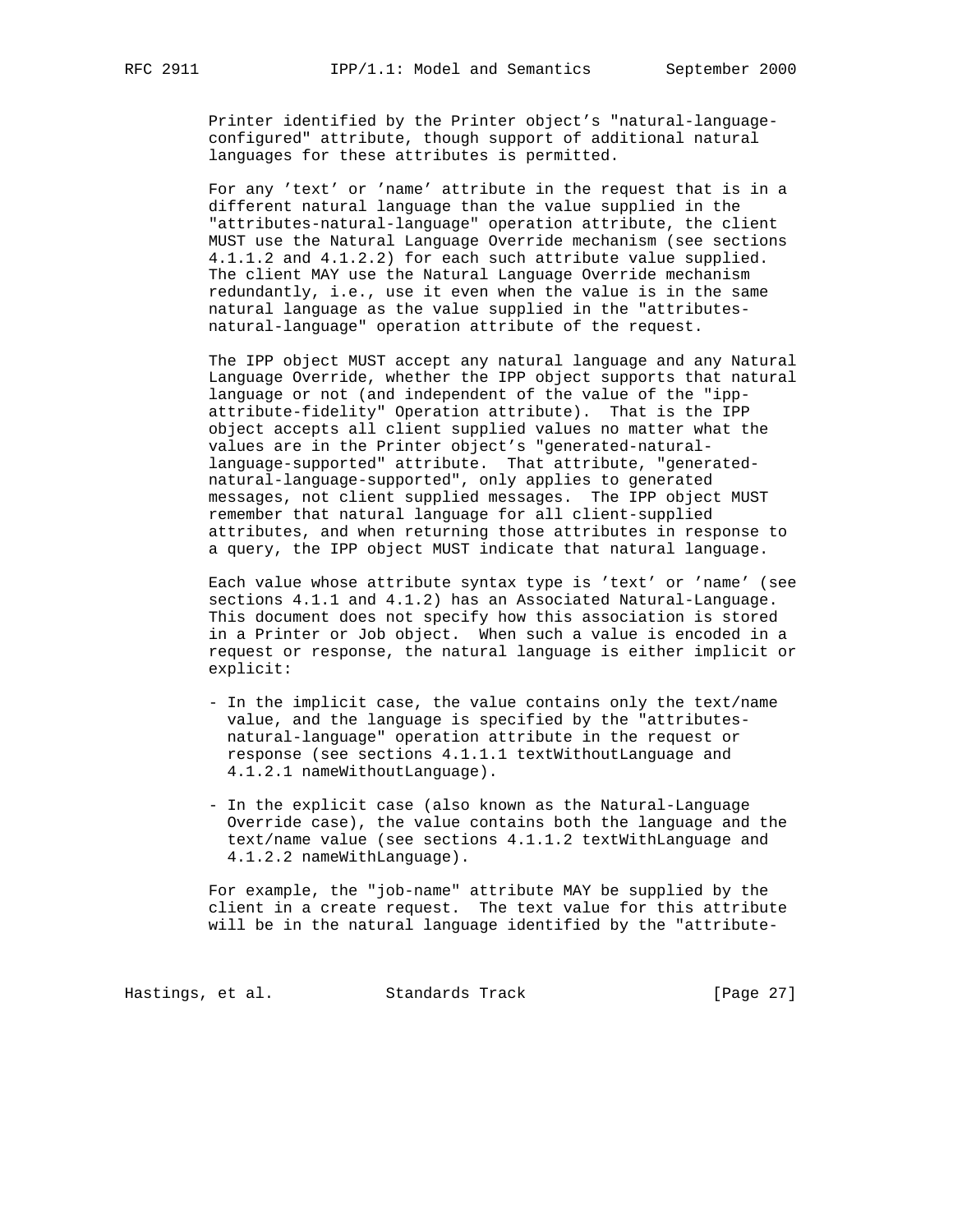natural-language" attribute, or if different, as identified by the Natural Language Override mechanism. If supplied, the IPP object will use the value of the "job-name" attribute to populate the Job object's "job-name" attribute. Whenever any client queries the Job object's "job-name" attribute, the IPP object returns the attribute as stored and uses the Natural Language Override mechanism to specify the natural language, if it is different from that reported in the "attributes-natural language" operation attribute of the response. The IPP object MAY use the Natural Language Override mechanism redundantly, i.e., use it even when the value is in the same natural language as the value supplied in the "attributes-natural language" operation attribute of the response.

 An IPP object MUST NOT reject a request based on a supplied natural language in an "attributes-natural-language" Operation attribute or in any attribute that uses the Natural Language Override.

 Clients SHOULD NOT supply 'text' or 'name' attributes that use an illegal combination of natural language and charset. For example, suppose a Printer object supports charsets 'utf-8', 'iso-8859-1', and 'iso-8859-7'. Suppose also, that it supports natural languages 'en' (English), 'fr' (French), and 'el' (Greek). Although the Printer object supports the charset 'iso-8859-1' and natural language 'el', it probably does not support the combination of Greek text strings using the 'iso-8859-1' charset. The Printer object handles this apparent incompatibility differently depending on the context in which it occurs:

- In a create request: If the client supplies a text or name attribute (for example, the "job-name" operation attribute) that uses an apparently incompatible combination, it is a client choice that does not affect the Printer object or its correct operation. Therefore, the Printer object simply accepts the client supplied value, stores it with the Job object, and responds back with the same combination whenever the client (or any client) queries for that attribute.
- In a query-type operation, like Get-Printer-Attributes: If the client requests an apparently incompatible combination, the Printer object responds (as described in section 3.1.4.2) using the Printer's configured natural language rather than the natural language requested by the client.

 In either case, the Printer object does not reject the request because of the apparent incompatibility. The potential incompatible combination of charset and natural language can occur either at the global operation level or at the Natural Language Override

Hastings, et al. Standards Track [Page 28]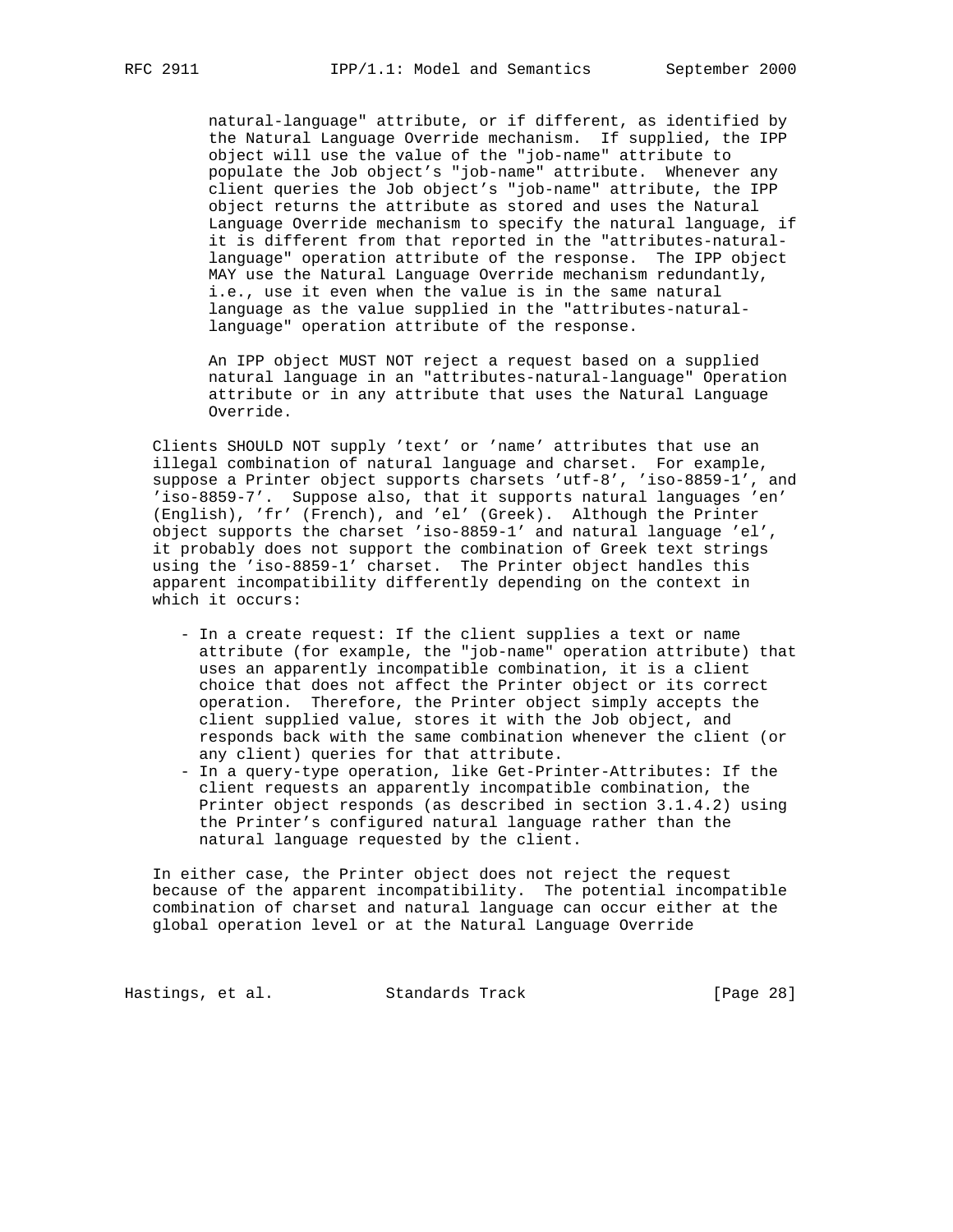attribute-by-attribute level. In addition, since the response always includes explicit charset and natural language information, there is never any question or ambiguity in how the client interprets the response.

# 3.1.4.2 Response Operation Attributes

 The Printer object MUST supply and the client MUST support the following REQUIRED operation attributes in every IPP/1.1 operation response:

"attributes-charset" (charset):

 This operation attribute identifies the charset used by any 'text' and 'name' attributes that the Printer object is returning in this response. The value in this response MUST be the same value as the "attributes-charset" operation attribute supplied by the client in the request. If this is not possible (i.e., the charset requested is not supported), the request would have been rejected. See "attributes-charset" described in Section 3.1.4.1 above.

 If the Printer object supports more than just the 'utf-8' charset, the Printer object MUST be able to code convert between each of the charsets supported on a highest fidelity possible basis in order to return the 'text' and 'name' attributes in the charset requested by the client. However, some information loss MAY occur during the charset conversion depending on the charsets involved. For example, the Printer object may convert from a UTF-8 'a' to a US-ASCII 'a' (with no loss of information), from an ISO Latin 1 CAPITAL LETTER A WITH ACUTE ACCENT to US-ASCII 'A' (losing the accent), or from a UTF-8 Japanese Kanji character to some ISO Latin 1 error character indication such as '?', decimal code equivalent, or to the absence of a character, depending on implementation.

 Whether an implementation that supports more than one charset stores the data in the charset supplied by the client or code converts to one of the other supported charsets, depends on implementation. The strategy should try to minimize loss of information during code conversion. On each response, such an implementation converts from its internal charset to that requested.

 "attributes-natural-language" (naturalLanguage): This operation attribute identifies the natural language used by any 'text' and 'name' attributes that the IPP object is returning in this response. Unlike the "attributes-charset" operation attribute, the IPP object NEED NOT return the same

Hastings, et al. Standards Track [Page 29]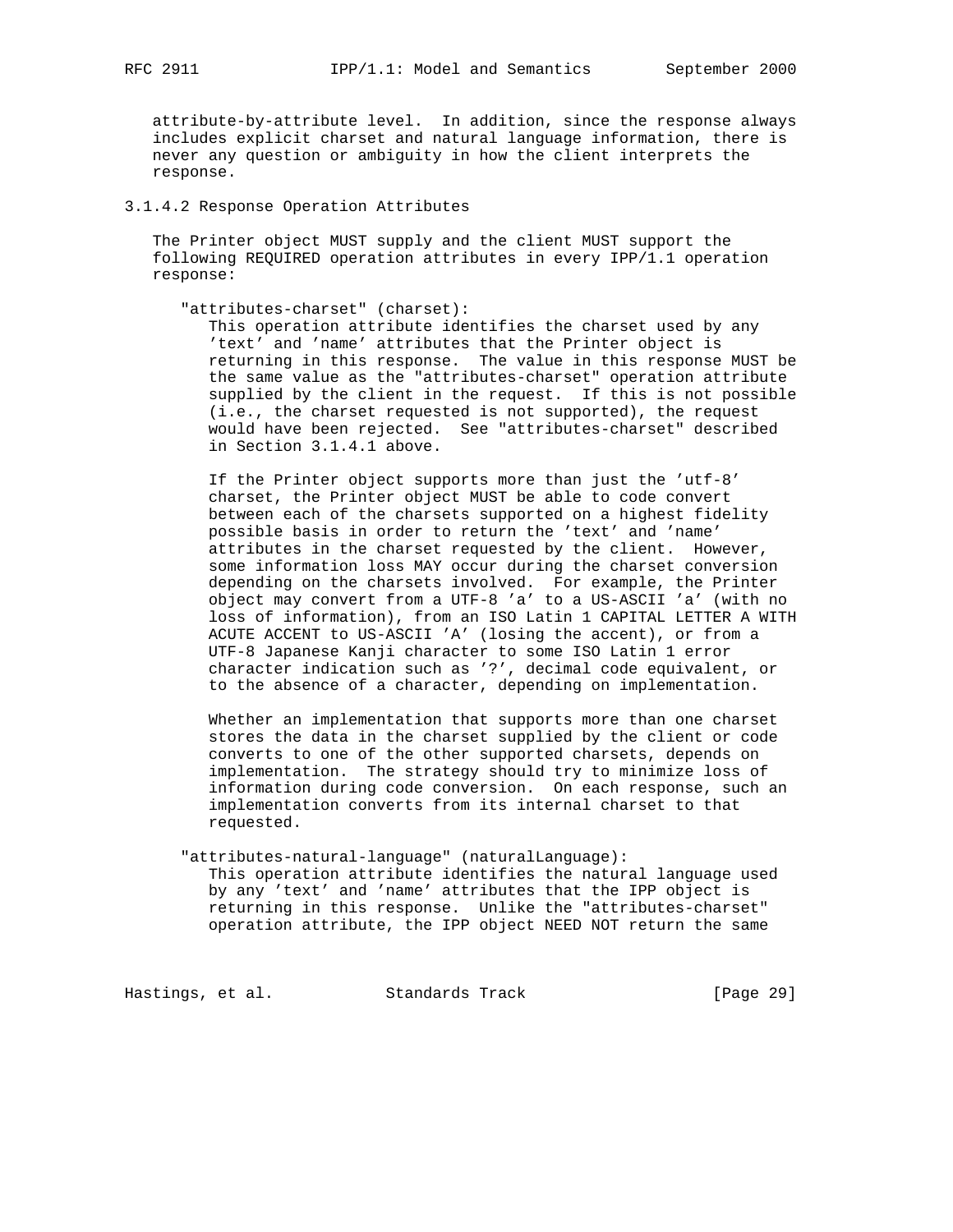value as that supplied by the client in the request. The IPP object MAY return the natural language of the Job object or the Printer's configured natural language as identified by the Printer object's "natural-language-configured" attribute, rather than the natural language supplied by the client. For any 'text' or 'name' attribute or status message in the response that is in a different natural language than the value returned in the "attributes-natural-language" operation attribute, the IPP object MUST use the Natural Language Override mechanism (see sections 4.1.1.2 and 4.1.2.2) on each attribute value returned. The IPP object MAY use the Natural Language Override mechanism redundantly, i.e., use it even when the value is in the same natural language as the value supplied in the "attributes-natural-language" operation attribute of the response.

3.1.5 Operation Targets

 All IPP operations are directed at IPP objects. For Printer operations, the operation is always directed at a Printer object using one of its URIs (i.e., one of the values in the Printer object's "printer-uri-supported" attribute). Even if the Printer object supports more than one URI, the client supplies only one URI as the target of the operation. The client identifies the target object by supplying the correct URI in the "printer-uri (uri)" operation attribute.

For Job operations, the operation is directed at either:

- The Job object itself using the Job object's URI. In this case, the client identifies the target object by supplying the correct URI in the "job-uri (uri)" operation attribute.
- The Printer object that created the Job object using both the Printer objects URI and the Job object's Job ID. Since the Printer object that created the Job object generated the Job ID, it MUST be able to correctly associate the client supplied Job ID with the correct Job object. The client supplies the Printer object's URI in the "printer-uri (uri)" operation attribute and the Job object's Job ID in the "job-id (integer(1:MAX))" operation attribute.

 If the operation is directed at the Job object directly using the Job object's URI, the client MUST NOT include the redundant "job-id" operation attribute.

Hastings, et al. Standards Track [Page 30]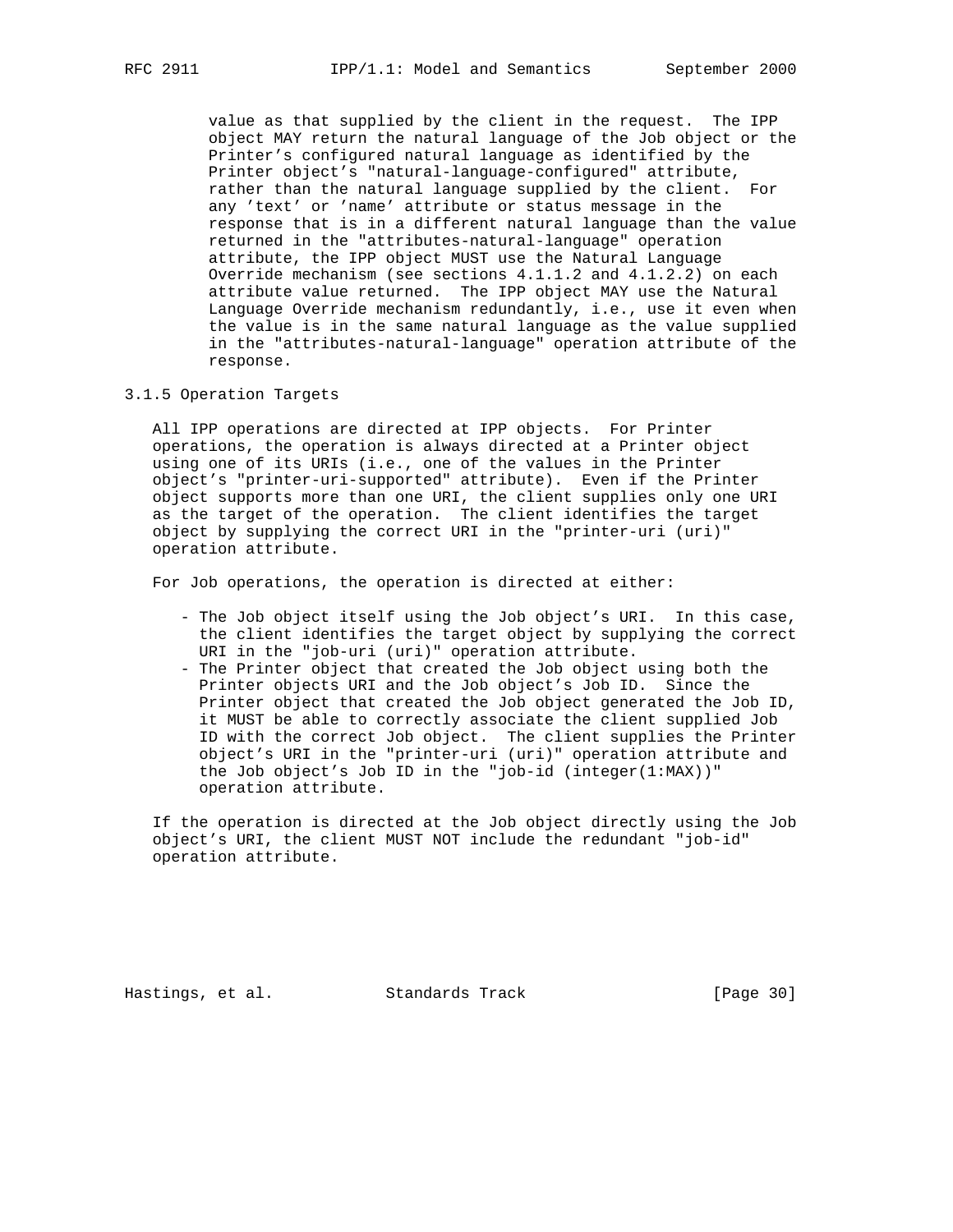The operation target attributes are REQUIRED operation attributes that MUST be included in every operation request. Like the charset and natural language attributes (see section 3.1.4), the operation target attributes are specially ordered operation attributes. In all cases, the operation target attributes immediately follow the "attributes-charset" and "attributes-natural-language" attributes within the operation attribute group, however the specific ordering rules are:

- In the case where there is only one operation target attribute (i.e., either only the "printer-uri" attribute or only the "job-uri" attribute), that attribute MUST be the third attribute in the operation attributes group.
- In the case where Job operations use two operation target attributes (i.e., the "printer-uri" and "job-id" attributes), the "printer-uri" attribute MUST be the third attribute and the "job-id" attribute MUST be the fourth attribute.

 In all cases, the target URIs contained within the body of IPP operation requests and responses must be in absolute format rather than relative format (a relative URL identifies a resource with the scope of the HTTP server, but does not include scheme, host or port).

 The following rules apply to the use of port numbers in URIs that identify IPP objects:

- 1. If the URI scheme allows the port number to be explicitly included in the URI string, and a port number is specified within the URI, then that port number MUST be used by the client to contact the IPP object.
- 2. If the URI scheme allows the port number to be explicitly included in the URI string, and a port number is not specified within the URI, then default port number implied by that URI scheme MUST be used by the client to contact the IPP object.
- 3. If the URI scheme does not allow an explicit port number to be specified within the URI, then the default port number implied by that URI MUST be used by the client to contact the IPP object.

 Note: The IPP "Encoding and Transport document [RFC2910] shows a mapping of IPP onto HTTP/1.1 [RFC2616] and defines a new default port number for using IPP over HTTP/1.1.

Hastings, et al. Standards Track [Page 31]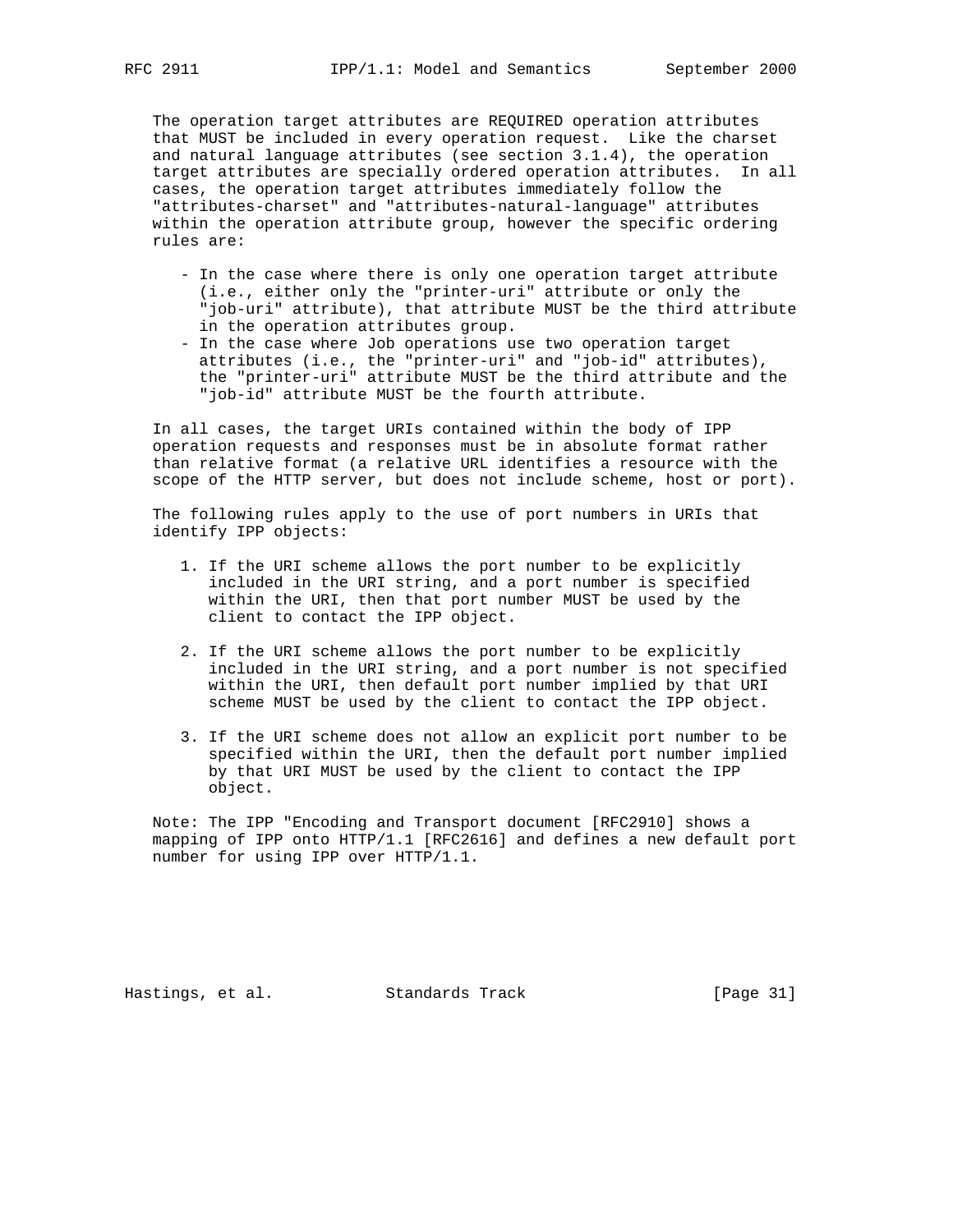3.1.6 Operation Response Status Codes and Status Messages

 Every operation response includes a REQUIRED "status-code" parameter and an OPTIONAL "status-message" operation attribute, and an OPTIONAL "detailed-status-message" operation attribute. The Print-URI and Send-URI response MAY include an OPTIONAL "document-access-error" operation attribute.

3.1.6.1 "status-code" (type2 enum)

 The REQUIRED "status-code" parameter provides information on the processing of a request.

 The status code is intended for use by automata. A client implementation of IPP SHOULD convert status code values into any localized message that has semantic meaning to the end user.

 The "status-code" value is a numeric value that has semantic meaning. The "status-code" syntax is similar to a "type2 enum" (see section 4.1 on "Attribute Syntaxes") except that values can range only from 0x0000 to 0x7FFF. Section 13 describes the status codes, assigns the numeric values, and suggests a corresponding status message for each status code for use by the client when the user's natural language is English.

 If the Printer performs an operation with no errors and it encounters no problems, it MUST return the status code 'successful-ok' in the response. See section 13.

 If the client supplies unsupported values for the following parameters or Operation attributes, the Printer object MUST reject the operation, NEED NOT return the unsupported attribute value in the Unsupported Attributes group, and MUST return the indicated status code:

| Parameter/Attribute |
|---------------------|
|                     |

#### Status code

| version-number     | server-error-version-not-supported         |
|--------------------|--------------------------------------------|
| operation-id       | server-error-operation-not-supported       |
| attributes-charset | client-error-charset-not-supported         |
| compression        | client-error-compression-not-supported     |
| document-format    | client-error-document-format-not-supported |
| document-uri       | client-error-uri-scheme-not-supported,     |
|                    | client-error-document-access-error         |

 If the client supplies unsupported values for other attributes, or unsupported attributes, the Printer returns the status code defined in section 3.1.7 on Unsupported Attributes.

Hastings, et al. Standards Track [Page 32]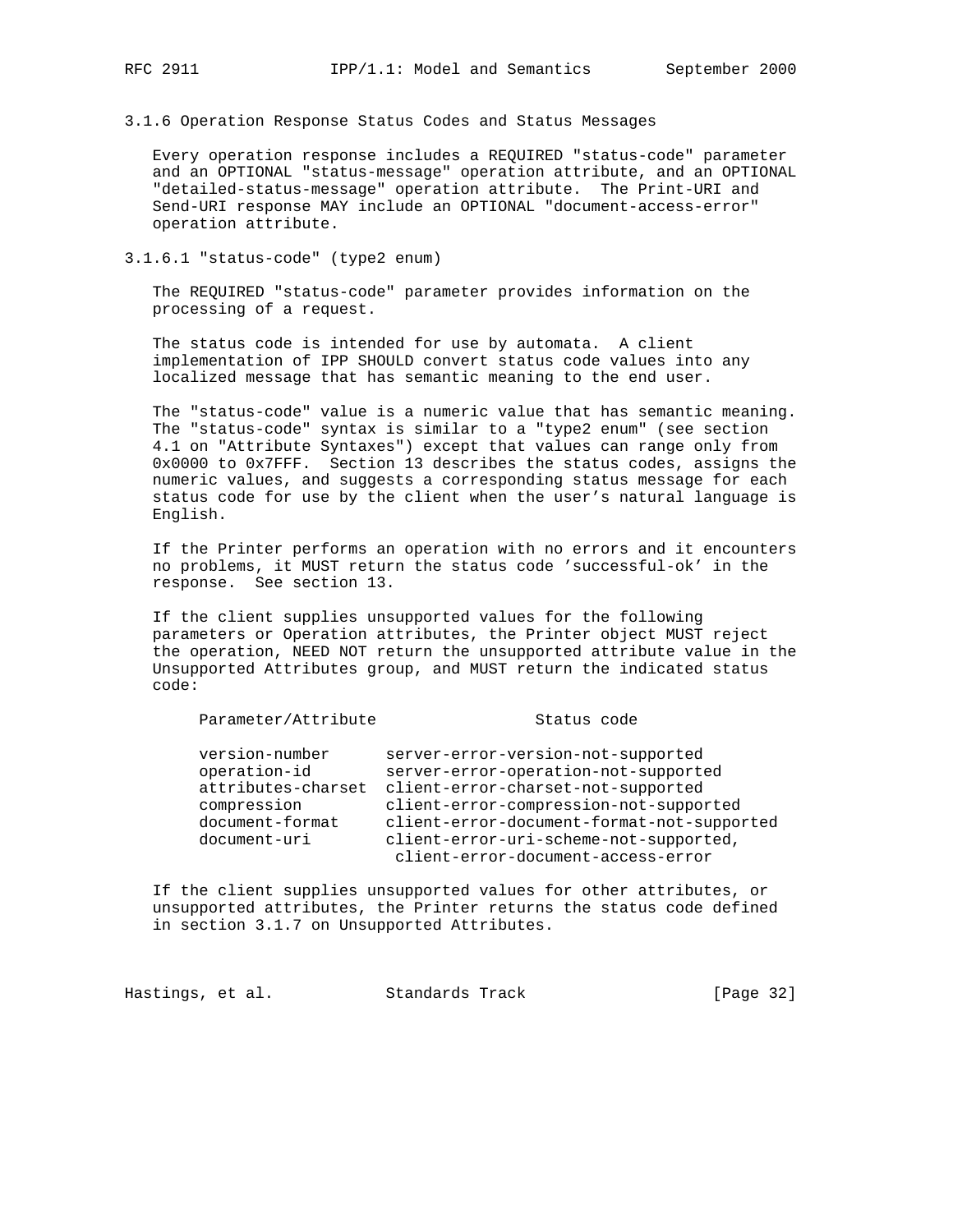3.1.6.2 "status-message" (text(255))

 The OPTIONAL "status-message" operation attribute provides a short textual description of the status of the operation. The "status message" attribute's syntax is "text(255)", so the maximum length is 255 octets (see section 4.1.1). The status message is intended for the human end user. If a response does include a "status-message" attribute, an IPP client NEED NOT examine or display the messages, however it SHOULD do so in some implementation specific manner. The "status-message" is especially useful for a later version of a Printer object to return as supplemental information for the human user to accompany a status code that an earlier version of a client might not understand.

 If the Printer object supports the "status-message" operation attribute, the Printer object MUST be able to generate this message in any of the natural languages identified by the Printer object's "generated-natural-language-supported" attribute (see the "attributes-natural-language" operation attribute specified in section 3.1.4.1. Section 13 suggests the text for the status message returned by the Printer for use with the English natural language.

 As described in section 3.1.4.1 for any returned 'text' attribute, if there is a choice for generating this message, the Printer object uses the natural language indicated by the value of the "attributes natural-language" in the client request if supported, otherwise the Printer object uses the value in the Printer object's own "natural language-configured" attribute.

 If the Printer object supports the "status-message" operation attribute, it SHOULD use the REQUIRED 'utf-8' charset to return a status message for the following error status codes (see section 13): 'client-error-bad-request', 'client-error-charset-not-supported', 'server-error-internal-error', 'server-error-operation-not supported', and 'server-error-version-not-supported'. In this case, it MUST set the value of the "attributes-charset" operation attribute to 'utf-8' in the error response.

3.1.6.3 "detailed-status-message" (text(MAX))

 The OPTIONAL "detailed-status-message" operation attribute provides additional more detailed technical and implementation-specific information about the operation. The "detailed-status-message" attribute's syntax is "text(MAX)", so the maximum length is 1023 octets (see section 4.1.1). If the Printer objects supports the "detailed-status-message" operation attribute, the Printer NEED NOT localize the message, since it is intended for use by the system administrator or other experienced technical persons. Localization

Hastings, et al. Standards Track [Page 33]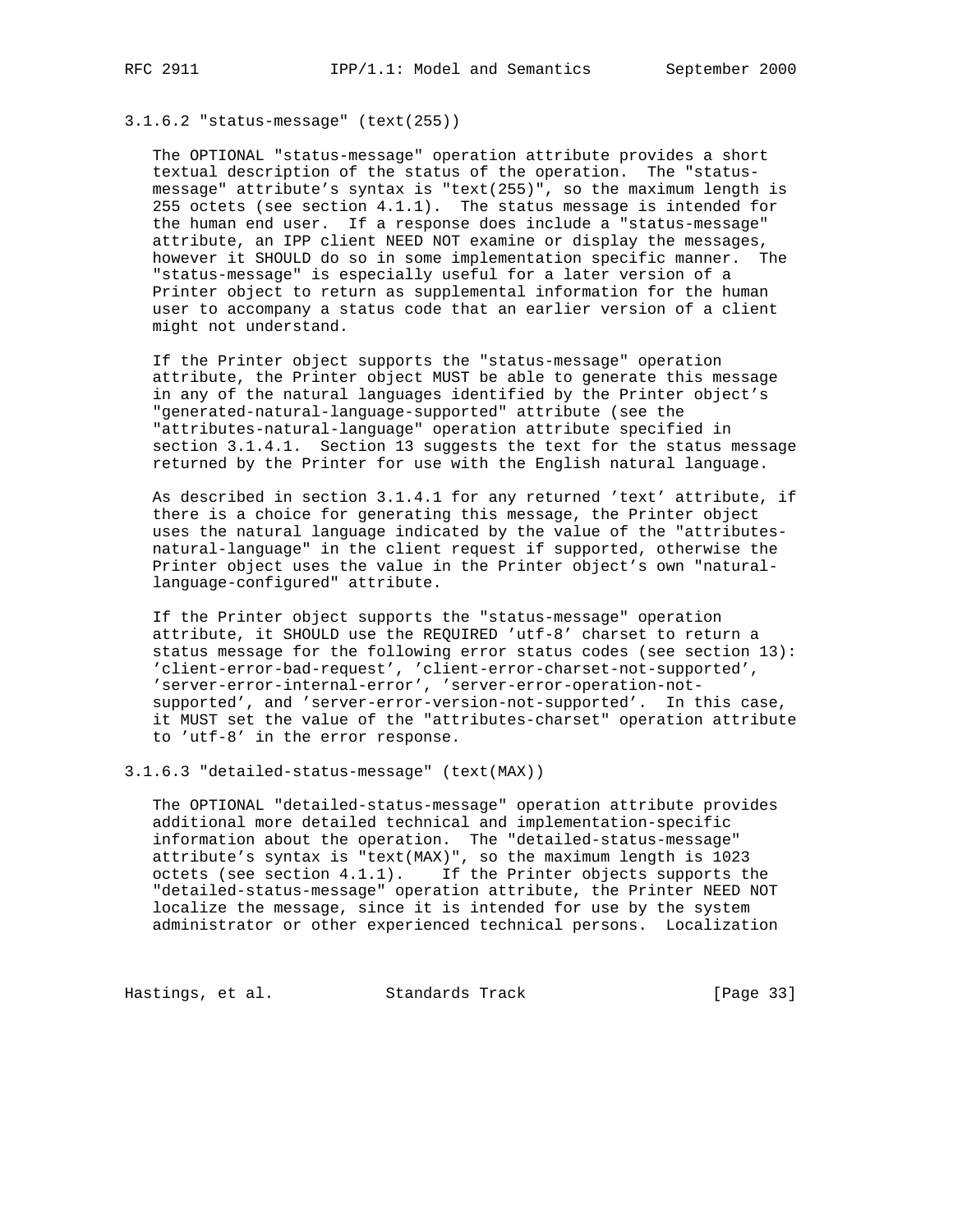might obscure the technical meaning of such messages. Clients MUST NOT attempt to parse the value of this attribute. See the "document-access-error" operation attribute (section 3.1.6.4) for additional errors that a program can process.

3.1.6.4 "document-access-error" (text(MAX))

 This OPTIONAL operation attribute provides additional information about any document access errors encountered by the Printer before it returned a response to the Print-URI (section 3.2.2) or Send-URI (section 3.3.1) operation. For errors in the protocol identified by the URI scheme in the "document-uri" operation attribute, such as 'http:' or 'ftp:', the error code is returned in parentheses, followed by the URI. For example:

(404) http://ftp.pwg.org/pub/pwg/ipp/new\_MOD/ipp-model-v11.pdf

 Most Internet protocols use decimal error codes (unlike IPP), so the ASCII error code representation is in decimal.

3.1.7 Unsupported Attributes

 The Unsupported Attributes group contains attributes that are not supported by the operation. This group is primarily for the job creation operations, but all operations can return this group.

 A Printer object MUST include an Unsupported Attributes group in a response if the status code is one of the following: 'successful ok-ignored-or-substituted-attributes', 'successful-ok-conflicting attributes', 'client-error-attributes-or-values-not-supported' or 'client-error-conflicting-attributes'.

 If the status code is one of the four specified in the preceding paragraph, the Unsupported Attributes group MUST contain all of those attributes and only those attributes that are:

- a. an Operation or Job Template attribute supplied in the request, and
- b. unsupported by the printer. See below for details on the three categories "unsupported" attributes.

 If the status code is one of those in the table in section 3.1.6.1, the Unsupported Attributes group NEED NOT contain the unsupported parameter or attribute indicated in that table.

Hastings, et al. Standards Track [Page 34]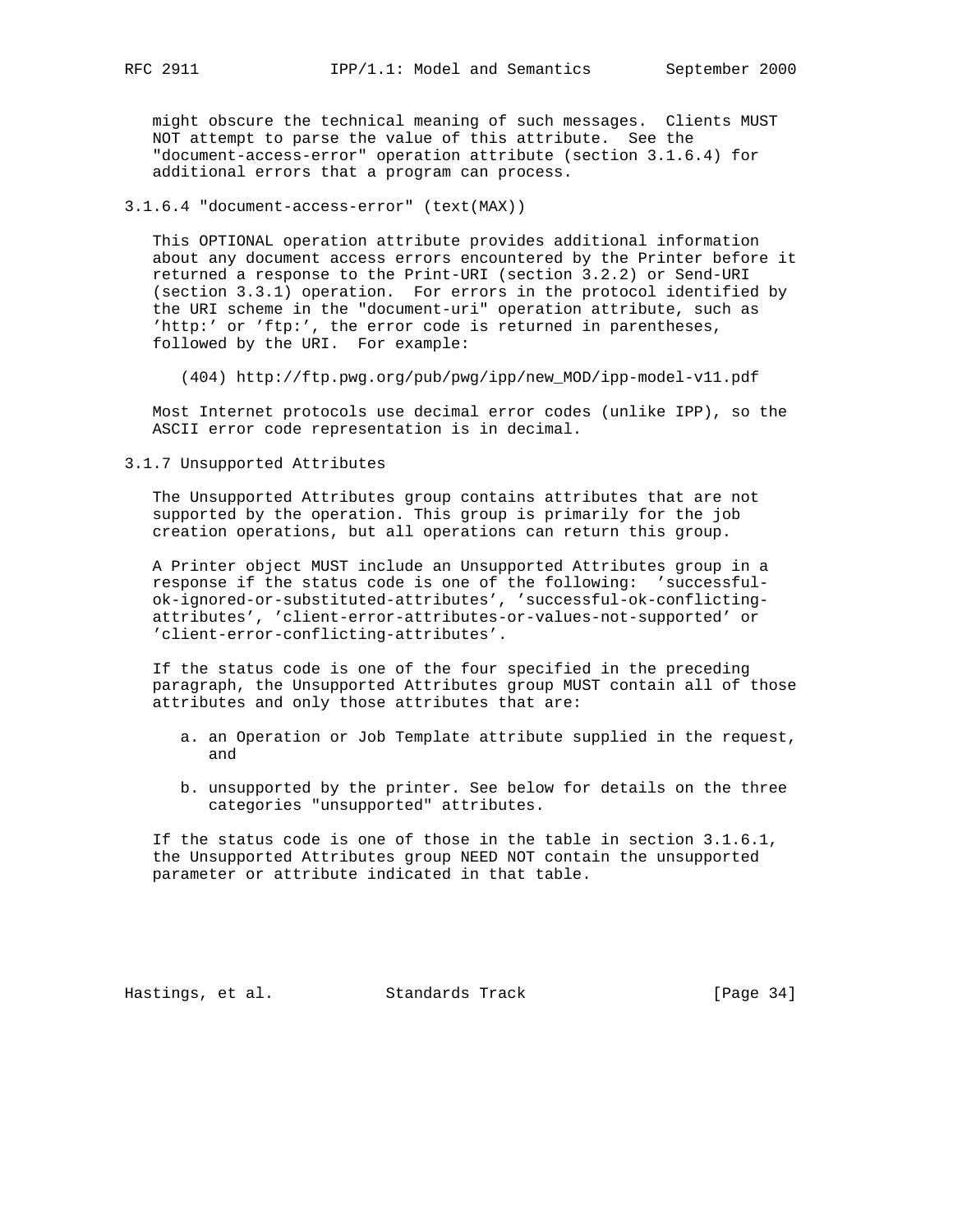If the Printer object is not returning any Unsupported Attributes in the response, the Printer object SHOULD omit Group 2 rather than sending an empty group. However, a client MUST be able to accept an empty group.

Unsupported attributes fall into three categories:

- 1. The Printer object does not support the supplied attribute (no matter what the attribute syntax or value).
- 2. The Printer object does support the attribute, but does not support some or all of the particular attribute syntaxes or values supplied by the client (i.e., the Printer object does not have those attribute syntaxes or values in its corresponding "xxx-supported" attribute).
- 3. The Printer object does support the attributes and values supplied, but the particular values are in conflict with one another, because they violate a constraint, such as not being able to staple transparencies.

 In the case of an unsupported attribute name, the Printer object returns the client-supplied attribute with a substituted value of 'unsupported'. This value's syntax type is "out-of-band" and its encoding is defined by special rules for "out-of-band" values in the "Encoding and Transport" document [RFC2910]. Its value indicates no support for the attribute itself (see the beginning of section 4.1).

 In the case of a supported attribute with one or more unsupported attribute syntaxes or values, the Printer object simply returns the client-supplied attribute with the unsupported attribute syntaxes or values as supplied by the client. This indicates support for the attribute, but no support for that particular attribute syntax or value. If the client supplies a multi-valued attribute with more than one value and the Printer object supports the attribute but only supports a subset of the client-supplied attribute syntaxes or values, the Printer object

 MUST return only those attribute syntaxes or values that are unsupported.

 In the case of two (or more) supported attribute values that are in conflict with one another (although each is supported independently, the values conflict when requested together within the same job), the Printer object MUST return all the values that it ignores or substitutes to resolve the conflict, but not any of the values that

Hastings, et al. Standards Track [Page 35]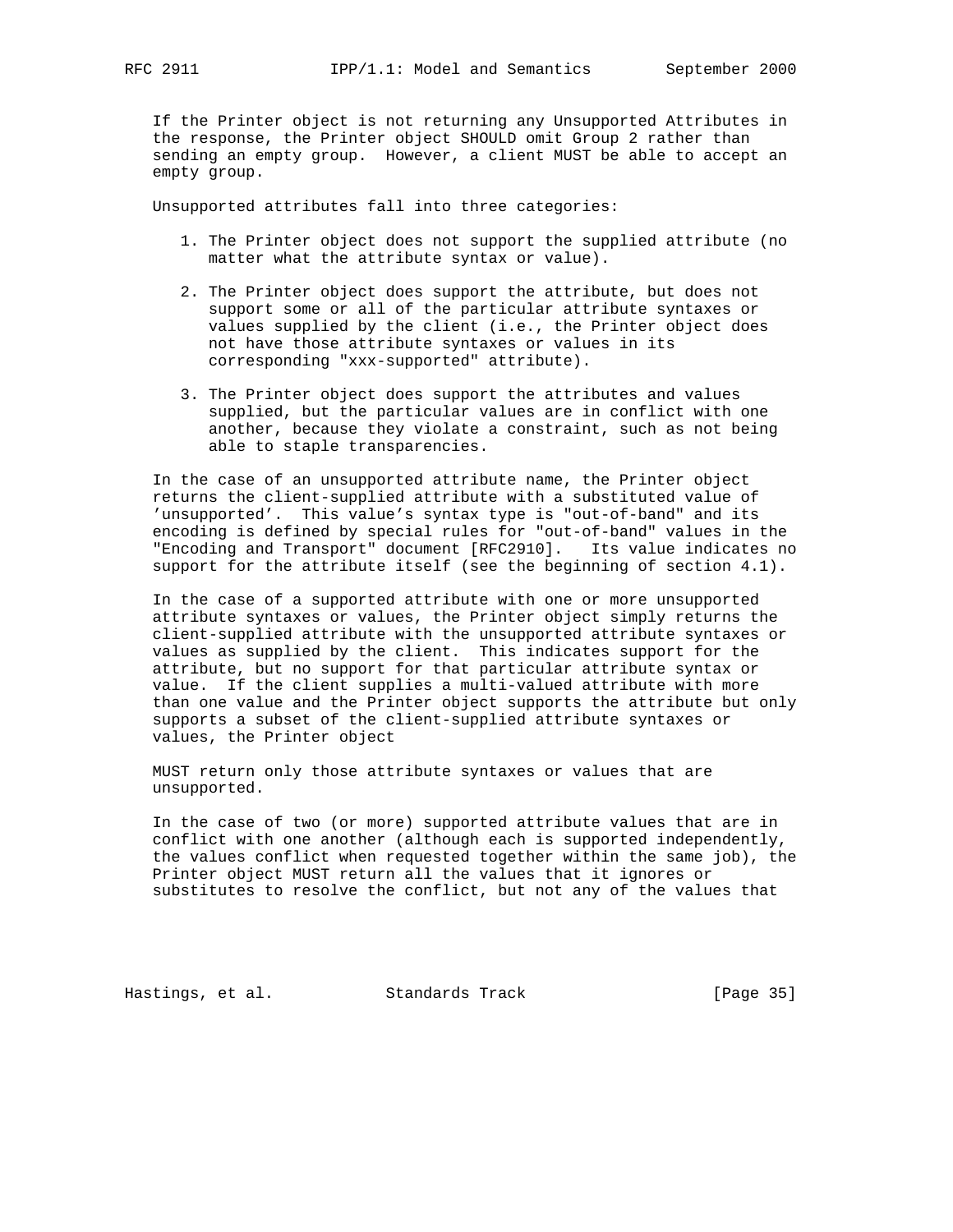it is still using. The choice for exactly how to resolve the conflict is implementation dependent. See sections 3.2.1.2 and 15. See The Implementer's Guide [IPP-IIG] for an example.

## 3.1.8 Versions

 Each operation request and response carries with it a "version number" parameter. Each value of the "version-number" is in the form "X.Y" where X is the major version number and Y is the minor version number. By including a version number in the client request, it allows the client to identify which version of IPP it is interested in using, i.e., the version whose conformance requirements the client may be depending upon the Printer to meet.

 If the IPP object does not support that major version number supplied by the client, i.e., the major version field of the "version-number" parameter does not match any of the values of the Printer's "ipp versions-supported" (see section 4.4.14), the object MUST respond with a status code of 'server-error-version-not-supported' along with the closest version number that is supported (see section 13.1.5.4). If the major version number is supported, but the minor version number is not, the IPP object SHOULD accept and attempt to perform the request (or reject the request if the operation is not supported), else it rejects the request and returns the 'server error-version-not-supported' status code. In all cases, the IPP object MUST return the "version-number" that it supports that is closest to the version number supplied by the client in the request.

There is no version negotiation per se. However, if after receiving a 'server-error-version-not-supported' status code from an IPP object, a client SHOULD try again with a different version number. A client MAY also determine the versions supported either from a directory that conforms to Appendix E (see section 16) or by querying the Printer object's "ipp-versions-supported" attribute (see section 4.4.14) to determine which versions are supported.

 An IPP object implementation MUST support version '1.1', i.e., meet the conformance requirements for IPP/1.1 as specified in this document and [RFC2910]. It is recommended that IPP object implementations accept any request with the major version '1' (or reject the request if the operation is not supported).

 There is only one notion of "version number" that covers both IPP Model and IPP Protocol changes. Thus the version number MUST change when introducing a new version of the Model and Semantics document (this document) or a new version of the "Encoding and Transport" document [RFC2910].

Hastings, et al. Standards Track [Page 36]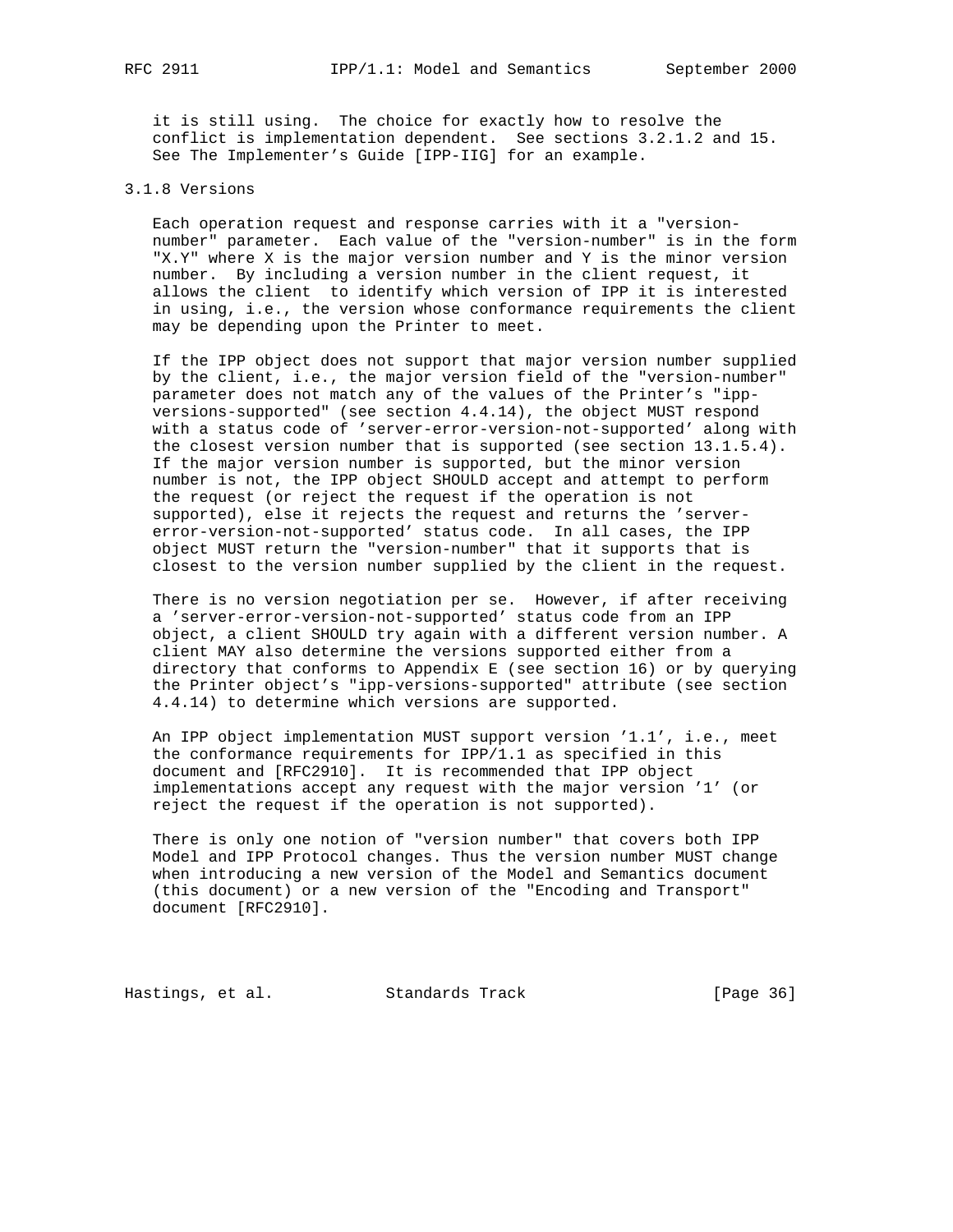Changes to the major version number of the Model and Semantics document indicate structural or syntactic changes that make it impossible for older version of IPP clients and Printer objects to correctly parse and correctly process the new or changed attributes, operations and responses. If the major version number changes, the minor version numbers is set to zero. As an example, adding the REQUIRED "ipp-attribute-fidelity" attribute to version '1.1' (if it had not been part of version '1.0'), would have required a change to the major version number, since an IPP/1.0 Printer would not have processed a request with the correct semantics that contained the "ipp-attribute-fidelity" attribute that it did not know about. Items that might affect the changing of the major version number include any changes to the Model and Semantics document (this document) or the "Encoding and Transport" document [RFC2910] itself, such as:

- reordering of ordered attributes or attribute sets
- changes to the syntax of existing attributes
- adding REQUIRED (for an IPP object to support) operation attribute groups
- adding values to existing REQUIRED operation attributes
- adding REQUIRED operations

 Changes to the minor version number indicate the addition of new features, attributes and attribute values that may not be understood by all IPP objects, but which can be ignored if not understood. Items that might affect the changing of the minor version number include any changes to the model objects and attributes but not the encoding and transport rules [RFC2910] (except adding attribute syntaxes). Examples of such changes are:

- grouping all extensions not included in a previous version into a new version
- adding new attribute values
- adding new object attributes
- adding OPTIONAL (for an IPP object to support) operation attributes (i.e., those attributes that an IPP object can ignore without confusing clients)
- adding OPTIONAL (for an IPP object to support) operation attribute groups (i.e., those attributes that an IPP object can ignore without confusing clients)
- adding new attribute syntaxes
- adding OPTIONAL operations
- changing Job Description attributes or Printer Description attributes from OPTIONAL to REQUIRED or vice versa.
- adding OPTIONAL attribute syntaxes to an existing attribute.

 The encoding of the "version-number" MUST NOT change over any version number (either major or minor). This rule guarantees that all future

Hastings, et al. Standards Track [Page 37]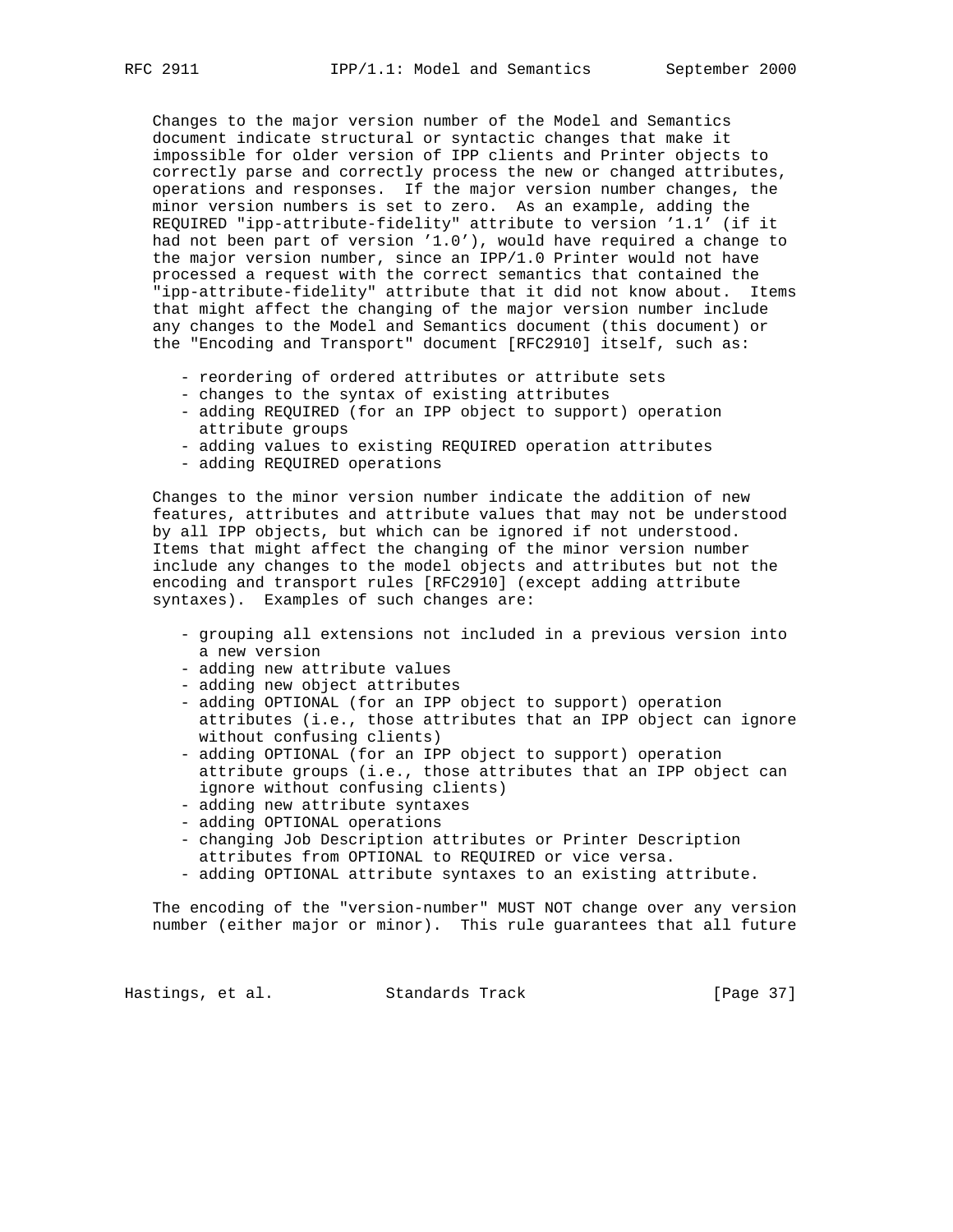versions will be backwards compatible with all previous versions (at least for checking the "version-number"). In addition, any protocol elements (attributes, error codes, tags, etc.) that are not carried forward from one version to the next are deprecated so that they can never be reused with new semantics.

 Implementations that support a certain version NEED NOT support ALL previous versions. As each new version is defined (through the release of a new IPP specification document), that version will specify which previous versions MUST and which versions SHOULD be supported in compliant implementations.

3.1.9 Job Creation Operations

 In order to "submit a print job" and create a new Job object, a client issues a create request. A create request is any one of following three operation requests:

- The Print-Job Request: A client that wants to submit a print job with only a single document uses the Print-Job operation. The operation allows for the client to "push" the document data to the Printer object by including the document data in the request itself.
- The Print-URI Request: A client that wants to submit a print job with only a single document (where the Printer object "pulls" the document data instead of the client "pushing" the data to the Printer object) uses the Print-URI operation. In this case, the client includes in the request only a URI reference to the document data (not the document data itself).
- The Create-Job Request: A client that wants to submit a print job with multiple documents uses the Create-Job operation. This operation is followed by an arbitrary number (one or more) of Send-Document and/or Send-URI operations (each creating another document for the newly create Job object). The Send-Document operation includes the document data in the request (the client "pushes" the document data to the printer), and the Send-URI operation includes only a URI reference to the document data in the request (the Printer "pulls" the document data from the referenced location). The last Send-Document or Send-URI request for a given Job object includes a "last-document" operation attribute set to 'true' indicating that this is the last request.

 Throughout this model document, the term "create request" is used to refer to any of these three operation requests.

Hastings, et al. Standards Track [Page 38]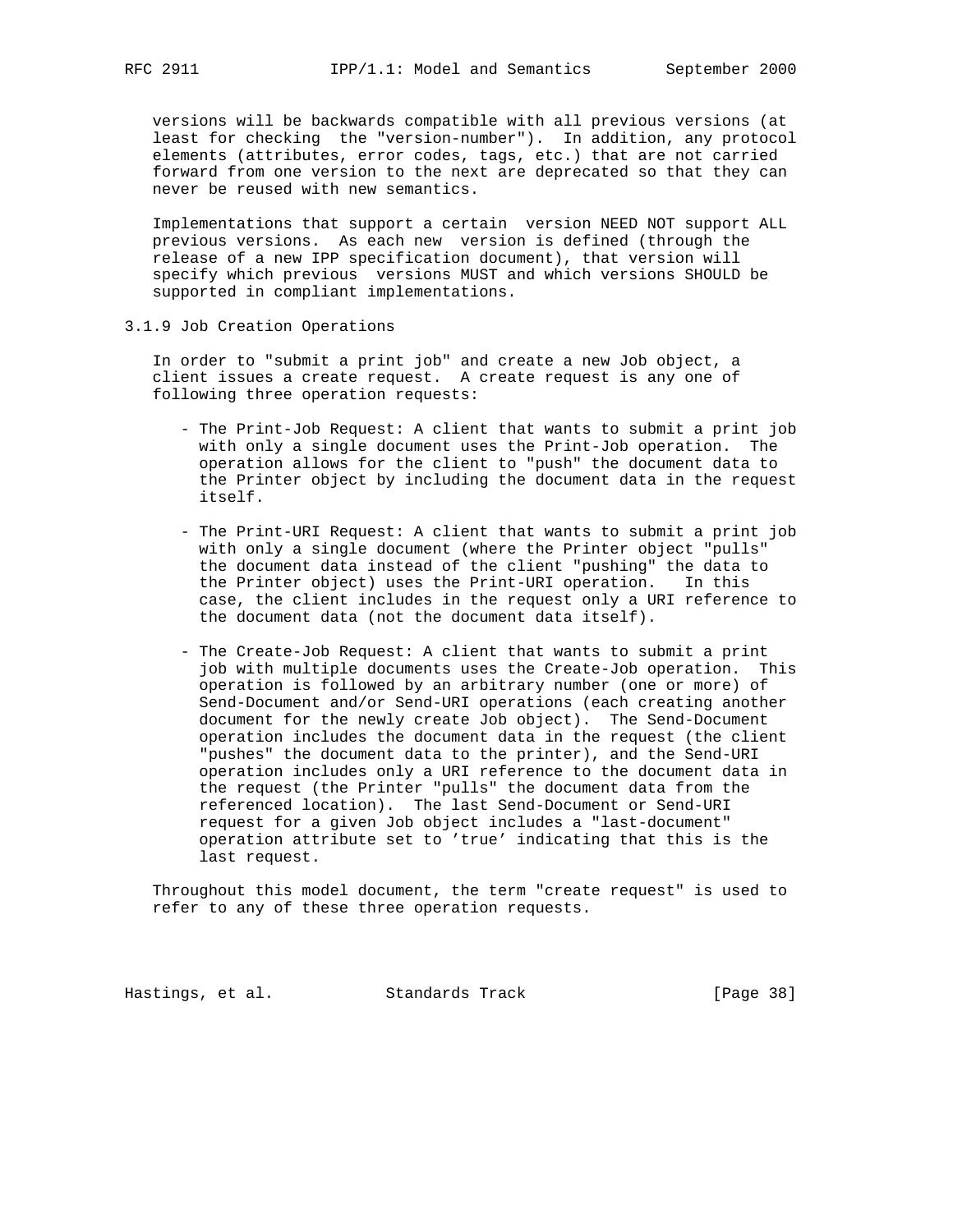A Create-Job operation followed by only one Send-Document operation is semantically equivalent to a Print-Job operation, however, for performance reasons, the client SHOULD use the Print-Job operation for all single document jobs. Also, Print-Job is a REQUIRED operation (all implementations MUST support it) whereas Create-Job is an OPTIONAL operation, hence some implementations might not support it.

 Job submission time is the point in time when a client issues a create request. The initial state of every Job object is the 'pending', 'pending-held', or 'processing' state (see section 4.3.7). When the Printer object begins processing the print job, the Job object's state moves to 'processing'. This is known as job processing time. There are validation checks that must be done at job submission time and others that must be performed at job processing time.

 At job submission time and at the time a Validate-Job operation is received, the Printer MUST do the following:

- 1. Process the client supplied attributes and either accept or reject the request
- 2. Validate the syntax of and support for the scheme of any client supplied URI

 At job submission time the Printer object MUST validate whether or not the supplied attributes, attribute syntaxes, and values are supported by matching them with the Printer object's corresponding "xxx-supported" attributes. See section 3.1.7 for details. [IPP- IIG] presents suggested steps for an IPP object to either accept or reject any request and additional steps for processing create requests.

 At job submission time the Printer object NEED NOT perform the validation checks reserved for job processing time such as:

- 1. Validating the document data
- 2. Validating the actual contents of any client supplied URI (resolve the reference and follow the link to the document data)

 At job submission time, these additional job processing time validation checks are essentially useless, since they require actually parsing and interpreting the document data, are not guaranteed to be 100% accurate, and MUST be done, yet again, at job processing time. Also, in the case of a URI, checking for availability at job submission time does not guarantee availability

Hastings, et al. Standards Track [Page 39]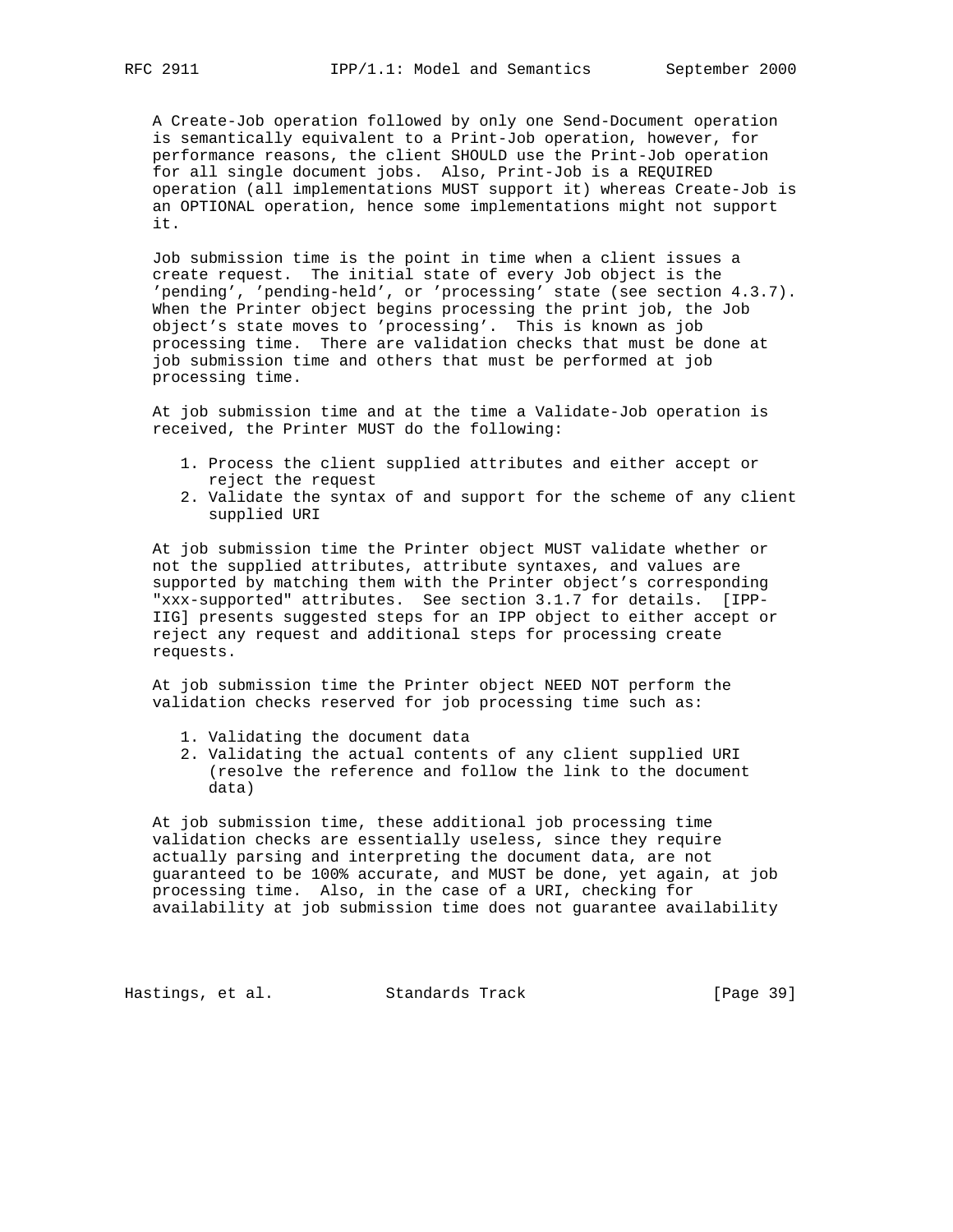at job processing time. In addition, at job processing time, the Printer object might discover any of the following conditions that were not detectable at job submission time:

- runtime errors in the document data,
- nested document data that is in an unsupported format,
- the URI reference is no longer valid (i.e., the server hosting the document might be down), or
- any other job processing error

 At job submission time, a Printer object, especially a non-spooling Printer, MAY accept jobs that it does not have enough space for. In such a situation, a Printer object MAY stop reading data from a client for an indefinite period of time. A client MUST be prepared for a write operation to block for an indefinite period of time (see section 5.1 on client conformance).

 When a Printer object has too little space for starting a new job, it MAY reject a new create request. In this case, a Printer object MUST return a response (in reply to the rejected request) with a status code of 'server-error-busy' (see section 14.1.5.8) and it MAY close the connection before receiving all bytes of the operation. A Printer SHOULD indicate that it is temporarily unable to accept jobs by setting the 'spool-space-full' value in its "printer-state reasons" attribute and removing the value when it can accept another job (see section 4.4.12).

 When receiving a 'server-error-busy' status-code in an operation response, a client MUST be prepared for the Printer object to close the connection before the client has sent all of the data (especially for the Print-Job operation). A client MUST be prepared to keep submitting a create request until the IPP Printer object accepts the create request.

 At job processing time, since the Printer object has already responded with a successful status code in the response to the create request, if the Printer object detects an error, the Printer object is unable to inform the end user of the error with an operation status code. In this case, the Printer, depending on the error, can set the job object's "job-state", "job-state-reasons", or "job state-message" attributes to the appropriate value(s) so that later queries can report the correct job status.

 Note: Asynchronous notification of events is outside the scope of this IPP/1.1 document.

Hastings, et al. Standards Track [Page 40]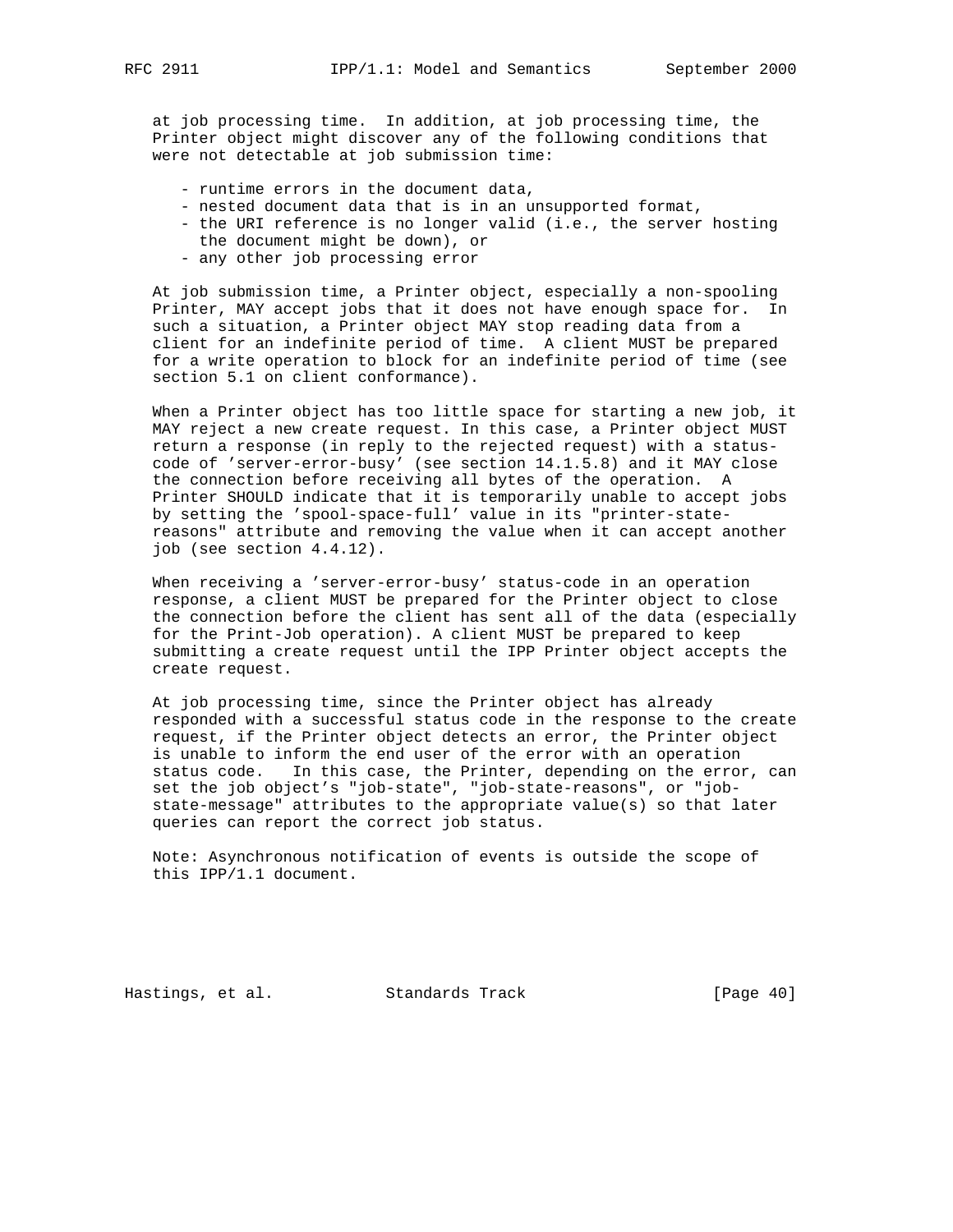#### 3.2 Printer Operations

 All Printer operations are directed at Printer objects. A client MUST always supply the "printer-uri" operation attribute in order to identify the correct target of the operation.

3.2.1 Print-Job Operation

 This REQUIRED operation allows a client to submit a print job with only one document and supply the document data (rather than just a reference to the data). See Section 15 for the suggested steps for processing create operations and their Operation and Job Template attributes.

3.2.1.1 Print-Job Request

 The following groups of attributes are supplied as part of the Print-Job Request:

Group 1: Operation Attributes

Natural Language and Character Set:

 The "attributes-charset" and "attributes-natural-language" attributes as described in section 3.1.4.1. The Printer object MUST copy these values to the corresponding Job Description attributes described in sections 4.3.19 and 4.3.20.

Target:

 The "printer-uri" (uri) operation attribute which is the target for this operation as described in section 3.1.5.

Requesting User Name:

 The "requesting-user-name" (name(MAX)) attribute SHOULD be supplied by the client as described in section 8.3.

"job-name" (name(MAX)):

 The client OPTIONALLY supplies this attribute. The Printer object MUST support this attribute. It contains the client supplied Job name. If this attribute is supplied by the client, its value is used for the "job-name" attribute of the newly created Job object. The client MAY automatically include any information that will help the end-user distinguish amongst his/her jobs, such as the name of the application program along with information from the document, such as the document name, document subject, or source file name. If this attribute is not supplied by the client, the Printer generates a name to use in the "job-name" attribute of the newly created Job object (see Section 4.3.5).

Hastings, et al. Standards Track [Page 41]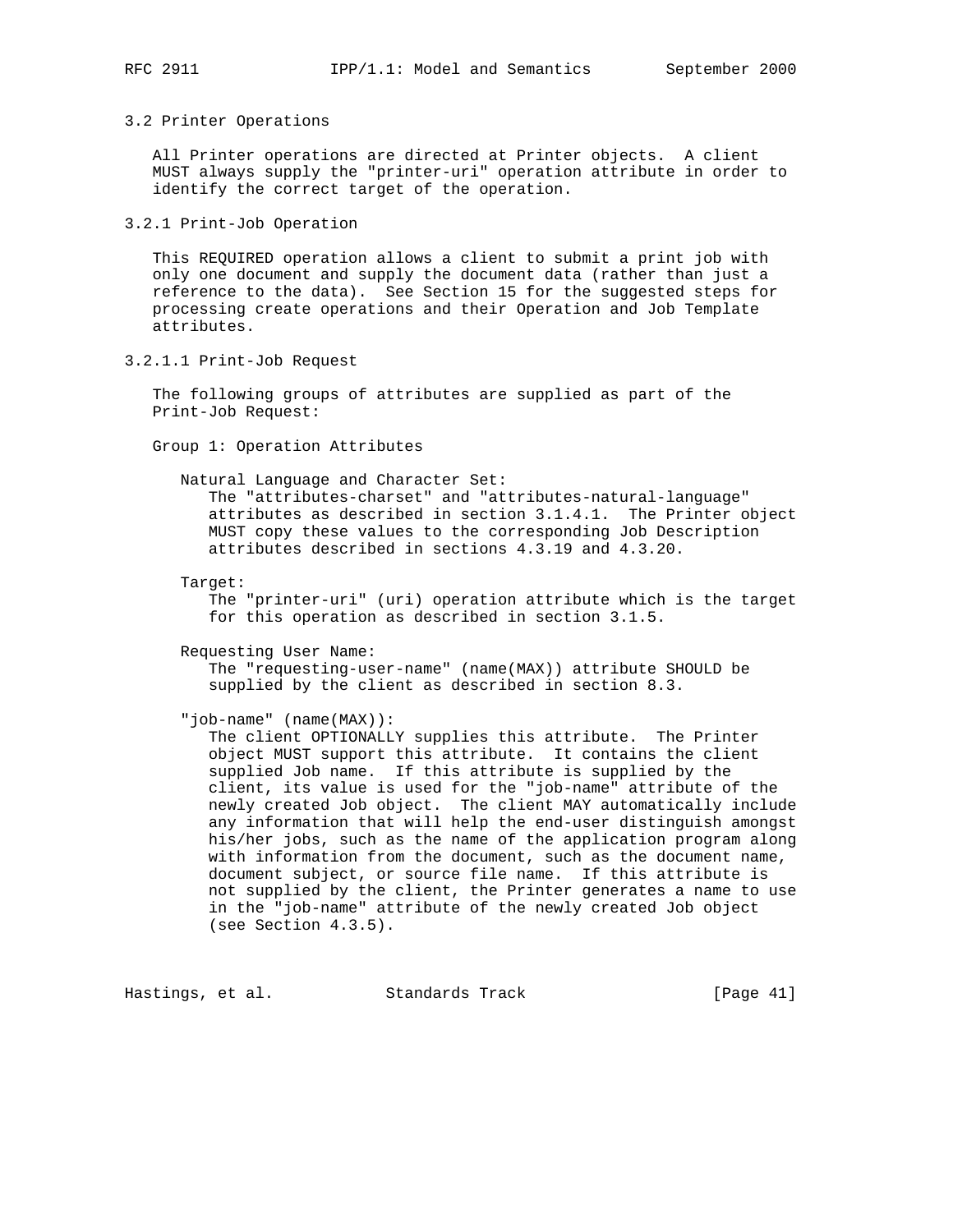### "ipp-attribute-fidelity" (boolean):

 The client OPTIONALLY supplies this attribute. The Printer object MUST support this attribute. The value 'true' indicates that total fidelity to client supplied Job Template attributes and values is required, else the Printer object MUST reject the Print-Job request. The value 'false' indicates that a reasonable attempt to print the Job object is acceptable and the Printer object MUST accept the Print-Job request. If not supplied, the Printer object assumes the value is 'false'. All Printer objects MUST support both types of job processing. See section 15 for a full description of "ipp-attribute-fidelity" and its relationship to other attributes, especially the Printer object's "pdl-override-supported" attribute.

"document-name" (name(MAX)):

 The client OPTIONALLY supplies this attribute. The Printer object MUST support this attribute. It contains the client supplied document name. The document name MAY be different than the Job name. Typically, the client software automatically supplies the document name on behalf of the end user by using a file name or an application generated name. If this attribute is supplied, its value can be used in a manner defined by each implementation. Examples include: printed along with the Job (job start sheet, page adornments, etc.), used by accounting or resource tracking management tools, or even stored along with the document as a document level attribute. IPP/1.1 does not support the concept of document level attributes.

"compression" (type3 keyword):

 The client OPTIONALLY supplies this attribute. The Printer object MUST support this attribute and the "compression supported" attribute (see section 4.4.32). The client supplied "compression" operation attribute identifies the compression algorithm used on the document data. The following cases exist:

- a) If the client omits this attribute, the Printer object MUST assume that the data is not compressed (i.e. the Printer follows the rules below as if the client supplied the "compression" attribute with a value of 'none').
- b) If the client supplies this attribute, but the value is not supported by the Printer object, i.e., the value is not one of the values of the Printer object's "compression supported" attribute, the Printer object MUST reject the request, and return the 'client-error-compression-not supported' status code. See section 3.1.7 for returning unsupported attributes and values.

Hastings, et al. Standards Track [Page 42]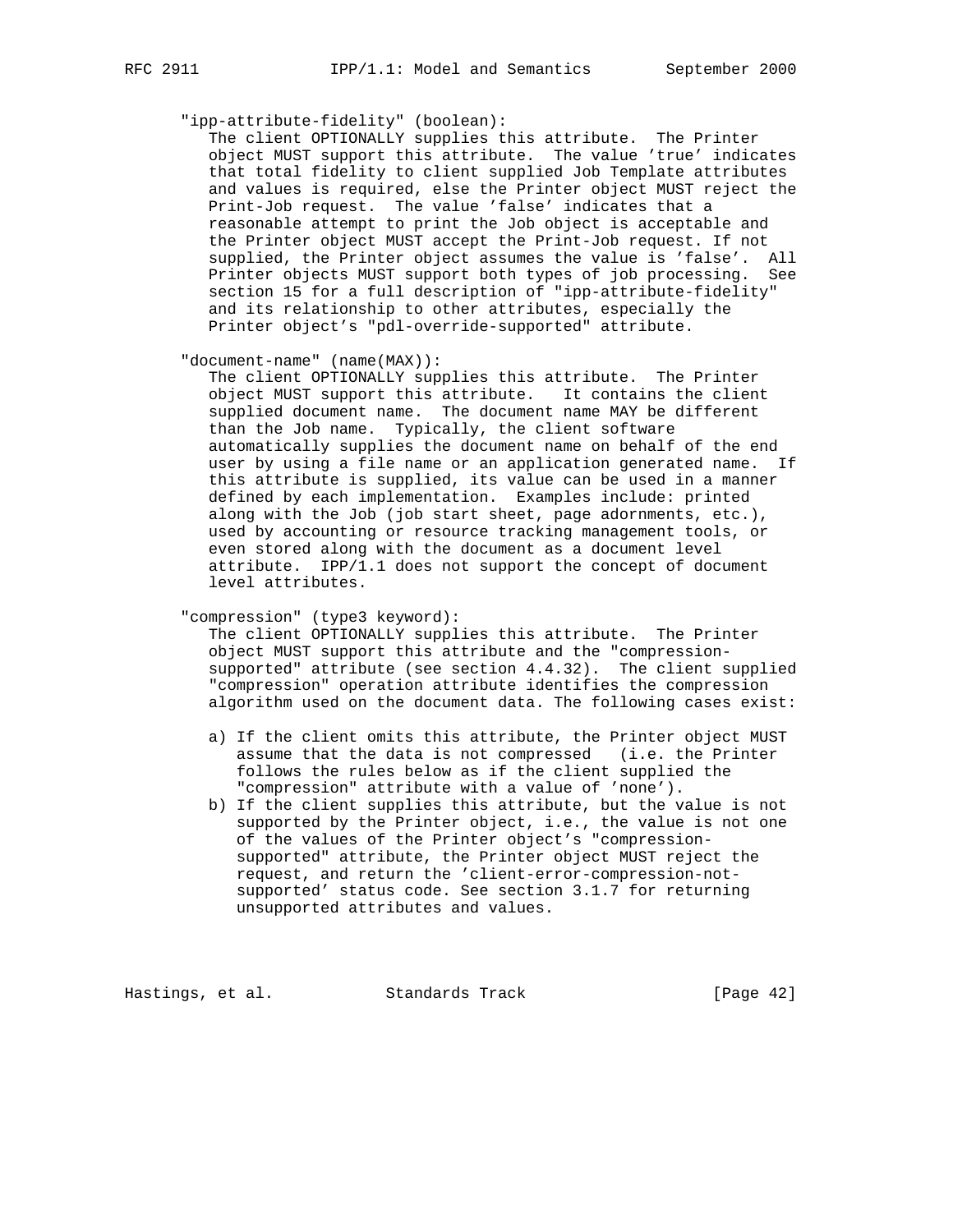- c) If the client supplies the attribute and the Printer object supports the attribute value, the Printer object uses the corresponding decompression algorithm on the document data.
- d) If the decompression algorithm fails before the Printer returns an operation response, the Printer object MUST reject the request and return the 'client-error compression-error' status code.
- e) If the decompression algorithm fails after the Printer returns an operation response, the Printer object MUST abort the job and add the 'compression-error' value to the job's "job-state-reasons" attribute.
- f) If the decompression algorithm succeeds, the document data MUST then have the format specified by the job's "document format" attribute, if supplied (see "document-format" operation attribute definition below).
- "document-format" (mimeMediaType): The client OPTIONALLY supplies this attribute. The Printer object MUST support this attribute. The value of this attribute identifies the format of the supplied document data. The following cases exist:
	- a) If the client does not supply this attribute, the Printer object assumes that the document data is in the format defined by the Printer object's "document-format-default" attribute. (i.e. the Printer follows the rules below as if the client supplied the "document-format" attribute with a value equal to the printer's default value).
	- b) If the client supplies this attribute, but the value is not supported by the Printer object, i.e., the value is not one of the values of the Printer object's "document-format supported" attribute, the Printer object MUST reject the request and return the 'client-error-document-format-not supported' status code.
	- c) If the client supplies this attribute and its value is 'application/octet-stream' (i.e. to be auto-sensed, see Section 4.1.9.1), and the format is not one of the document-formats that the Printer can auto-sense, and this check occurs before the Printer returns an operation response, then the Printer MUST reject the request and return the 'client-error-document-format-not-supported' status code.
	- d) If the client supplies this attribute, and the value is supported by the Printer object, the Printer is capable of interpreting the document data.

Hastings, et al. Standards Track [Page 43]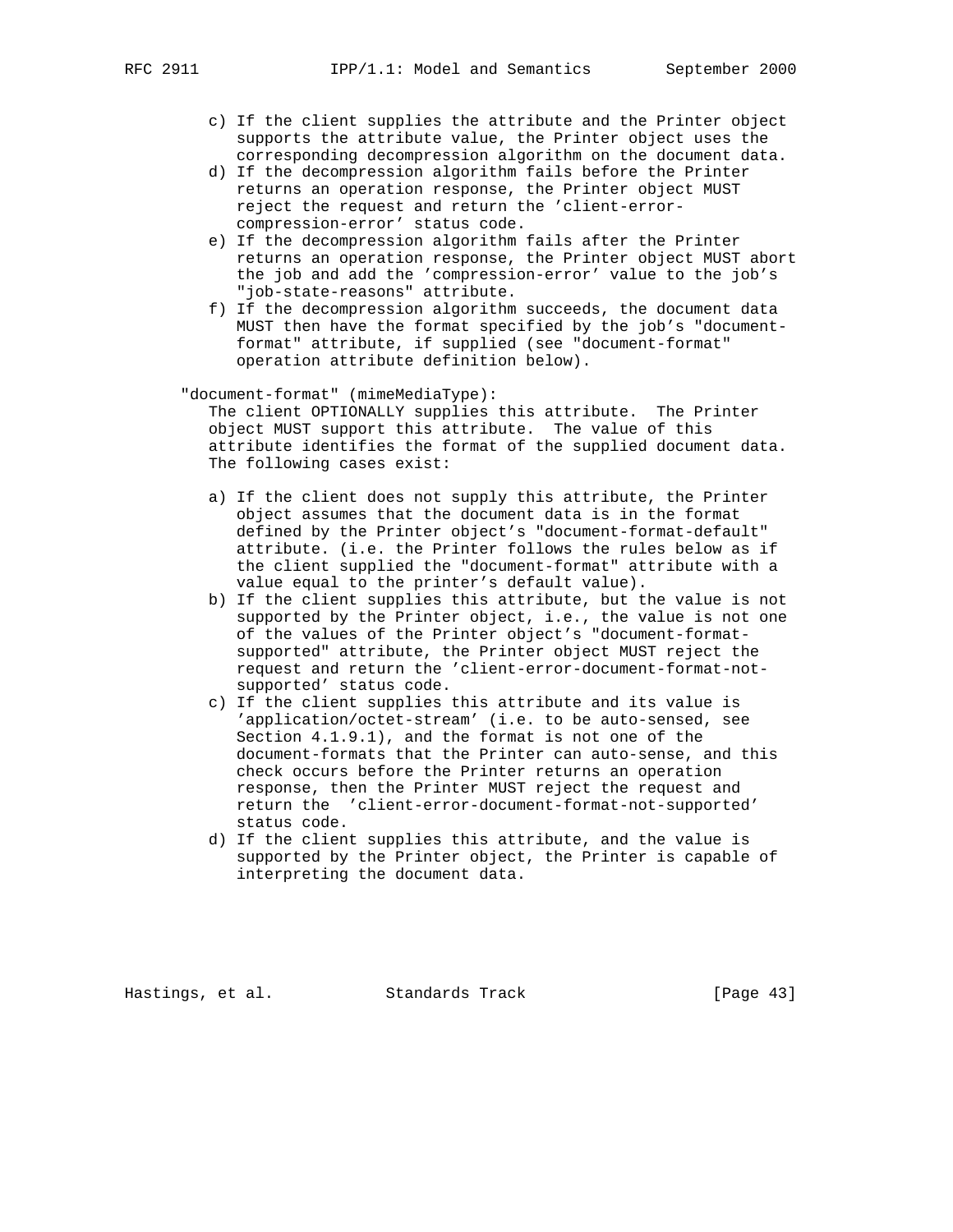- e) If interpreting of the document data fails before the Printer returns an operation response, the Printer object MUST reject the request and return the 'client-error document-format-error' status code.
- f) If interpreting of the document data fails after the Printer returns an operation response, the Printer object MUST abort the job and add the 'document-format-error' value to the job's "job-state-reasons" attribute.

"document-natural-language" (naturalLanguage):

 The client OPTIONALLY supplies this attribute. The Printer object OPTIONALLY supports this attribute. This attribute specifies the natural language of the document for those document-formats that require a specification of the natural language in order to image the document unambiguously. There are no particular values required for the Printer object to support.

"job-k-octets" (integer(0:MAX)):

 The client OPTIONALLY supplies this attribute. The Printer object OPTIONALLY supports this attribute and the "job-k octets-supported" attribute (see section 4.4.33). The client supplied "job-k-octets" operation attribute identifies the total size of the document(s) in K octets being submitted (see section 4.3.17.1 for the complete semantics). If the client supplies the attribute and the Printer object supports the attribute, the value of the attribute is used to populate the Job object's "job-k-octets" Job Description attribute.

 For this attribute and the following two attributes ("job impressions", and "job-media-sheets"), if the client supplies the attribute, but the Printer object does not support the attribute, the Printer object ignores the client-supplied value. If the client supplies the attribute and the Printer supports the attribute, and the value is within the range of the corresponding Printer object's "xxx-supported" attribute, the Printer object MUST use the value to populate the Job object's "xxx" attribute. If the client supplies the attribute and the Printer supports the attribute, but the value is outside the range of the corresponding Printer object's "xxx supported" attribute, the Printer object MUST copy the attribute and its value to the Unsupported Attributes response group, reject the request, and return the 'client-error attributes-or-values-not-supported' status code. If the client does not supply the attribute, the Printer object MAY choose to populate the corresponding Job object attribute depending on whether the Printer object supports the attribute and is able to calculate or discern the correct value.

Hastings, et al. Standards Track [Page 44]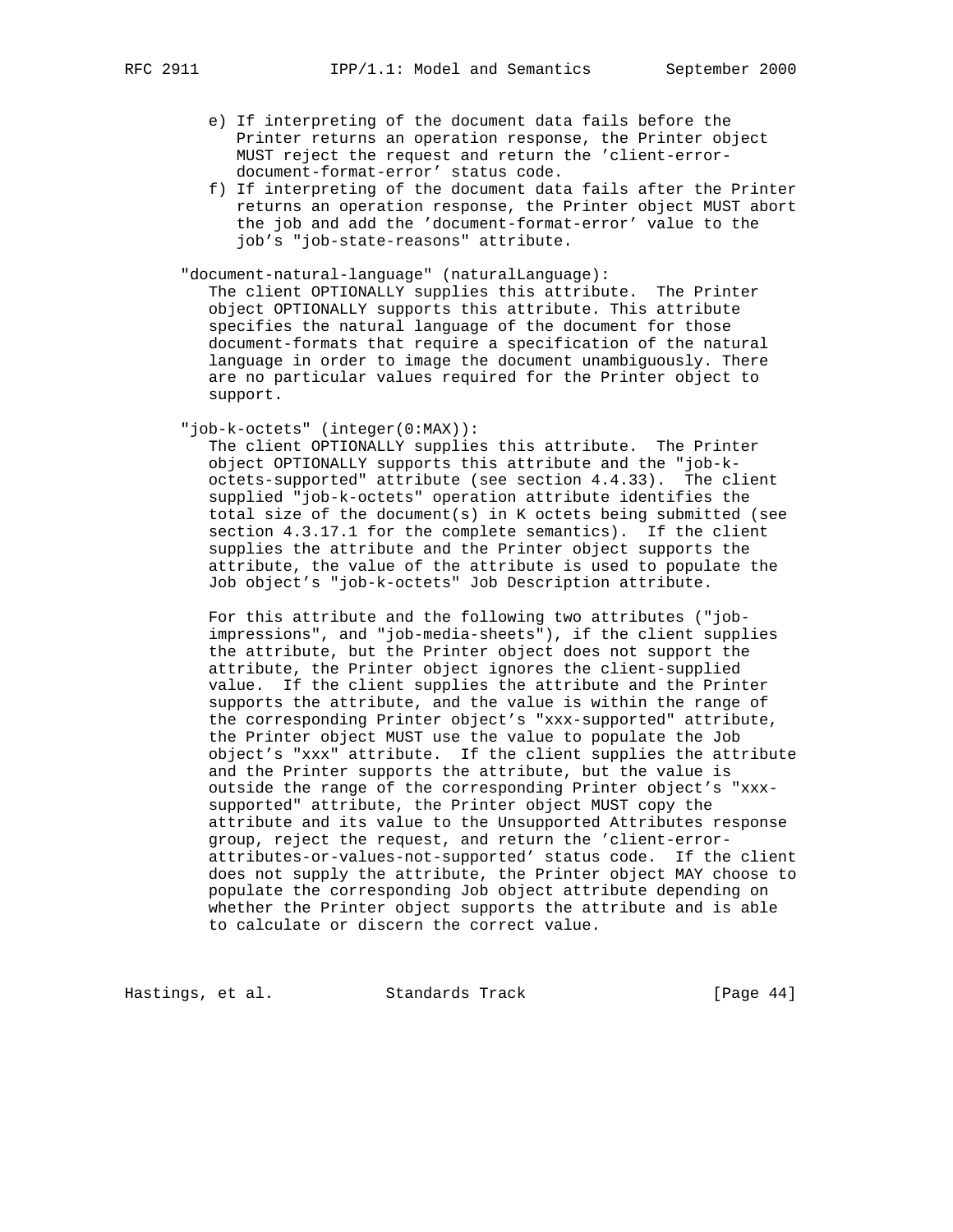"job-impressions" (integer(0:MAX)):

 The client OPTIONALLY supplies this attribute. The Printer object OPTIONALLY supports this attribute and the "job impressions-supported" attribute (see section 4.4.34). The client supplied "job-impressions" operation attribute identifies the total size in number of impressions of the document(s) being submitted (see section 4.3.17.2 for the complete semantics).

See last paragraph under "job-k-octets".

"job-media-sheets" (integer(0:MAX)):

 The client OPTIONALLY supplies this attribute. The Printer object OPTIONALLY supports this attribute and the "job-media sheets-supported" attribute (see section 4.4.35). The client supplied "job-media-sheets" operation attribute identifies the total number of media sheets to be produced for this job (see section 4.3.17.3 for the complete semantics).

See last paragraph under "job-k-octets".

Group 2: Job Template Attributes

 The client OPTIONALLY supplies a set of Job Template attributes as defined in section 4.2. If the client is not supplying any Job Template attributes in the request, the client SHOULD omit Group 2 rather than sending an empty group. However, a Printer object MUST be able to accept an empty group.

Group 3: Document Content

The client MUST supply the document data to be processed.

 In addition to the MANDATORY parameters required for every operation request, the simplest Print-Job Request consists of just the "attributes-charset" and "attributes-natural-language" operation attributes; the "printer-uri" target operation attribute; the Document Content and nothing else. In this simple case, the Printer object:

- creates a new Job object (the Job object contains a single document),
- stores a generated Job name in the "job-name" attribute in the natural language and charset requested (see Section 3.1.4.1) (if those are supported, otherwise using the Printer object's default natural language and charset), and

Hastings, et al. Standards Track [Page 45]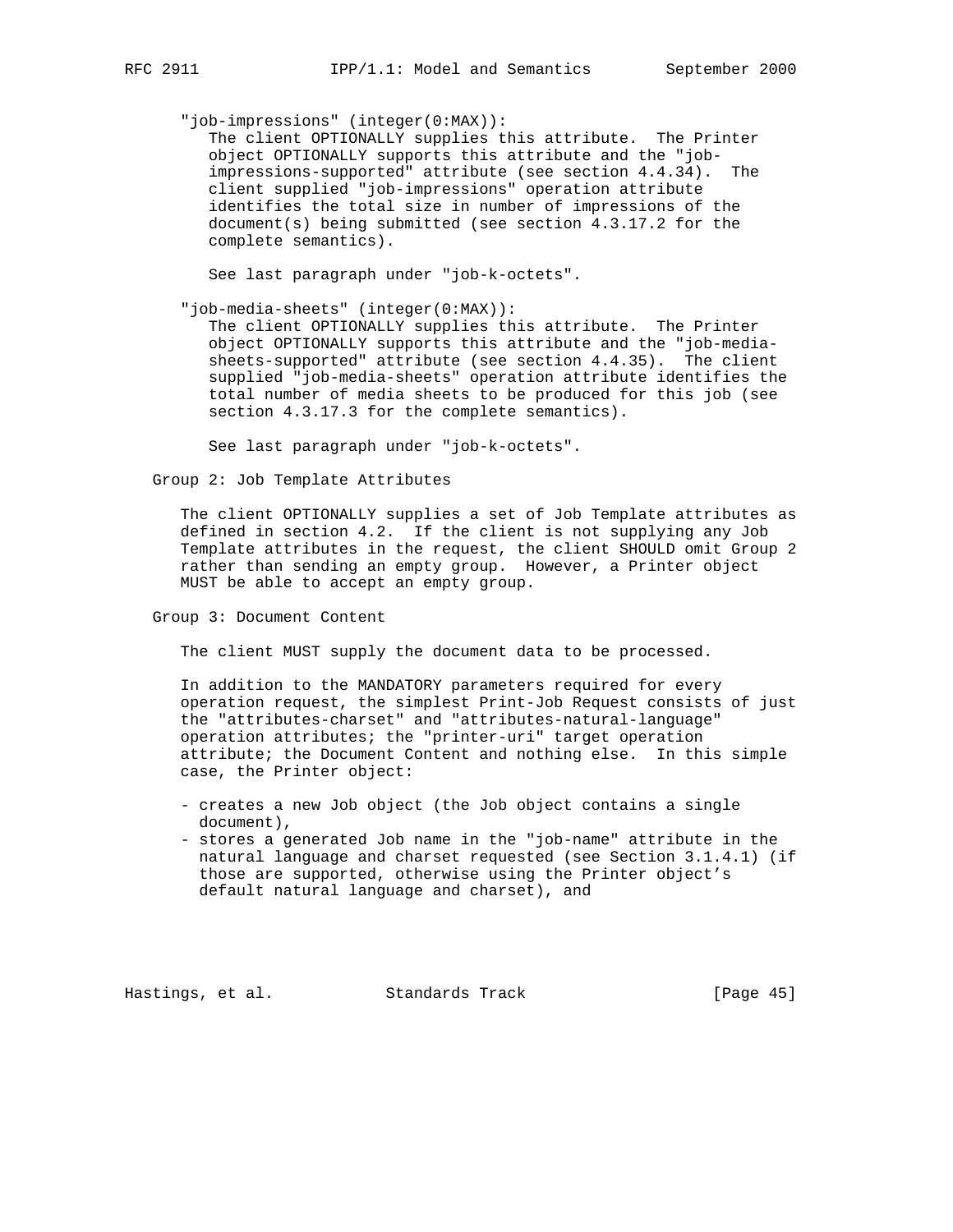- at job processing time, uses its corresponding default value attributes for the supported Job Template attributes that were not supplied by the client as IPP attribute or embedded instructions in the document data.
- 3.2.1.2 Print-Job Response

 The Printer object MUST return to the client the following sets of attributes as part of the Print-Job Response:

Group 1: Operation Attributes

Status Message:

 In addition to the REQUIRED status code returned in every response, the response OPTIONALLY includes a "status-message" (text(255)) and/or a "detailed-status-message" (text(MAX)) operation attribute as described in sections 13 and 3.1.6. If the client supplies unsupported or conflicting Job Template attributes or values, the Printer object MUST reject or accept the Print-Job request depending on the whether the client supplied a 'true' or 'false' value for the "ipp-attribute fidelity" operation attribute. See the Implementer's Guide [IPP-IIG] for a complete description of the suggested steps for processing a create request.

 Natural Language and Character Set: The "attributes-charset" and "attributes-natural-language" attributes as described in section 3.1.4.2.

Group 2: Unsupported Attributes

See section 3.1.7 for details on returning Unsupported Attributes.

 The value of the "ipp-attribute-fidelity" supplied by the client does not affect what attributes the Printer object returns in this group. The value of "ipp-attribute-fidelity" only affects whether the Print-Job operation is accepted or rejected. If the job is accepted, the client may query the job using the Get-Job- Attributes operation requesting the unsupported attributes that were returned in the create response to see which attributes were ignored (not stored on the Job object) and which attributes were stored with other (substituted) values.

Hastings, et al. Standards Track [Page 46]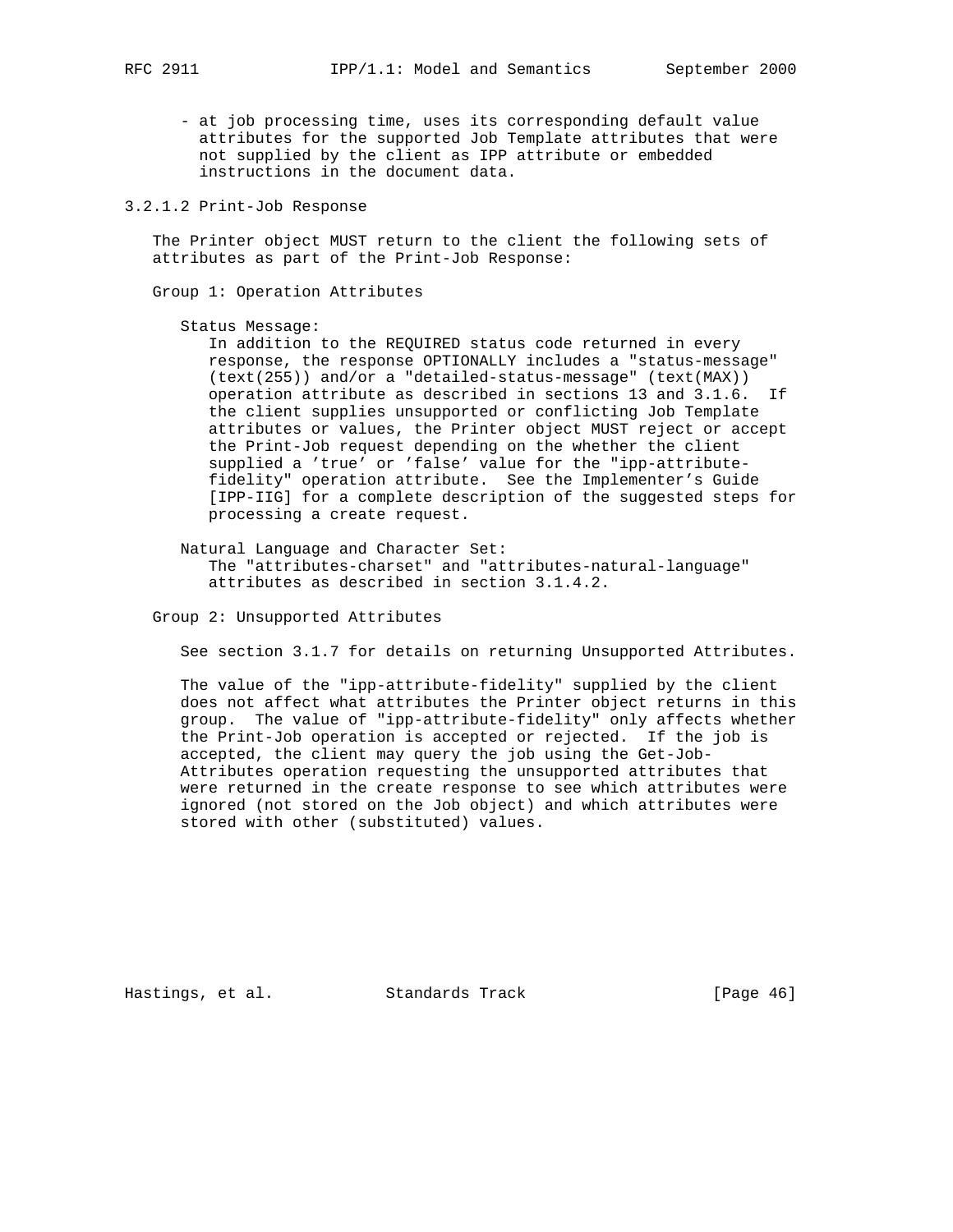Group 3: Job Object Attributes

"job-uri" (uri):

 The Printer object MUST return the Job object's URI by returning the contents of the REQUIRED "job-uri" Job object attribute. The client uses the Job object's URI when directing operations at the Job object. The Printer object always uses its configured security policy when creating the new URI. However, if the Printer object supports more than one URI, the Printer object also uses information about which URI was used in the Print-Job Request to generated the new URI so that the new URI references the correct access channel. In other words, if the Print-Job Request comes in over a secure channel, the Printer object MUST generate a Job URI that uses the secure channel as well.

"job-id" (integer(1:MAX)):

 The Printer object MUST return the Job object's Job ID by returning the REQUIRED "job-id" Job object attribute. The client uses this "job-id" attribute in conjunction with the "printer-uri" attribute used in the Print-Job Request when directing Job operations at the Printer object.

"job-state" (type1 enum):

 The Printer object MUST return the Job object's REQUIRED "job state" attribute. The value of this attribute (along with the value of the next attribute: "job-state-reasons") is taken from a "snapshot" of the new Job object at some meaningful point in time (implementation defined) between when the Printer object receives the Print-Job Request and when the Printer object returns the response.

 "job-state-reasons" (1setOf type2 keyword): The Printer object MUST return the Job object's REQUIRED "job state-reasons" attribute.

"job-state-message" (text(MAX)):

 The Printer object OPTIONALLY returns the Job object's OPTIONAL "job-state-message" attribute. If the Printer object supports this attribute then it MUST be returned in the response. If this attribute is not returned in the response, the client can assume that the "job-state-message" attribute is not supported and will not be returned in a subsequent Job object query.

 "number-of-intervening-jobs" (integer(0:MAX)): The Printer object OPTIONALLY returns the Job object's OPTIONAL "number-of-intervening-jobs" attribute. If the Printer object supports this attribute then it MUST be returned in the

Hastings, et al. Standards Track [Page 47]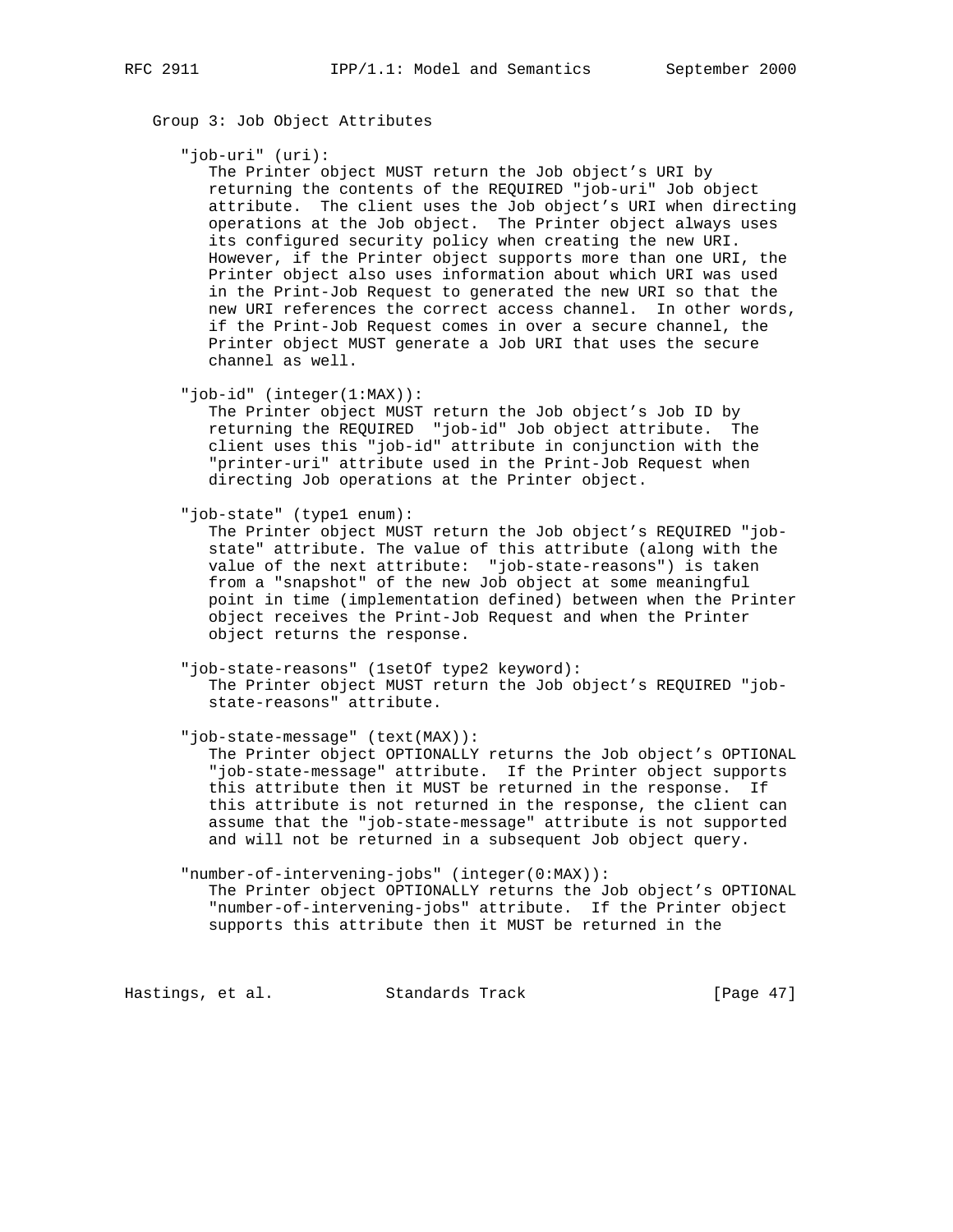response. If this attribute is not returned in the response, the client can assume that the "number-of-intervening-jobs" attribute is not supported and will not be returned in a subsequent Job object query.

 Note: Since any printer state information which affects a job's state is reflected in the "job-state" and "job-state-reasons" attributes, it is sufficient to return only these attributes and no specific printer status attributes.

 Note: In addition to the MANDATORY parameters required for every operation response, the simplest response consists of the just the "attributes-charset" and "attributes-natural-language" operation attributes and the "job-uri", "job-id", and "job-state" Job Object Attributes. In this simplest case, the status code is 'successful ok' and there is no "status-message" or "detailed-status-message" operation attribute.

# 3.2.2 Print-URI Operation

 This OPTIONAL operation is identical to the Print-Job operation (section 3.2.1) except that a client supplies a URI reference to the document data using the "document-uri" (uri) operation attribute (in Group 1) rather than including the document data itself. Before returning the response, the Printer MUST validate that the Printer supports the retrieval method (e.g., http, ftp, etc.) implied by the URI, and MUST check for valid URI syntax. If the client-supplied URI scheme is not supported, i.e. the value is not in the Printer object's "referenced-uri-scheme-supported" attribute, the Printer object MUST reject the request and return the 'client-error-uri scheme-not-supported' status code.

 The IPP Printer MAY validate the accessibility of the document as part of the operation or subsequently. If the Printer determines an accessibility problem before returning an operation response, it rejects the request and returns the 'client-error-document-access error' status code. The Printer MAY also return a specific document access error code using the "document-access-error" operation attribute (see section 3.1.6.4).

 If the Printer determines this document accessibility problem after accepting the request and returning an operation response with one of the successful status codes, the Printer adds the 'document-access error' value to the job's "job-state-reasons" attribute and MAY populate the job's "job-document-access-errors" Job Description attribute (see section 4.3.11). See The Implementer's Guide [IPP- IIG] for suggested additional checks.

Hastings, et al. Standards Track [Page 48]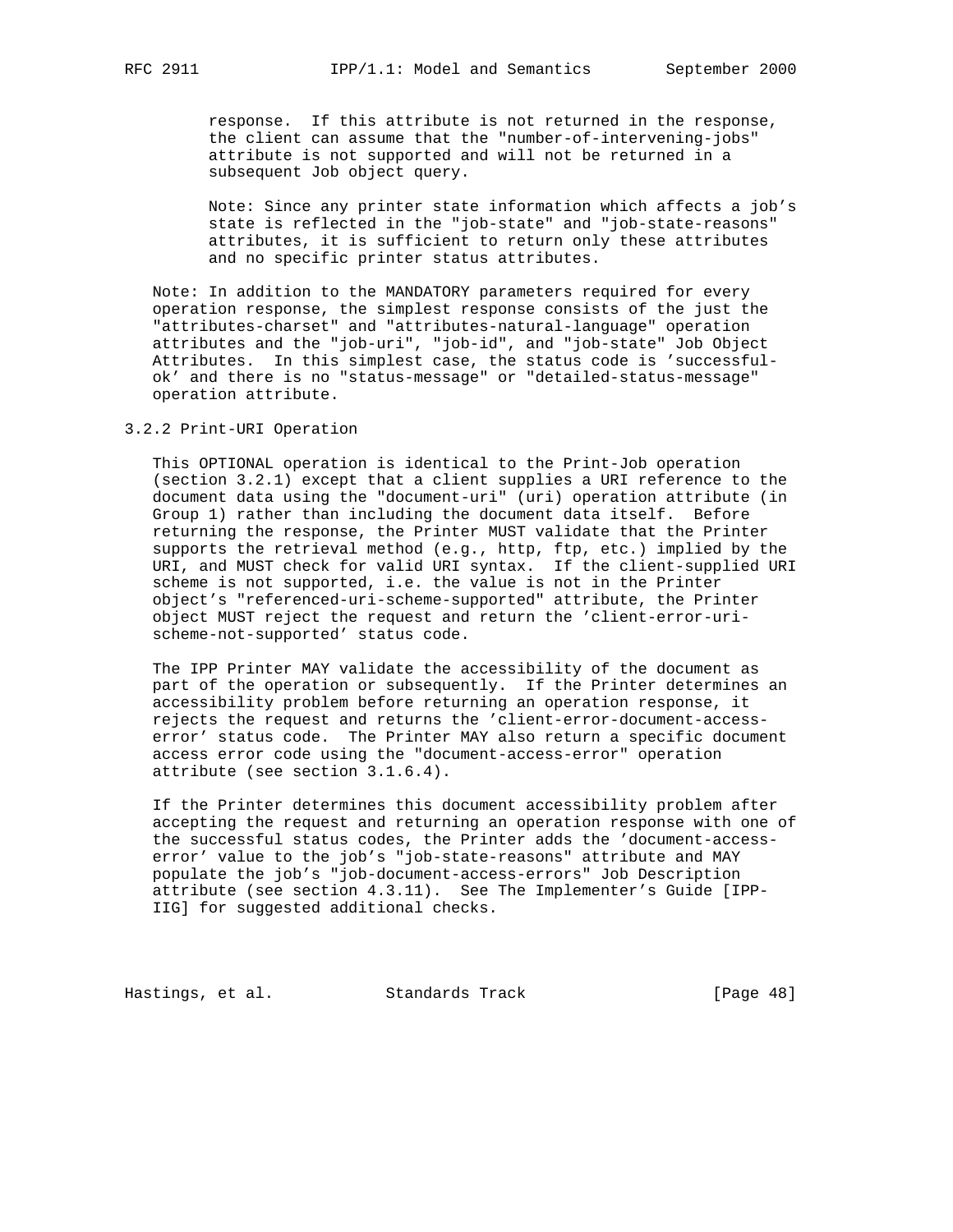If the Printer object supports this operation, it MUST support the "reference-uri-schemes-supported" Printer attribute (see section 4.4.27).

 It is up to the IPP object to interpret the URI and subsequently "pull" the document from the source referenced by the URI string.

#### 3.2.3 Validate-Job Operation

 This REQUIRED operation is similar to the Print-Job operation (section 3.2.1) except that a client supplies no document data and the Printer allocates no resources (i.e., it does not create a new Job object). This operation is used only to verify capabilities of a printer object against whatever attributes are supplied by the client in the Validate-Job request. By using the Validate-Job operation a client can validate that an identical Print-Job operation (with the document data) would be accepted. The Validate-Job operation also performs the same security negotiation as the Print-Job operation (see section 8), so that a client can check that the client and Printer object security requirements can be met before performing a Print-Job operation.

 The Validate-Job operation does not accept a "document-uri" attribute in order to allow a client to check that the same Print-URI operation will be accepted, since the client doesn't send the data with the Print-URI operation. The client SHOULD just issue the Print-URI request.

 The Printer object returns the same status codes, Operation Attributes (Group 1) and Unsupported Attributes (Group 2) as the Print-Job operation. However, no Job Object Attributes (Group 3) are returned, since no Job object is created.

3.2.4 Create-Job Operation

 This OPTIONAL operation is similar to the Print-Job operation (section 3.2.1) except that in the Create-Job request, a client does not supply document data or any reference to document data. Also, the client does not supply any of the "document-name", "document format", "compression", or "document-natural-language" operation attributes. This operation is followed by one or more Send-Document or Send-URI operations. In each of those operation requests, the client OPTIONALLY supplies the "document-name", "document-format", and "document-natural-language" attributes for each document in the multi-document Job object.

Hastings, et al. Standards Track [Page 49]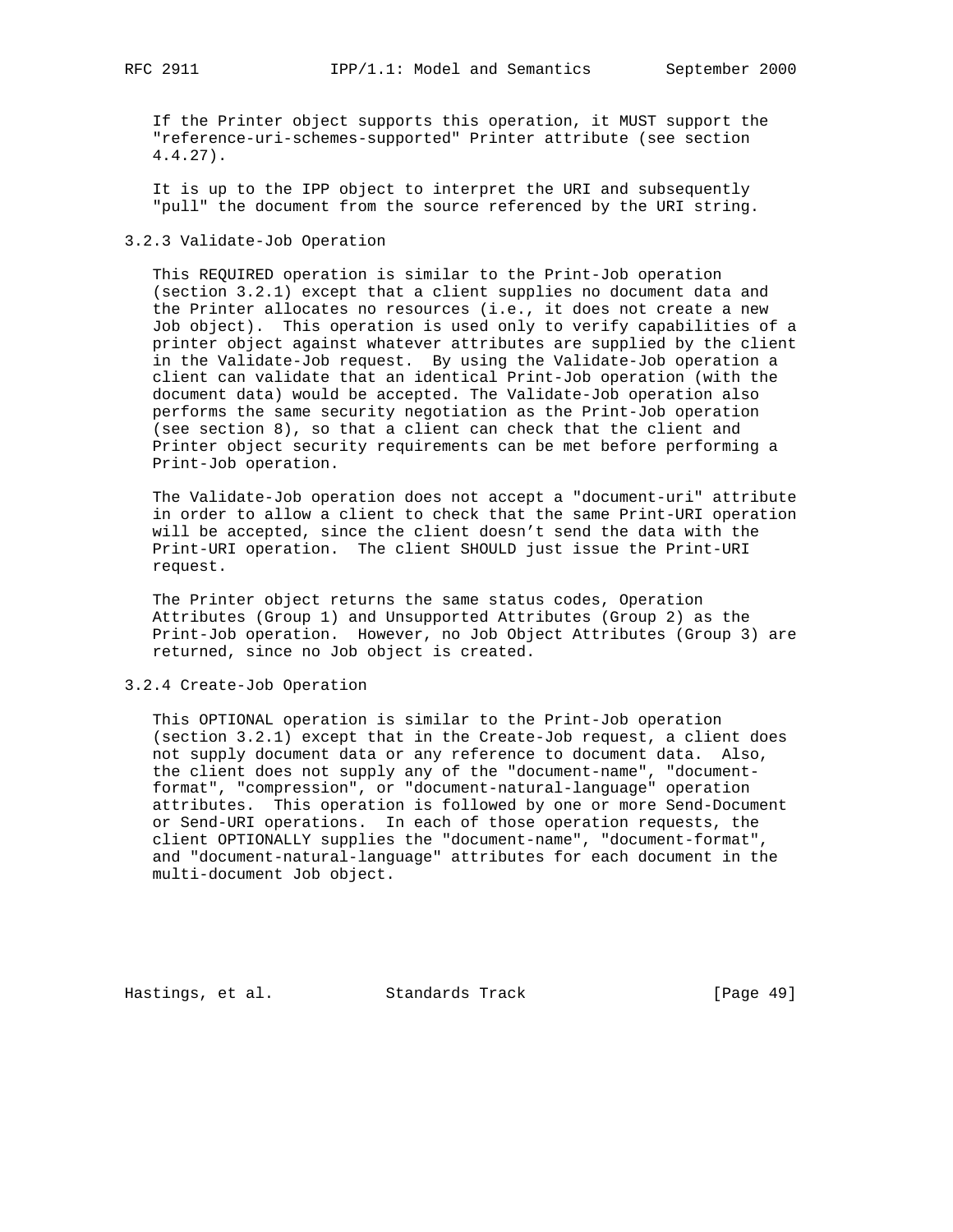If a Printer object supports the Create-Job operation, it MUST also support the Send-Document operation and also MAY support the Send-URI operation.

 If the Printer object supports this operation, it MUST support the "multiple-operation-time-out" Printer attribute (see section 4.4.31).

 If the Printer object supports this operation, then it MUST support the "multiple-document-jobs-supported" Printer Description attribute (see section 4.4.16) and indicate whether or not it supports multiple-document jobs.

 If the Printer object supports this operation and supports multiple documents in a job, then it MUST support the "multiple-document handling" Job Template job attribute with at least one value (see section 4.2.4) and the associated "multiple-document-handling default" and "multiple-document-handling-supported" Job Template Printer attributes (see section 4.2).

 After the Create-Job operation has completed, the value of the "job state" attribute is similar to the "job-state" after a Print-Job, even though no document-data has arrived. A Printer MAY set the 'job-data-insufficient' value of the job's "job-state-reason" attribute to indicate that processing cannot begin until sufficient data has arrived and set the "job-state" to either 'pending' or 'pending-held'. A non-spooling printer that doesn't implement the 'pending' job state may even set the "job-state" to 'processing', even though there is not yet any data to process. See sections 4.3.7 and 4.3.8.

## 3.2.5 Get-Printer-Attributes Operation

 This REQUIRED operation allows a client to request the values of the attributes of a Printer object. In the request, the client supplies the set of Printer attribute names and/or attribute group names in which the requester is interested. In the response, the Printer object returns a corresponding attribute set with the appropriate attribute values filled in.

For Printer objects, the possible names of attribute groups are:

- 'job-template': the subset of the Job Template attributes that apply to a Printer object (the last two columns of the table in Section 4.2) that the implementation supports for Printer objects.
- 'printer-description': the subset of the attributes specified in Section 4.4 that the implementation supports for Printer objects.

Hastings, et al. Standards Track [Page 50]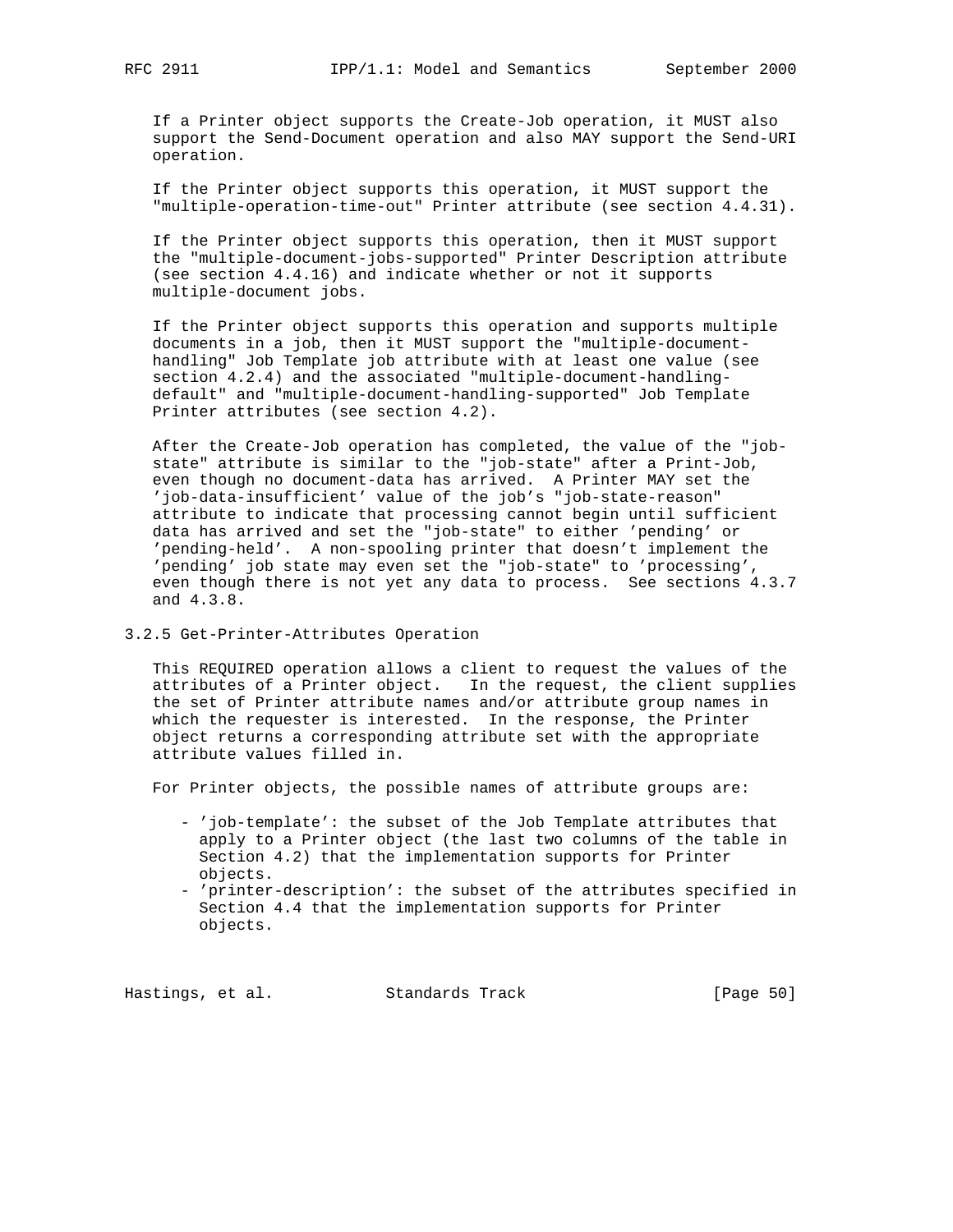- 'all': the special group 'all' that includes all attributes that the implementation supports for Printer objects.

 Since a client MAY request specific attributes or named groups, there is a potential that there is some overlap. For example, if a client requests, 'printer-name' and 'all', the client is actually requesting the "printer-name" attribute twice: once by naming it explicitly, and once by inclusion in the 'all' group. In such cases, the Printer object NEED NOT return each attribute only once in the response even if it is requested multiple times. The client SHOULD NOT request the same attribute in multiple ways.

 It is NOT REQUIRED that a Printer object support all attributes belonging to a group (since some attributes are OPTIONAL). However, it is REQUIRED that each Printer object support all group names.

3.2.5.1 Get-Printer-Attributes Request

 The following sets of attributes are part of the Get-Printer- Attributes Request:

Group 1: Operation Attributes

 Natural Language and Character Set: The "attributes-charset" and "attributes-natural-language" attributes as described in section 3.1.4.1.

Target:

 The "printer-uri" (uri) operation attribute which is the target for this operation as described in section 3.1.5.

Requesting User Name:

 The "requesting-user-name" (name(MAX)) attribute SHOULD be supplied by the client as described in section 8.3.

"requested-attributes" (1setOf keyword):

 The client OPTIONALLY supplies a set of attribute names and/or attribute group names in whose values the requester is interested. The Printer object MUST support this attribute. If the client omits this attribute, the Printer MUST respond as if this attribute had been supplied with a value of 'all'.

 "document-format" (mimeMediaType): The client OPTIONALLY supplies this attribute. The Printer object MUST support this attribute. This attribute is useful for a Printer object to determine the set of supported attribute values that relate to the requested document format. The Printer object MUST return the attributes and values that

Hastings, et al. Standards Track [Page 51]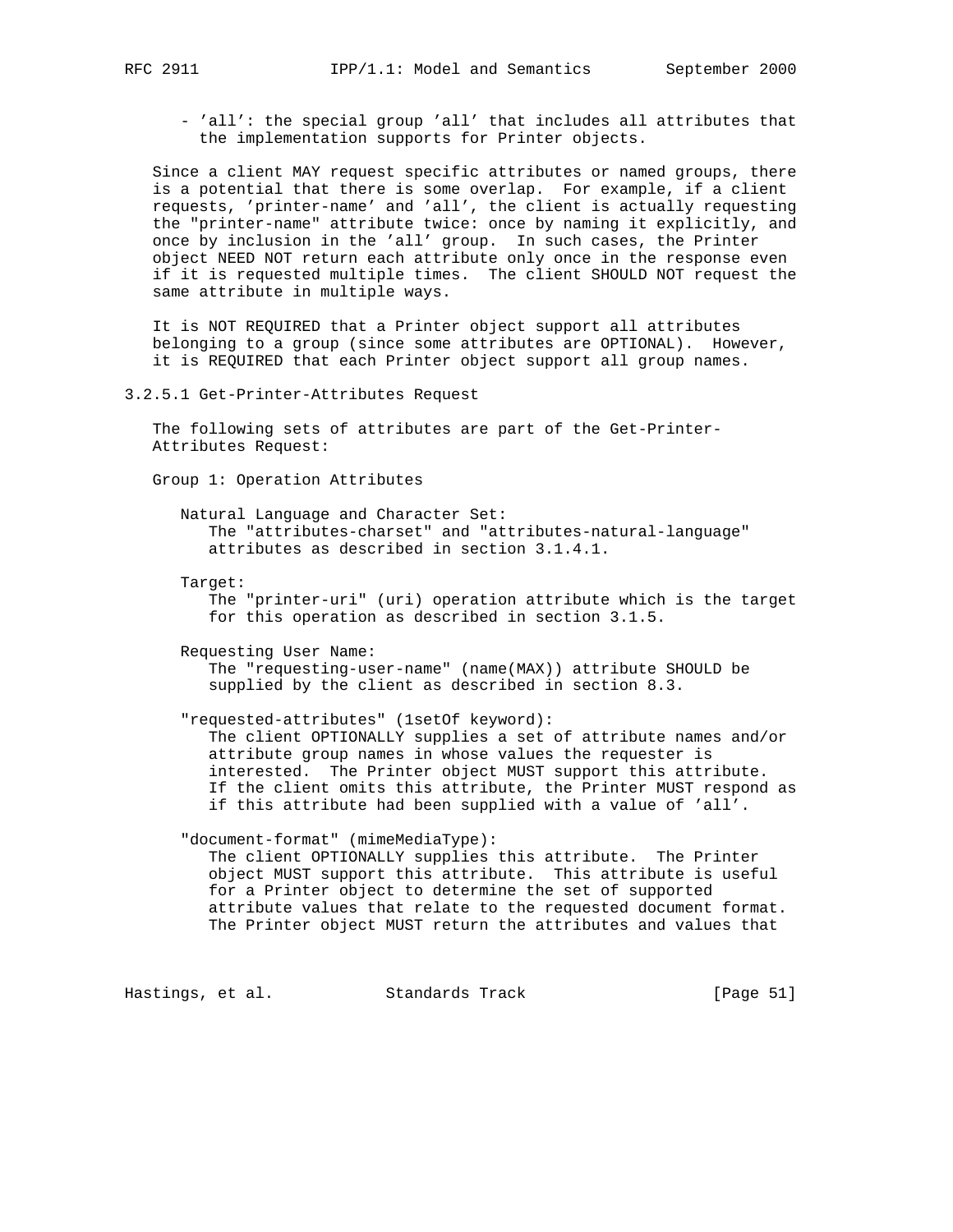it uses to validate a job on a create or Validate-Job operation in which this document format is supplied. The Printer object SHOULD return only (1) those attributes that are supported for the specified format and (2) the attribute values that are supported for the specified document format. By specifying the document format, the client can get the Printer object to eliminate the attributes and values that are not supported for a specific document format. For example, a Printer object might have multiple interpreters to support both 'application/postscript' (for PostScript) and 'text/plain' (for text) documents. However, for only one of those interpreters might the Printer object be able to support "number-up" with values of '1', '2', and '4'. For the other interpreter it might be able to only support "number-up" with a value of '1'. Thus a client can use the Get-Printer-Attributes operation to obtain the attributes and values that will be used to accept/reject a create job operation.

 If the Printer object does not distinguish between different sets of supported values for each different document format when validating jobs in the create and Validate-Job operations, it MUST NOT distinguish between different document formats in the Get-Printer-Attributes operation. If the Printer object does distinguish between different sets of supported values for each different document format specified by the client, this specialization applies only to the following Printer object attributes:

- Printer attributes that are Job Template attributes ("xxx default" "xxx-supported", and "xxx-ready" in the Table in Section 4.2),
- "pdl-override-supported",
- "compression-supported",
- "job-k-octets-supported",
- "job-impressions-supported",
- "job-media-sheets-supported",
- "printer-driver-installer",
- "color-supported", and
- "reference-uri-schemes-supported"

 The values of all other Printer object attributes (including "document-format-supported") remain invariant with respect to the client supplied document format (except for new Printer description attribute as registered according to section 6.2).

 If the client omits this "document-format" operation attribute, the Printer object MUST respond as if the attribute had been supplied with the value of the Printer object's "document-format-

Hastings, et al. Standards Track [Page 52]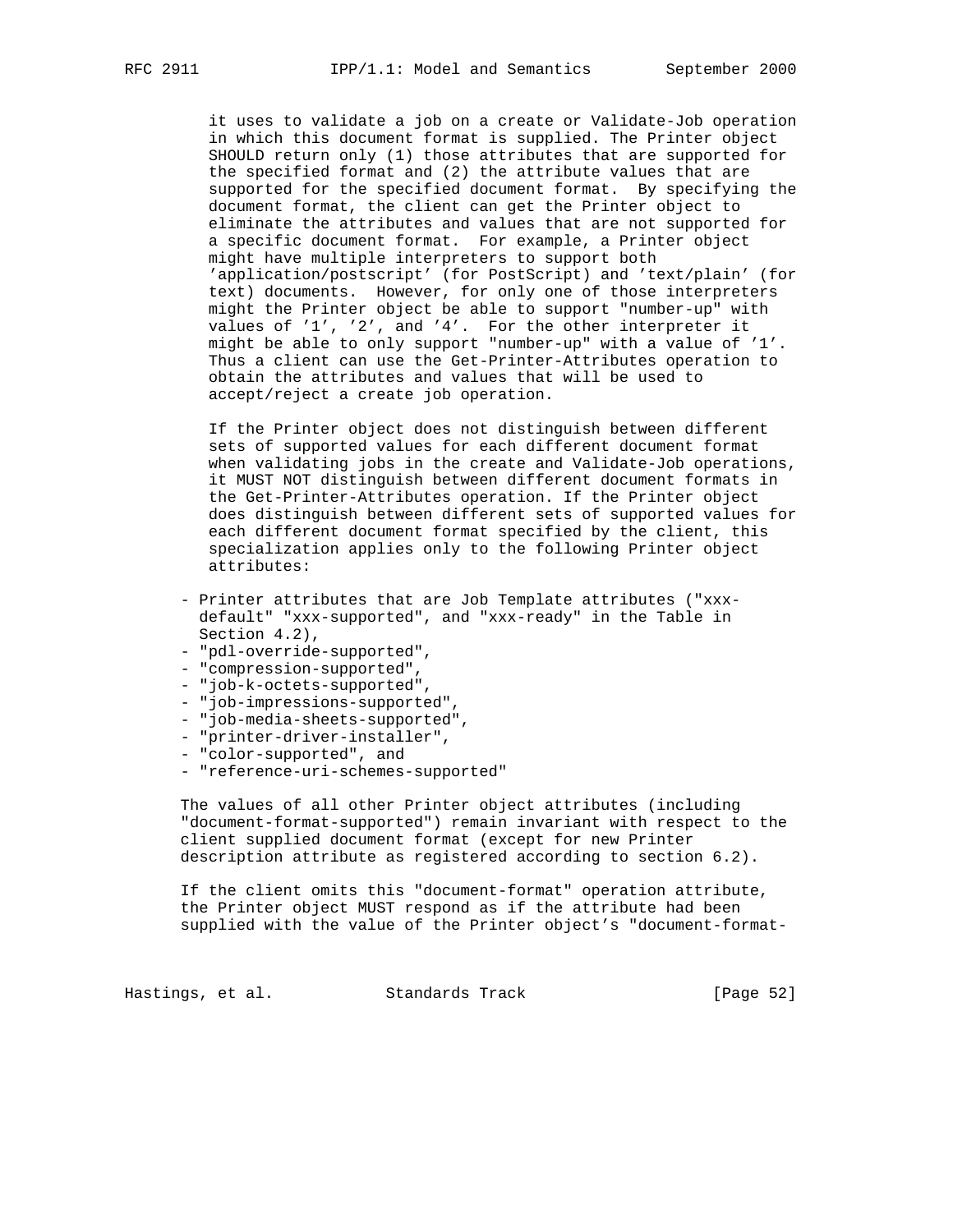default" attribute. It is RECOMMENDED that the client always supply a value for "document-format", since the Printer object's "document-format-default" may be 'application/octet-stream', in which case the returned attributes and values are for the union of the document formats that the Printer can automatically sense. For more details, see the description of the 'mimeMediaType' attribute syntax in section 4.1.9.

 If the client supplies a value for the "document-format" Operation attribute that is not supported by the Printer, i.e., is not among the values of the Printer object's "document-format-supported" attribute, the Printer object MUST reject the operation and return the 'client-error-document-format-not-supported' status code.

3.2.5.2 Get-Printer-Attributes Response

 The Printer object returns the following sets of attributes as part of the Get-Printer-Attributes Response:

Group 1: Operation Attributes

Status Message:

 In addition to the REQUIRED status code returned in every response, the response OPTIONALLY includes a "status-message" (text(255)) and/or a "detailed-status-message" (text(MAX)) operation attribute as described in sections 13 and 3.1.6.

 Natural Language and Character Set: The "attributes-charset" and "attributes-natural-language" attributes as described in section 3.1.4.2.

Group 2: Unsupported Attributes

See section 3.1.7 for details on returning Unsupported Attributes.

 The response NEED NOT contain the "requested-attributes" operation attribute with any supplied values (attribute keywords) that were requested by the client but are not supported by the IPP object. If the Printer object does return unsupported attributes referenced in the "requested-attributes" operation attribute and that attribute included group names, such as 'all', the unsupported attributes MUST NOT include attributes described in the standard but not supported by the implementation.

Hastings, et al. Standards Track [Page 53]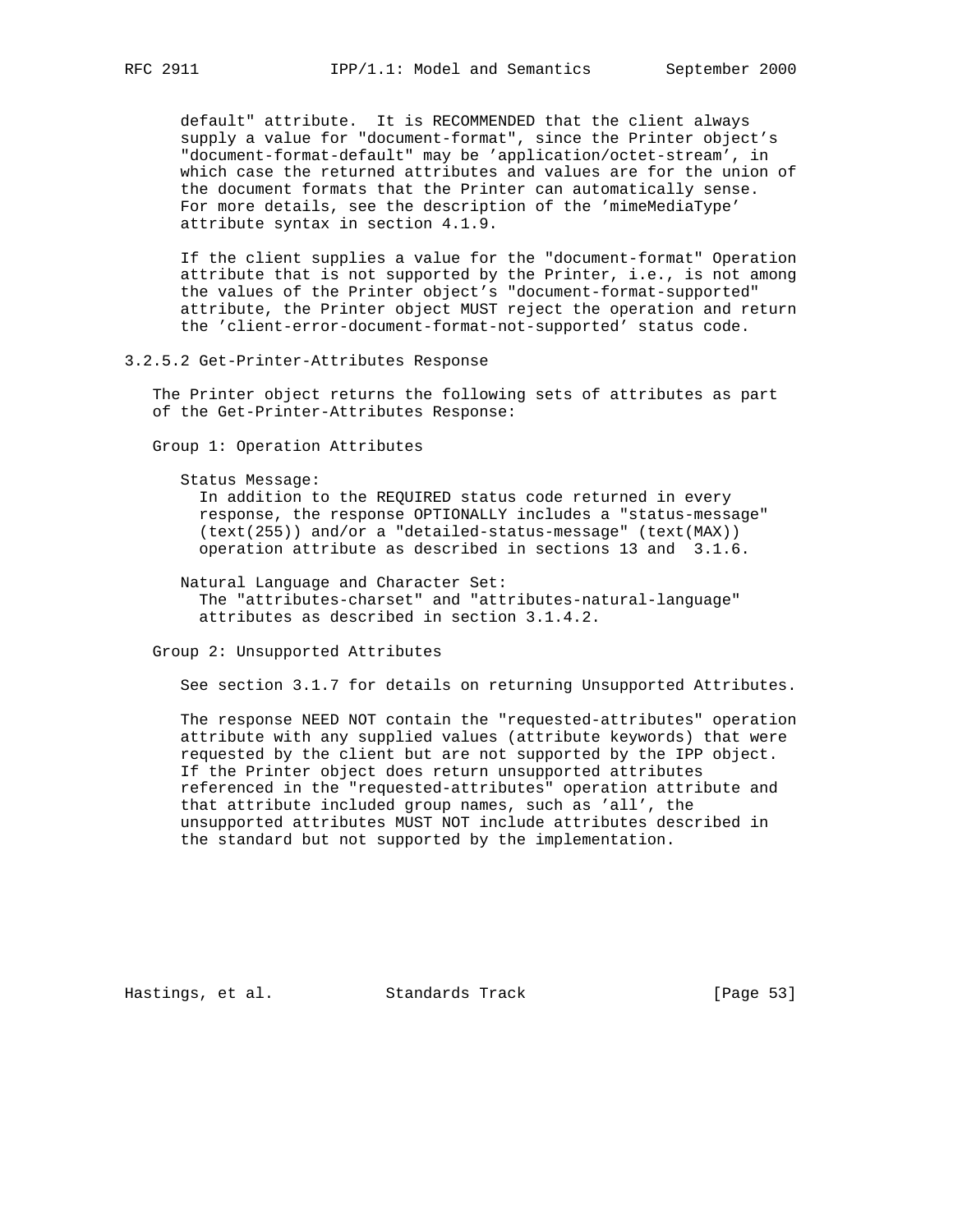Group 3: Printer Object Attributes

 This is the set of requested attributes and their current values. The Printer object ignores (does not respond with) any requested attribute which is not supported. The Printer object MAY respond with a subset of the supported attributes and values, depending on the security policy in force. However, the Printer object MUST respond with the 'unknown' value for any supported attribute (including all REQUIRED attributes) for which the Printer object does not know the value. Also the Printer object MUST respond with the 'no-value' for any supported attribute (including all REQUIRED attributes) for which the system administrator has not configured a value. See the description of the "out-of-band" values in the beginning of Section 4.1.

3.2.6 Get-Jobs Operation

 This REQUIRED operation allows a client to retrieve the list of Job objects belonging to the target Printer object. The client may also supply a list of Job attribute names and/or attribute group names. A group of Job object attributes will be returned for each Job object that is returned.

 This operation is similar to the Get-Job-Attributes operation, except that this Get-Jobs operation returns attributes from possibly more than one object.

3.2.6.1 Get-Jobs Request

The client submits the Get-Jobs request to a Printer object.

The following groups of attributes are part of the Get-Jobs Request:

Group 1: Operation Attributes

 Natural Language and Character Set: The "attributes-charset" and "attributes-natural-language" attributes as described in section 3.1.4.1.

Target:

 The "printer-uri" (uri) operation attribute which is the target for this operation as described in section 3.1.5.

 Requesting User Name: The "requesting-user-name" (name(MAX)) attribute SHOULD be supplied by the client as described in section 8.3.

Hastings, et al. Standards Track [Page 54]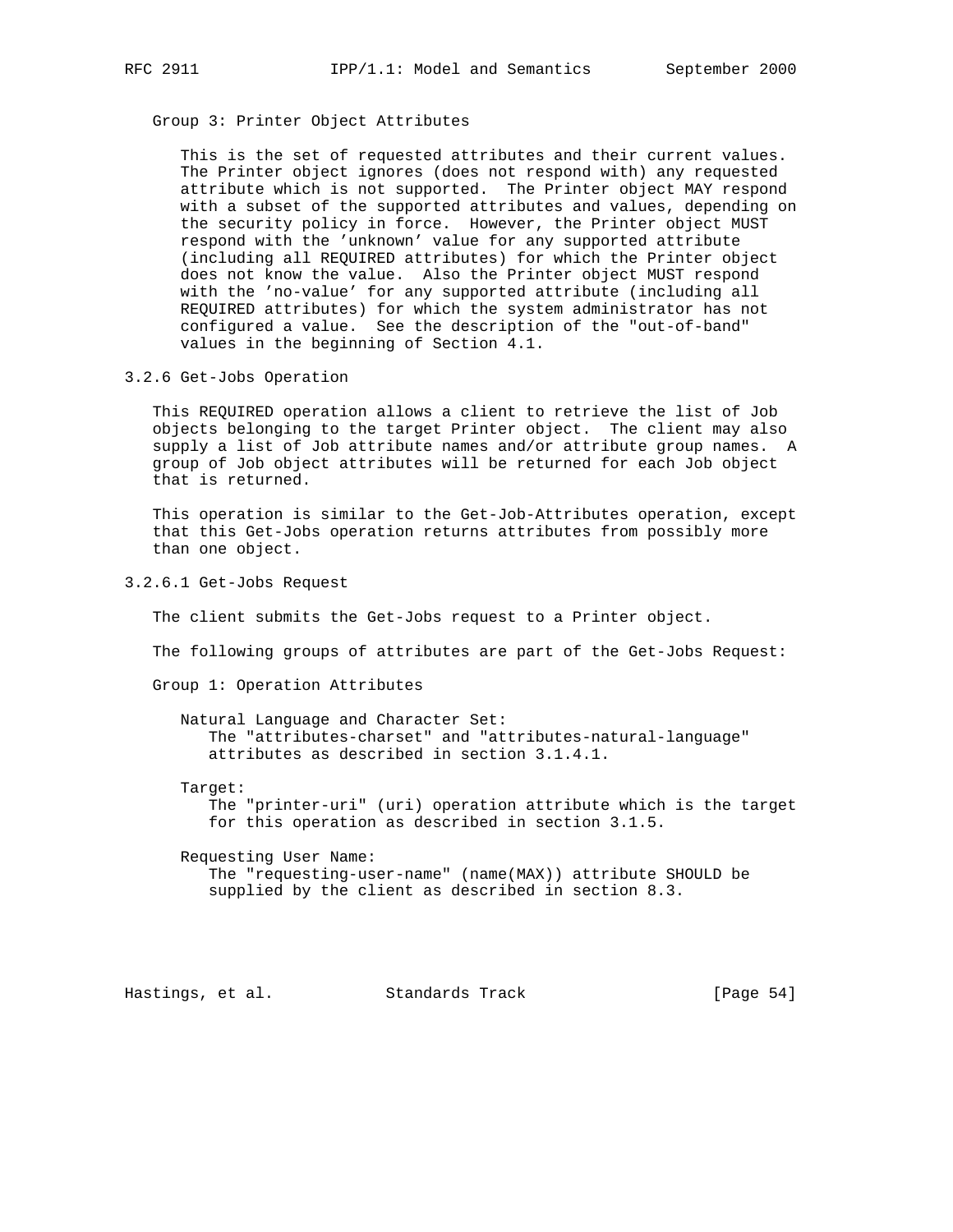"limit" (integer(1:MAX)):

 The client OPTIONALLY supplies this attribute. The Printer object MUST support this attribute. It is an integer value that determines the maximum number of jobs that a client will receive from the Printer even if "which-jobs" or "my-jobs" constrain which jobs are returned. The limit is a "stateless limit" in that if the value supplied by the client is 'N', then only the first 'N' jobs are returned in the Get-Jobs Response. There is no mechanism to allow for the next 'M' jobs after the first 'N' jobs. If the client does not supply this attribute, the Printer object responds with all applicable jobs.

"requested-attributes" (1setOf type2 keyword):

 The client OPTIONALLY supplies this attribute. The Printer object MUST support this attribute. It is a set of Job attribute names and/or attribute groups names in whose values the requester is interested. This set of attributes is returned for each Job object that is returned. The allowed attribute group names are the same as those defined in the Get-Job-Attributes operation in section 3.3.4. If the client does not supply this attribute, the Printer MUST respond as if the client had supplied this attribute with two values: 'job uri' and 'job-id'.

"which-jobs" (type2 keyword):

 The client OPTIONALLY supplies this attribute. The Printer object MUST support this attribute. It indicates which Job objects MUST be returned by the Printer object. The values for this attribute are:

 'completed': This includes any Job object whose state is 'completed', 'canceled', or 'aborted'.

 'not-completed': This includes any Job object whose state is 'pending', 'processing', 'processing-stopped', or 'pending held'.

 A Printer object MUST support both values. However, if the implementation does not keep jobs in the 'completed', 'canceled', and 'aborted' states, then it returns no jobs when the 'completed' value is supplied.

 If a client supplies some other value, the Printer object MUST copy the attribute and the unsupported value to the Unsupported Attributes response group, reject the request, and return the 'client-error-attributes-or-values-not-supported' status code.

Hastings, et al. Standards Track [Page 55]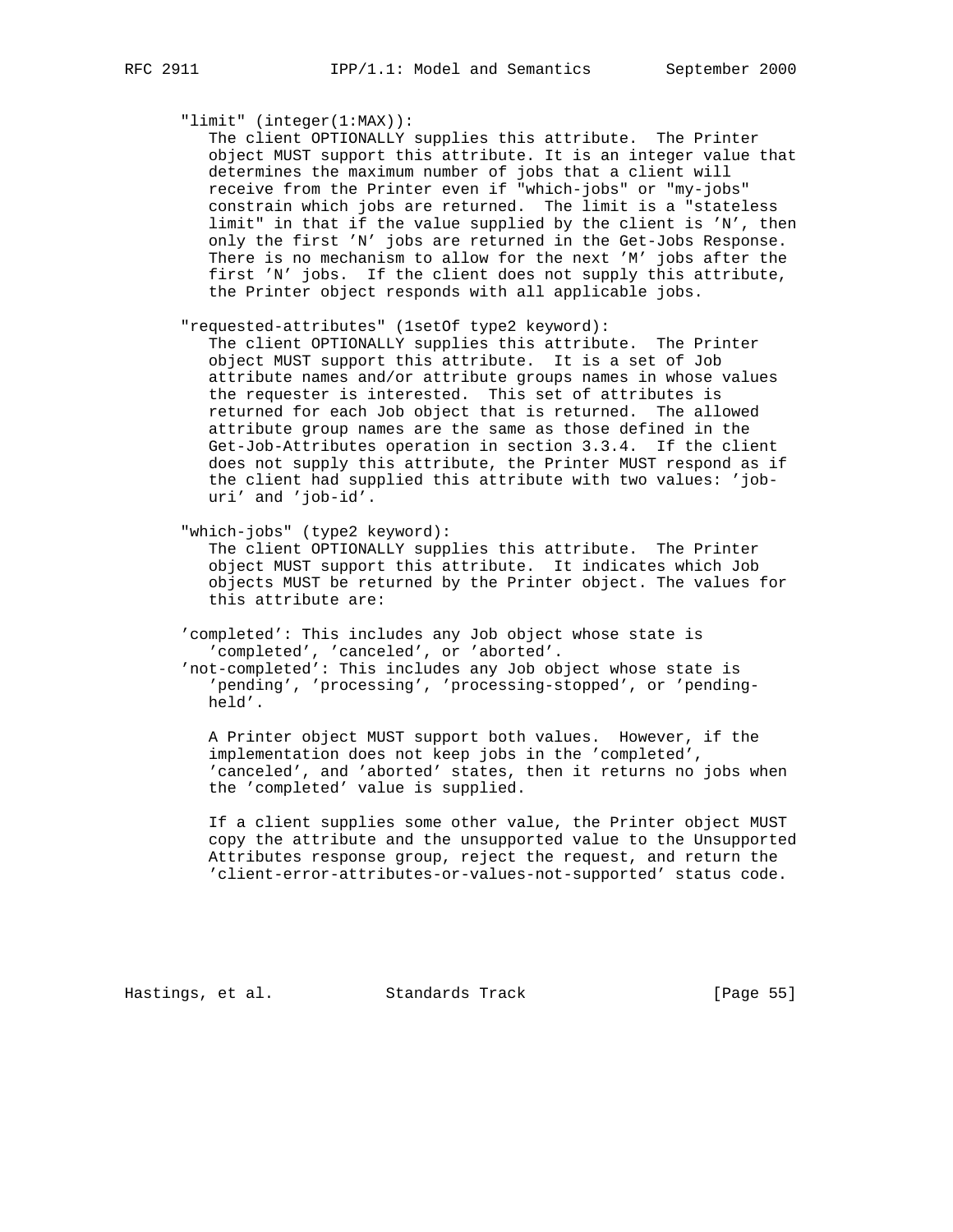If the client does not supply this attribute, the Printer object MUST respond as if the client had supplied the attribute with a value of 'not-completed'.

"my-jobs" (boolean):

 The client OPTIONALLY supplies this attribute. The Printer object MUST support this attribute. It indicates whether jobs from all users or just the jobs submitted by the requesting user of this request MUST be considered as candidate jobs to be returned by the Printer object. If the client does not supply this attribute, the Printer object MUST respond as if the client had supplied the attribute with a value of 'false', i.e., jobs from all users. The means for authenticating the requesting user and matching the jobs is described in section 8.

3.2.6.2 Get-Jobs Response

 The Printer object returns all of the Job objects up to the number specified by the "limit" attribute that match the criteria as defined by the attribute values supplied by the client in the request. It is possible that no Job objects are returned since there may literally be no Job objects at the Printer, or there may be no Job objects that match the criteria supplied by the client. If the client requests any Job attributes at all, there is a set of Job Object Attributes returned for each Job object.

 It is not an error for the Printer to return 0 jobs. If the response returns 0 jobs because there are no jobs matching the criteria, and the request would have returned 1 or more jobs with a status code of 'successful-ok' if there had been jobs matching the criteria, then the status code for 0 jobs MUST be 'successful-ok'.

Group 1: Operation Attributes

Status Message:

 In addition to the REQUIRED status code returned in every response, the response OPTIONALLY includes a "status-message" (text(255)) and/or a "detailed-status-message" (text(MAX)) operation attribute as described in sections 13 and 3.1.6.

 Natural Language and Character Set: The "attributes-charset" and "attributes-natural-language" attributes as described in section 3.1.4.2.

Hastings, et al. Standards Track [Page 56]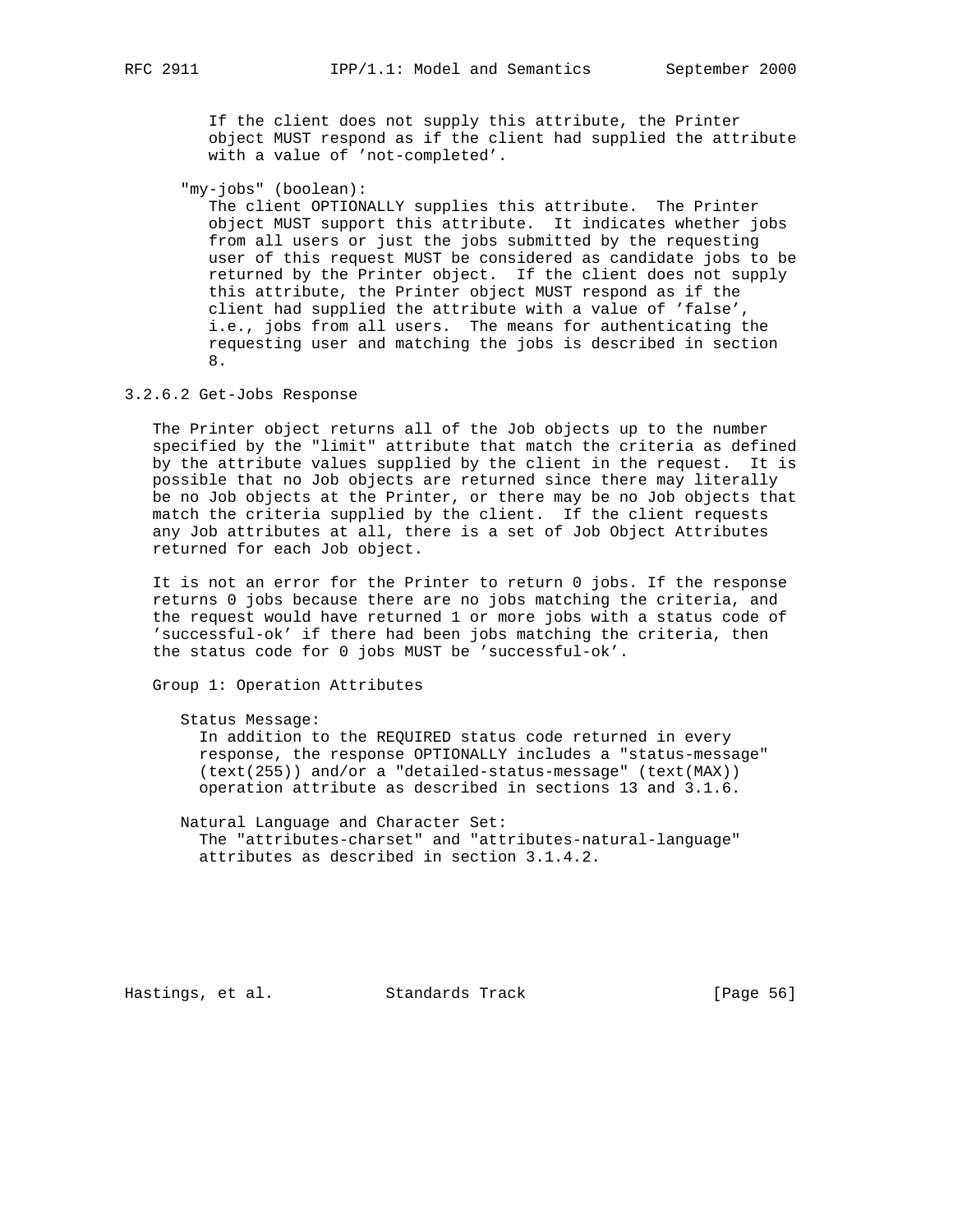Group 2: Unsupported Attributes

See section 3.1.7 for details on returning Unsupported Attributes.

 The response NEED NOT contain the "requested-attributes" operation attribute with any supplied values (attribute keywords) that were requested by the client but are not supported by the IPP object. If the Printer object does return unsupported attributes referenced in the "requested-attributes" operation attribute and that attribute included group names, such as 'all', the unsupported attributes MUST NOT include attributes described in the standard but not supported by the implementation.

Groups 3 to N: Job Object Attributes

 The Printer object responds with one set of Job Object Attributes for each returned Job object. The Printer object ignores (does not respond with) any requested attribute or value which is not supported or which is restricted by the security policy in force, including whether the requesting user is the user that submitted the job (job originating user) or not (see section 8). However, the Printer object MUST respond with the 'unknown' value for any supported attribute (including all REQUIRED attributes) for which the Printer object does not know the value, unless it would violate the security policy. See the description of the "out-of band" values in the beginning of Section 4.1.

Jobs are returned in the following order:

- If the client requests all 'completed' Jobs (Jobs in the 'completed', 'aborted', or 'canceled' states), then the Jobs are returned newest to oldest (with respect to actual completion time)
- If the client requests all 'not-completed' Jobs (Jobs in the 'pending', 'processing', 'pending-held', and 'processing stopped' states), then Jobs are returned in relative chronological order of expected time to complete (based on whatever scheduling algorithm is configured for the Printer object).

3.2.7 Pause-Printer Operation

 This OPTIONAL operation allows a client to stop the Printer object from scheduling jobs on all its devices. Depending on implementation, the Pause-Printer operation MAY also stop the Printer from processing the current job or jobs. Any job that is currently being printed is either stopped as soon as the implementation permits

Hastings, et al. Standards Track [Page 57]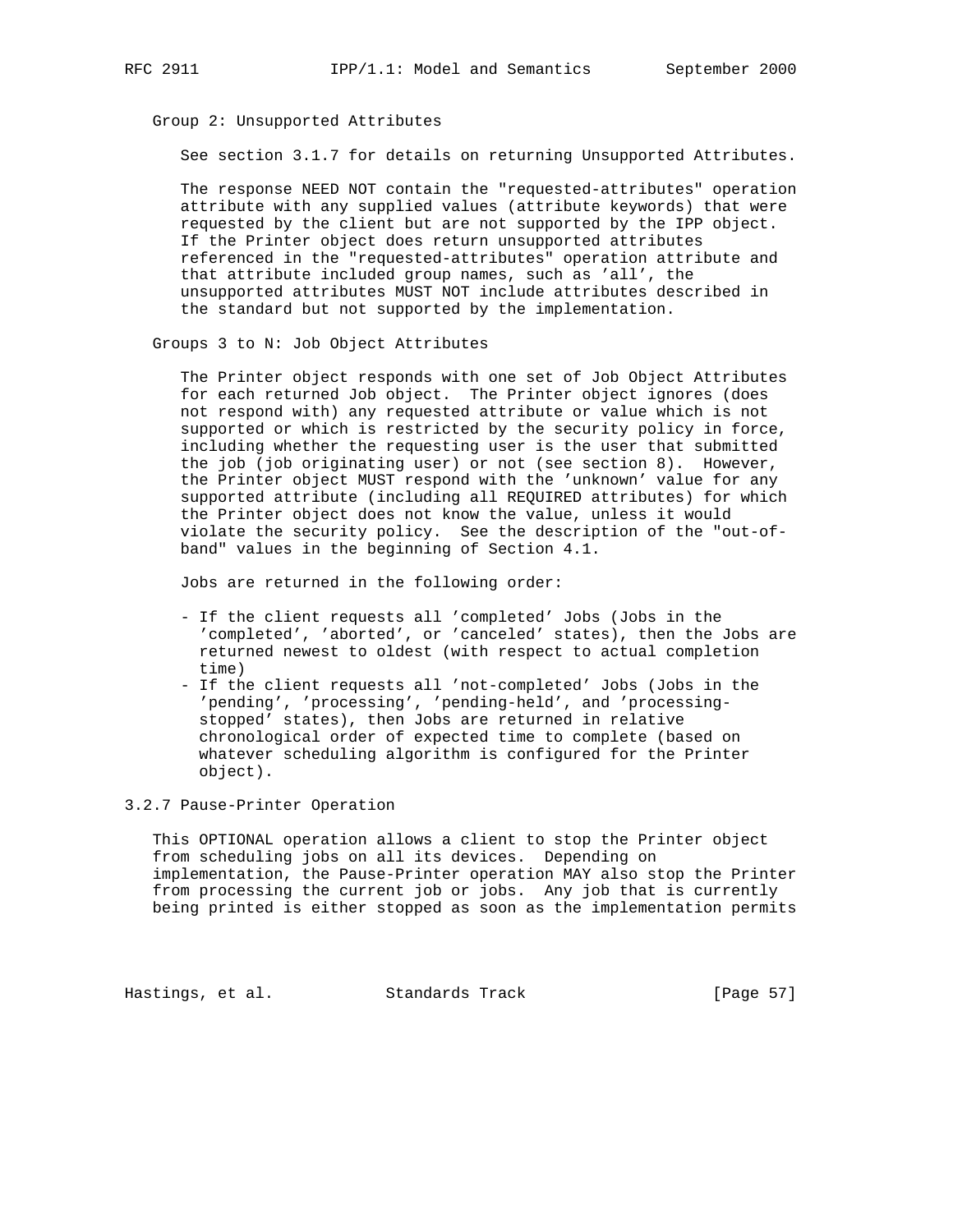or is completed, depending on implementation. The Printer object MUST still accept create operations to create new jobs, but MUST prevent any jobs from entering the 'processing' state.

 If the Pause-Printer operation is supported, then the Resume-Printer operation MUST be supported, and vice-versa.

The IPP Printer stops the current  $job(s)$  on its device(s) that were in the 'processing' or 'processing-stopped' states as soon as the implementation permits. If the implementation will take appreciable time to stop, the IPP Printer adds the 'moving-to-paused' value to the Printer object's "printer-state-reasons" attribute (see section 4.4.12). When the device(s) have all stopped, the IPP Printer transitions the Printer object to the 'stopped' state, removes the 'moving-to-paused' value, if present, and adds the 'paused' value to the Printer object's "printer-state-reasons" attribute.

When the current  $job(s)$  complete that were in the 'processing' state, the IPP Printer transitions them to the 'completed' state. When the current job(s) stop in mid processing that were in the 'processing' state, the IPP Printer transitions them to the 'processing-stopped' state and adds the 'printer-stopped' value to the job's "job-state reasons" attribute.

 For any jobs that are 'pending' or 'pending-held', the 'printer stopped' value of the jobs' "job-state-reasons" attribute also applies. However, the IPP Printer NEED NOT update those jobs' "job state-reasons" attributes and only need return the 'printer-stopped' value when those jobs are queried (so-called "lazy evaluation").

 Whether the Pause-Printer operation affects jobs that were submitted to the device from other sources than the IPP Printer object in the same way that the Pause-Printer operation affects jobs that were submitted to the IPP Printer object using IPP, depends on implementation, i.e., on whether the IPP protocol is being used as a universal management protocol or just to manage IPP jobs, respectively.

 The IPP Printer MUST accept the request in any state and transition the Printer to the indicated new "printer-state" before returning as follows:

Hastings, et al. Standards Track [Page 58]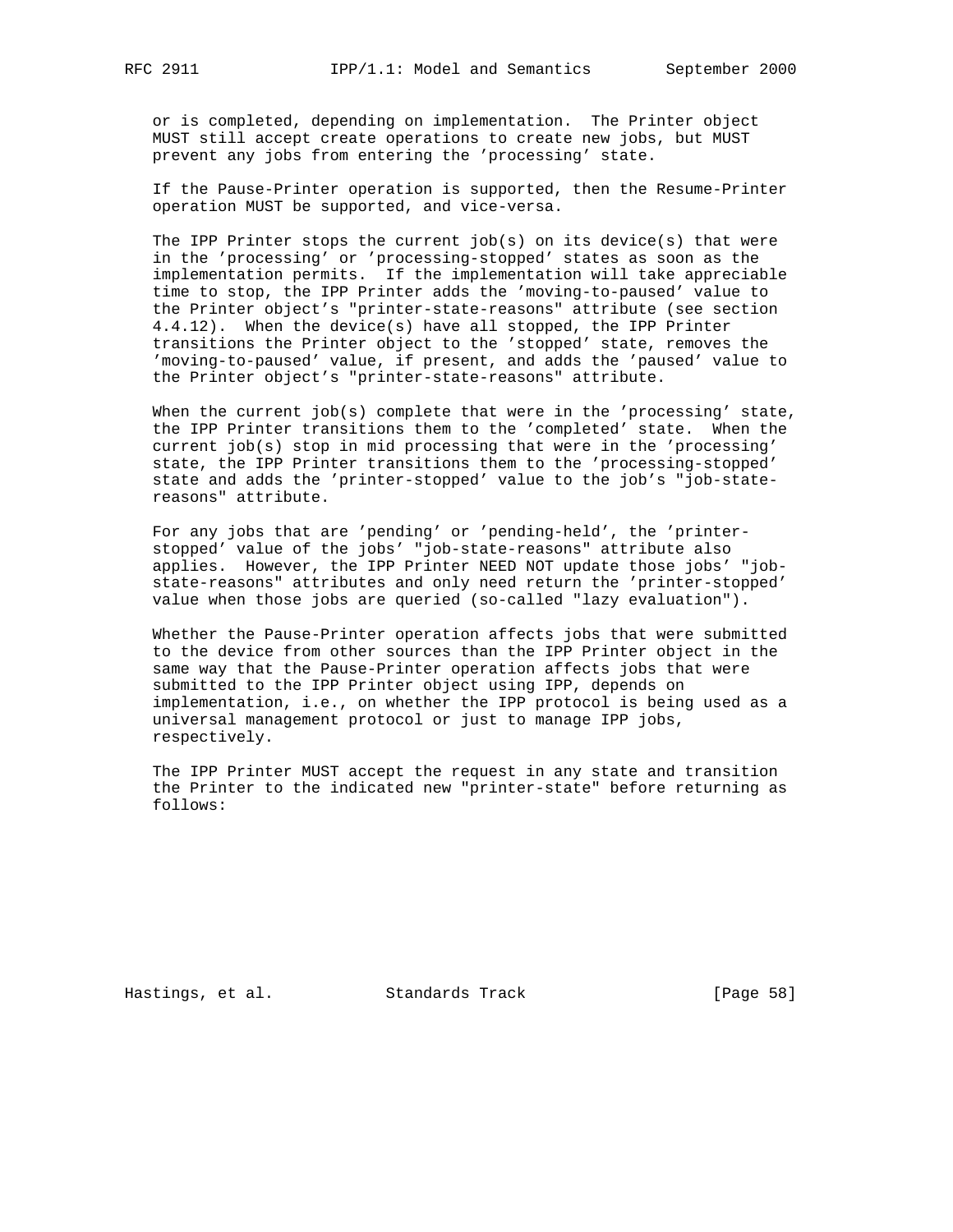Current New "printer IPP Printer's response status "printer- "printer- -state- code and action: state" state" reasons" 'idle' 'stopped' 'paused' 'successful-ok' 'processing' 'processing' 'moving- OPTION 1: 'successful-ok'; to- Later, when all output has paused' stopped, the "printer-state" becomes 'stopped', and the 'paused' value replaces the 'moving-to-paused' value in the "printer-state-reasons" attribute 'processing' 'stopped' 'paused' OPTION 2: 'successful-ok'; all device output stopped immediately 'stopped' 'stopped' 'paused' 'successful-ok'

 Access Rights: The authenticated user (see section 8.3) performing this operation must be an operator or administrator of the Printer object (see Sections 1 and 8.5). Otherwise, the IPP Printer MUST reject the operation and return: 'client-error-forbidden', 'client error-not-authenticated', or 'client-error-not-authorized' as appropriate.

3.2.7.1 Pause-Printer Request

 The following groups of attributes are part of the Pause-Printer Request:

Group 1: Operation Attributes

 Natural Language and Character Set: The "attributes-charset" and "attributes-natural-language" attributes as described in section 3.1.4.1.

Target:

 The "printer-uri" (uri) operation attribute which is the target for this operation as described in section 3.1.5.

 Requesting User Name: The "requesting-user-name" (name(MAX)) attribute SHOULD be supplied by the client as described in section 8.3.

Hastings, et al. Standards Track [Page 59]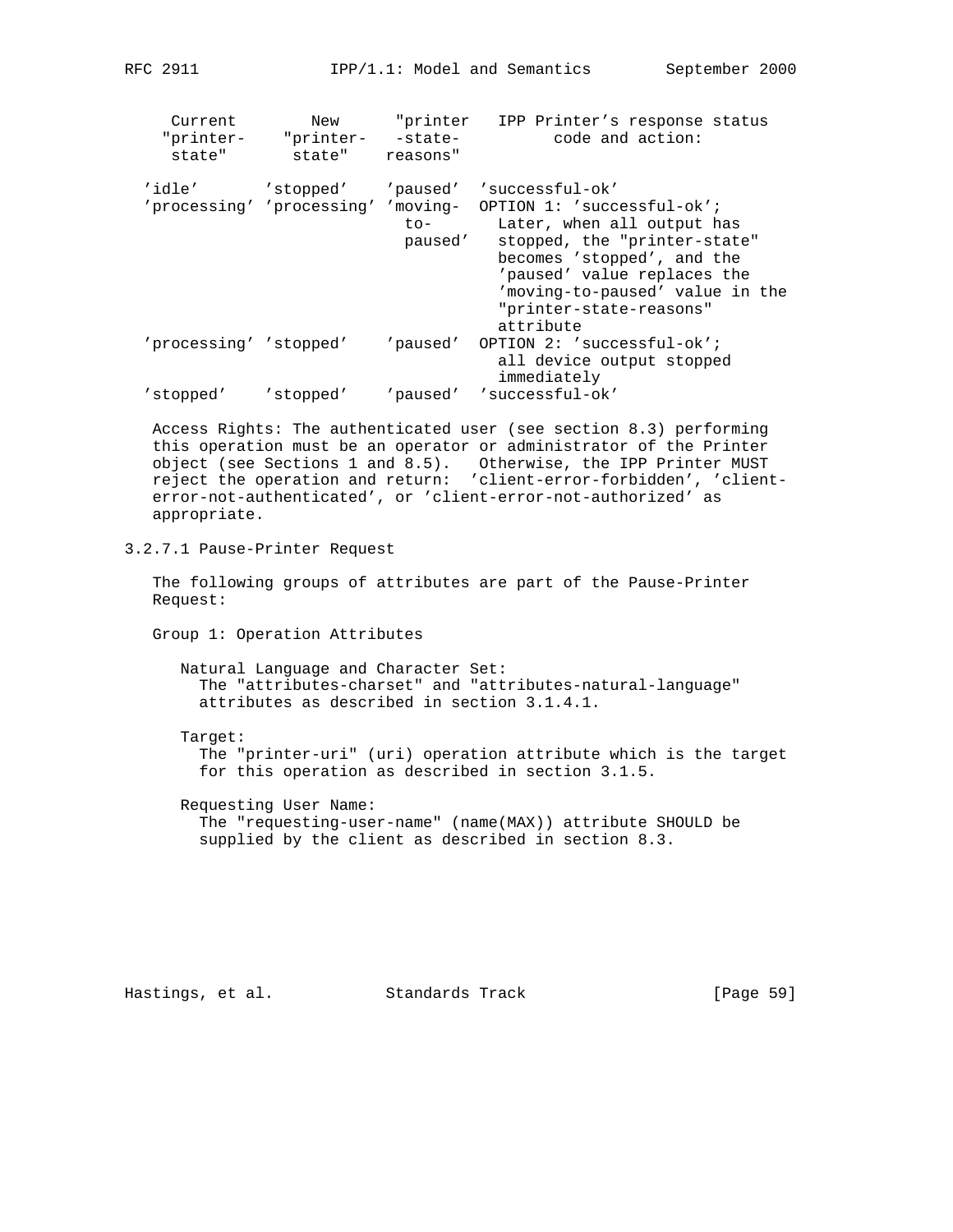### 3.2.7.2 Pause-Printer Response

 The following groups of attributes are part of the Pause-Printer Response:

Group 1: Operation Attributes

 Status Message: In addition to the REQUIRED status code returned in every response, the response OPTIONALLY includes a "status-message" (text(255)) and/or a "detailed-status-message" (text(MAX)) operation attribute as described in sections 13 and 3.1.6.

 Natural Language and Character Set: The "attributes-charset" and "attributes-natural-language" attributes as described in section 3.1.4.2.

Group 2: Unsupported Attributes

See section 3.1.7 for details on returning Unsupported Attributes.

#### 3.2.8 Resume-Printer Operation

 This operation allows a client to resume the Printer object scheduling jobs on all its devices. The Printer object MUST remove the 'paused' and 'moving-to-paused' values from the Printer object's "printer-state-reasons" attribute, if present. If there are no other reasons to keep a device paused (such as media-jam), the IPP Printer is free to transition itself to the 'processing' or 'idle' states, depending on whether there are jobs to be processed or not, respectively, and the device(s) resume processing jobs.

 If the Pause-Printer operation is supported, then the Resume-Printer operation MUST be supported, and vice-versa.

 The IPP Printer removes the 'printer-stopped' value from any job's "job-state-reasons" attributes contained in that Printer.

 The IPP Printer MUST accept the request in any state, transition the Printer object to the indicated new state as follows:

Hastings, et al. Standards Track [Page 60]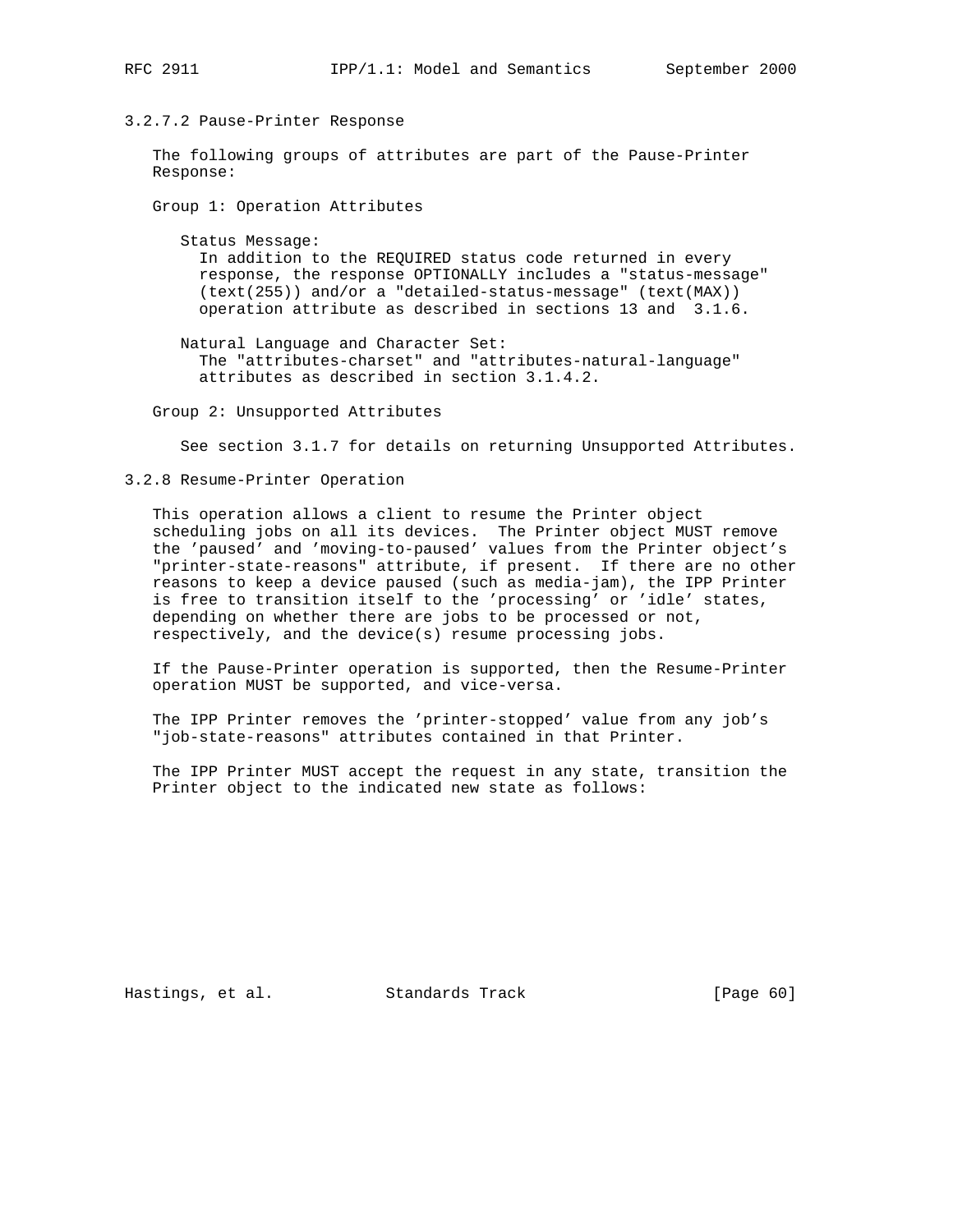| ਸ਼<br>9 F | ⌒ | $\mathbf{C}$ |
|-----------|---|--------------|
|           |   |              |

| Current<br>"printer-<br>state" | state"                              | New "printer- IPP Printer's response status code and<br>action: |
|--------------------------------|-------------------------------------|-----------------------------------------------------------------|
| 'idle'                         | 'idle'<br>'processing' 'processing' | 'successful-ok'<br>'successful-ok'                              |
| 'stopped'                      | 'processing'                        | $'$ successful-ok';<br>when there are jobs to be processed      |
| 'stopped'                      | 'idle'                              | $'$ successful-ok';<br>when there are no jobs to be processed.  |

 Access Rights: The authenticated user (see section 8.3) performing this operation must be an operator or administrator of the Printer object (see Sections 1 and 8.5). Otherwise, the IPP Printer MUST reject the operation and return: 'client-error-forbidden', 'client error-not-authenticated', or 'client-error-not-authorized' as appropriate.

 The Resume-Printer Request and Resume-Printer Response have the same attribute groups and attributes as the Pause-Printer operation (see sections 3.2.7.1 and 3.2.7.2).

## 3.2.9 Purge-Jobs Operation

 This OPTIONAL operation allows a client to remove all jobs from an IPP Printer object, regardless of their job states, including jobs in the Printer object's Job History (see Section 4.3.7.2). After a Purge-Jobs operation has been performed, a Printer object MUST return no jobs in subsequent Get-Job-Attributes and Get-Jobs responses (until new jobs are submitted).

 Whether the Purge-Jobs (and Get-Jobs) operation affects jobs that were submitted to the device from other sources than the IPP Printer object in the same way that the Purge-Jobs operation affects jobs that were submitted to the IPP Printer object using IPP, depends on implementation, i.e., on whether the IPP protocol is being used as a universal management protocol or just to manage IPP jobs, respectively.

 Note: if an operator wants to cancel all jobs without clearing out the Job History, the operator uses the Cancel-Job operation on each job instead of using the Purge-Jobs operation.

 The Printer object MUST accept this operation in any state and transition the Printer object to the 'idle' state.

Hastings, et al. Standards Track [Page 61]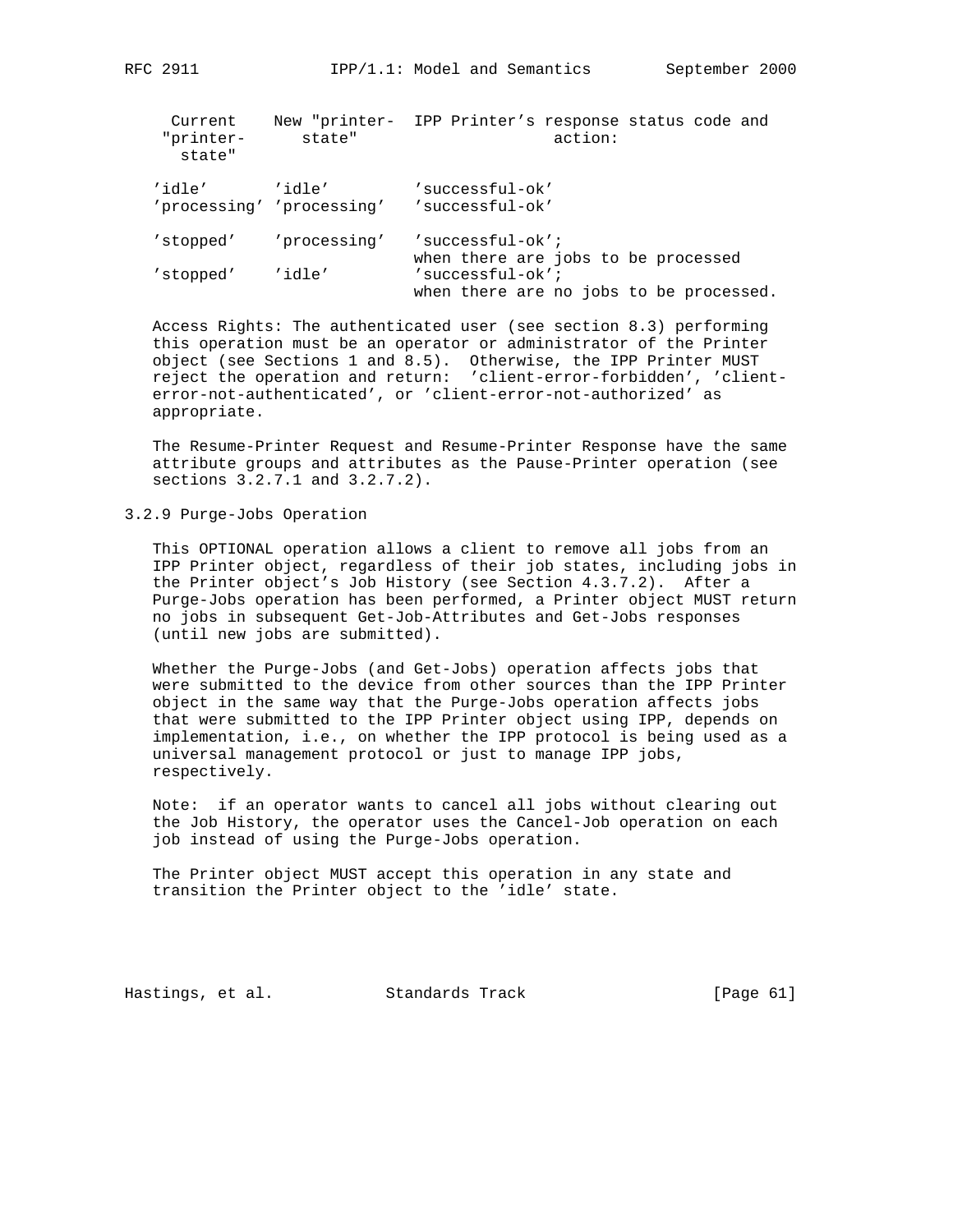Access Rights: The authenticated user (see section 8.3) performing this operation must be an operator or administrator of the Printer object (see Sections 1 and 8.5). Otherwise, the IPP object MUST reject the operation and return: client-error-forbidden, client error-not-authenticated, and client-error-not-authorized as appropriate.

 The Purge-Jobs Request and Purge-Jobs Response have the same attribute groups and attributes as the Pause-Printer operation (see sections 3.2.7.1 and 3.2.7.2).

### 3.3 Job Operations

 All Job operations are directed at Job objects. A client MUST always supply some means of identifying the Job object in order to identify the correct target of the operation. That job identification MAY either be a single Job URI or a combination of a Printer URI with a Job ID. The IPP object implementation MUST support both forms of identification for every job.

#### 3.3.1 Send-Document Operation

 This OPTIONAL operation allows a client to create a multi-document Job object that is initially "empty" (contains no documents). In the Create-Job response, the Printer object returns the Job object's URI (the "job-uri" attribute) and the Job object's 32-bit identifier (the "job-id" attribute). For each new document that the client desires to add, the client uses a Send-Document operation. Each Send- Document Request contains the entire stream of document data for one document.

 If the Printer supports this operation but does not support multiple documents per job, the Printer MUST reject subsequent Send-Document operations supplied with data and return the 'server-error-multiple document-jobs-not-supported'. However, the Printer MUST accept the first document with a 'true' or 'false' value for the "last-document" operation attribute (see below), so that clients MAY always submit one document jobs with a 'false' value for "last-document" in the first Send-Document and a 'true' for "last-document" in the second Send-Document (with no data).

 Since the Create-Job and the send operations (Send-Document or Send- URI operations) that follow could occur over an arbitrarily long period of time for a particular job, a client MUST send another send operation within an IPP Printer defined minimum time interval after the receipt of the previous request for the job. If a Printer object supports the Create-Job and Send-Document operations, the Printer object MUST support the "multiple-operation-time-out" attribute (see

Hastings, et al. Standards Track [Page 62]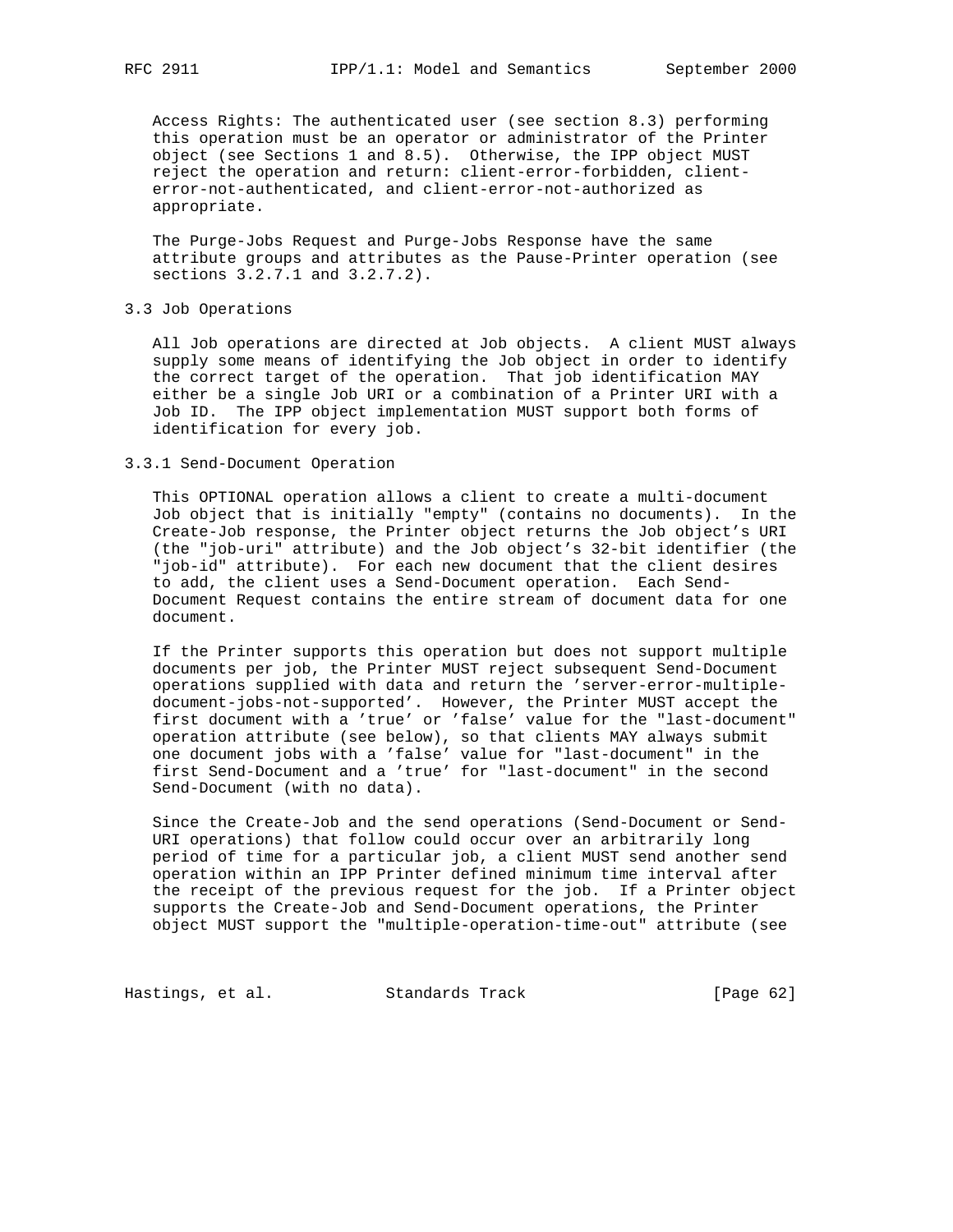section 4.4.31). This attribute indicates the minimum number of seconds the Printer object will wait for the next send operation before taking some recovery action.

 An IPP object MUST recover from an errant client that does not supply a send operation, sometime after the minimum time interval specified by the Printer object's "multiple-operation-time-out" attribute. Such recovery MAY include any of the following or other recovery actions:

- 1. Assume that the Job is an invalid job, start the process of changing the job state to 'aborted', add the 'aborted-by system' value to the job's "job-state-reasons" attribute (see section 4.3.8), and clean up all resources associated with the Job. In this case, if another send operation is finally received, the Printer responds with an "client-error-not possible" or "client-error-not-found" depending on whether or not the Job object is still around when the send operation finally arrives.
- 2. Assume that the last send operation received was in fact the last document (as if the "last-document" flag had been set to 'true'), close the Job object, and proceed to process it (i.e., move the Job's state to 'pending').
- 3. Assume that the last send operation received was in fact the last document, close the Job, but move it to the 'pending-held' and add the 'submission-interrupted' value to the job's "job state-reasons" attribute (see section 4.3.8). This action allows the user or an operator to determine whether to continue processing the Job by moving it back to the 'pending' state using the Release-Job operation (see section 3.3.6) or to cancel the job using the Cancel-Job operation (see section 3.3.3).

 Each implementation is free to decide the "best" action to take depending on local policy, whether any documents have been added, whether the implementation spools jobs or not, and/or any other piece of information available to it. If the choice is to abort the Job object, it is possible that the Job object may already have been processed to the point that some media sheet pages have been printed.

 Access Rights: The authenticated user (see section 8.3) performing this operation must either be the job owner (as determined in the Create-Job operation) or an operator or administrator of the Printer object (see Sections 1 and 8.5). Otherwise, the IPP object MUST reject the operation and return: 'client-error-forbidden', 'client error-not-authenticated', or 'client-error-not-authorized' as appropriate.

Hastings, et al. Standards Track [Page 63]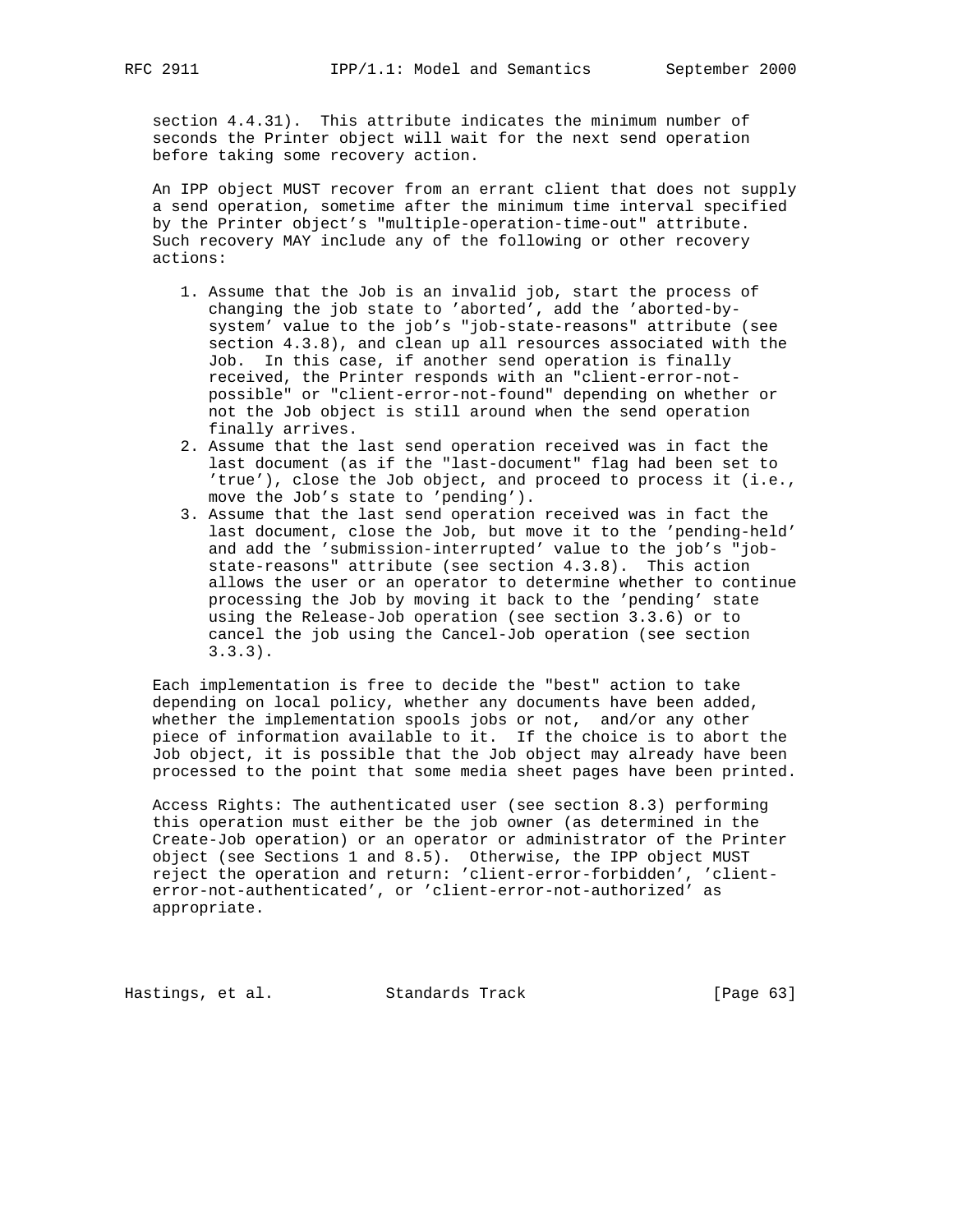# 3.3.1.1 Send-Document Request

The following attribute sets are part of the Send-Document Request:

Group 1: Operation Attributes

 Natural Language and Character Set: The "attributes-charset" and "attributes-natural-language" attributes as described in section 3.1.4.1.

Target:

 Either (1) the "printer-uri" (uri) plus "job-id" (integer(1:MAX))or (2) the "job-uri" (uri) operation attribute(s) which define the target for this operation as described in section 3.1.5.

Requesting User Name:

 The "requesting-user-name" (name(MAX)) attribute SHOULD be supplied by the client as described in section 8.3.

"document-name" (name(MAX)):

 The client OPTIONALLY supplies this attribute. The Printer object MUST support this attribute. It contains the client supplied document name. The document name MAY be different than the Job name. It might be helpful, but NEED NOT be unique across multiple documents in the same Job. Typically, the client software automatically supplies the document name on behalf of the end user by using a file name or an application generated name. See the description of the "document-name" operation attribute in the Print-Job Request (section 3.2.1.1) for more information about this attribute.

```
 "compression" (type3 keyword):
See the description of "compression" for the Print-Job operation
in Section 3.2.1.1.
```
 "document-format" (mimeMediaType): See the description of "document-format" for the Print-Job operation in Section 3.2.1.1.

 "document-natural-language" (naturalLanguage): The client OPTIONALLY supplies this attribute. The Printer object OPTIONALLY supports this attribute. This attribute specifies the natural language of the document for those document-formats that require a specification of the natural language in order to image the document unambiguously. There are no particular values required for the Printer object to support.

Hastings, et al. Standards Track [Page 64]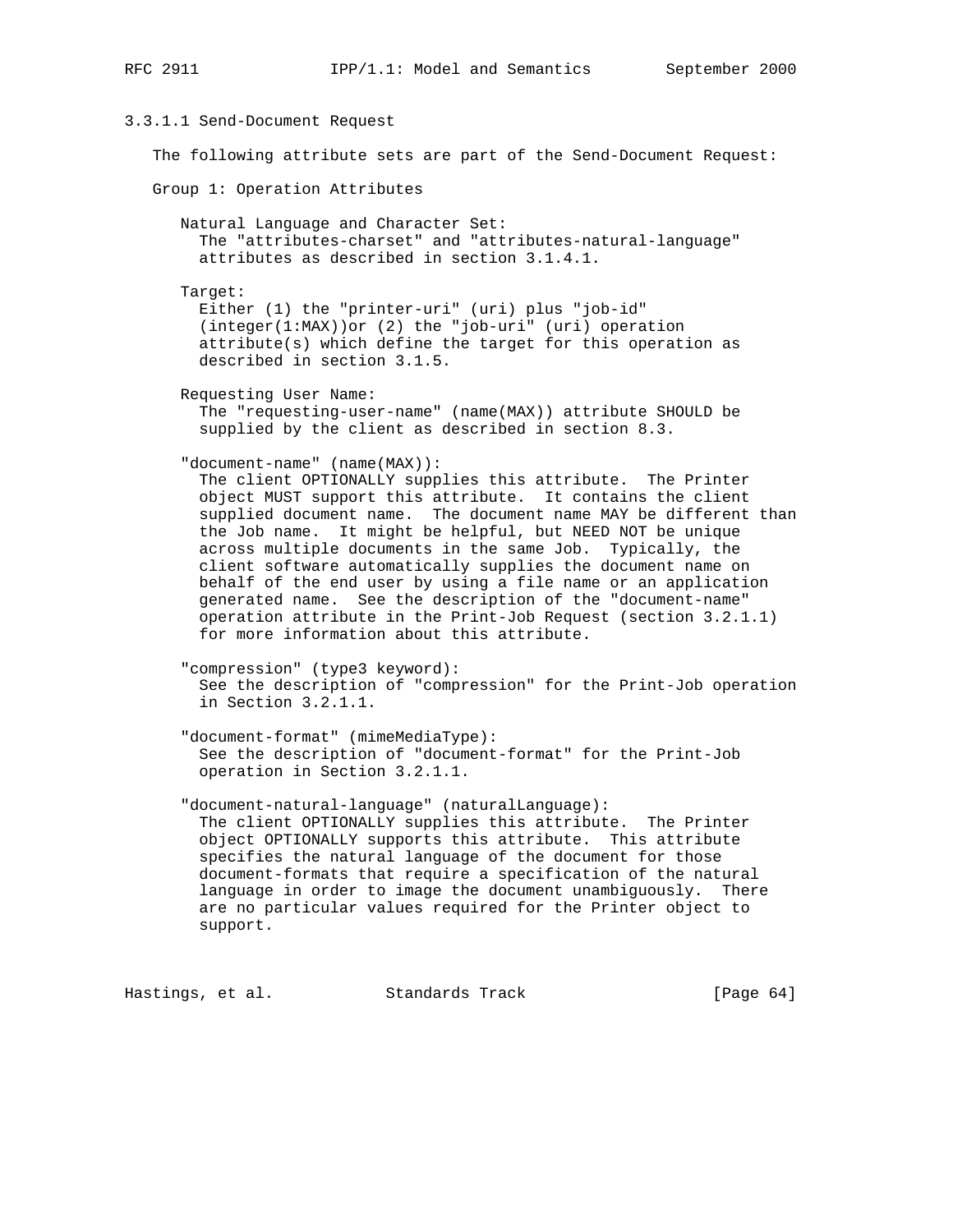"last-document" (boolean):

 The client MUST supply this attribute. The Printer object MUST support this attribute. It is a boolean flag that is set to 'true' if this is the last document for the Job, 'false' otherwise.

Group 2: Document Content

 The client MUST supply the document data if the "last-document" flag is set to 'false'. However, since a client might not know that the previous document sent with a Send-Document (or Send-URI) operation was the last document (i.e., the "last-document" attribute was set to 'false'), it is legal to send a Send-Document request with no document data where the "last-document" flag is set to 'true'. Such a request MUST NOT increment the value of the Job object's "number-of-documents" attribute, since no real document was added to the job. It is not an error for a client to submit a job with no actual document data, i.e., only a single Create-Job and Send-Document request with a "last-document" operation attribute set to 'true' with no document data.

3.3.1.2 Send-Document Response

 The following sets of attributes are part of the Send-Document Response:

Group 1: Operation Attributes

```
 Status Message:
```
 In addition to the REQUIRED status code returned in every response, the response OPTIONALLY includes a "status-message" (text(255)) and/or a "detailed-status-message" (text(MAX)) operation attribute as described in sections 13 and 3.1.6.

 Natural Language and Character Set: The "attributes-charset" and "attributes-natural-language" attributes as described in section 3.1.4.2.

Group 2: Unsupported Attributes

See section 3.1.7 for details on returning Unsupported Attributes.

Group 3: Job Object Attributes

 This is the same set of attributes as described in the Print-Job response (see section 3.2.1.2).

Hastings, et al. Standards Track [Page 65]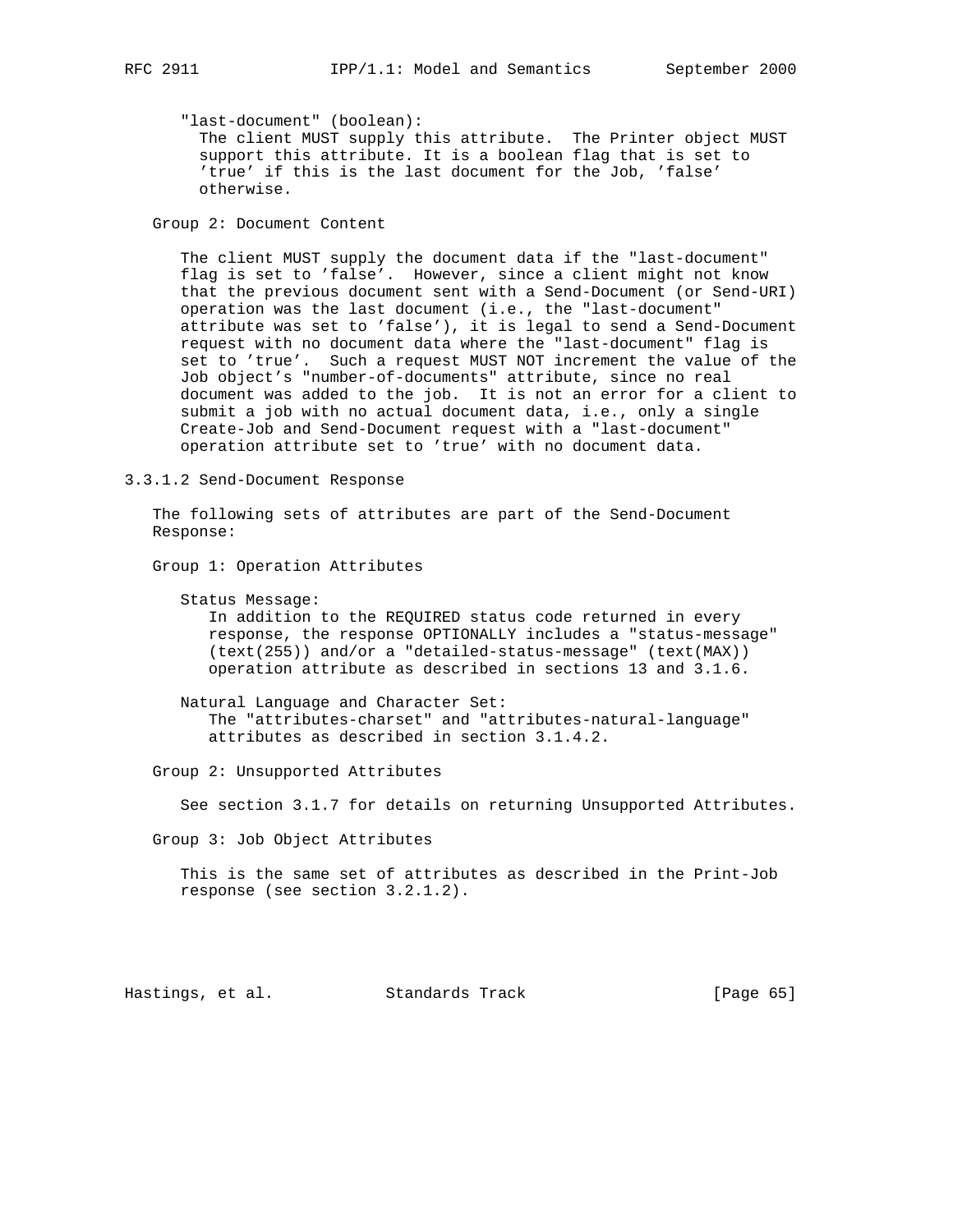#### 3.3.2 Send-URI Operation

 This OPTIONAL operation is identical to the Send-Document operation (see section 3.3.1) except that a client MUST supply a URI reference ("document-uri" operation attribute) rather than the document data itself. If a Printer object supports this operation, clients can use both Send-URI or Send-Document operations to add new documents to an existing multi-document Job object. However, if a client needs to indicate that the previous Send-URI or Send-Document was the last document, the client MUST use the Send-Document operation with no document data and the "last-document" flag set to 'true' (rather than using a Send-URI operation with no "document-uri" operation attribute).

 If a Printer object supports this operation, it MUST also support the Print-URI operation (see section 3.2.2).

 The Printer object MUST validate the syntax and URI scheme of the supplied URI before returning a response, just as in the Print-URI operation. The IPP Printer MAY validate the accessibility of the document as part of the operation or subsequently (see section 3.2.2).

3.3.3 Cancel-Job Operation

 This REQUIRED operation allows a client to cancel a Print Job from the time the job is created up to the time it is completed, canceled, or aborted. Since a Job might already be printing by the time a Cancel-Job is received, some media sheet pages might be printed before the job is actually terminated.

 The IPP object MUST accept or reject the request based on the job's current state and transition the job to the indicated new state as follows:

Hastings, et al. Standards Track [Page 66]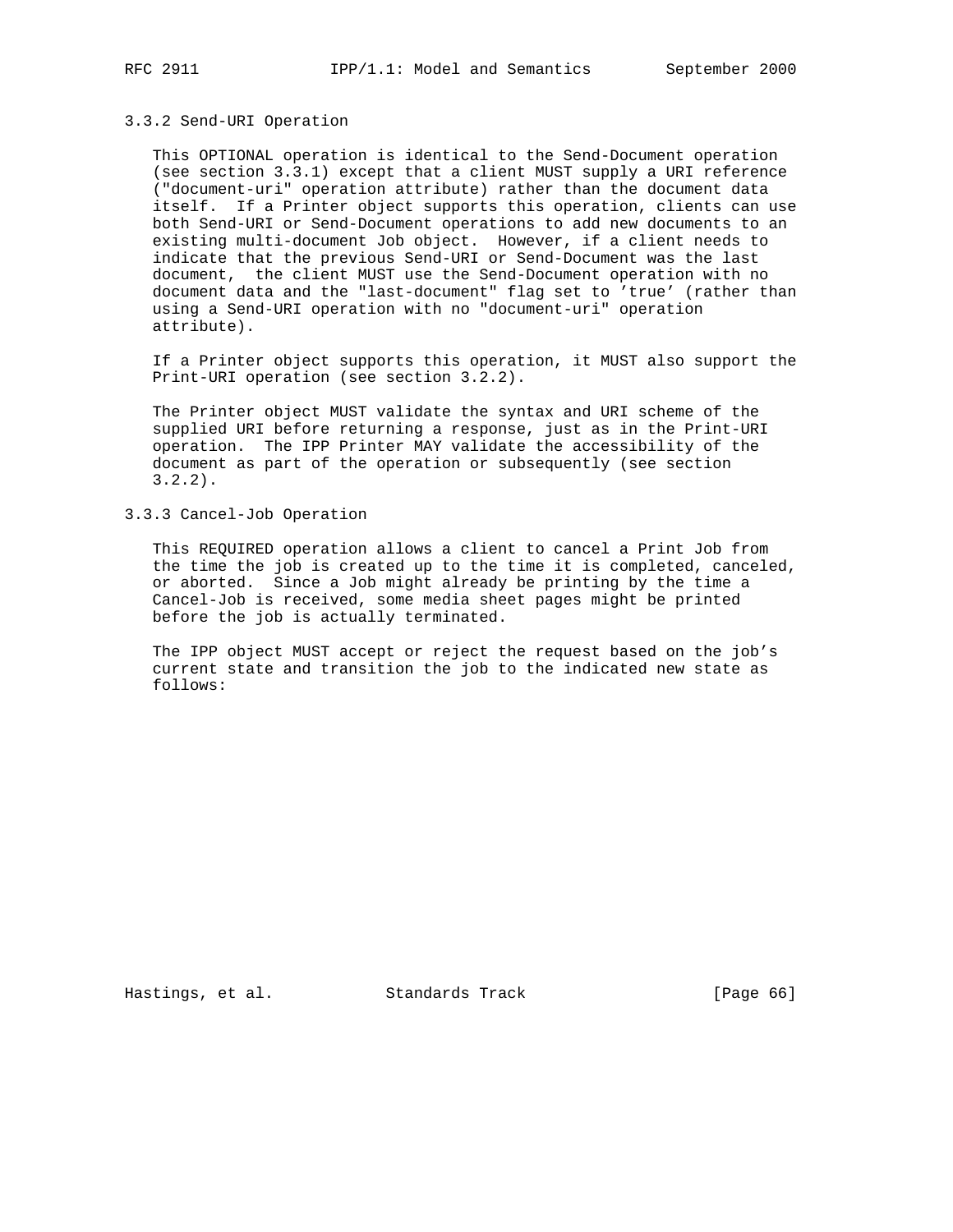| Current "job-                                                               | New "job-                                                              | IPP object's response status                                                                                                        |
|-----------------------------------------------------------------------------|------------------------------------------------------------------------|-------------------------------------------------------------------------------------------------------------------------------------|
| state"                                                                      | state"                                                                 | code and action:                                                                                                                    |
| 'pending'<br>'pending-held'<br>'processing'<br>'processing'<br>'processing' | 'canceled'<br>'canceled'<br>'canceled'<br>'processing'<br>'processing' | 'successful-ok'<br>'successful-ok'<br>'successful-ok'<br>'successful-ok'<br>See Rule 1<br>'client-error-not-possible'<br>See Rule 2 |
| 'processing-<br>stopped'                                                    | 'canceled'                                                             | 'successful-ok'                                                                                                                     |
| 'processing-                                                                | 'processing-                                                           | 'successful-ok'                                                                                                                     |
| stopped'                                                                    | stopped'                                                               | See Rule 1                                                                                                                          |
| 'processing-                                                                | 'processing-                                                           | 'client-error-not-possible'                                                                                                         |
| stopped'                                                                    | stopped'                                                               | See Rule 2                                                                                                                          |
| 'completed'                                                                 | 'completed'                                                            | 'client-error-not-possible'                                                                                                         |
| 'canceled'                                                                  | 'canceled'                                                             | 'client-error-not-possible'                                                                                                         |
| 'aborted'                                                                   | 'aborted'                                                              | 'client-error-not-possible'                                                                                                         |

 Rule 1: If the implementation requires some measurable time to cancel the job in the 'processing' or 'processing-stopped' job states, the IPP object MUST add the 'processing-to-stop-point' value to the job's "job-state-reasons" attribute and then transition the job to the 'canceled' state when the processing ceases (see section 4.3.8).

 Rule 2: If the Job object already has the 'processing-to-stop-point' value in its "job-state-reasons" attribute, then the Printer object MUST reject a Cancel-Job operation.

 Access Rights: The authenticated user (see section 8.3) performing this operation must either be the job owner or an operator or administrator of the Printer object (see Sections 1 and 8.5). Otherwise, the IPP object MUST reject the operation and return: 'client-error-forbidden', 'client-error-not-authenticated', or 'client-error-not-authorized' as appropriate.

3.3.3.1 Cancel-Job Request

 The following groups of attributes are part of the Cancel-Job Request:

Group 1: Operation Attributes

 Natural Language and Character Set: The "attributes-charset" and "attributes-natural-language" attributes as described in section 3.1.4.1.

Hastings, et al. Standards Track [Page 67]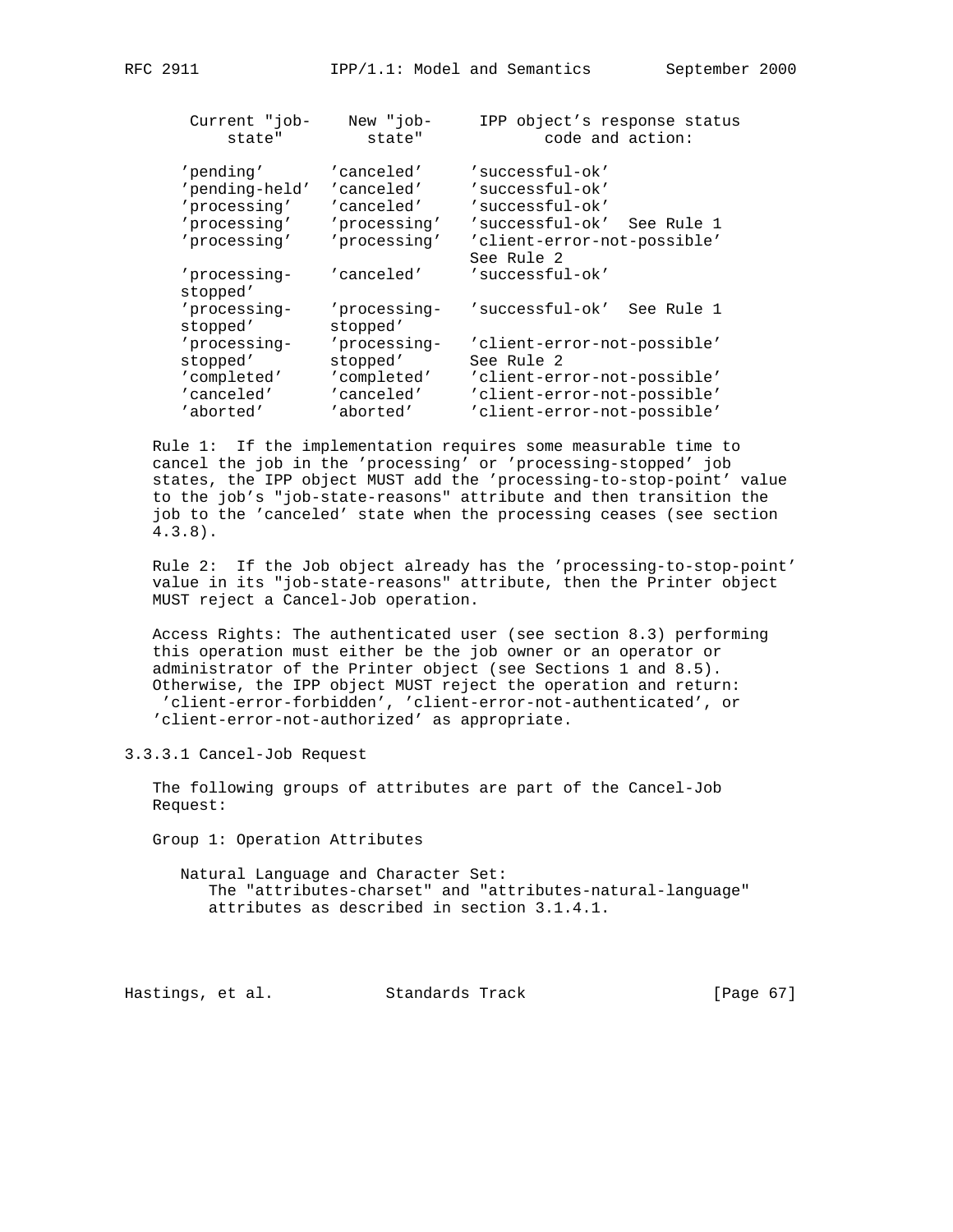Target:

 Either (1) the "printer-uri" (uri) plus "job-id" (integer(1:MAX))or (2) the "job-uri" (uri) operation attribute(s) which define the target for this operation as described in section 3.1.5.

Requesting User Name:

 The "requesting-user-name" (name(MAX)) attribute SHOULD be supplied by the client as described in section 8.3.

"message" (text(127)):

 The client OPTIONALLY supplies this attribute. The Printer object OPTIONALLY supports this attribute. It is a message to the operator. This "message" attribute is not the same as the "job-message-from-operator" attribute. That attribute is used to report a message from the operator to the end user that queries that attribute. This "message" operation attribute is used to send a message from the client to the operator along with the operation request. It is an implementation decision of how or where to display this message to the operator (if at all).

3.3.3.2 Cancel-Job Response

The following sets of attributes are part of the Cancel-Job Response:

Group 1: Operation Attributes

```
 Status Message:
```
 In addition to the REQUIRED status code returned in every response, the response OPTIONALLY includes a "status-message" (text(255)) and/or a "detailed-status-message" (text(MAX)) operation attribute as described in sections 13 and 3.1.6.

 Natural Language and Character Set: The "attributes-charset" and "attributes-natural-language" attributes as described in section 3.1.4.2.

Group 2: Unsupported Attributes

See section 3.1.7 for details on returning Unsupported Attributes.

 Once a successful response has been sent, the implementation guarantees that the Job will eventually end up in the 'canceled' state. Between the time of the Cancel-Job operation is accepted and when the job enters the 'canceled' job-state (see section 4.3.7), the "job-state-reasons" attribute SHOULD contain the 'processing-to stop-point'

Hastings, et al. Standards Track [Page 68]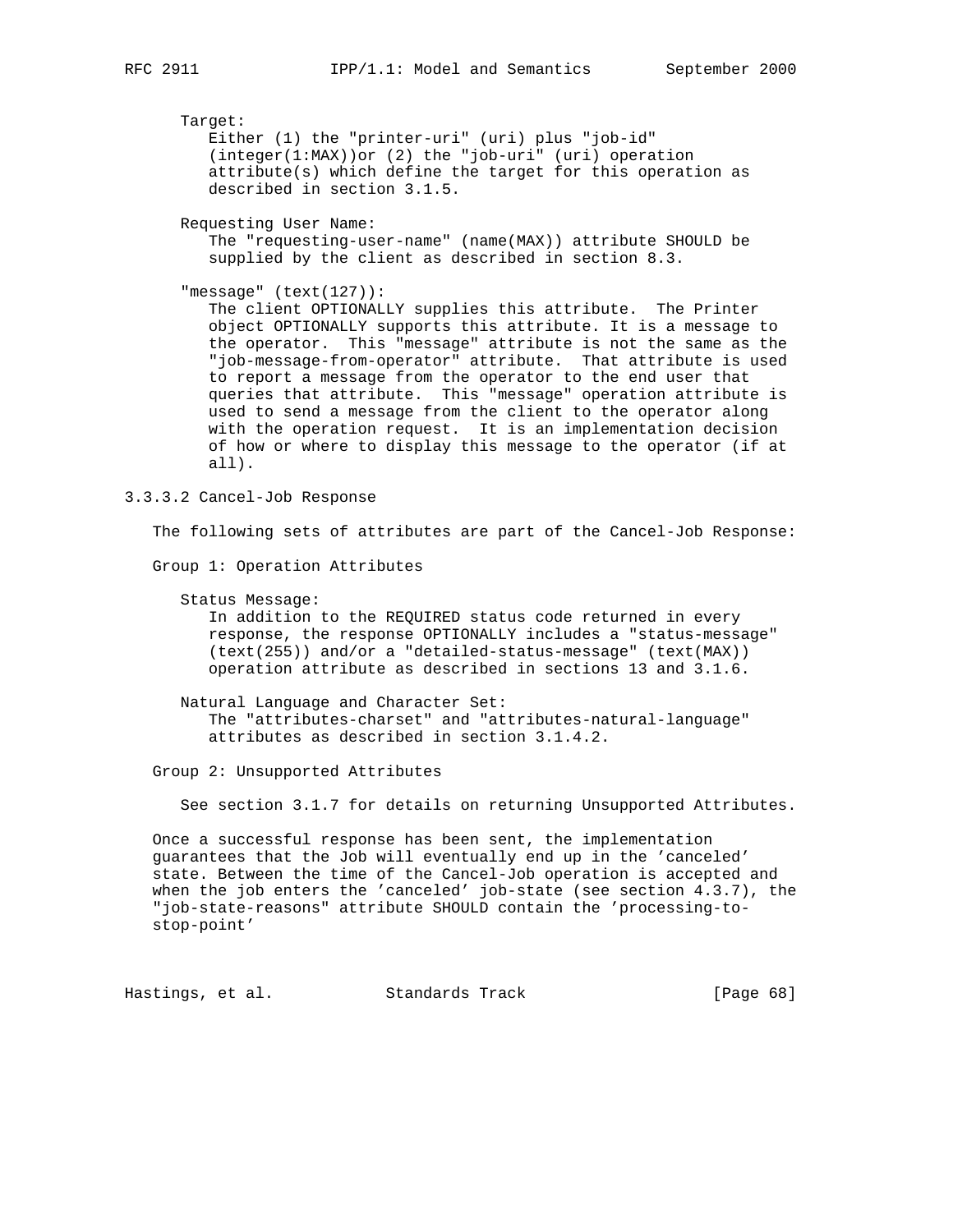value which indicates to later queries that although the Job might still be 'processing', it will eventually end up in the 'canceled' state, not the 'completed' state.

3.3.4 Get-Job-Attributes Operation

 This REQUIRED operation allows a client to request the values of attributes of a Job object and it is almost identical to the Get- Printer-Attributes operation (see section 3.2.5). The only differences are that the operation is directed at a Job object rather than a Printer object, there is no "document-format" operation attribute used when querying a Job object, and the returned attribute group is a set of Job object attributes rather than a set of Printer object attributes.

For Jobs, the possible names of attribute groups are:

- 'job-template': the subset of the Job Template attributes that apply to a Job object (the first column of the table in Section 4.2) that the implementation supports for Job objects.
- 'job-description': the subset of the Job Description attributes specified in Section 4.3 that the implementation supports for Job objects.
- 'all': the special group 'all' that includes all attributes that the implementation supports for Job objects.

 Since a client MAY request specific attributes or named groups, there is a potential that there is some overlap. For example, if a client requests, 'job-name' and 'job-description', the client is actually requesting the "job-name" attribute once by naming it explicitly, and once by inclusion in the 'job-description' group. In such cases, the Printer object NEED NOT return the attribute only once in the response even if it is requested multiple times. The client SHOULD NOT request the same attribute in multiple ways.

 It is NOT REQUIRED that a Job object support all attributes belonging to a group (since some attributes are OPTIONAL). However it is REQUIRED that each Job object support all these group names.

3.3.4.1 Get-Job-Attributes Request

 The following groups of attributes are part of the Get-Job-Attributes Request when the request is directed at a Job object:

Hastings, et al. Standards Track [Page 69]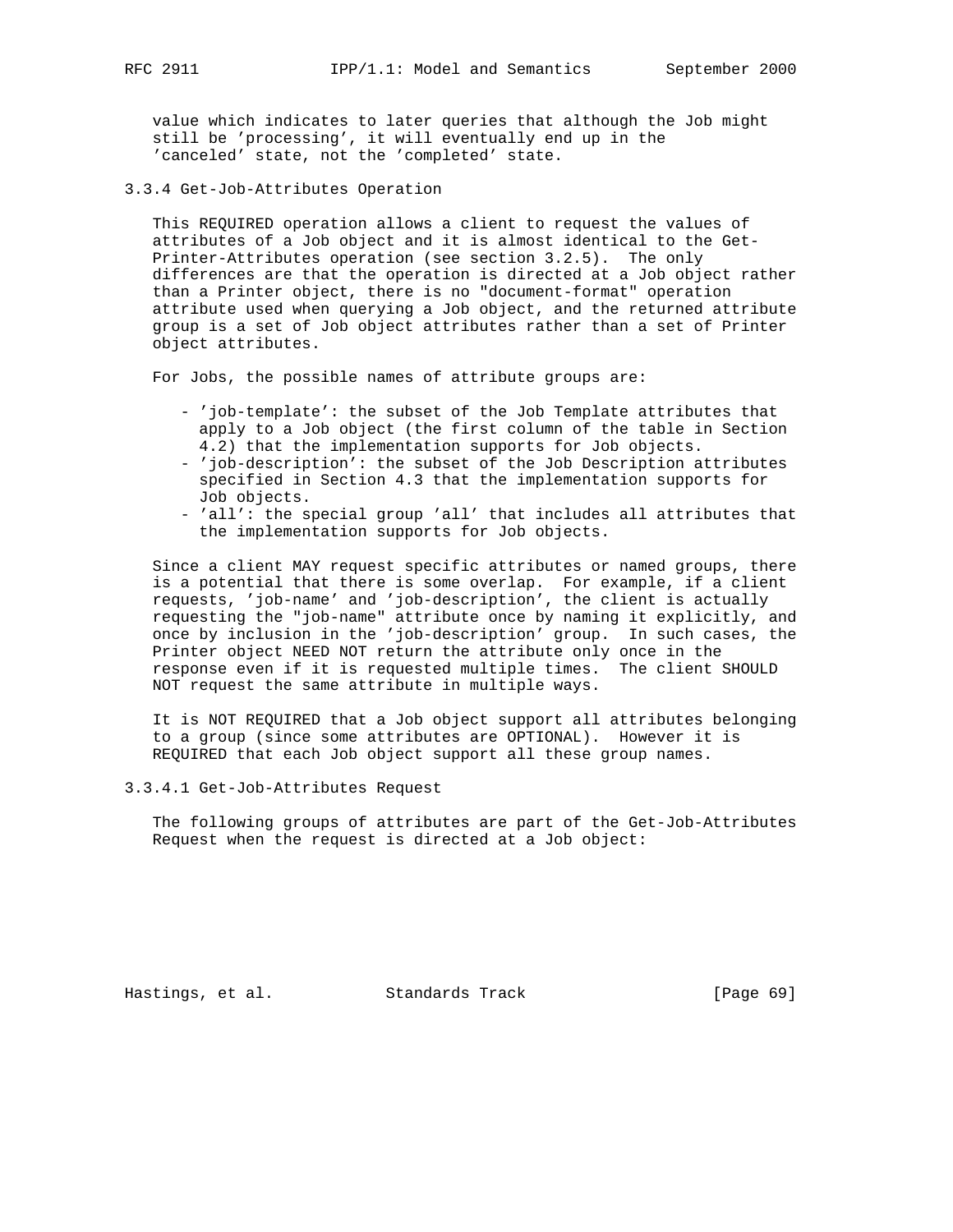Group 1: Operation Attributes Natural Language and Character Set: The "attributes-charset" and "attributes-natural-language" attributes as described in section 3.1.4.1. Target: Either (1) the "printer-uri" (uri) plus "job-id" (integer(1:MAX)) or (2) the "job-uri" (uri) operation attribute(s) which define the target for this operation as described in section 3.1.5. Requesting User Name: The "requesting-user-name" (name(MAX)) attribute SHOULD be supplied by the client as described in section 8.3. "requested-attributes" (1setOf keyword): The client OPTIONALLY supplies this attribute. The IPP object MUST support this attribute. It is a set of attribute names and/or attribute group names in whose values the requester is interested. If the client omits this attribute, the IPP object MUST respond as if this attribute had been supplied with a value of 'all'.

3.3.4.2 Get-Job-Attributes Response

 The Printer object returns the following sets of attributes as part of the Get-Job-Attributes Response:

Group 1: Operation Attributes

Status Message:

 In addition to the REQUIRED status code returned in every response, the response OPTIONALLY includes a "status-message" (text(255)) and/or a "detailed-status-message" (text(MAX)) operation attribute as described in sections 13 and 3.1.6.

 Natural Language and Character Set: The "attributes-charset" and "attributes-natural-language" attributes as described in section 3.1.4.2. The "attributes natural-language" MAY be the natural language of the Job object, rather than the one requested.

Group 2: Unsupported Attributes

See section 3.1.7 for details on returning Unsupported Attributes.

Hastings, et al. Standards Track [Page 70]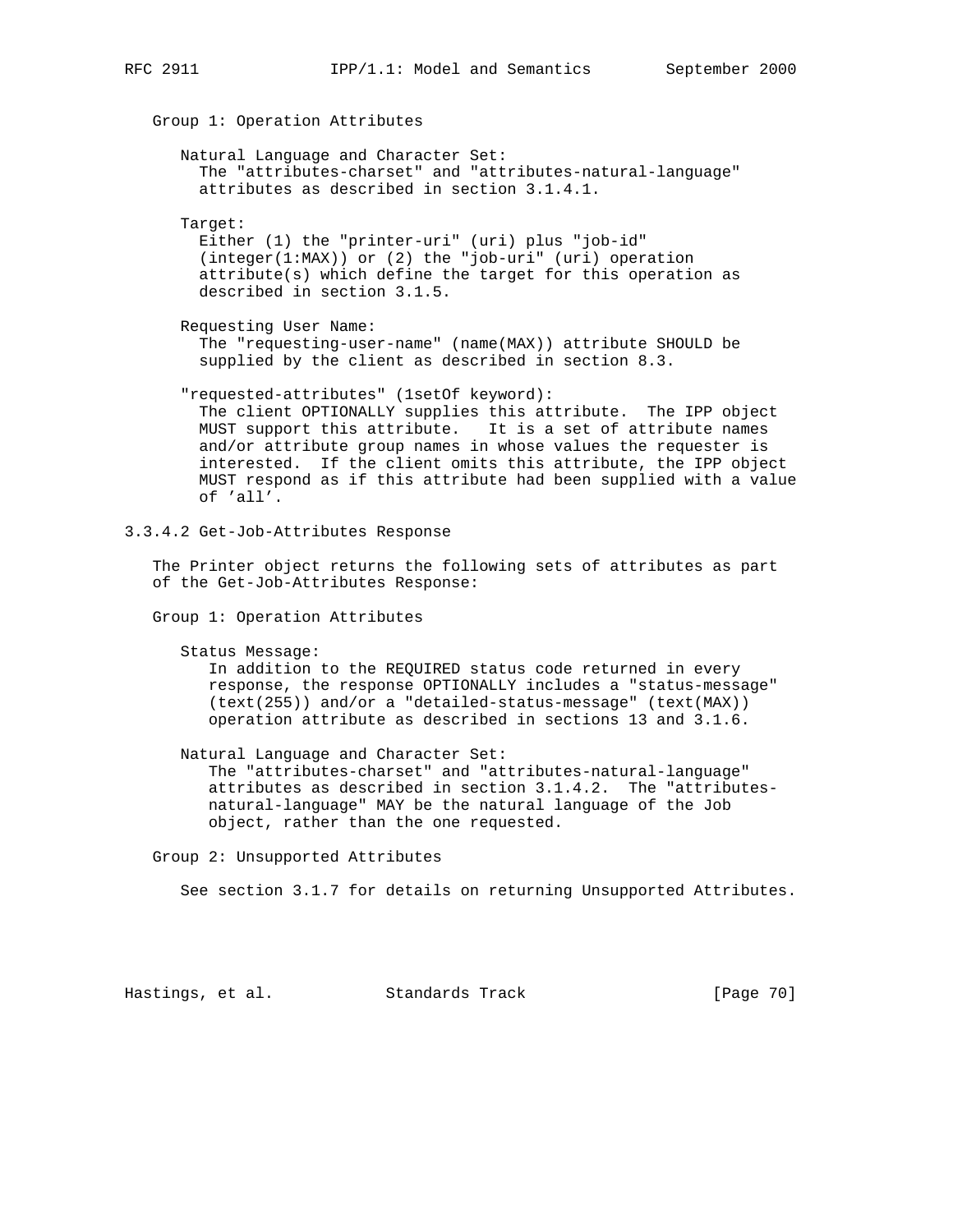The response NEED NOT contain the "requested-attributes" operation attribute with any supplied values (attribute keywords) that were requested by the client but are not supported by the IPP object. If the Printer object does return unsupported attributes referenced in the "requested-attributes" operation attribute and that attribute included group names, such as 'all', the unsupported attributes MUST NOT include attributes described in the standard but not supported by the implementation.

#### Group 3: Job Object Attributes

 This is the set of requested attributes and their current values. The IPP object ignores (does not respond with) any requested attribute or value which is not supported or which is restricted by the security policy in force, including whether the requesting user is the user that submitted the job (job originating user) or not (see section 8). However, the IPP object MUST respond with the 'unknown' value for any supported attribute (including all REQUIRED attributes) for which the IPP object does not know the value, unless it would violate the security policy. See the description of the "out-of-band" values in the beginning of Section 4.1.

# 3.3.5 Hold-Job Operation

 This OPTIONAL operation allows a client to hold a pending job in the queue so that it is not eligible for scheduling. If the Hold-Job operation is supported, then the Release-Job operation MUST be supported, and vice-versa. The OPTIONAL "job-hold-until" operation attribute allows a client to specify whether to hold the job indefinitely or until a specified time period, if supported.

 The IPP object MUST accept or reject the request based on the job's current state and transition the job to the indicated new state as follows:

Hastings, et al. Standards Track [Page 71]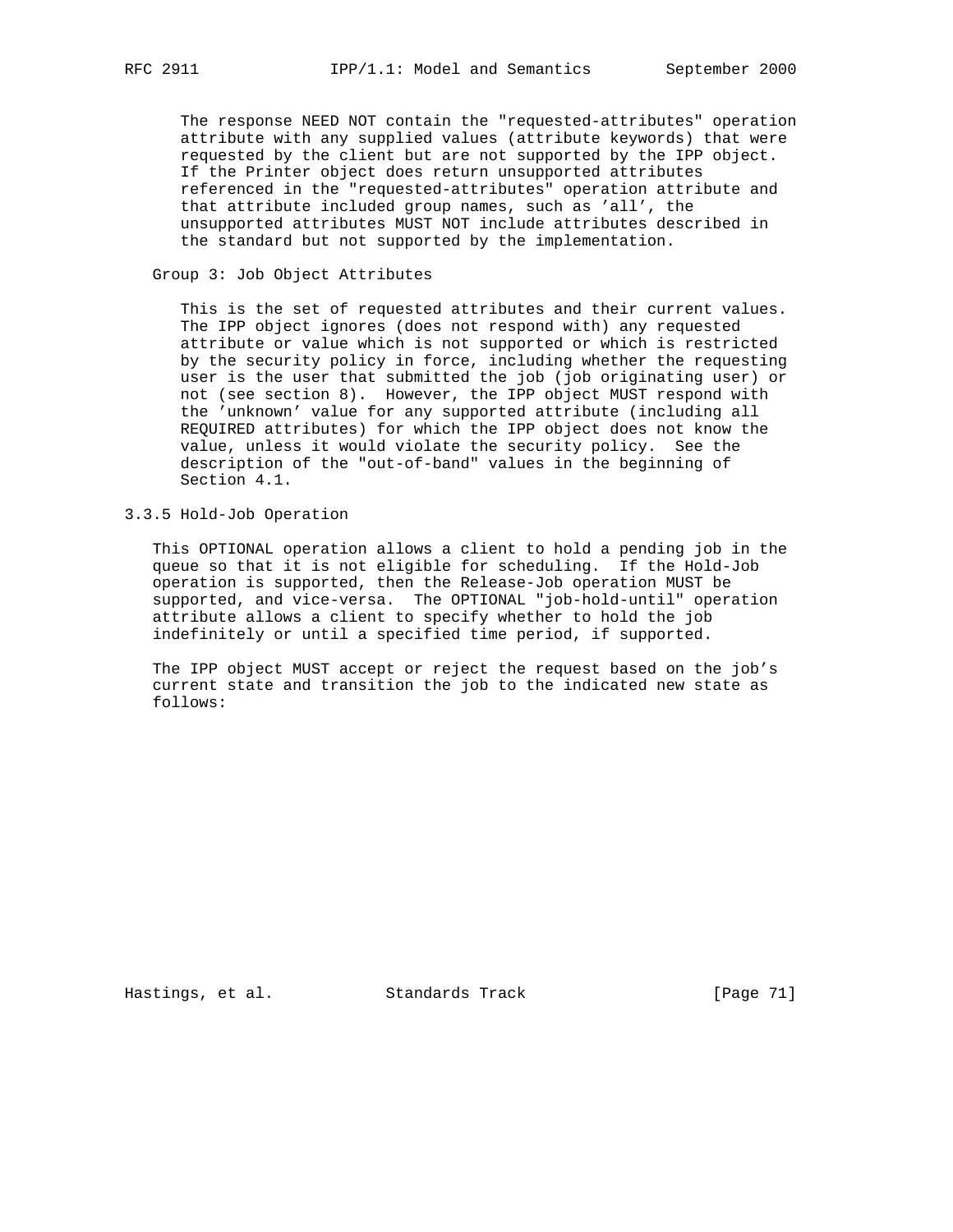| Current "job-<br>state"  | New "job-state"          | IPP object's response status | code and action: |
|--------------------------|--------------------------|------------------------------|------------------|
| 'pending'                |                          | 'successful-ok'              | See Rule 1       |
|                          | 'pending-held'           |                              |                  |
| 'pending'                | 'pending'                | 'successful-ok'              | See Rule 2       |
| 'pending-held'           | 'pending-held'           | 'successful-ok'              | See Rule 1       |
| 'pending-held'           | 'pending'                | 'successful-ok'              | See Rule 2       |
| 'processing'             | 'processing'             | 'client-error-not-possible'  |                  |
| 'processing-<br>stopped' | 'processing-<br>stopped' | 'client-error-not-possible'  |                  |
| 'completed'              | 'completed'              | 'client-error-not-possible'  |                  |

 Rule 1: If the implementation supports multiple reasons for a job to be in the 'pending-held' state, the IPP object MUST add the 'job hold-until-specified' value to the job's "job-state-reasons" attribute.

 'canceled' 'canceled' 'client-error-not-possible' 'aborted' 'aborted' 'client-error-not-possible'

 Rule 2: If the IPP object supports the "job-hold-until" operation attribute, but the specified time period has already started (or is the 'no-hold' value) and there are no other reasons to hold the job, the IPP object MUST make the job be a candidate for processing immediately (see Section 4.2.2) by putting the job in the 'pending' state.

 Note: In order to keep the Hold-Job operation simple, such a request is rejected when the job is in the 'processing' or 'processing stopped' states. If an operation is needed to hold jobs while in these states, it will be added as an additional operation, rather than overloading the Hold-Job operation. Then it is clear to clients by querying the Printer object's "operations-supported" (see Section 4.4.15) and the Job object's "job-state" (see Section 4.3.7) attributes which operations are possible.

 Access Rights: The authenticated user (see section 8.3) performing this operation must either be the job owner or an operator or administrator of the Printer object (see Sections 1 and 8.5). Otherwise, the IPP object MUST reject the operation and return: 'client-error-forbidden', 'client-error-not-authenticated', or 'client-error-not-authorized' as appropriate.

3.3.5.1 Hold-Job Request

 The groups and operation attributes are the same as for a Cancel-Job request (see section 3.3.3.1), with the addition of the following Group 1 Operation attribute:

Hastings, et al. Standards Track [Page 72]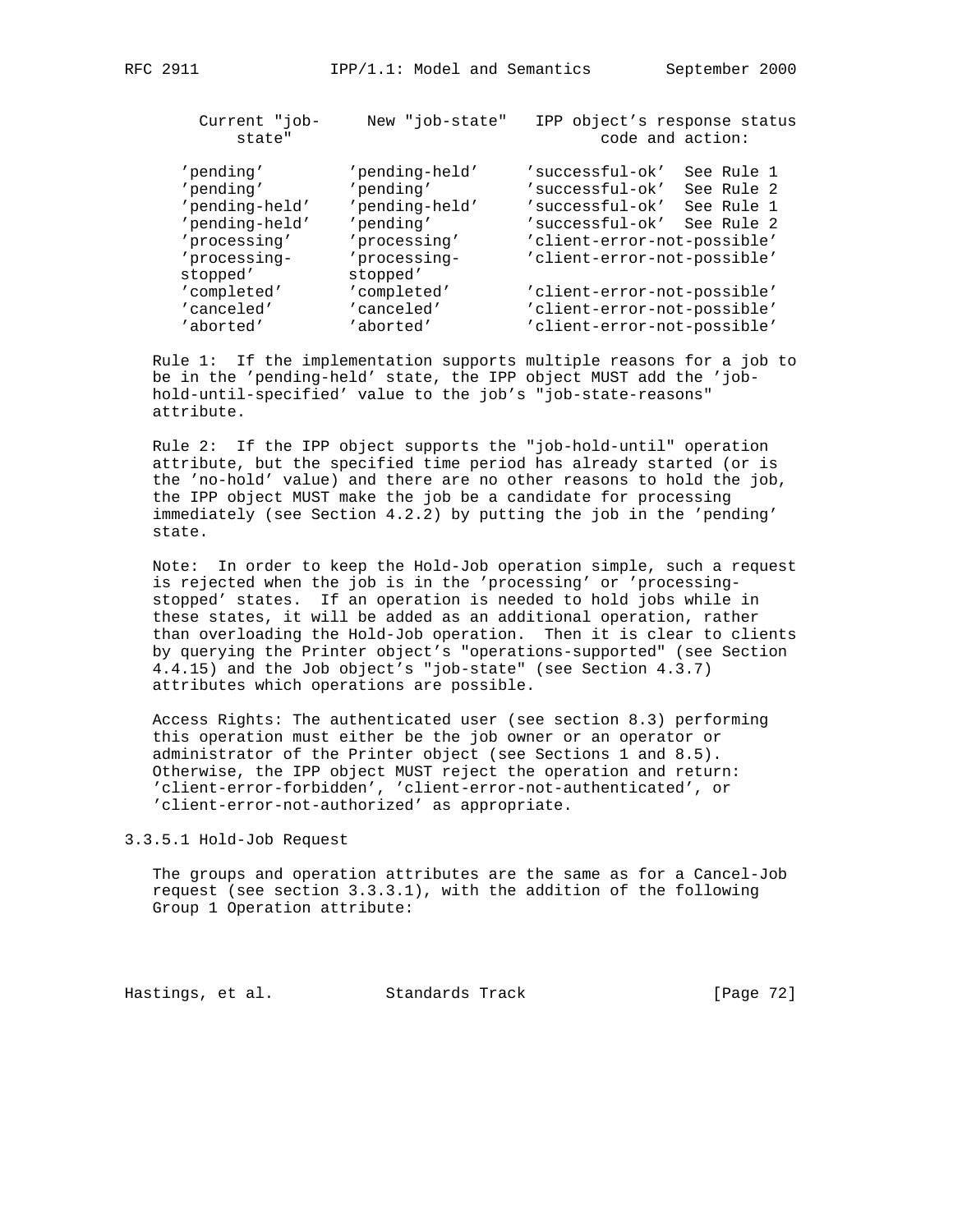"job-hold-until" (type3 keyword | name(MAX)):

 The client OPTIONALLY supplies this Operation attribute. The IPP object MUST support this operation attribute in a Hold-Job request, if it supports the "job-hold-until" Job template attribute in create operations. See section 4.2.2. The IPP object SHOULD support the "job-hold-until" Job Template attribute for use in job create operations with at least the 'indefinite' value, if it supports the Hold-Job operation. Otherwise, a client cannot create a job and hold it immediately (without picking some supported time period in the future).

 If supplied and supported as specified in the Printer's "job hold-until-supported" attribute, the IPP object copies the supplied operation attribute to the Job object, replacing the job's previous "job-hold-until" attribute, if present, and makes the job a candidate for scheduling during the supplied named time period.

 If supplied, but either the "job-hold-until" Operation attribute itself or the value supplied is not supported, the IPP object accepts the request, returns the unsupported attribute or value in the Unsupported Attributes Group according to section 3.1.7, returns the 'successful-ok ignored-or-substituted-attributes, and holds the job indefinitely until a client performs a subsequent Release-Job operation.

 If the client (1) supplies a value that specifies a time period that has already started or the 'no-hold' value (meaning don't hold the job) and (2) the IPP object supports the "job-hold until" operation attribute and there are no other reasons to hold the job, the IPP object MUST accept the operation and make the job be a candidate for processing immediately (see Section 4.2.2).

 If the client does not supply a "job-hold-until" Operation attribute in the request, the IPP object MUST populate the job object with a "job-hold-until" attribute with the 'indefinite' value (if IPP object supports the "job-hold-until" attribute) and hold the job indefinitely, until a client performs a Release-Job operation.

3.3.5.2 Hold-Job Response

 The groups and attributes are the same as for a Cancel-Job response (see section 3.3.3.2).

Hastings, et al. Standards Track [Page 73]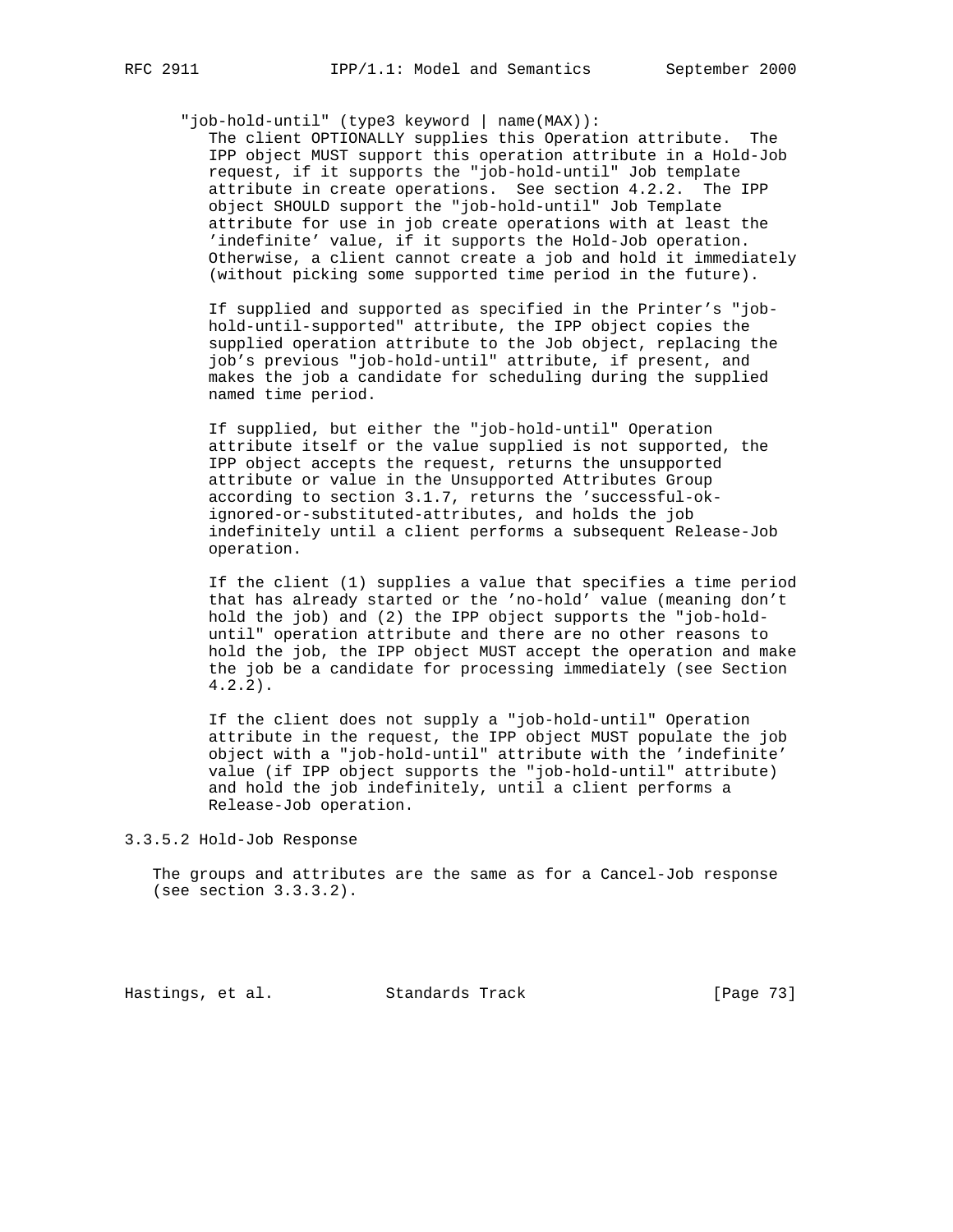## 3.3.6 Release-Job Operation

 This OPTIONAL operation allows a client to release a previously held job so that it is again eligible for scheduling. If the Hold-Job operation is supported, then the Release-Job operation MUST be supported, and vice-versa.

 This operation removes the "job-hold-until" job attribute, if present, from the job object that had been supplied in the create or most recent Hold-Job or Restart-Job operation and removes its effect on the job. The IPP object MUST remove the 'job-hold-until specified' value from the job's "job-state-reasons" attribute, if present. See section 4.3.8.

 The IPP object MUST accept or reject the request based on the job's current state and transition the job to the indicated new state as follows:

| Current "job-<br>state"          | New "job-state"             | IPP object's response status<br>code and action: |
|----------------------------------|-----------------------------|--------------------------------------------------|
| 'pending'                        | 'pending'                   | 'successful-ok'<br>No effect on the job.         |
| 'pending-held'<br>'pending-held' | 'pending-held'<br>'pending' | 'successful-ok' See Rule 1<br>'successful-ok'    |
| 'processing'                     | 'processing'                | 'successful-ok'<br>No effect on the job.         |
| 'processing-                     | 'processing-                | 'successful-ok'                                  |
| stopped'                         | stopped'                    | No effect on the job.                            |
| 'completed'                      | 'completed'                 | 'client-error-not-possible'                      |
| 'canceled'                       | 'canceled'                  | 'client-error-not-possible'                      |
| 'aborted'                        | 'aborted'                   | 'client-error-not-possible'                      |

 Rule 1: If there are other reasons to keep the job in the 'pending held' state, such as 'resources-are-not-ready', the job remains in the 'pending-held' state. Thus the 'pending-held' state is not just for jobs that have the 'job-hold-until' applied to them, but are for any reason to keep the job from being a candidate for scheduling and processing, such as 'resources-are-not-ready'. See the "job-hold until" attribute (section 4.2.2).

 Access Rights: The authenticated user (see section 8.3) performing this operation must either be the job owner or an operator or administrator of the Printer object (see Sections 1 and 8.5). Otherwise, the IPP object MUST reject the operation and return: 'client-error-forbidden', 'client-error-not-authenticated', or 'client-error-not-authorized' as appropriate.

Hastings, et al. Standards Track [Page 74]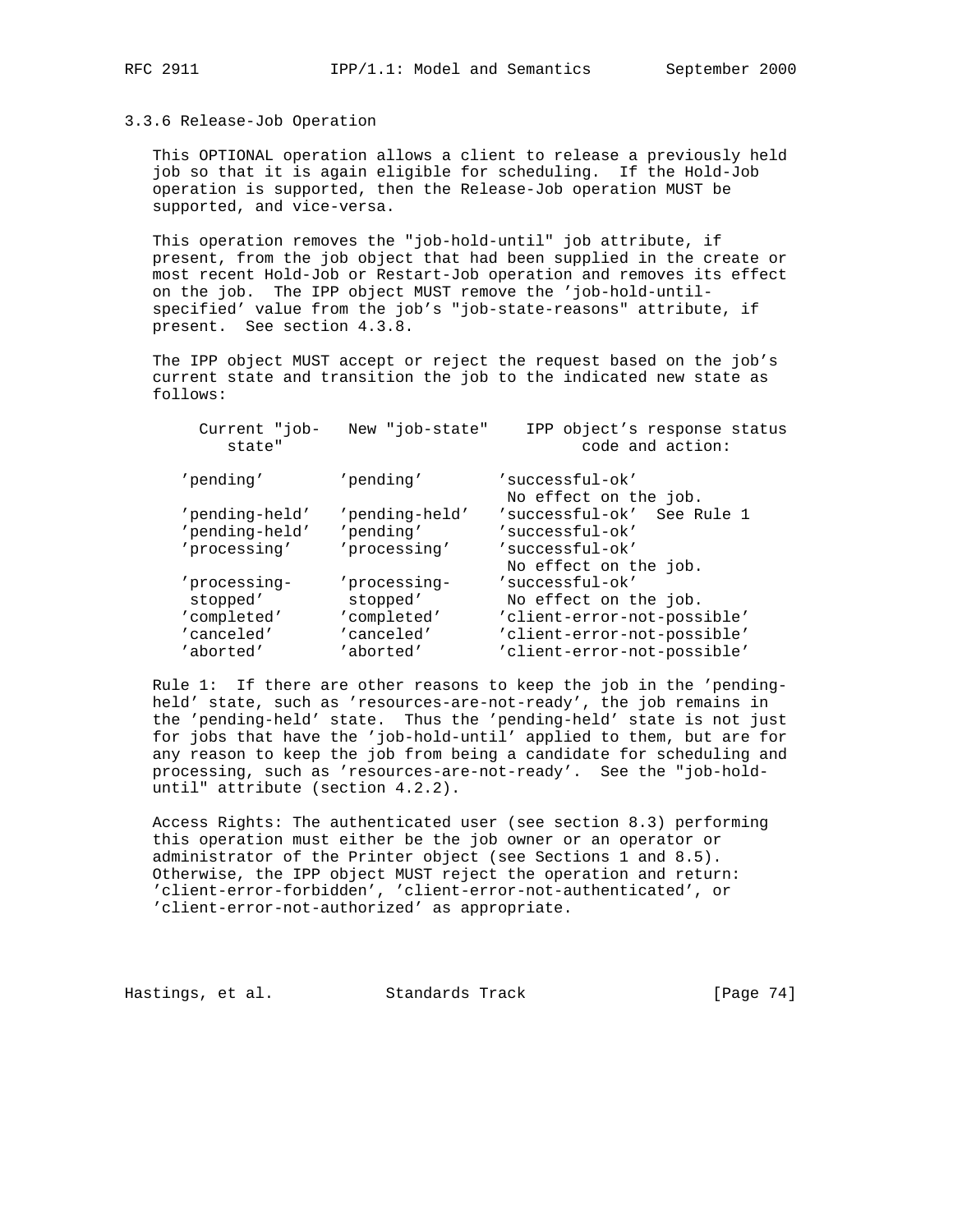The Release-Job Request and Release-Job Response have the same attribute groups and attributes as the Cancel-Job operation (see section 3.3.3.1 and 3.3.3.2).

3.3.7 Restart-Job Operation

 This OPTIONAL operation allows a client to restart a job that is retained in the queue after processing has completed (see section 4.3.7.2).

 The job is moved to the 'pending' or 'pending-held' job state and restarts at the beginning on the same IPP Printer object with the same attribute values. If any of the documents in the job were passed by reference (Print-URI or Send-URI), the Printer MUST re fetch the data, since the semantics of Restart-Job are to repeat all Job processing. The Job Description attributes that accumulate job progress, such as "job-impressions-completed", "job-media-sheets completed", and "job-k-octets-processed", MUST be reset to 0 so that they give an accurate record of the job from its restart point. The job object MUST continue to use the same "job-uri" and "job-id" attribute values.

 Note: If in the future an operation is needed that does not reset the job progress attributes, then a new operation will be defined which makes a copy of the job, assigns a new "job-uri" and "job-id" to the copy and resets the job progress attributes in the new copy only.

 The IPP object MUST accept or reject the request based on the job's current state, transition the job to the indicated new state as follows:

Hastings, et al. Standards Track [Page 75]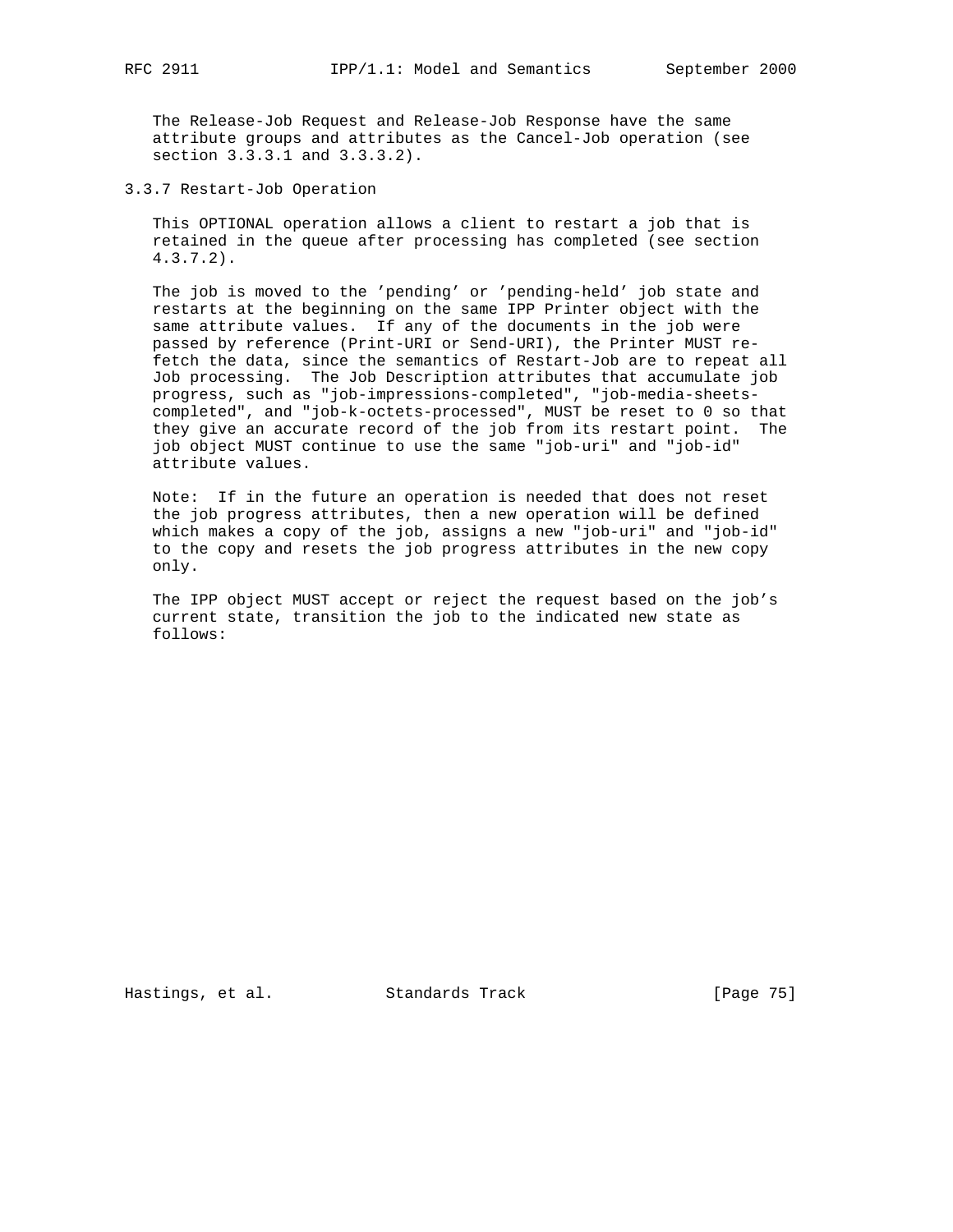| Current "job-<br>state"  | New "job-state"                | IPP object's response status<br>code and action: |
|--------------------------|--------------------------------|--------------------------------------------------|
| 'pending'                | 'pending'                      | 'client-error-not-possible'                      |
| 'pending-held'           | 'pending-held'                 | 'client-error-not-possible'                      |
| 'processing'             | 'processing'                   | 'client-error-not-possible'                      |
| 'processing-<br>stopped' | 'processing-<br>stopped'       | 'client-error-not-possible'                      |
| 'completed'              | 'pending' or<br>'pending-held' | 'successful-ok' - job is started<br>over.        |
| 'completed'              | 'completed'                    | 'client-error-not-possible' -<br>see Rule 1      |
| 'canceled'               | 'pending' or<br>'pending-held' | 'successful-ok' - job is started<br>over.        |
| 'canceled'               | 'canceled'                     | 'client-error-not-possible' -<br>see Rule 1      |
| 'aborted'                | 'pending' or<br>'pending-held' | 'successful-ok' - job is started<br>over.        |
| 'aborted'                | 'aborted'                      | 'client-error-not-possible' -                    |

 Rule 1: If the Job Retention Period has expired for the job in this state, then the IPP object rejects the operation. See section 4.3.7.2.

see Rule 1

 Note: In order to prevent a user from inadvertently restarting a job in the middle, the Restart-Job request is rejected when the job is in the 'processing' or 'processing-stopped' states. If in the future an operation is needed to hold or restart jobs while in these states, it will be added as an additional operation, rather than overloading the Restart-Job operation, so that it is clear that the user intended that the current job not be completed.

 Access Rights: The authenticated user (see section 8.3) performing this operation must either be the job owner or an operator or administrator of the Printer object (see Sections 1 and 8.5). Otherwise, the IPP object MUST reject the operation and return: 'client-error-forbidden', 'client-error-not-authenticated', or 'client-error-not-authorized' as appropriate.

3.3.7.1 Restart-Job Request

 The groups and attributes are the same as for a Cancel-Job request (see section 3.3.3.1), with the addition of the following Group 1 Operation attribute:

Hastings, et al. Standards Track [Page 76]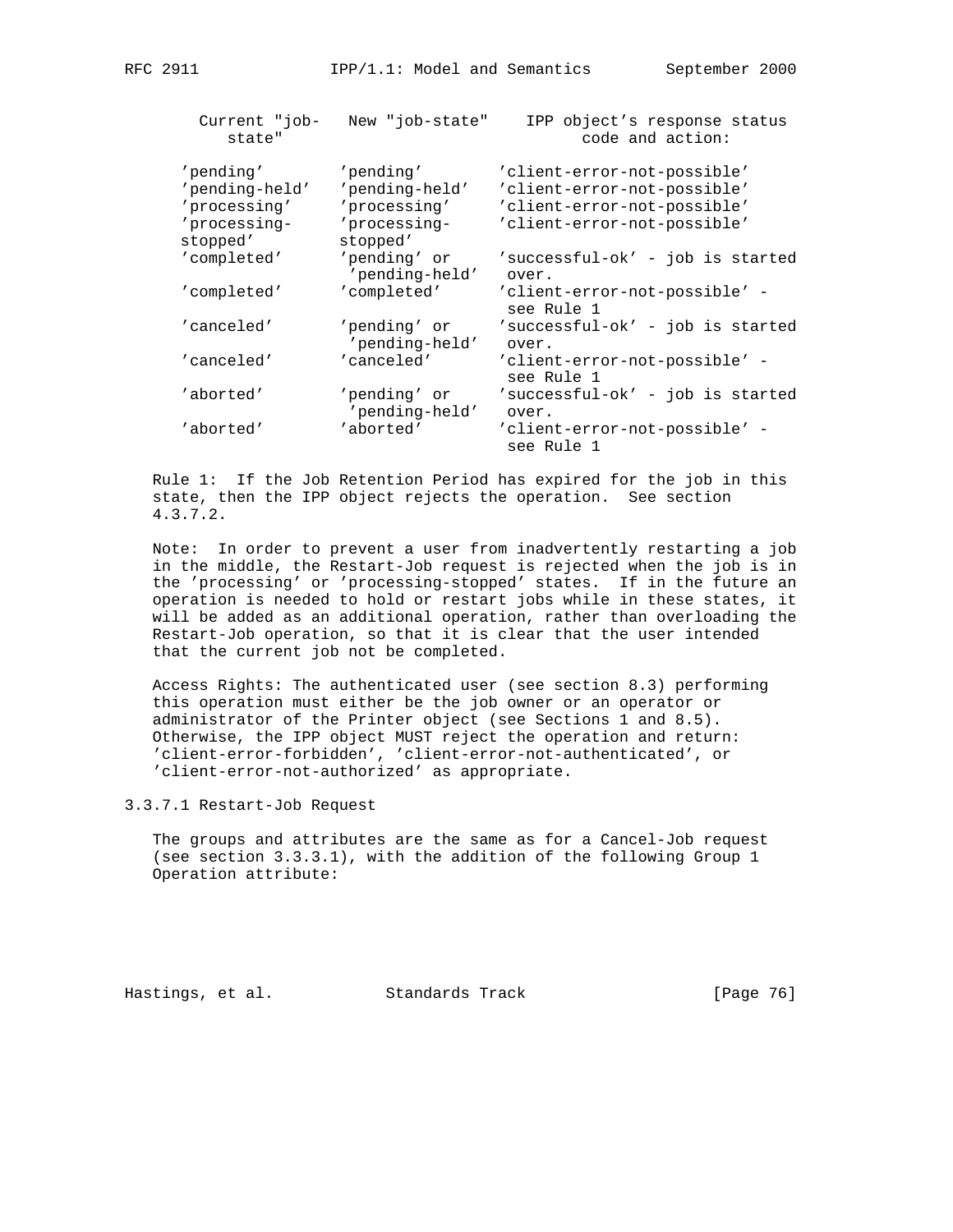"job-hold-until" (type3 keyword | name(MAX)):

 The client OPTIONALLY supplies this attribute. The IPP object MUST support this Operation attribute in a Restart-Job request, if it supports the "job-hold-until" Job Template attribute in create operations. See section 4.2.2. Otherwise, the IPP object NEED NOT support the "job-hold-until" Operation attribute in a Restart-Job request.

 If supplied and supported as specified in the Printer's "job hold-until-supported" attribute, the IPP object copies the supplied Operation attribute to the Job object, replacing the job's previous "job-hold-until" attribute, if present, and makes the job a candidate for scheduling during the supplied named time period. See section 4.2.2.

 If supplied, but the value is not supported, the IPP object accepts the request, returns the unsupported attribute or value in the Unsupported Attributes Group according to section 3.1.7, returns the 'successful-ok-ignored-or-substituted-attributes' status code, and holds the job indefinitely until a client performs a subsequent Release-Job operation.

 If supplied, but the "job-hold-until" Operation attribute itself is not supported, the IPP object accepts the request, returns the unsupported attribute with the out-of-band 'unsupported' value in the Unsupported Attributes Group according to section 3.1.7, returns the 'successful-ok ignored-or-substituted-attributes' status code, and restarts the job, i.e., ignores the "job-hold-until" attribute.

 If the client (1) supplies a value that specifies a time period that has already started or the 'no-hold' value (meaning don't hold the job) and (2) the IPP object supports the "job-hold until" operation attribute and there are no other reasons to hold the job, the IPP object makes the job a candidate for processing immediately (see Section 4.2.2).

 If the client does not supply a "job-hold-until" operation attribute in the request, the IPP object removes the "job hold-until" attribute, if present, from the job. If there are no other reasons to hold the job, the Restart-Job operation makes the job a candidate for processing immediately (see Section 4.2.2).

Hastings, et al. Standards Track [Page 77]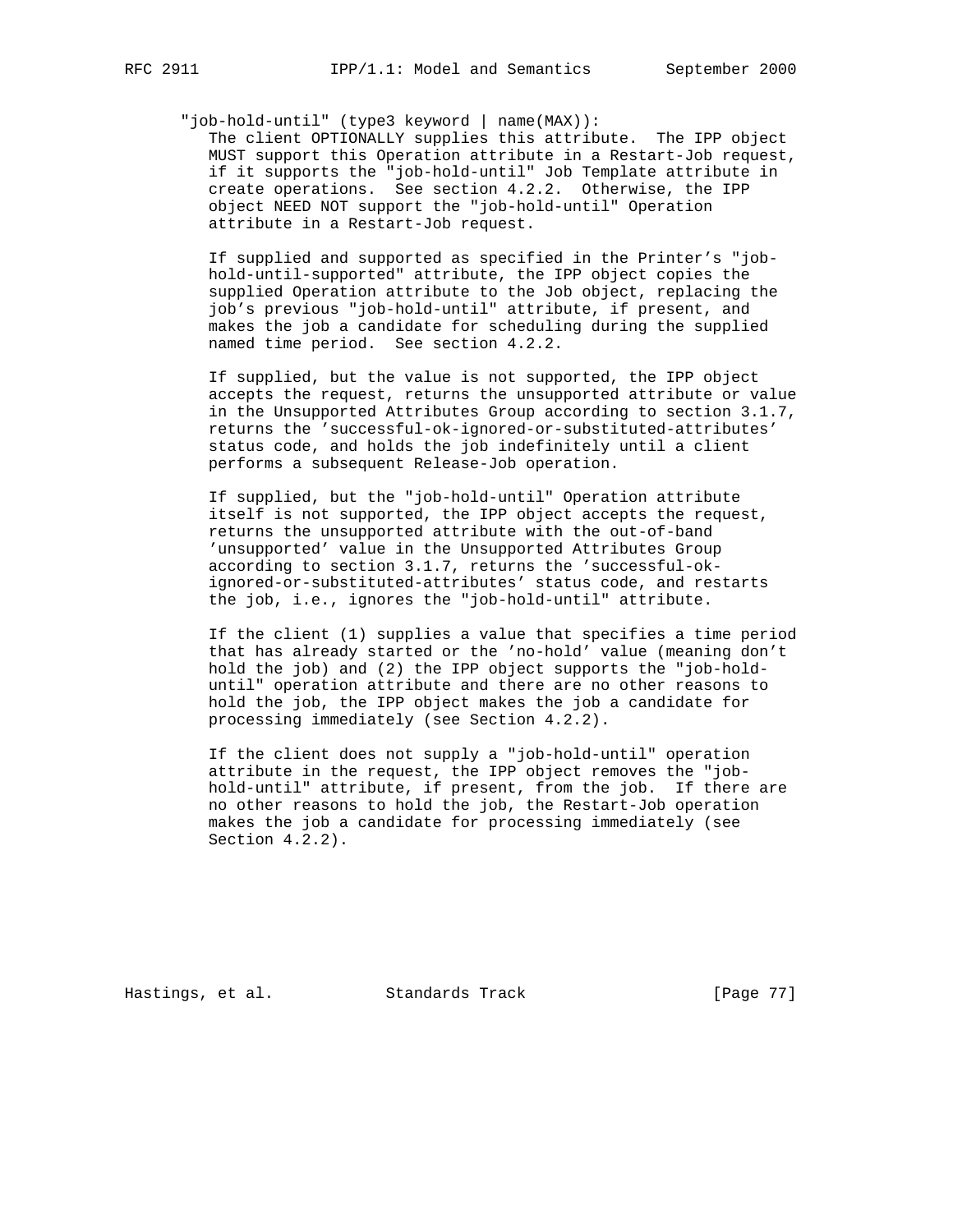# 3.3.7.2 Restart-Job Response

 The groups and attributes are the same as for a Cancel-Job response (see section 3.3.3.2).

 Note: In the future an OPTIONAL Modify-Job or Set-Job-Attributes operation may be specified that allows the client to modify other attributes before releasing the restarted job.

4. Object Attributes

 This section describes the attributes with their corresponding attribute syntaxes and values that are part of the IPP model. The sections below show the objects and their associated attributes which are included within the scope of this protocol. Many of these attributes are derived from other relevant documents:

- Document Printing Application (DPA) [ISO10175]
- RFC 1759 Printer MIB [RFC1759]

 Each attribute is uniquely identified in this document using a "keyword" (see section 12.2.1) which is the name of the attribute. The keyword is included in the section header describing that attribute.

 Note: Not only are keywords used to identify attributes, but one of the attribute syntaxes described below is "keyword" so that some attributes have keyword values. Therefore, these attributes are defined as having an attribute syntax that is a set of keywords.

# 4.1 Attribute Syntaxes

 This section defines the basic attribute syntax types that all clients and IPP objects MUST be able to accept in responses and accept in requests, respectively. Each attribute description in sections 3 and 4 includes the name of attribute syntax(es) in the heading (in parentheses). A conforming implementation of an attribute MUST include the semantics of the attribute syntax(es) so identified. Section 6.3 describes how the protocol can be extended with new attribute syntaxes.

 The attribute syntaxes are specified in the following sub-sections, where the sub-section heading is the keyword name of the attribute syntax inside the single quotes. In operation requests and responses each attribute value MUST be represented as one of the attribute syntaxes specified in the sub-section heading for the attribute. In addition, the value of an attribute in a response (but not in a

Hastings, et al. Standards Track [Page 78]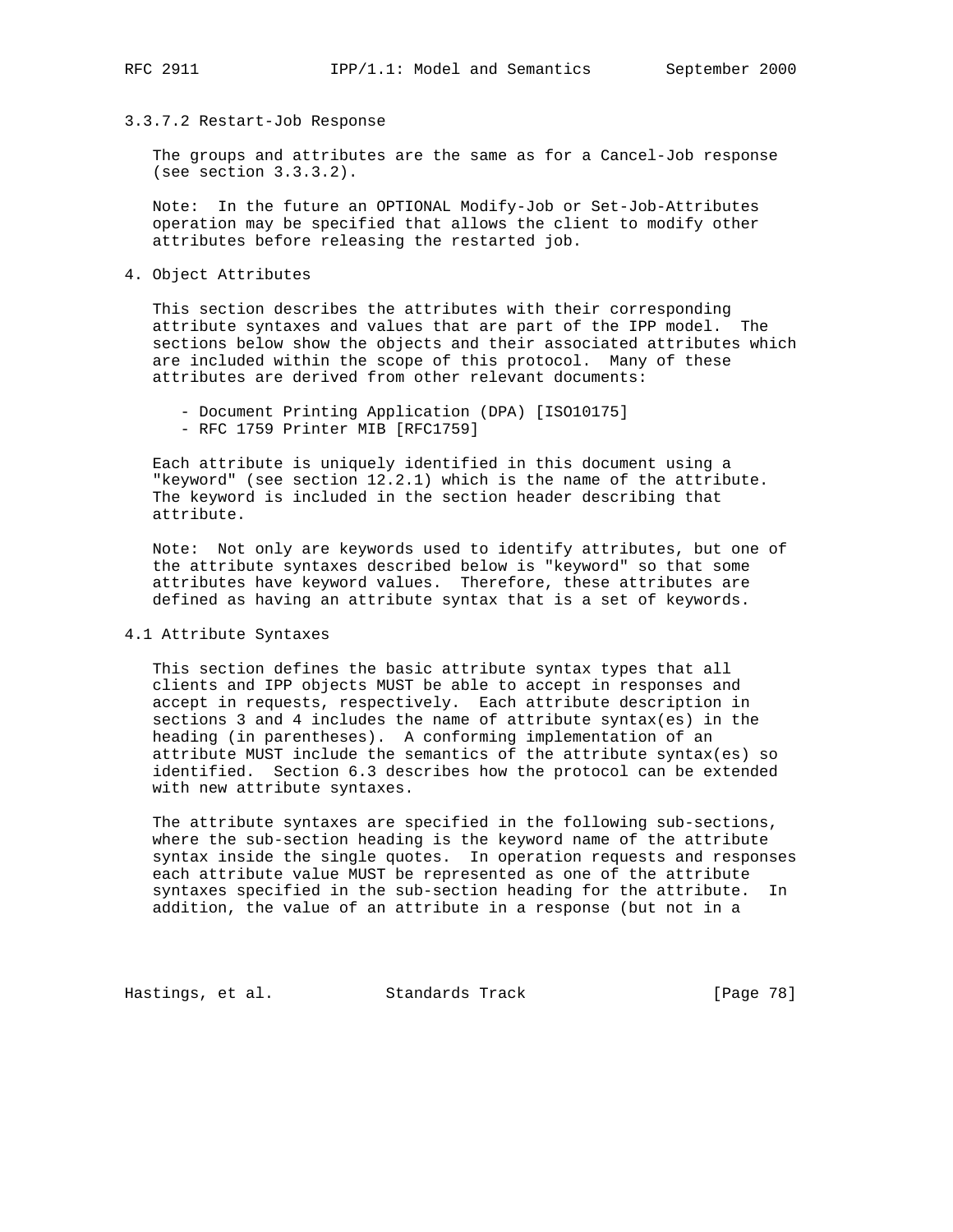request) MAY be one of the "out-of-band" values whose special encoding rules are defined in the "Encoding and Transport" document [RFC2910]. Standard "out-of-band" values are:

 'unknown': The attribute is supported by the IPP object, but the value is unknown to the IPP object for some reason. 'unsupported': The attribute is unsupported by the IPP object. This value MUST be returned only as the value of an attribute in the Unsupported Attributes Group.

 'no-value': The attribute is supported by the Printer object, but the administrator has not yet configured a value.

 All attributes in a request MUST have one or more values as defined in Sections 4.2 to 4.4. Thus clients MUST NOT supply attributes with "out-of-band" values for operations defined in this document. All attributes in a response MUST have one or more values as defined in Sections 4.2 to 4.4 or a single "out-of-band" value.

 Most attributes are defined to have a single attribute syntax. However, a few attributes (e.g., "job-sheet", "media", "job-hold until") are defined to have several attribute syntaxes, depending on the value. These multiple attribute syntaxes are separated by the "|" character in the sub-section heading to indicate the choice. Since each value MUST be tagged as to its attribute syntax in the protocol, a single-valued attribute instance may have any one of its attribute syntaxes and a multi-valued attribute instance may have a mixture of its defined attribute syntaxes.

# 4.1.1 'text'

 A text attribute is an attribute whose value is a sequence of zero or more characters encoded in a maximum of 1023 ('MAX') octets. MAX is the maximum length for each value of any text attribute. However, if an attribute will always contain values whose maximum length is much less than MAX, the definition of that attribute will include a qualifier that defines the maximum length for values of that attribute. For example: the "printer-location" attribute is specified as "printer-location (text(127))". In this case, text values for "printer-location" MUST NOT exceed 127 octets; if supplied with a longer text string via some external interface (other than the protocol), implementations are free to truncate to this shorter length limitation.

 In this document, all text attributes are defined using the 'text' syntax. However, 'text' is used only for brevity; the formal interpretation of 'text' is: 'textWithoutLanguage | textWithLanguage'. That is, for any attribute defined in this document using the 'text' attribute syntax, all IPP objects and

Hastings, et al. Standards Track [Page 79]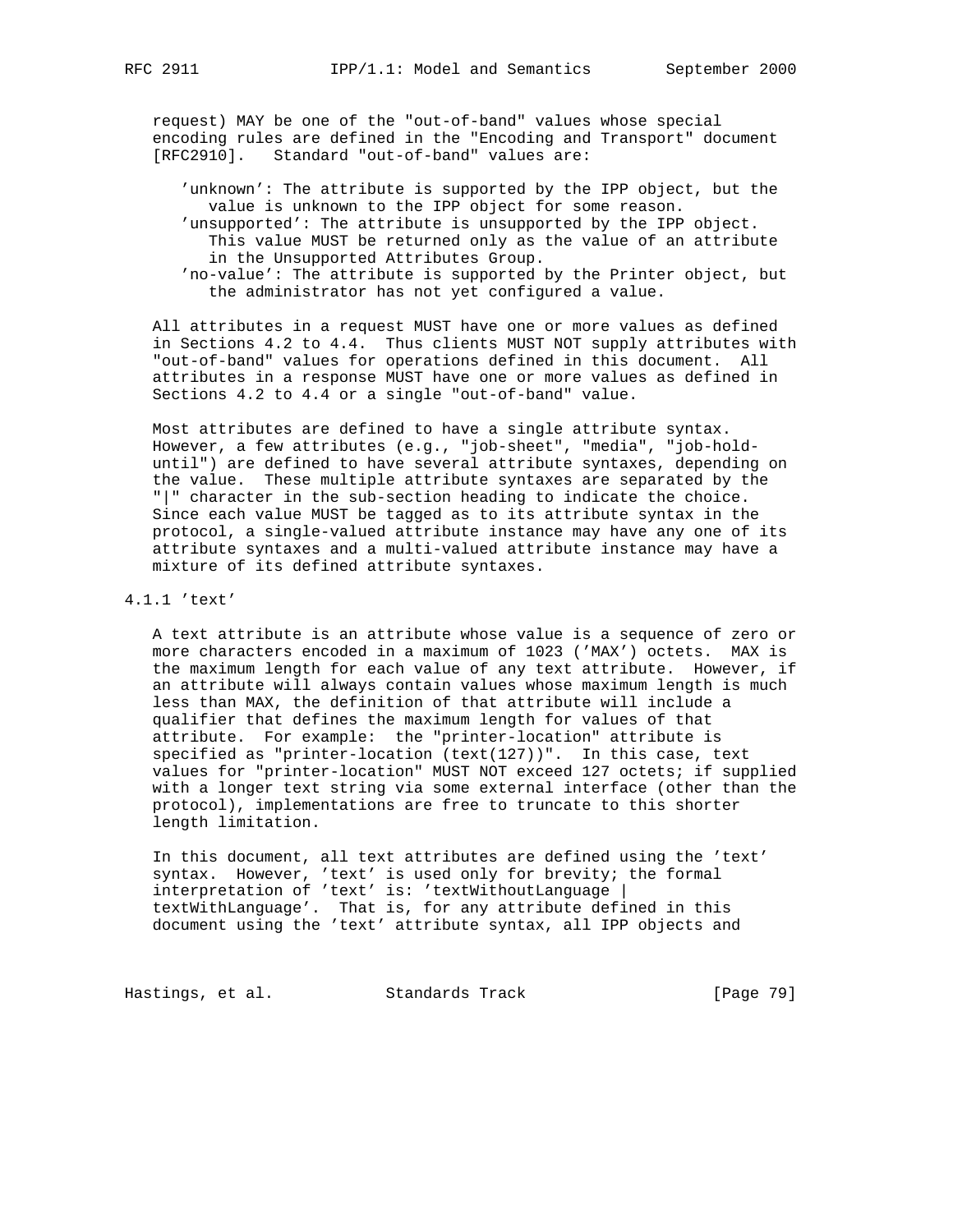clients MUST support both the 'textWithoutLanguage' and 'textWithLanguage' attribute syntaxes. However, in actual usage and protocol execution, objects and clients accept and return only one of the two syntax per attribute. The syntax 'text' never appears "on the-wire".

 Both 'textWithoutLanguage' and 'textWithLanguage' are needed to support the real world needs of interoperability between sites and systems that use different natural languages as the basis for human communication. Generally, one natural language applies to all text attributes in a given request or response. The language is indicated by the "attributes-natural-language" operation attribute defined in section 3.1.4 or "attributes-natural-language" job attribute defined in section 4.3.20, and there is no need to identify the natural language for each text string on a value-by-value basis. In these cases, the attribute syntax 'textWithoutLanguage' is used for text attributes. In other cases, the client needs to supply or the Printer object needs to return a text value in a natural language that is different from the rest of the text values in the request or response. In these cases, the client or Printer object uses the attribute syntax 'textWithLanguage' for text attributes (this is the Natural Language Override mechanism described in section 3.1.4).

 The 'textWithoutLanguage' and 'textWithLanguage' attribute syntaxes are described in more detail in the following sections.

4.1.1.1 'textWithoutLanguage'

 The 'textWithoutLanguage' syntax indicates a value that is sequence of zero or more characters encoded in a maximum of 1023 (MAX) octets. Text strings are encoded using the rules of some charset. The Printer object MUST support the UTF-8 charset [RFC2279] and MAY support additional charsets to represent 'text' values, provided that the charsets are registered with IANA [IANA-CS]. See Section 4.1.7 for the definition of the 'charset' attribute syntax, including restricted semantics and examples of charsets.

4.1.1.2 'textWithLanguage'

 The 'textWithLanguage' attribute syntax is a compound attribute syntax consisting of two parts: a 'textWithoutLanguage' part encoded in a maximum of 1023 (MAX) octets plus an additional 'naturalLanguage' (see section 4.1.8) part that overrides the natural language in force. The 'naturalLanguage' part explicitly identifies the natural language that applies to the text part of that value and that value alone. For any give text attribute, the 'textWithoutLanguage' part is limited to the maximum length defined for that 'text' attribute, and the 'naturalLanguage' part is always

Hastings, et al. Standards Track [Page 80]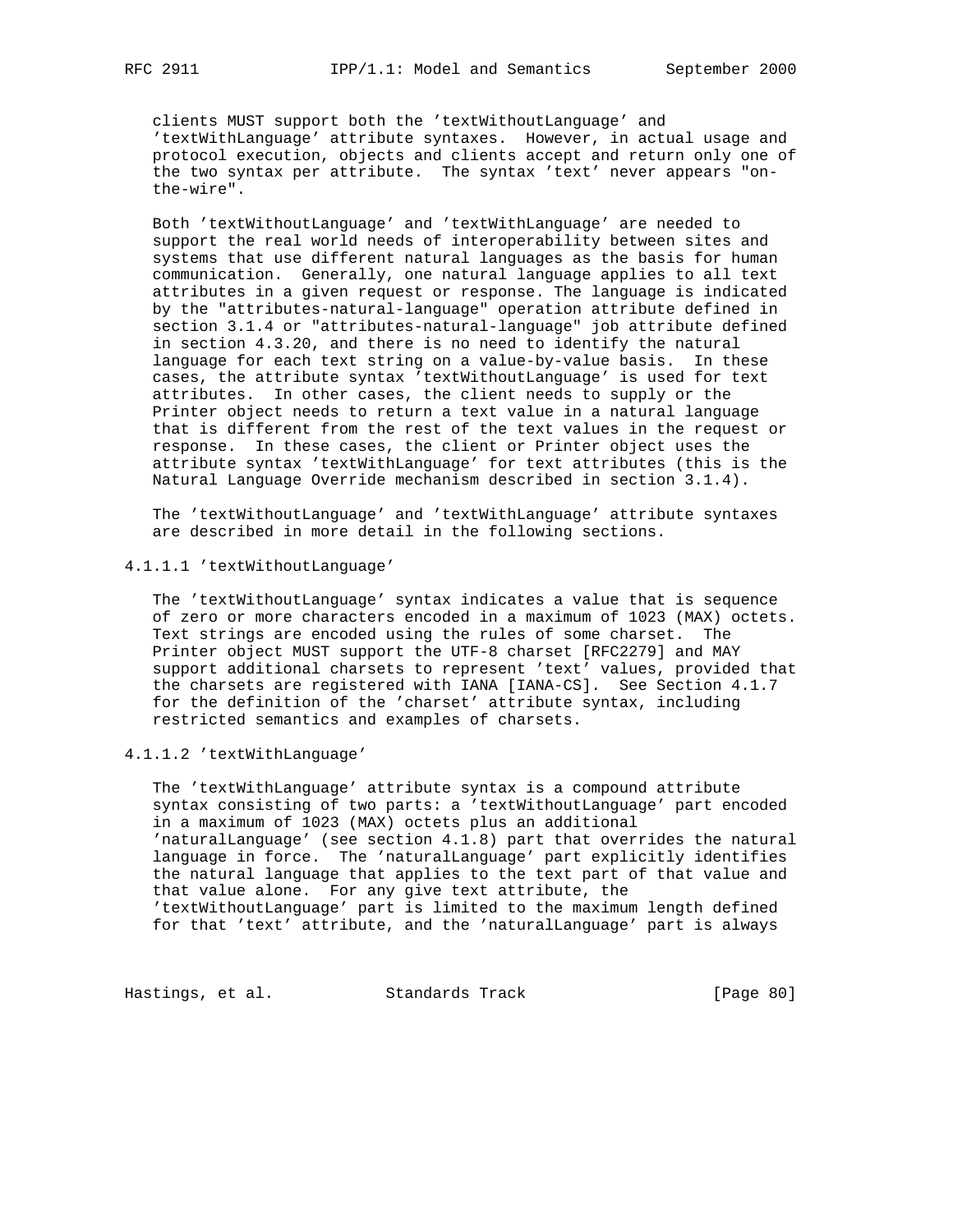limited to 63 (additional) octets. Using the 'textWithLanguage' attribute syntax rather than the normal 'textWithoutLanguage' syntax is the so-called Natural Language Override mechanism and MUST be supported by all IPP objects and clients.

 If the attribute is multi-valued (1setOf text), then the 'textWithLanguage' attribute syntax MUST be used to explicitly specify each attribute value whose natural language needs to be overridden. Other values in a multi-valued 'text' attribute in a request or a response revert to the natural language of the operation attribute.

 In a create request, the Printer object MUST accept and store with the Job object any natural language in the "attributes-natural language" operation attribute, whether the Printer object supports that natural language or not. Furthermore, the Printer object MUST accept and store any 'textWithLanguage' attribute value, whether the Printer object supports that natural language or not. These requirements are independent of the value of the "ipp-attribute fidelity" operation attribute that the client MAY supply.

 Example: If the client supplies the "attributes-natural-language" operation attribute with the value: 'en' indicating English, but the value of the "job-name" attribute is in French, the client MUST use the 'textWithLanguage' attribute syntax with the following two values:

 'fr': Natural Language Override indicating French 'Rapport Mensuel': the job name in French

 See the "Encoding and Transport" document [RFC2910] section 3.9 for the encoding of the two parts and Appendix A for a detailed example of the 'textWithLanguage' attribute syntax.

# 4.1.2 'name'

 This syntax type is used for user-friendly strings, such as a Printer name, that, for humans, are more meaningful than identifiers. Names are never translated from one natural language to another. The 'name' attribute syntax is essentially the same as 'text', including the REQUIRED support of UTF-8 except that the sequence of characters is limited so that its encoded form MUST NOT exceed 255 (MAX) octets.

 Also like 'text', 'name' is really an abbreviated notation for either 'nameWithoutLanguage' or 'nameWithLanguage'. That is, all IPP objects and clients MUST support both the 'nameWithoutLanguage' and 'nameWithLanguage' attribute syntaxes. However, in actual usage and

Hastings, et al. Standards Track [Page 81]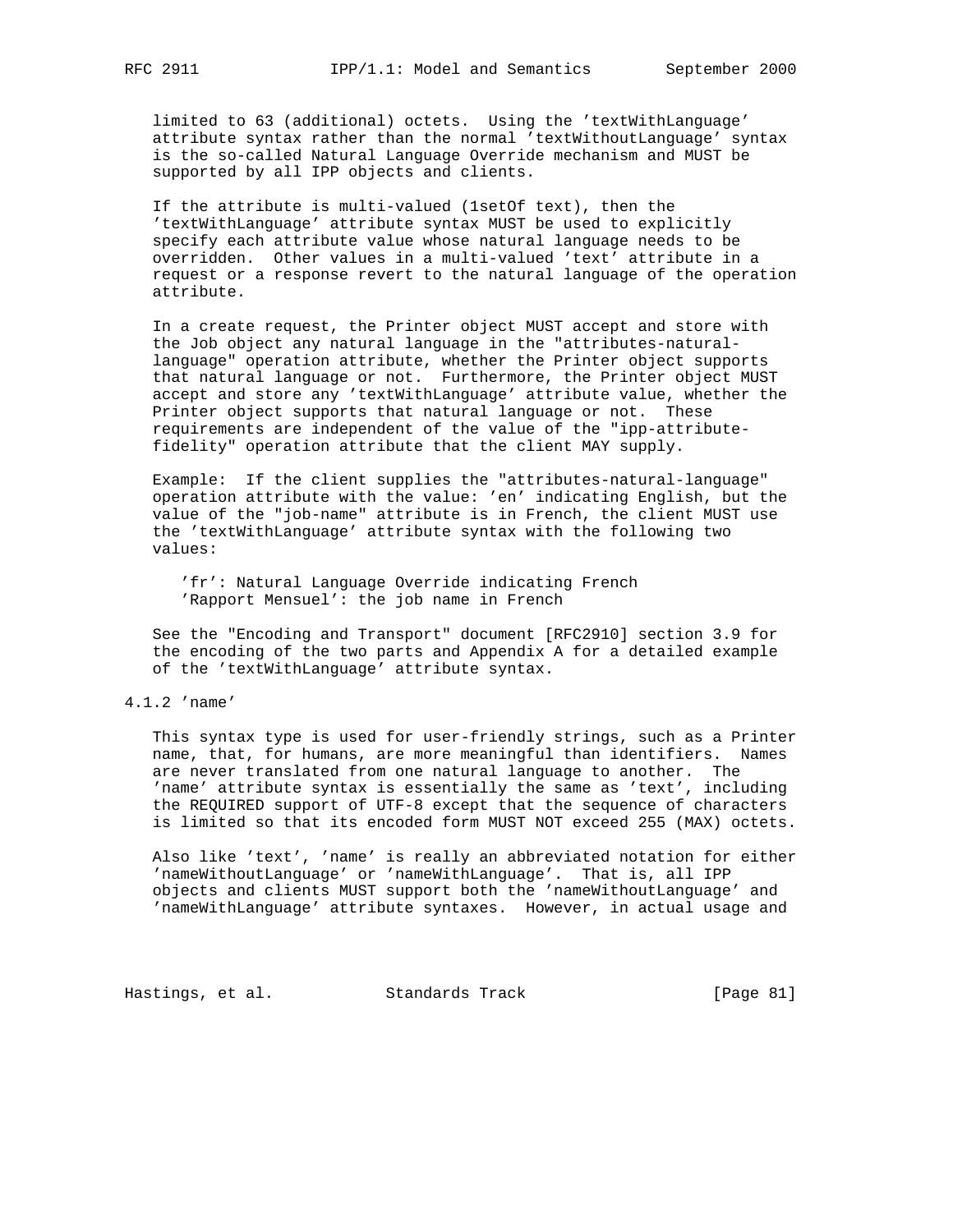protocol execution, objects and clients accept and return only one of the two syntax per attribute. The syntax 'name' never appears "on the-wire".

 Only the 'text' and 'name' attribute syntaxes permit the Natural Language Override mechanism.

 Some attributes are defined as 'type3 keyword | name'. These attributes support values that are either type3 keywords or names. This dual-syntax mechanism enables a site administrator to extend these attributes to legally include values that are locally defined by the site administrator. Such names are not registered with IANA.

4.1.2.1 'nameWithoutLanguage'

 The 'nameWithoutLanguage' syntax indicates a value that is sequence of zero or more characters encoded in a maximum of 255 (MAX) octets.

4.1.2.2 'nameWithLanguage'

 The 'nameWithLanguage' attribute syntax is a compound attribute syntax consisting of two parts: a 'nameWithoutLanguage' part encoded in a maximum of 1023 (MAX) octets plus an additional 'naturalLanguage' (see section 4.1.8) part that overrides the natural language in force. The 'naturalLanguage' part explicitly identifies the natural language that applies to that name value and that name value alone. For any give text attribute, the 'textWithoutLanguage' part is limited to the maximum length defined for that 'text' attribute, and the 'naturalLanguage' part is always limited to 63 (additional) octets. Using the 'textWithLanguage' attribute syntax rather than the normal 'textWithoutLanguage' syntax is the so-called Natural Language Override mechanism and MUST be supported by all IPP objects and clients.

 The 'nameWithLanguage' attribute syntax behaves the same as the 'textWithLanguage' syntax. Using the 'textWithLanguage' attribute syntax rather than the normal 'textWithoutLanguage' syntax is the so-called Natural Language Override mechanism and MUST be supported by all IPP objects and clients. If a name is in a language that is different than the rest of the object or operation, then this 'nameWithLanguage' syntax is used rather than the generic 'nameWithoutLanguage' syntax.

 If the attribute is multi-valued (1setOf text), then the 'nameWithLanguage' attribute syntax MUST be used to explicitly specify each attribute value whose natural language needs to be overridden.

Hastings, et al. Standards Track [Page 82]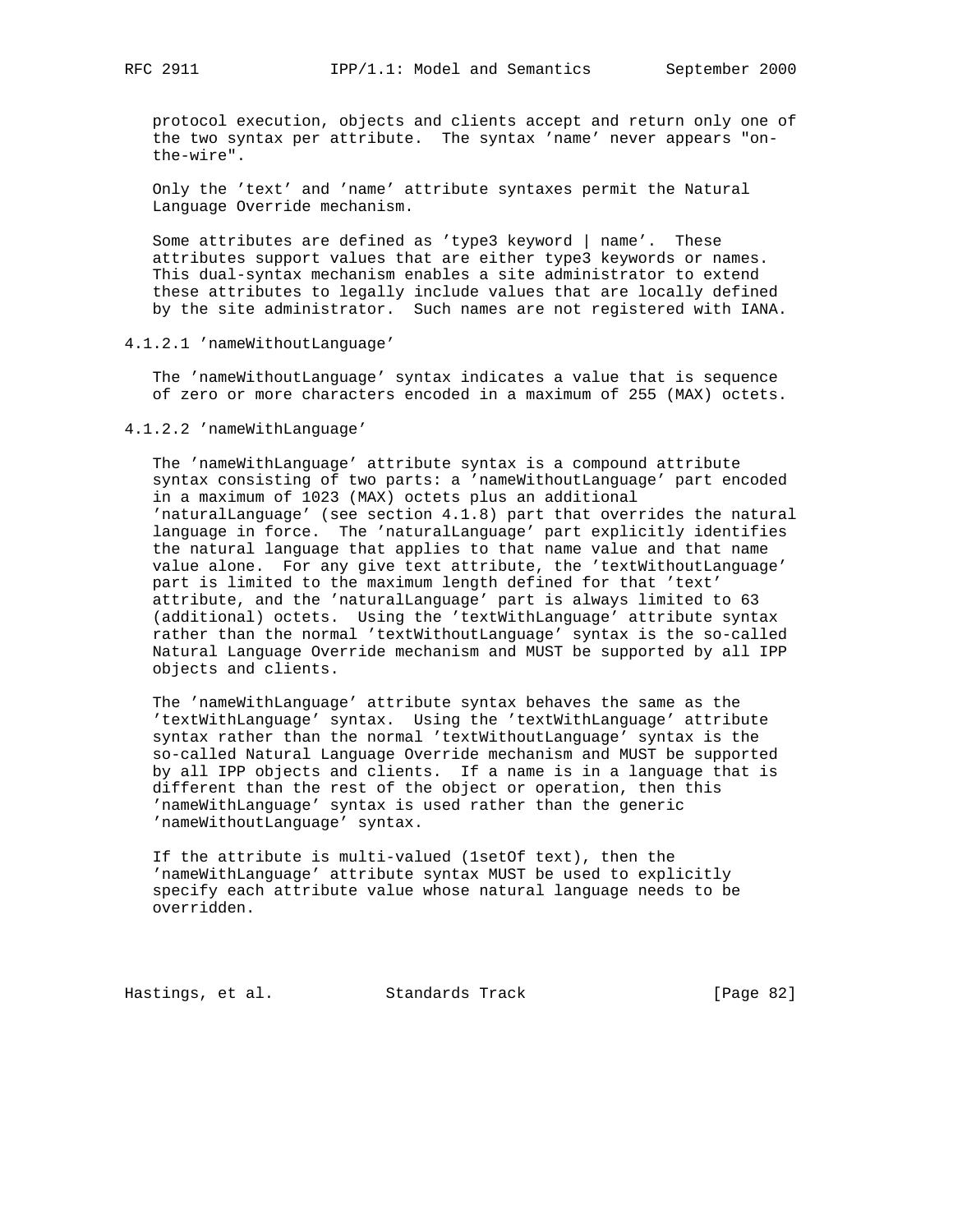Other values in a multi-valued 'name' attribute in a request or a response revert to the natural language of the operation attribute.

 In a create request, the Printer object MUST accept and store with the Job object any natural language in the "attributes-natural language" operation attribute, whether the Printer object supports that natural language or not. Furthermore, the Printer object MUST accept and store any 'nameWithLanguage' attribute value, whether the Printer object supports that natural language or not. These requirements are independent of the value of the "ipp-attribute fidelity" operation attribute that the client MAY supply.

 Example: If the client supplies the "attributes-natural-language" operation attribute with the value: 'en' indicating English, but the "printer-name" attribute is in German, the client MUST use the 'nameWithLanguage' attribute syntax as follows:

 'de': Natural Language Override indicating German 'Farbdrucker': the Printer name in German

 See the "Encoding and Transport" document [RFC2910] section 3.9 for the encoding of the two parts and Appendix A for a detailed example of the 'nameWithLanguage' attribute syntax.

4.1.2.3 Matching 'name' attribute values

 For purposes of matching two 'name' attribute values for equality, such as in job validation (where a client-supplied value for attribute "xxx" is checked to see if the value is among the values of the Printer object's corresponding "xxx-supported" attribute), the following match rules apply:

- 1. 'keyword' values never match 'name' values.
- 2. 'name' (nameWithoutLanguage and nameWithLanguage) values match if (1) the name parts match and (2) the Associated Natural- Language parts (see section 3.1.4.1) match. The matching rules are:
	- a. the name parts match if the two names are identical character by character, except it is RECOMMENDED that case be ignored. For example: 'Ajax-letter-head-white' MUST match 'Ajax-letter-head-white' and SHOULD match 'ajax letter-head-white' and 'AJAX-LETTER-HEAD-WHITE'.

Hastings, et al. Standards Track [Page 83]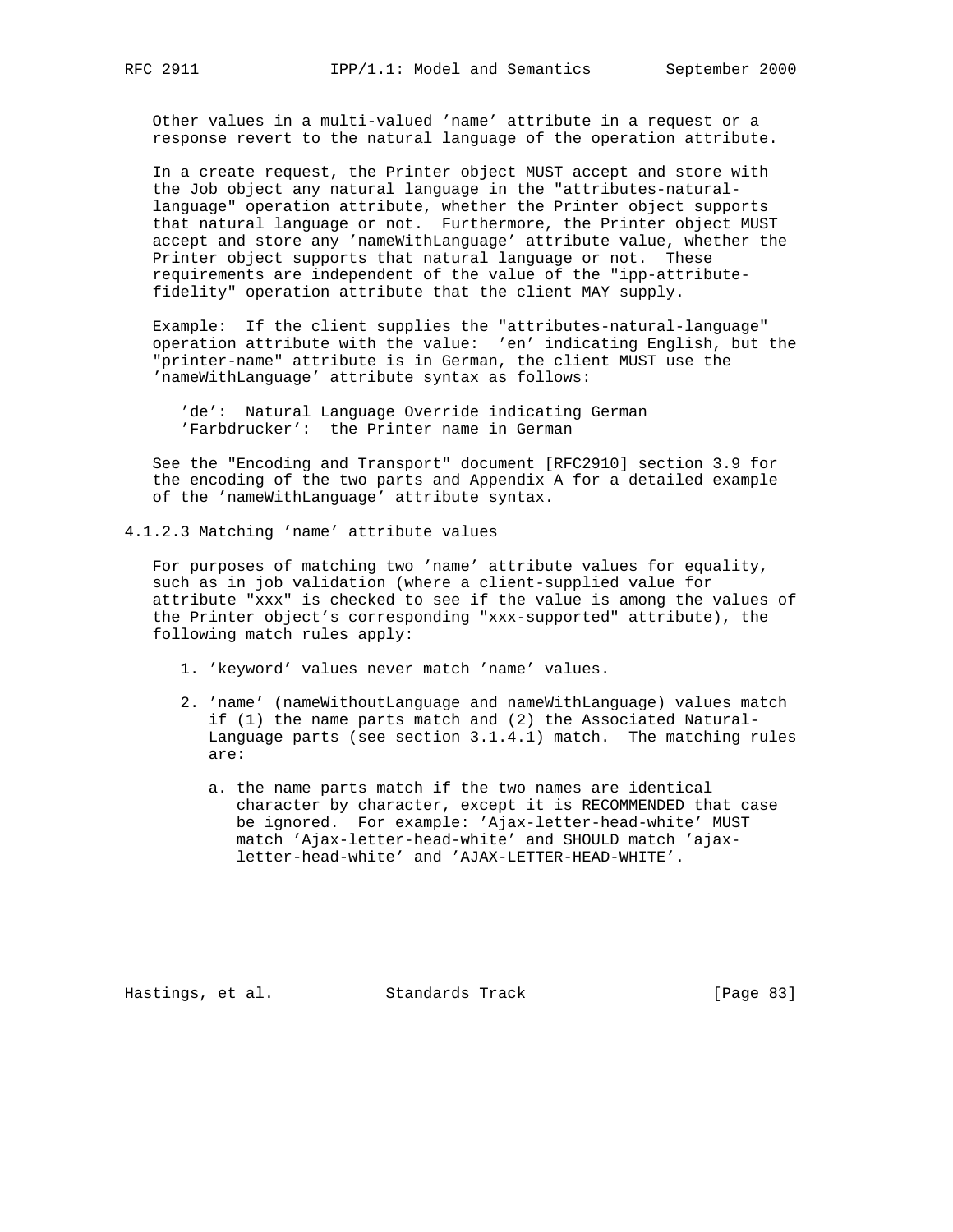b. the Associated Natural-Language parts match if the shorter of the two meets the syntactic requirements of RFC 1766 [RFC1766] and matches byte for byte with the longer. For example, 'en' matches 'en', 'en-us' and 'en-gb', but matches neither 'fr' nor 'e'.

## 4.1.3 'keyword'

 The 'keyword' attribute syntax is a sequence of characters, length: 1 to 255, containing only the US-ASCII [ASCII] encoded values for lowercase letters ("a" - "z"), digits ("0" - "9"), hyphen ("-"), dot ("."), and underscore ("\_"). The first character MUST be a lowercase letter. Furthermore, keywords MUST be in U.S. English.

 This syntax type is used for enumerating semantic identifiers of entities in the abstract protocol, i.e., entities identified in this document. Keywords are used as attribute names or values of attributes. Unlike 'text' and 'name' attribute values, 'keyword' values MUST NOT use the Natural Language Override mechanism, since they MUST always be US-ASCII and U.S. English.

 Keywords are for use in the protocol. A user interface will likely provide a mapping between protocol keywords and displayable user friendly words and phrases which are localized to the natural language of the user. While the keywords specified in this document MAY be displayed to users whose natural language is U.S. English, they MAY be mapped to other U.S. English words for U.S. English users, since the user interface is outside the scope of this document.

 In the definition for each attribute of this syntax type, the full set of defined keyword values for that attribute are listed.

 When a keyword is used to represent an attribute (its name), it MUST be unique within the full scope of all IPP objects and attributes. When a keyword is used to represent a value of an attribute, it MUST be unique just within the scope of that attribute. That is, the same keyword MUST NOT be used for two different values within the same attribute to mean two different semantic ideas. However, the same keyword MAY be used across two or more attributes, representing different semantic ideas for each attribute. Section 6.1 describes how the protocol can be extended with new keyword values. Examples of attribute name keywords:

 "job-name" "attributes-charset"

Hastings, et al. Standards Track [Page 84]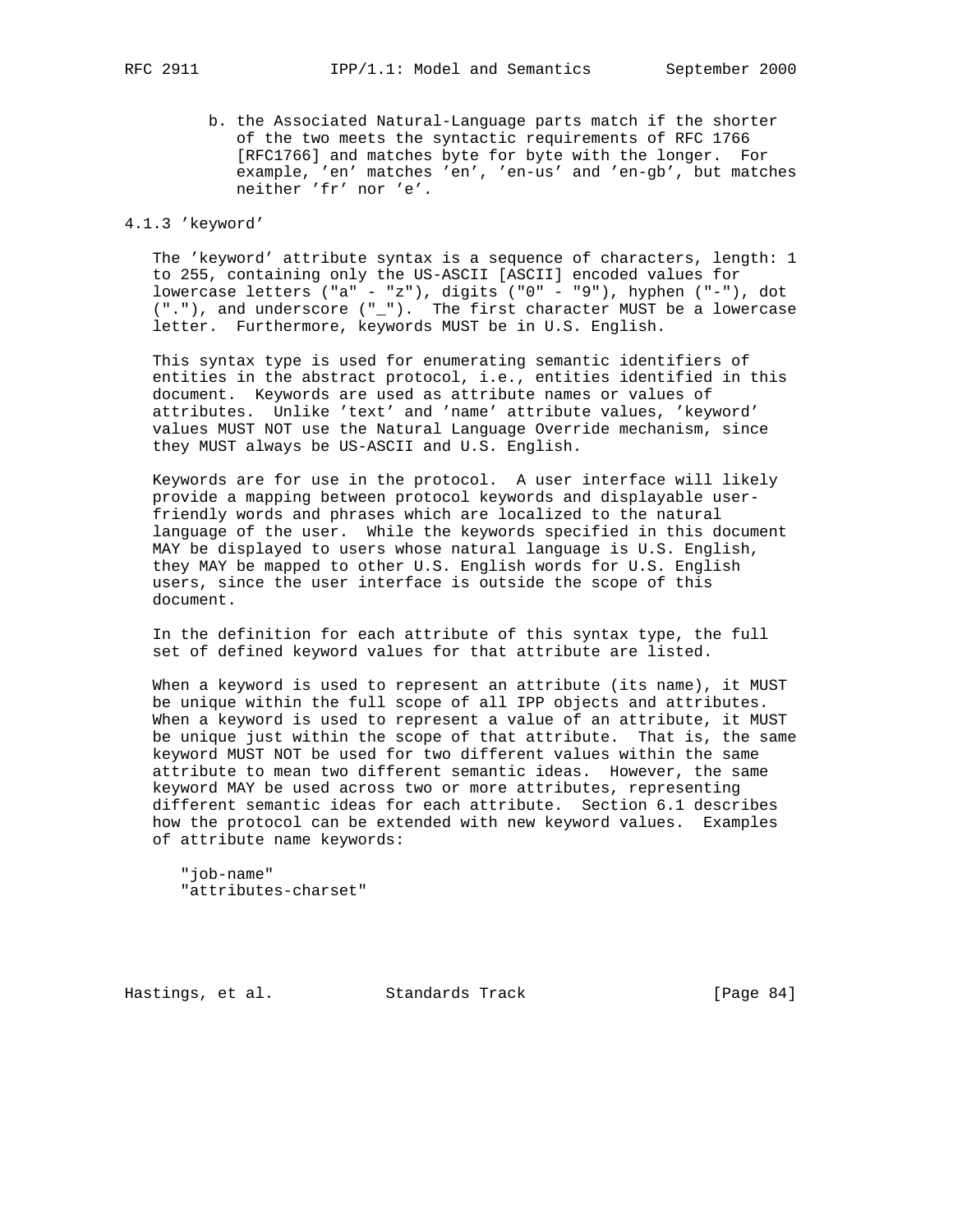Note: This document uses "type1", "type2", and "type3" prefixes to the "keyword" basic syntax to indicate different levels of review for extensions (see section 6.1).

# 4.1.4 'enum'

 The 'enum' attribute syntax is an enumerated integer value that is in the range from  $1$  to  $2**31 - 1$  (MAX). Each value has an associated 'keyword' name. In the definition for each attribute of this syntax type, the full set of possible values for that attribute are listed. This syntax type is used for attributes for which there are enum values assigned by other standards, such as SNMP MIBs. A number of attribute enum values in this document are also used for corresponding attributes in other standards [RFC1759]. This syntax type is not used for attributes to which the administrator may assign values. Section 6.1 describes how the protocol can be extended with new enum values.

 Enum values are for use in the protocol. A user interface will provide a mapping between protocol enum values and displayable user friendly words and phrases which are localized to the natural language of the user. While the enum symbols specified in this document MAY be displayed to users whose natural language is U.S. English, they MAY be mapped to other U.S. English words for U.S. English users, since the user interface is outside the scope of this document.

 Note: SNMP MIBs use '2' for 'unknown' which corresponds to the IPP "out-of-band" value 'unknown'. See the description of the "out-of band" values at the beginning of Section 4.1. Therefore, attributes of type 'enum' start at '3'.

 Note: This document uses "type1", "type2", and "type3" prefixes to the "enum" basic syntax to indicate different levels of review for extensions (see section 6.1).

# 4.1.5 'uri'

 The 'uri' attribute syntax is any valid Uniform Resource Identifier or URI [RFC2396]. Most often, URIs are simply Uniform Resource Locators or URLs. The maximum length of URIs used as values of IPP attributes is 1023 octets. Although most other IPP attribute syntax types allow for only lower-cased values, this attribute syntax type conforms to the case-sensitive and case-insensitive rules specified in [RFC2396]. See also [IPP-IIG] for a discussion of case in URIs.

Hastings, et al. Standards Track [Page 85]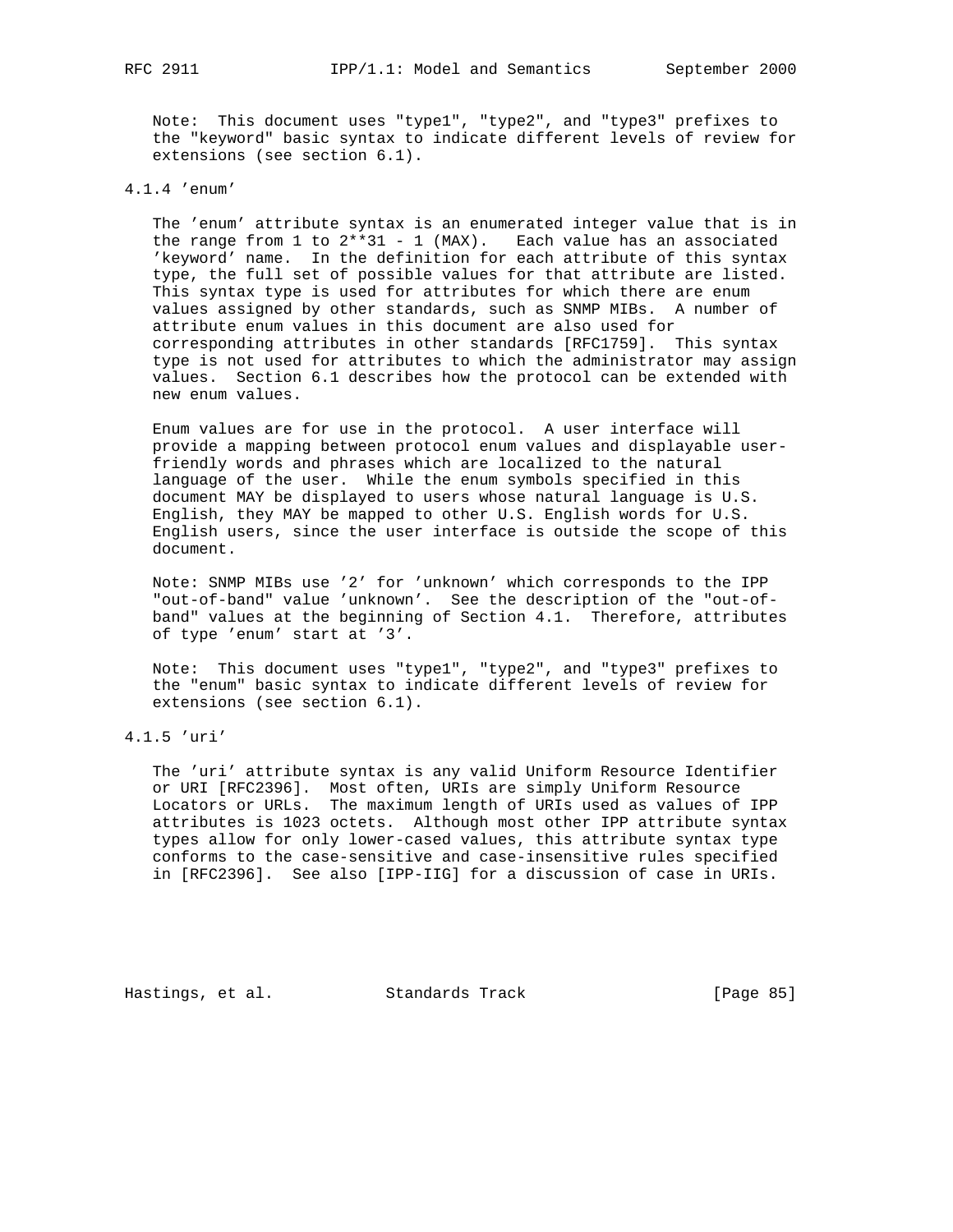## 4.1.6 'uriScheme'

 The 'uriScheme' attribute syntax is a sequence of characters representing a URI scheme according to RFC 2396 [RFC2396]. Though RFC 2396 requires that the values be case-insensitive, IPP requires all lower case values in IPP attributes to simplify comparing by IPP clients and Printer objects.

Standard values for this syntax type are the following keywords:

 'ipp': for IPP schemed URIs (e.g., "ipp:...") 'http': for HTTP schemed URIs (e.g., "http:...") 'https': for use with HTTPS schemed URIs (e.g., "https:...") (not on IETF standards track) 'ftp': for FTP schemed URIs (e.g., "ftp:...") 'mailto': for SMTP schemed URIs (e.g., "mailto:...") 'file': for file schemed URIs  $(e.g., "file:...")$ 

 A Printer object MAY support any URI 'scheme' that has been registered with IANA [IANA-MT]. The maximum length of URI 'scheme' values used to represent IPP attribute values is 63 octets.

## 4.1.7 'charset'

 The 'charset' attribute syntax is a standard identifier for a charset. A charset is a coded character set and encoding scheme. Charsets are used for labeling certain document contents and 'text' and 'name' attribute values. The syntax and semantics of this attribute syntax are specified in RFC 2046 [RFC2046] and contained in the IANA character-set Registry [IANA-CS] according to the IANA procedures [RFC2278]. Though RFC 2046 requires that the values be case-insensitive US-ASCII [ASCII], IPP requires all lower case values in IPP attributes to simplify comparing by IPP clients and Printer objects. When a character-set in the IANA registry has more than one name (alias), the name labeled as "(preferred MIME name)", if present, MUST be used.

 The maximum length of 'charset' values used to represent IPP attribute values is 63 octets.

Some examples are:

 'utf-8': ISO 10646 Universal Multiple-Octet Coded Character Set (UCS) represented as the UTF-8 [RFC2279] transfer encoding scheme in which US-ASCII is a subset charset. 'us-ascii': 7-bit American Standard Code for Information Interchange (ASCII), ANSI X3.4-1986 [ASCII]. That standard

Hastings, et al. Standards Track [Page 86]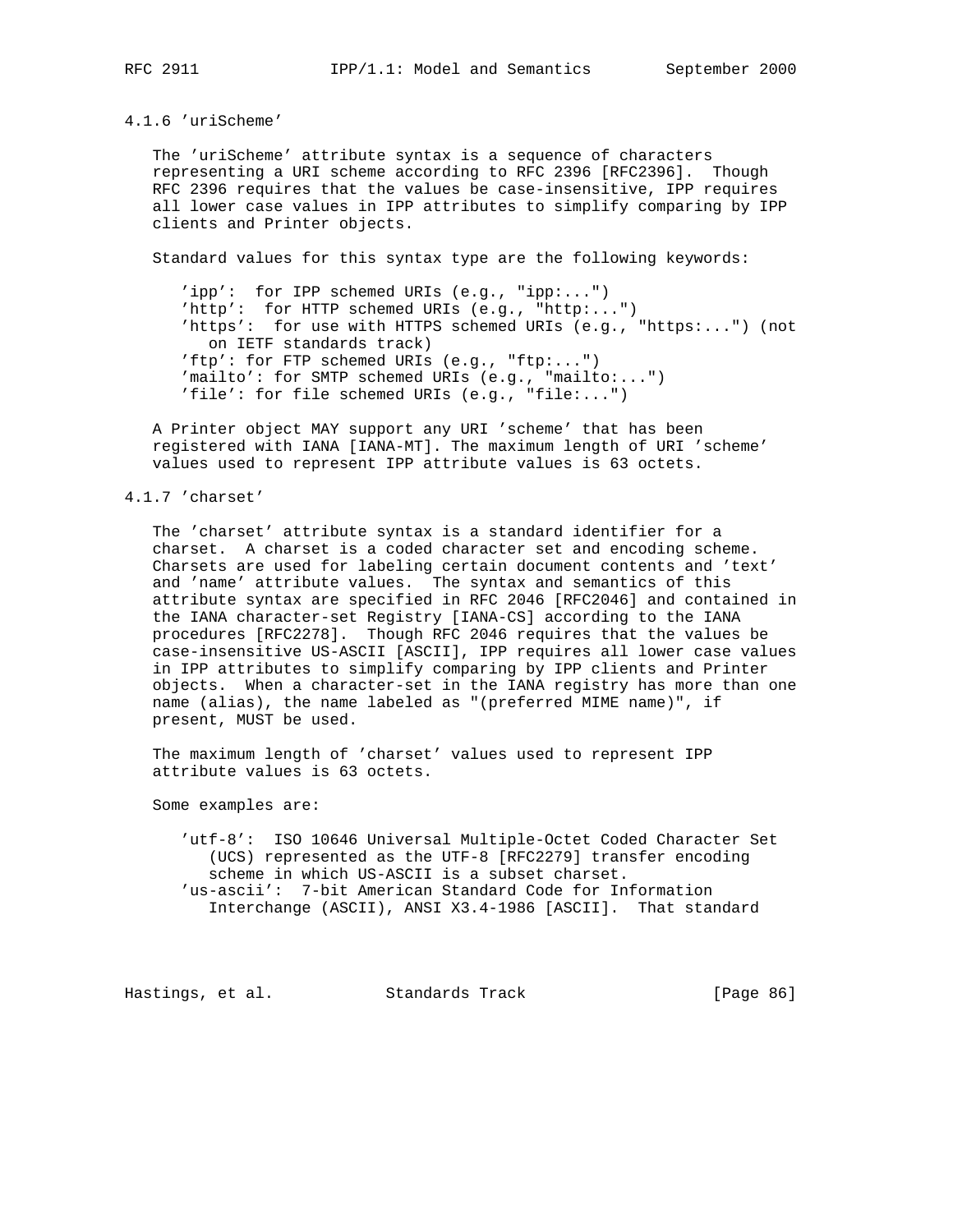defines US-ASCII, but RFC 2045 [RFC2045] eliminates most of the control characters from conformant usage in MIME and IPP. 'iso-8859-1': 8-bit One-Byte Coded Character Set, Latin Alphabet Nr 1 [ISO8859-1]. That standard defines a coded character set that is used by Latin languages in the Western Hemisphere and Western Europe. US-ASCII is a subset charset.

 Some attribute descriptions MAY place additional requirements on charset values that may be used, such as REQUIRED values that MUST be supported or additional restrictions, such as requiring that the charset have US- ASCII as a subset charset.

### 4.1.8 'naturalLanguage'

 The 'naturalLanguage' attribute syntax is a standard identifier for a natural language and optionally a country. The values for this syntax type are defined by RFC 1766 [RFC1766]. Though RFC 1766 requires that the values be case-insensitive US-ASCII [ASCII], IPP requires all lower case to simplify comparing by IPP clients and Printer objects. Examples include:

 'en': for English 'en-us': for US English 'fr': for French 'de': for German

 The maximum length of 'naturalLanguage' values used to represent IPP attribute values is 63 octets.

## 4.1.9 'mimeMediaType'

 The 'mimeMediaType' attribute syntax is the Internet Media Type (sometimes called MIME type) as defined by RFC 2046 [RFC2046] and registered according to the procedures of RFC 2048 [RFC2048] for identifying a document format. The value MAY include a charset, or other, parameter, depending on the specification of the Media Type in the IANA Registry [IANA-MT]. Although most other IPP syntax types allow for only lower-cased values, this syntax type allows for mixed-case values which are case-insensitive.

 Examples are: 'text/html': An HTML document 'text/plain': A plain text document in US-ASCII (RFC 2046 indicates that in the absence of the charset parameter MUST mean US-ASCII rather than simply unspecified) [RFC2046]. 'text/plain; charset=US-ASCII': A plain text document in US-ASCII [52, 56].

Hastings, et al. Standards Track [Page 87]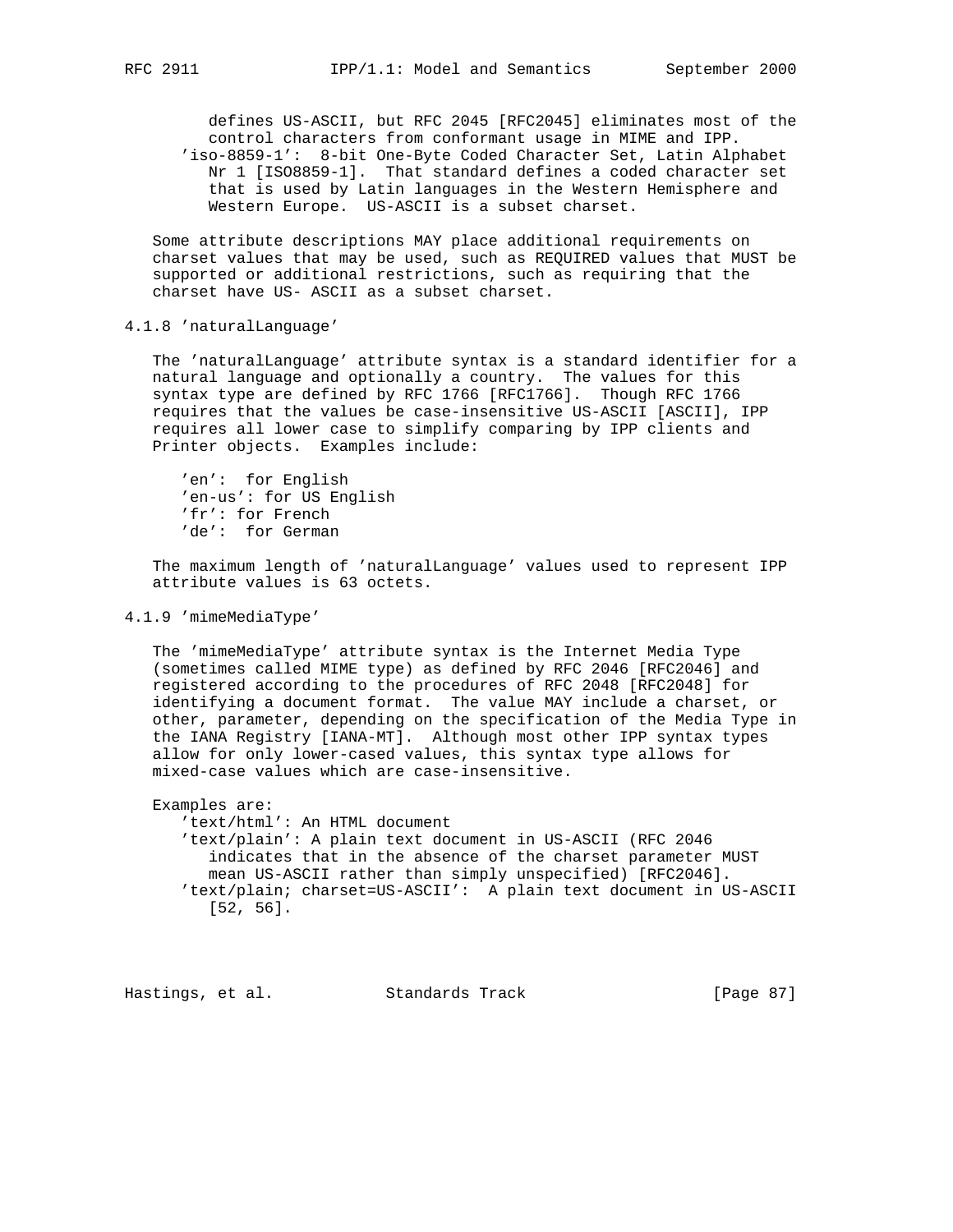'text/plain; charset=ISO-8859-1': A plain text document in ISO 8859-1 (Latin 1) [ISO8859-1].

 'text/plain; charset=utf-8': A plain text document in ISO 10646 represented as UTF-8 [RFC2279]

'application/postscript': A PostScript document [RFC2046]

- 'application/vnd.hp-PCL': A PCL document [IANA-MT] (charset escape sequence embedded in the document data)
	- 'application/pdf': Portable Document Format see IANA MIME Media Type registry

'application/octet-stream': Auto-sense - see section 4.1.9.1

 The maximum length of a 'mimeMediaType' value to represent IPP attribute values is 255 octets.

4.1.9.1 Application/octet-stream -- Auto-Sensing the document format

 One special type is 'application/octet-stream'. If the Printer object supports this value, the Printer object MUST be capable of auto-sensing the format of the document data using an implementation-dependent method that examines some number of octets of the document data, either as part of the create operation and/or at document processing time. During auto-sensing, a Printer may determine that the document-data has a format that the Printer doesn't recognize. If the Printer determines this problem before returning an operation response, it rejects the request and returns the 'client-error-document-format-not-supported' status code. If the Printer determines this problem after accepting the request and returning an operation response with one of the successful status codes, the Printer adds the 'unsupported-document-format' value to the job's "job-state-reasons" attribute.

 If the Printer object's default value attribute "document-format default" is set to 'application/octet-stream', the Printer object not only supports auto-sensing of the document format, but will depend on the result of applying its auto-sensing when the client does not supply the "document-format" attribute. If the client supplies a document format value, the Printer MUST rely on the supplied attribute, rather than trust its auto-sensing algorithm. To summarize:

- 1. If the client does not supply a document format value, the Printer MUST rely on its default value setting (which may be 'application/octet-stream' indicating an auto-sensing mechanism).
- 2. If the client supplies a value other than 'application/octet stream', the client is supplying valid information about the format of the document data and the Printer object MUST trust the client supplied value more than the outcome of applying an

Hastings, et al. Standards Track [Page 88]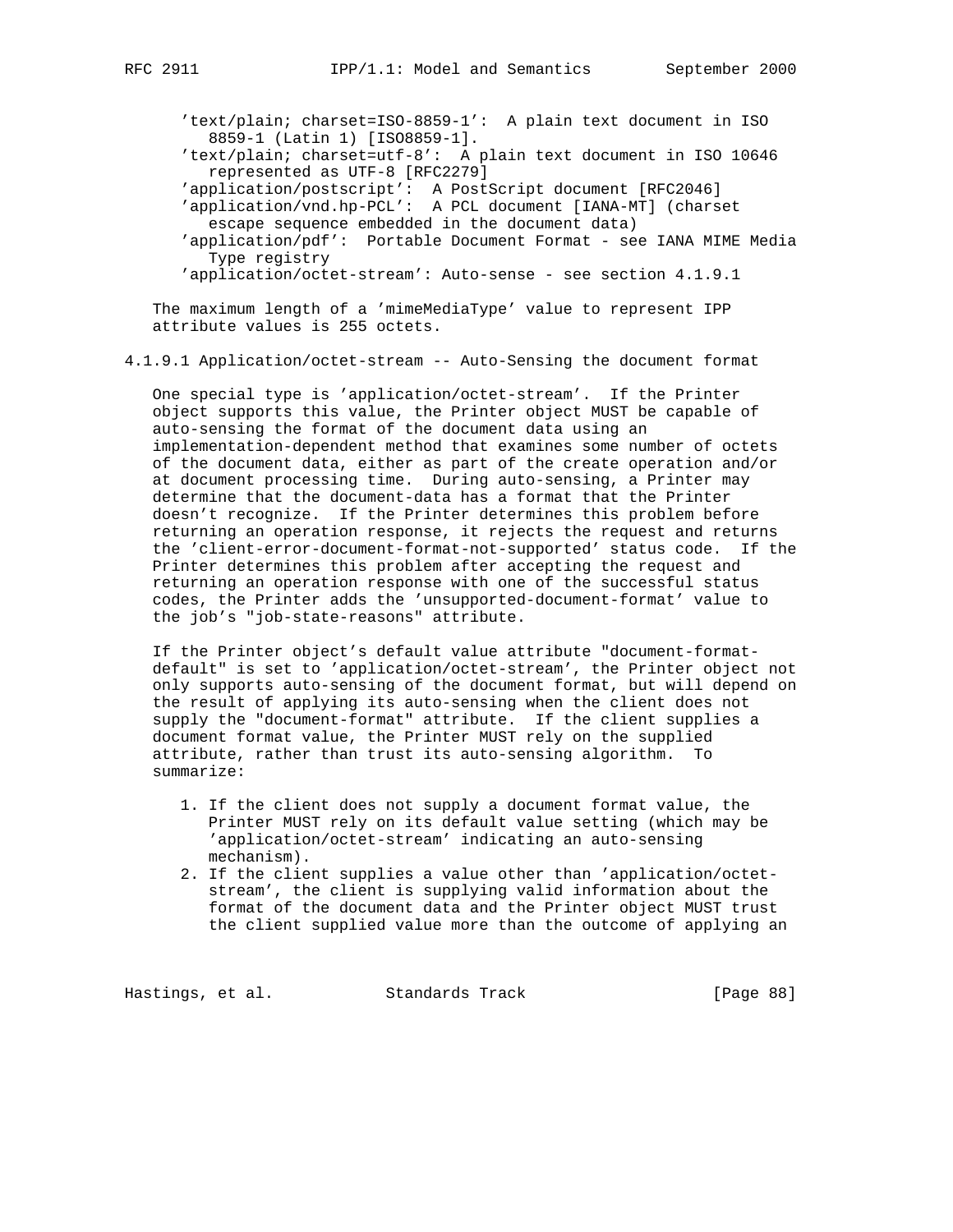automatic format detection mechanism. For example, the client may be requesting the printing of a PostScript file as a 'text/plain' document. The Printer object MUST print a text representation of the PostScript commands rather than interpret the stream of PostScript commands and print the result.

 3. If the client supplies a value of 'application/octet-stream', the client is indicating that the Printer object MUST use its auto-sensing mechanism on the client supplied document data whether auto-sensing is the Printer object's default or not.

 Note: Since the auto-sensing algorithm is probabilistic, if the client requests both auto-sensing ("document-format" set to 'application/octet-stream') and true fidelity ("ipp-attribute fidelity" set to 'true'), the Printer object might not be able to guarantee exactly what the end user intended (the auto-sensing algorithm might mistake one document format for another), but it is able to guarantee that its auto-sensing mechanism be used.

 When a Printer performs auto-sensing of a document in a submitted job, it is RECOMMENDED that the Printer indicate to the user that such auto-sensing has occurred and which document-format was auto sensed by printing that information on the job's job-start-sheet.

4.1.10 'octetString'

 The 'octetString' attribute syntax is a sequence of octets encoded in a maximum of 1023 octets which is indicated in sub-section headers using the notation: octetString(MAX). This syntax type is used for opaque data.

4.1.11 'boolean'

 The 'boolean' attribute syntax has only two values: 'true' and 'false'.

4.1.12 'integer'

 The 'integer' attribute syntax is an integer value that is in the range from  $-2**31$  (MIN) to  $2**31$  - 1 (MAX). Each individual attribute may specify the range constraint explicitly in sub-section headers if the range is different from the full range of possible integer values. For example: job-priority (integer(1:100)) for the "job-priority" attribute. However, the enforcement of that additional constraint is up to the IPP objects, not the protocol.

Hastings, et al. Standards Track [Page 89]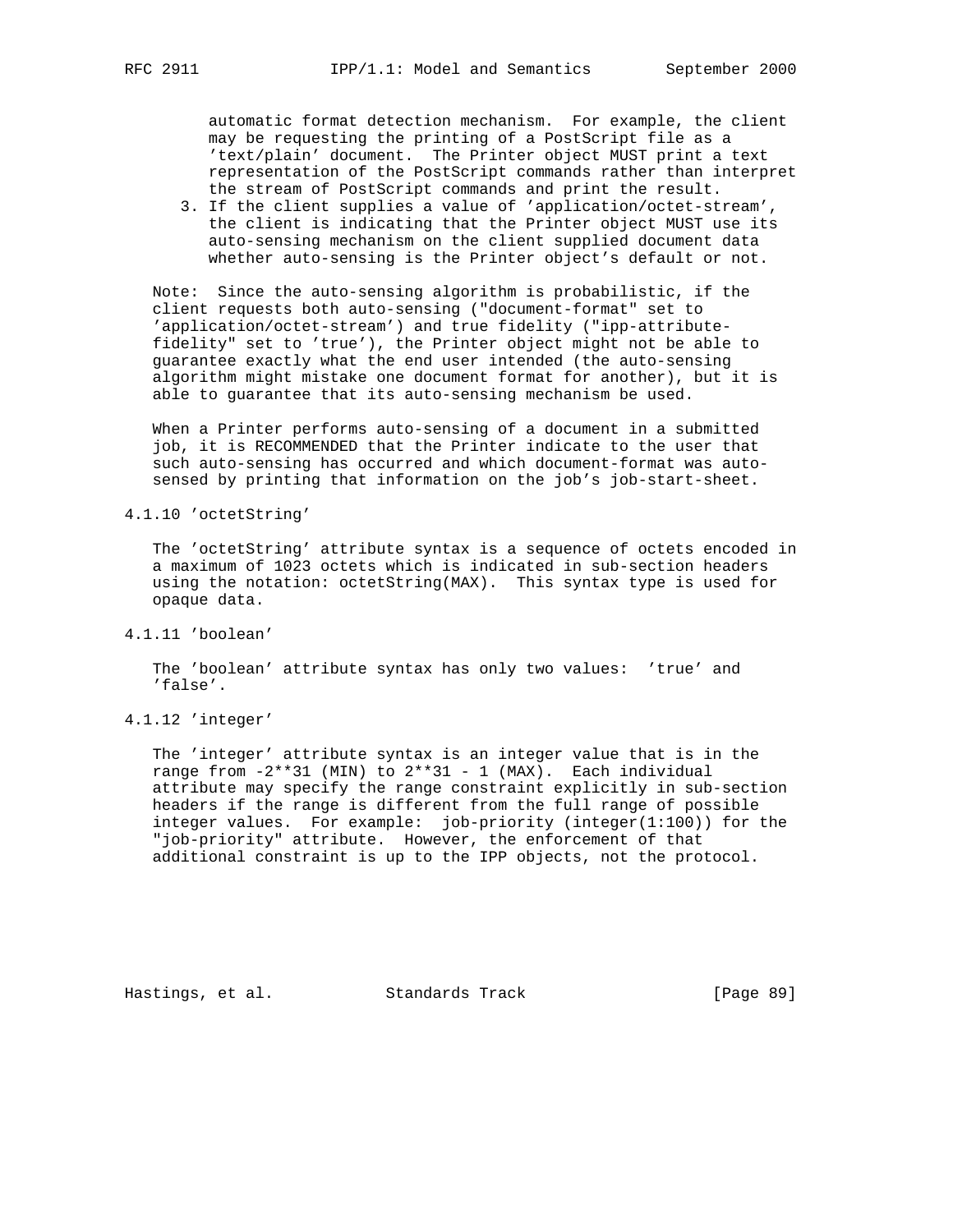## 4.1.13 'rangeOfInteger'

 The 'rangeOfInteger' attribute syntax is an ordered pair of integers that defines an inclusive range of integer values. The first integer specifies the lower bound and the second specifies the upper bound. If a range constraint is specified in the header description for an attribute in this document whose attribute syntax is 'rangeOfInteger' (i.e., 'X:Y' indicating X as a minimum value and Y as a maximum value), then the constraint applies to both integers.

## 4.1.14 'dateTime'

 The 'dateTime' attribute syntax is a standard, fixed length, 11 octet representation of the "DateAndTime" syntax as defined in RFC 2579 [RFC2579]. RFC 2579 also identifies an 8 octet representation of a "DateAndTime" value, but IPP objects MUST use the 11 octet representation. A user interface will provide a mapping between protocol dateTime values and displayable user-friendly words or presentation values and phrases which are localized to the natural language and date format of the user, including time zone.

## 4.1.15 'resolution'

 The 'resolution' attribute syntax specifies a two-dimensional resolution in the indicated units. It consists of 3 values: a cross feed direction resolution (positive integer value), a feed direction resolution (positive integer value), and a units value. The semantics of these three components are taken from the Printer MIB [RFC1759] suggested values. That is, the cross feed direction component resolution component is the same as the prtMarkerAddressabilityXFeedDir object in the Printer MIB, the feed direction component resolution component is the same as the prtMarkerAddressabilityFeedDir in the Printer MIB, and the units component is the same as the prtMarkerAddressabilityUnit object in the Printer MIB (namely, '3' indicates dots per inch and '4' indicates dots per centimeter). All three values MUST be present even if the first two values are the same. Example: '300', '600', '3' indicates a 300 dpi cross-feed direction resolution, a 600 dpi feed direction resolution, since a '3' indicates dots per inch (dpi).

# 4.1.16 '1setOf X'

 The '1setOf X' attribute syntax is 1 or more values of attribute syntax type X. This syntax type is used for multi-valued attributes. The syntax type is called '1setOf' rather than just 'setOf' as a reminder that the set of values MUST NOT be empty (i.e., a set of

Hastings, et al. Standards Track [Page 90]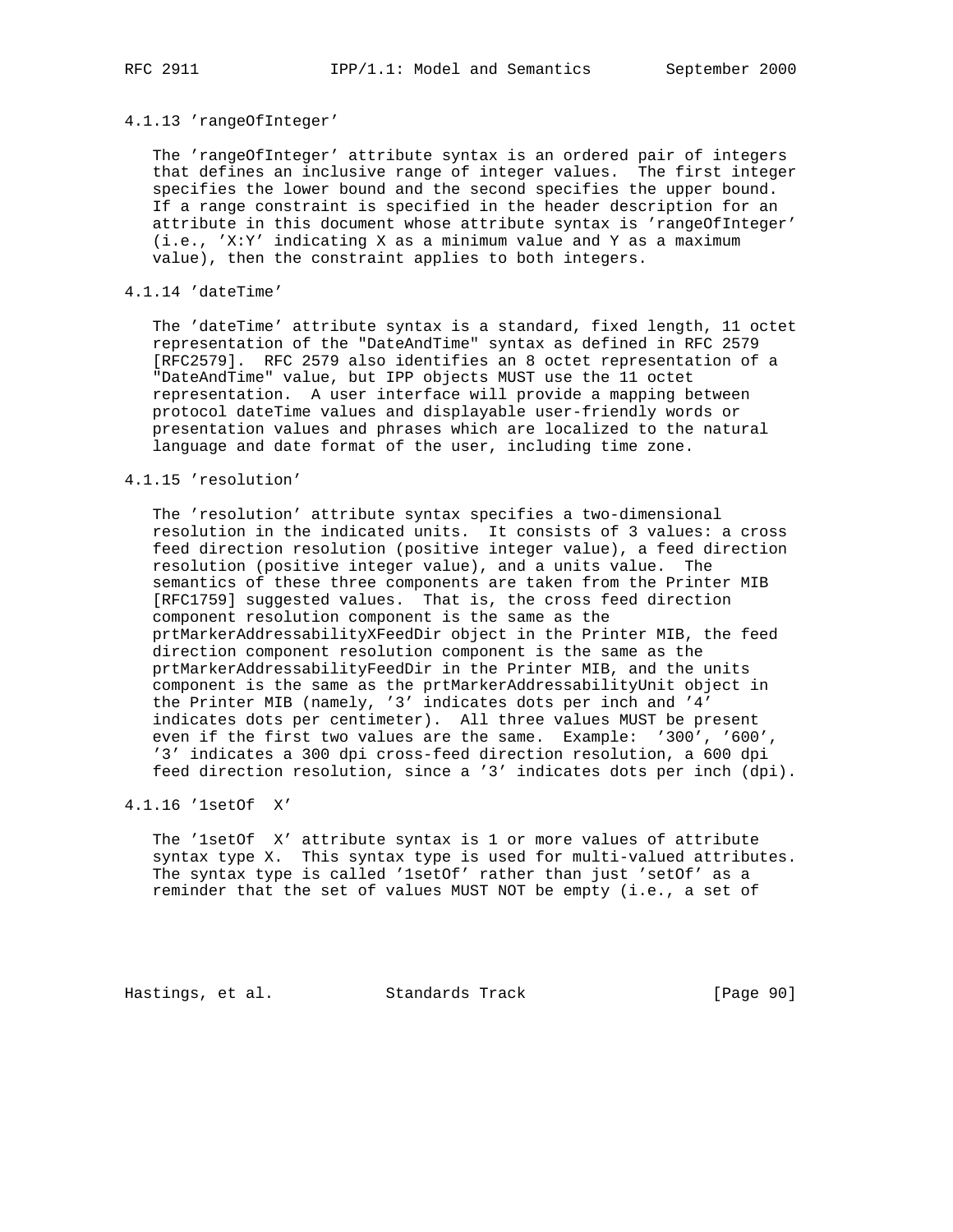size 0). Sets are normally unordered. However each attribute description of this type may specify that the values MUST be in a certain order for that attribute.

4.2 Job Template Attributes

 Job Template attributes describe job processing behavior. Support for Job Template attributes by a Printer object is OPTIONAL (see section 12.2.3 for a description of support for OPTIONAL attributes). Also, clients OPTIONALLY supply Job Template attributes in create requests.

 Job Template attributes conform to the following rules. For each Job Template attribute called "xxx":

- 1. If the Printer object supports "xxx" then it MUST support both a "xxx-default" attribute (unless there is a "No" in the table below) and a "xxx-supported" attribute. If the Printer object doesn't support "xxx", then it MUST support neither an "xxx default" attribute nor an "xxx-supported" attribute, and it MUST treat an attribute "xxx" supplied by a client as unsupported. An attribute "xxx" may be supported for some document formats and not supported for other document formats. For example, it is expected that a Printer object would only support "orientation-requested" for some document formats (such as 'text/plain' or 'text/html') but not others (such as 'application/postscript').
- 2. "xxx" is OPTIONALLY supplied by the client in a create request. If "xxx" is supplied, the client is indicating a desired job processing behavior for this Job. When "xxx" is not supplied, the client is indicating that the Printer object apply its default job processing behavior at job processing time if the document content does not contain an embedded instruction indicating an xxx-related behavior.

 Since an administrator MAY change the default value attribute after a Job object has been submitted but before it has been processed, the default value used by the Printer object at job processing time may be different that the default value in effect at job submission time.

 3. The "xxx-supported" attribute is a Printer object attribute that describes which job processing behaviors are supported by that Printer object. A client can query the Printer object to find out what xxx-related behaviors are supported by inspecting the returned values of the "xxx-supported" attribute.

Hastings, et al. Standards Track [Page 91]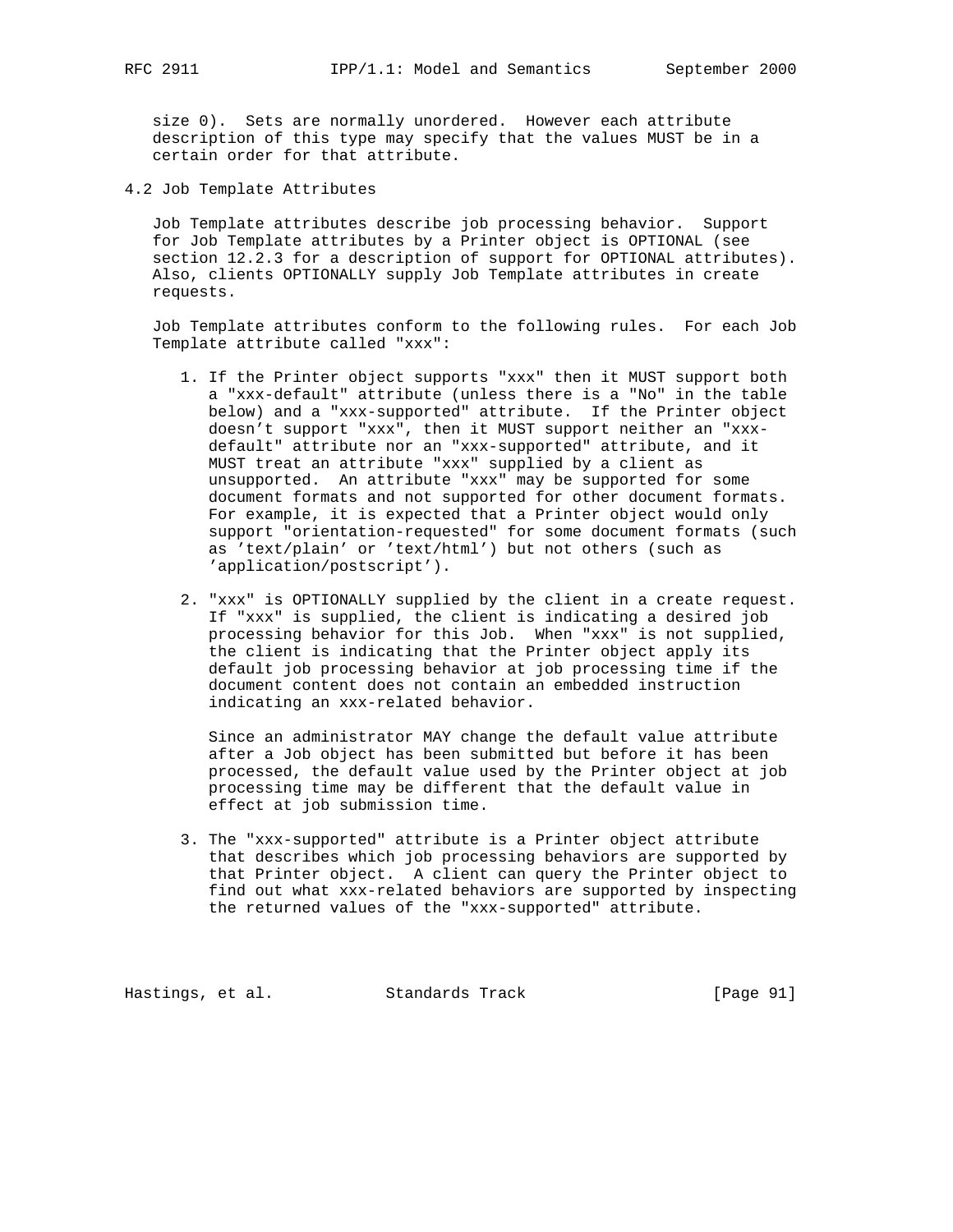Note: The "xxx" in each "xxx-supported" attribute name is singular, even though an "xxx-supported" attribute usually has more than one value, such as "job-sheet-supported", unless the "xxx" Job Template attribute is plural, such as "finishings" or "sides". In such cases the "xxx-supported" attribute names are: "finishings- supported" and "sides-supported".

 4. The "xxx-default" default value attribute describes what will be done at job processing time when no other job processing information is supplied by the client (either explicitly as an IPP attribute in the create request or implicitly as an embedded instruction within the document data).

 If an application wishes to present an end user with a list of supported values from which to choose, the application SHOULD query the Printer object for its supported value attributes. The application SHOULD also query the default value attributes. If the application then limits selectable values to only those value that are supported, the application can guarantee that the values supplied by the client in the create request all fall within the set of supported values at the Printer. When querying the Printer, the client MAY enumerate each attribute by name in the Get-Printer- Attributes Request, or the client MAY just name the "job-template" group in order to get the complete set of supported attributes (both supported and default attributes).

 The "finishings" attribute is an example of a Job Template attribute. It can take on a set of values such as 'staple', 'punch', and/or 'cover'. A client can query the Printer object for the "finishings supported" attribute and the "finishings-default" attribute. The supported attribute contains a set of supported values. The default value attribute contains the finishing value(s) that will be used for a new Job if the client does not supply a "finishings" attribute in the create request and the document data does not contain any corresponding finishing instructions. If the client does supply the "finishings" attribute in the create request, the IPP object validates the value or values to make sure that they are a subset of the supported values identified in the Printer object's "finishings supported" attribute. See section 3.1.7.

 The table below summarizes the names and relationships for all Job Template attributes. The first column of the table (labeled "Job Attribute") shows the name and syntax for each Job Template attribute in the Job object. These are the attributes that can optionally be supplied by the client in a create request. The last two columns (labeled "Printer: Default Value Attribute" and "Printer: Supported Values Attribute") show the name and syntax for each Job Template attribute in the Printer object (the default value attribute and the

Hastings, et al. Standards Track [Page 92]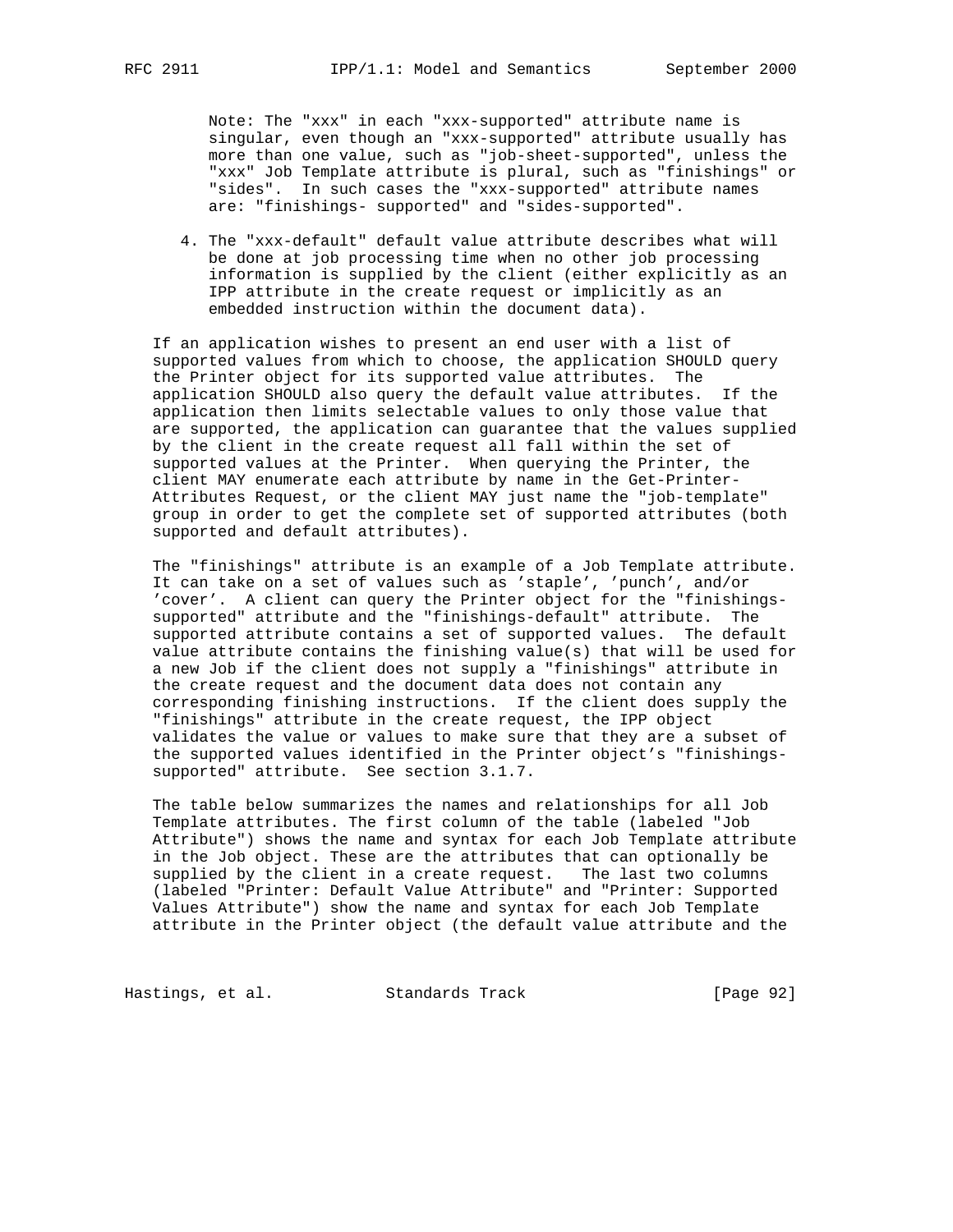supported values attribute). A "No" in the table means the Printer MUST NOT support the attribute (that is, the attribute is simply not applicable). For brevity in the table, the 'text' and 'name' entries do not show the maximum length for each attribute.

| Job Attribute                                           | Printer: Default Value<br>Attribute                            | Printer: Supported<br>Values Attribute                                               |
|---------------------------------------------------------|----------------------------------------------------------------|--------------------------------------------------------------------------------------|
| job-priority<br>(integer 1:100)                         | job-priority-default<br>(integer 1:100)                        | job-priority-supported<br>(integer 1:100)                                            |
| job-hold-until<br>(type3 keyword<br>name)               | job-hold-until-<br>default<br>(type3 keyword<br>name)          | job-hold-until-<br>supported<br>(1setOf)<br>type3 keyword  <br>name))                |
| job-sheets<br>(type3 keyword  <br>name)                 | iob-sheets-default<br>(type3 keyword  <br>name)                | job-sheets-supported<br>(1setOf)<br>type3 keyword   name))                           |
| multiple-document-<br>handling<br>(type2 keyword)       | multiple-document-<br>handling-default<br>(type2 keyword)      | multiple-document-<br>handling-supported<br>(1setOf type2 keyword)                   |
| copies<br>(integer (1:MAX))                             | copies-default<br>(integer (1:MAX))                            | copies-supported<br>(rangeOfInteger<br>$(1:MAX)$ )                                   |
| finishings                                              | finishings-default<br>1setOf type2 enum)   (1setOf type2 enum) | finishings-supported<br>(1setOf type2 enum)                                          |
| page-ranges<br>(1setOf<br>rangeOfInteger<br>$(1:MAX)$ ) | Nο                                                             | page-ranges-<br>supported (boolean)                                                  |
| sides<br>(type2 keyword)                                | sides-default<br>(type2 keyword)                               | sides-supported<br>(1setOf type2 keyword)                                            |
| number-up<br>(integer (1:MAX))                          | number-up-default<br>(integer (1:MAX))                         | number-up-supported<br>(1setOf (integer<br>(1:MAX)<br>rangeOfInteger<br>$(1:MAX)$ )) |

Hastings, et al. Standards Track [Page 93]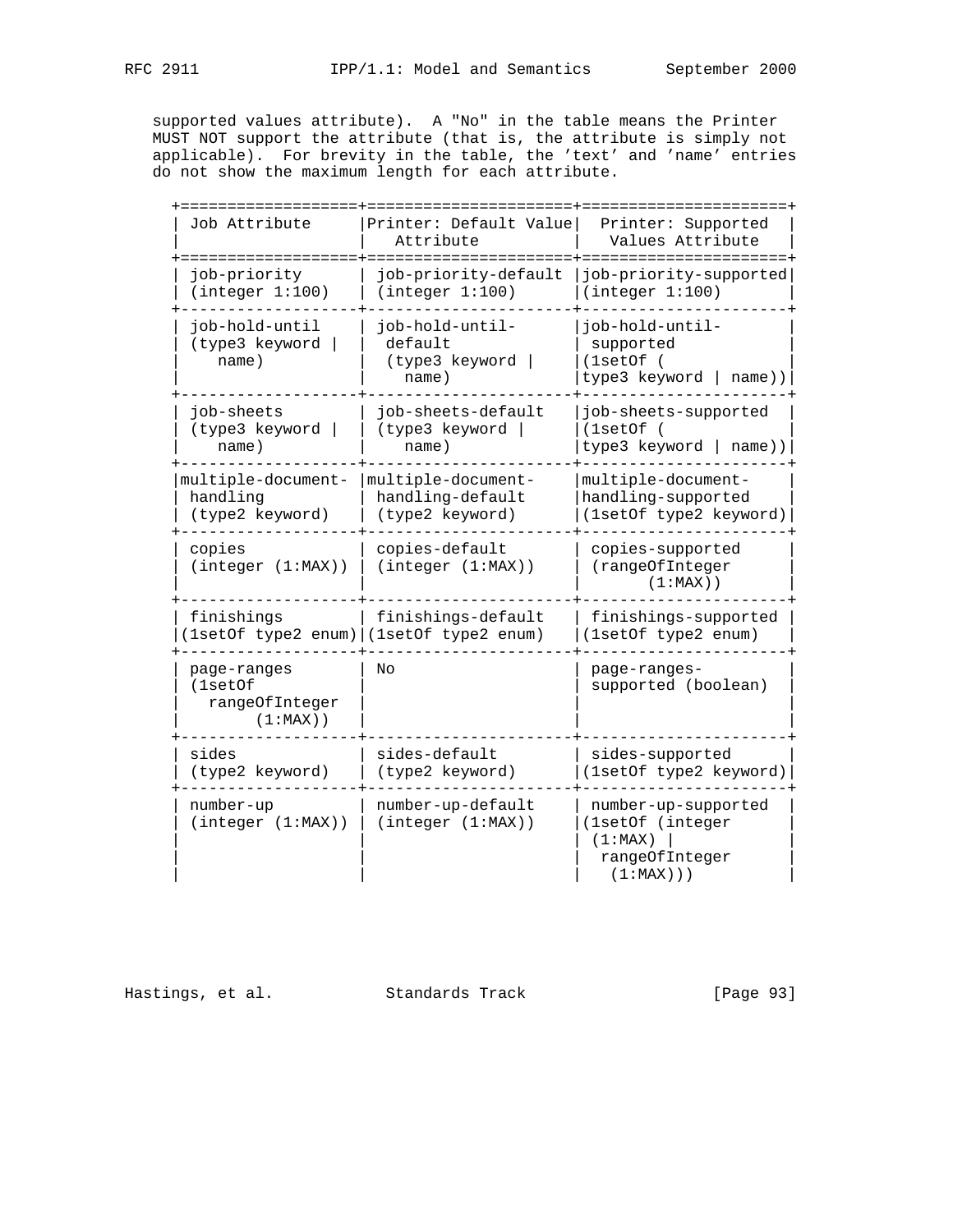| orientation-<br>requested<br>(type2 enum) | default<br>(type2 enum)                        | orientation-requested- orientation-requested-<br>supported<br>(1setOf type2 enum)                              |
|-------------------------------------------|------------------------------------------------|----------------------------------------------------------------------------------------------------------------|
| media<br>(type3 keyword<br>name)          | media-default<br>(type3 keyword<br>name)       | media-supported<br>(1setOf)<br>type3 keyword $ $ name))<br>media-ready<br>(1setOf)<br>type3 keyword $ $ name)) |
| printer-resolution <br>(resolution)       | printer-resolution-<br>default<br>(resolution) | printer-resolution-<br>supported<br>(1setOf resolution)                                                        |
| print-quality<br>(type2 enum)             | print-quality-default <br>(type2 enum)         | print-quality-<br>supported<br>(1setOf type2 enum)                                                             |
|                                           |                                                |                                                                                                                |

## 4.2.1 job-priority (integer(1:100))

 This attribute specifies a priority for scheduling the Job. A higher value specifies a higher priority. The value 1 indicates the lowest possible priority. The value 100 indicates the highest possible priority. Among those jobs that are ready to print, a Printer MUST print all jobs with a priority value of n before printing those with a priority value of n-1 for all n.

 If the Printer object supports this attribute, it MUST always support the full range from 1 to 100. No administrative restrictions are permitted. This way an end-user can always make full use of the entire range with any Printer object. If privileged jobs are implemented outside IPP/1.1, they MUST have priorities higher than 100, rather than restricting the range available to end-users.

 If the client does not supply this attribute and this attribute is supported by the Printer object, the Printer object MUST use the value of the Printer object's "job-priority-default" at job submission time (unlike most Job Template attributes that are used if necessary at job processing time).

 The syntax for the "job-priority-supported" is also integer(1:100). This single integer value indicates the number of priority levels supported. The Printer object MUST take the value supplied by the client and map it to the closest integer in a sequence of n integers

Hastings, et al. Standards Track [Page 94]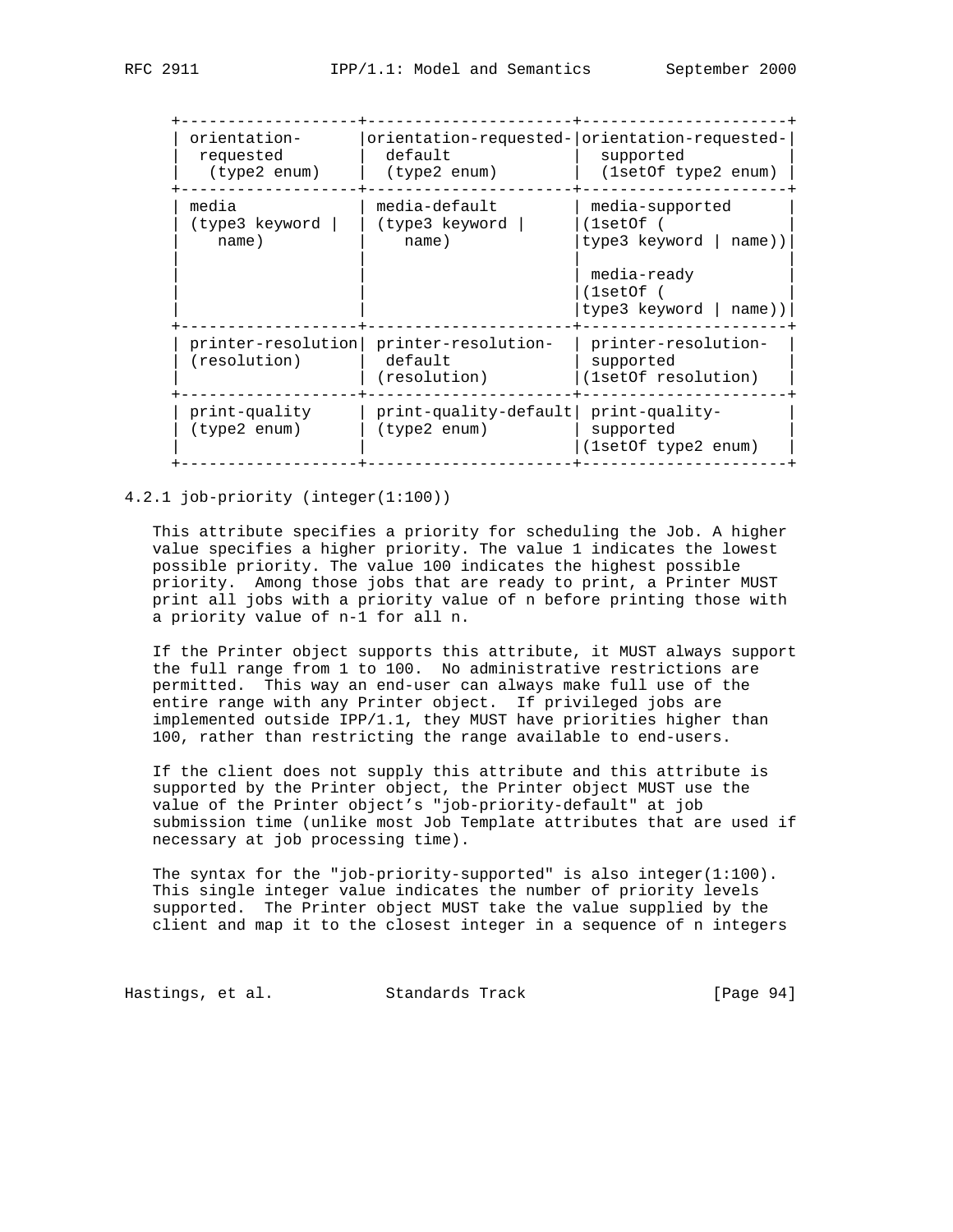values that are evenly distributed over the range from 1 to 100 using the formula:

roundToNearestInt((100x+50)/n)

 where n is the value of "job-priority-supported" and x ranges from 0 through n-1.

For example, if  $n=1$  the sequence of values is  $50$ ; if  $n=2$ , the sequence of values is: 25 and 75; if  $n = 3$ , the sequence of values is:  $17$ , 50 and  $83$ ; if n = 10, the sequence of values is: 5, 15, 25, 35, 45, 55, 65, 75, 85, and 95; if n = 100, the sequence of values is: 1, 2, 3, ... 100.

 If the value of the Printer object's "job-priority-supported" is 10 and the client supplies values in the range 1 to 10, the Printer object maps them to 5, in the range 11 to 20, the Printer object maps them to 15, etc.

4.2.2 job-hold-until (type3 keyword | name (MAX))

 This attribute specifies the named time period during which the Job MUST become a candidate for printing.

Standard keyword values for named time periods are:

 'no-hold': immediately, if there are not other reasons to hold the job 'indefinite': - the job is held indefinitely, until a client performs a Release-Job (section 3.3.6) 'day-time': during the day 'evening': evening 'night': night 'weekend': weekend 'second-shift': second-shift (after close of business) 'third-shift': third-shift (after midnight)

 An administrator MUST associate allowable print times with a named time period (by means outside the scope of this IPP/1.1 document). An administrator is encouraged to pick names that suggest the type of time period. An administrator MAY define additional values using the 'name' or 'keyword' attribute syntax, depending on implementation.

 If the value of this attribute specifies a time period that is in the future, the Printer SHOULD add the 'job-hold-until-specified' value to the job's "job-state-reasons" attribute, MUST move the job to the

Hastings, et al. Standards Track [Page 95]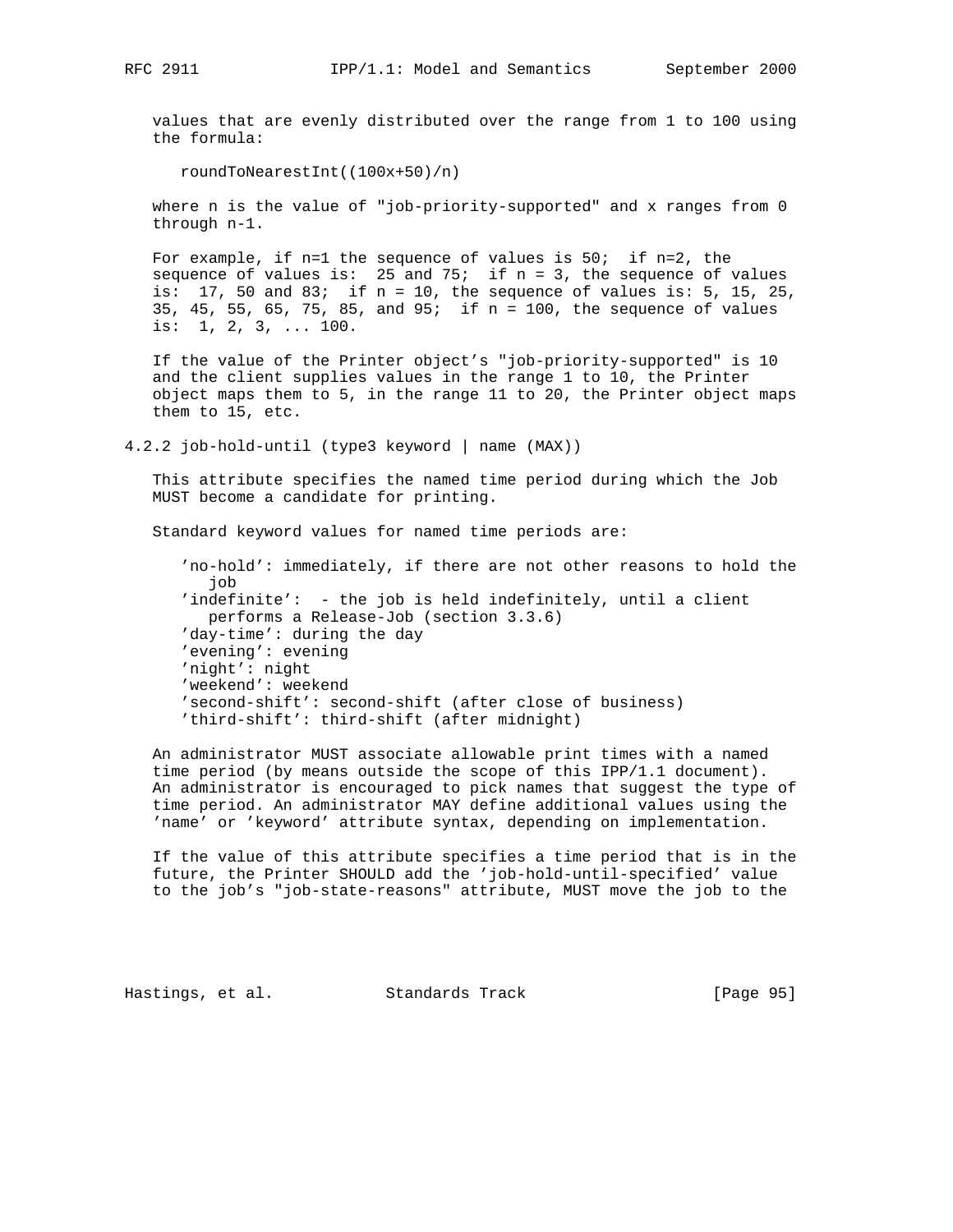'pending-held' state, and MUST NOT schedule the job for printing until the specified time-period arrives.

 When the specified time period arrives, the Printer MUST remove the 'job-hold-until-specified' value from the job's "job-state-reason" attribute, if present. If there are no other job state reasons that keep the job in the 'pending-held' state, the Printer MUST consider the job as a candidate for processing by moving the job to the 'pending' state.

 If this job attribute value is the named value 'no-hold', or the specified time period has already started, the job MUST be a candidate for processing immediately.

 If the client does not supply this attribute and this attribute is supported by the Printer object, the Printer object MUST use the value of the Printer object's "job-hold-until-default" at job submission time (unlike most Job Template attributes that are used if necessary at job processing time).

4.2.3 job-sheets (type3 keyword | name(MAX))

 This attribute determines which job start/end sheet(s), if any, MUST be printed with a job.

Standard keyword values are:

 'none': no job sheet is printed 'standard': one or more site specific standard job sheets are printed, e.g. a single start sheet or both start and end sheet is printed

 An administrator MAY define additional values using the 'name' or 'keyword' attribute syntax, depending on implementation.

 The effect of this attribute on jobs with multiple documents MAY be affected by the "multiple-document-handling" job attribute (section 4.2.4), depending on the job sheet semantics.

4.2.4 multiple-document-handling (type2 keyword)

 This attribute is relevant only if a job consists of two or more documents. This attribute MUST be supported with at least one value if the Printer supports multiple documents per job (see sections 3.2.4 and 3.3.1). The attribute controls finishing operations and the placement of one or more print-stream pages into impressions and onto media sheets. When the value of the "copies" attribute exceeds 1, it also controls the order in which the copies that result from

Hastings, et al. Standards Track [Page 96]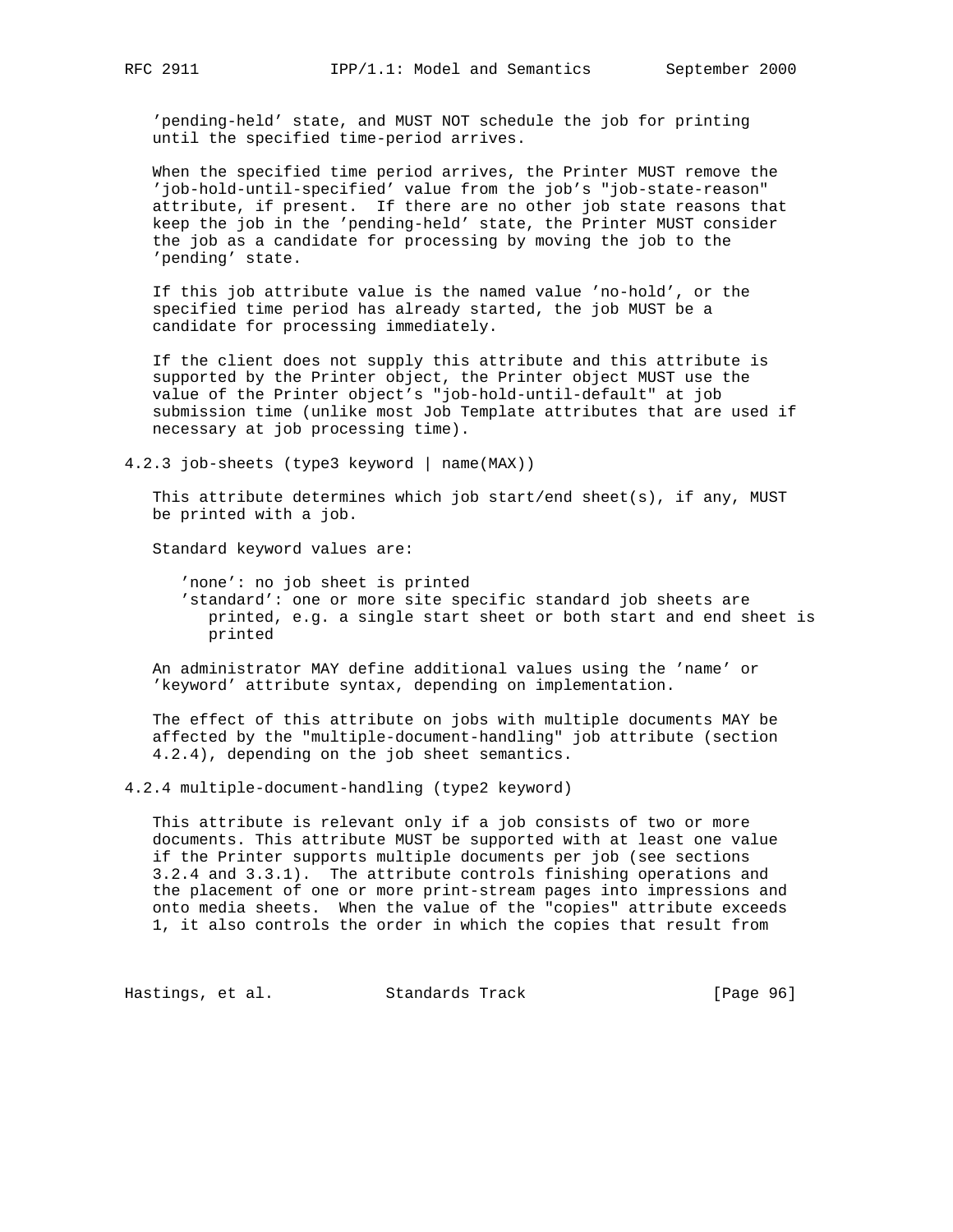processing the documents are produced. For the purposes of this explanations, if "a" represents an instance of document data, then the result of processing the data in document "a" is a sequence of media sheets represented by "a(\*)".

Standard keyword values are:

- 'single-document': If a Job object has multiple documents, say, the document data is called a and b, then the result of processing all the document data (a and then b) MUST be treated as a single sequence of media sheets for finishing operations; that is, finishing would be performed on the concatenation of the sequences  $a(*)$ ,  $b(*)$ . The Printer object MUST NOT force the data in each document instance to be formatted onto a new print-stream page, nor to start a new impression on a new media sheet. If more than one copy is made, the ordering of the sets of media sheets resulting from processing the document data MUST be  $a(*)$ ,  $b(*)$ ,  $a(*)$ ,  $b(*)$ ,  $b(*)$ , start on a new media sheet.
- 'separate-documents-uncollated-copies': If a Job object has multiple documents, say, the document data is called a and b, then the result of processing the data in each document instance MUST be treated as a single sequence of media sheets for finishing operations; that is, the sets  $a(*)$  and  $b(*)$  would each be finished separately. The Printer object MUST force each copy of the result of processing the data in a single document to start on a new media sheet. If more than one copy is made, the ordering of the sets of media sheets resulting from processing the document data MUST be  $a(*)$ ,  $a(*)$ , ...,  $b(*)$ ,  $b(*) \ldots$ .
- 'separate-documents-collated-copies': If a Job object has multiple documents, say, the document data is called a and b, then the result of processing the data in each document instance MUST be treated as a single sequence of media sheets for finishing operations; that is, the sets  $a(*)$  and  $b(*)$  would each be finished separately. The Printer object MUST force each copy of the result of processing the data in a single document to start on a new media sheet. If more than one copy is made, the ordering of the sets of media sheets resulting from processing the document data MUST be  $a(*)$ ,  $b(*)$ ,  $a(*)$ ,  $b(*)$ , ....
- 'single-document-new-sheet': Same as 'single-document', except that the Printer object MUST ensure that the first impression of each document instance in the job is placed on a new media sheet. This value allows multiple documents to be stapled together with a single staple where each document starts on a new sheet.

Hastings, et al. Standards Track [Page 97]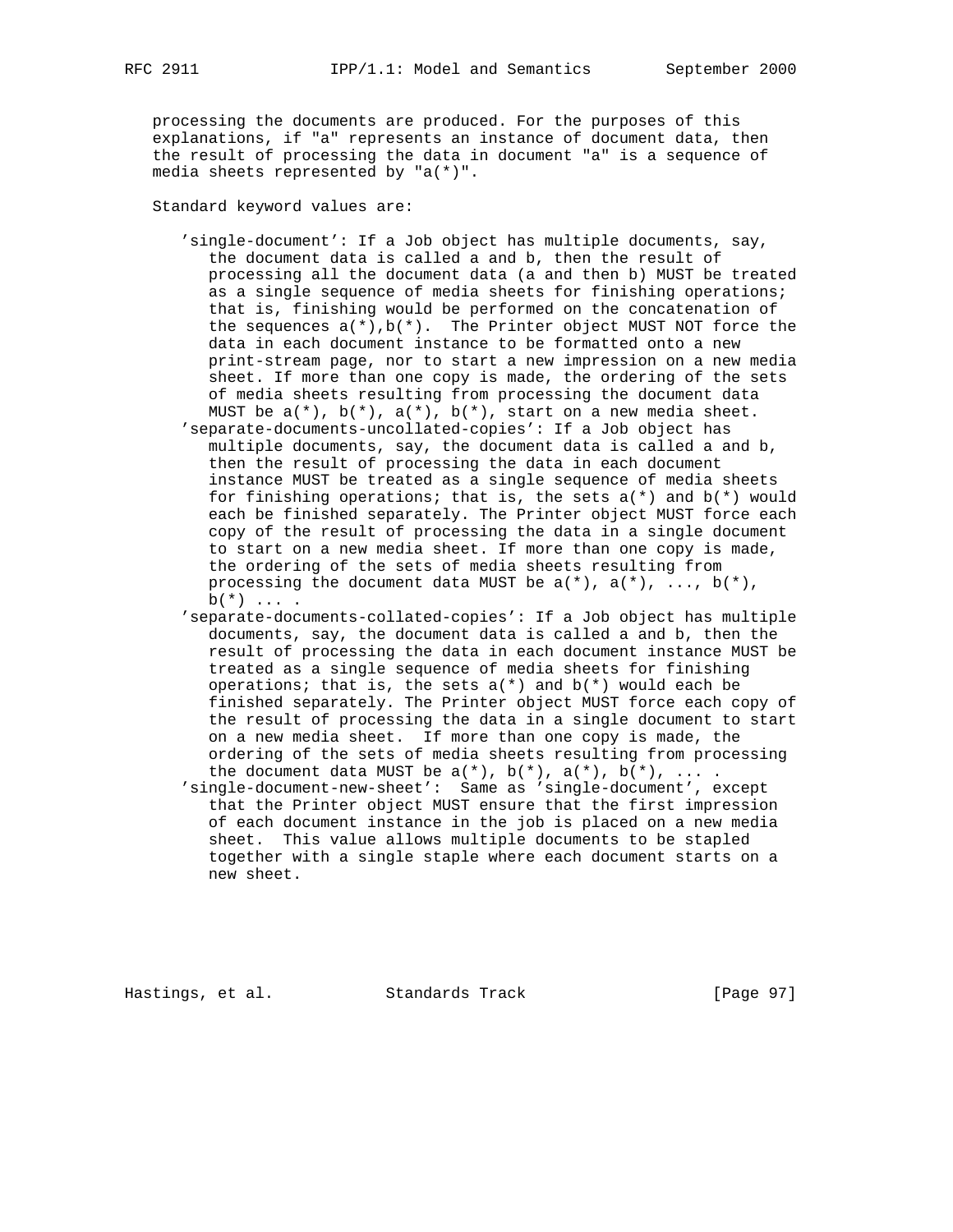The 'single-document' value is the same as 'separate-documents collated-copies' with respect to ordering of print-stream pages, but not media sheet generation, since 'single-document' will put the first page of the next document on the back side of a sheet if an odd number of pages have been produced so far for the job, while 'separate-documents-collated- copies' always forces the next document or document copy on to a new sheet. In addition, if the "finishings" attribute specifies 'staple', then with 'single-document', documents a and b are stapled together as a single document with no regard to new sheets, with 'single-document-new-sheet', documents a and b are stapled together as a single document, but document b starts on a new sheet, but with 'separate-documents-uncollated-copies' and 'separate-documents-collated-copies', documents a and b are stapled separately.

 Note: None of these values provide means to produce uncollated sheets within a document, i.e., where multiple copies of sheet n are produced before sheet n+1 of the same document.

 The relationship of this attribute and the other attributes that control document processing is described in section 15.3.

4.2.5 copies (integer(1:MAX))

This attribute specifies the number of copies to be printed.

 On many devices the supported number of collated copies will be limited by the number of physical output bins on the device, and may be different from the number of uncollated copies which can be supported.

 Note: The effect of this attribute on jobs with multiple documents is controlled by the "multiple-document-handling" job attribute (section 4.2.4) and the relationship of this attribute and the other attributes that control document processing is described in section 15.3.

4.2.6 finishings (1setOf type2 enum)

 This attribute identifies the finishing operations that the Printer uses for each copy of each printed document in the Job. For Jobs with multiple documents, the "multiple-document-handling" attribute determines what constitutes a "copy" for purposes of finishing.

Hastings, et al. Standards Track [Page 98]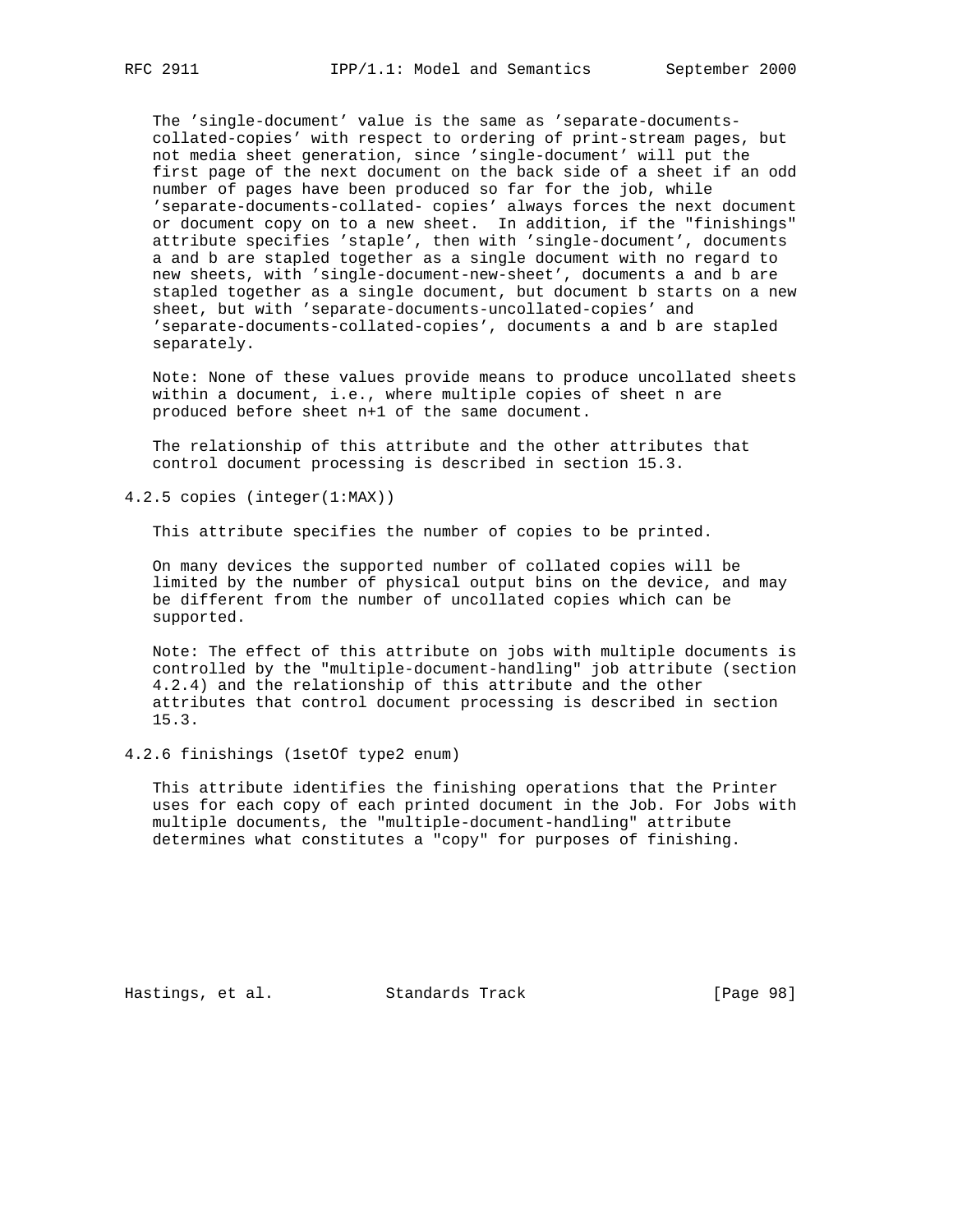Standard enum values are:

Value Symbolic Name and Description

- '3' 'none': Perform no finishing<br>'4' 'staple': Bind the document(s
- $'$  staple': Bind the document(s) with one or more staples. The exact number and placement of the staples is site defined.<br>'5' 'nunch': T
- 'punch': This value indicates that holes are required in the finished document. The exact number and placement of the holes is site-defined The punch specification MAY be satisfied (in a site- and implementation-specific manner) either by drilling/punching, or by substituting pre drilled media.<br>6' cover': This va
- 'cover': This value is specified when it is desired to select a non-printed (or pre-printed) cover for the document. This does not supplant the specification of a printed cover (on cover stock medium) by the document itself.<br>'7' (bind': This value indicates that a binding is to be ap
- 'bind': This value indicates that a binding is to be applied to the document; the type and placement of the binding is site-defined.<br>8' saddle-stitch':
- 'saddle-stitch': Bind the document(s) with one or more staples (wire stitches) along the middle fold. The exact number and placement of the staples and the middle fold is implementation and/or site-defined.<br>'9' 'edge-stitch': Bind the document(s) with
- 'edge-stitch': Bind the document(s) with one or more staples (wire stitches) along one edge. The exact number and placement of the staples is implementation and/or site defined.
- '10'-'19' reserved for future generic finishing enum values.

 The following values are more specific; they indicate a corner or an edge as if the document were a portrait document (see below):

- '20' 'staple-top-left': Bind the document(s) with one or more staples in the top left corner.<br>'21' 'staple-bottom-left': Bind the do-
- 'staple-bottom-left': Bind the document(s) with one or more staples in the bottom left corner.
- '22' 'staple-top-right': Bind the document(s) with one or more staples in the top right corner.
- '23' 'staple-bottom-right': Bind the document(s) with one or more staples in the bottom right corner.<br>'24' 'edge-stitch-left': Bind the document
- 'edge-stitch-left': Bind the document(s) with one or more staples (wire stitches) along the left edge. The exact number and placement of the staples is implementation and/or site-defined.

Hastings, et al. Standards Track [Page 99]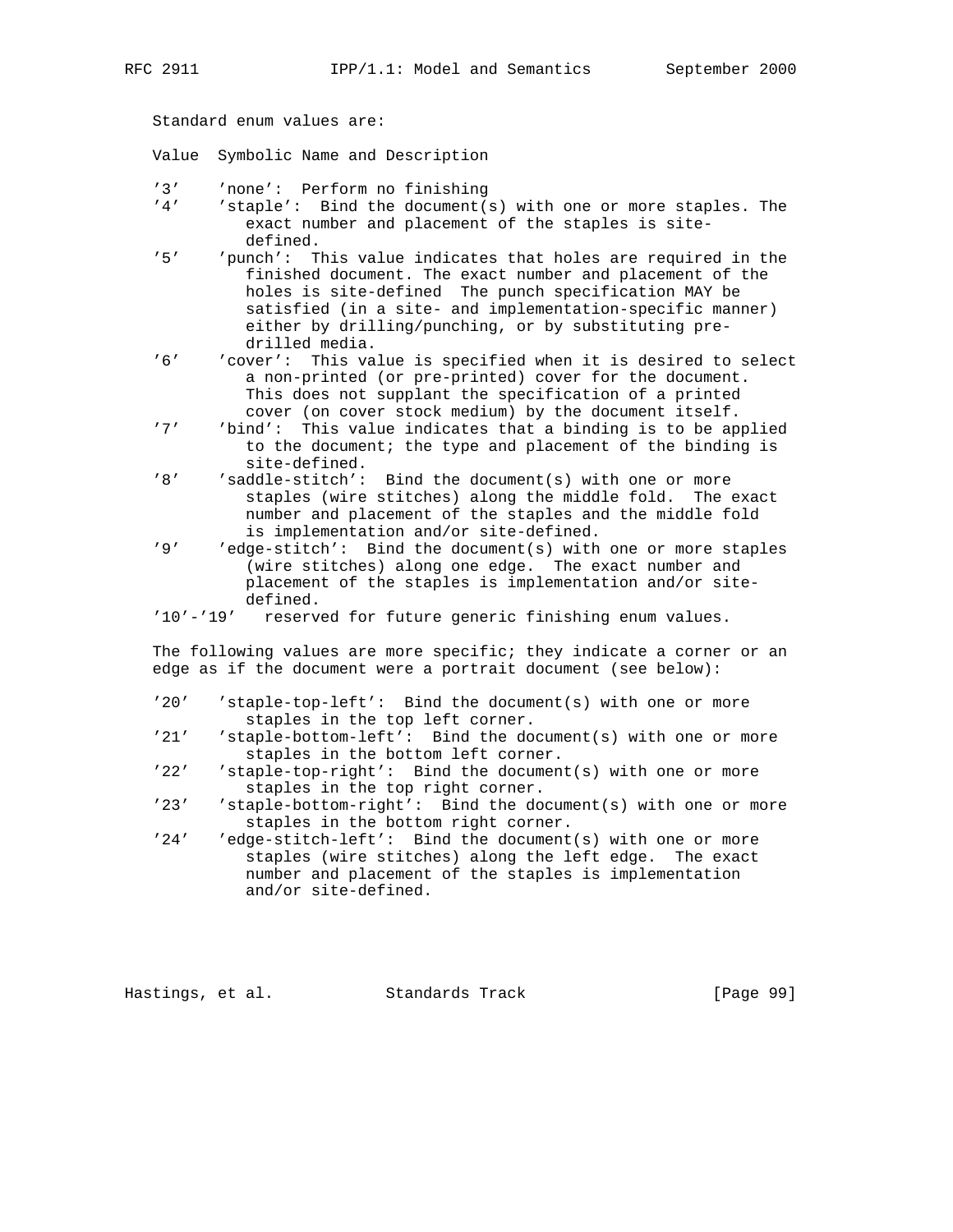- '25' 'edge-stitch-top': Bind the document(s) with one or more staples (wire stitches) along the top edge. The exact number and placement of the staples is implementation and/or site-defined.<br>26' 'edge-stitch-right': B
- 'edge-stitch-right': Bind the document(s) with one or more staples (wire stitches) along the right edge. The exact number and placement of the staples is implementation and/or site-defined.<br>27' dedge-stitch-bottom':
- 'edge-stitch-bottom': Bind the document(s) with one or more staples (wire stitches) along the bottom edge. The exact number and placement of the staples is implementation and/or site-defined.<br>'28' 'staple-dual-left': Bi
- 'staple-dual-left': Bind the document(s) with two staples (wire stitches) along the left edge assuming a portrait document (see above).
- '29' 'staple-dual-top': Bind the document(s) with two staples (wire stitches) along the top edge assuming a portrait document (see above).<br>30' 'staple-dual-right': Bi
- 'staple-dual-right': Bind the document(s) with two staples (wire stitches) along the right edge assuming a portrait document (see above).
- '31' 'staple-dual-bottom': Bind the document(s) with two staples (wire stitches) along the bottom edge assuming a portrait document (see above).

 The 'staple-xxx' values are specified with respect to the document as if the document were a portrait document. If the document is actually a landscape or a reverse-landscape document, the client supplies the appropriate transformed value. For example, to position a staple in the upper left hand corner of a landscape document when held for reading, the client supplies the 'staple-bottom-left' value (since landscape is defined as a +90 degree rotation of the image with respect to the media from portrait, i.e., anti-clockwise). On the other hand, to position a staple in the upper left hand corner of a reverse-landscape document when held for reading, the client supplies the 'staple-top-right' value (since reverse-landscape is defined as a -90 degree rotation of the image with respect to the media from portrait, i.e., clockwise).

 The angle (vertical, horizontal, angled) of each staple with respect to the document depends on the implementation which may in turn depend on the value of the attribute.

 Note: The effect of this attribute on jobs with multiple documents is controlled by the "multiple-document-handling" job attribute (section 4.2.4) and the relationship of this attribute and the other attributes that control document processing is described in section 15.3.

Hastings, et al. Standards Track [Page 100]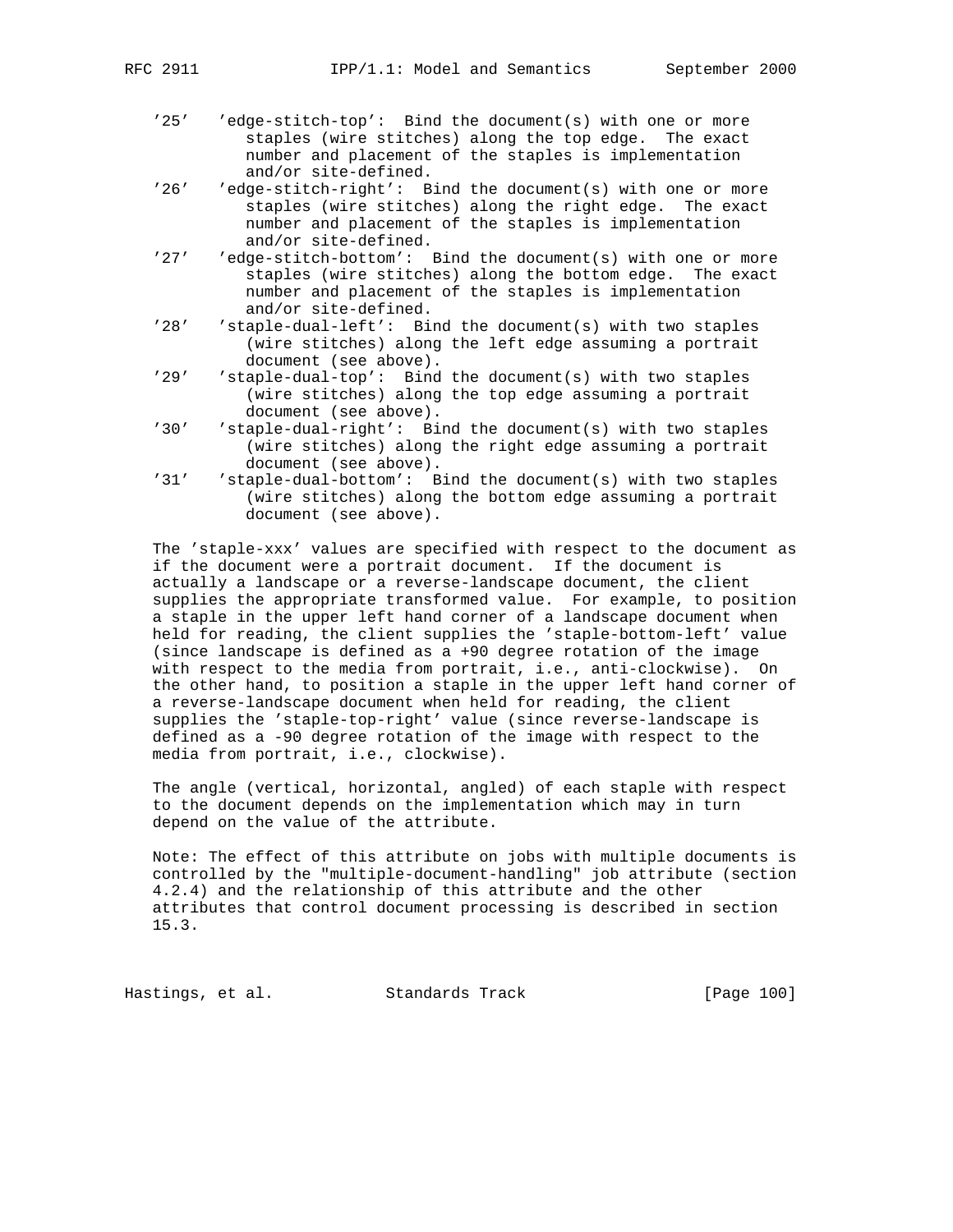If the client supplies a value of 'none' along with any other combination of values, it is the same as if only that other combination of values had been supplied (that is the 'none' value has no effect).

4.2.7 page-ranges (1setOf rangeOfInteger (1:MAX))

 This attribute identifies the range(s) of print-stream pages that the Printer object uses for each copy of each document which are to be printed. Nothing is printed for any pages identified that do not exist in the document(s). Ranges MUST be in ascending order, for example: 1-3, 5-7, 15-19 and MUST NOT overlap, so that a non-spooling Printer object can process the job in a single pass. If the ranges are not ascending or are overlapping, the IPP object MUST reject the request and return the 'client-error-bad-request' status code. The attribute is associated with print-stream pages not application numbered pages (for example, the page numbers found in the headers and or footers for certain word processing applications).

 For Jobs with multiple documents, the "multiple-document-handling" attribute determines what constitutes a "copy" for purposes of the specified page range(s). When "multiple-document-handling" is 'single-document', the Printer object MUST apply each supplied page range once to the concatenation of the print-stream pages. For example, if there are 8 documents of 10 pages each, the page-range '41:60' prints the pages in the 5th and 6th documents as a single document and none of the pages of the other documents are printed. When "multiple-document- handling" is 'separate-documents uncollated-copies' or 'separate-documents-collated-copies', the Printer object MUST apply each supplied page range repeatedly to each document copy. For the same job, the page-range '1:3, 10:10' would print the first 3 pages and the 10th page of each of the 8 documents in the Job, as 8 separate documents.

 In most cases, the exact pages to be printed will be generated by a device driver and this attribute would not be required. However, when printing an archived document which has already been formatted, the end user may elect to print just a subset of the pages contained in the document. In this case, if page-range = n.m is specified, the first page to be printed will be page n. All subsequent pages of the document will be printed through and including page m.

 "page-ranges-supported" is a boolean value indicating whether or not the printer is capable of supporting the printing of page ranges. This capability may differ from one PDL to another. There is no "page-ranges-default" attribute. If the "page-ranges" attribute is not supplied by the client, all pages of the document will be printed.

Hastings, et al. Standards Track [Page 101]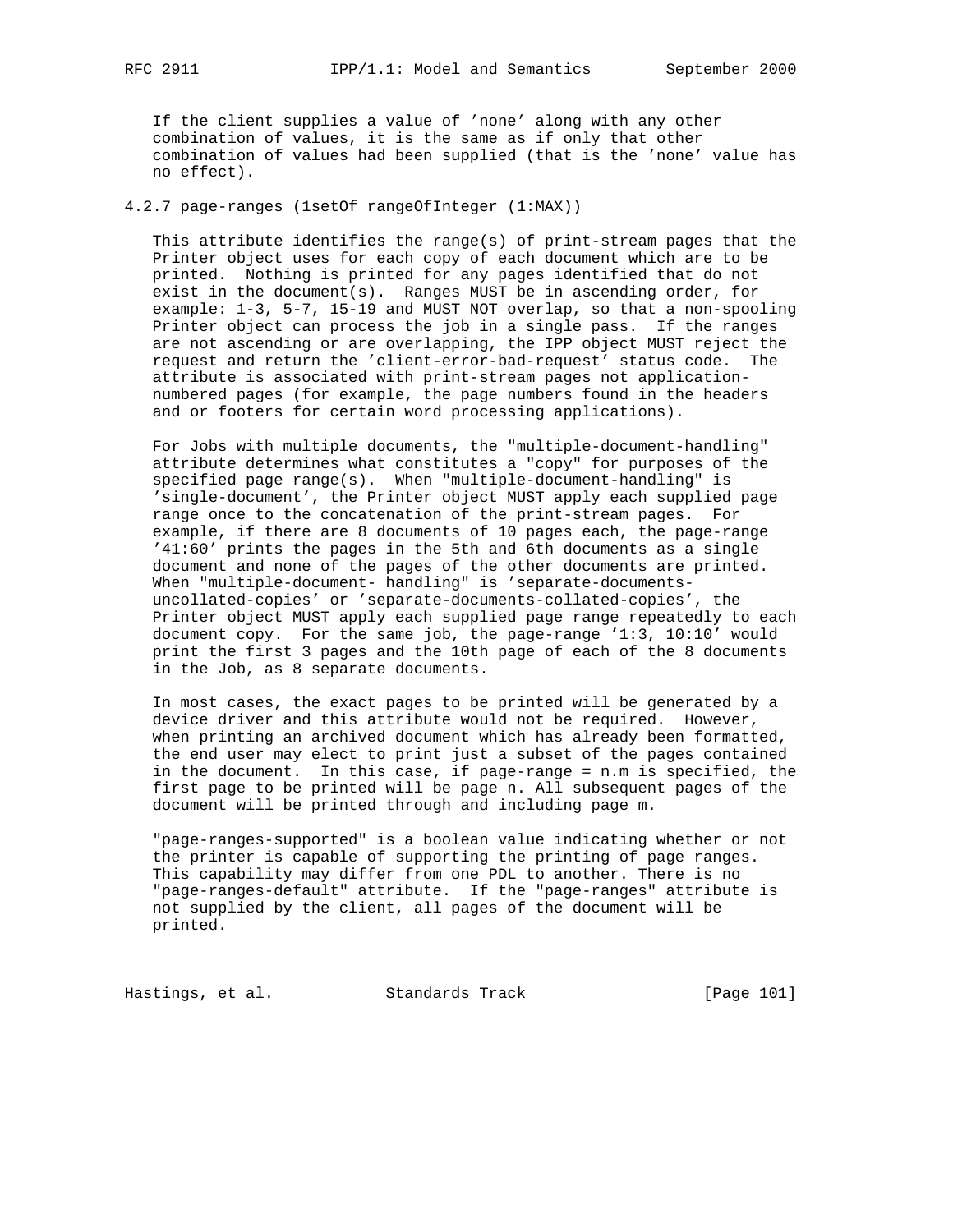Note: The effect of this attribute on jobs with multiple documents is controlled by the "multiple-document-handling" job attribute (section 4.2.4) and the relationship of this attribute and the other attributes that control document processing is described in section 15.3.

4.2.8 sides (type2 keyword)

 This attribute specifies how print-stream pages are to be imposed upon the sides of an instance of a selected medium, i.e., an impression.

The standard keyword values are:

- 'one-sided': imposes each consecutive print-stream page upon the same side of consecutive media sheets.
- 'two-sided-long-edge': imposes each consecutive pair of print stream pages upon front and back sides of consecutive media sheets, such that the orientation of each pair of print-stream pages on the medium would be correct for the reader as if for binding on the long edge. This imposition is sometimes called 'duplex' or 'head-to-head'.
- 'two-sided-short-edge': imposes each consecutive pair of print stream pages upon front and back sides of consecutive media sheets, such that the orientation of each pair of print-stream pages on the medium would be correct for the reader as if for binding on the short edge. This imposition is sometimes called 'tumble' or 'head-to-toe'.
- 'two-sided-long-edge', 'two-sided-short-edge',
	- 'tumble', and 'duplex' all work the same for portrait or landscape. However
	- 'head-to-toe' is
- 'tumble' in portrait but 'duplex' in landscape. 'head-to-head' also switches between 'duplex' and 'tumble' when using portrait and landscape modes.

 Note: The effect of this attribute on jobs with multiple documents is controlled by the "multiple-document-handling" job attribute (section 4.2.4) and the relationship of this attribute and the other attributes that control document processing is described in section 15.3.

4.2.9 number-up (integer(1:MAX))

 This attribute specifies the number of print-stream pages to impose upon a single side of an instance of a selected medium. For example, if the value is:

Hastings, et al. Standards Track [Page 102]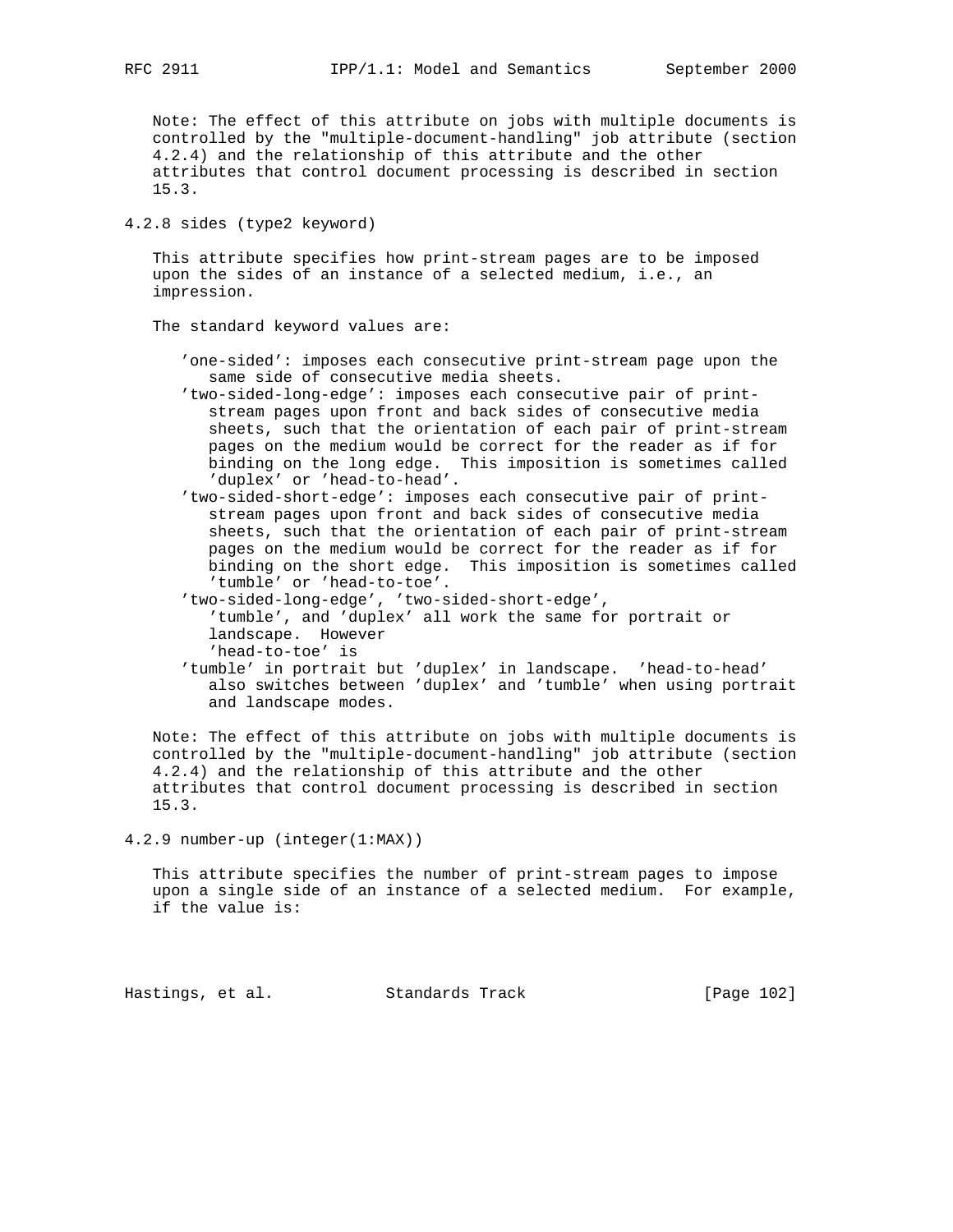Value Description

- '1' the Printer MUST place one print-stream page on a single side of an instance of the selected medium (MAY add some sort of translation, scaling, or rotation).<br>2' the Printer MUST place two print-stream p.
- the Printer MUST place two print-stream pages on a single side of an instance of the selected medium (MAY add some sort of translation, scaling, or rotation).<br>'4' the Printer MUST place four print-stream
- the Printer MUST place four print-stream pages on a single side of an instance of the selected medium (MAY add some sort of translation, scaling, or rotation).

 This attribute primarily controls the translation, scaling and rotation of print-stream pages.

 Note: The effect of this attribute on jobs with multiple documents is controlled by the "multiple-document-handling" job attribute (section 4.2.4) and the relationship of this attribute and the other attributes that control document processing is described in section 15.3.

4.2.10 orientation-requested (type2 enum)

 This attribute indicates the desired orientation for printed print stream pages; it does not describe the orientation of the client supplied print-stream pages.

 For some document formats (such as 'application/postscript'), the desired orientation of the print-stream pages is specified within the document data. This information is generated by a device driver prior to the submission of the print job. Other document formats (such as 'text/plain') do not include the notion of desired orientation within the document data. In the latter case it is possible for the Printer object to bind the desired orientation to the document data after it has been submitted. It is expected that a Printer object would only support "orientations-requested" for some document formats (e.g., 'text/plain' or 'text/html') but not others (e.g., 'application/postscript'). This is no different than any other Job Template attribute since section 4.2, item 1, points out that a Printer object may support or not support any Job Template attribute based on the document format supplied by the client. However, a special mention is made here since it is very likely that a Printer object will support "orientation-requested" for only a subset of the supported document formats.

Hastings, et al. Standards Track [Page 103]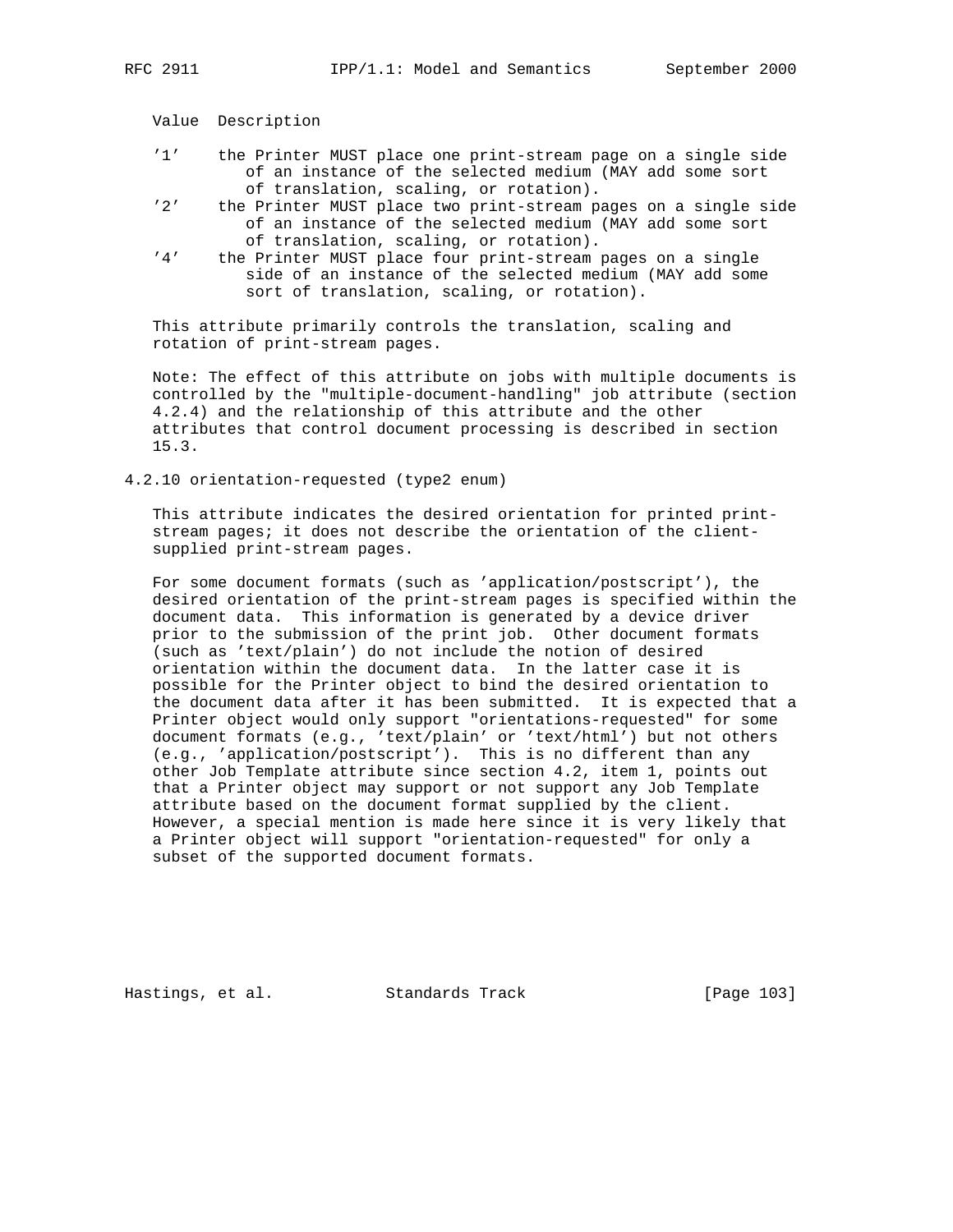Standard enum values are:

Value Symbolic Name and Description

- '3' 'portrait': The content will be imaged across the short edge of the medium.<br>'4' 'landscape': The
- 'landscape': The content will be imaged across the long edge of the medium. Landscape is defined to be a rotation of the print-stream page to be imaged by +90 degrees with respect to the medium (i.e. anti-clockwise) from the portrait orientation. Note: The +90 direction was chosen because simple finishing on the long edge is the same edge whether portrait or landscape<br>'5' (reverse-landscape': The content will be
- 'reverse-landscape': The content will be imaged across the long edge of the medium. Reverse-landscape is defined to be a rotation of the print-stream page to be imaged by - 90 degrees with respect to the medium (i.e. clockwise) from the portrait orientation. Note: The 'reverse landscape' value was added because some applications rotate landscape -90 degrees from portrait, rather than +90 degrees.<br>6' reverse-portra'
- 'reverse-portrait': The content will be imaged across the short edge of the medium. Reverse-portrait is defined to be a rotation of the print-stream page to be imaged by 180 degrees with respect to the medium from the portrait orientation. Note: The 'reverse-portrait' value was added for use with the "finishings" attribute in cases where the opposite edge is desired for finishing a portrait document on simple finishing devices that have only one finishing position. Thus a 'text'/plain' portrait document can be stapled "on the right" by a simple finishing device as is common use with some middle eastern languages such as Hebrew.

 Note: The effect of this attribute on jobs with multiple documents is controlled by the "multiple-document-handling" job attribute (section 4.2.4) and the relationship of this attribute and the other attributes that control document processing is described in section 15.3.

4.2.11 media (type3 keyword | name(MAX))

 This attribute identifies the medium that the Printer uses for all impressions of the Job.

 The values for "media" include medium-names, medium-sizes, input trays and electronic forms so that one attribute specifies the media. If a Printer object supports a medium name as a value of this

Hastings, et al. Standards Track [Page 104]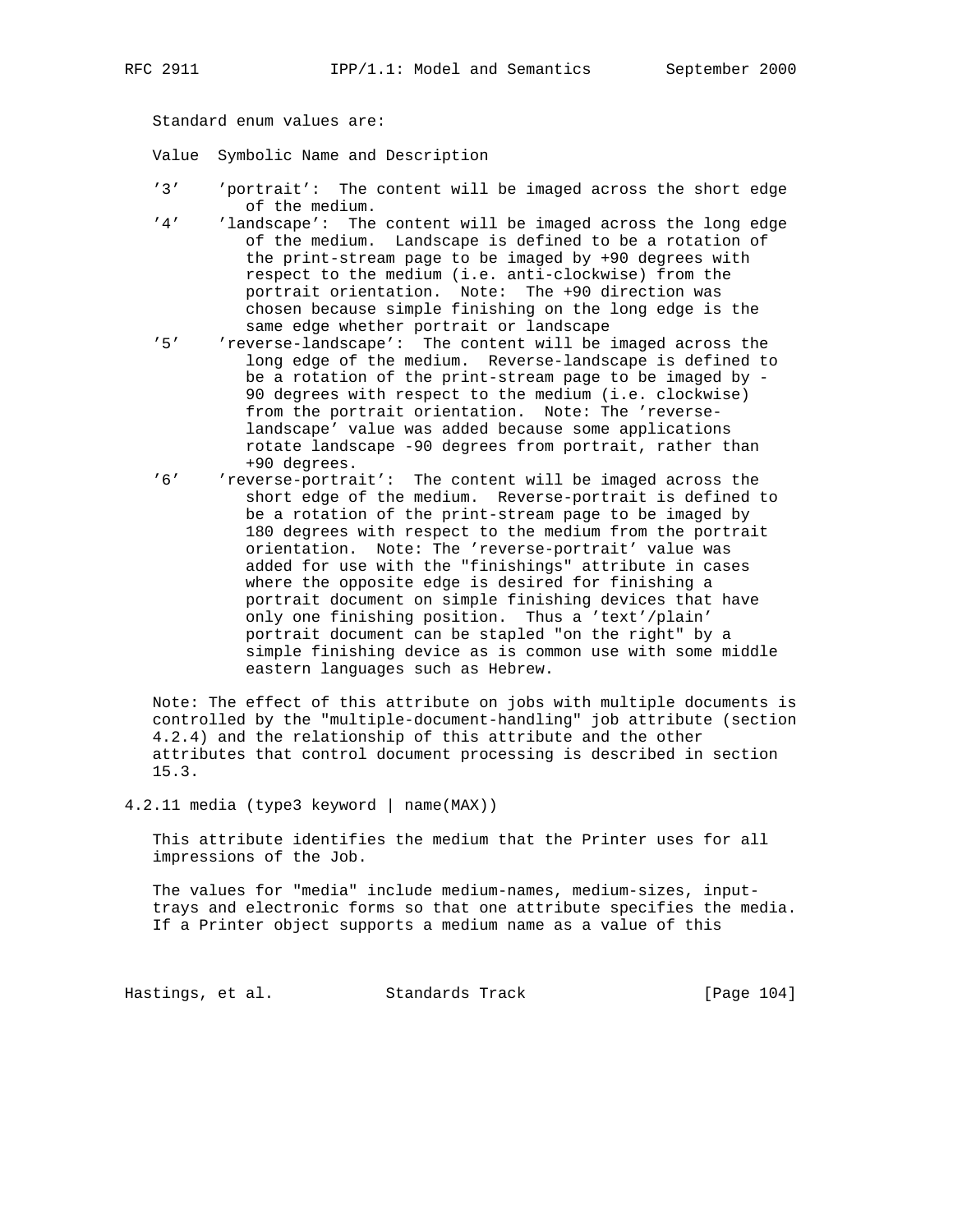attribute, such a medium name implicitly selects an input-tray that contains the specified medium. If a Printer object supports a medium size as a value of this attribute, such a medium size implicitly selects a medium name that in turn implicitly selects an input-tray that contains the medium with the specified size. If a Printer object supports an input-tray as the value of this attribute, such an input-tray implicitly selects the medium that is in that input-tray at the time the job prints. This case includes manual-feed input trays. If a Printer object supports an electronic form as the value of this attribute, such an electronic form implicitly selects a medium-name that in turn implicitly selects an input-tray that contains the medium specified by the electronic form. The electronic form also implicitly selects an image that the Printer MUST merge with the document data as its prints each page.

 Standard keyword values are taken from ISO DPA [ISO10175], the Printer MIB [RFC1759], and ASME-Y14.1M [ASME-Y14.1M] and are listed in section 14. An administrator MAY define additional values using the 'name' or 'keyword' attribute syntax, depending on implementation.

 There is also an additional Printer attribute named "media-ready" which differs from "media-supported" in that legal values only include the subset of "media-supported" values that are physically loaded and ready for printing with no operator intervention required. If an IPP object supports "media-supported", it NEED NOT support "media-ready".

 The relationship of this attribute and the other attributes that control document processing is described in section 15.3.

4.2.12 printer-resolution (resolution)

 This attribute identifies the resolution that Printer uses for the Job.

4.2.13 print-quality (type2 enum)

 This attribute specifies the print quality that the Printer uses for the Job.

The standard enum values are:

Value Symbolic Name and Description

'3' 'draft': lowest quality available on the printer

'4' 'normal': normal or intermediate quality on the printer<br>'5' 'high': highest quality available on the printer

'high': highest quality available on the printer

Hastings, et al. Standards Track [Page 105]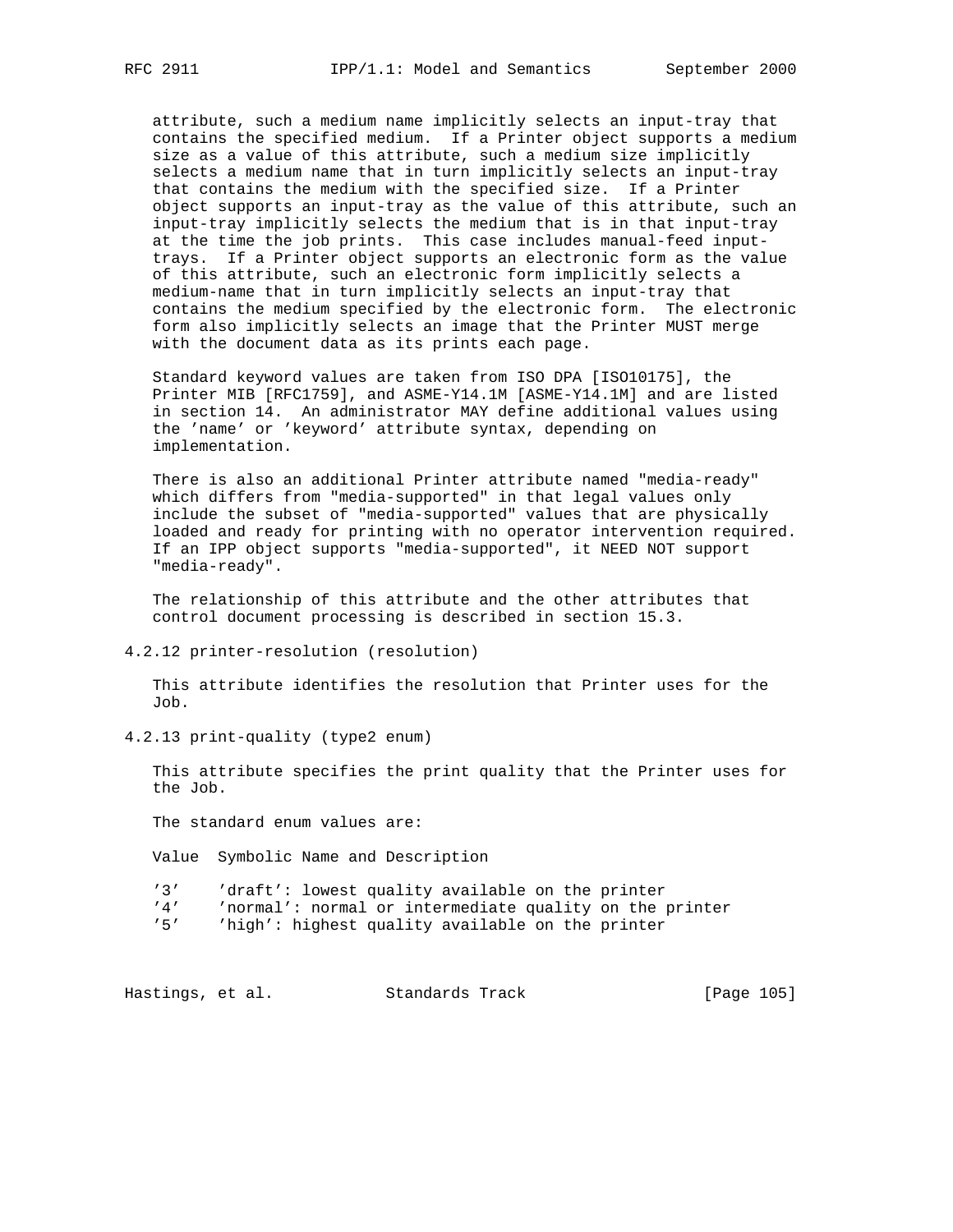# 4.3 Job Description Attributes

 The attributes in this section form the attribute group called "job description". The following table summarizes these attributes. The third column indicates whether the attribute is a REQUIRED attribute that MUST be supported by Printer objects. If it is not indicated as REQUIRED, then it is OPTIONAL. The maximum size in octets for 'text' and 'name' attributes is indicated in parenthesizes.

| Attribute                        | Syntax               | REQUIRED? |
|----------------------------------|----------------------|-----------|
| job-uri                          | uri                  | REQUIRED  |
| job-id                           | integer(1:MAX)       | REQUIRED  |
| job-printer-uri                  | uri                  | REQUIRED  |
| job-more-info                    | uri                  |           |
| job-name                         | name (MAX)           | REQUIRED  |
| job-originating-user-name        | name (MAX)           | REQUIRED  |
| job-state                        | type1 enum           | REQUIRED  |
| job-state-reasons                | 1setOf type2 keyword | REQUIRED  |
| job-state-message                | text (MAX)           |           |
| job-detailed-status-<br>messages | 1setOf text (MAX)    |           |
| iob-document-access-errors       | 1setOf text (MAX)    |           |
| number-of-documents              | integer (0:MAX)      |           |
| output-device-assigned           | name (127)           |           |
| time-at-creation                 | integer (MIN:MAX)    | REQUIRED  |
| time-at-processing               | integer (MIN:MAX)    | REQUIRED  |
| time-at-completed                | integer (MIN:MAX)    | REQUIRED  |
| job-printer-up-time              | integer (1:MAX)      | REQUIRED  |
| date-time-at-creation            | dateTime             |           |

Hastings, et al. Standards Track [Page 106]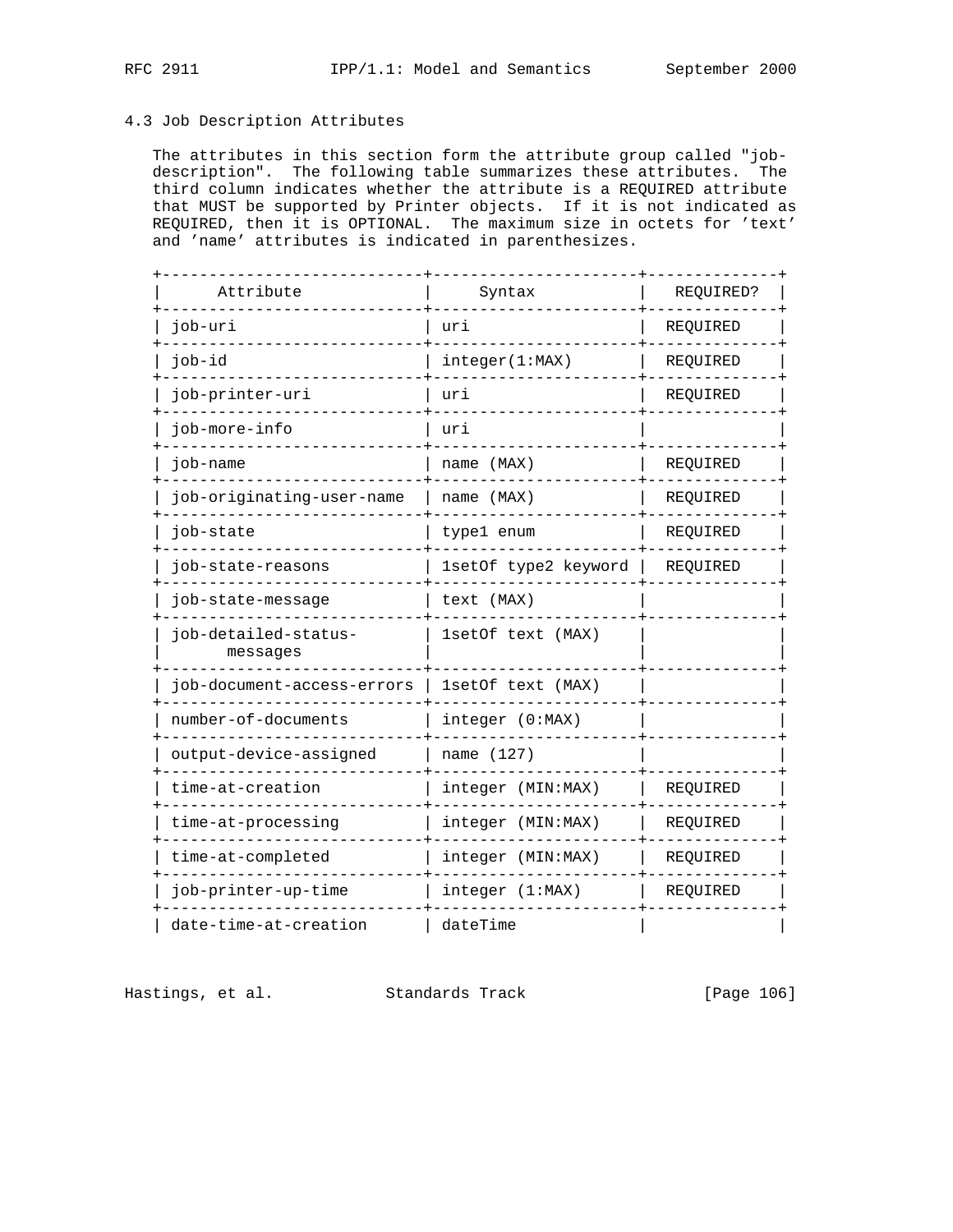| date-time-at-processing                      | dateTime        |          |
|----------------------------------------------|-----------------|----------|
| date-time-at-completed                       | dateTime        |          |
| number-of-intervening-jobs                   | integer (0:MAX) |          |
| job-message-from-operator                    | text (127)      |          |
| job-k-octets                                 | integer (0:MAX) |          |
| job-impressions                              | integer (0:MAX) |          |
| job-media-sheets                             | integer (0:MAX) |          |
| job-k-octets-processed                       | integer (0:MAX) |          |
| job-impressions-completed                    | integer (0:MAX) |          |
| job-media-sheets-completed                   | integer (0:MAX) |          |
| attributes-charset                           | charset         | REOUIRED |
| attributes-natural-language  naturalLanguage |                 | REQUIRED |
|                                              |                 |          |

# 4.3.1 job-uri (uri)

 This REQUIRED attribute contains the URI for the job. The Printer object, on receipt of a new job, generates a URI which identifies the new Job. The Printer object returns the value of the "job-uri" attribute as part of the response to a create request. The precise format of a Job URI is implementation dependent. If the Printer object supports more than one URI and there is some relationship between the newly formed Job URI and the Printer object's URI, the Printer object uses the Printer URI supplied by the client in the create request. For example, if the create request comes in over a secure channel, the new Job URI MUST use the same secure channel. This can be guaranteed because the Printer object is responsible for generating the Job URI and the Printer object is aware of its security configuration and policy as well as the Printer URI used in the create request.

 For a description of this attribute and its relationship to "job-id" and "job-printer-uri" attribute, see the discussion in section 2.4 on "Object Identity".

Hastings, et al. Standards Track [Page 107]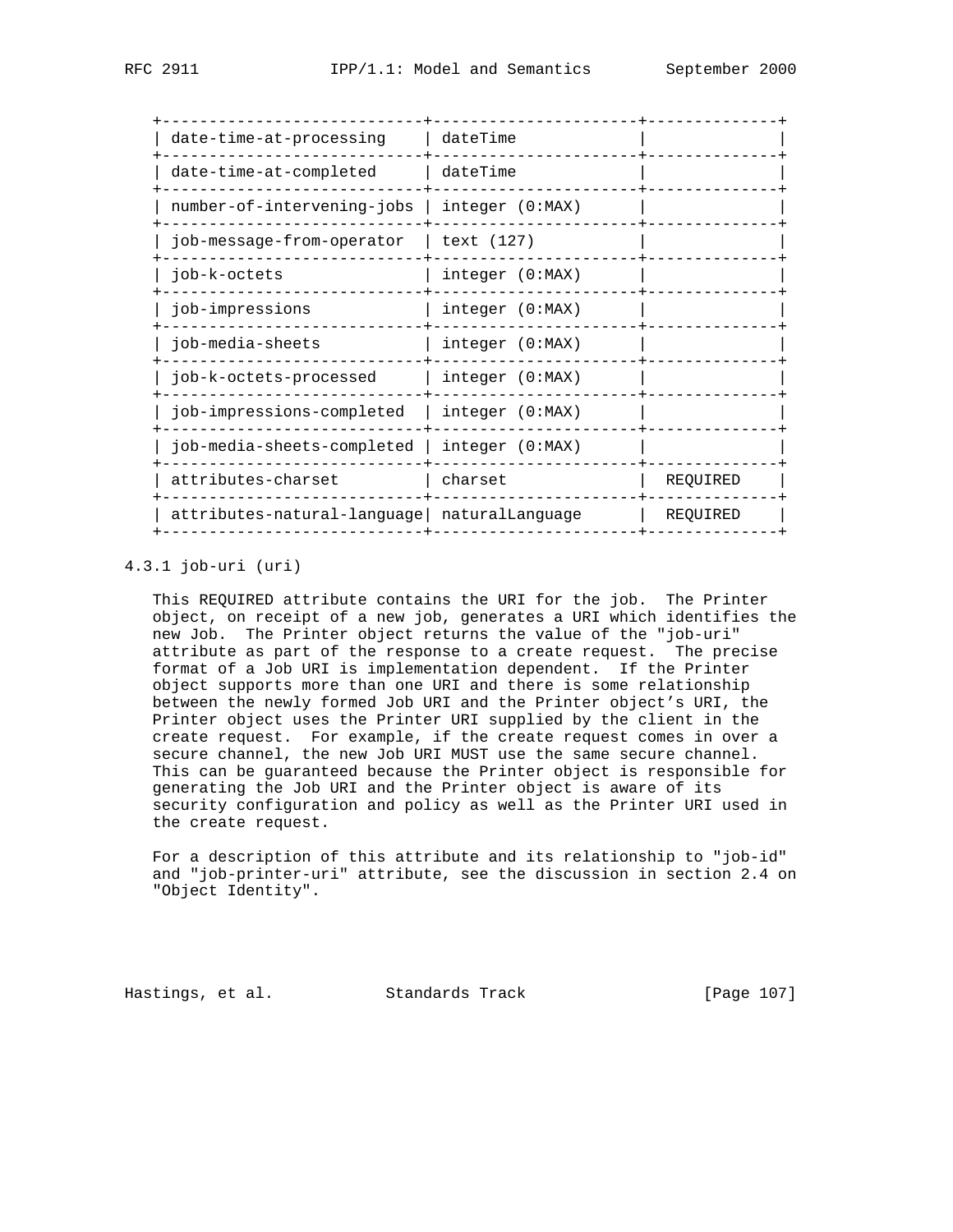4.3.2 job-id (integer(1:MAX))

 This REQUIRED attribute contains the ID of the job. The Printer, on receipt of a new job, generates an ID which identifies the new Job on that Printer. The Printer returns the value of the "job-id" attribute as part of the response to a create request. The 0 value is not included to allow for compatibility with SNMP index values which also cannot be 0.

 For a description of this attribute and its relationship to "job-uri" and "job-printer-uri" attribute, see the discussion in section 2.4 on "Object Identity".

4.3.3 job-printer-uri (uri)

 This REQUIRED attribute identifies the Printer object that created this Job object. When a Printer object creates a Job object, it populates this attribute with the Printer object URI that was used in the create request. This attribute permits a client to identify the Printer object that created this Job object when only the Job object's URI is available to the client. The client queries the creating Printer object to determine which languages, charsets, operations, are supported for this Job.

 For a description of this attribute and its relationship to "job-uri" and "job-id" attribute, see the discussion in section 2.4 on "Object Identity".

4.3.4 job-more-info (uri)

 Similar to "printer-more-info", this attribute contains the URI referencing some resource with more information about this Job object, perhaps an HTML page containing information about the Job.

4.3.5 job-name (name(MAX))

 This REQUIRED attribute is the name of the job. It is a name that is more user friendly than the "job-uri" attribute value. It does not need to be unique between Jobs. The Job's "job-name" attribute is set to the value supplied by the client in the "job-name" operation attribute in the create request (see Section 3.2.1.1). If, however, the "job-name" operation attribute is not supplied by the client in the create request, the Printer object, on creation of the Job, MUST generate a name. The printer SHOULD generate the value of the Job's "job-name" attribute from the first of the following sources that produces a value: 1) the "document-name" operation attribute of the

Hastings, et al. Standards Track [Page 108]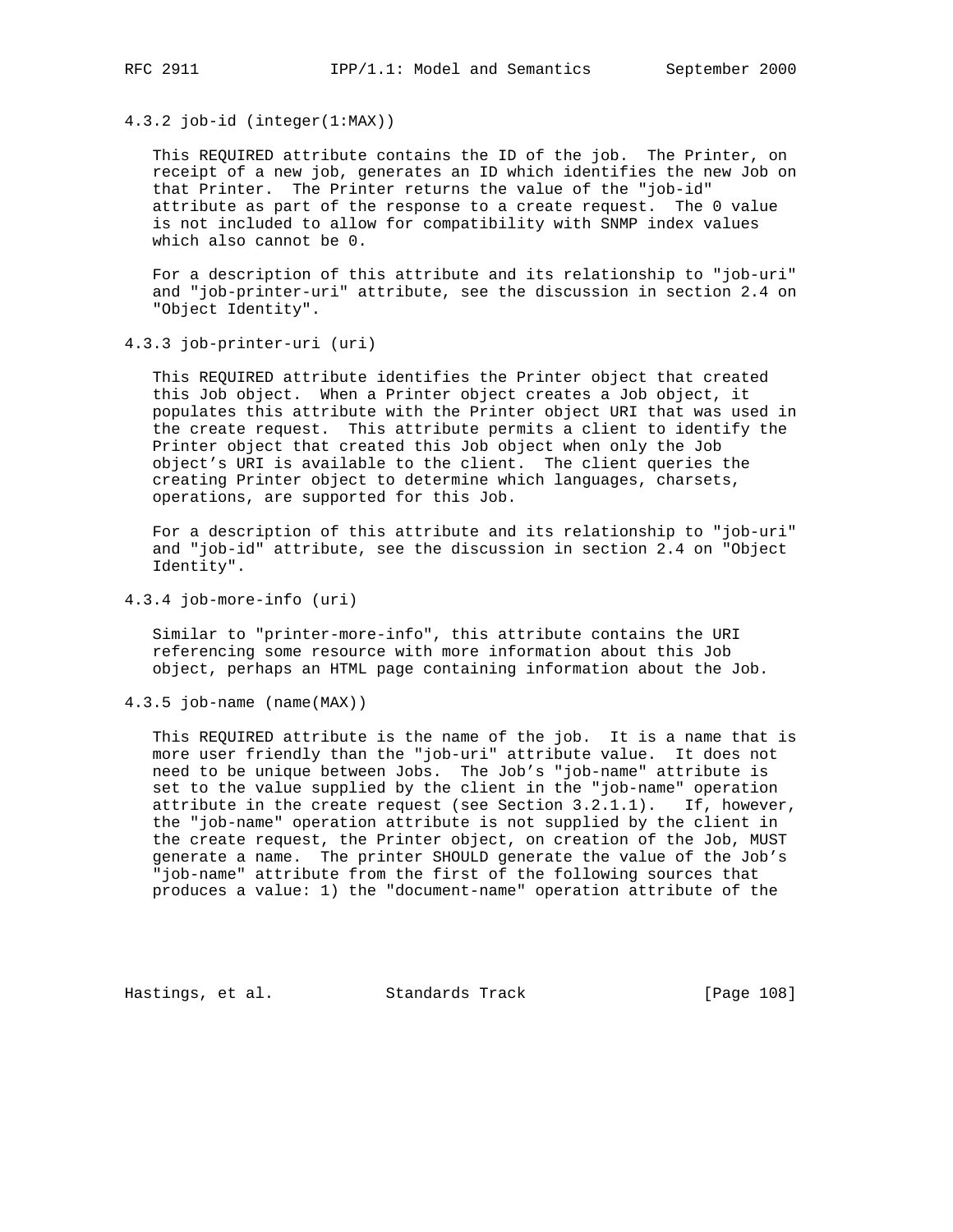first (or only) document, 2) the "document-URI" attribute of the first (or only) document, or 3) any other piece of Job specific and/or Document Content information.

4.3.6 job-originating-user-name (name(MAX))

 This REQUIRED attribute contains the name of the end user that submitted the print job. The Printer object sets this attribute to the most authenticated printable name that it can obtain from the authentication service over which the IPP operation was received. Only if such is not available, does the Printer object use the value supplied by the client in the "requesting-user-name" operation attribute of the create operation (see Sections 4.4.2, 4.4.3, and 8).

 Note: The Printer object needs to keep an internal originating user id of some form, typically as a credential of a principal, with the Job object. Since such an internal attribute is implementation dependent and not of interest to clients, it is not specified as a Job Description attribute. This originating user id is used for authorization checks (if any) on all subsequent operations.

4.3.7 job-state (type1 enum)

 This REQUIRED attribute identifies the current state of the job. Even though the IPP protocol defines seven values for job states (plus the out-of-band 'unknown' value - see Section 4.1), implementations only need to support those states which are appropriate for the particular implementation. In other words, a Printer supports only those job states implemented by the output device and available to the Printer object implementation.

Standard enum values are:

Values Symbolic Name and Description

- '3' 'pending': The job is a candidate to start processing, but is not yet processing.
- '4' 'pending-held': The job is not a candidate for processing for any number of reasons but will return to the 'pending' state as soon as the reasons are no longer present. The job's "job-state-reason" attribute MUST indicate why the job is no longer a candidate for processing.

Hastings, et al. Standards Track [Page 109]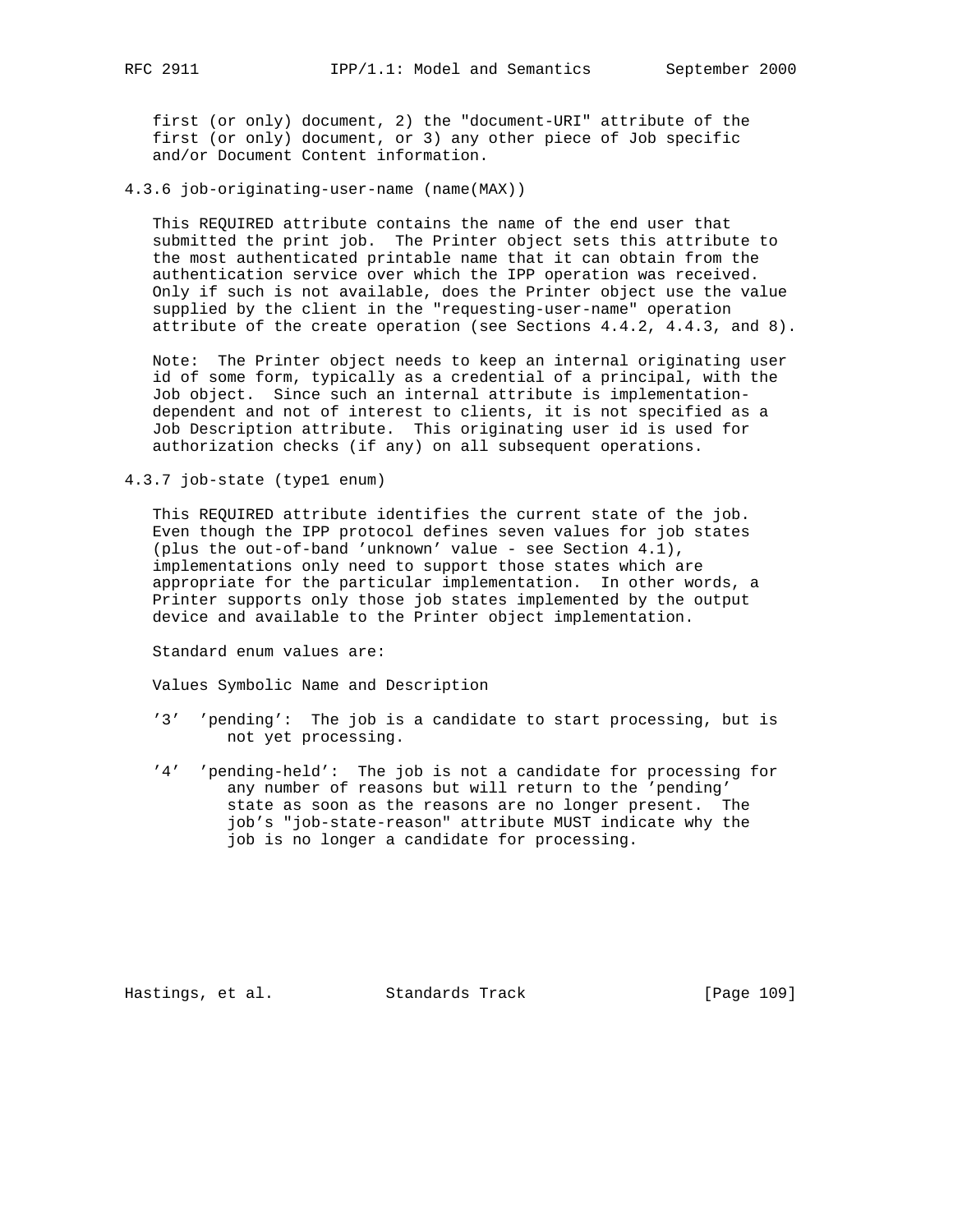# '5' 'processing': One or more of:

 1. the job is using, or is attempting to use, one or more purely software processes that are analyzing, creating, or interpreting a PDL, etc., 2. the job is using, or is attempting to use, one or more hardware devices that are interpreting a PDL, making marks on a medium, and/or performing finishing, such as stapling, etc., 3. the Printer object has made the job ready for

 printing, but the output device is not yet printing it, either because the job hasn't reached the output device or because the job is queued in the output device or some other spooler, awaiting the output device to print it.

 When the job is in the 'processing' state, the entire job state includes the detailed status represented in the Printer object's "printer-state", "printer-state reasons", and "printer-state-message" attributes.

 Implementations MAY, though they NEED NOT, include additional values in the job's "job-state-reasons" attribute to indicate the progress of the job, such as adding the 'job-printing' value to indicate when the output device is actually making marks on paper and/or the 'processing-to-stop-point' value to indicate that the IPP object is in the process of canceling or aborting the job. Most implementations won't bother with this nuance.

 '6' 'processing-stopped': The job has stopped while processing for any number of reasons and will return to the 'processing' state as soon as the reasons are no longer present.

> The job's "job-state-reason" attribute MAY indicate why the job has stopped processing. For example, if the output device is stopped, the 'printer-stopped' value MAY be included in the job's "job-state-reasons" attribute.

> Note: When an output device is stopped, the device usually indicates its condition in human readable form locally at the device. A client can obtain more complete device status remotely by querying the Printer object's "printer-state", "printer-state-reasons" and "printer state-message" attributes.

 '7' 'canceled': The job has been canceled by a Cancel-Job operation and the Printer object has completed canceling

Hastings, et al. Standards Track [Page 110]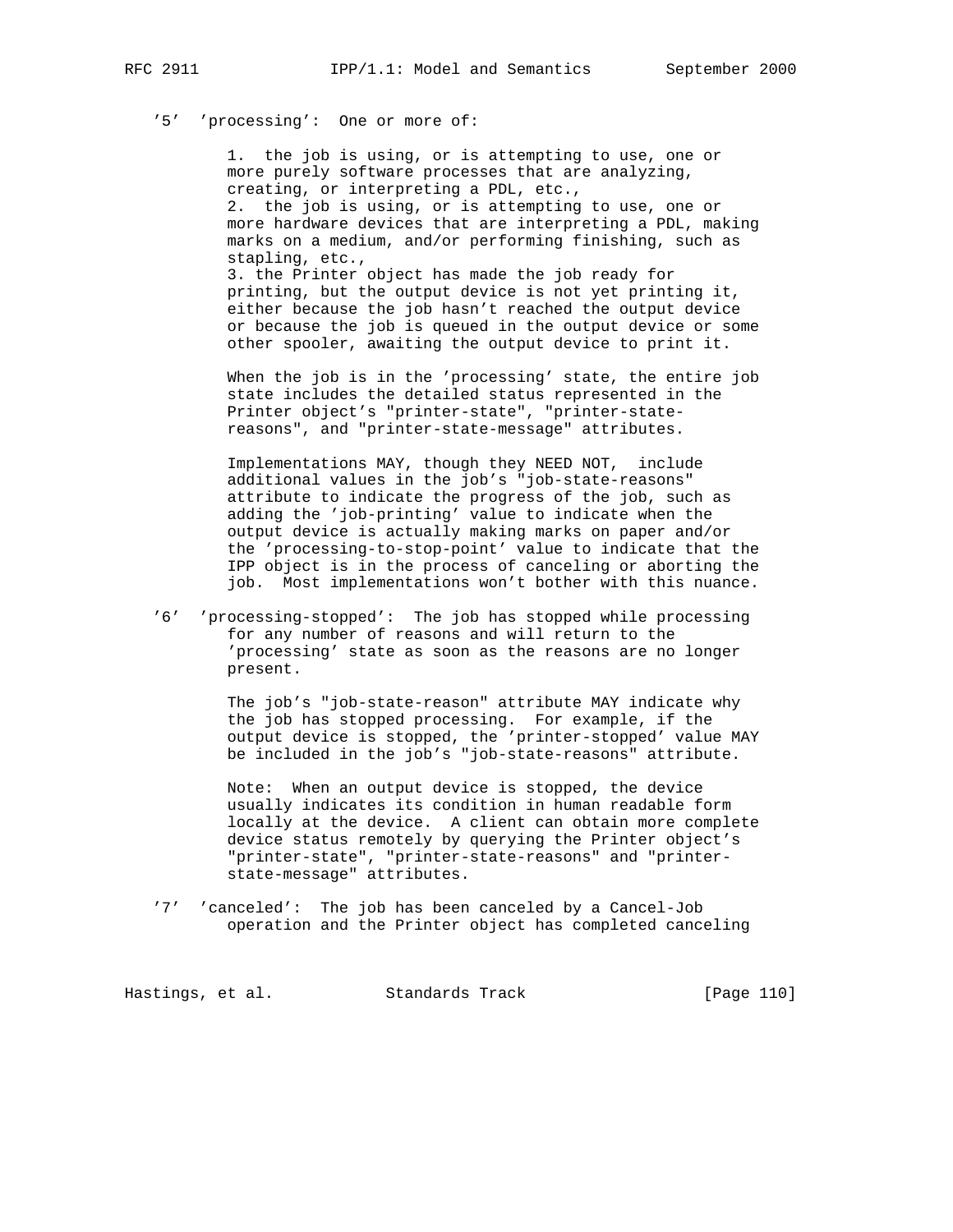the job and all job status attributes have reached their final values for the job. While the Printer object is canceling the job, the job remains in its current state, but the job's "job-state-reasons" attribute SHOULD contain the 'processing-to-stop-point' value and one of the 'canceled-by-user', 'canceled-by-operator', or 'canceled-at-device' value. When the job moves to the 'canceled' state, the 'processing-to-stop-point' value, if present, MUST be removed, but the 'canceled-by-xxx', if present, MUST remain.

- '8' 'aborted': The job has been aborted by the system, usually while the job was in the 'processing' or 'processing stopped' state and the Printer has completed aborting the job and all job status attributes have reached their final values for the job. While the Printer object is aborting the job, the job remains in its current state, but the job's "job-state-reasons" attribute SHOULD contain the 'processing-to-stop-point' and 'aborted-by system' values. When the job moves to the 'aborted' state, the 'processing-to-stop-point' value, if present, MUST be removed, but the 'aborted-by-system' value, if present, MUST remain.
- '9' 'completed': The job has completed successfully or with warnings or errors after processing and all of the job media sheets have been successfully stacked in the appropriate output bin(s) and all job status attributes have reached their final values for the job. The job's "job-state-reasons" attribute SHOULD contain one of: 'completed-successfully', 'completed-with-warnings', or 'completed-with-errors' values.

 The final value for this attribute MUST be one of: 'completed', 'canceled', or 'aborted' before the Printer removes the job altogether. The length of time that jobs remain in the 'canceled', 'aborted', and 'completed' states depends on implementation. See section 4.3.7.2.

The following figure shows the normal job state transitions.

|       |                     |                                         |                             | +----> canceled |
|-------|---------------------|-----------------------------------------|-----------------------------|-----------------|
|       |                     |                                         |                             |                 |
|       |                     | $+\$ ----> pending --------> processing | ---------+------> completed |                 |
|       | ᄉ                   |                                         |                             |                 |
| --->+ |                     |                                         |                             | +----> aborted  |
|       |                     |                                         |                             |                 |
|       | +----> pending-held | processing-stopped ---+                 |                             |                 |

| Hastings, et al. |  | Standards Track | [Page 111] |  |
|------------------|--|-----------------|------------|--|
|                  |  |                 |            |  |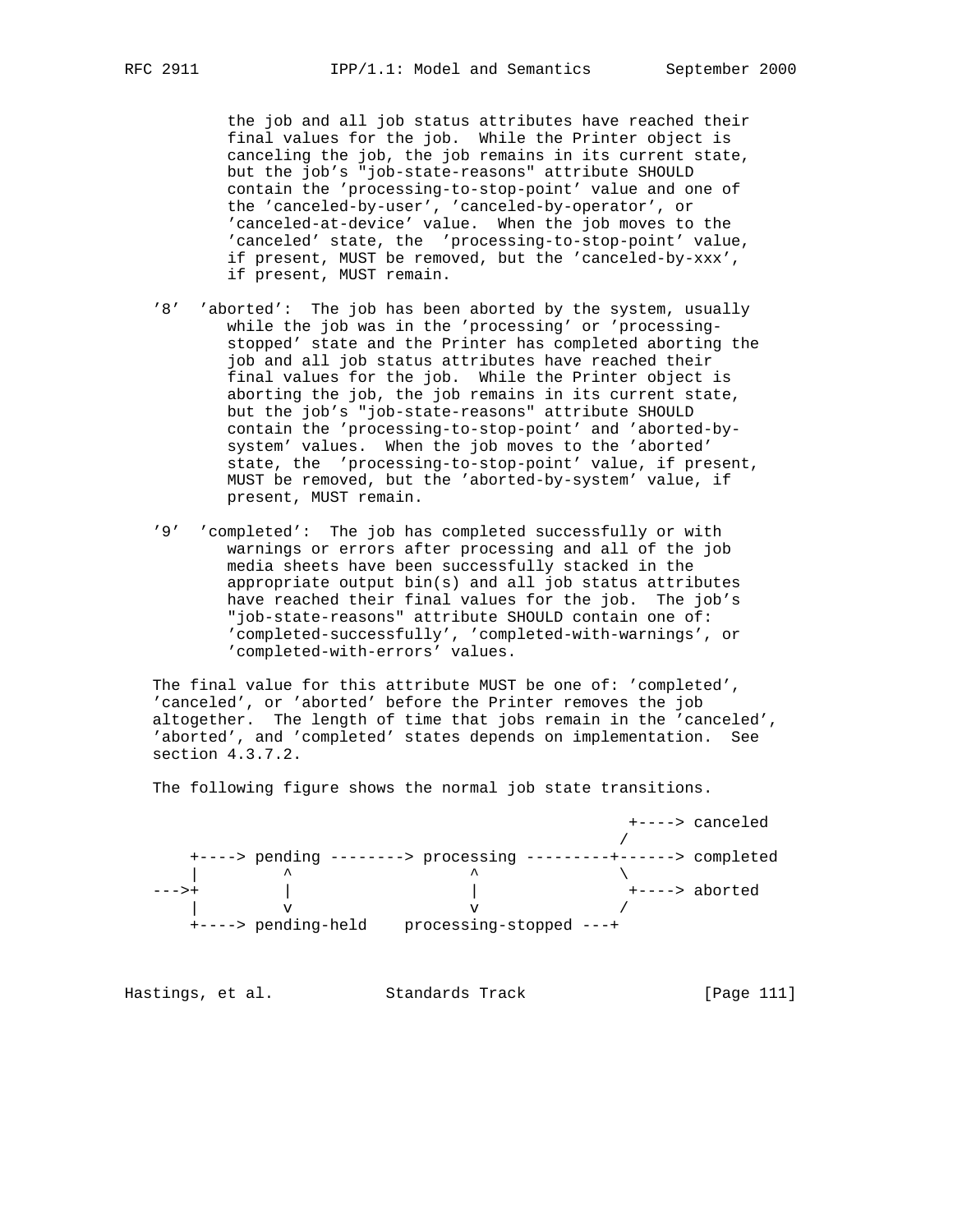Normally a job progresses from left to right. Other state transitions are unlikely, but are not forbidden. Not shown are the transitions to the 'canceled' state from the 'pending', 'pending held', and 'processing-stopped' states.

 Jobs reach one of the three terminal states: 'completed', 'canceled', or 'aborted', after the jobs have completed all activity, including stacking output media, after the jobs have completed all activity, and all job status attributes have reached their final values for the job.

4.3.7.1 Forwarding Servers

 As with all other IPP attributes, if the implementation cannot determine the correct value for this attribute, it SHOULD respond with the out-of-band value 'unknown' (see section 4.1) rather than try to guess at some possibly incorrect value and give the end user the wrong impression about the state of the Job object. For example, if the implementation is just a gateway into some printing system from which it can normally get status, but temporarily is unable, then the implementation should return the 'unknown' value. However, if the implementation is a gateway to a printing system that never provides detailed status about the print job, the implementation MAY set the IPP Job object's state to 'completed', provided that it also sets the 'queued-in-device' value in the job's "job-state-reasons" attribute (see section 4.3.8).

4.3.7.2 Partitioning of Job States

 This section partitions the 7 job states into phases: Job Not Completed, Job Retention, Job History, and Job Removal. This section also explains the 'job-restartable' value of the "job-state-reasons" Job Description attribute for use with the Restart-Job operation.

 Job Not Completed: When a job is in the 'pending', 'pending-held', 'processing', or 'processing-stopped' states, the job is not completed.

 Job Retention: When a job enters one of the three terminal job states: 'completed', 'canceled', or 'aborted', the IPP Printer object MAY "retain" the job in a restartable condition for an implementation-defined time period. This time period MAY be zero seconds and MAY depend on the terminal job state. This phase is called Job Retention. While in the Job Retention phase, the job's document data is retained and a client may restart the job using the Restart-Job operation. If the IPP object supports the Restart-Job

Hastings, et al. Standards Track [Page 112]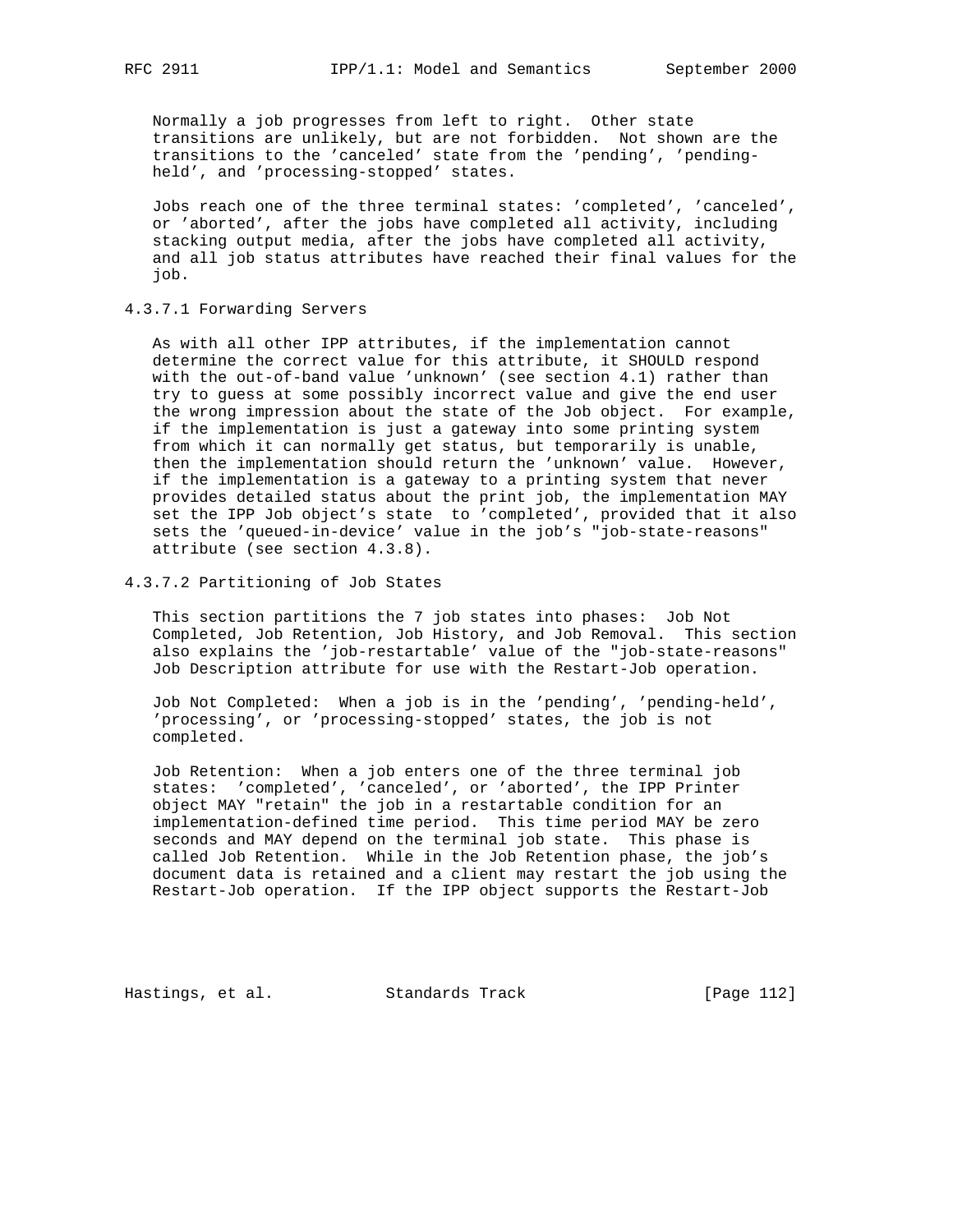operation, then it SHOULD indicate that the job is restartable by adding the 'job-restartable' value to the job's "job-state-reasons" attribute (see Section 4.3.8) during the Job Retention phase.

 Job History: After the Job Retention phase expires for a job, the Printer object deletes the document data for the job and the job becomes part of the Job History. The Printer object MAY also delete any number of the job attributes. Since the job is no longer restartable, the Printer object MUST remove the 'job-restartable' value from the job's "job-state-reasons" attribute, if present.

 Job Removal: After the job has remained in the Job History for an implementation-defined time, such as when the number of jobs exceeds a fixed number or after a fixed time period (which MAY be zero seconds), the IPP Printer removes the job from the system.

 Using the Get-Jobs operation and supplying the 'not-completed' value for the "which-jobs" operation attribute, a client is requesting jobs in the Job Not Completed phase. Using the Get-Jobs operation and supplying the 'completed' value for the "which-jobs" operation attribute, a client is requesting jobs in the Job Retention and Job History phases. Using the Get-Job-Attributes operation, a client is requesting a job in any phase except Job Removal. After Job Removal, the Get-Job-Attributes and Get-Jobs operations no longer are capable of returning any information about a job.

4.3.8 job-state-reasons (1setOf type2 keyword)

 This REQUIRED attribute provides additional information about the job's current state, i.e., information that augments the value of the job's "job-state" attribute.

 These values MAY be used with any job state or states for which the reason makes sense. Some of these value definitions indicate conformance requirements; the rest are OPTIONAL. Furthermore, when implemented, the Printer MUST return these values when the reason applies and MUST NOT return them when the reason no longer applies whether the value of the Job's "job-state" attribute changed or not. When the Job does not have any reasons for being in its current state, the value of the Job's "job-state-reasons" attribute MUST be 'none'.

 Note: While values cannot be added to the 'job-state' attribute without impacting deployed clients that take actions upon receiving "job-state" values, it is the intent that additional "job-state reasons" values can be defined and registered without impacting such deployed clients. In other words, the "job-state-reasons" attribute is intended to be extensible.

Hastings, et al. Standards Track [Page 113]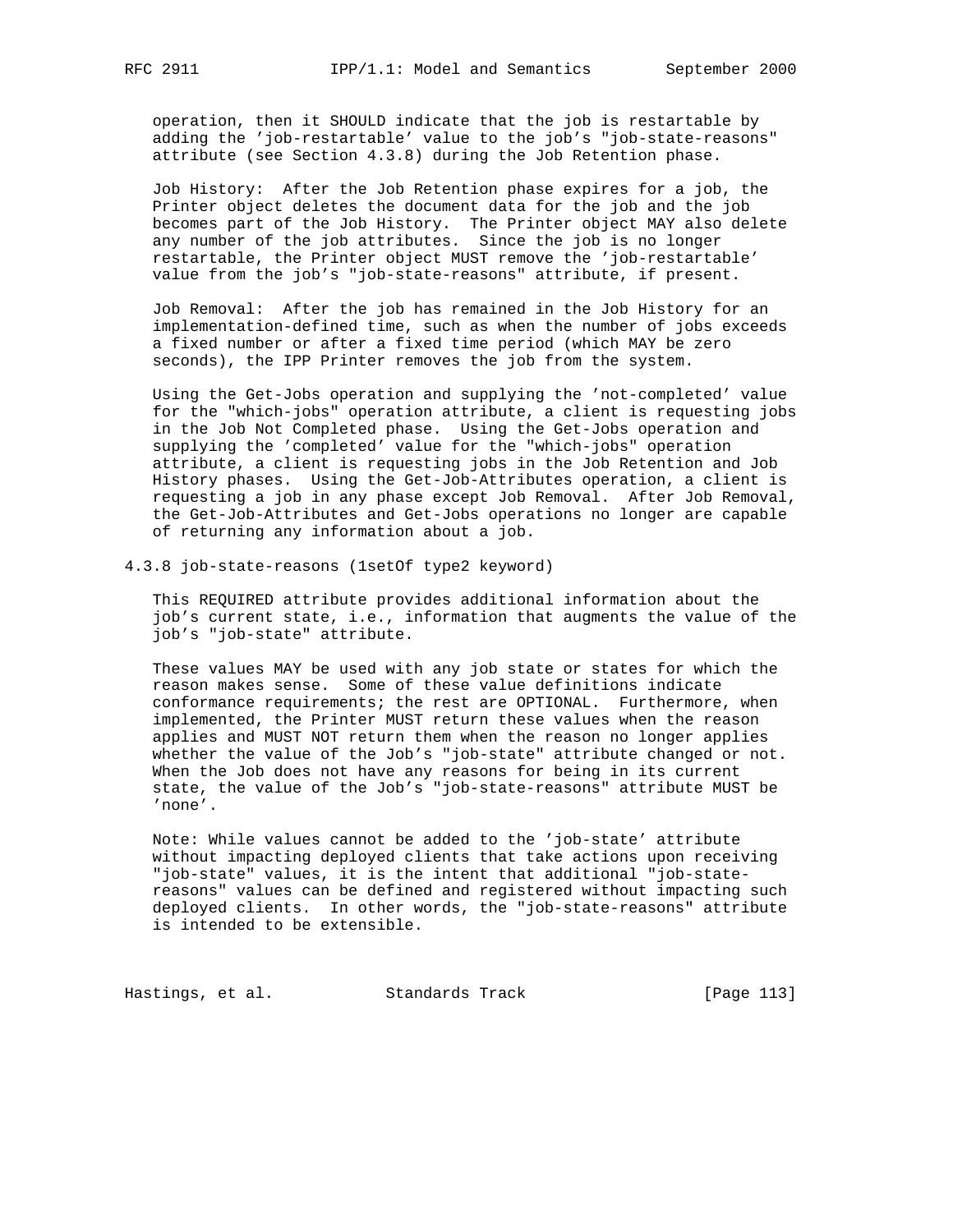The following standard keyword values are defined. For ease of understanding, the values are presented in the order in which the reasons are likely to occur (if implemented), starting with the 'job-incoming' value:

- 'none': There are no reasons for the job's current state. This state reason is semantically equivalent to "job-state-reasons" without any value and MUST be used when there is no other value, since the 1setOf attribute syntax requires at least one value.
- 'job-incoming': Either (1) the Printer has accepted the Create- Job operation and is expecting additional Send-Document and/or Send-URI operations, or (2) the Printer is retrieving/accepting document data as a result of a Print-Job, Print-URI, Send- Document or Send-URI operation.
- 'job-data-insufficient': The Create-Job operation has been accepted by the Printer, but the Printer is expecting additional document data before it can move the job into the 'processing' state. If a Printer starts processing before it has received all data, the Printer removes the 'job-data insufficient' reason, but the 'job-incoming' remains. If a Printer starts processing after it has received all data, the Printer removes the 'job-data-insufficient' reason and the 'job-incoming' at the same time.
- 'document-access-error': After accepting a Print-URI or Send-URI request, the Printer could not access one or more documents passed by reference. This reason is intended to cover any file access problem, including file does not exist and access denied because of an access control problem. The Printer MAY also indicate the document access error using the "job-document access-errors" Job Description attribute (see section 4.3.11). Whether the Printer aborts the job and moves the job to the 'aborted' job state or prints all documents that are accessible and moves the job to the 'completed' job state and adds the 'completed-with-errors' value in the job's "job-state-reasons" attribute depends on implementation and/or site policy. This value SHOULD be supported if the Print-URI or Send-URI operations are supported.
- 'submission-interrupted': The job was not completely submitted for some unforeseen reason, such as: (1) the Printer has crashed before the job was closed by the client, (2) the Printer or the document transfer method has crashed in some non-recoverable way before the document data was entirely transferred to the Printer, (3) the client crashed or failed to close the job before the time-out period. See section 4.4.31. 'job-outgoing': The Printer is transmitting the job to the output device.

Hastings, et al. Standards Track [Page 114]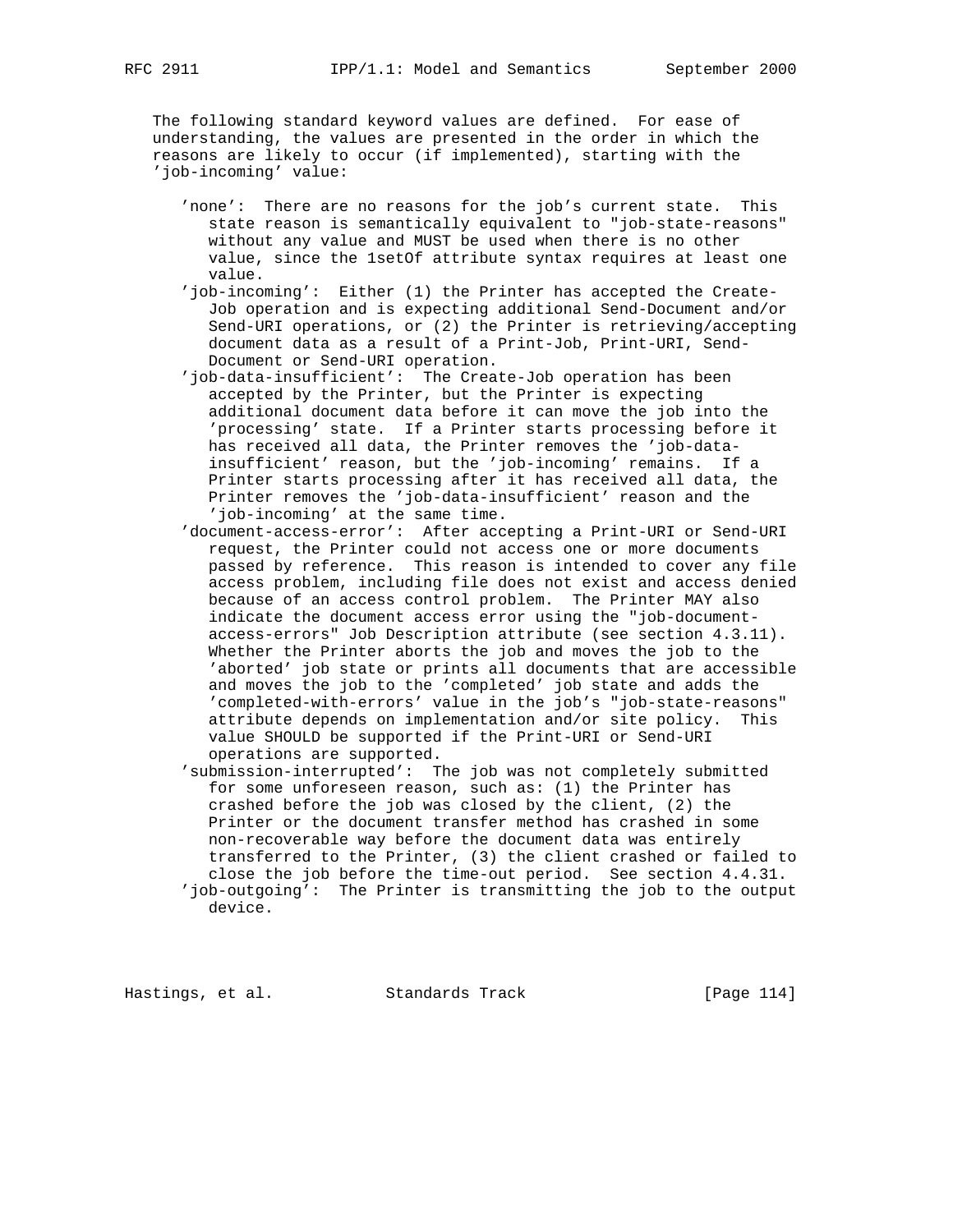- 'job-hold-until-specified': The value of the job's "job-hold until" attribute was specified with a time period that is still in the future. The job MUST NOT be a candidate for processing until this reason is removed and there are no other reasons to hold the job. This value SHOULD be supported if the "job hold-until" Job Template attribute is supported.
- 'resources-are-not-ready': At least one of the resources needed by the job, such as media, fonts, resource objects, etc., is not ready on any of the physical printer's for which the job is a candidate. This condition MAY be detected when the job is accepted, or subsequently while the job is pending or processing, depending on implementation. The job may remain in its current state or be moved to the 'pending-held' state, depending on implementation and/or job scheduling policy.
- 'printer-stopped-partly': The value of the Printer's "printer state-reasons" attribute contains the value 'stopped-partly'. 'printer-stopped': The value of the Printer's "printer-state" attribute is 'stopped'.
- 'job-interpreting': Job is in the 'processing' state, but more specifically, the Printer is interpreting the document data.
- 'job-queued': Job is in the 'processing' state, but more specifically, the Printer has queued the document data.
- 'job-transforming': Job is in the 'processing' state, but more specifically, the Printer is interpreting document data and producing another electronic representation.
- 'job-queued-for-marker': Job is in any of the 'pending-held', 'pending', or 'processing' states, but more specifically, the Printer has completed enough processing of the document to be able to start marking and the job is waiting for the marker. Systems that require human intervention to release jobs using the Release-Job operation, put the job into the 'pending-held' job state. Systems that automatically select a job to use the marker put the job into the 'pending' job state or keep the job in the 'processing' job state while waiting for the marker, depending on implementation. All implementations put the job into (or back into) the 'processing' state when marking does begin.
- 'job-printing': The output device is marking media. This value is useful for Printers which spend a great deal of time processing (1) when no marking is happening and then want to show that marking is now happening or (2) when the job is in the process of being canceled or aborted while the job remains in the 'processing' state, but the marking has not yet stopped so that impression or sheet counts are still increasing for the job.

Hastings, et al. Standards Track [Page 115]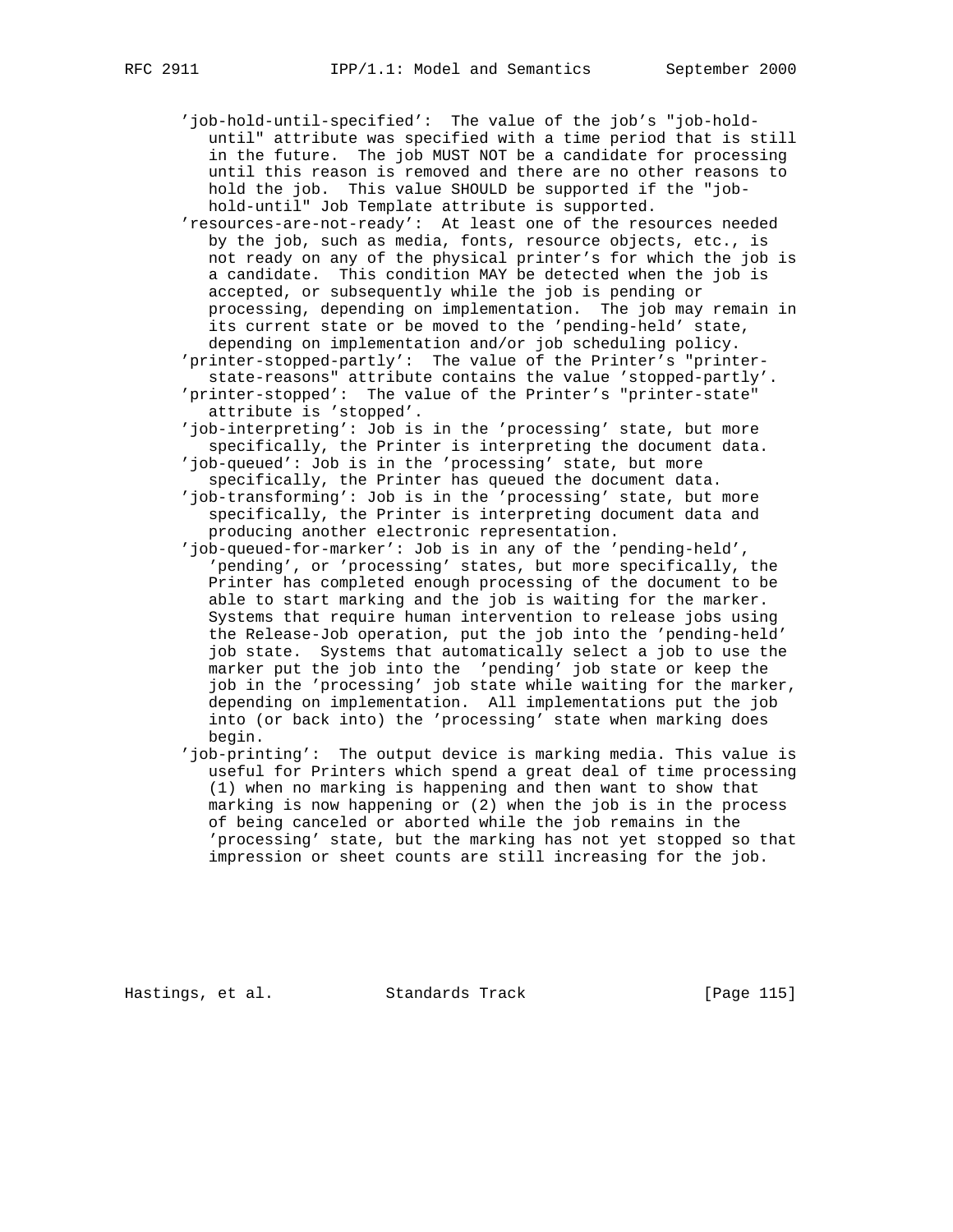- - 'job-canceled-by-user': The job was canceled by the owner of the job using the Cancel-Job request, i.e., by a user whose authenticated identity is the same as the value of the originating user that created the Job object, or by some other authorized end-user, such as a member of the job owner's security group. This value SHOULD be supported.
	- 'job-canceled-by-operator': The job was canceled by the operator using the Cancel-Job request, i.e., by a user who has been authenticated as having operator privileges (whether local or remote). If the security policy is to allow anyone to cancel anyone's job, then this value may be used when the job is canceled by other than the owner of the job. For such a security policy, in effect, everyone is an operator as far as canceling jobs with IPP is concerned. This value SHOULD be supported if the implementation permits canceling by other than the owner of the job.
	- 'job-canceled-at-device': The job was canceled by an unidentified local user, i.e., a user at a console at the device. This value SHOULD be supported if the implementation supports canceling jobs at the console.
	- 'aborted-by-system': The job (1) is in the process of being aborted, (2) has been aborted by the system and placed in the 'aborted' state, or (3) has been aborted by the system and placed in the 'pending-held' state, so that a user or operator can manually try the job again. This value SHOULD be supported.
	- 'unsupported-compression': The job was aborted by the system because the Printer determined while attempting to decompress the document-data's that the compression is actually not among those supported by the Printer. This value MUST be supported, since "compressions is a REQUIRED operation attribute.
	- 'compression-error': The job was aborted by the system because the Printer encountered an error in the document-data while decompressing it. If the Printer posts this reason, the document-data has already passed any tests that would have led to the 'unsupported-compression' job-state-reason.
	- 'unsupported-document-format': The job was aborted by the system because the document-data's document-format is not among those supported by the Printer. If the client specifies the document-format as 'application/octet-stream', the printer MAY abort the job and post this reason even though the format is a member of the "document-format-supported" printer attribute, but not among the auto-sensed document-formats. This value MUST be supported, since "document-format" is a REQUIRED operation attribute.

Hastings, et al. Standards Track [Page 116]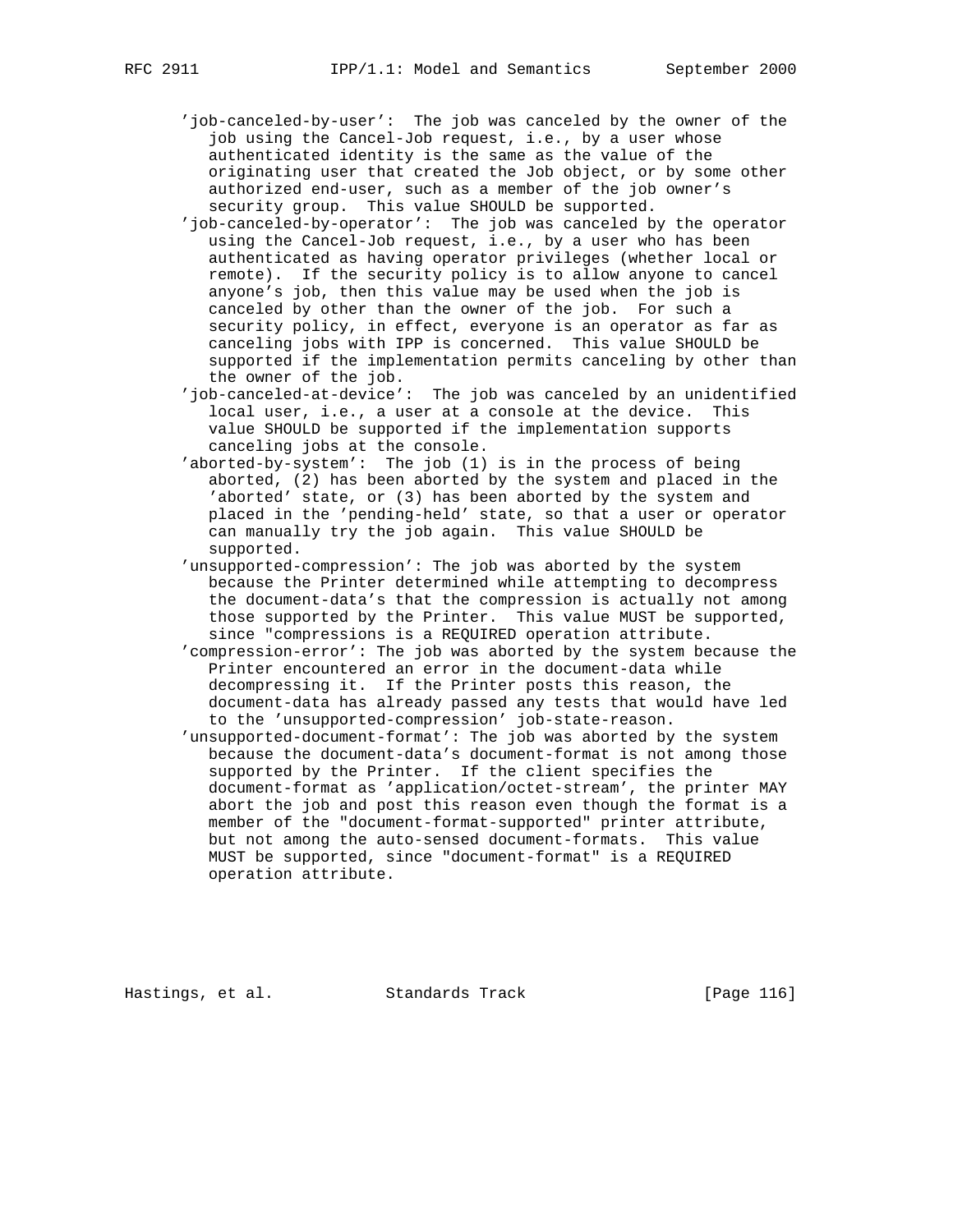'document-format-error': The job was aborted by the system because the Printer encountered an error in the document-data while processing it. If the Printer posts this reason, the document-data has already passed any tests that would have led to the 'unsupported-document-format' job-state-reason. 'processing-to-stop-point': The requester has issued a Cancel-Job operation or the Printer object has aborted the job, but is still performing some actions on the job until a specified stop point occurs or job termination/cleanup is completed.

 If the implementation requires some measurable time to cancel the job in the 'processing' or 'processing-stopped' job states, the IPP object MUST use this value to indicate that the Printer object is still performing some actions on the job while the job remains in the 'processing' or 'processing-stopped' state. After all the job's job description attributes have stopped incrementing, the Printer object moves the job from the 'processing' state to the 'canceled' or 'aborted' job states.

- 'service-off-line': The Printer is off-line and accepting no jobs. All 'pending' jobs are put into the 'pending-held' state. This situation could be true if the service's or document transform's input is impaired or broken.
- 'job-completed-successfully': The job completed successfully. This value SHOULD be supported.
- 'job-completed-with-warnings': The job completed with warnings. This value SHOULD be supported if the implementation detects warnings.
- 'job-completed-with-errors': The job completed with errors (and possibly warnings too). This value SHOULD be supported if the implementation detects errors.
- 'job-restartable' This job is retained (see section 4.3.7.2) and is currently able to be restarted using the Restart-Job operation (see section 3.3.7). If 'job-restartable' is a value of the job's 'job-state-reasons' attribute, then the IPP object MUST accept a Restart-Job operation for that job. This value SHOULD be supported if the Restart-Job operation is supported.
- 'queued-in-device': The job has been forwarded to a device or print system that is unable to send back status. The Printer sets the job's "job-state " attribute to 'completed' and adds the 'queued-in-device' value to the job's "job-state-reasons" attribute to indicate that the Printer has no additional information about the job and never will have any better information. See section 4.3.7.1.

Hastings, et al. Standards Track [Page 117]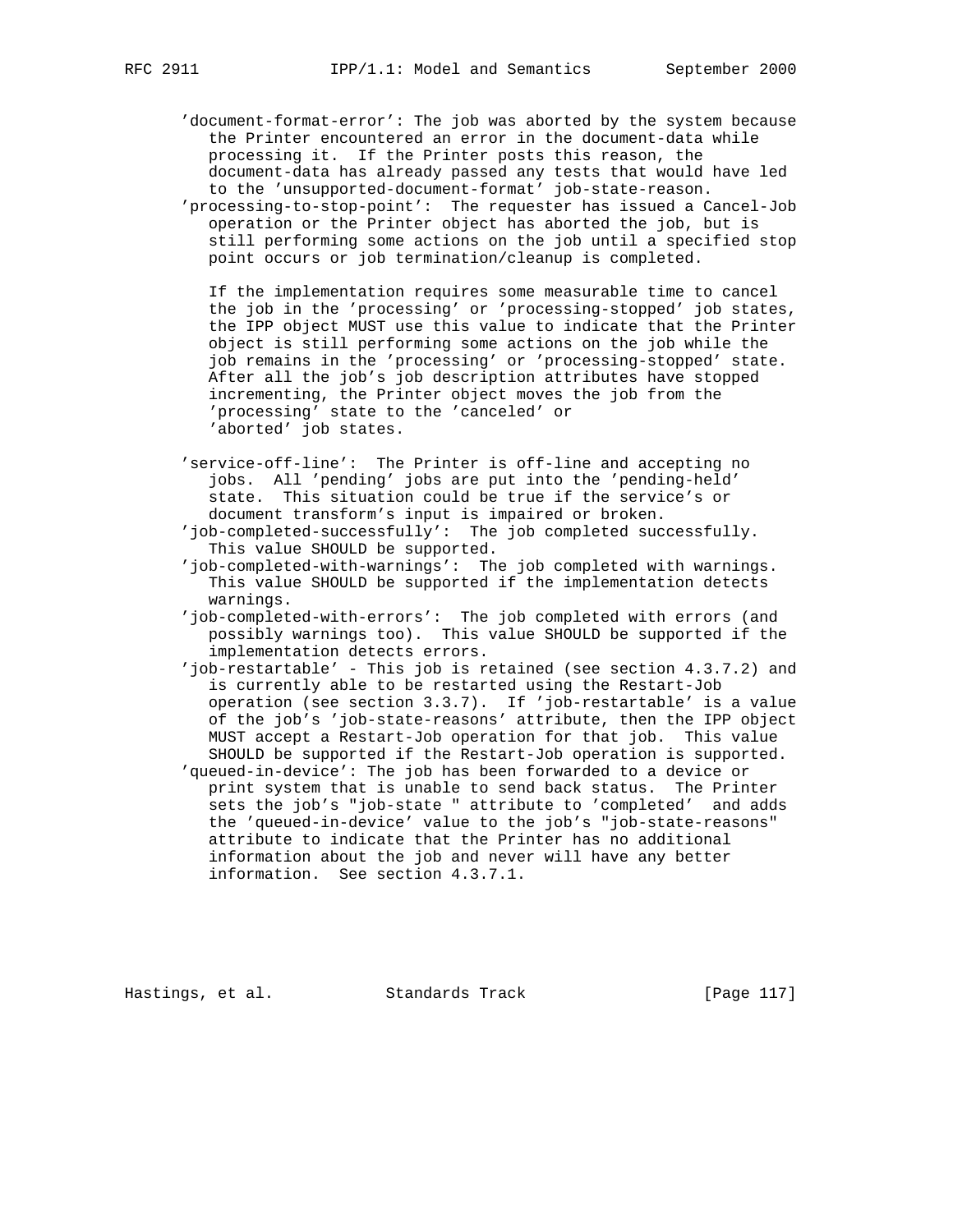### 4.3.9 job-state-message (text(MAX))

 This attribute specifies information about the "job-state" and "job state-reasons" attributes in human readable text. If the Printer object supports this attribute, the Printer object MUST be able to generate this message in any of the natural languages identified by the Printer's "generated-natural-language-supported" attribute (see the "attributes-natural-language" operation attribute specified in Section 3.1.4.1).

 The value SHOULD NOT contain additional information not contained in the values of the "job-state" and "job-states-reasons" attributes, such as interpreter error information. Otherwise, application programs might attempt to parse the (localized text). For such additional information such as interpreter errors for application program consumption or specific document access errors, new attributes with keyword values, needs to be developed and registered.

4.3.10 job-detailed-status-messages (1setOf text(MAX))

 This attribute specifies additional detailed and technical information about the job. The Printer NEED NOT localize the message(s), since they are intended for use by the system administrator or other experienced technical persons. Localization might obscure the technical meaning of such messages. Clients MUST NOT attempt to parse the value of this attribute. See "job document-access-errors" (section 4.3.11) for additional errors that a program can process.

4.3.11 job-document-access-errors (1setOf text(MAX))

 This attribute provides additional information about each document access error for this job encountered by the Printer after it returned a response to the Print-URI or Send-URI operation and subsequently attempted to access document(s) supplied in the Print- URI or Send-URI operation. For errors in the protocol that is identified by the URI scheme in the "document-uri" operation attribute, such as 'http:' or 'ftp:', the error code is returned in parentheses, followed by the URI. For example:

(404) http://ftp.pwg.org/pub/pwg/ipp/new\_MOD/ipp-model-v11.pdf

 Most Internet protocols use decimal error codes (unlike IPP), so the ASCII error code representation is in decimal.

Hastings, et al. Standards Track [Page 118]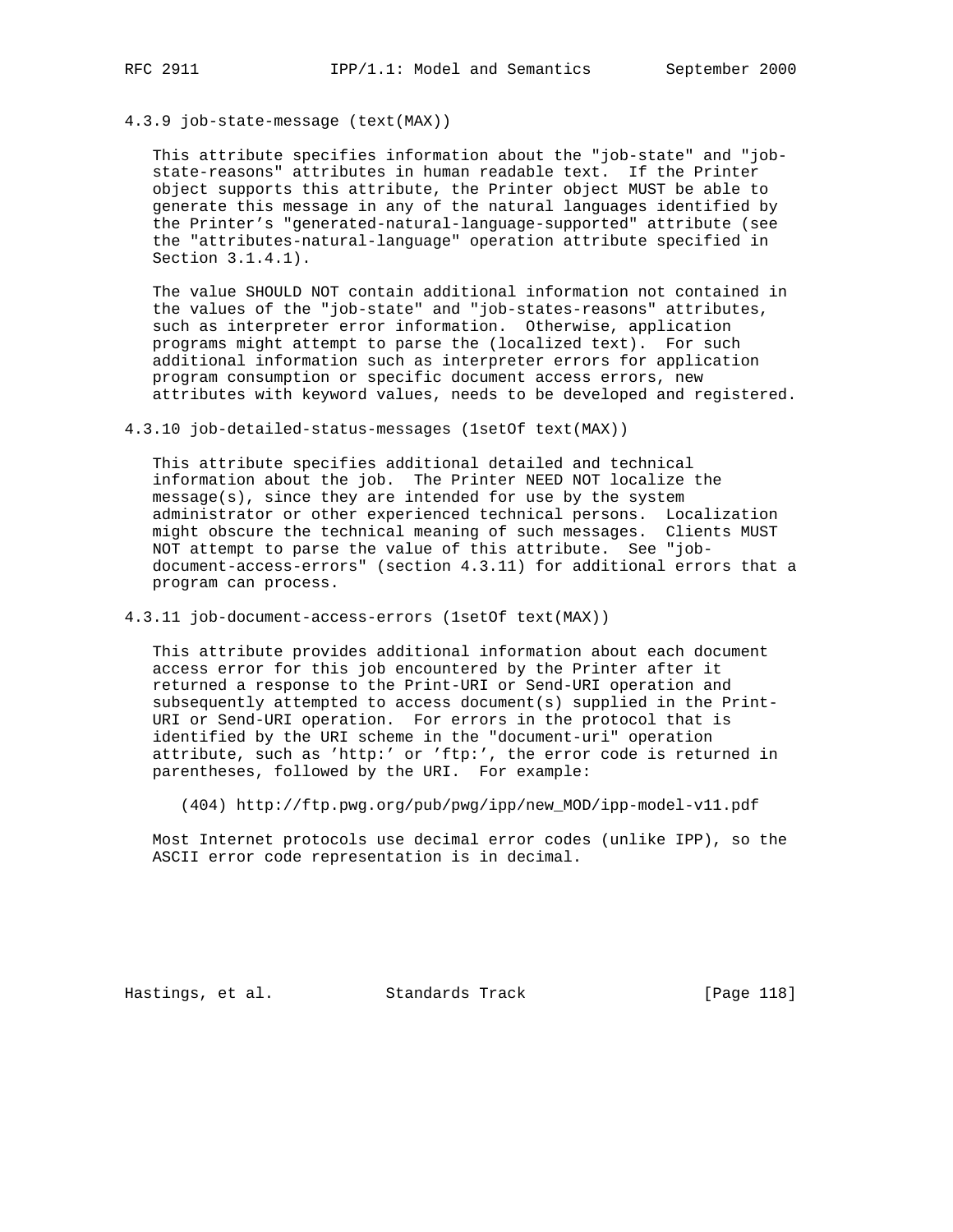4.3.12 number-of-documents (integer(0:MAX))

 This attribute indicates the number of documents in the job, i.e., the number of Send-Document, Send-URI, Print-Job, or Print-URI operations that the Printer has accepted for this job, regardless of whether the document data has reached the Printer object or not.

 Implementations supporting the OPTIONAL Create-Job/Send- Document/Send-URI operations SHOULD support this attribute so that clients can query the number of documents in each job.

4.3.13 output-device-assigned (name(127))

 This attribute identifies the output device to which the Printer object has assigned this job. If an output device implements an embedded Printer object, the Printer object NEED NOT set this attribute. If a print server implements a Printer object, the value MAY be empty (zero- length string) or not returned until the Printer object assigns an output device to the job. This attribute is particularly useful when a single Printer object supports multiple devices (so called "fan-out" - see section 2.1).

4.3.14 Event Time Job Description Attributes

 This section defines the Job Description attributes that indicate the time at which certain events occur for a job. If the job event has not yet occurred, then the IPP object MUST return the 'no-value' out-of-band value (see the beginning of Section 4.1). The "time-at xxx(integer)" attributes represent time as an 'integer' representing the number of seconds since the device was powered up (informally called "time ticks"). The "date-time-at-xxx(dateTime)" attributes represent time as 'dateTime' representing date and time (including an offset from UTC).

 In order to populate these attributes, the Printer object copies the value(s) of the following Printer Description attributes at the time the event occurs:

- 1. the value in the Printer's "printer-up-time" attribute for the "time-at-xxx(integer)" attributes
- 2. the value in the Printer's "printer-current-time" attribute for the "date-time-at-xxx(dateTime)" attributes.

 If the Printer resets its "printer-up-time" attribute to 1 on power up (see section 4.4.29) and has persistent jobs, then it MUST change all of jobs' "time-at-xxx(integer)" (time tick) job attributes whose events have occurred either to:

Hastings, et al. Standards Track [Page 119]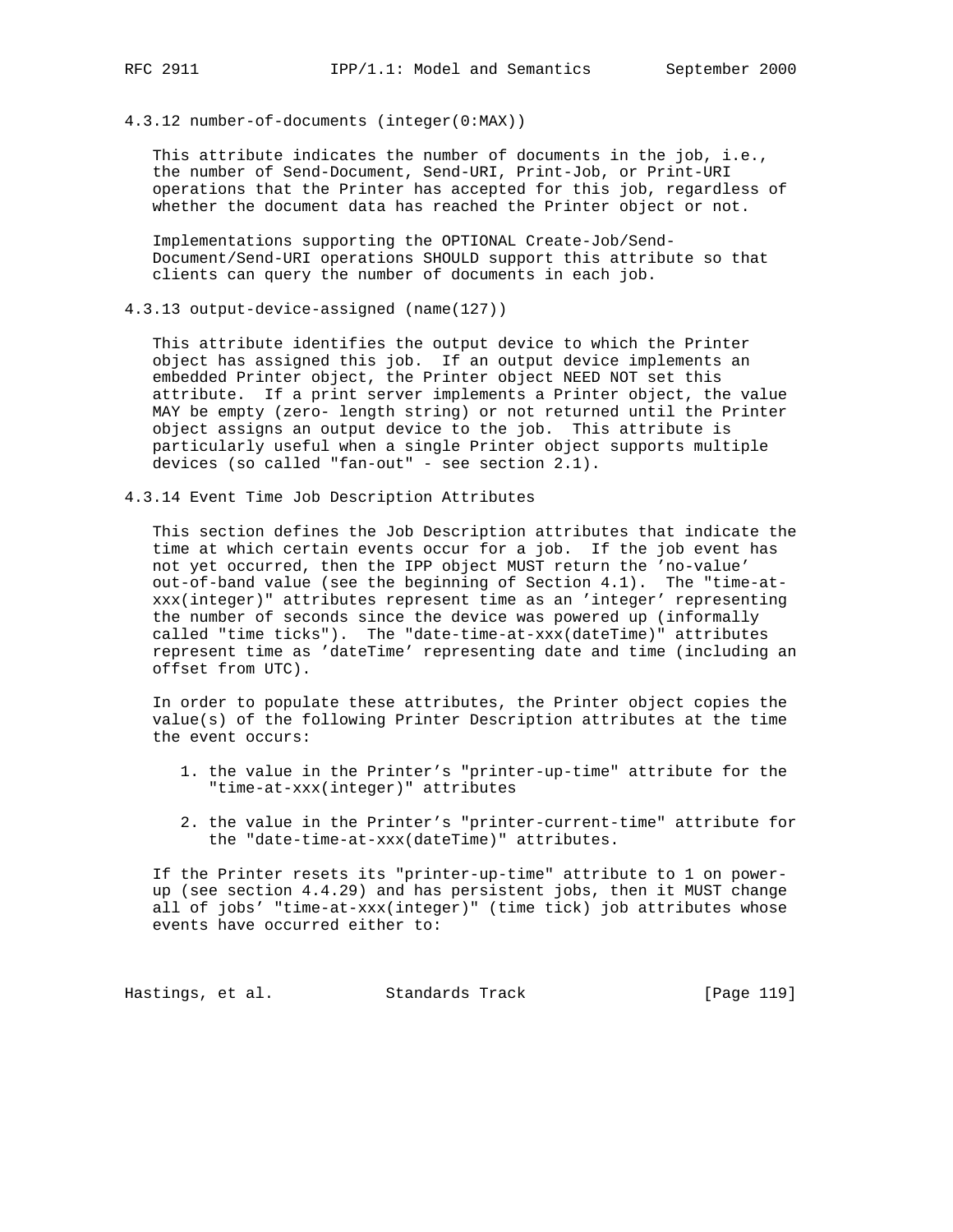- 1. 0 to indicate that the event happened before the most recent power up OR
- 2. the negative of the number of seconds before the most recent power-up that the event took place, though the negative number NEED NOT reflect the exact number of seconds.

 If a client queries a "time-at-xxx(integer)" time tick Job attribute and finds the value to be 0 or negative, the client MUST assume that the event occurred in some life other than the Printer's current life.

 Note: A Printer does not change the values of any "date-time-at xxx(dateTime)" job attributes on power-up.

4.3.14.1 time-at-creation (integer(MIN:MAX))

 This REQUIRED attribute indicates the time at which the Job object was created.

4.3.14.2 time-at-processing (integer(MIN:MAX))

 This REQUIRED attribute indicates the time at which the Job object first began processing after the create operation or the most recent Restart-Job operation. The out-of-band 'no-value' value is returned if the job has not yet been in the 'processing' state (see the beginning of Section 4.1).

4.3.14.3 time-at-completed (integer(MIN:MAX))

 This REQUIRED attribute indicates the time at which the Job object completed (or was canceled or aborted). The out-of-band 'no-value' value is returned if the job has not yet completed, been canceled, or aborted (see the beginning of Section 4.1).

4.3.14.4 job-printer-up-time (integer(1:MAX))

 This REQUIRED Job Description attribute indicates the amount of time (in seconds) that the Printer implementation has been up and running. This attribute is an alias for the "printer-up-time" Printer Description attribute (see Section 4.4.29).

 A client MAY request this attribute in a Get-Job-Attributes or Get- Jobs request and use the value returned in combination with other requested Event Time Job Description Attributes in order to display time attributes to a user. The difference between this attribute and the 'integer' value of a "time-at-xxx" attribute is the number of

Hastings, et al. Standards Track [Page 120]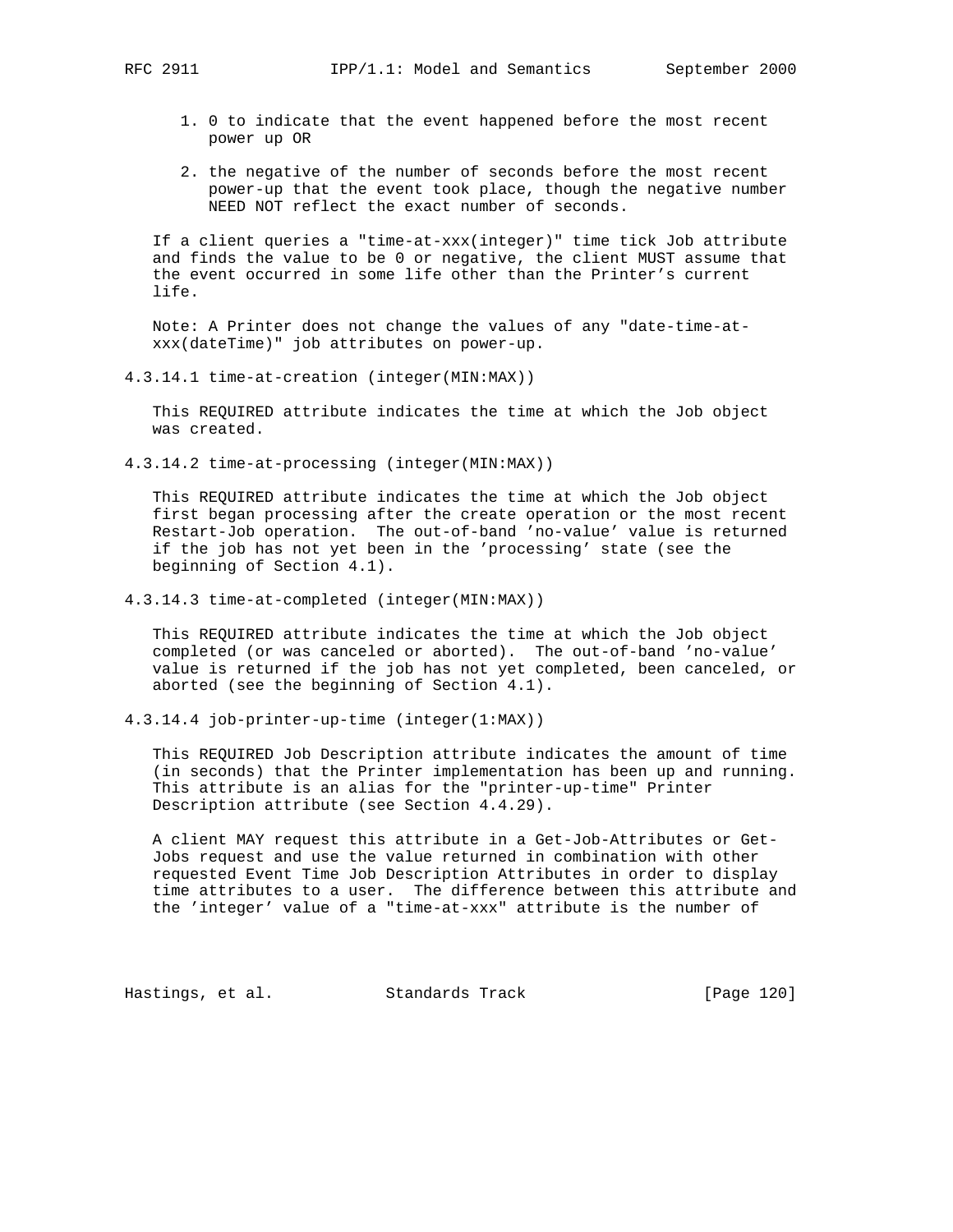seconds ago that the "time-at-xxx" event occurred. A client can compute the wall-clock time at which the "time-at-xxx" event occurred by subtracting this difference from the client's wall-clock time.

4.3.14.5 date-time-at-creation (dateTime)

 This attribute indicates the date and time at which the Job object was created.

4.3.14.6 date-time-at-processing (dateTime)

 This attribute indicates the date and time at which the Job object first began processing after the create operation or the most recent Restart-Job operation.

4.3.14.7 date-time-at-completed (dateTime)

 This attribute indicates the date and time at which the Job object completed (or was canceled or aborted).

4.3.15 number-of-intervening-jobs (integer(0:MAX))

 This attribute indicates the number of jobs that are "ahead" of this job in the relative chronological order of expected time to complete (i.e., the current scheduled order). For efficiency, it is only necessary to calculate this value when an operation is performed that requests this attribute.

4.3.16 job-message-from-operator (text(127))

 This attribute provides a message from an operator, system administrator or "intelligent" process to indicate to the end user the reasons for modification or other management action taken on a job.

4.3.17 Job Size Attributes

 This sub-section defines job attributes that describe the size of the job. These attributes are not intended to be counters; they are intended to be useful routing and scheduling information if known. For these attributes, the Printer object may try to compute the value if it is not supplied in the create request. Even if the client does supply a value for these three attributes in the create request, the Printer object MAY choose to change the value if the Printer object is able to compute a value which is more accurate than the client supplied value. The Printer object may be able to determine the correct value for these attributes either right at job submission time or at any later point in time.

Hastings, et al. Standards Track [Page 121]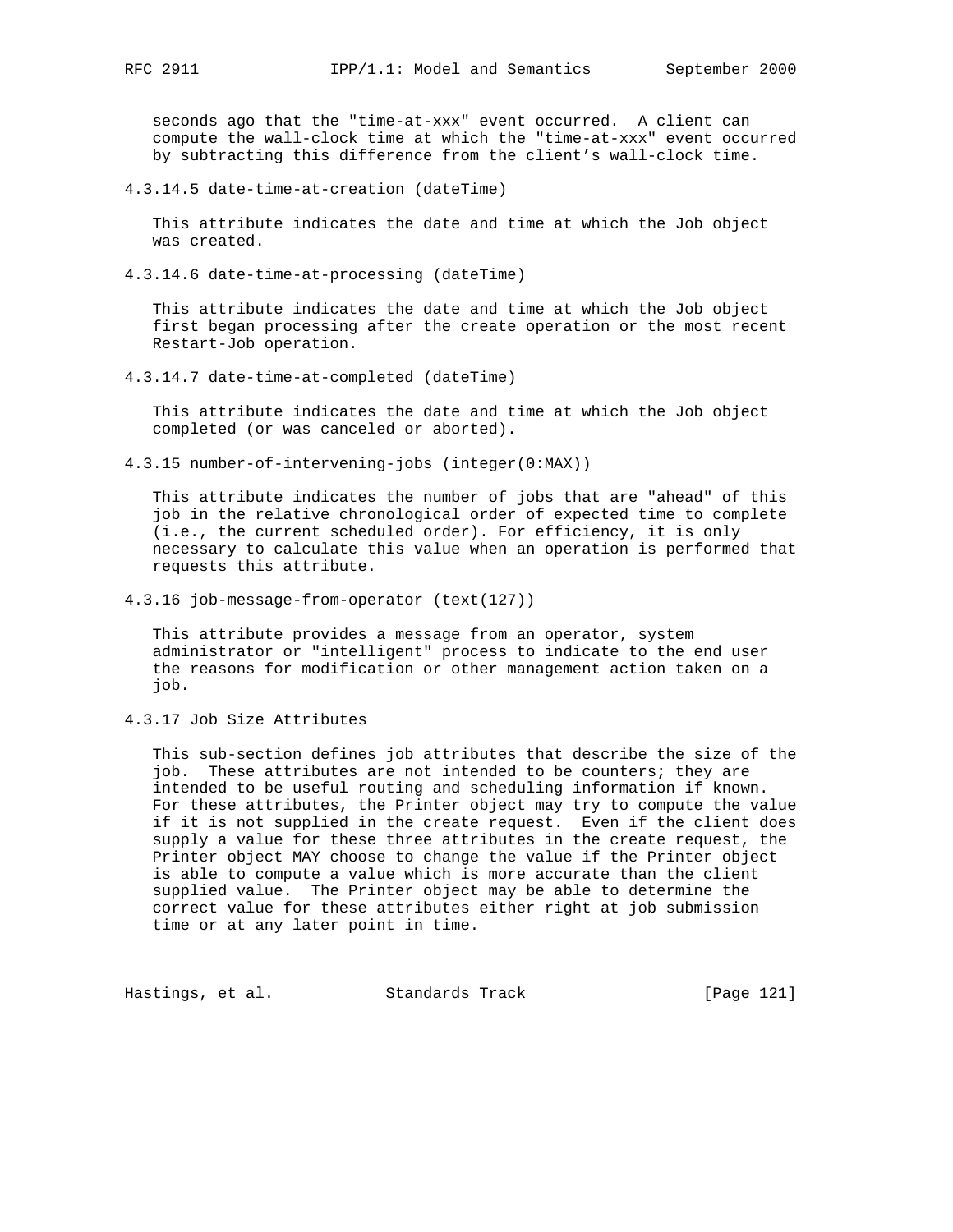# 4.3.17.1 job-k-octets (integer(0:MAX))

This attribute specifies the total size of the document(s) in  $K$  octets, i.e., in units of 1024 octets requested to be processed in the job. The value MUST be rounded up, so that a job between 1 and 1024 octets MUST be indicated as being 1, 1025 to 2048 MUST be 2, etc.

 This value MUST NOT include the multiplicative factors contributed by the number of copies specified by the "copies" attribute, independent of whether the device can process multiple copies without making multiple passes over the job or document data and independent of whether the output is collated or not. Thus the value is independent of the implementation and indicates the size of the document(s) measured in K octets independent of the number of copies.

 This value MUST also not include the multiplicative factor due to a copies instruction embedded in the document data. If the document data actually includes replications of the document data, this value will include such replication. In other words, this value is always the size of the source document data, rather than a measure of the hardcopy output to be produced.

4.3.17.2 job-impressions (integer(0:MAX))

 This attribute specifies the total size in number of impressions of the document(s) being submitted (see the definition of impression in section 12.2.5).

 As with "job-k-octets", this value MUST NOT include the multiplicative factors contributed by the number of copies specified by the "copies" attribute, independent of whether the device can process multiple copies without making multiple passes over the job or document data and independent of whether the output is collated or not. Thus the value is independent of the implementation and reflects the size of the document(s) measured in impressions independent of the number of copies.

 As with "job-k-octets", this value MUST also not include the multiplicative factor due to a copies instruction embedded in the document data. If the document data actually includes replications of the document data, this value will include such replication. In other words, this value is always the number of impressions in the source document data, rather than a measure of the number of impressions to be produced by the job.

Hastings, et al. Standards Track [Page 122]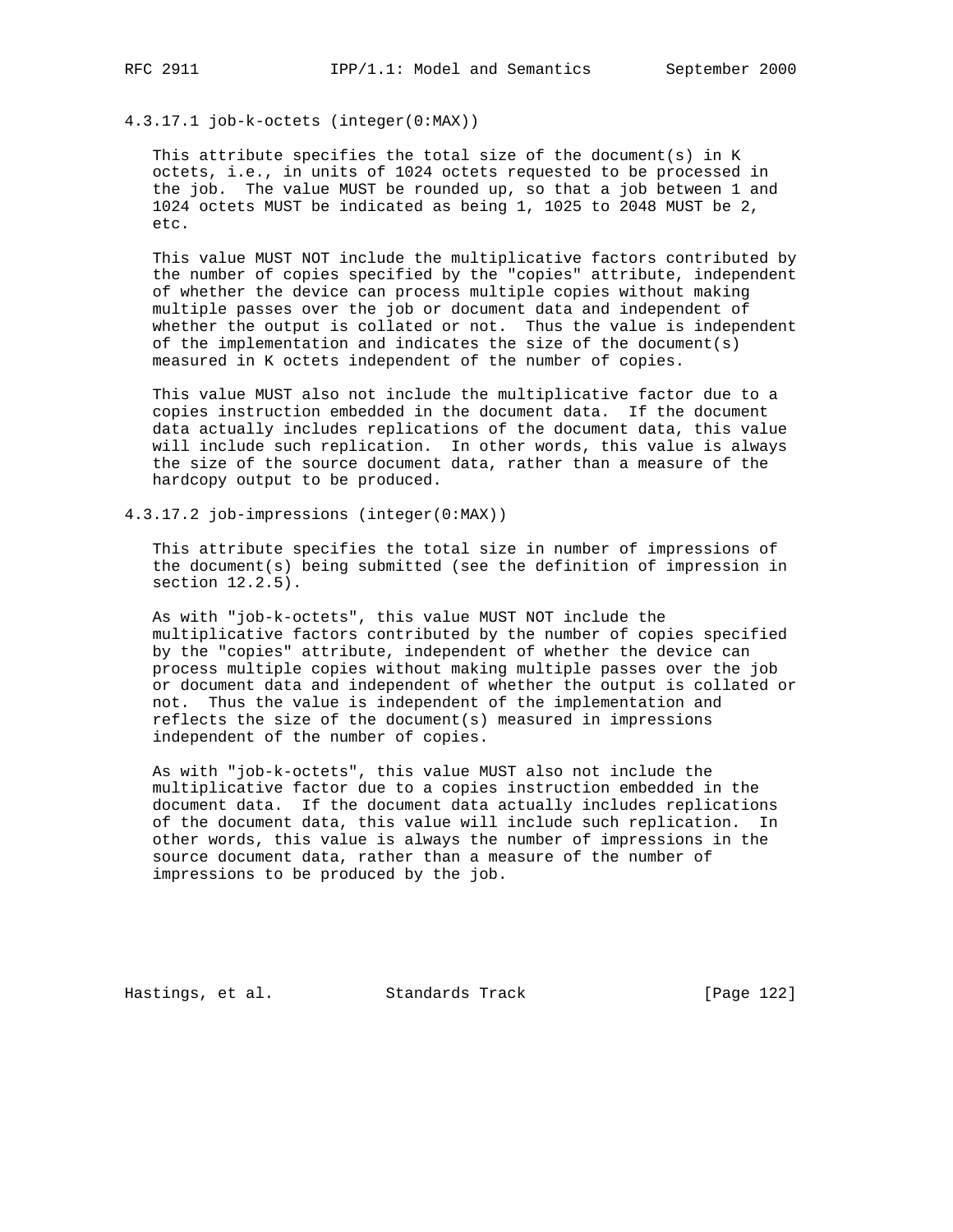4.3.17.3 job-media-sheets (integer(0:MAX))

 This attribute specifies the total number of media sheets to be produced for this job.

 Unlike the "job-k-octets" and the "job-impressions" attributes, this value MUST include the multiplicative factors contributed by the number of copies specified by the "copies" attribute and a 'number of copies' instruction embedded in the document data, if any. This difference allows the system administrator to control the lower and upper bounds of both (1) the size of the document(s) with "job-k octets-supported" and "job-impressions-supported" and (2) the size of the job with "job-media-sheets-supported".

4.3.18 Job Progress Attributes

 This sub-section defines job attributes that describe the progress of the job. These attributes are intended to be counters. That is, the value for a job that has not started processing MUST be 0. When the job's "job-state" is 'processing' or 'processing-stopped', this value is intended to contain the amount of the job that has been processed to the time at which the attributes are requested. When the job enters the 'completed', 'canceled', or 'aborted' states, these values are the final values for the job.

4.3.18.1 job-k-octets-processed (integer(0:MAX))

 This attribute specifies the total number of octets processed in K octets, i.e., in units of 1024 octets so far. The value MUST be rounded up, so that a job between 1 and 1024 octets inclusive MUST be indicated as being 1, 1025 to 2048 inclusive MUST be 2, etc.

 For implementations where multiple copies are produced by the interpreter with only a single pass over the data, the final value MUST be equal to the value of the "job-k-octets" attribute. For implementations where multiple copies are produced by the interpreter by processing the data for each copy, the final value MUST be a multiple of the value of the "job-k-octets" attribute.

4.3.18.2 job-impressions-completed (integer(0:MAX))

 This job attribute specifies the number of impressions completed for the job so far. For printing devices, the impressions completed includes interpreting, marking, and stacking the output.

Hastings, et al. Standards Track [Page 123]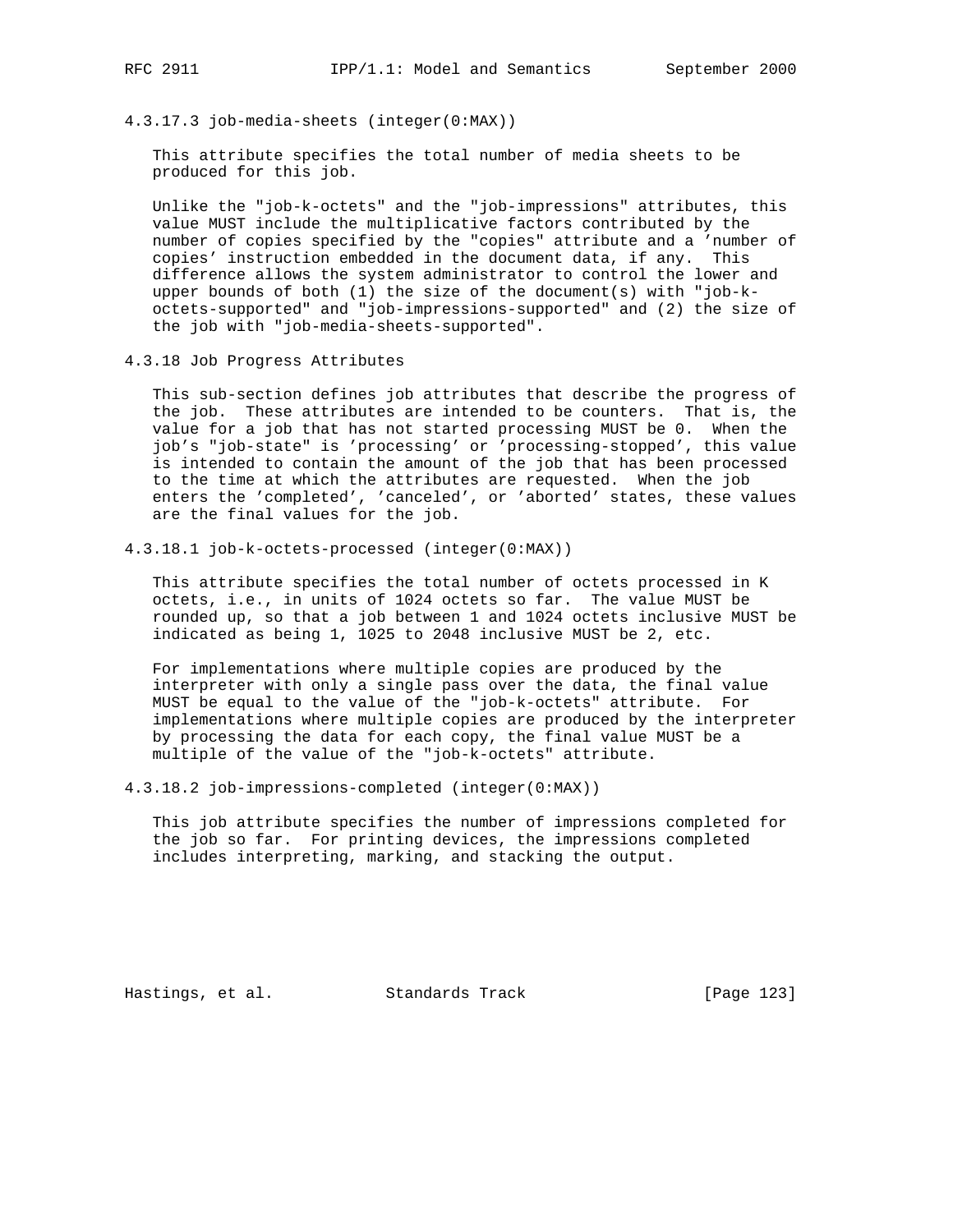4.3.18.3 job-media-sheets-completed (integer(0:MAX))

 This job attribute specifies the media-sheets completed marking and stacking for the entire job so far whether those sheets have been processed on one side or on both.

4.3.19 attributes-charset (charset)

 This REQUIRED attribute is populated using the value in the client supplied "attributes-charset" attribute in the create request. It identifies the charset (coded character set and encoding method) used by any Job attributes with attribute syntax 'text' and 'name' that were supplied by the client in the create request. See Section 3.1.4 for a complete description of the "attributes-charset" operation attribute.

 This attribute does not indicate the charset in which the 'text' and 'name' values are stored internally in the Job object. The internal charset is implementation-defined. The IPP object MUST convert from whatever the internal charset is to that being requested in an operation as specified in Section 3.1.4.

4.3.20 attributes-natural-language (naturalLanguage)

 This REQUIRED attribute is populated using the value in the client supplied "attributes-natural-language" attribute in the create request. It identifies the natural language used for any Job attributes with attribute syntax 'text' and 'name' that were supplied by the client in the create request. See Section 3.1.4 for a complete description of the "attributes-natural-language" operation attribute. See Sections 4.1.1.2 and 4.1.2.2 for how a Natural Language Override may be supplied explicitly for each 'text' and 'name' attribute value that differs from the value identified by the "attributes-natural-language" attribute.

4.4 Printer Description Attributes

 These attributes form the attribute group called "printer description". The following table summarizes these attributes, their syntax, and whether or not they are REQUIRED for a Printer object to support. If they are not indicated as REQUIRED, they are OPTIONAL. The maximum size in octets for 'text' and 'name' attributes is indicated in parenthesizes.

 Note: How these attributes are set by an Administrator is outside the scope of this IPP/1.1 document.

Hastings, et al. Standards Track [Page 124]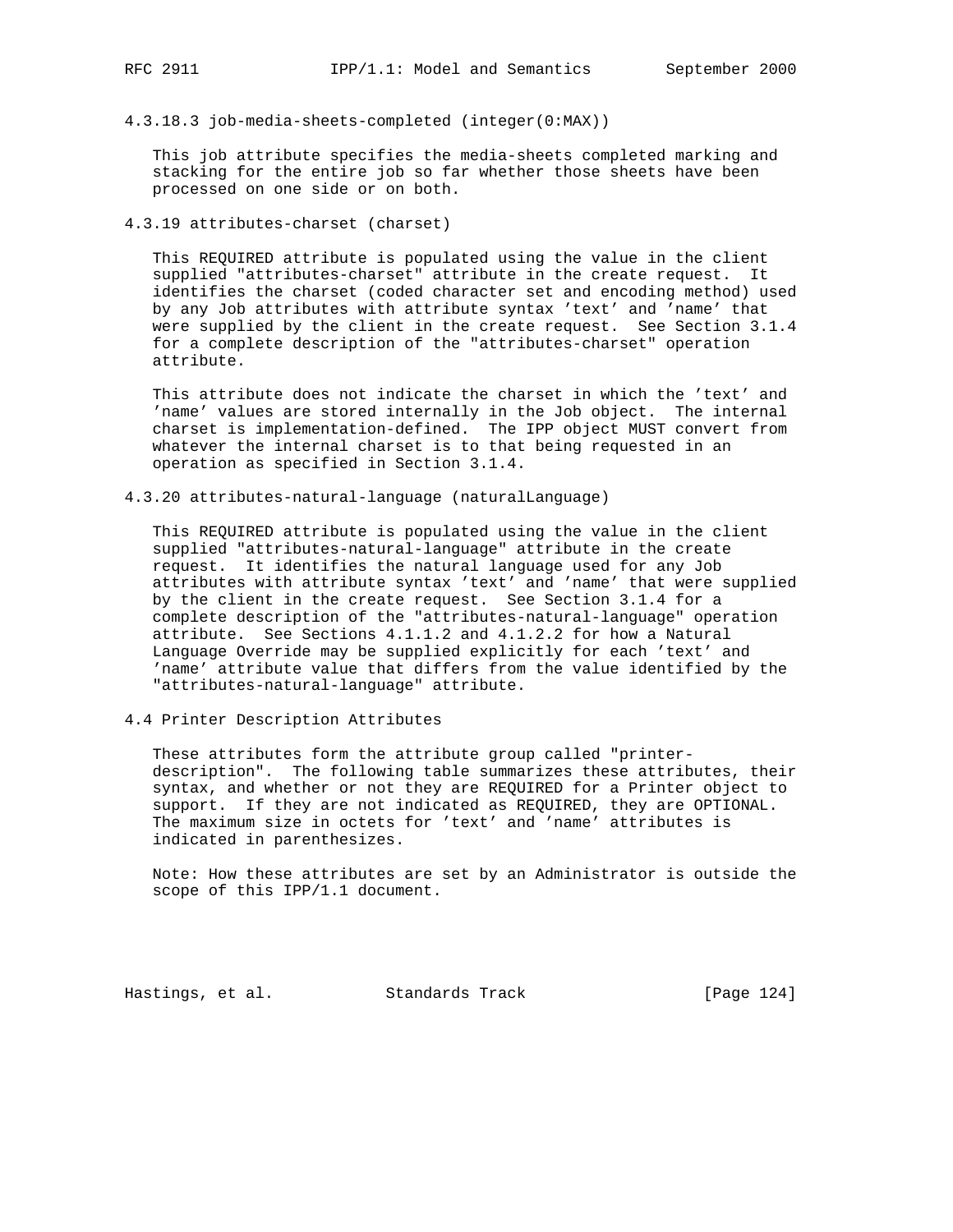| Attribute                                     | Syntax                 | REQUIRED? |
|-----------------------------------------------|------------------------|-----------|
| printer-uri-supported                         | lsetOf uri             | REQUIRED  |
| uri-security-supported                        | 1setOf type2 keyword   | REQUIRED  |
| uri-authentication-<br>supported              | 1setOf type2 keyword   | REQUIRED  |
| printer-name                                  | name (127)             | REQUIRED  |
| printer-location                              | text (127)             |           |
| printer-info                                  | text (127)             |           |
| printer-more-info                             | uri                    |           |
| printer-driver-installer                      | uri                    |           |
| printer-make-and-model                        | text (127)             |           |
| printer-more-info-<br>manufacturer            | uri                    |           |
| printer-state                                 | type1 enum             | REQUIRED  |
| printer-state-reasons                         | 1setOf type2 keyword   | REQUIRED  |
| printer-state-message                         | text (MAX)             |           |
| ipp-versions-supported                        | 1setOf type2 keyword   | REQUIRED  |
| operations-supported                          | 1setOf type2 enum      | REQUIRED  |
| multiple-document-jobs-<br>supported          | boolean                |           |
| charset-configured                            | charset                | REQUIRED  |
| charset-supported                             | lsetOf charset         | REQUIRED  |
| natural-language-configured   naturalLanguage |                        | REQUIRED  |
| generated-natural-language-<br>supported      | 1setOf naturalLanguage | REQUIRED  |
| document-format-default                       | mimeMediaType          | REQUIRED  |

Hastings, et al. Standards Track [Page 125]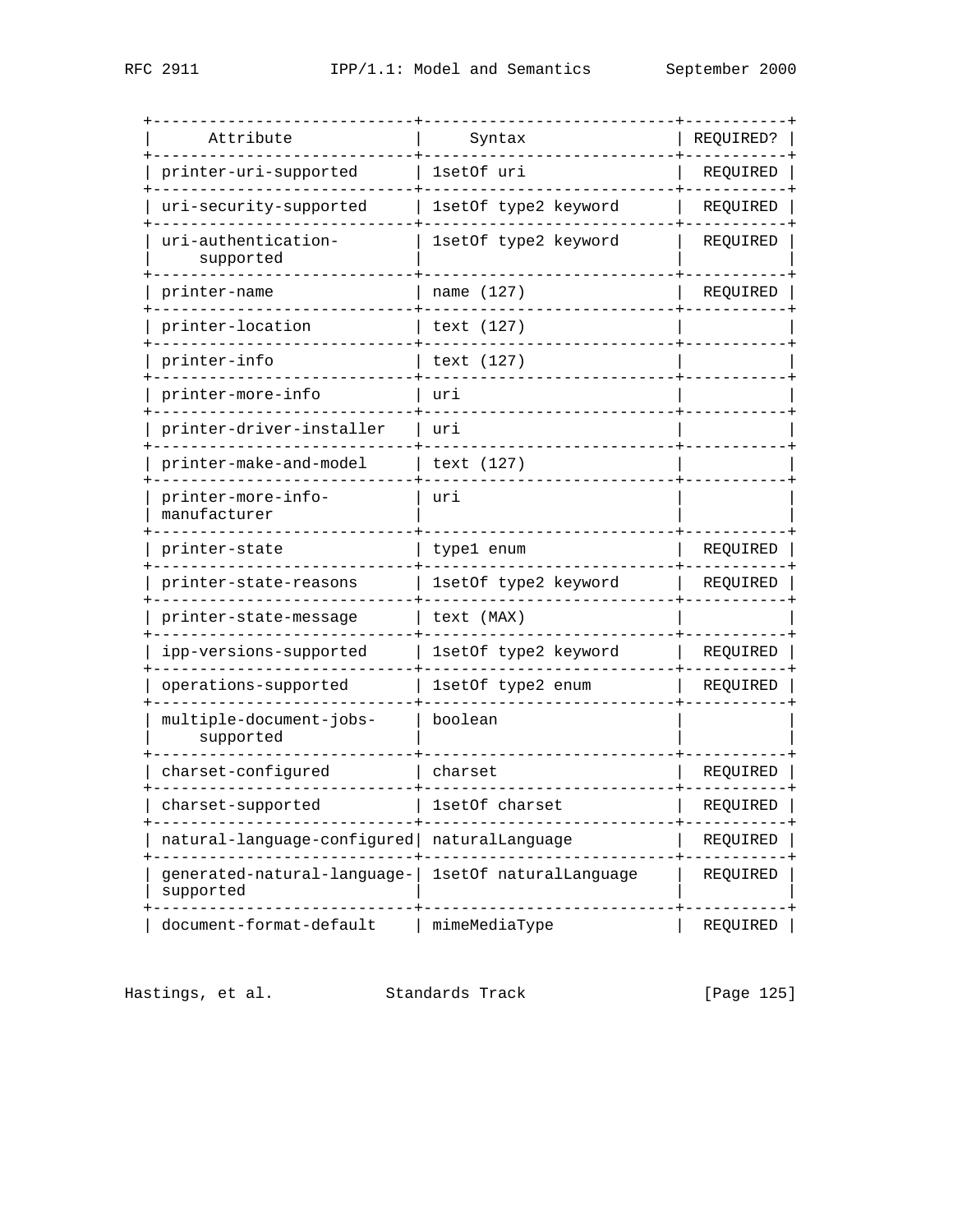| document-format-supported           | 1setOf mimeMediaType   | REQUIRED |
|-------------------------------------|------------------------|----------|
| printer-is-accepting-jobs           | boolean                | REQUIRED |
| queued-job-count                    | integer (0:MAX)        | REOUIRED |
| printer-message-from-<br>operator   | text (127)             |          |
| color-supported                     | boolean                |          |
| reference-uri-schemes-<br>supported | 1setOf uriScheme       |          |
| pdl-override-supported              | type2 keyword          | REQUIRED |
| printer-up-time                     | integer (1:MAX)        | REQUIRED |
| printer-current-time                | dateTime               |          |
| multiple-operation-time-out         | integer (1:MAX)        |          |
| compression-supported               | 1setOf type3 keyword   | REQUIRED |
| job-k-octets-supported              | rangeOfInteger (0:MAX) |          |
| job-impressions-supported           | rangeOfInteger (0:MAX) |          |
| job-media-sheets-supported          | rangeOfInteger (0:MAX) |          |
| pages-per-minute                    | integer(0:MAX)         |          |
| pages-per-minute-color              | integer(0:MAX)         |          |

## 4.4.1 printer-uri-supported (1setOf uri)

 This REQUIRED Printer attribute contains at least one URI for the Printer object. It OPTIONALLY contains more than one URI for the Printer object. An administrator determines a Printer object's URI(s) and configures this attribute to contain those URIs by some means outside the scope of this IPP/1.1 document. The precise format of this URI is implementation dependent and depends on the protocol. See the next two sections for a description of the "uri-security supported" and "uri-authentication-supported" attributes, both of

Hastings, et al. Standards Track [Page 126]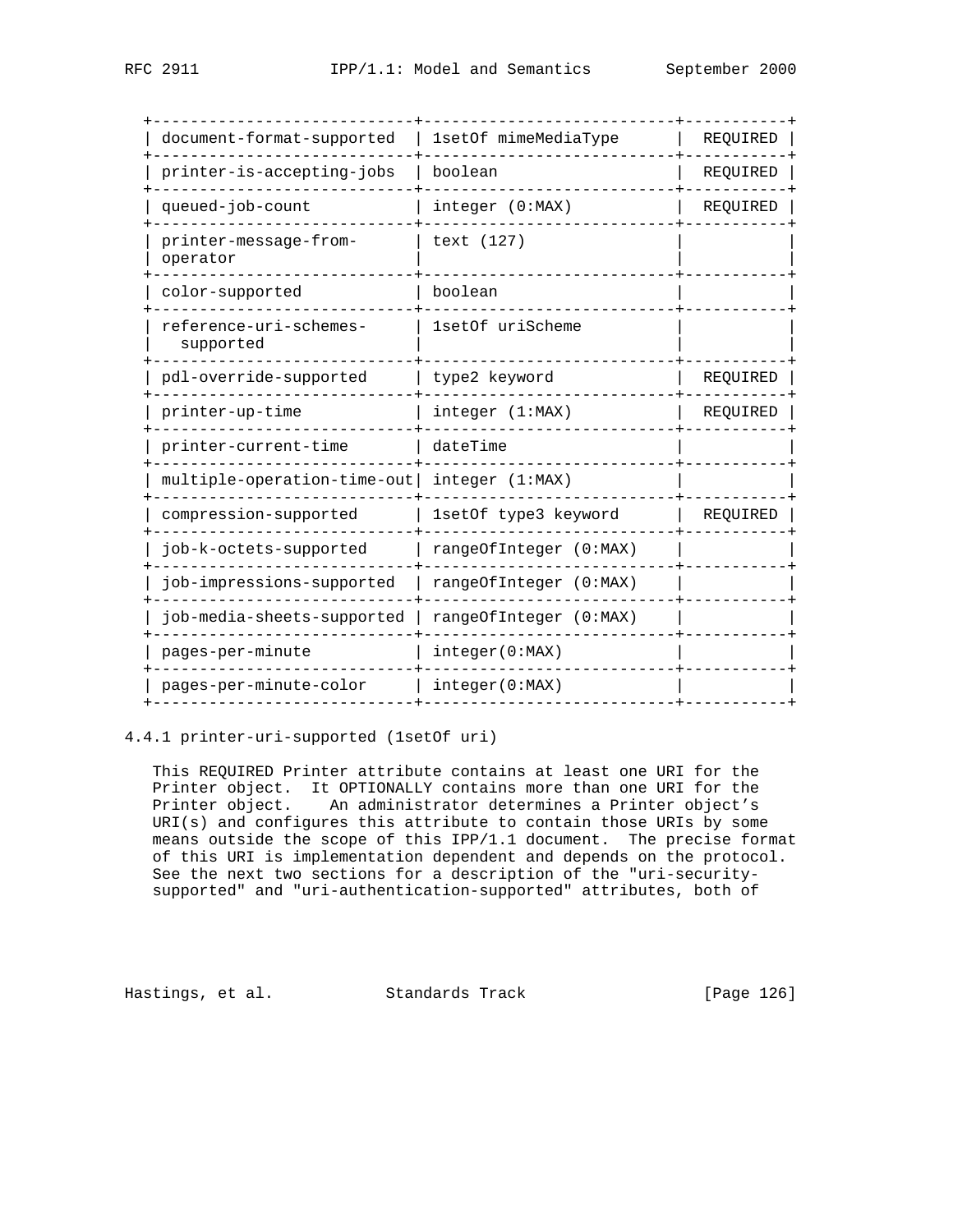which are the REQUIRED companion attributes to this "printer-uri supported" attribute. See section 2.4 on Printer object identity and section 8.2 on security and URIs for more information.

4.4.2 uri-authentication-supported (1setOf type2 keyword)

 This REQUIRED Printer attribute MUST have the same cardinality (contain the same number of values) as the "printer-uri-supported" attribute. This attribute identifies the Client Authentication mechanism associated with each URI listed in the "printer-uri supported" attribute. The Printer object uses the specified mechanism to identify the authenticated user (see section 8.3). The "i th" value in "uri-authentication-supported" corresponds to the "i th" value in "printer-uri-supported" and it describes the authentication mechanisms used by the Printer when accessed via that URI. See [RFC2910] for more details on Client Authentication.

The following standard keyword values are defined:

- 'none': There is no authentication mechanism associated with the URI. The Printer object assumes that the authenticated user is "anonymous".
- 'requesting-user-name': When a client performs an operation whose target is the associated URI, the Printer object assumes that the authenticated user is specified by the "requesting-user name" Operation attribute (see section 8.3). If the "requesting-user-name" attribute is absent in a request, the Printer object assumes that the authenticated user is "anonymous".
- 'basic': When a client performs an operation whose target is the associated URI, the Printer object challenges the client with HTTP basic authentication [RFC2617]. The Printer object assumes that the authenticated user is the name received via the basic authentication mechanism.
- 'digest': When a client performs an operation whose target is the associated URI, the Printer object challenges the client with HTTP digest authentication [RFC2617]. The Printer object assumes that the authenticated user is the name received via the digest authentication mechanism.
- 'certificate': When a client performs an operation whose target is the associated URI, the Printer object expects the client to provide a certificate. The Printer object assumes that the authenticated user is the textual name contained within the certificate.

Hastings, et al. Standards Track [Page 127]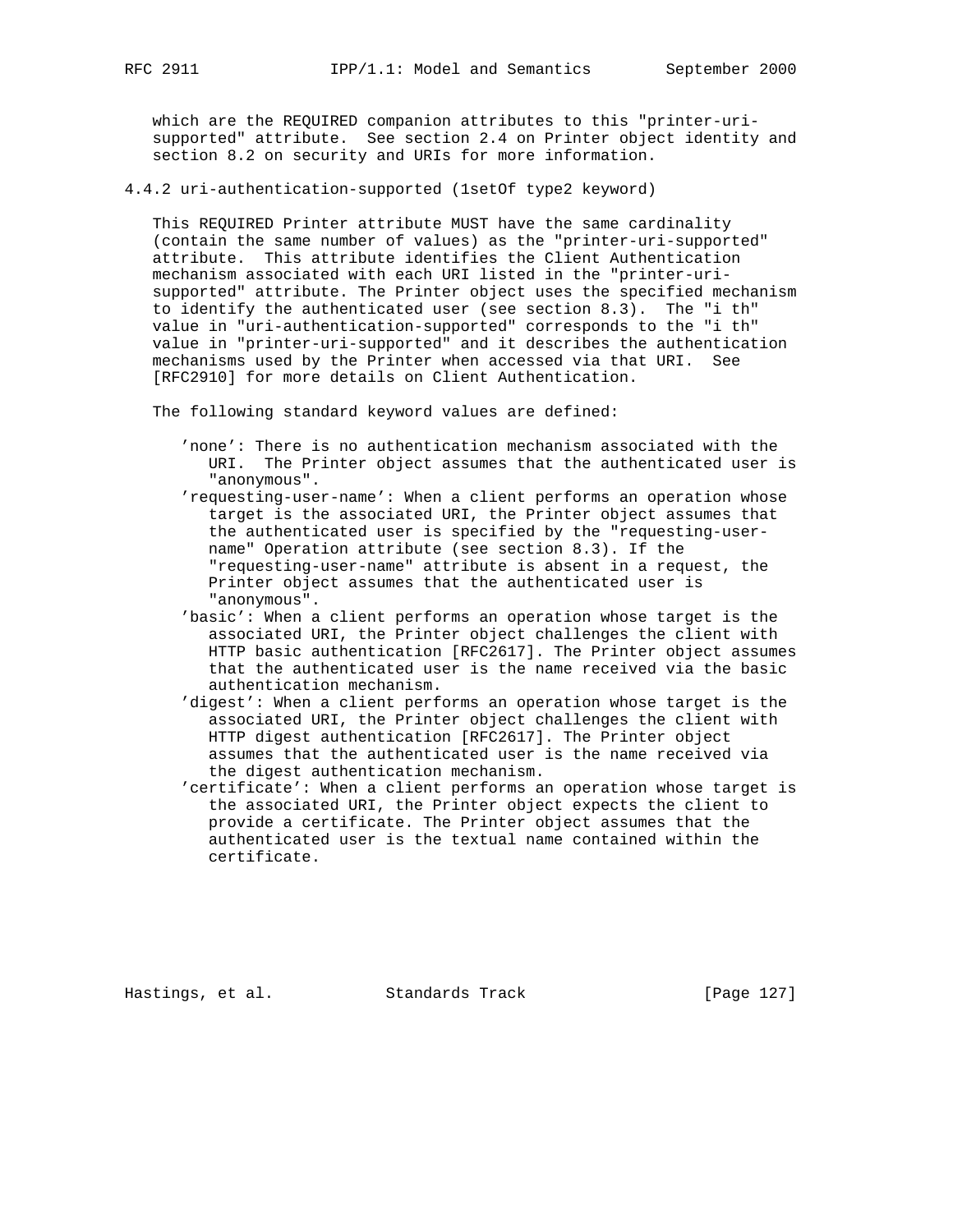4.4.3 uri-security-supported (1setOf type2 keyword)

 This REQUIRED Printer attribute MUST have the same cardinality (contain the same number of values) as the "printer-uri-supported" attribute. This attribute identifies the security mechanisms used for each URI listed in the "printer-uri-supported" attribute. The "i th" value in "uri-security-supported" corresponds to the "i th" value in "printer-uri-supported" and it describes the security mechanisms used for accessing the Printer object via that URI. See [RFC2910] for more details on security mechanisms.

The following standard keyword values are defined:

- 'none': There are no secure communication channel protocols in use for the given URI.
- 'ssl3': SSL3 [SSL] is the secure communications channel protocol in use for the given URI.
- 'tls': TLS [RFC2246] is the secure communications channel protocol in use for the given URI.

 This attribute is orthogonal to the definition of a Client Authentication mechanism. Specifically, 'none' does not exclude Client Authentication. See section 4.4.2.

 Consider the following example. For a single Printer object, an administrator configures the "printer-uri-supported", "uri authentication-supported" and "uri-security-supported" attributes as follows:

 "printer-uri-supported": 'xxx://acme.com/open-use-printer', 'xxx://acme.com/restricted-use-printer', 'xxx://acme.com/private-printer' "uri-authentication-supported": 'none', 'digest', 'basic' "uri-security-supported": 'none', 'none', 'tls'

 Note: 'xxx' is not a valid scheme. See the IPP/1.1 "Transport and Encoding" document [RFC2910] for the actual URI schemes to be used in object target attributes.

In this case, one Printer object has three URIs.

 - For the first URI, 'xxx://acme.com/open-use-printer', the value 'none' in "uri-security-supported" indicates that there is no secure channel protocol configured to run under HTTP. The value of 'none' in "uri-authentication-supported" indicates that all users are 'anonymous'. There will be no challenge and the Printer will ignore "requesting-user-name".

Hastings, et al. Standards Track [Page 128]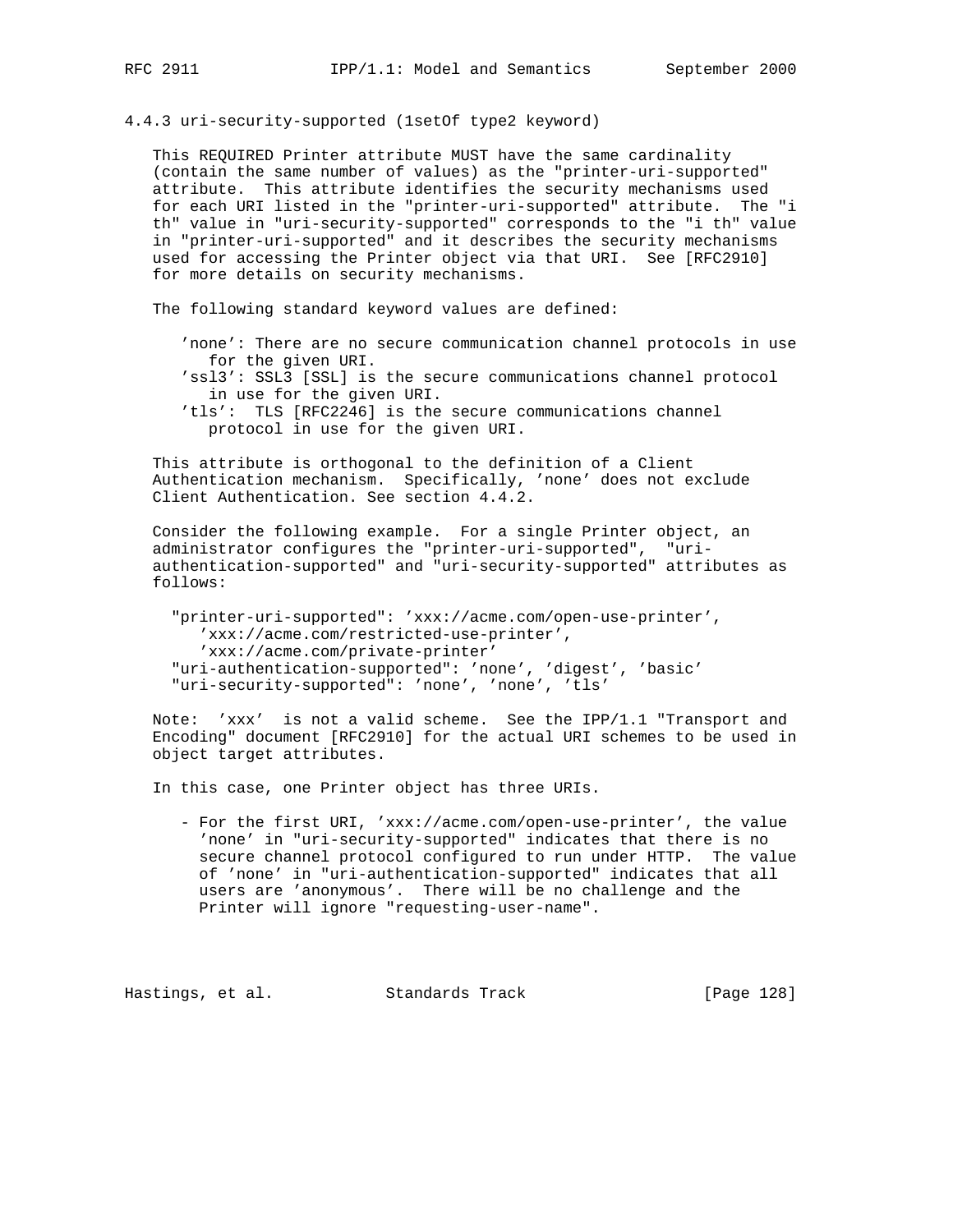- For the second URI, 'xxx://acme.com/restricted-use-printer', the value 'none' in "uri-security-supported" indicates that there is no secure channel protocol configured to run under HTTP. The value of 'digest' in "uri-authentication-supported" indicates that the Printer will issue a challenge and that the Printer will use the name supplied by the digest mechanism to determine the authenticated user (see section 8.3).
- For the third URI, 'xxx://acme.com/private-printer', the value 'tls' in "uri-security-supported" indicates that TLS is being used to secure the channel. The client SHOULD be prepared to use TLS framing to negotiate an acceptable ciphersuite to use while communicating with the Printer object. In this case, the name implies the use of a secure communications channel, but the fact is made explicit by the presence of the 'tls' value in "uri-security-supported". The client does not need to resort to understanding which security it must use by following naming conventions or by parsing the URI to determine which security mechanisms are implied. The value of 'basic' in "uri authentication-supported" indicates that the Printer will issue a challenge and that the Printer will use the name supplied by the digest mechanism to determine the authenticated user (see section 8.3). Because this challenge occurs in a tls session, the channel is secure.

 It is expected that many IPP Printer objects will be configured to support only one channel (either configured to use TLS access or not) and only one authentication mechanism. Such Printer objects only have one URI listed in the "printer-uri-supported" attribute. No matter the configuration of the Printer object (whether it has only one URI or more than one URI), a client MUST supply only one URI in the target "printer-uri" operation attribute.

4.4.4 printer-name (name(127))

 This REQUIRED Printer attribute contains the name of the Printer object. It is a name that is more end-user friendly than a URI. An administrator determines a printer's name and sets this attribute to that name. This name may be the last part of the printer's URI or it may be unrelated. In non-US-English locales, a name may contain characters that are not allowed in a URI.

4.4.5 printer-location (text(127))

 This Printer attribute identifies the location of the device. This could include things like: "in Room 123A, second floor of building XYZ".

Hastings, et al. Standards Track [Page 129]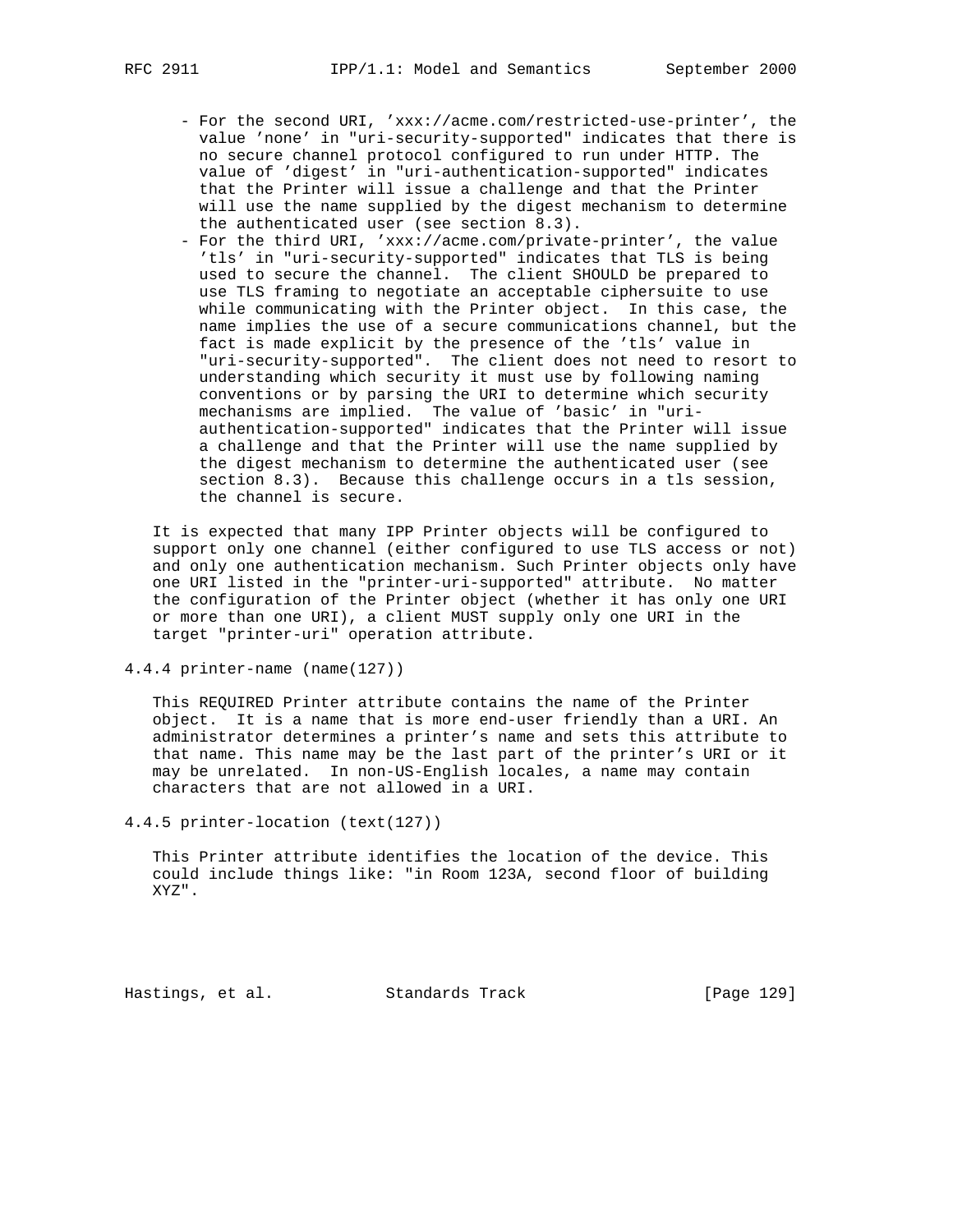4.4.6 printer-info (text(127))

 This Printer attribute identifies the descriptive information about this Printer object. This could include things like: "This printer can be used for printing color transparencies for HR presentations", or "Out of courtesy for others, please print only small (1-5 page) jobs at this printer", or even "This printer is going away on July 1, 1997, please find a new printer".

4.4.7 printer-more-info (uri)

 This Printer attribute contains a URI used to obtain more information about this specific Printer object. For example, this could be an HTTP type URI referencing an HTML page accessible to a Web Browser. The information obtained from this URI is intended for end user consumption. Features outside the scope of IPP can be accessed from this URI. The information is intended to be specific to this printer instance and site specific services (e.g. job pricing, services offered, end user assistance). The device manufacturer may initially populate this attribute.

4.4.8 printer-driver-installer (uri)

 This Printer attribute contains a URI to use to locate the driver installer for this Printer object. This attribute is intended for consumption by automata. The mechanics of print driver installation is outside the scope of this IPP/1.1 document. The device manufacturer may initially populate this attribute.

4.4.9 printer-make-and-model (text(127))

 This Printer attribute identifies the make and model of the device. The device manufacturer may initially populate this attribute.

4.4.10 printer-more-info-manufacturer (uri)

 This Printer attribute contains a URI used to obtain more information about this type of device. The information obtained from this URI is intended for end user consumption. Features outside the scope of IPP can be accessed from this URI (e.g., latest firmware, upgrades, print drivers, optional features available, details on color support). The information is intended to be germane to this printer without regard to site specific modifications or services. The device manufacturer may initially populate this attribute.

Hastings, et al. Standards Track [Page 130]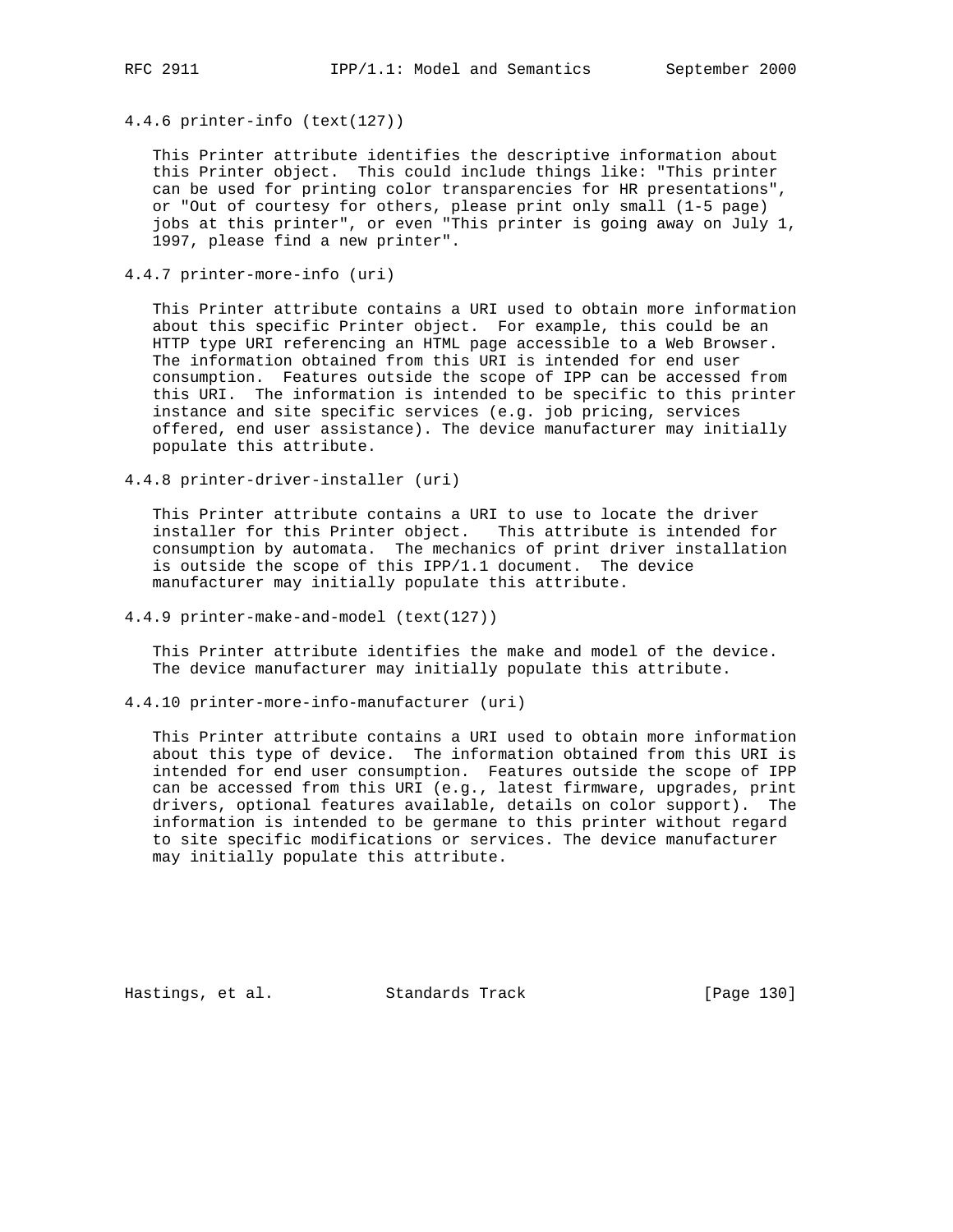4.4.11 printer-state (type1 enum)

 This REQUIRED Printer attribute identifies the current state of the device. The "printer-state reasons" attribute augments the "printer-state" attribute to give more detailed information about the Printer in the given printer state.

 A Printer object need only update this attribute before responding to an operation which requests the attribute; the Printer object NEED NOT update this attribute continually, since asynchronous event notification is not part of IPP/1.1. A Printer NEED NOT implement all values if they are not applicable to a given implementation.

The following standard enum values are defined:

Value Symbolic Name and Description

- '3' 'idle': Indicates that new jobs can start processing without waiting.<br>'4' 'processing':
- 'processing': Indicates that jobs are processing; new jobs will wait before processing.<br>'5' (stopped': Indicates that no jobs
- 'stopped': Indicates that no jobs can be processed and intervention is required.

 Values of "printer-state-reasons", such as 'spool-area-full' and 'stopped-partly', MAY be used to provide further information.

4.4.12 printer-state-reasons (1setOf type2 keyword)

 This REQUIRED Printer attribute supplies additional detail about the device's state. Some of the these value definitions indicate conformance requirements; the rest are OPTIONAL.

 Each keyword value MAY have a suffix to indicate its level of severity. The three levels are: report (least severe), warning, and error (most severe).

- '-report': This suffix indicates that the reason is a "report". An implementation may choose to omit some or all reports. Some reports specify finer granularity about the printer state; others serve as a precursor to a warning. A report MUST contain nothing that could affect the printed output.
- '-warning': This suffix indicates that the reason is a "warning". An implementation may choose to omit some or all warnings. Warnings serve as a precursor to an error. A warning MUST contain nothing that prevents a job from completing, though in some cases the output may be of lower quality.

Hastings, et al. Standards Track [Page 131]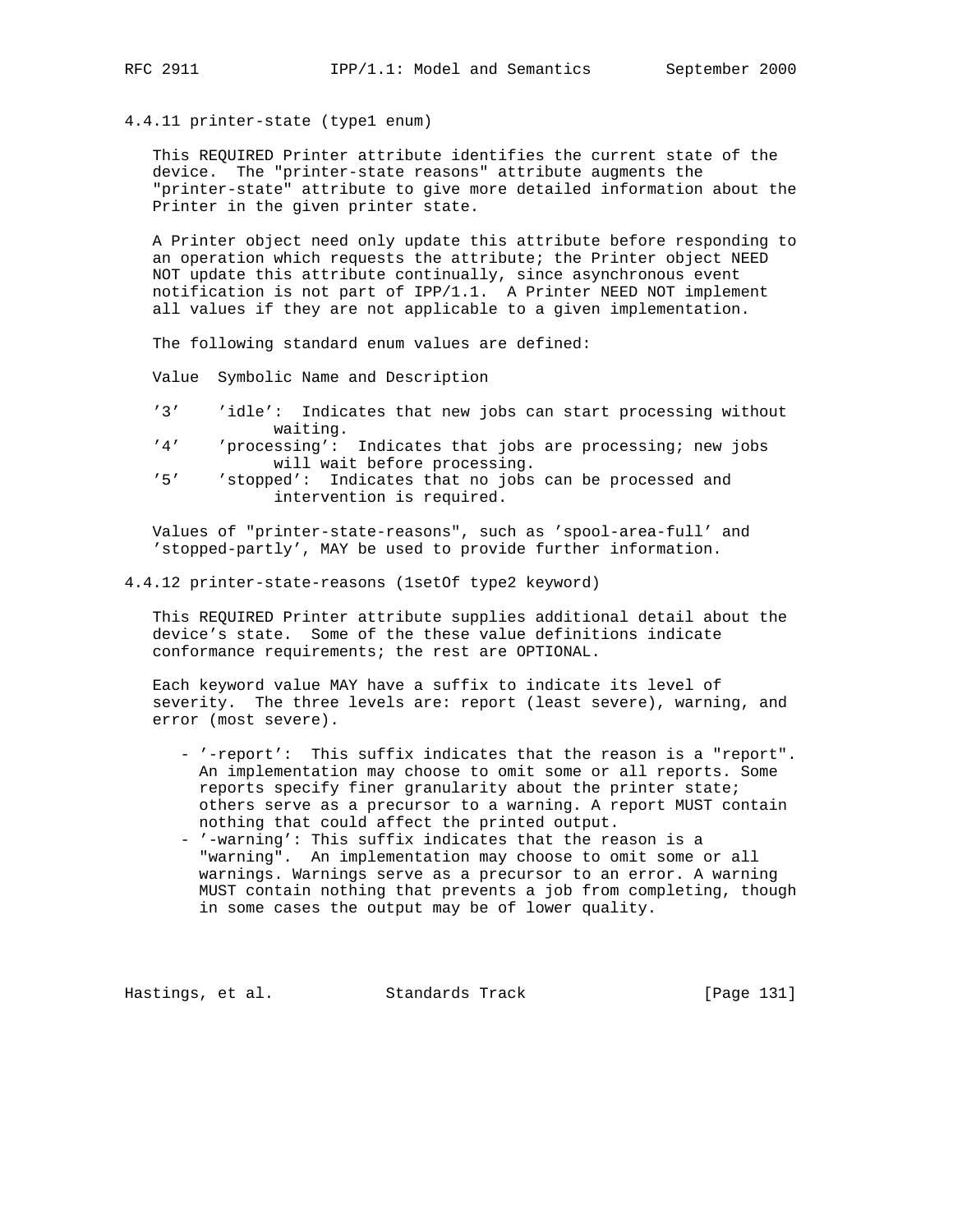- '-error': This suffix indicates that the reason is an "error". An implementation MUST include all errors. If this attribute contains one or more errors, printer MUST be in the stopped state.

 If the implementation does not add any one of the three suffixes, all parties MUST assume that the reason is an "error".

 If a Printer object controls more than one output device, each value of this attribute MAY apply to one or more of the output devices. An error on one output device that does not stop the Printer object as a whole MAY appear as a warning in the Printer's "printer-state-reasons attribute". If the "printer-state" for such a Printer has a value of 'stopped', then there MUST be an error reason among the values in the "printer-state-reasons" attribute.

The following standard keyword values are defined:

- 'other': The device has detected an error other than one listed in this document.
- 'none': There are not reasons. This state reason is semantically equivalent to "printer-state-reasons" without any value and MUST be used, since the 1setOf attribute syntax requires at least one value.

'media-needed': A tray has run out of media.

- 'media-jam': The device has a media jam.
- 'moving-to-paused': Someone has paused the Printer object using the Pause-Printer operation (see section 3.2.7) or other means, but the device(s) are taking an appreciable time to stop. Later, when all output has stopped, the "printer-state" becomes 'stopped', and the 'paused' value replaces the 'moving-to paused' value in the "printer-state-reasons" attribute. This value MUST be supported, if the Pause-Printer operation is supported and the implementation takes significant time to pause a device in certain circumstances.
- 'paused': Someone has paused the Printer object using the Pause- Printer operation (see section 3.2.7) or other means and the Printer object's "printer-state" is 'stopped'. In this state, a Printer MUST NOT produce printed output, but it MUST perform other operations requested by a client. If a Printer had been printing a job when the Printer was paused, the Printer MUST resume printing that job when the Printer is no longer paused and leave no evidence in the printed output of such a pause. This value MUST be supported, if the Pause-Printer operation is supported.
- 'shutdown': Someone has removed a Printer object from service, and the device may be powered down or physically removed. In this state, a Printer object MUST NOT produce printed output, and

Hastings, et al. Standards Track [Page 132]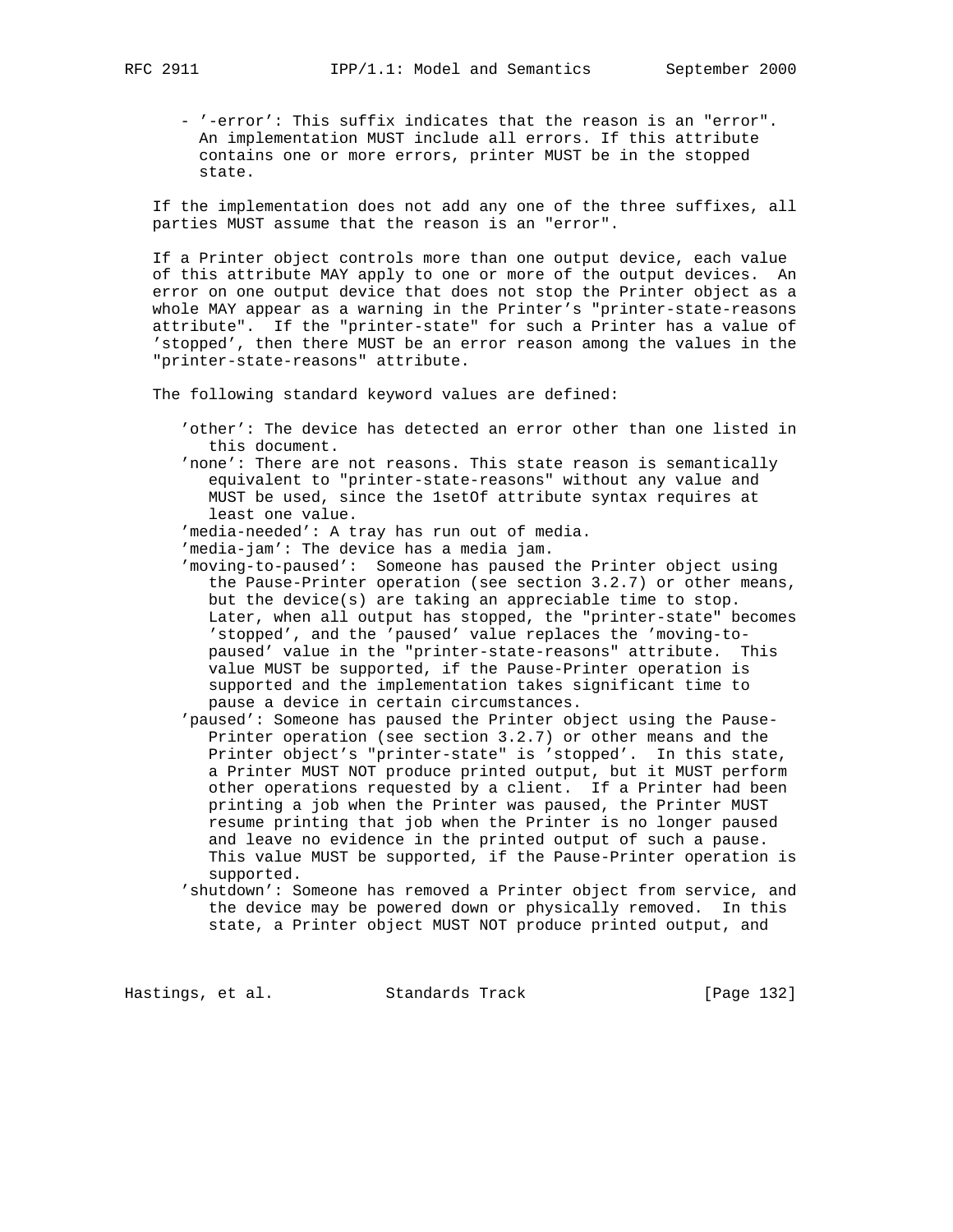unless the Printer object is realized by a print server that is still active, the Printer object MUST perform no other operations requested by a client, including returning this value. If a Printer object had been printing a job when it was shutdown, the Printer NEED NOT resume printing that job when the Printer is no longer shutdown. If the Printer resumes printing such a job, it may leave evidence in the printed output of such a shutdown, e.g. the part printed before the shutdown may be printed a second time after the shutdown.

- 'connecting-to-device': The Printer object has scheduled a job on the output device and is in the process of connecting to a shared network output device (and might not be able to actually start printing the job for an arbitrarily long time depending on the usage of the output device by other servers on the network).
- 'timed-out': The server was able to connect to the output device (or is always connected), but was unable to get a response from the output device.
- 'stopping': The Printer object is in the process of stopping the device and will be stopped in a while. When the device is stopped, the Printer object will change the Printer object's state to 'stopped'. The 'stopping-warning' reason is never an error, even for a Printer with a single output device. When an output-device ceases accepting jobs, the Printer will have this reason while the output device completes printing.
- 'stopped-partly': When a Printer object controls more than one output device, this reason indicates that one or more output devices are stopped. If the reason is a report, fewer than half of the output devices are stopped. If the reason is a warning, fewer than all of the output devices are stopped. 'toner-low': The device is low on toner.

'toner-empty': The device is out of toner.

- 'spool-area-full': The limit of persistent storage allocated for spooling has been reached. The Printer is temporarily unable to accept more jobs. The Printer will remove this value when it is able to accept more jobs. This value SHOULD be used by a non-spooling Printer that only accepts one or a small number jobs at a time or a spooling Printer that has filled the spool space.
- 'cover-open': One or more covers on the device are open.
- 'interlock-open': One or more interlock devices on the printer are unlocked.
- 'door-open': One or more doors on the device are open.
- 'input-tray-missing': One or more input trays are not in the device.
- 'media-low': At least one input tray is low on media.
- 'media-empty': At least one input tray is empty.

Hastings, et al. Standards Track [Page 133]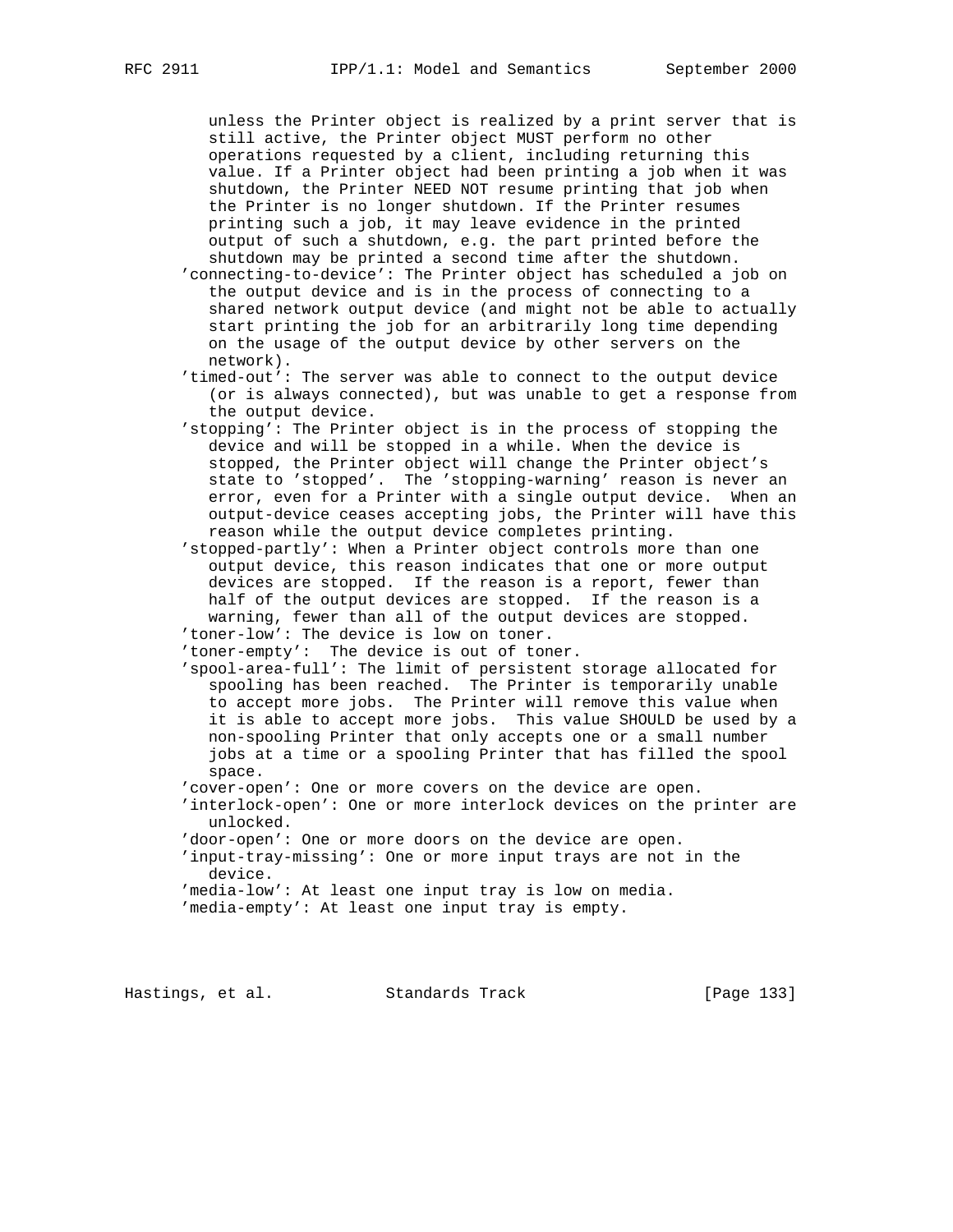```
 'output-tray-missing': One or more output trays are not in the
  device
'output-area-almost-full': One or more output area is almost full
  (e.g. tray, stacker, collator).
'output-area-full': One or more output area is full. (e.g. tray,
  stacker, collator)
'marker-supply-low': The device is low on at least one marker
  supply. (e.g. toner, ink, ribbon)
'marker-supply-empty: The device is out of at least one marker
  supply. (e.g. toner, ink, ribbon)
'marker-waste-almost-full': The device marker supply waste
  receptacle is almost full.
'marker-waste-full': The device marker supply waste receptacle is
  full.
'fuser-over-temp': The fuser temperature is above normal.
'fuser-under-temp': The fuser temperature is below normal.
'opc-near-eol': The optical photo conductor is near end of life.
'opc-life-over': The optical photo conductor is no longer
  functioning.
'developer-low': The device is low on developer.
'developer-empty: The device is out of developer.
'interpreter-resource-unavailable': An interpreter resource is
  unavailable (i.e. font, form)
```

```
4.4.13 printer-state-message (text(MAX))
```
 This Printer attribute specifies information about the "printer state" and "printer-state-reasons" attributes in human readable text. If the Printer object supports this attribute, the Printer object MUST be able to generate this message in any of the natural languages identified by the Printer's "generated-natural-language-supported" attribute (see the "attributes-natural-language" operation attribute specified in Section 3.1.4.1).

4.4.14 ipp-versions-supported (1setOf type2 keyword)

 This REQUIRED attribute identifies the IPP protocol version(s) that this Printer supports, including major and minor versions, i.e., the version numbers for which this Printer implementation meets the conformance requirements. For version number validation, the Printer matches the (two-octet binary) "version-number" parameter supplied by the client in each request (see sections 3.1.1 and 3.1.8) with the (US-ASCII) keyword values of this attribute.

Hastings, et al. Standards Track [Page 134]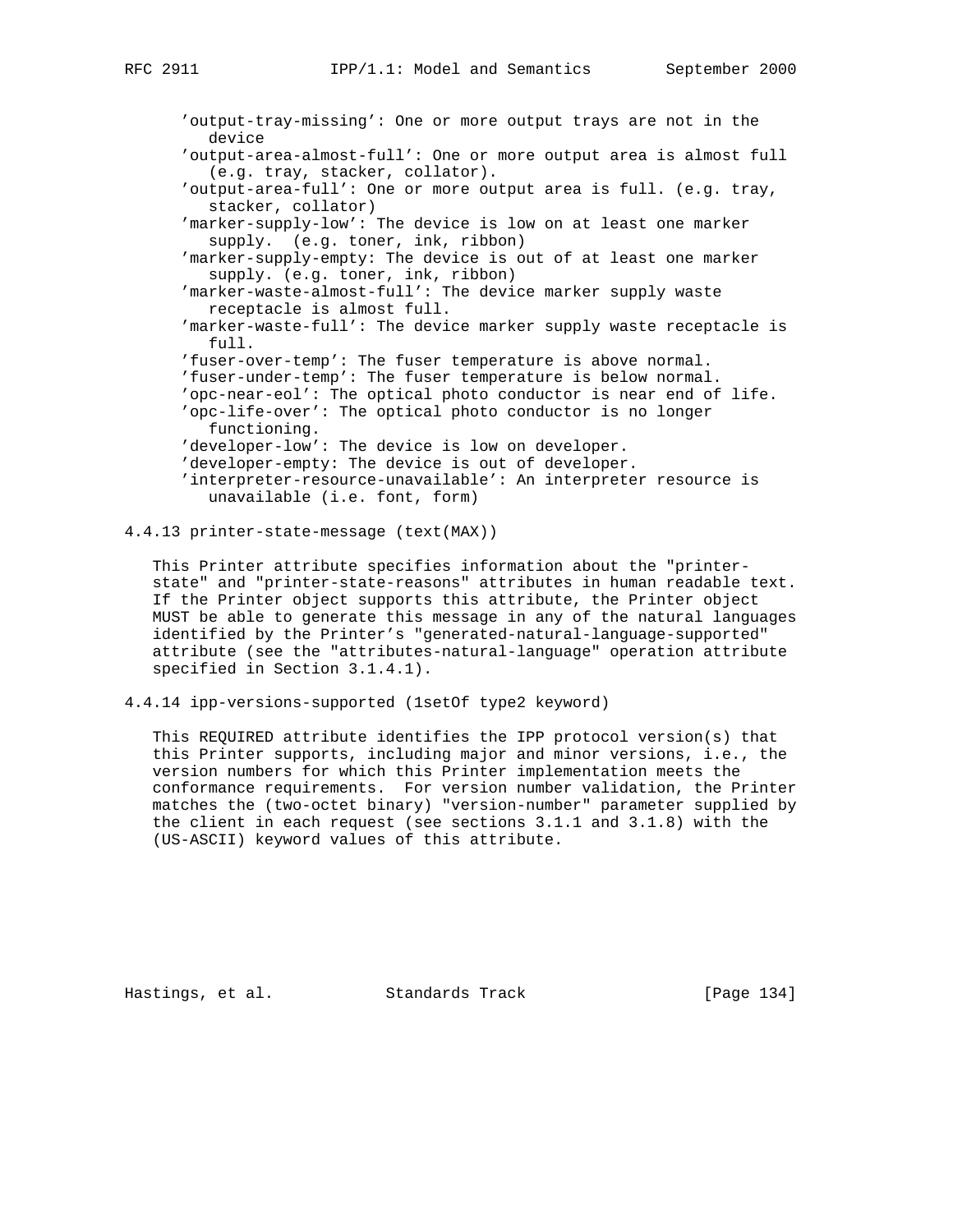The following standard keyword values are defined:

- '1.0': Meets the conformance requirement of IPP version 1.0 as specified in RFC 2566 [RFC2566] and RFC 2565 [RFC2565] including any extensions registered according to Section 6 and any extension defined in this version or any future version of the IPP "Model and Semantics" document or the IPP "Encoding and Transport" document following the rules, if any, when the "version-number" parameter is '1.0'.
- '1.1': Meets the conformance requirement of IPP version 1.1 as specified in this document and [RFC2910] including any extensions registered according to Section 6 and any extension defined in any future versions of the IPP "Model and Semantics" document or the IPP Encoding and Transport document following the rules, if any, when the "version-number" parameter is '1.1'.
- 4.4.15 operations-supported (1setOf type2 enum)

 This REQUIRED Printer attribute specifies the set of supported operations for this Printer object and contained Job objects.

 This attribute is encoded as any other enum attribute syntax according to [RFC2910] as 32-bits. However, all 32-bit enum values for this attribute MUST NOT exceed 0x00008FFF, since these same values are also passed in two octets in the "operation-id" parameter (see section 3.1.1) in each Protocol request with the two high order octets omitted in order to indicate the operation being performed [RFC2910].

 The following standard enum and "operation-id" (see section 3.1.2) values are defined:

Hastings, et al. Standards Track [Page 135]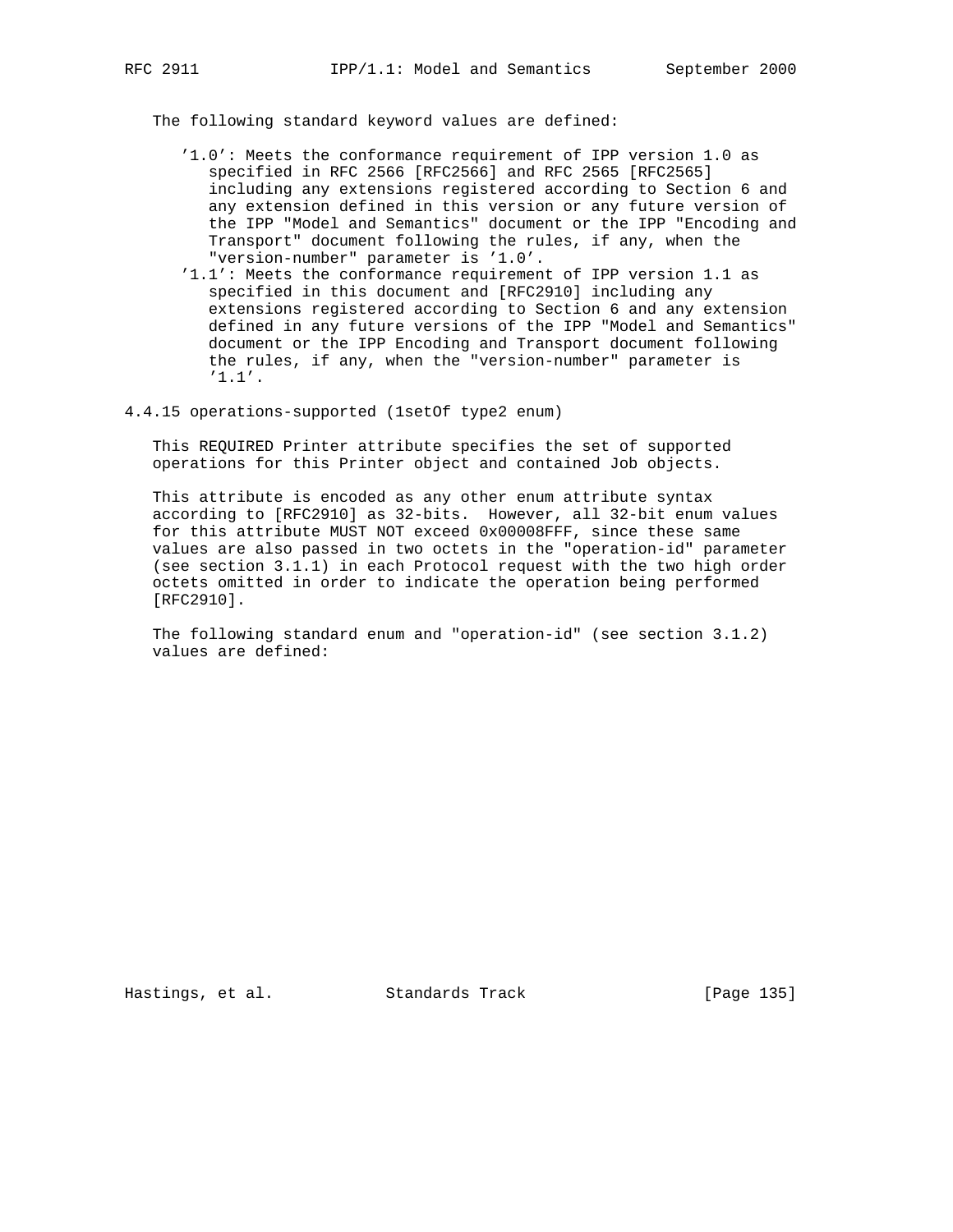| Value            | Operation Name                                                           |  |  |
|------------------|--------------------------------------------------------------------------|--|--|
|                  |                                                                          |  |  |
| 0x0000           | reserved, not used                                                       |  |  |
| 0x0001           | reserved, not used                                                       |  |  |
| 0x0002           | Print-Job                                                                |  |  |
| 0x0003           | Print-URI                                                                |  |  |
| 0x0004           | Validate-Job                                                             |  |  |
| 0x0005           | Create-Job                                                               |  |  |
| 0x0006           | Send-Document                                                            |  |  |
| 0x0007           | Send-URI                                                                 |  |  |
| 0x0008           | Cancel-Job                                                               |  |  |
| 0x0009           | Get-Job-Attributes                                                       |  |  |
| 0x000A           | Get-Jobs                                                                 |  |  |
| 0x000B           | Get-Printer-Attributes                                                   |  |  |
| 0x000C           | Hold-Job                                                                 |  |  |
| 0x000D           | Release-Job                                                              |  |  |
| 0x000E           | Restart-Job                                                              |  |  |
| 0x000F           | reserved for a future operation                                          |  |  |
| 0x0010           | Pause-Printer                                                            |  |  |
| 0x0011           | Resume-Printer                                                           |  |  |
| 0x0012           | Purge-Jobs                                                               |  |  |
| $0x0013-0x3$ FFF | reserved for future IETF standards track<br>operations (see section 6.4) |  |  |
| $0x4000-0x8$ FFF | reserved for vendor extensions (see section 6.4)                         |  |  |

4.4.16 multiple-document-jobs-supported (boolean)

 This Printer attribute indicates whether or not the Printer supports more than one document per job, i.e., more than one Send-Document or Send-Data operation with document data. If the Printer supports the Create-Job and Send-Document operations (see section 3.2.4 and 3.3.1), it MUST support this attribute.

4.4.17 charset-configured (charset)

 This REQUIRED Printer attribute identifies the charset that the Printer object has been configured to represent 'text' and 'name' Printer attributes that are set by the operator, system administrator, or manufacturer, i.e., for "printer-name" (name), "printer-location" (text), "printer-info" (text), and "printer-make and-model" (text). Therefore, the value of the Printer object's "charset-configured" attribute MUST also be among the values of the Printer object's "charset-supported" attribute.

Hastings, et al. Standards Track [Page 136]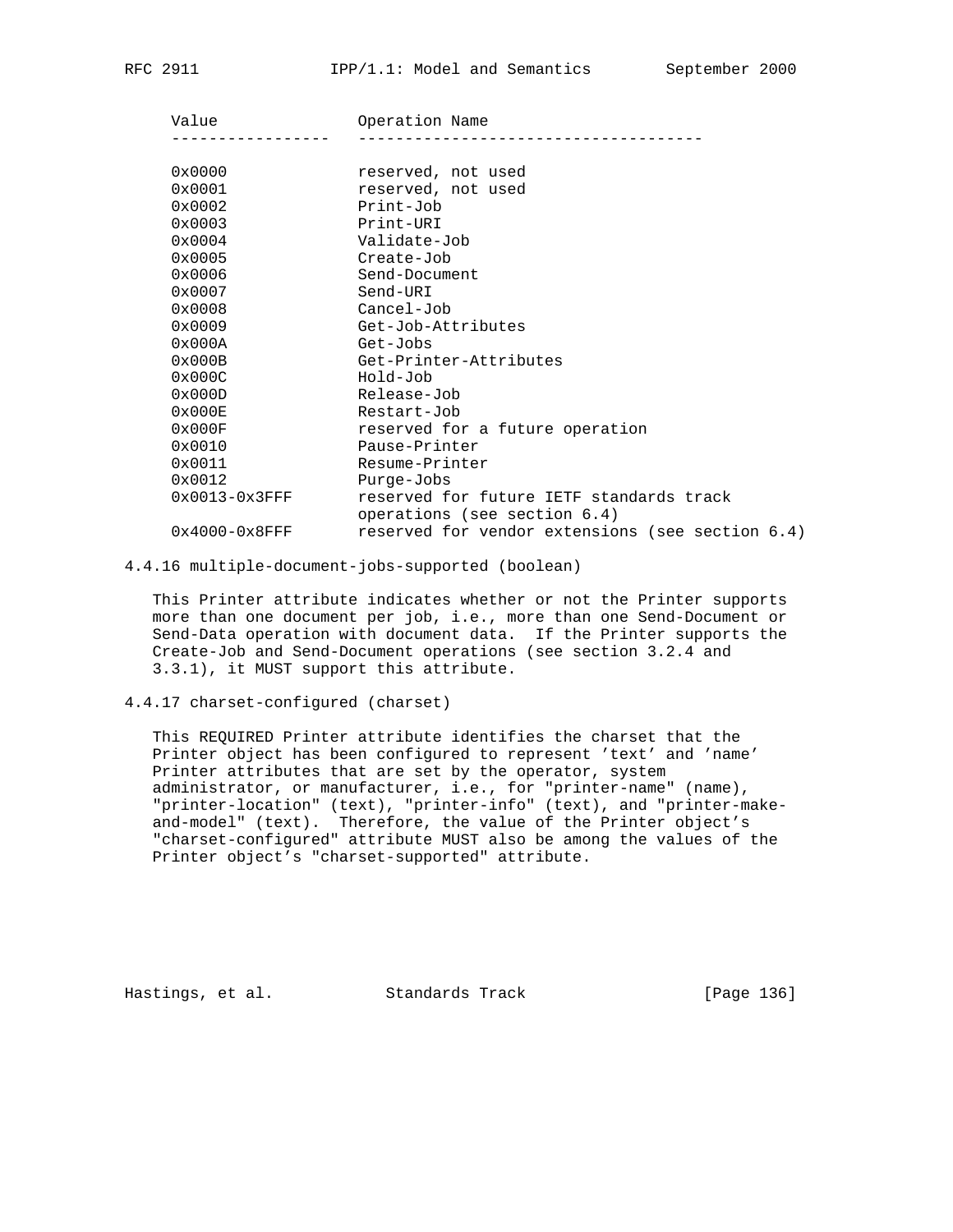- 
- 4.4.18 charset-supported (1setOf charset)

 This REQUIRED Printer attribute identifies the set of charsets that the Printer and contained Job objects support in attributes with attribute syntax 'text' and 'name'. At least the value 'utf-8' MUST be present, since IPP objects MUST support the UTF-8 [RFC2279] charset. If a Printer object supports a charset, it means that for all attributes of syntax 'text' and 'name' the IPP object MUST (1) accept the charset in requests and return the charset in responses as needed.

 If more charsets than UTF-8 are supported, the IPP object MUST perform charset conversion between the charsets as described in Section 3.1.4.2.

4.4.19 natural-language-configured (naturalLanguage)

 This REQUIRED Printer attribute identifies the natural language that the Printer object has been configured to represent 'text' and 'name' Printer attributes that are set by the operator, system administrator, or manufacturer, i.e., for "printer-name" (name), "printer-location" (text), "printer-info" (text), and "printer-make and-model" (text). When returning these Printer attributes, the Printer object MAY return them in the configured natural language specified by this attribute, instead of the natural language requested by the client in the "attributes-natural-language" operation attribute. See Section 3.1.4.1 for the specification of the OPTIONAL multiple natural language support. Therefore, the value of the Printer object's "natural-language-configured" attribute MUST also be among the values of the Printer object's "generated-natural language-supported" attribute.

4.4.20 generated-natural-language-supported (1setOf naturalLanguage)

 This REQUIRED Printer attribute identifies the natural language(s) that the Printer object and contained Job objects support in attributes with attribute syntax 'text' and 'name'. The natural language(s) supported depends on implementation and/or configuration. Unlike charsets, IPP objects MUST accept requests with any natural language or any Natural Language Override whether the natural language is supported or not.

 If a Printer object supports a natural language, it means that for any of the attributes for which the Printer or Job object generates messages, i.e., for the "job-state-message" and "printer-state message" attributes and Operation Messages (see Section 3.1.5) in operation responses, the Printer and Job objects MUST be able to

Hastings, et al. Standards Track [Page 137]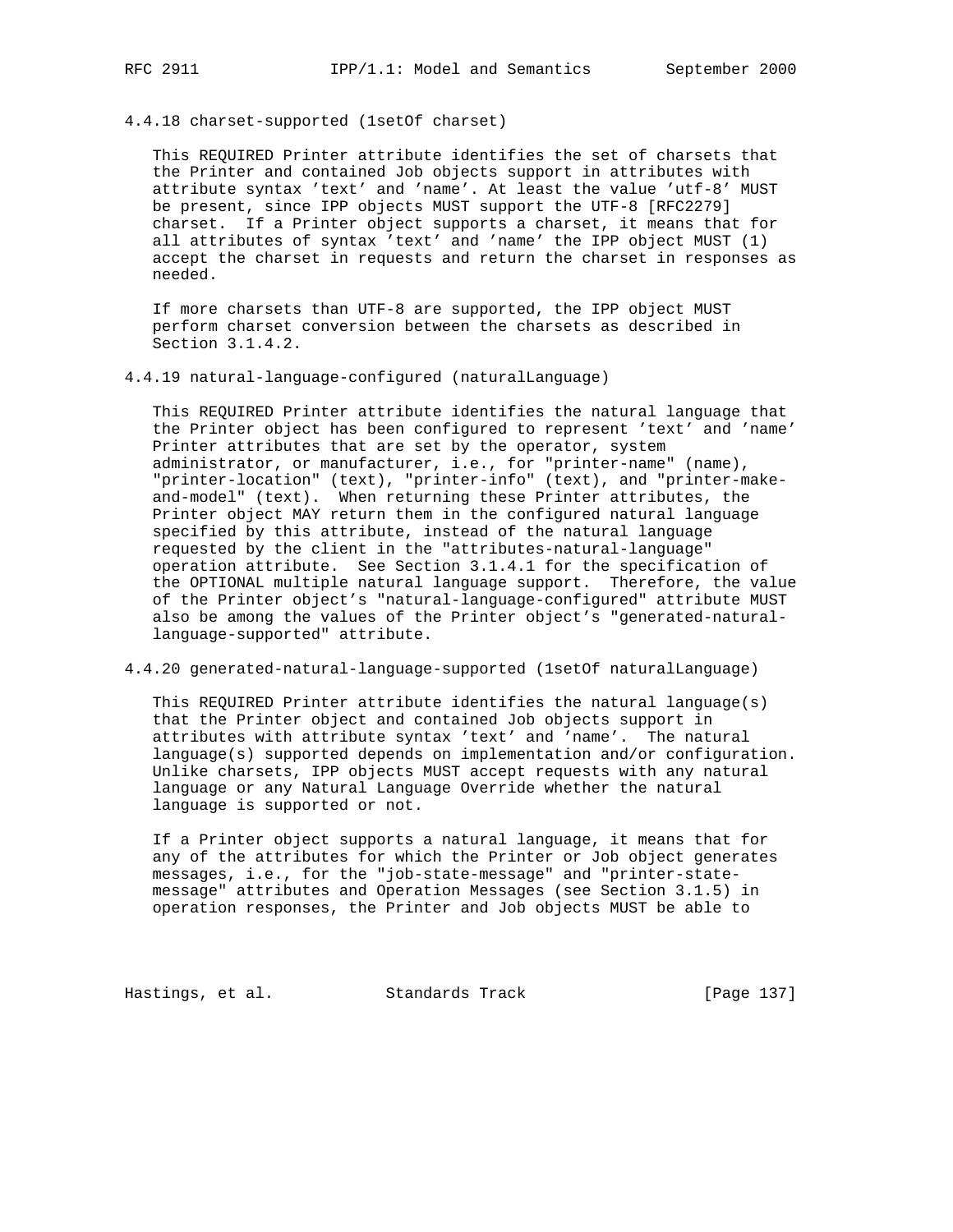generate messages in any of the Printer's supported natural languages. See section 3.1.4 for the definition of 'text' and 'name' attributes in operation requests and responses.

 Note: A Printer object that supports multiple natural languages, often has separate catalogs of messages, one for each natural language supported.

4.4.21 document-format-default (mimeMediaType)

 This REQUIRED Printer attribute identifies the document format that the Printer object has been configured to assume if the client does not supply a "document-format" operation attribute in any of the operation requests that supply document data. The standard values for this attribute are Internet Media types (sometimes called MIME types). For further details see the description of the 'mimeMediaType' attribute syntax in Section 4.1.9.

4.4.22 document-format-supported (1setOf mimeMediaType)

 This REQUIRED Printer attribute identifies the set of document formats that the Printer object and contained Job objects can support. For further details see the description of the 'mimeMediaType' attribute syntax in Section 4.1.9.

4.4.23 printer-is-accepting-jobs (boolean)

 This REQUIRED Printer attribute indicates whether the printer is currently able to accept jobs, i.e., is accepting Print-Job, Print- URI, and Create-Job requests. If the value is 'true', the printer is accepting jobs. If the value is 'false', the Printer object is currently rejecting any jobs submitted to it. In this case, the Printer object returns the 'server-error-not-accepting-jobs' status code.

 This value is independent of the "printer-state" and "printer-state reasons" attributes because its value does not affect the current job; rather it affects future jobs. This attribute, when 'false', causes the Printer to reject jobs even when the "printer-state" is 'idle' or, when 'true', causes the Printer object to accepts jobs even when the "printer-state" is 'stopped'.

4.4.24 queued-job-count (integer(0:MAX))

 This REQUIRED Printer attribute contains a count of the number of jobs that are either 'pending', 'processing', 'pending-held', or 'processing-stopped' and is set by the Printer object.

Hastings, et al. Standards Track [Page 138]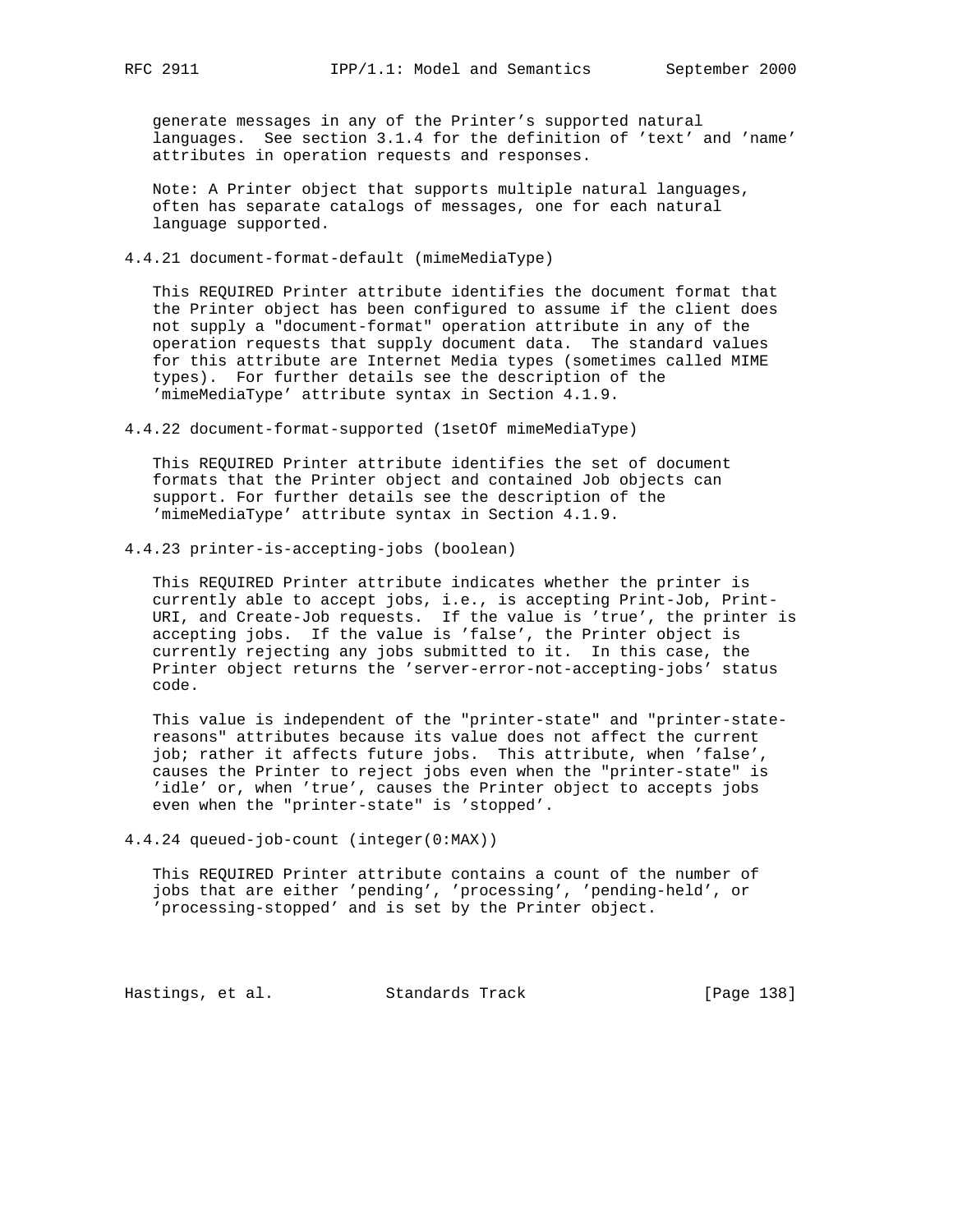4.4.25 printer-message-from-operator (text(127))

 This Printer attribute provides a message from an operator, system administrator or "intelligent" process to indicate to the end user information or status of the printer, such as why it is unavailable or when it is expected to be available.

4.4.26 color-supported (boolean)

 This Printer attribute identifies whether the device is capable of any type of color printing at all, including highlight color. All document instructions having to do with color are embedded within the document PDL (none are external IPP attributes in IPP/1.1).

 Note: end-users are able to determine the nature and details of the color support by querying the "printer-more-info-manufacturer" Printer attribute.

4.4.27 reference-uri-schemes-supported (1setOf uriScheme)

 This Printer attribute specifies which URI schemes are supported for use in the "document-uri" operation attribute of the Print-URI or Send-URI operation. If a Printer object supports these optional operations, it MUST support the "reference-uri-schemes-supported" Printer attribute with at least the following schemed URI value:

 'ftp': The Printer object will use an FTP 'get' operation as defined in RFC 2228 [RFC2228] using FTP URLs as defined by [RFC2396] and [RFC2316].

 The Printer object MAY OPTIONALLY support other URI schemes (see section  $4.1.6$ ).

4.4.28 pdl-override-supported (type2 keyword)

 This REQUIRED Printer attribute expresses the ability for a particular Printer implementation to either attempt to override document data instructions with IPP attributes or not.

This attribute takes on the following keyword values:

- 'attempted': This value indicates that the Printer object attempts to make the IPP attribute values take precedence over embedded instructions in the document data, however there is no guarantee.
- 'not-attempted': This value indicates that the Printer object makes no attempt to make the IPP attribute values take precedence over embedded instructions in the document data.

Hastings, et al. Standards Track [Page 139]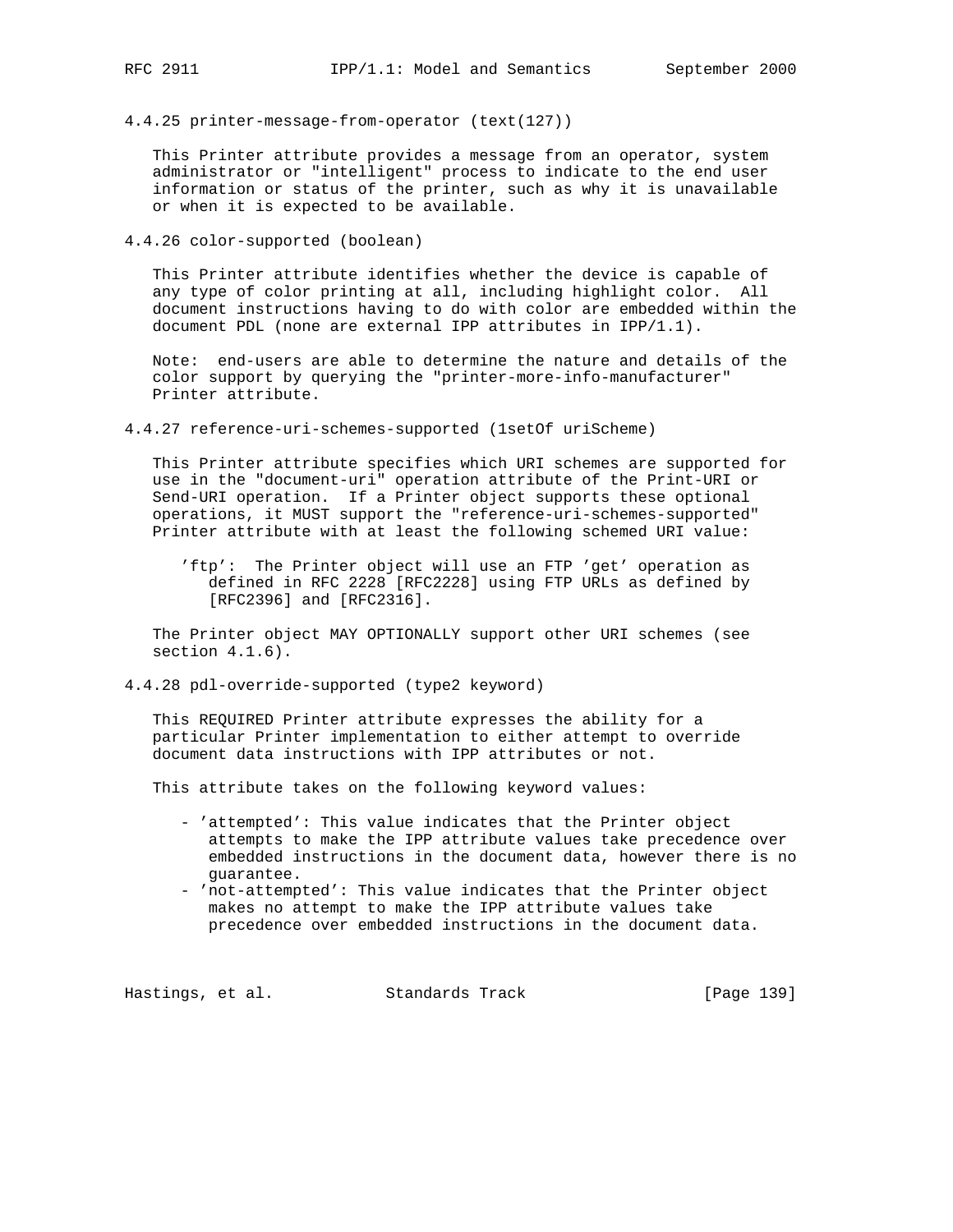Section 15 contains a full description of how this attribute interacts with and affects other IPP attributes, especially the "ipp-attribute-fidelity" attribute.

4.4.29 printer-up-time (integer(1:MAX))

 This REQUIRED Printer attribute indicates the amount of time (in seconds) that this Printer instance has been up and running. The value is a monotonically increasing value starting from 1 when the Printer object is started-up (initialized, booted, etc.). This value is used to populate the Event Time Job Description Job attributes "time-at-creation", "time-at-processing", and "time-at-completed" (see section 4.3.14).

 If the Printer object goes down at some value 'n', and comes back up, the implementation MAY:

- 1. Know how long it has been down, and resume at some value greater than 'n', or
- 2. Restart from 1.

 In other words, if the device or devices that the Printer object is representing are restarted or power cycled, the Printer object MAY continue counting this value or MAY reset this value to 1 depending on implementation. However, if the Printer object software ceases running, and restarts without knowing the last value for "printer up-time", the implementation MUST reset this value to 1. If this value is reset and the Printer has persistent jobs, the Printer MUST reset the "time-at-xxx(integer) Event Time Job Description attributes according to Section 4.3.14. An implementation MAY use both implementation alternatives, depending on warm versus cold start, respectively.

4.4.30 printer-current-time (dateTime)

 This Printer attribute indicates the current date and time. This value is used to populate the Event Time Job Description attributes: "date-time-at-creation", "date-time-at-processing", and "date-time at-completed" (see Section 4.3.14).

 The date and time is obtained on a "best efforts basis" and does not have to be that precise in order to work in practice. A Printer implementation sets the value of this attribute by obtaining the date and time via some implementation-dependent means, such as getting the value from a network time server, initialization at time of manufacture, or setting by an administrator. See [IPP-IIG] for examples. If an implementation supports this attribute and the implementation knows that it has not yet been set, then the

Hastings, et al. Standards Track [Page 140]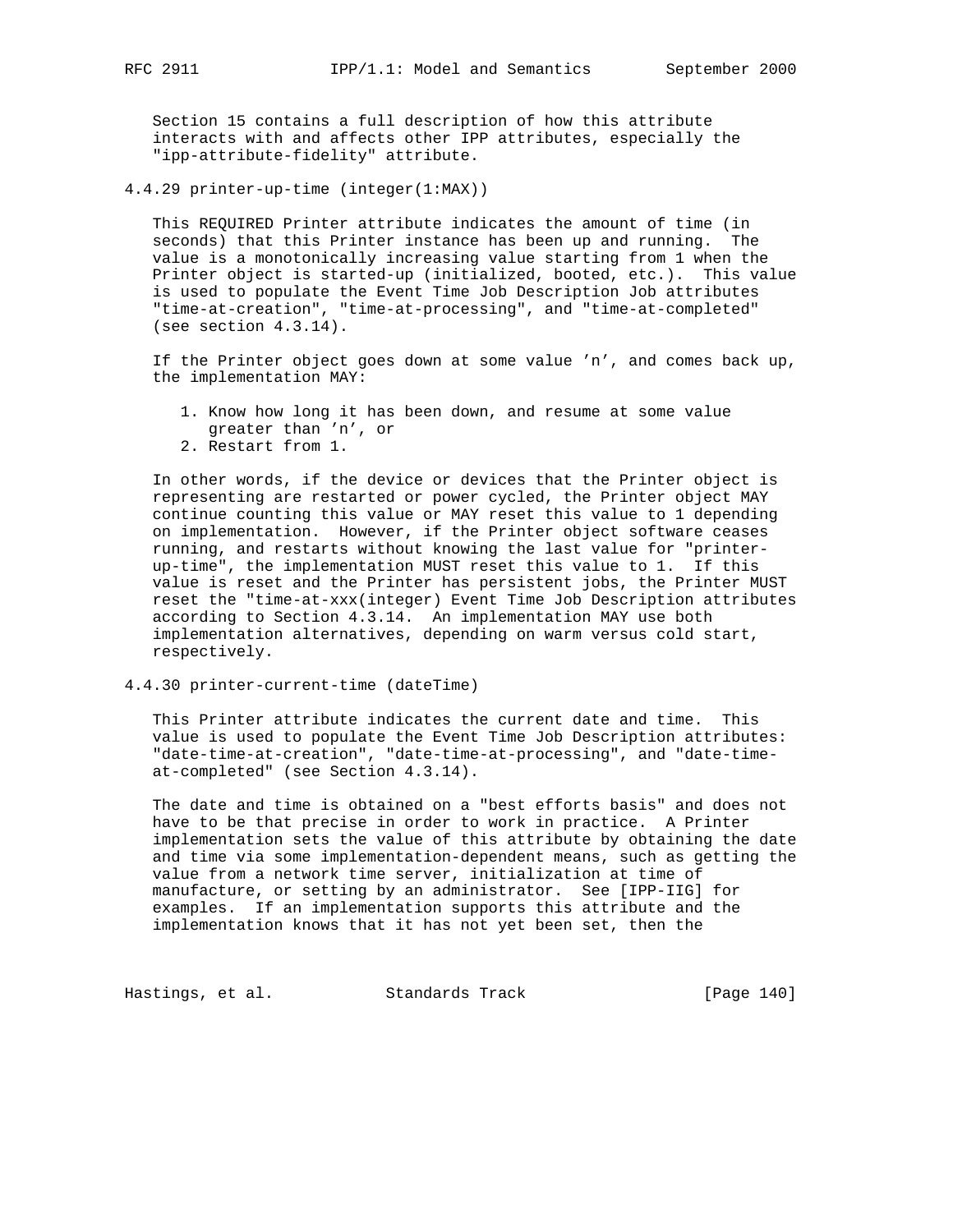implementation MUST return the value of this attribute using the out-of-band 'no-value' meaning not configured. See the beginning of section 4.1.

 The time zone of this attribute NEED NOT be the time zone used by people located near the Printer object or device. The client MUST NOT expect that the time zone of any received 'dateTime' value to be in the time zone of the client or in the time zone of the people located near the printer.

 The client SHOULD display any dateTime attributes to the user in client local time by converting the 'dateTime' value returned by the server to the time zone of the client, rather than using the time zone returned by the Printer in attributes that use the 'dateTime' attribute syntax.

4.4.31 multiple-operation-time-out (integer(1:MAX))

 This Printer attributes identifies the minimum time (in seconds) that the Printer object waits for additional Send-Document or Send-URI operations to follow a still-open Job object before taking any recovery actions, such as the ones indicated in section 3.3.1. If the Printer object supports the Create-Job and Send-Document operations (see section 3.2.4 and 3.3.1), it MUST support this attribute.

 It is RECOMMENDED that vendors supply a value for this attribute that is between 60 and 240 seconds. An implementation MAY allow a system administrator to set this attribute (by means outside this IPP/1.1 document). If so, the system administrator MAY be able to set values outside this range.

4.4.32 compression-supported (1setOf type3 keyword)

 This REQUIRED Printer attribute identifies the set of supported compression algorithms for document data. Compression only applies to the document data; compression does not apply to the encoding of the IPP operation itself. The supported values are used to validate the client supplied "compression" operation attributes in Print-Job, Send-Document, and Send-URI requests.

Standard keyword values are :

 'none': no compression is used. 'deflate': ZIP public domain inflate/deflate) compression technology in RFC 1951 [RFC1951] 'gzip' GNU zip compression technology described in RFC 1952 [RFC1952].

Hastings, et al. Standards Track [Page 141]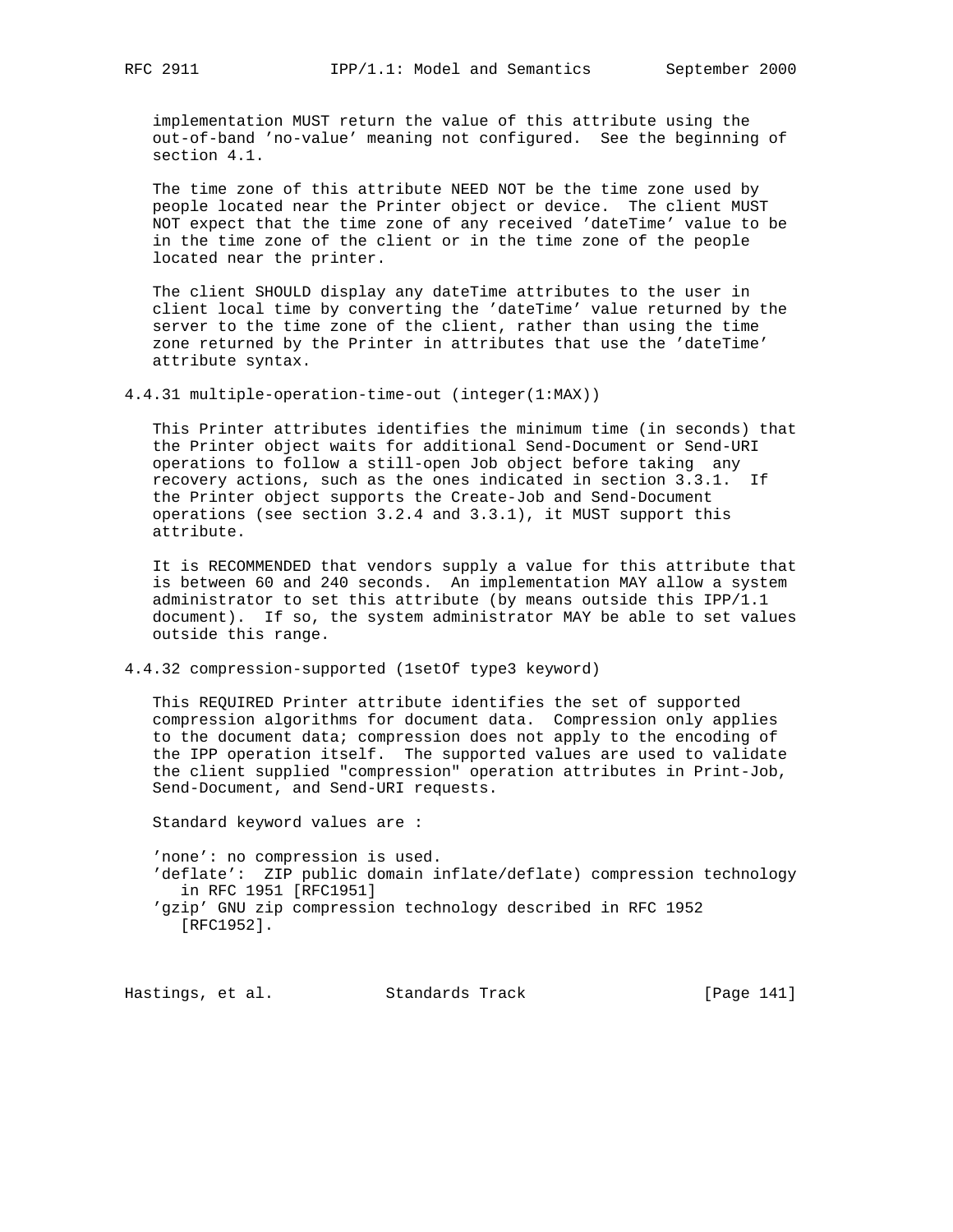'compress': UNIX compression technology in RFC 1977 [RFC1977]

4.4.33 job-k-octets-supported (rangeOfInteger(0:MAX))

 This Printer attribute specifies the upper and lower bounds of total sizes of jobs in K octets, i.e., in units of 1024 octets. The supported values are used to validate the client supplied "job-k octets" operation attributes in create requests. The corresponding job description attribute "job-k-octets" is defined in section 4.3.17.1.

4.4.34 job-impressions-supported (rangeOfInteger(0:MAX))

 This Printer attribute specifies the upper and lower bounds for the number of impressions per job. The supported values are used to validate the client supplied "job-impressions" operation attributes in create requests. The corresponding job description attribute "job-impressions" is defined in section 4.3.17.2.

4.4.35 job-media-sheets-supported (rangeOfInteger(0:MAX))

 This Printer attribute specifies the upper and lower bounds for the number of media sheets per job. The supported values are used to validate the client supplied "job-media-sheets" operation attributes in create requests. The corresponding Job attribute "job-media sheets" is defined in section 4.3.17.3.

4.4.36 pages-per-minute (integer(0:MAX))

 This Printer attributes specifies the nominal number of pages per minute to the nearest whole number which may be generated by this printer (e.g., simplex, black-and-white). This attribute is informative, not a service guarantee. Generally, it is the value used in the marketing literature to describe the device.

 A value of 0 indicates a device that takes more than two minutes to process a page.

4.4.37 pages-per-minute-color (integer(0:MAX))

 This Printer attributes specifies the nominal number of pages per minute to the nearest whole number which may be generated by this printer when printing color (e.g., simplex, color). For purposes of this attribute, "color" means the same as for the "color-supported" attribute, namely, the device is capable of any type of color printing at all, including highlight color. This attribute is

Hastings, et al. Standards Track [Page 142]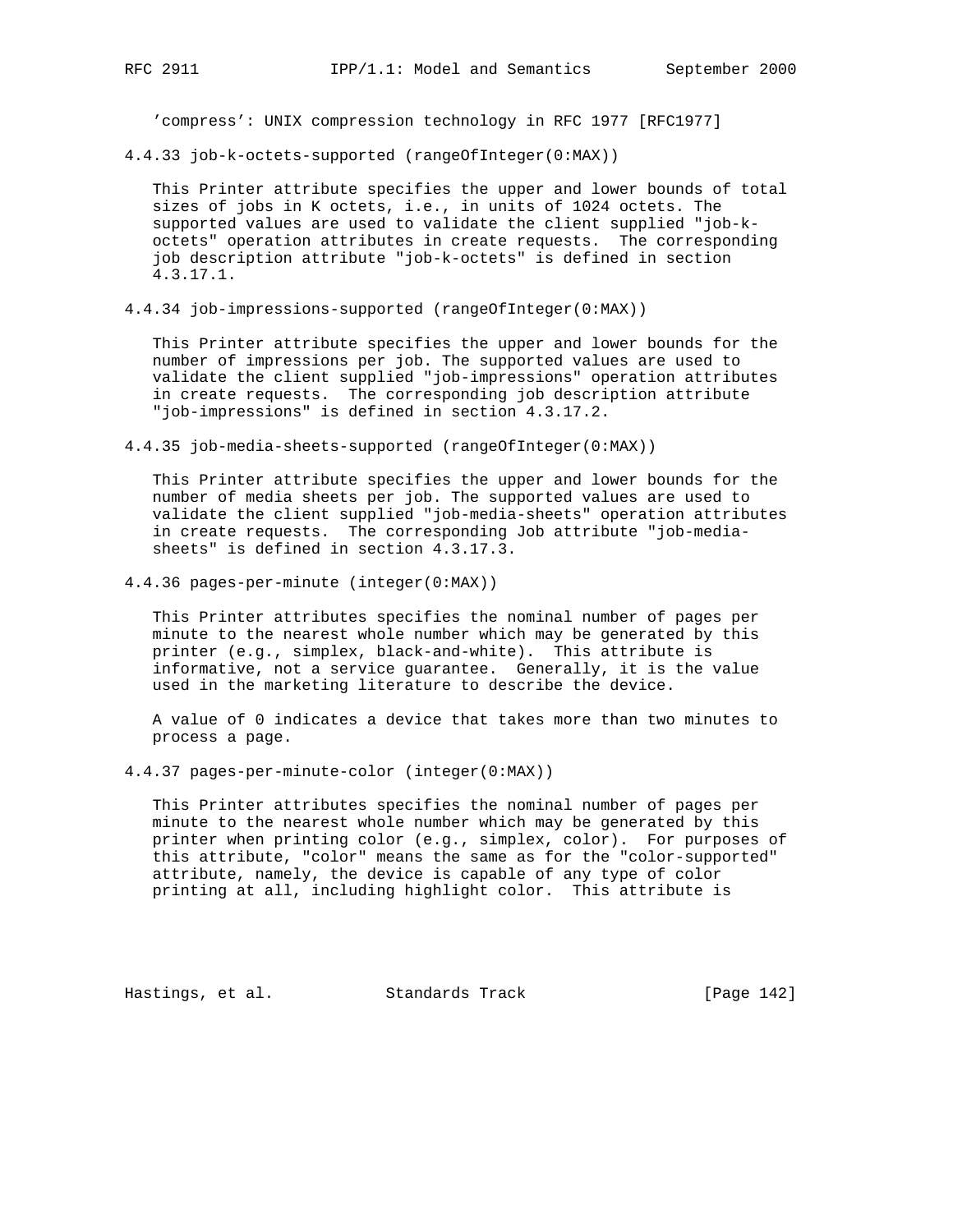informative, not a service guarantee. Generally, it is the value used in the marketing literature to describe the color capabilities of this device.

 A value of 0 indicates a device that takes more than two minutes to process a page.

 If a color device has several color modes, it MAY use the pages-per minute value for this attribute that corresponds to the mode that produces the highest number.

 Black and white only printers MUST NOT support this attribute. If this attribute is present, then the "color-supported" Printer description attribute MUST be present and have a 'true' value.

 The values of these two attributes returned by the Get-Printer- Attributes operation MAY be affected by the "document-format" attribute supplied by the client in the Get-Printer-Attributes request. In other words, the implementation MAY have different speeds depending on the document format being processed. See section 3.2.5.1 Get-Printer-Attributes.

5. Conformance

 This section describes conformance issues and requirements. This document introduces model entities such as objects, operations, attributes, attribute syntaxes, and attribute values. These conformance sections describe the conformance requirements which apply to these model entities.

5.1 Client Conformance Requirements

 This section describes the conformance requirements for a client (see section 2.1), whether it be:

- 1. contained within software controlled by an end user, e.g. activated by the "Print" menu item in an application that sends IPP requests or
- 2. the print server component that sends IPP requests to either an output device or another "downstream" print server.

 A conforming client MUST support all REQUIRED operations as defined in this document. For each attribute included in an operation request, a conforming client MUST supply a value whose type and value syntax conforms to the requirements of the Model document as specified in Sections 3 and 4. A conforming client MAY supply any

Hastings, et al. Standards Track [Page 143]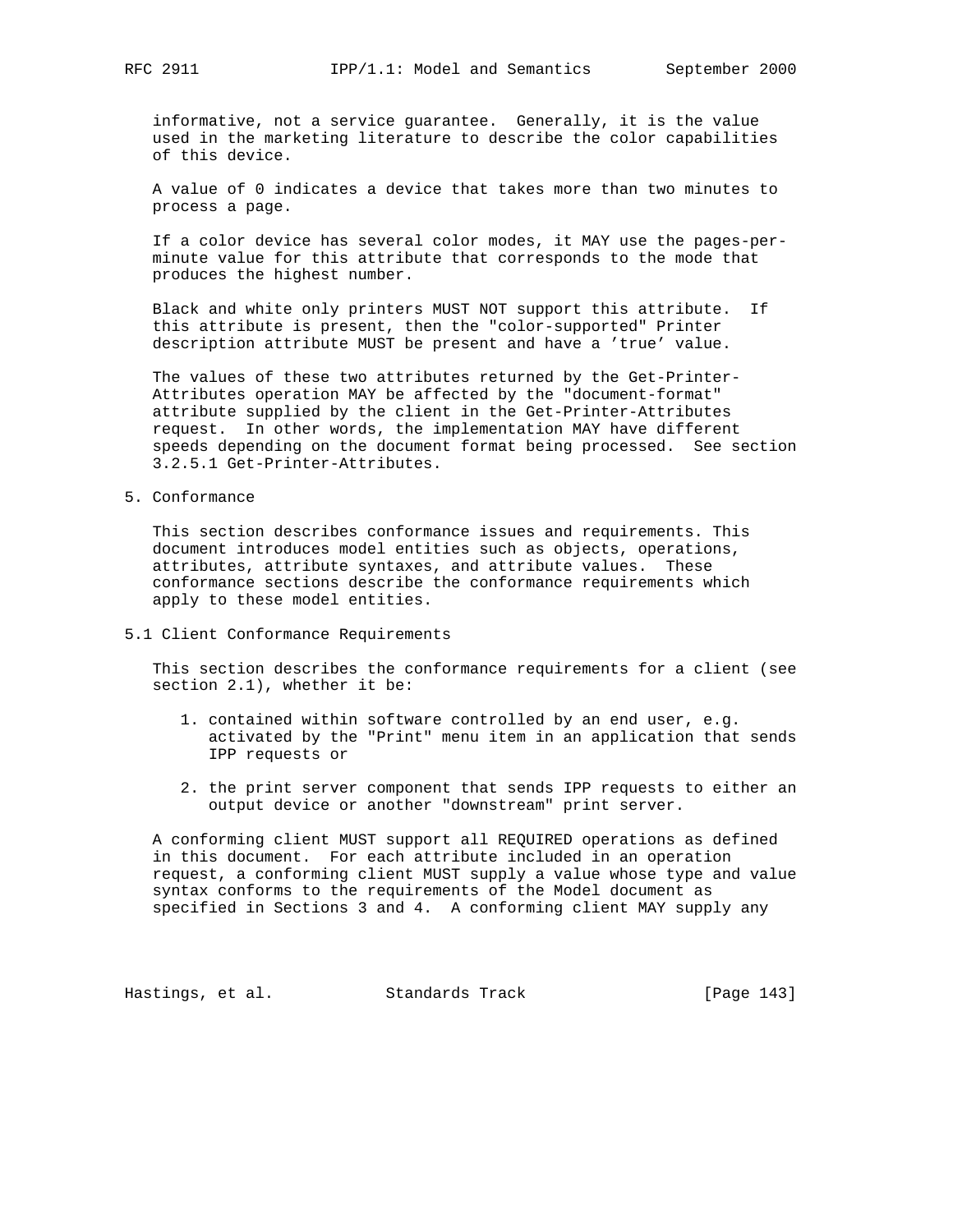IETF standards track extensions and/or vendor extensions in an operation request, as long as the extensions meet the requirements in Section 6.

 Otherwise, there are no conformance requirements placed on the user interfaces provided by IPP clients or their applications. For example, one application might not allow an end user to submit multiple documents per job, while another does. One application might first query a Printer object in order to supply a graphical user interface (GUI) dialogue box with supported and default values whereas a different implementation might not.

 When sending a request, an IPP client NEED NOT supply any attributes that are indicated as OPTIONALLY supplied by the client.

 A client MUST be able to accept any of the attribute syntaxes defined in Section 4.1, including their full range, that may be returned to it in a response from a Printer object. In particular for each attribute that the client supports whose attribute syntax is 'text', the client MUST accept and process both the 'textWithoutLanguage' and 'textWithLanguage' forms. Similarly, for each attribute that the client supports whose attribute syntax is 'name', the client MUST accept and process both the 'nameWithoutLanguage' and 'nameWithLanguage' forms. For presentation purposes, truncation of long attribute values is not recommended. A recommended approach would be for the client implementation to allow the user to scroll through long attribute values.

 A response MAY contain attribute groups, attributes, attribute syntaxes, values, and status codes that the client does not expect. Therefore, a client implementation MUST gracefully handle such responses and not refuse to inter-operate with a conforming Printer that is returning IETF standards track extension or vendor extensions, including attribute groups, attributes, attribute syntaxes, attribute values, status codes, and out-of-band attribute values that conform to Section 6. Clients may choose to ignore any parameters, attribute groups, attributes, attribute syntaxes, or values that they do not understand.

 While a client is sending data to a printer, it SHOULD do its best to prevent a channel from being closed by a lower layer when the channel is blocked (i.e. flow-controlled off) for whatever reason, e.g. 'out of paper' or 'job ahead hasn't freed up enough memory'. However, the layer that launched the print submission (e.g. an end user) MAY close the channel in order to cancel the job. When a client closes a channel, a Printer MAY print all or part of the received portion of the document. See the "Encoding and Transport" document [RFC2910] for more details.

Hastings, et al. Standards Track [Page 144]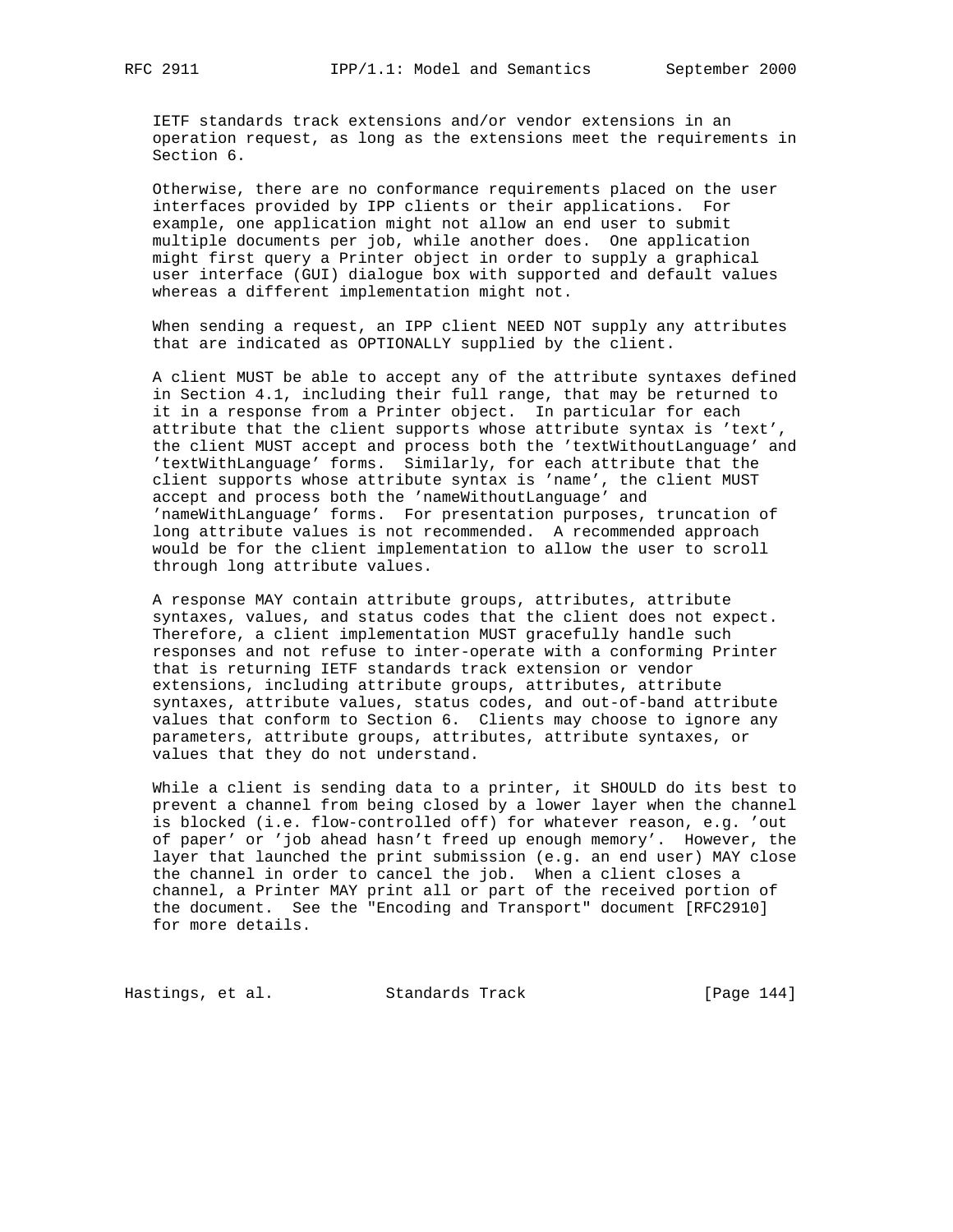A client MUST support Client Authentication as defined in the IPP/1.1 Encoding and Transport document [RFC2910]. A client SHOULD support Operation Privacy and Server Authentication as defined in the IPP/1.1 Encoding and Transport document [RFC2910]. See also section 8 of this document.

## 5.2 IPP Object Conformance Requirements

 This section specifies the conformance requirements for conforming implementations of IPP objects (see section 2). These requirements apply to an IPP object whether it is:

 (1) an (embedded) device component that accepts IPP requests and controls the device or

 (2) a component of a print server that accepts IPP requests (where the print server control one or more networked devices using IPP or other protocols).

# 5.2.1 Objects

 Conforming implementations MUST implement all of the model objects as defined in this document in the indicated sections:

 Section 2.1 - Printer Object Section 2.2 - Job Object

# 5.2.2 Operations

 Conforming IPP object implementations MUST implement all of the REQUIRED model operations, including REQUIRED responses, as defined in this document in the indicated sections:

| For a Printer object:                  |          |
|----------------------------------------|----------|
| Print-Job (section 3.2.1)              | REOUIRED |
| Print-URI (section 3.2.2)              | OPTIONAL |
| Validate-Job (section 3.2.3)           | REOUIRED |
| Create-Job (section $3.2.4$ )          | OPTIONAL |
| Get-Printer-Attributes (section 3.2.5) | REOUIRED |
| Get-Jobs (section 3.2.6)               | REOUIRED |
| Pause-Printer (section 3.2.7)          | OPTIONAL |
| Resume-Printer (section 3.2.8)         | OPTIONAL |
| Purge-Jobs (section 3.2.9)             | OPTIONAL |
|                                        |          |

Hastings, et al. Standards Track [Page 145]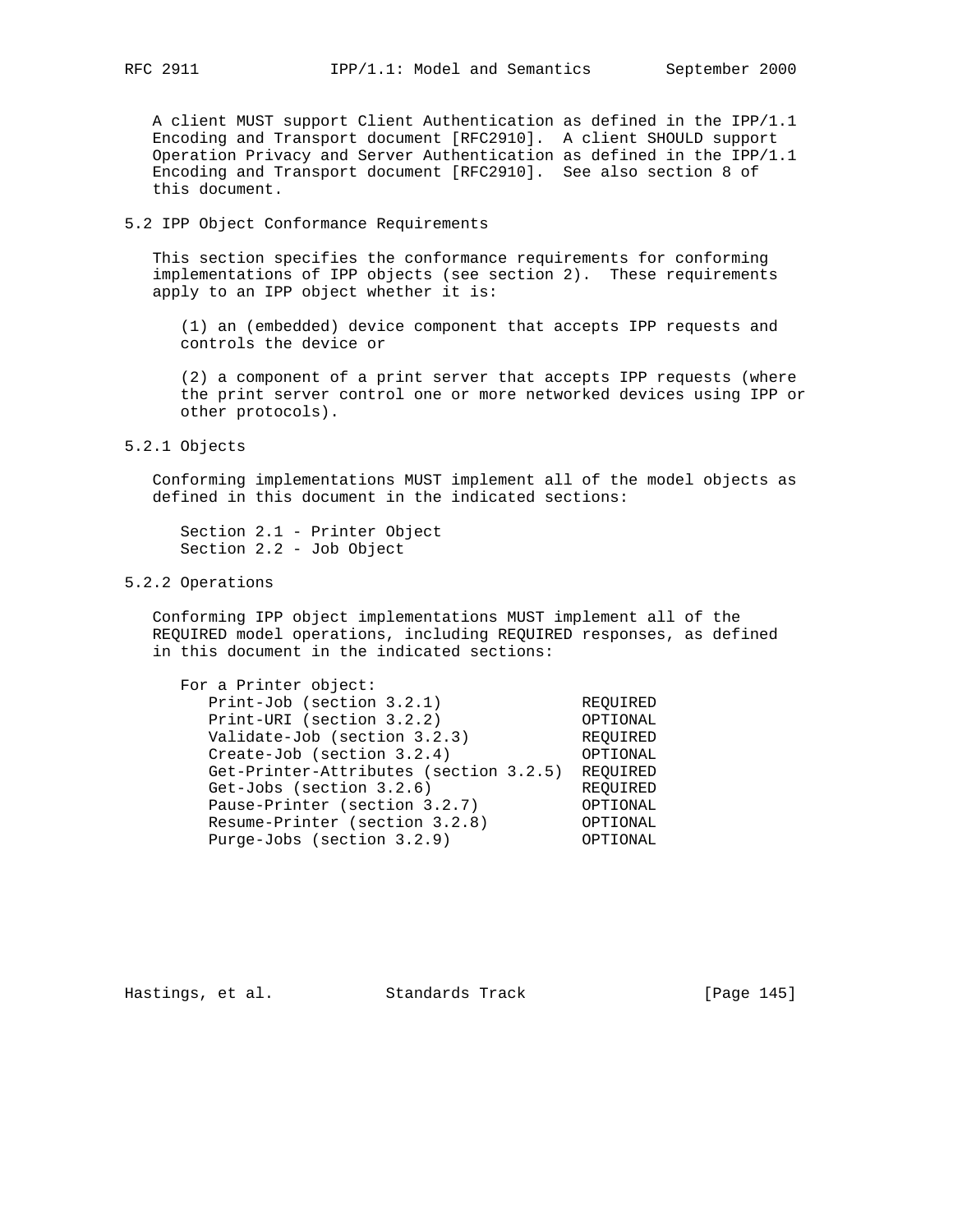| For a Job object:                  |          |
|------------------------------------|----------|
| Send-Document (section 3.3.1)      | OPTIONAL |
| Send-URI (section 3.3.2)           | OPTIONAL |
| Cancel-Job (section 3.3.3)         | REOUIRED |
| Get-Job-Attributes (section 3.3.4) | REOUIRED |
| Hold-Job (section 3.3.5)           | OPTIONAL |
| Release-Job (section 3.3.6)        | OPTIONAL |
| Restart-Job (section 3.3.7)        | OPTIONAL |

 Conforming IPP objects MUST support all REQUIRED operation attributes and all values of such attributes if so indicated in the description. Conforming IPP objects MUST ignore all unsupported or unknown operation attributes or operation attribute groups received in a request, but MUST reject a request that contains a supported operation attribute that contains an unsupported value.

 Conforming IPP objects MAY return operation responses that contain attributes groups, attributes names, attribute syntaxes, attribute values, and status codes that are extensions to this standard. The additional attribute groups MAY occur in any order.

 The following section on object attributes specifies the support required for object attributes.

5.2.3 IPP Object Attributes

 Conforming IPP objects MUST support all of the REQUIRED object attributes, as defined in this document in the indicated sections.

 If an object supports an attribute, it MUST support only those values specified in this document or through the extension mechanism described in section 5.2.4. It MAY support any non-empty subset of these values. That is, it MUST support at least one of the specified values and at most all of them.

5.2.4 Versions

 IPP/1.1 clients MUST meet the conformance requirements for clients specified in this document and [RFC2910]. IPP/1.1 clients MUST send requests containing a "version-number" parameter with a '1.1' value.

 IPP/1.1 Printer and Job objects MUST meet the conformance requirements for IPP objects specified in this document and [RFC2910]. IPP/1.1 objects MUST accept requests containing a "version-number" parameter with a '1.1' value (or reject the request if the operation is not supported).

Hastings, et al. Standards Track [Page 146]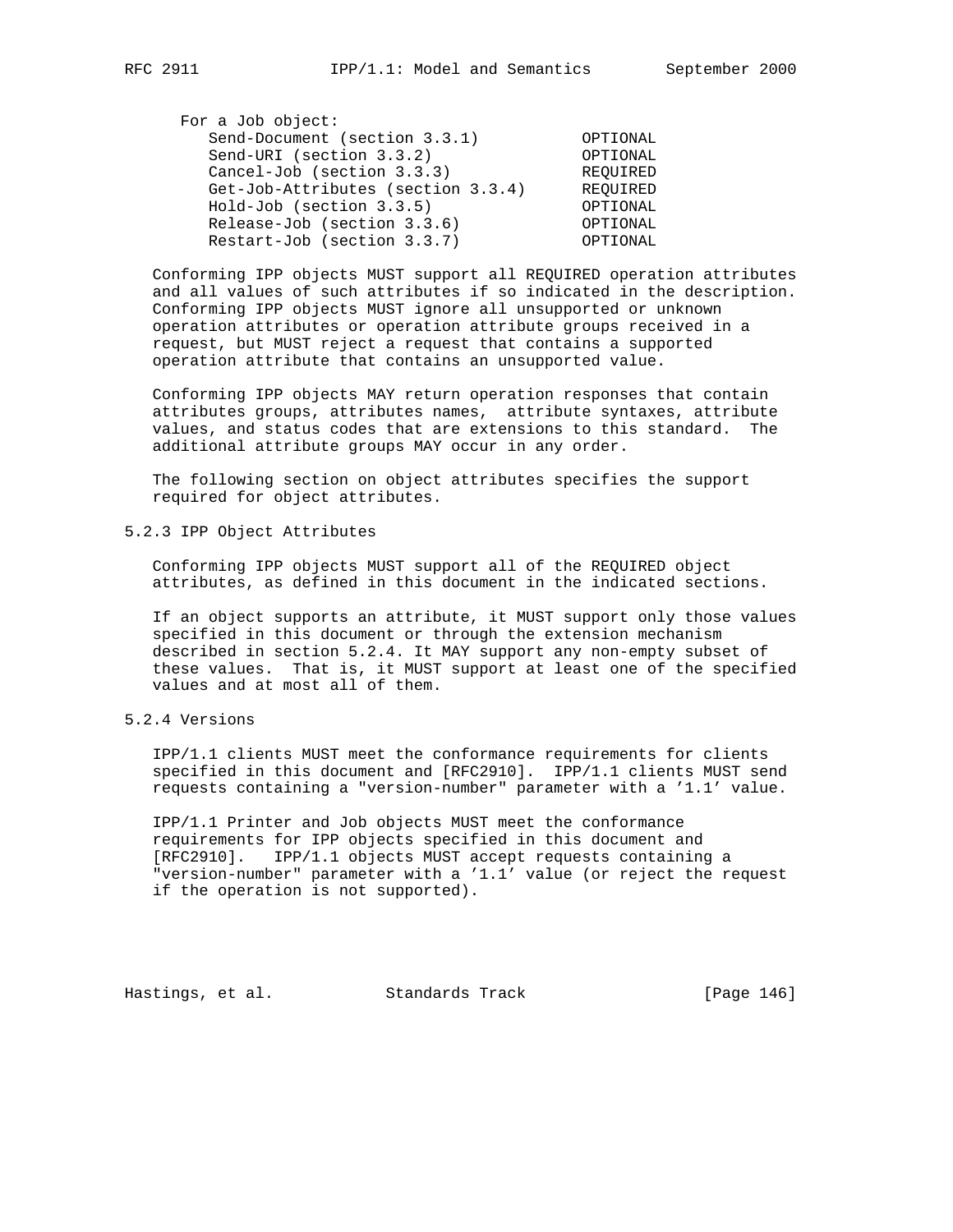It is beyond the scope of this specification to mandate conformance with previous versions. IPP/1.1 was deliberately designed, however, to make supporting previous versions easy. It is worth noting that, at the time of composing this specification (1999), we would expect IPP/1.1 Printer implementations to:

understand any valid request in the format of IPP/1.0, or 1.1;

 respond appropriately with a response containing the same "version-number" parameter value used by the client in the request.

And we would expect IPP/1.1 clients to:

understand any valid response in the format of IPP/1.0, or 1.1.

 It is recommended that IPP/1.1 clients try supplying alternate version numbers if they receive a 'server-error-version-not supported' error return in a response.

#### 5.2.5 Extensions

 A conforming IPP object MAY support IETF standards track extensions and vendor extensions, as long as the extensions meet the requirements specified in Section 6.

 For each attribute included in an operation response, a conforming IPP object MUST return a value whose type and value syntax conforms to the requirement of the Model document as specified in Sections 3 and 4.

### 5.2.6 Attribute Syntaxes

 An IPP object MUST be able to accept any of the attribute syntaxes defined in Section 4.1, including their full range, in any operation in which a client may supply attributes or the system administrator may configure attributes (by means outside the scope of this IPP/1.1 document). In particular for each attribute that the IPP object supports whose attribute syntax is 'text', the IPP object MUST accept and process both the 'textWithoutLanguage' and 'textWithLanguage' forms. Similarly, for each attribute that the IPP object supports whose attribute syntax is 'name', the IPP object MUST accept and process both the 'nameWithoutLanguage' and 'nameWithLanguage' forms. Furthermore, an IPP object MUST return attributes to the client in operation responses that conform to the syntax specified in Section 4.1, including their full range if supplied previously by a client.

Hastings, et al. Standards Track [Page 147]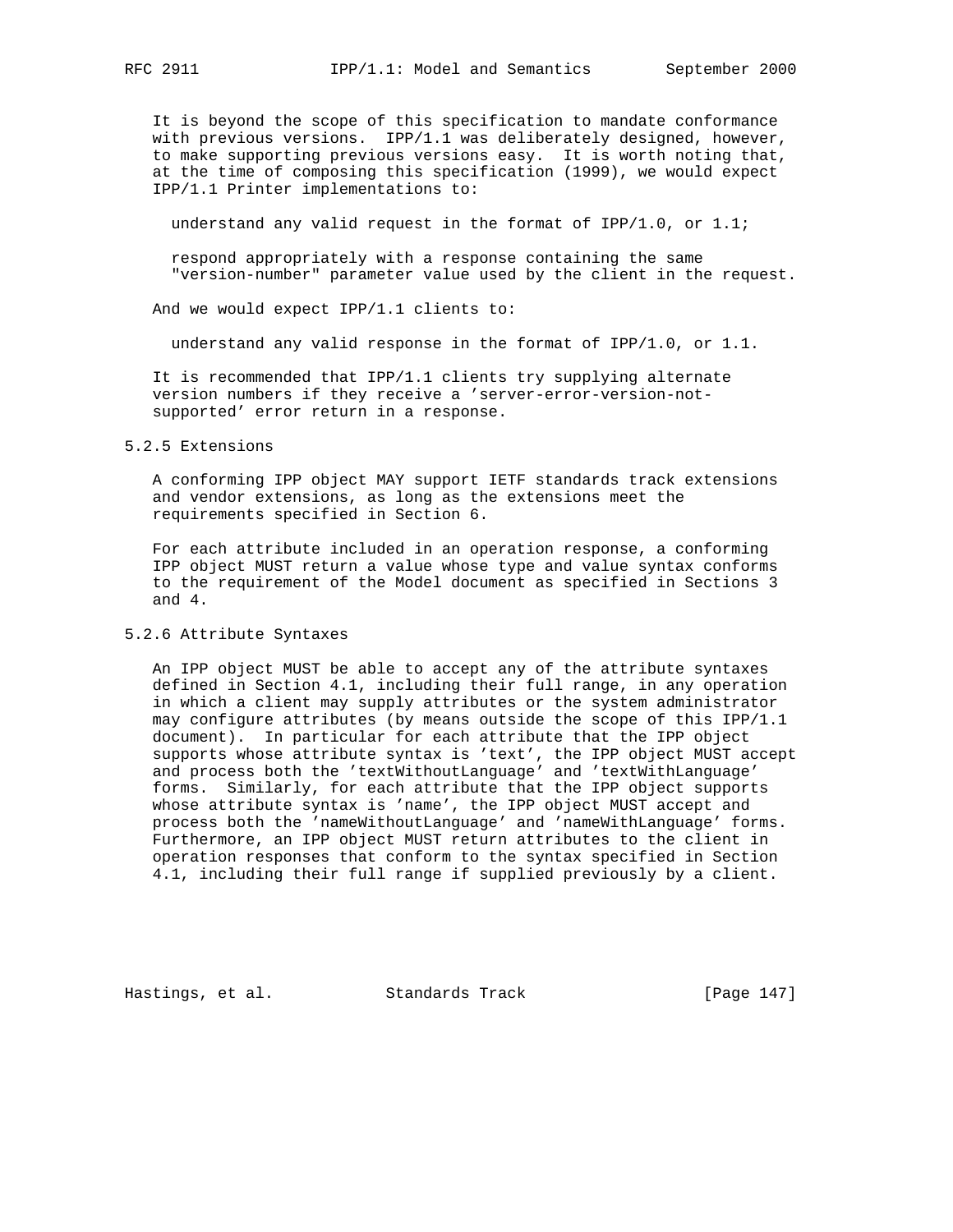### 5.2.7 Security

 An IPP Printer implementation SHOULD contain support for Client Authentication as defined in the IPP/1.1 Encoding and Transport document [RFC2910]. A Printer implementation MAY allow an administrator to configure the Printer so that all, some, or none of the users are authenticated. See also section 8 of this document.

 An IPP Printer implementation SHOULD contain support for Operation Privacy and Server Authentication as defined in the IPP/1.1 Encoding and Transport document [RFC2910]. A Printer implementation MAY allow an administrator to configure the degree of support for Operation Privacy and Server Authentication. See also section 8 of this document.

 Security MUST NOT be compromised when a client supplies a lower "version-number" parameter in a request. For example, if an IPP/1.1 conforming Printer object accepts version '1.0' requests and is configured to enforce Digest Authentication, it MUST do the same for a version '1.0' request.

5.3 Charset and Natural Language Requirements

 All clients and IPP objects MUST support the 'utf-8' charset as defined in section 4.1.7.

 IPP objects MUST be able to accept any client request which correctly uses the "attributes-natural-language" operation attribute or the Natural Language Override mechanism on any individual attribute whether or not the natural language is supported by the IPP object. If an IPP object supports a natural language, then it MUST be able to translate (perhaps by table lookup) all generated 'text' or 'name' attribute values into one of the supported languages (see section 3.1.4). That is, the IPP object that supports a natural language NEED NOT be a general purpose translator of any arbitrary 'text' or 'name' value supplied by the client into that natural language. However, the object MUST be able to translate (automatically generate) any of its own attribute values and messages into that natural language.

6. IANA Considerations

 This section describes the procedures for defining semantics for the following IETF standards track extensions and vendor extensions to the IPP/1.1 Model and Semantics document:

- 1. keyword attribute values
- 2. enum attribute values

Hastings, et al. Standards Track [Page 148]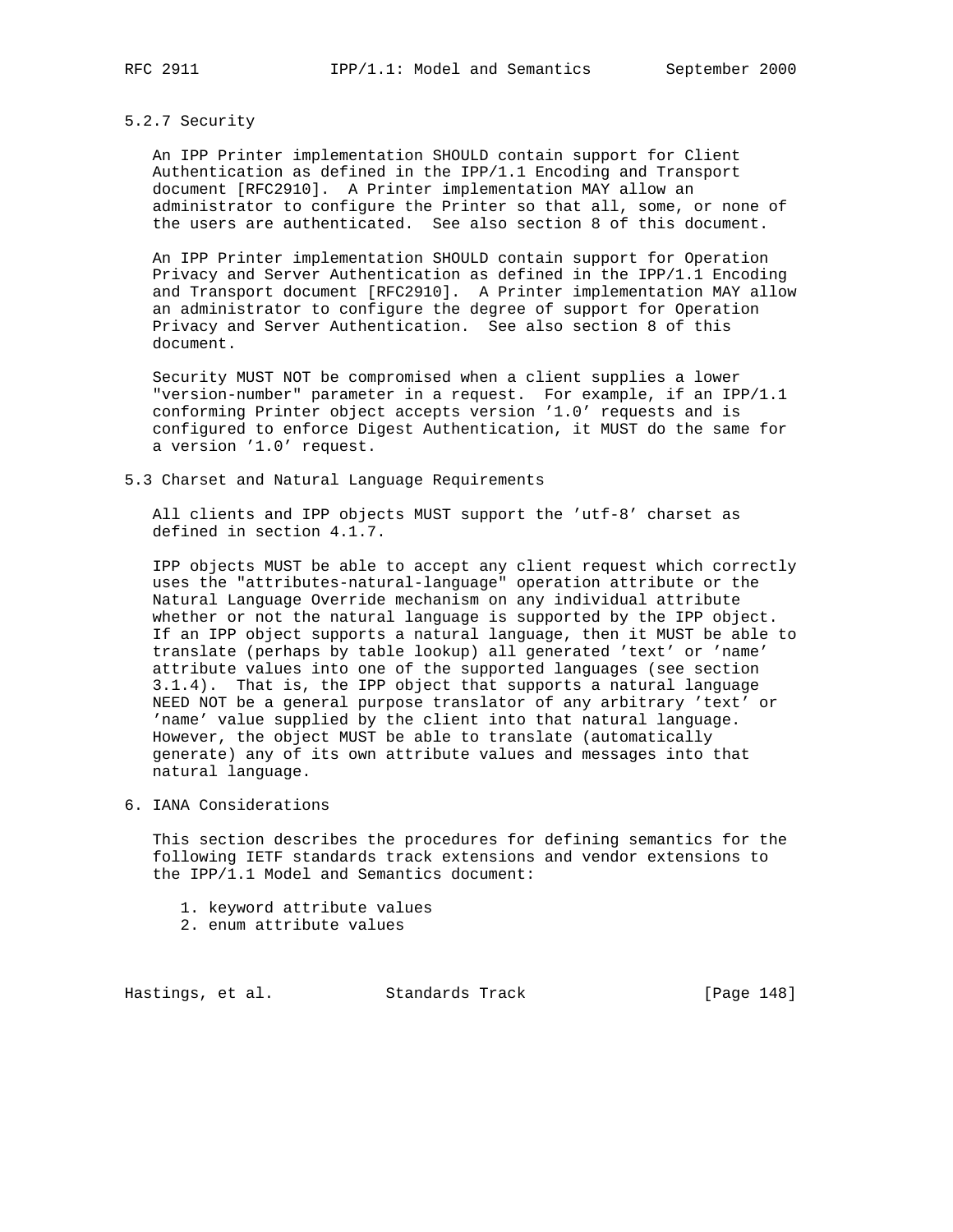- 3. attributes
- 4. attribute syntaxes
- 5. operations
- 6. attribute groups
- 7. status codes
- 8. out-of-band attribute values

 Extensions registered for use with IPP/1.1 are OPTIONAL for client and IPP object conformance to the IPP/1.1 "Model and Semantics" document (this document).

 These extension procedures are aligned with the guidelines as set forth by the IESG [IANA-CON]. Section 11 describes how to propose new registrations for consideration. IANA will reject registration proposals that leave out required information or do not follow the appropriate format described in Section 11. The IPP/1.1 Model and Semantics document may also be extended by an appropriate RFC that specifies any of the above extensions.

6.1 Typed 'keyword' and 'enum' Extensions

 IPP allows for 'keyword' and 'enum' extensions (see sections 4.1.2.3 and 4.1.4). This document uses prefixes to the 'keyword' and 'enum' basic attribute syntax type in order to communicate extra information to the reader through its name. This extra information is not represented in the protocol because it is unimportant to a client or Printer object. The list below describes the prefixes and their meaning.

- "type1": This IPP specification document must be revised (or another IETF standards track document which augments this document) to add a new keyword or a new enum. No vendor defined keywords or enums are allowed.
- "type2": Implementers can, at any time, add new keyword or enum values by proposing the complete specification to IANA:

iana@iana.org

 IANA will forward the registration proposal to the IPP Designated Expert who will review the proposal with a mailing list that the Designated Expert keeps for this purpose. Initially, that list will be the mailing list used by the IPP WG:

ipp@pwg.org

even after the IPP WG is disbanded as permitted by [IANA-CON].

Hastings, et al. Standards Track [Page 149]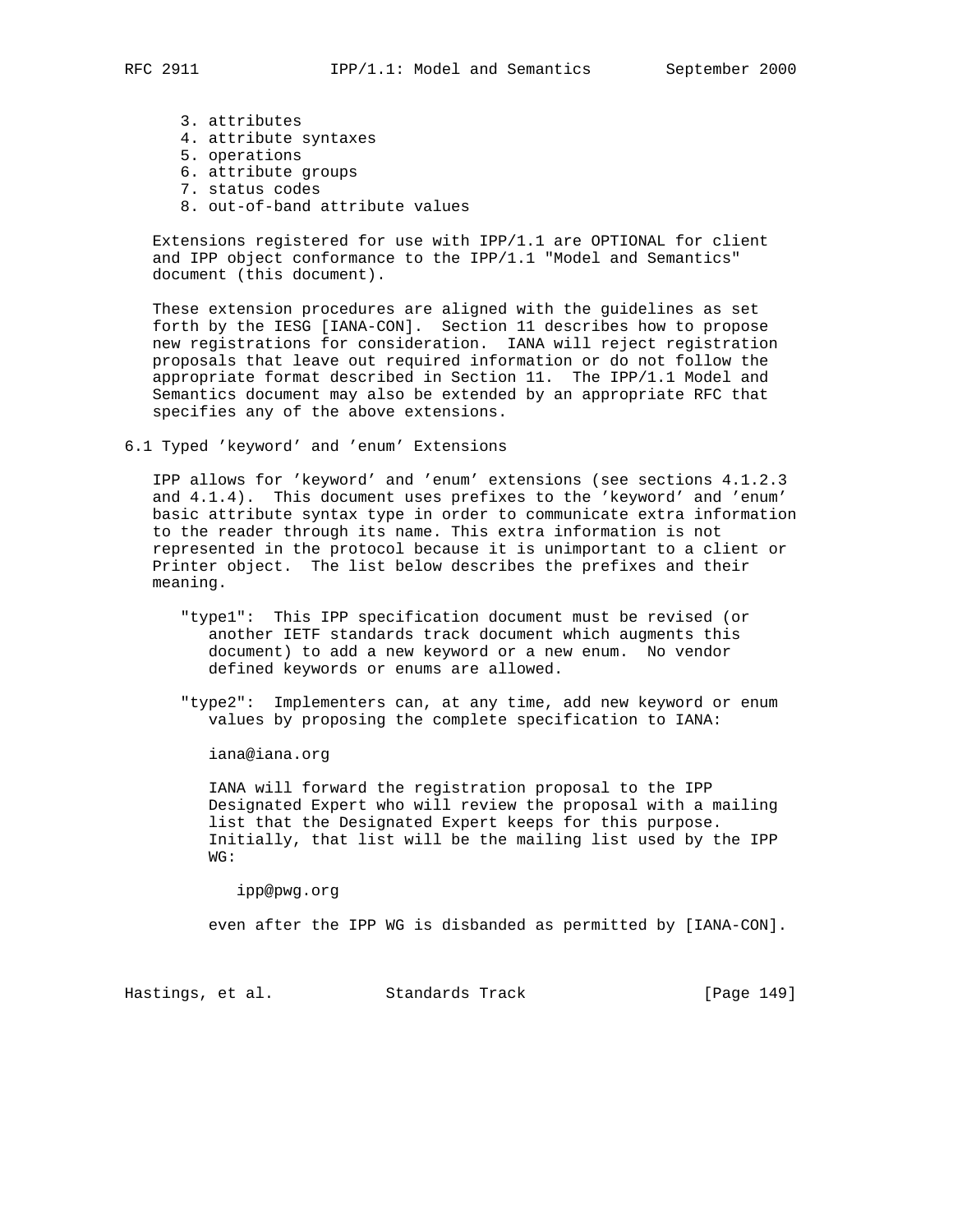The IPP Designated Expert is appointed by the IESG Area Director responsible for IPP, according to [IANA-CON].

 When a type2 keyword or enum is approved, the IPP Designated Expert becomes the point of contact for any future maintenance that might be required for that registration.

 "type3": Implementers can, at any time, add new keyword and enum values by submitting the complete specification to IANA as for type2 who will forward the proposal to the IPP Designated Expert. While no additional technical review is required, the IPP Designated Expert may, at his/her discretion, forward the proposal to the same mailing list as for type2 registrations for advice and comment.

 When a type3 keyword or enum is approved by the IPP Designated Expert, the original proposer becomes the point of contact for any future maintenance that might be required for that registration.

 For type2 and type3 keywords, the proposer includes the name of the keyword in the registration proposal and the name is part of the technical review.

 After type2 and type3 enums specifications are approved, the IPP Designated Expert in consultation with IANA assigns the next available enum number for each enum value.

 IANA will publish approved type2 and type3 keyword and enum attributes value registration specifications in:

ftp.isi.edu/iana/assignments/ipp/attribute-values/xxx/yyy.txt

 where xxx is the attribute name that specifies the initial values and yyy.txt is a descriptive file name that contains one or more enums or keywords approved at the same time. For example, if several additional enums for stapling are approved for use with the "finishings" attribute (and "finishings-default" and "finishings supported" attributes), IANA will publish the additional values in the file:

 ftp.isi.edu/iana/assignments/ipp/attribute values/finishings/stapling.txt

 Note: Some attributes are defined to be: 'type3 keywords' | 'name' which allows for attribute values to be extended by a site administrator with administrator defined names. Such names are not registered with IANA.

Hastings, et al. Standards Track [Page 150]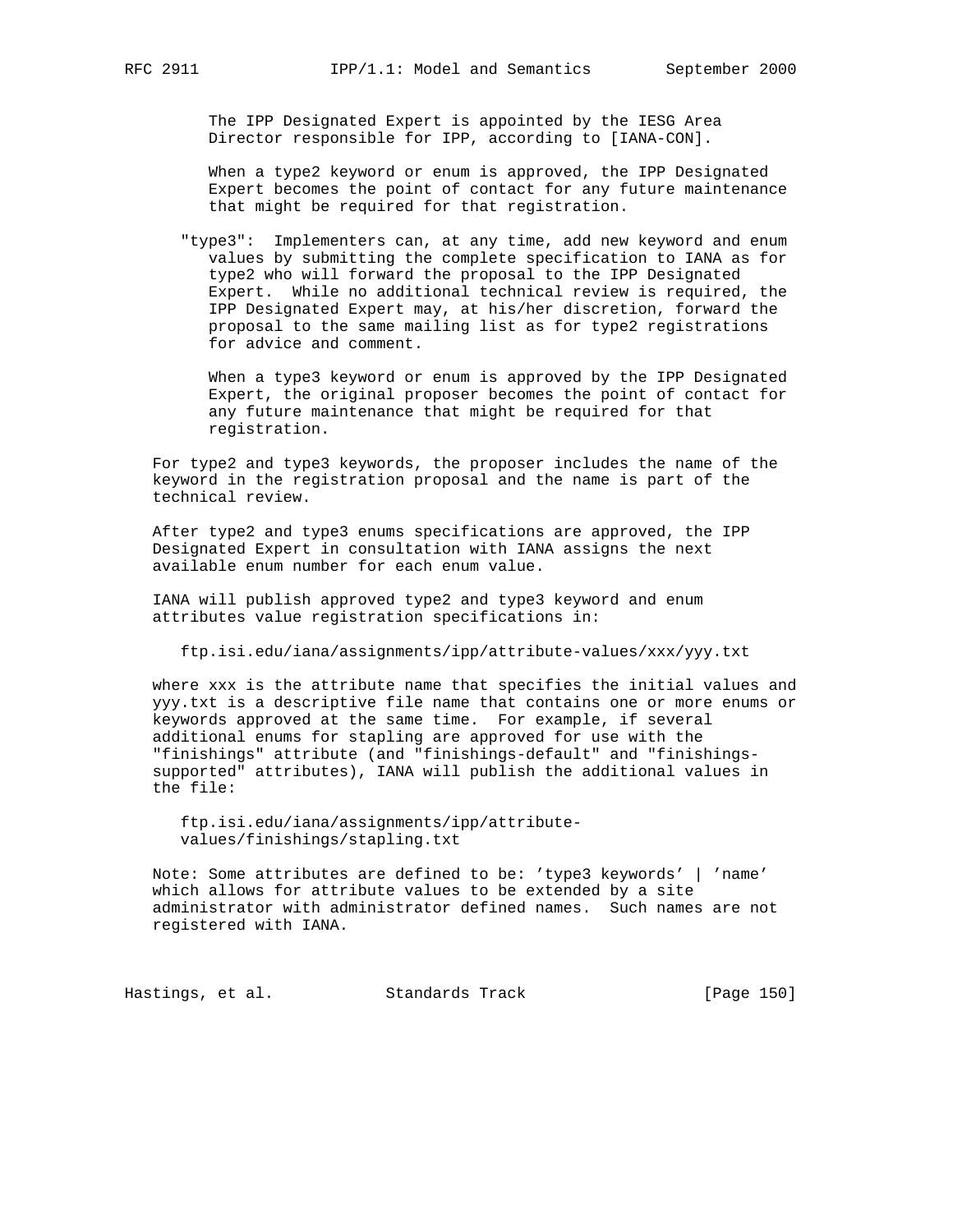By definition, each of the three types above assert some sort of registry or review process in order for extensions to be considered valid. Each higher numbered level (1, 2, 3) tends to be decreasingly less stringent than the previous level. Therefore, any typeN value MAY be registered using a process for some typeM where M is less than N, however such registration is NOT REQUIRED. For example, a type3 value MAY be registered in a type 1 manner (by being included in a future version of an IPP specification), however, it is NOT REQUIRED.

 This document defines keyword and enum values for all of the above types, including type3 keywords.

 For vendor keyword extensions, implementers SHOULD use keywords with a suitable distinguishing prefix, such as "xxx-" where xxx follows the syntax rules for keywords (see section 4.1.3) and is the (lowercase) fully qualified company name registered with IANA for use in domain names [RFC1035]. For example, if the company XYZ Corp. had obtained the domain name "XYZ.com", then a vendor keyword 'abc' would be: 'xyz.com-abc'.

 Note: RFC 1035 [RFC1035] indicates that while upper and lower case letters are allowed in domain names, no significance is attached to the case. That is, two names with the same spelling but different case are to be treated as if identical. Also, the labels in a domain name must follow the rules for ARPANET host names: They must start with a letter, end with a letter or digit, and have as interior characters only letters, digits, and hyphen. Labels must be 63 characters or less. Labels are separated by the "." character.

 For vendor enum extensions, implementers MUST use values in the reserved integer range which is 2\*\*30 to 2\*\*31-1.

6.2 Attribute Extensibility

 Attribute names (see section 4.1.3) are type2 keywords. Therefore, new attributes may be registered and have the same status as attributes in this document by following the type2 extension rules. For vendor attribute extensions, implementers SHOULD use keywords with a suitable distinguishing prefix as described in Section 6.1.

 IANA will publish approved attribute registration specifications as separate files:

ftp.isi.edu/iana/assignments/ipp/attributes/xxx-yyy.txt

where "xxx-yyy" is the new attribute name.

Hastings, et al. Standards Track [Page 151]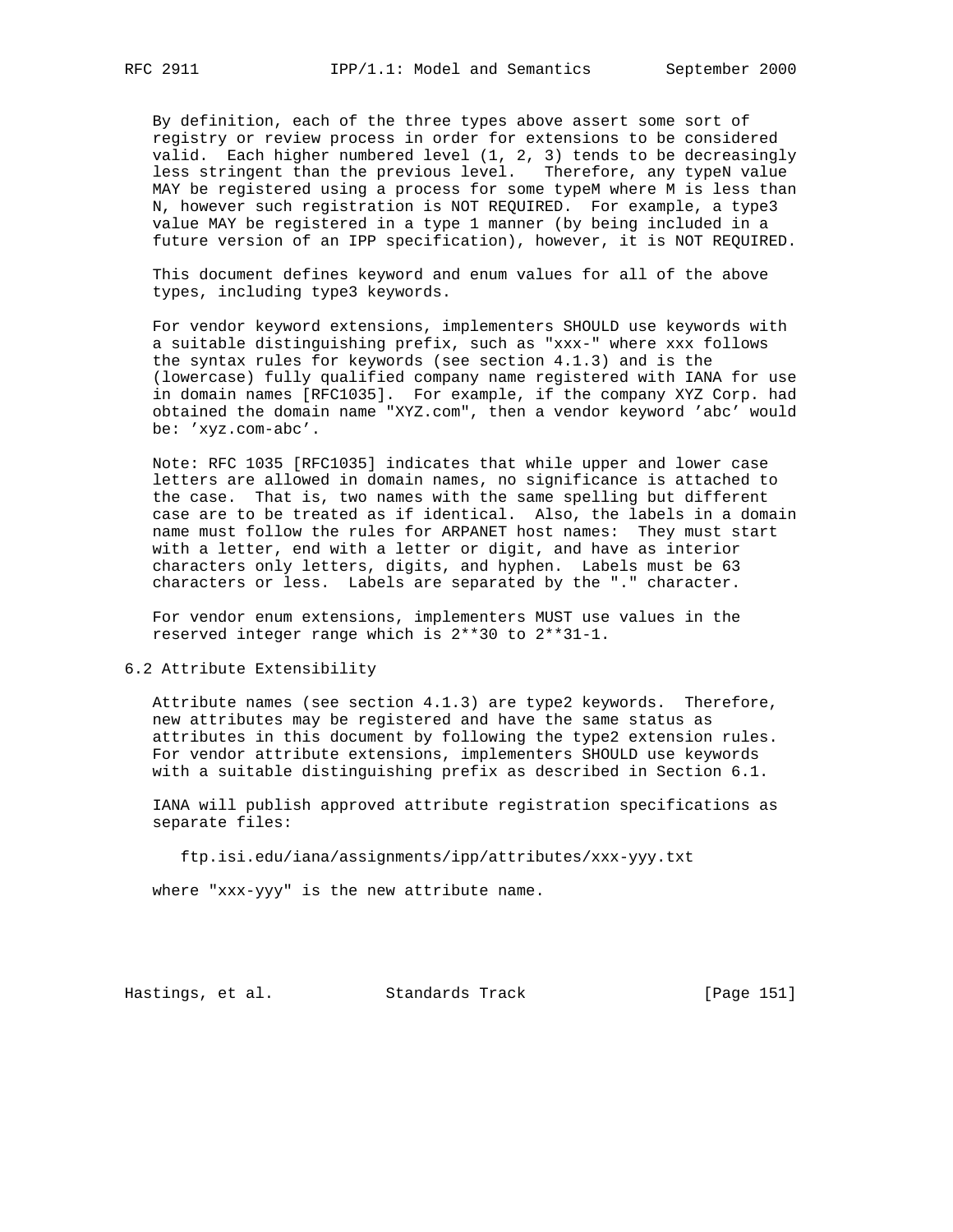If a new Printer object attribute is defined and its values can be affected by a specific document format, its specification needs to contain the following sentence:

 "The value of this attribute returned in a Get-Printer- Attributes response MAY depend on the "document-format" attribute supplied (see Section 3.2.5.1)."

 If the specification does not, then its value in the Get-Printer- Attributes response MUST NOT depend on the "document-format" supplied in the request. When a new Job Template attribute is registered, the value of the Printer attributes MAY vary with "document-format" supplied in the request without the specification having to indicate so.

6.3 Attribute Syntax Extensibility

 Attribute syntaxes (see section 4.1) are like type2 enums. Therefore, new attribute syntaxes may be registered and have the same status as attribute syntaxes in this document by following the type2 extension rules described in Section 6.1. The initial set of value codes that identify each of the attribute syntaxes have been assigned in the "Encoding and Transport" document [RFC2910], including a designated range for vendor extension.

 For attribute syntaxes, the IPP Designated Expert in consultation with IANA assigns the next attribute syntax code in the appropriate range as specified in [RFC2910]. IANA will publish approved attribute syntax registration specifications as separate files:

ftp.isi.edu/iana/assignments/ipp/attribute-syntaxes/xxx-yyy.txt

where 'xxx-yyy' is the new attribute syntax name.

## 6.4 Operation Extensibility

 Operations (see section 3) may also be registered following the type2 procedures described in Section 6.1, though major new operations will usually be done by a new standards track RFC that augments this document. For vendor operation extensions, implementers MUST use the range for the "operation-id" in requests specified in Section 4.4.15 "operations-supported" Printer attribute.

 For operations, the IPP Designated Expert in consultation with IANA assigns the next operation-id code as specified in Section 4.4.15. IANA will publish approved operation registration specifications as separate files:

Hastings, et al. Standards Track [Page 152]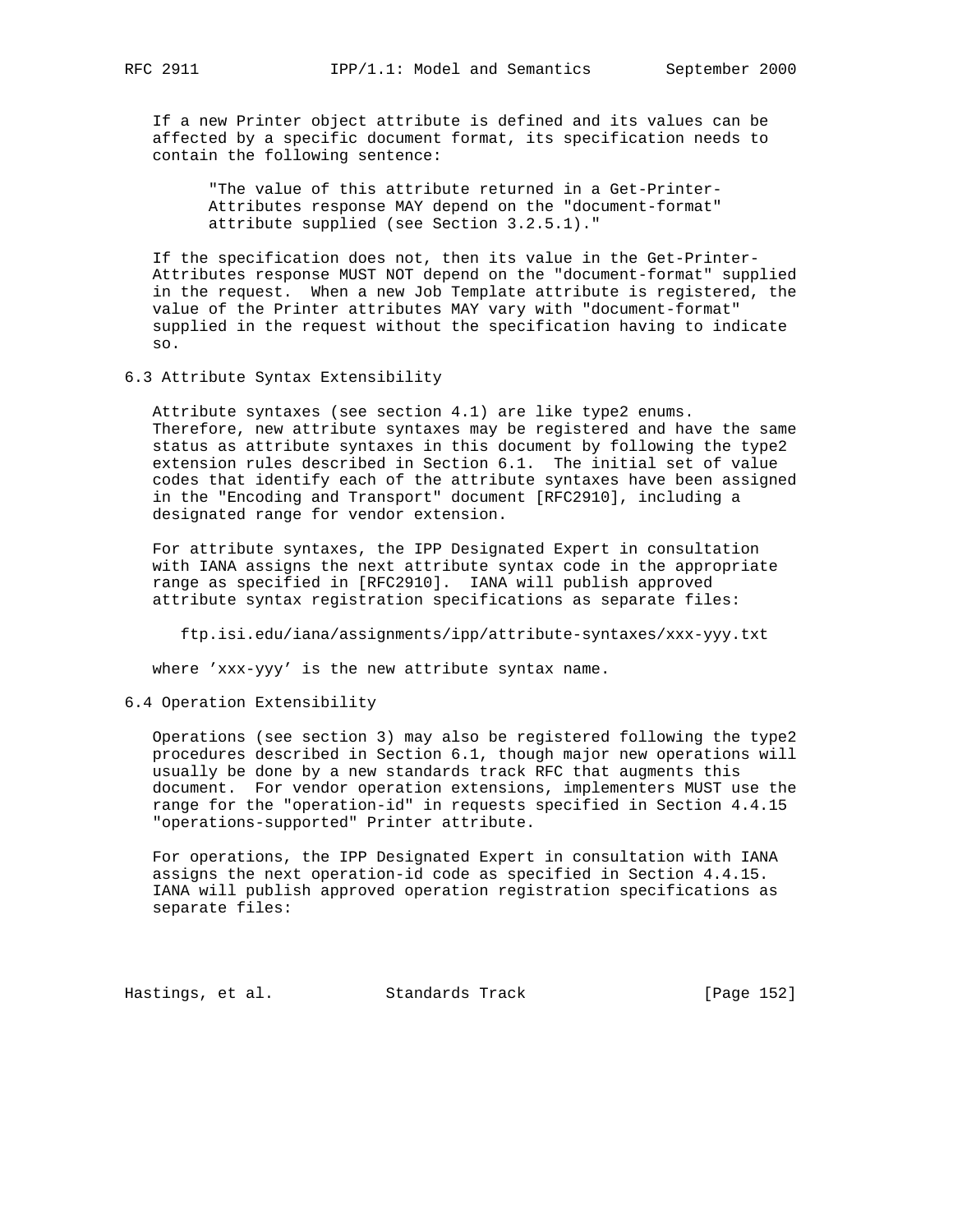ftp.isi.edu/iana/assignments/ipp/operations/Xxx-Yyy.txt

where "Xxx-Yyy" is the new operation name.

6.5 Attribute Group Extensibility

 Attribute groups (see section 3.1.3) passed in requests and responses may be registered following the type2 procedures described in Section 6.1. The initial set of attribute group tags have been assigned in the "Encoding and Transport" document [RFC2910], including a designated range for vendor extension.

 For attribute groups, the IPP Designated Expert in consultation with IANA assigns the next attribute group tag code in the appropriate range as specified in [RFC2910]. IANA will publish approved attribute group registration specifications as separate files:

 ftp.isi.edu/iana/assignments/ipp/attribute-group-tags/xxx-yyy tag.txt

where 'xxx-yyy-tag' is the new attribute group tag name.

6.6 Status Code Extensibility

 Operation status codes (see section 3.1.6.1) may also be registered following the type2 procedures described in Section 6.1. The values for status codes are allocated in ranges as specified in Section 14 for each status code class:

 "informational" - Request received, continuing process "successful" - The action was successfully received, understood, and accepted "redirection" - Further action must be taken in order to complete the request "client-error" - The request contains bad syntax or cannot be fulfilled "server-error" - The IPP object failed to fulfill an apparently valid request

 For vendor operation status code extensions, implementers MUST use the top of each range as specified in Section 13.

 For operation status codes, the IPP Designated Expert in consultation with IANA assigns the next status code in the appropriate class range as specified in Section 13. IANA will publish approved status code registration specifications as separate files:

ftp.isi.edu/iana/assignments/ipp/status-codes/xxx-yyy.txt

Hastings, et al. Standards Track [Page 153]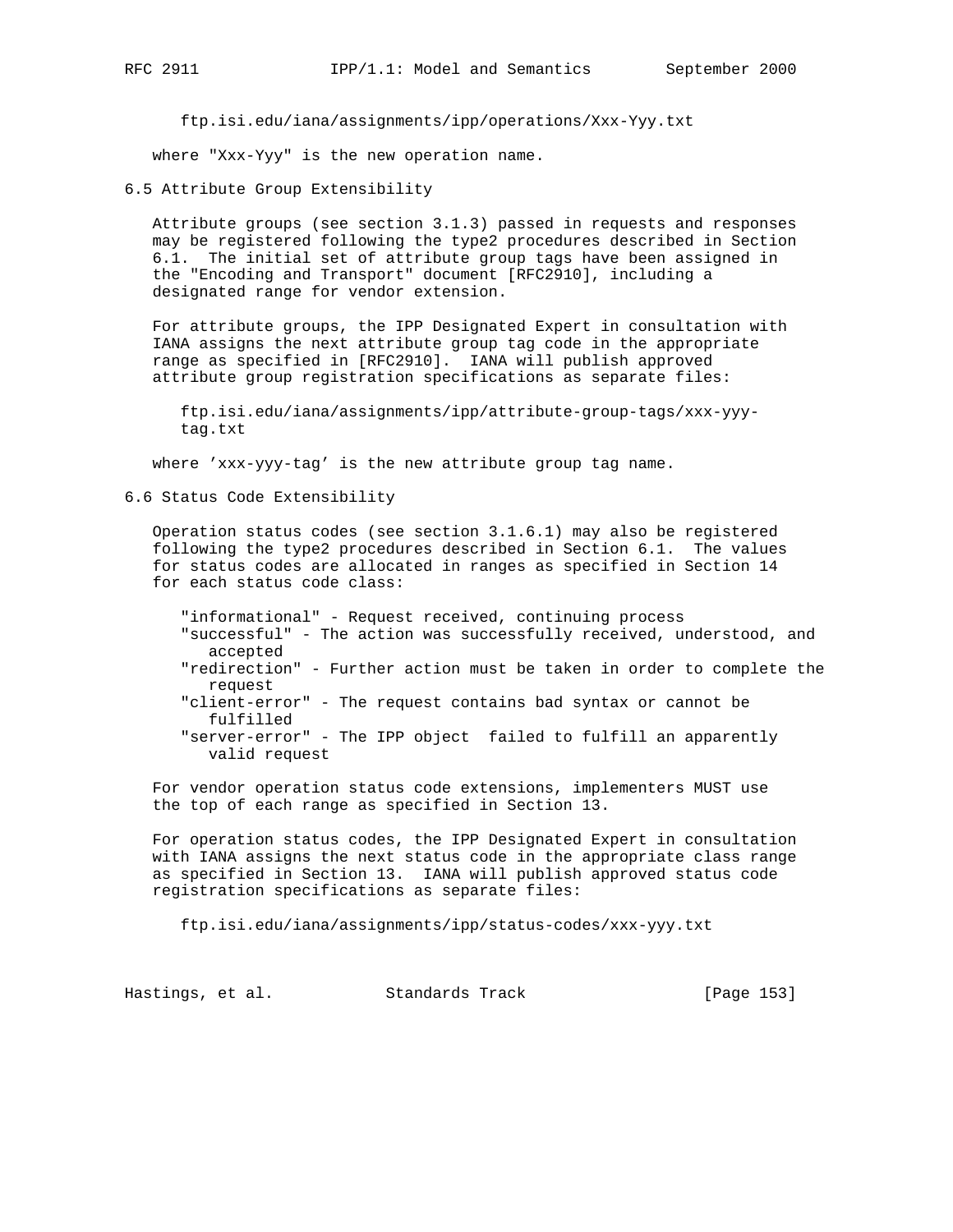where "xxx-yyy" is the new operation status code keyword.

6.7 Out-of-band Attribute Value Extensibility

 Out-of-band attribute values (see the beginning of section 4.1) passed in requests and responses may be registered following the type2 procedures described in Section 6.1. The initial set of out of-band attribute value tags have been assigned in the "Encoding and Transport" document [RFC2910].

 For out-of-band attribute value tags, the IPP Designated Expert in consultation with IANA assigns the next out-of-band attribute value tag code in the appropriate range as specified in [RFC2910]. IANA will publish approved out-of-band attribute value tags registration specifications as separate files:

 ftp.isi.edu/iana/assignments/ipp/out-of-band-attribute-value tags/xxx-yyy-tag.txt

where 'xxx-yyy-tag' is the new out-of-band attribute value tag name.

6.8 Registration of MIME types/sub-types for document-formats

 The "document-format" attribute's syntax is 'mimeMediaType'. This means that valid values are Internet Media Types (see Section 4.1.9). RFC 2045 [RFC2045] defines the syntax for valid Internet media types. IANA is the registry for all Internet media types.

6.9 Registration of charsets for use in 'charset' attribute values

 The "attributes-charset" attribute's syntax is 'charset'. This means that valid values are charsets names. When a charset in the IANA registry has more than one name (alias), the name labeled as "(preferred MIME name)", if present, MUST be used (see Section 4.1.7). IANA is the registry for charsets following the procedures of [RFC2278].

7. Internationalization Considerations

 Some of the attributes have values that are text strings and names which are intended for human understanding rather than machine understanding (see the 'text' and 'name' attribute syntaxes in Sections 4.1.1 and 4.1.2).

In each operation request, the client

 - identifies the charset and natural language of the request which affects each supplied 'text' and 'name' attribute value, and

Hastings, et al. Standards Track [Page 154]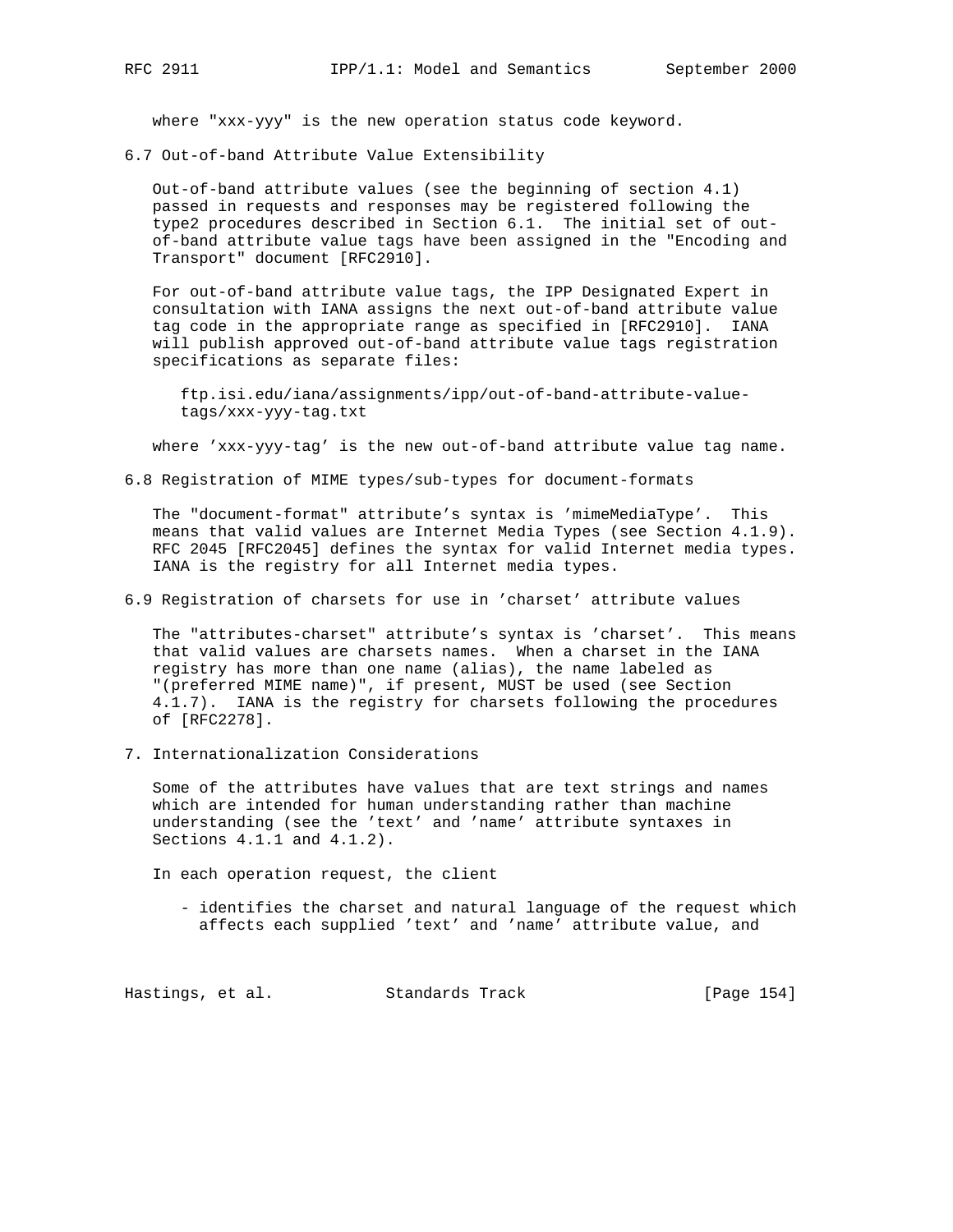- requests the charset and natural language for attributes returned by the IPP object in operation responses (as described in Section 3.1.4.1).

 In addition, the client MAY separately and individually identify the Natural Language Override of a supplied 'text' or 'name' attribute using the 'textWithLanguage' and 'nameWithLanguage' technique described section 4.1.1.2 and 4.1.2.2 respectively.

 All IPP objects MUST support the UTF-8 [RFC2279] charset in all 'text' and 'name' attributes supported. If an IPP object supports more than the UTF-8 charset, the object MUST convert between them in order to return the requested charset to the client according to Section 3.1.4.2. If an IPP object supports more than one natural language, the object SHOULD return 'text' and 'name' values in the natural language requested where those values are generated by the Printer (see Section 3.1.4.1).

 For Printers that support multiple charsets and/or multiple natural languages in 'text' and 'name' attributes, different jobs may have been submitted in differing charsets and/or natural languages. All responses MUST be returned in the charset requested by the client. However, the Get-Jobs operation uses the 'textWithLanguage' and 'nameWithLanguage' mechanism to identify the differing natural languages with each job attribute returned.

 The Printer object also has configured charset and natural language attributes. The client can query the Printer object to determine the list of charsets and natural languages supported by the Printer object and what the Printer object's configured values are. See the "charset-configured", "charset-supported", "natural-language configured", and "generated-natural-language-supported" Printer description attributes for more details.

 The "charset-supported" attributed identifies the supported charsets. If a charset is supported, the IPP object MUST be capable of converting to and from that charset into any other supported charset. In many cases, an IPP object will support only one charset and it MUST be the UTF-8 charset.

 The "charset-configured" attribute identifies the one supported charset which is the native charset given the current configuration of the IPP object (administrator defined).

 The "generated-natural-language-supported" attribute identifies the set of supported natural languages for generated messages; it is not related to the set of natural languages that must be accepted for client supplied 'text' and 'name' attributes. For client supplied

Hastings, et al. Standards Track [Page 155]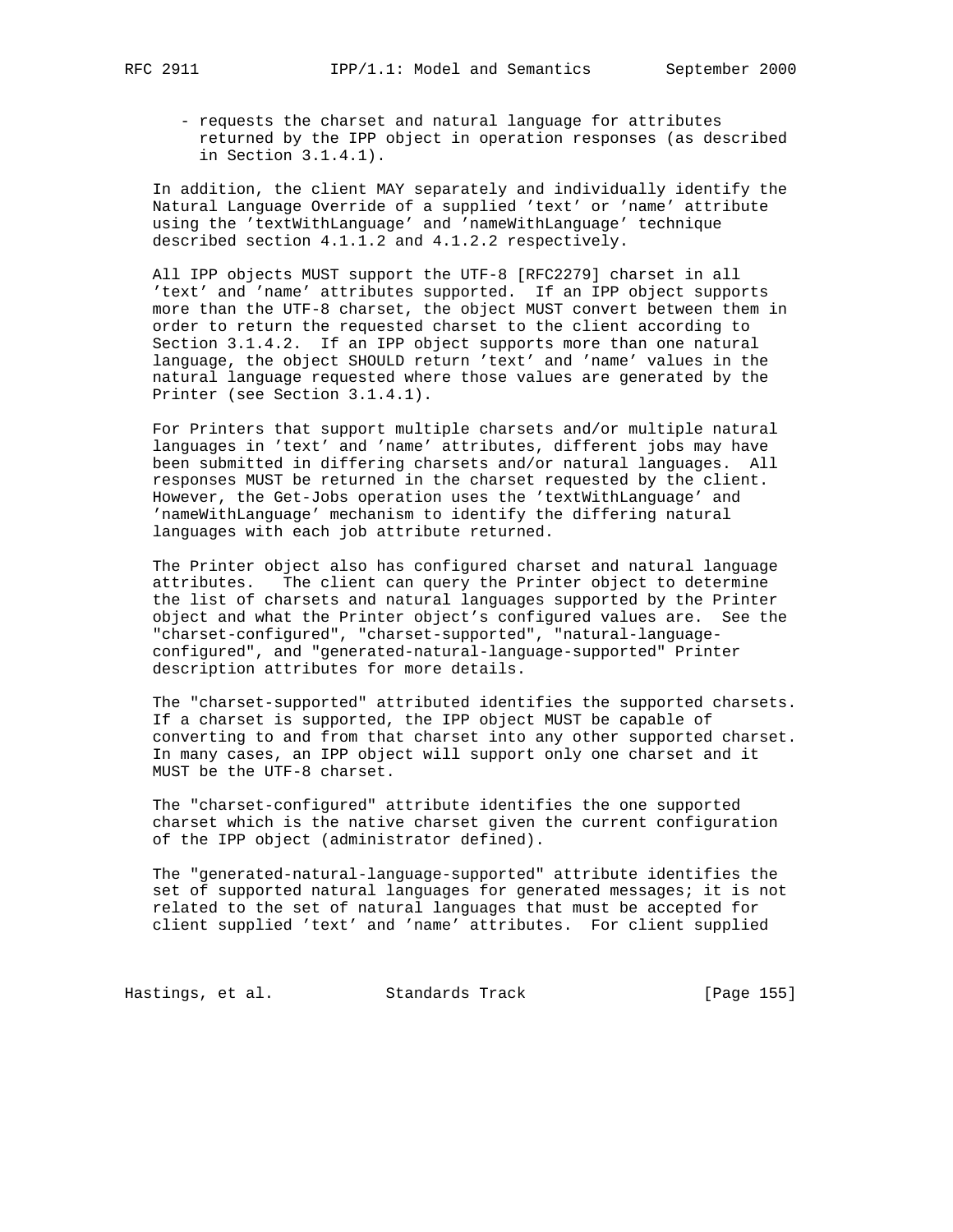'text' and 'name' attributes, an IPP object MUST accept ALL supplied natural languages. Just because a Printer object is currently configured to support 'en-us' natural language does not mean that the Printer object should reject a job if the client supplies a job name that is in 'fr-ca'.

 The "natural-language-configured" attribute identifies the one supported natural language for generated messages which is the native natural language given the current configuration of the IPP object (administrator defined).

 Attributes of type 'text' and 'name' are populated from different sources. These attributes can be categorized into following groups (depending on the source of the attribute):

- 1. Some attributes are supplied by the client (e.g., the client supplied "job-name", "document-name", and "requesting-user name" operation attributes along with the corresponding Job object's "job-name" and "job-originating-user-name" attributes). The IPP object MUST accept these attributes in any natural language no matter what the set of supported languages for generated messages
- 2. Some attributes are supplied by the system administrator (e.g., the Printer object's "printer-name" and "printer-location" attributes). These too can be in any natural language. If the natural language for these attributes is different than what a client requests, then they must be reported using the Natural Language Override mechanism.
- 3. Some attributes are supplied by the device manufacturer (e.g., the Printer object's "printer-make-and-model" attribute). These too can be in any natural language. If the natural language for these attributes is different than what a client requests, then they must be reported using the Natural Language Override mechanism.
- 4. Some attributes are supplied by the operator (e.g., the Job object's "job-message-from-operator" attribute). These too can be in any natural language. If the natural language for these attributes is different than what a client requests, then they must be reported using the Natural Language Override mechanism.
- 5. Some attributes are generated by the IPP object (e.g., the Job object's "job-state-message" attribute, the Printer object's "printer-state-message" attribute, and the "status-message" operation attribute). These attributes can only be in one of the "generated-natural-language-supported" natural languages. If a client requests some natural language for these attributes other than one of the supported values, the IPP object SHOULD

Hastings, et al. Standards Track [Page 156]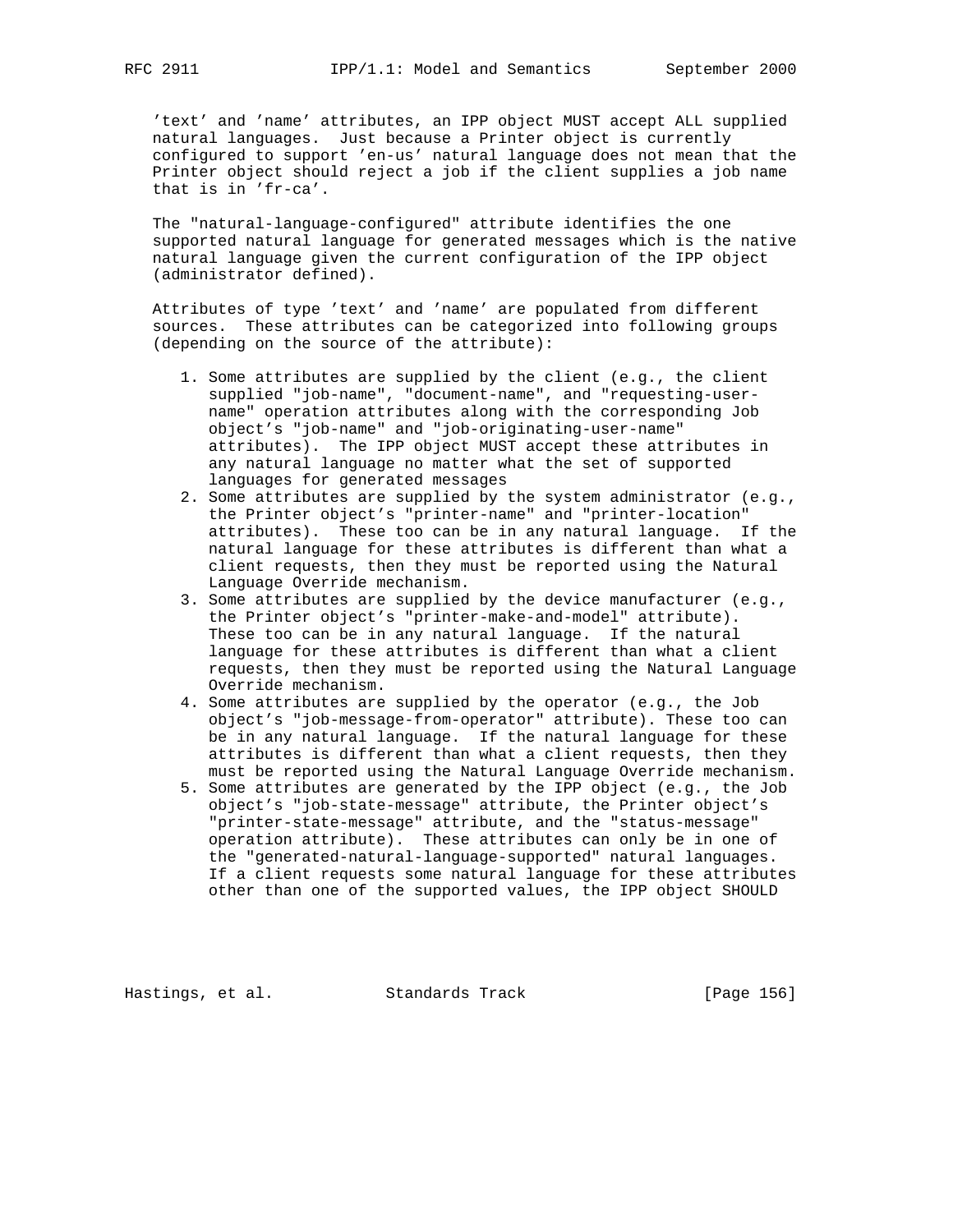respond using the value of the "natural-language-configured" attribute (using the Natural Language Override mechanism if needed).

 The 'text' and 'name' attributes specified in this version of this document (additional ones will be registered according to the procedures in Section 6) are:

| Attributes                                 | Source                   |
|--------------------------------------------|--------------------------|
| Operation Attributes:                      |                          |
| job-name (name)                            | client                   |
| document-name (name)                       | client                   |
| requesting-user-name (name)                | client                   |
| status-message (text)                      | Job or Printer object    |
|                                            | Job or Printer object -  |
| detailed-status-message (text)             | see rule 1               |
|                                            |                          |
| document-access-error (text)               | Job or Printer object -  |
|                                            | see rule 1               |
| Job Template Attributes:                   |                          |
| job-hold-until (keyword   name)            | client matches           |
|                                            | administrator-configured |
| job-hold-until-default (keyword  <br>name) | client matches           |
|                                            | administrator-configured |
| job-hold-until-supported (keyword          | client matches           |
| name)                                      | administrator-configured |
| job-sheets (keyword  <br>name)             | client matches           |
|                                            | administrator-configured |
| job-sheets-default (keyword   name)        | client matches           |
|                                            | administrator-configured |
| job-sheets-supported (keyword   name)      | client matches           |
|                                            | administrator-configured |
| media (keyword  <br>name)                  | client matches           |
|                                            | administrator-configured |
| media-default (keyword  <br>name)          | client matches           |
|                                            |                          |
|                                            | administrator-configured |
| media-supported (keyword   name)           | client matches           |
|                                            | administrator-configured |
| media-ready (keyword   name)               | client matches           |
|                                            | administrator-configured |
| Job Description Attributes:                |                          |
| job-name (name)                            | client or Printer object |
| job-originating-user-name (name)           | Printer object           |
| job-state-message (text)                   | Job or Printer object    |
| output-device-assigned (name(127))         | administrator            |
| job-message-from-operator (text(127))      | operator                 |

|  | Hastings, et al. |  | Standards Track |  | [Page 157] |  |
|--|------------------|--|-----------------|--|------------|--|
|--|------------------|--|-----------------|--|------------|--|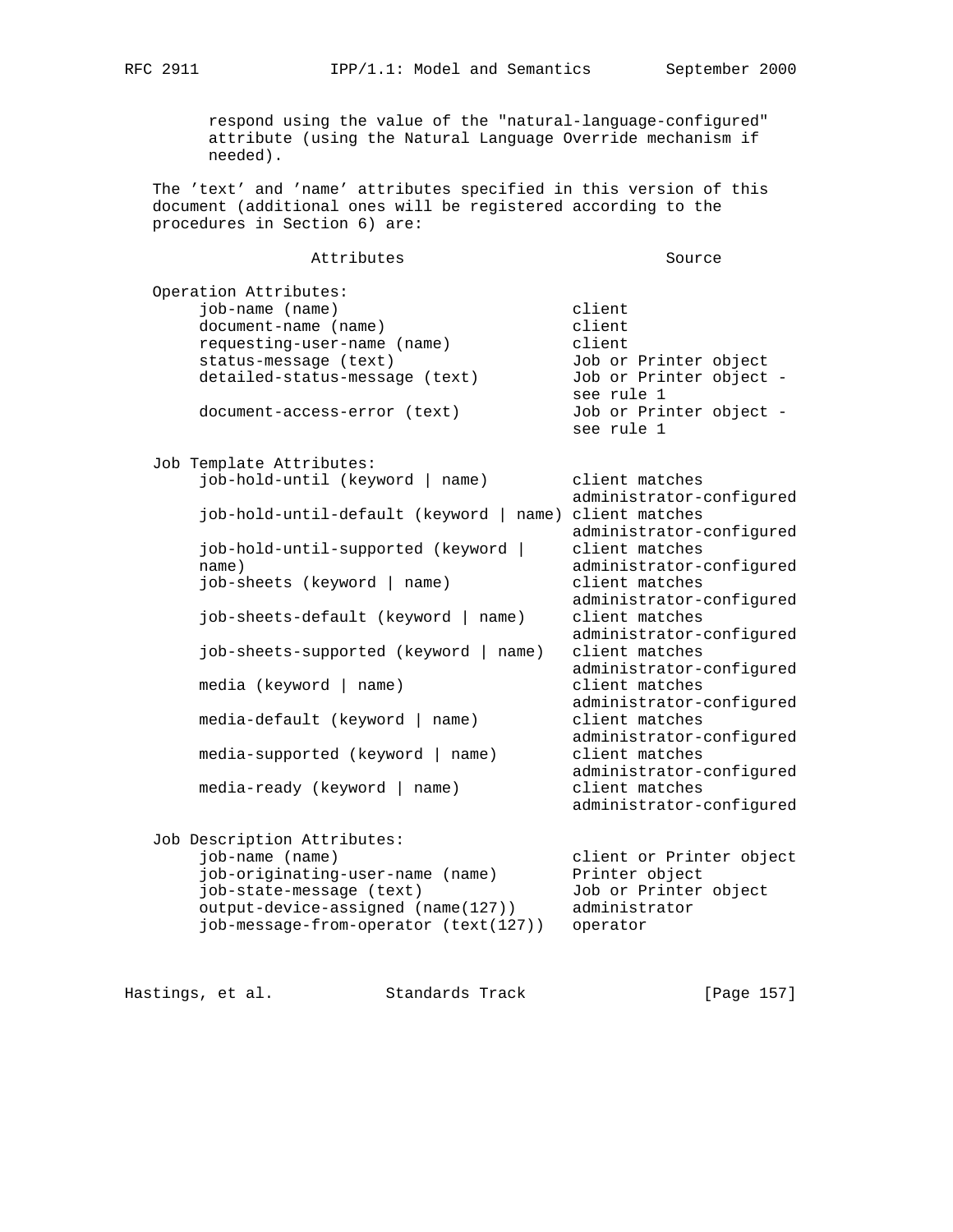| job-detailed-status-messages (1setOf<br>text)<br>job-document-access-errors (lsetOf | Job or Printer object -<br>see rule 1<br>Job or Printer object - |
|-------------------------------------------------------------------------------------|------------------------------------------------------------------|
| text)                                                                               | see rule 1                                                       |
| Printer Description Attributes:                                                     |                                                                  |
| $printer$ -name (name(127))                                                         | administrator                                                    |
| printer-location (text(127))                                                        | administrator                                                    |
| $printer-int6$ (text(127))                                                          | administrator                                                    |
| printer-make-and-model (text(127))                                                  | administrator or<br>manufacturer                                 |
| printer-state-message (text)                                                        | Printer object                                                   |
| printer-message-from-operator<br>(text(127))                                        | operator                                                         |

 Rule 1 - Neither the Printer nor the client localizes these message attributes, since they are intended for use by the system administrator or other experienced technical persons.

8. Security Considerations

 It is difficult to anticipate the security risks that might exist in any given IPP environment. For example, if IPP is used within a given corporation over a private network, the risks of exposing document data may be low enough that the corporation will choose not to use encryption on that data. However, if the connection between the client and the IPP object is over a public network, the client may wish to protect the content of the information during transmission through the network with encryption.

 Furthermore, the value of the information being printed may vary from one IPP environment to the next. Printing payroll checks, for example, would have a different value than printing public information from a file. There is also the possibly of denial-of service attacks, but denial-of-service attacks against printing resources are not well understood and there is no published precedents regarding this scenario.

 Once the authenticated identity of the requester has been supplied to the IPP object, the object uses that identity to enforce any authorization policy that might be in place. For example, one site's policy might be that only the job owner is allowed to cancel a job. The details and mechanisms to set up a particular access control policy are not part of IPP/1.1, and must be established via some other type of administrative or access control framework. However, there are operation status codes that allow an IPP server to return information back to a client about any potential access control violations for an IPP object.

Hastings, et al. Standards Track [Page 158]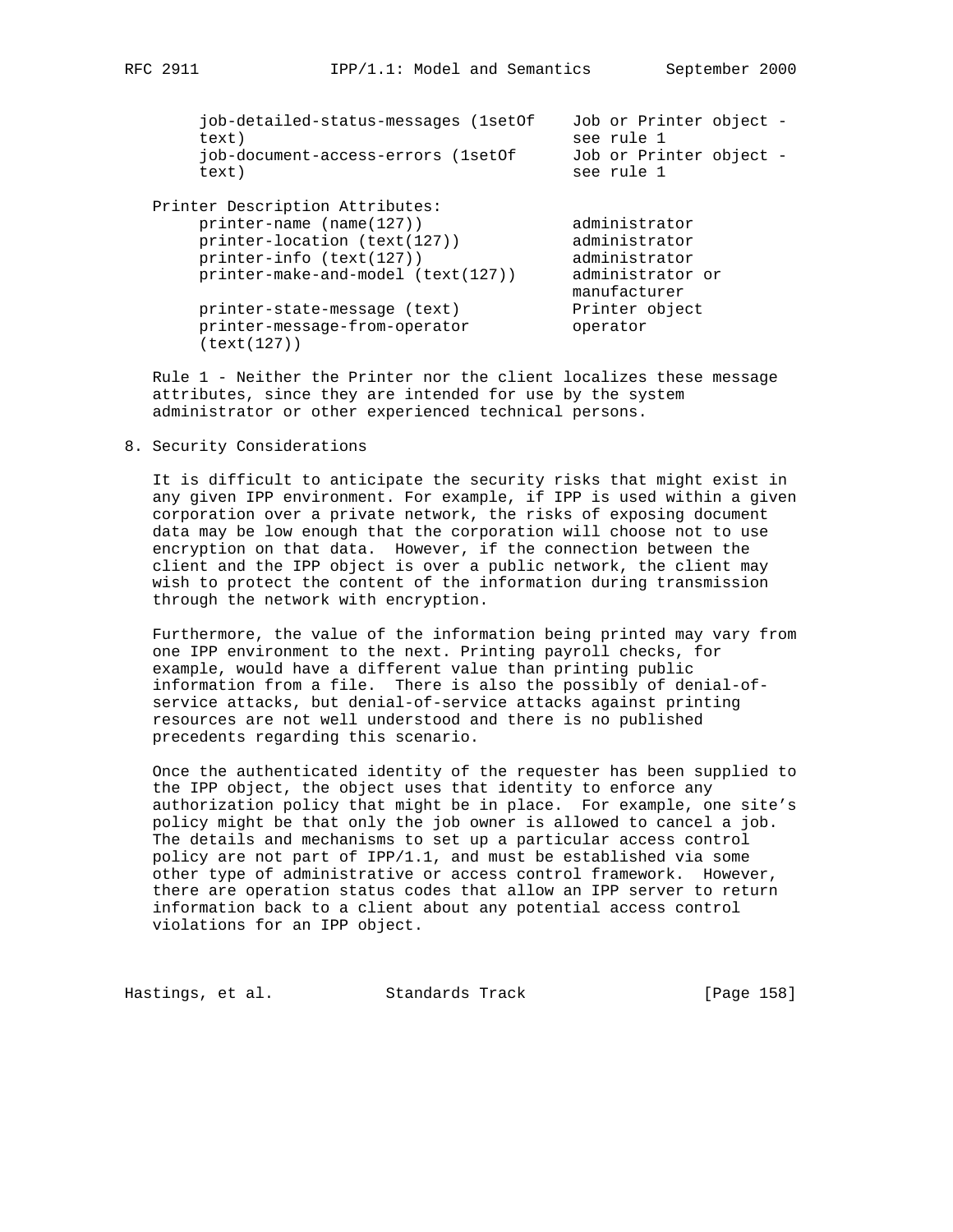During a create operation, the client's identity is recorded in the Job object in an implementation-defined attribute. This information can be used to verify a client's identity for subsequent operations on that Job object in order to enforce any access control policy that might be in effect. See section 8.3 below for more details.

 Since the security levels or the specific threats that an IPP system administrator may be concerned with cannot be anticipated, IPP MUST be capable of operating with different security mechanisms and security policies as required by the individual installation. Security policies might vary from very strong, to very weak, to none at all, and corresponding security mechanisms will be required.

8.1 Security Scenarios

 The following sections describe specific security attacks for IPP environments. Where examples are provided they should be considered illustrative of the environment and not an exhaustive set. Not all of these environments will necessarily be addressed in initial implementations of IPP.

8.1.1 Client and Server in the Same Security Domain

 This environment is typical of internal networks where traditional office workers print the output of personal productivity applications on shared work-group printers, or where batch applications print their output on large production printers. Although the identity of the user may be trusted in this environment, a user might want to protect the content of a document against such attacks as eavesdropping, replaying or tampering.

8.1.2 Client and Server in Different Security Domains

 Examples of this environment include printing a document created by the client on a publicly available printer, such as at a commercial print shop; or printing a document remotely on a business associate's printer. This latter operation is functionally equivalent to sending the document to the business associate as a facsimile. Printing sensitive information on a Printer in a different security domain requires strong security measures. In this environment authentication of the printer is required as well as protection against unauthorized use of print resources. Since the document crosses security domains, protection against eavesdropping and document tampering are also required. It will also be important in this environment to protect Printers against "spamming" and malicious document content.

Hastings, et al. Standards Track [Page 159]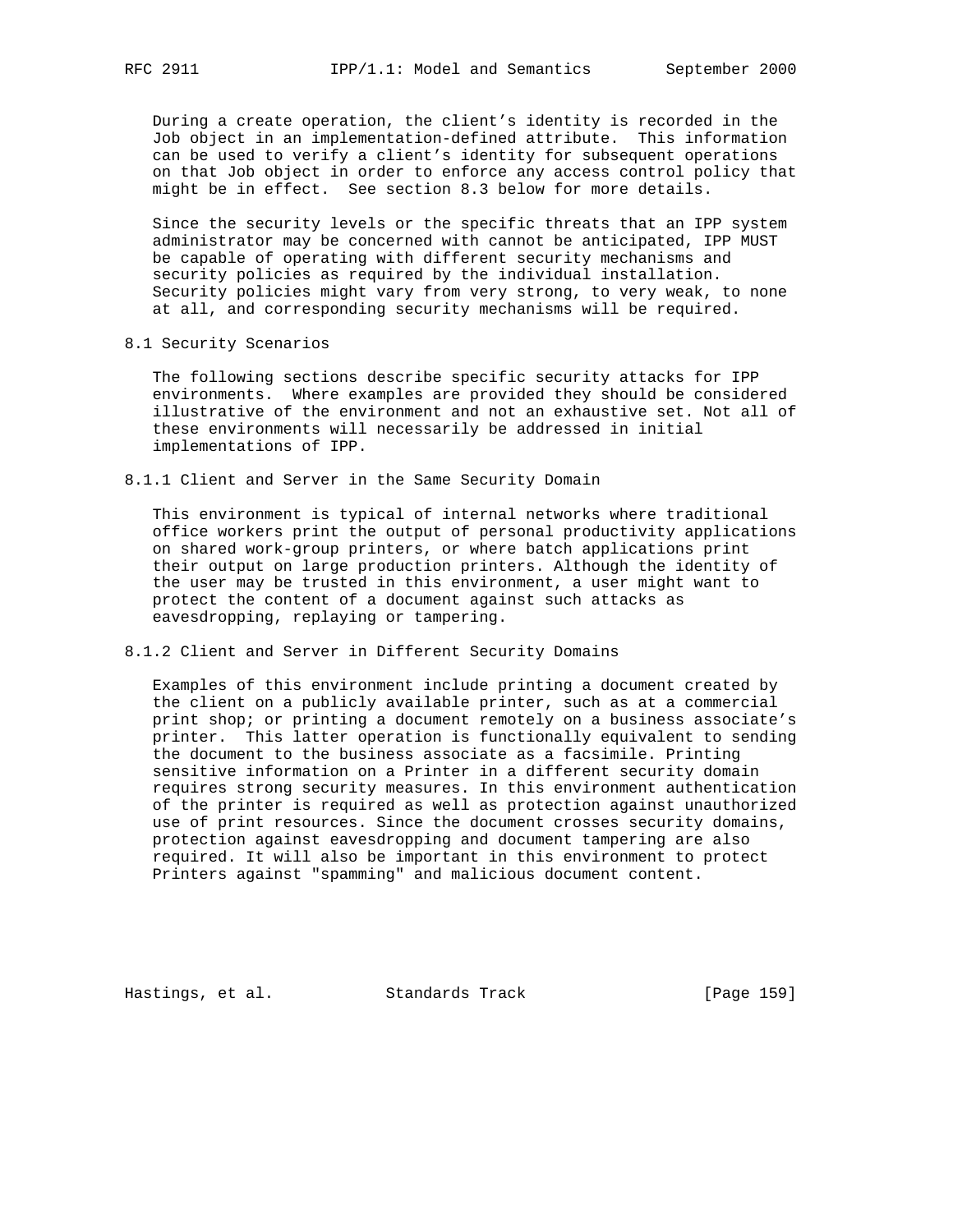### 8.1.3 Print by Reference

 When the document is not stored on the client, printing can be done by reference. That is, the print request can contain a reference, or pointer, to the document instead of the actual document itself (see sections 3.2.2 and 3.3.2). Standard methods currently do not exist for remote entities to "assume" the credentials of a client for forwarding requests to a 3rd party. It is anticipated that Print-By- Reference will be used to access "public" documents and that sophisticated methods for authenticating "proxies" is not specified in this document.

8.2 URIs in Operation, Job, and Printer attributes

 The "printer-uri-supported" attribute contains the Printer object's URI(s). Its companion attribute, "uri-security-supported", identifies the security mechanism used for each URI listed in the "printer-uri-supported" attribute. For each Printer operation request, a client MUST supply only one URI in the "printer-uri" operation attribute. In other words, even though the Printer supports more than one URI, the client only interacts with the Printer object using one if its URIs. This duality is not needed for Job objects, since the Printer objects is the factory for Job objects, and the Printer object will generate the correct URI for new Job objects depending on the Printer object's security configuration.

8.3 URIs for each authentication mechanisms

 Each URI has an authentication mechanism associated with it. If the URI is the i'th element of "printer-uri-supported", then authentication mechanism is the "i th" element of "uri authentication-supported". For a list of possible authentication mechanisms, see section 4.4.2.

 The Printer object uses an authentication mechanism to determine the name of the user performing an operation. This user is called the "authenticated user". The credibility of authentication depends on the mechanism that the Printer uses to obtain the user's name. When the authentication mechanism is 'none', all authenticated users are "anonymous".

 During job creation operations, the Printer initializes the value of the "job-originating-user-name" attribute (see section 4.3.6) to be the authenticated user. The authenticated user is this case is called the "job owner".

Hastings, et al. Standards Track [Page 160]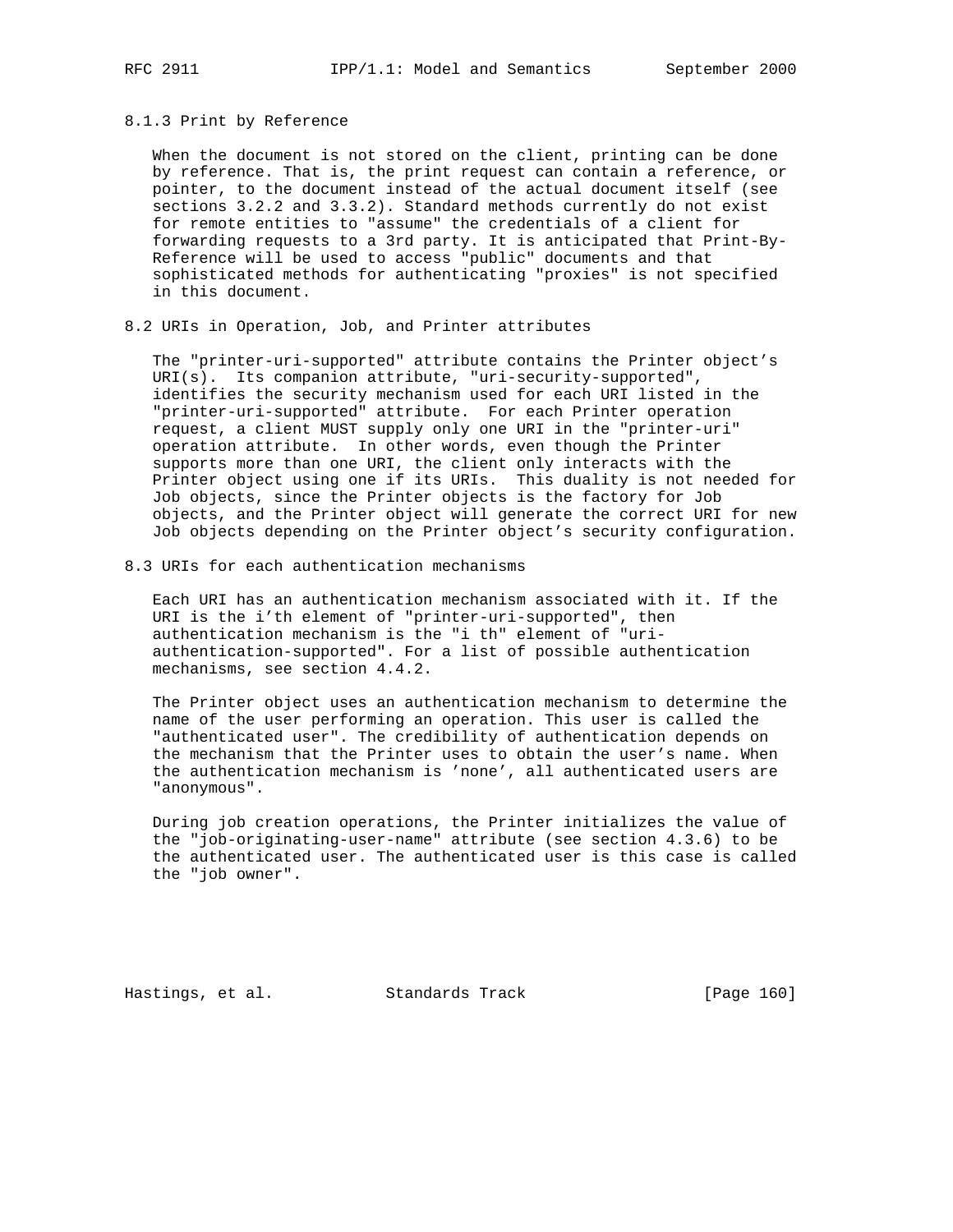If an implementation can be configured to support more than one authentication mechanism (see section 4.4.2), then it MUST implement rules for determining equality of authenticated user names which have been authenticated via different authentication mechanisms. One possible policy is that identical names that are authenticated via different mechanisms are different. For example, a user can cancel his job only if he uses the same authentication mechanism for both Cancel-Job and Print-Job. Another policy is that identical names that are authenticated via different mechanism are the same if the authentication mechanism for the later operation is not less strong than the authentication mechanism for the earlier job creation operation. For example, a user can cancel his job only if he uses the same or stronger authentication mechanism for Cancel-Job and Print-Job. With this second policy a job submitted via 'requesting user-name' authentication could be canceled via 'digest' authentication. With the first policy, the job could not be canceled in this way.

 A client is able to determine the authentication mechanism used to create a job. It is the i'th value of the Printer's "uri authentication-supported" attribute (see section 4.4.2), where i is the index of the element of the Printer's "printer-uri-supported" attribute (see section 4.4.1) equal to the job's "job-printer-uri" attribute (see section 4.3.3).

# 8.4 Restricted Queries

 In many IPP operations, a client supplies a list of attributes to be returned in the response. For security reasons, an IPP object may be configured not to return all attributes (or all values) that a client requests. The job attributes returned MAY depend on whether the requesting user is the same as the user that submitted the job. The IPP object MAY even return none of the requested attributes. In such cases, the status returned is the same as if the object had returned all requested attributes. The client cannot tell by such a response whether the requested attribute was present or absent on the object.

### 8.5 Operations performed by operators and system administrators

 For the three printer operations Pause-Printer, Resume-Printer, and Purge-Jobs (see sections 3.2.7, 3.2.8 and 3.2.9), the requesting user is intended to be an operator or administrator of the Printer object (see section 1). Otherwise, the IPP Printer MUST reject the operation and return: 'client-error-forbidden', 'client-error-not authenticated', or 'client-error-not-authorized' as appropriate. For operations on jobs, the requesting user is intended to be the job

Hastings, et al. Standards Track [Page 161]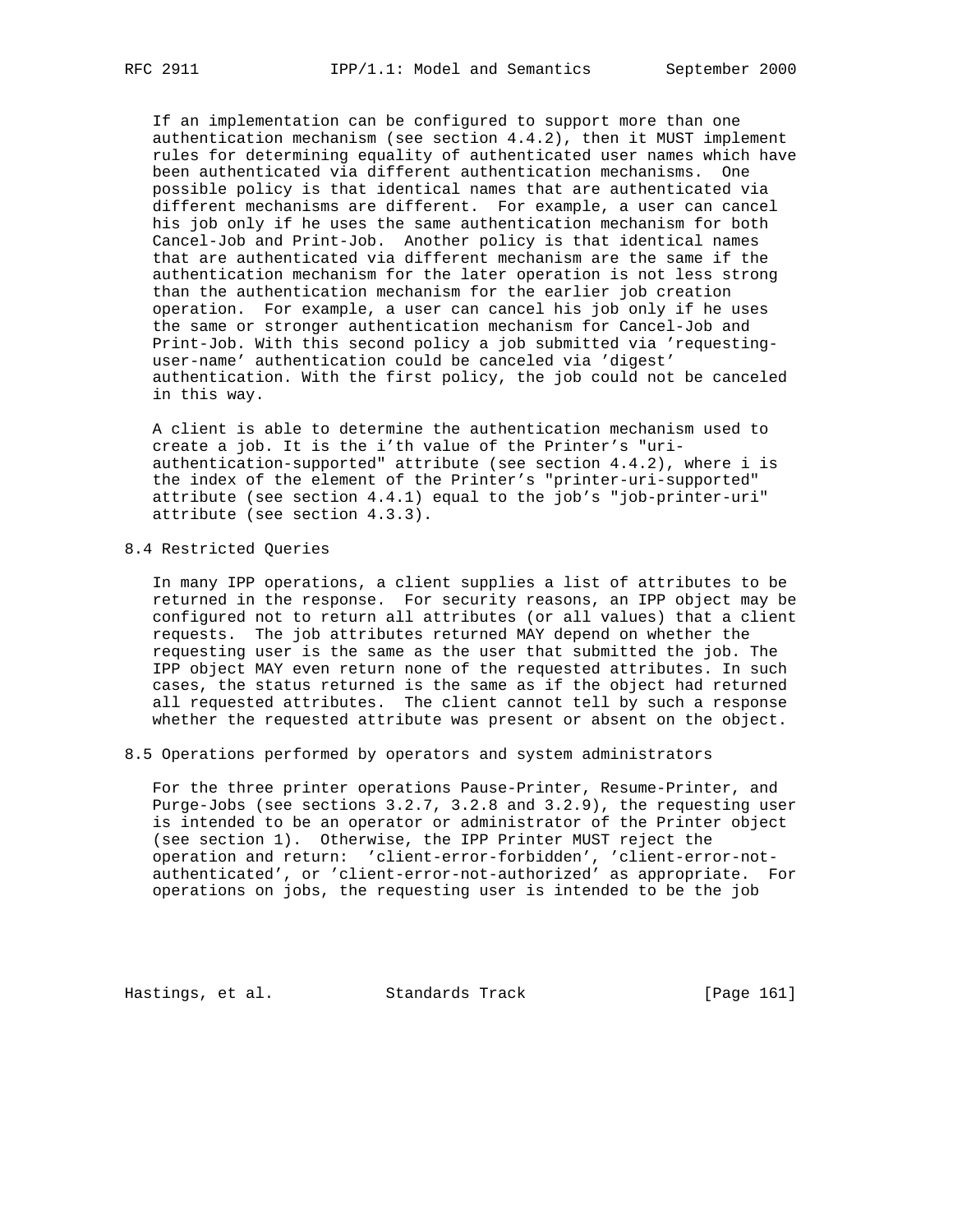owner or may be an operator or administrator of the Printer object. The means for authorizing an operator or administrator of the Printer object are not specified in this document.

8.6 Queries on jobs submitted using non-IPP protocols

 If the device that an IPP Printer is representing is able to accept jobs using other job submission protocols in addition to IPP, it is RECOMMENDED that such an implementation at least allow such "foreign" jobs to be queried using Get-Jobs returning "job-id" and "job-uri" as 'unknown'. Such an implementation NEED NOT support all of the same IPP job attributes as for IPP jobs. The IPP object returns the 'unknown' out-of-band value for any requested attribute of a foreign job that is supported for IPP jobs, but not for foreign jobs.

 It is further RECOMMENDED, that the IPP Printer generate "job-id" and "job-uri" values for such "foreign jobs", if possible, so that they may be targets of other IPP operations, such as Get-Job-Attributes and Cancel-Job. Such an implementation also needs to deal with the problem of authentication of such foreign jobs. One approach would be to treat all such foreign jobs as belonging to users other than the user of the IPP client. Another approach would be for the foreign job to belong to 'anonymous'. Only if the IPP client has been authenticated as an operator or administrator of the IPP Printer object, could the foreign jobs be queried by an IPP request. Alternatively, if the security policy is to allow users to query other users' jobs, then the foreign jobs would also be visible to an end-user IPP client using Get-Jobs and Get-Job-Attributes.

#### 9. References

- [ASME-Y14.1M] Metric Drawing Sheet Size and Format, ASME Y14.1M-1995. This standard defines metric sheet sizes and formats for engineering drawings.
- [ASCII] Coded Character Set 7-bit American Standard Code for Information Interchange (ASCII), ANSI X3.4-1986. This standard is the specification of the US-ASCII charset.
- [BCP-11] Bradner S. and R. Hovey, "The Organizations Involved in the IETF Standards Process", BCP 11, RFC 2028, October 1996.
- [HTPP] J. Barnett, K. Carter, R. DeBry, "Initial Draft Hypertext Printing Protocol - HTPP/1.0", October 1996, ftp://ftp.pwg.org/pub/pwg/ipp/historic/htpp/overview.ps.gz

Hastings, et al. Standards Track [Page 162]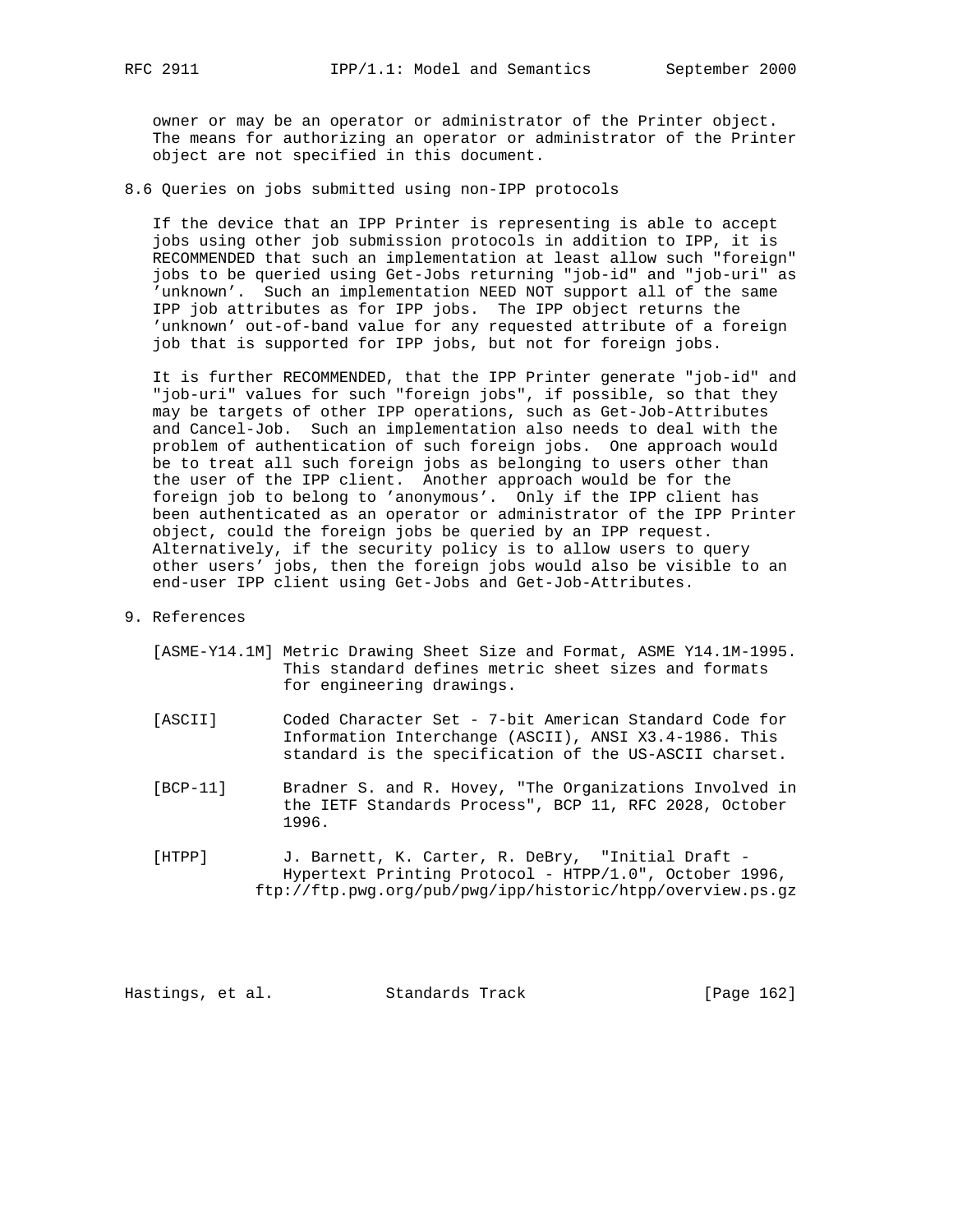[IANA-CON] Narten, T. and H. Alvestrand, "Guidelines for Writing an IANA Considerations Section in RFCs", BCP 26, RFC 2434, October 1998.

 [IANA-CS] IANA Registry of Coded Character Sets: ftp://ftp.isi.edu/in-notes/iana/assignments/character sets

 [IANA-MT] IANA Registry of Media Types: ftp://ftp.isi.edu/in notes/iana/assignments/media-types/

 [IPP-IIG] Hastings, T., Manros, C., Kugler, C., Holst, H., and P. Zehler, "Internet Printing Protocol/1.1: draft-ietf ipp-implementers-guide-v11-01.txt, work in progress, May 30, 2000.

- [ISO10646-1] ISO/IEC 10646-1:1993, "Information technology -- Universal Multiple-Octet Coded Character Set (UCS) - Part 1: Architecture and Basic Multilingual Plane, JTC1/SC2."
- [ISO8859-1] ISO/IEC 8859-1:1987, "Information technology -- 8-bit One-Byte Coded Character Set - Part 1: Latin Alphabet Nr 1", 1987, JTC1/SC2.
- [ISO10175] ISO/IEC 10175 Document Printing Application (DPA), June 1996.
- [LDPA] T. Hastings, S. Isaacson, M. MacKay, C. Manros, D. Taylor, P. Zehler, "LDPA - Lightweight Document Printing Application", October 1996, ftp://ftp.pwg.org/pub/pwg/ipp/historic/ldpa/ldpa8.pdf.gz
- [P1387.4] Kirk, M. (editor), POSIX System Administration Part 4: Printing Interfaces, POSIX 1387.4 D8, 1994.
- [PSIS] Herriot, R. (editor), X/Open A Printing System Interoperability Specification (PSIS), August 1995.
- [PWG] Printer Working Group, http://www.pwg.org.
- [RFC1035] Mockapetris, P., "Domain Names Implementation and Specification", STD 13, RFC 1035, November 1987.
- [RFC1179] McLaughlin, L., "Line Printer Daemon Protocol", RFC 1179, August 1990.

Hastings, et al. Standards Track [Page 163]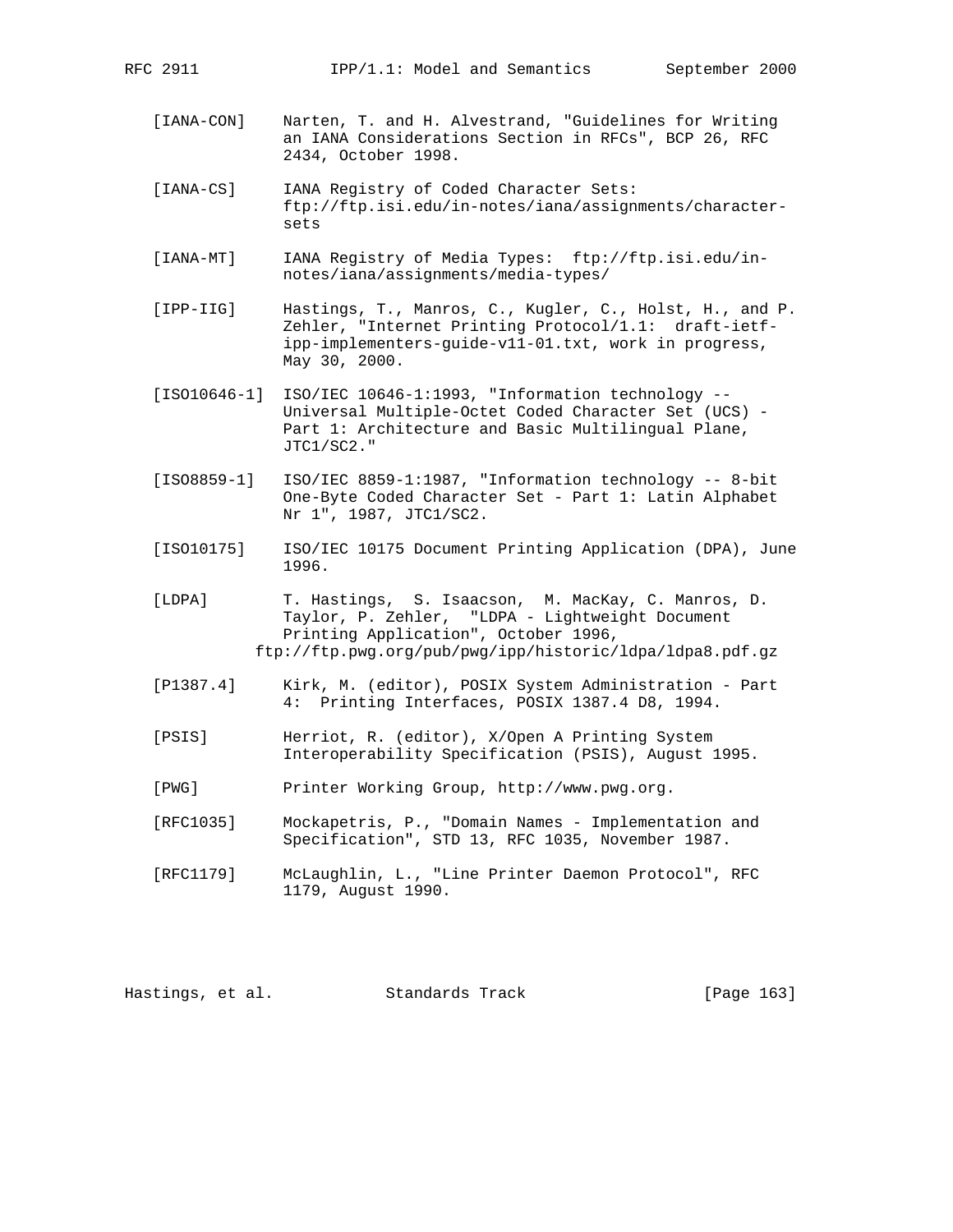- [RFC1759] Smith, R., Wright, F., Hastings, T., Zilles, S. and J. Gyllenskog, "Printer MIB", RFC 1759, March 1995.
- [RFC1766] Alvestrand, H., "Tags for the Identification of Languages", RFC 1766, March 1995.
- [RFC1951] Deutsch, P., "DEFLATE Compressed Data Format Specification version 1.3 ", RFC 1951, May 1996.
- [RFC1952] Deutsch, P., "GZIP file format specification version 4.3", RFC 1952, May 1996.
- [RFC1977] Schryver, V., "PPP BSD Compression Protocol", RFC 1977, August 1996.
- [RFC2026] Bradner, S., "The Internet Standards Process -- Revision 3", BCP 9, RFC 2026, October 1996.
- [RFC2045] Freed, N. and N. Borenstein, ", Multipurpose Internet Mail Extensions (MIME) Part One: Format of Internet Message Bodies", RFC 2045, November 1996.
- [RFC2046] Freed, N. and N. Borenstein, "Multipurpose Internet Mail Extensions (MIME) Part Two: Media Types", RFC 2046, November 1996.
- [RFC2048] Freed, N., Klensin, J. and J. Postel, "Multipurpose Internet Mail Extension (MIME) Part Four: Registration Procedures", RFC 2048, November 1996.
- [RFC2119] Bradner, S., "Key words for use in RFCs to Indicate Requirement Levels", BCP 14, RFC 2119, March 1997.
- [RFC2228] Horowitz, M. and S. Lunt, "FTP Security Extensions", RFC 2228, October 1997.
- [RFC2246] Dierks, T. and C. Allen, "The TLS Protocol Version 1.0", RFC 2246, January 1999.
- [RFC2277] Alvestrand, H., "IETF Policy on Character Sets and Languages" BCP 18, RFC 2277, January 1998.
- [RFC2278] Freed, N. and J. Postel: "IANA CharSet Registration Procedures", BCP 19, RFC 2278, January 1998.
- [RFC2279] Yergeau, F., "UTF-8, a transformation format of ISO 10646", RFC 2279, January 1998.

Hastings, et al. Standards Track [Page 164]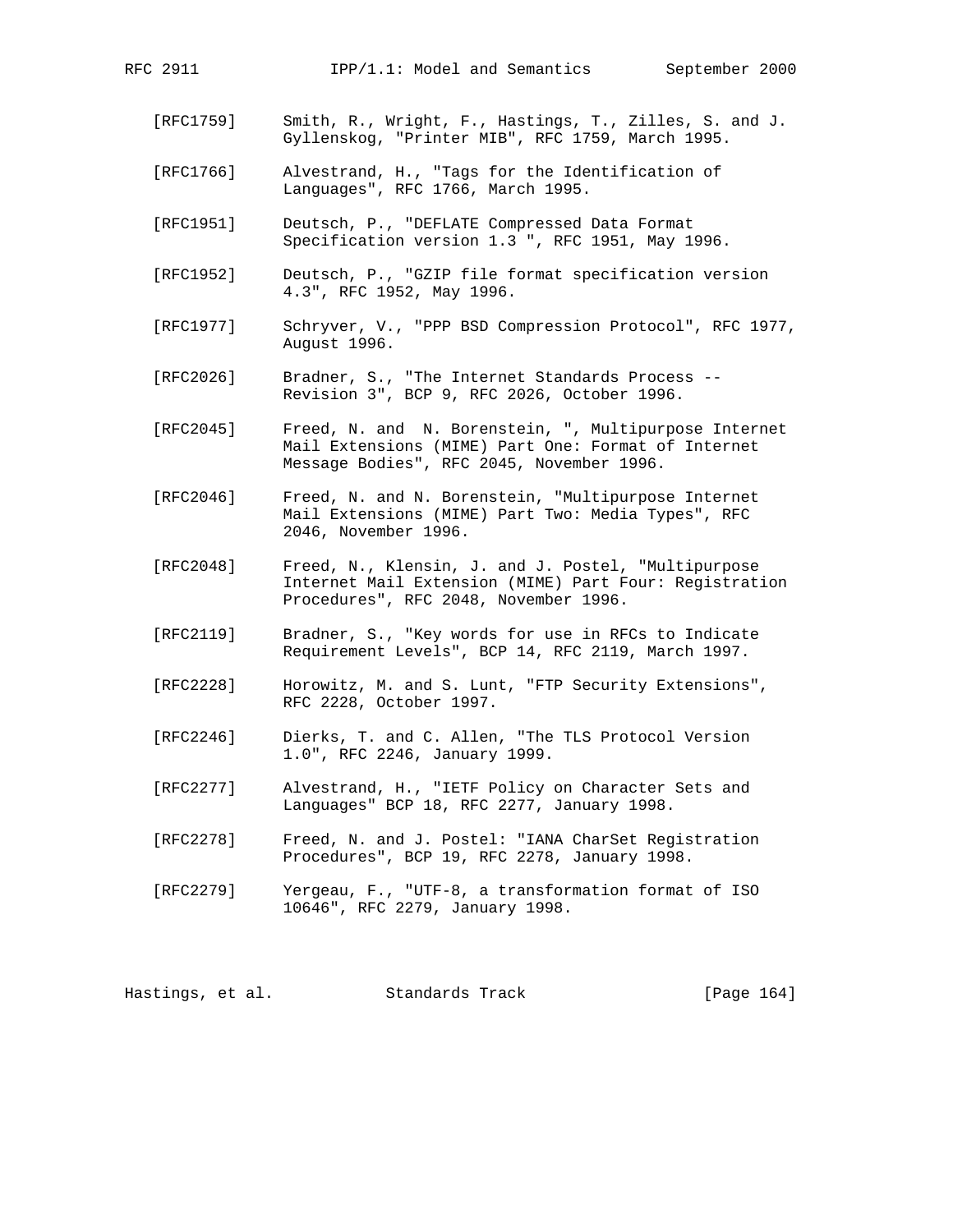- [RFC2316] Bellovin, S., "Report of the IAB Security Architecture Workshop", RFC 2316, April 1998.
- [RFC2396] Berners-Lee, T., Fielding, R. and L. Masinter, "Uniform Resource Identifiers (URI): Generic Syntax", RFC 2396, August 1998.
- [RFC2565] Herriot, R., Butler, S., Moore, P. and R. Turner, "Internet Printing Protocol/1.0: Encoding and Transport", RFC 2565, April 1999.
- [RFC2566] deBry, R., Hastings, T., Herriot, R., Isaacson, S. and P. Powell, "Internet Printing Protocol/1.0: Model and Semantics", RFC 2566, April 1999.
- [RFC2567] Wright, D., "Design Goals for an Internet Printing Protocol", RFC 2567, April 1999.
- [RFC2568] Zilles, S., "Rationale for the Structure and Model and Protocol for the Internet Printing Protocol", RFC 2568, April 1999.
- [RFC2569] Herriot, R., Hastings, T., Jacobs, N. and J. Martin, "Mapping between LPD and IPP Protocols", RFC 2569, April 1999.
- [RFC2579] McCloghrie, K., Perkins, D. and J. Schoenwaelder, "Textual Conventions for SMIv2", STD 58, RFC 2579, April 1999.
- [RFC2616] Fielding, R., Gettys, J., Mogul, J., Frystyk, H., Masinter, L., Leach, P. and T. Berners-Lee, "Hypertext Transfer Protocol - HTTP/1.1", RFC 2616, June 1999.
- [RFC2617] Franks, J., Hallam-Baker, P., Hostetler, J., Lawrence, S., Leach, P., Luotonen, A. and L. Stewart, "HTTP Authentication: Basic and Digest Access Authentication", RFC 2617, June 1999.
- [RFC2639] Hastings, T. and C. Manros, "Internet Printing Protocol/1.0: Encoding and Transport", RFC 2639, July 1999.
- [RFC2910] Herriot, R., Butler, S., Moore, P., Turner, R. and J. Wenn, "Internet Printing Protocol/1.1: Encoding and Transport", RFC 2910, September 2000.

Hastings, et al. Standards Track [Page 165]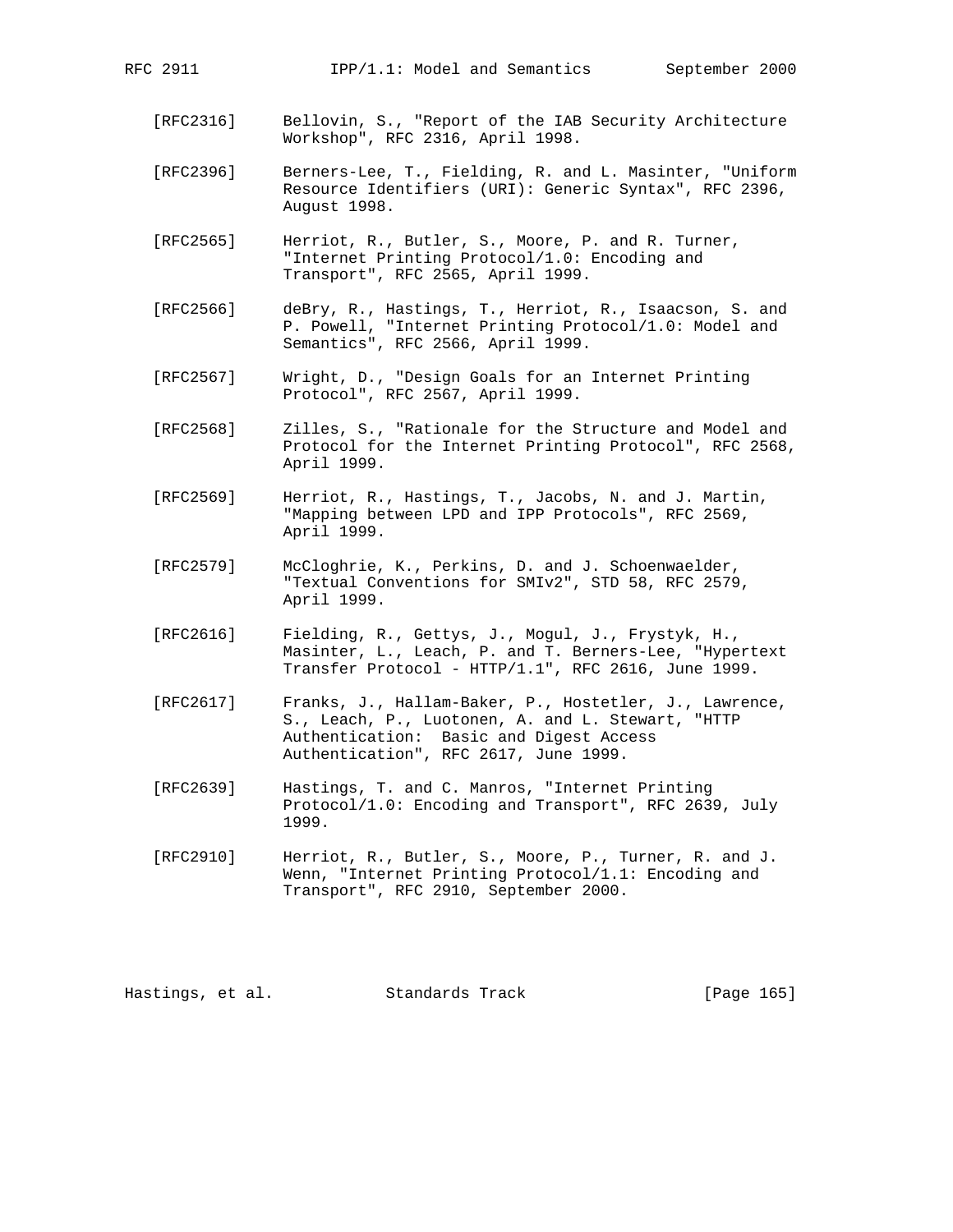[SSL] Netscape, The SSL Protocol, Version 3, (Text version 3.02), November 1996.

 [SWP] P. Moore, B. Jahromi, S. Butler, "Simple Web Printing SWP/1.0", May 7, 1997, ftp://ftp.pwg.org/pub/pwg/ipp/new\_PRO/swp9705.pdf

10. Authors' Addresses

 Scott A. Isaacson, Editor Novell, Inc. 122 E 1700 S Provo, UT 84606

 Phone: 801-861-7366 Fax: 801-861-2517 EMail: sisaacson@novell.com

 Tom Hastings Xerox Corporation 737 Hawaii St. ESAE 231 El Segundo, CA 90245

 Phone: 310-333-6413 Fax: 310-333-5514 EMail: hastings@cp10.es.xerox.com

 Robert Herriot Xerox Corp. 3400 Hill View Ave, Building 1 Palo Alto, CA 94304

 Phone: 650-813-7696 Fax: 650-813-6860 EMail: robert.herriot@pahv.xerox.com

 Roger deBry Utah Valley State College Orem, UT 84058

 Phone: (801) 222-8000 EMail: debryro@uvsc.edu

Hastings, et al. Standards Track [Page 166]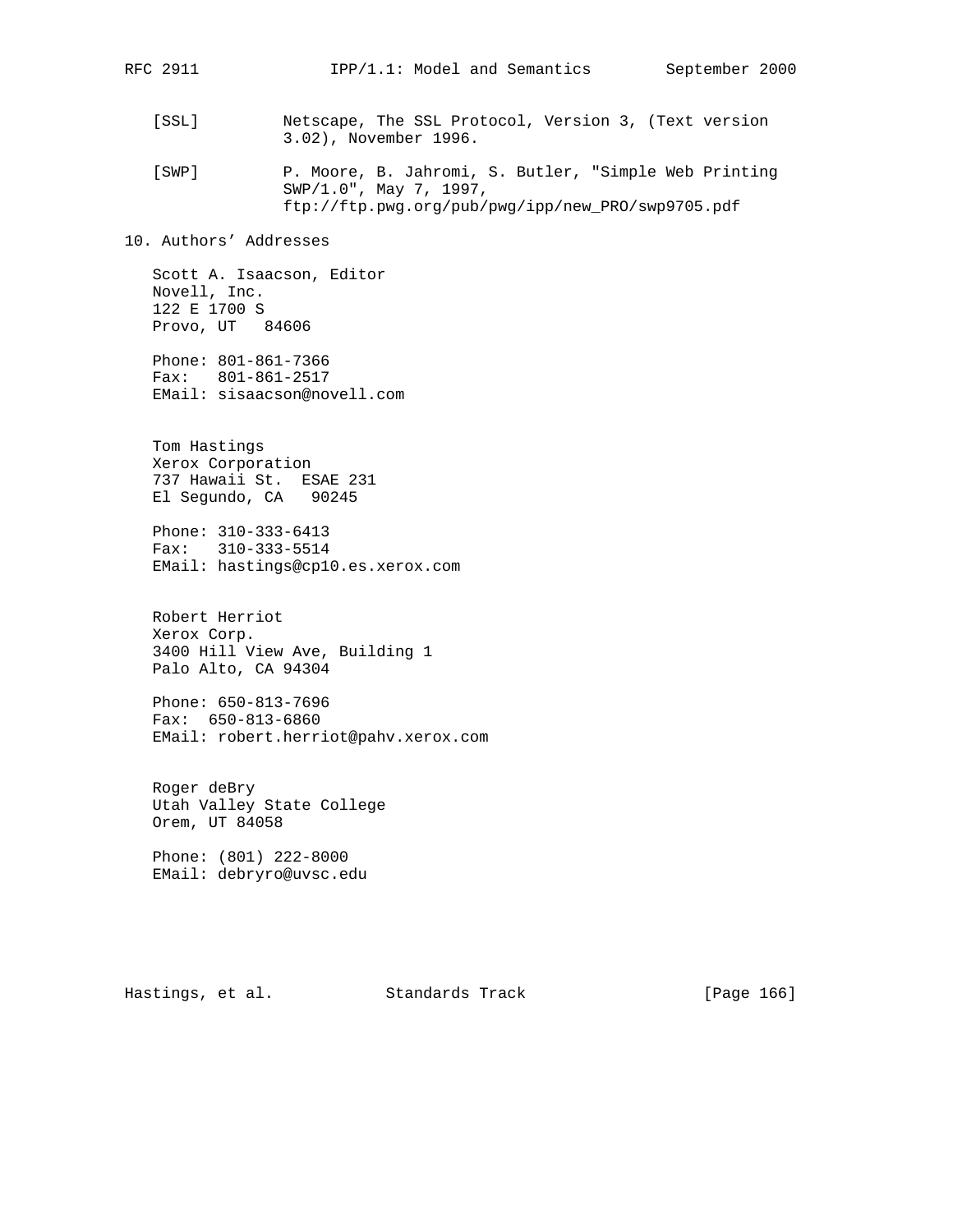Patrick Powell Astart Technologies 9475 Chesapeake Dr., Suite D San Diego, CA 95123 Phone: (619) 874-6543 Fax: (619) 279-8424 EMail: papowell@astart.com IPP Web Page: http://www.pwg.org/ipp/ IPP Mailing List: ipp@pwg.org To subscribe to the ipp mailing list, send the following email: 1) send it to majordomo@pwg.org 2) leave the subject line blank 3) put the following two lines in the message body: subscribe ipp end Implementers of this specification document are encouraged to join IPP Mailing List in order to participate in any discussions of clarification issues and review of registration proposals for additional attributes and values. Other Participants: Chuck Adams - Tektronix Shivaun Albright - HP Stefan Andersson - Axis Jeff Barnett - IBM Ron Bergman - Hitachi Koki Imaging Dennis Carney - IBM Systems Keith Carter - IBM angelo Caruso - Xerox Rajesh Chawla - TR Computing Nancy Chen - Okidata Solutions Josh Cohen - Microsoft Jeff Copeland - QMS Andy Davidson - Tektronix Moger deBry - IBM Maulik Desai - Auco Mabry Dozier - QMS Lee Farrell - Canon Information Satoshi Fujitami - Ricoh Systems Steve Gebert - IBM Sue Gleeson - Digital Charles Gordon - Osicom Brian Grimshaw - Apple Jerry Hadsell - IBM Richard Hart - Digital Tom Hastings - Xerox Menrik Holst - I-data Stephen Holmstead Zhi-Hong Huang - Zenographics Scott Isaacson - Novell Babek Jahromi - Microsoft Swen Johnson - Xerox David Kellerman - Northlake Software Software Robert Kline - TrueSpectra Charles Kong - Panasonic

Carl Kugler - IBM Dave Kuntz - Hewlett-Packard

Hastings, et al. Standards Track [Page 167]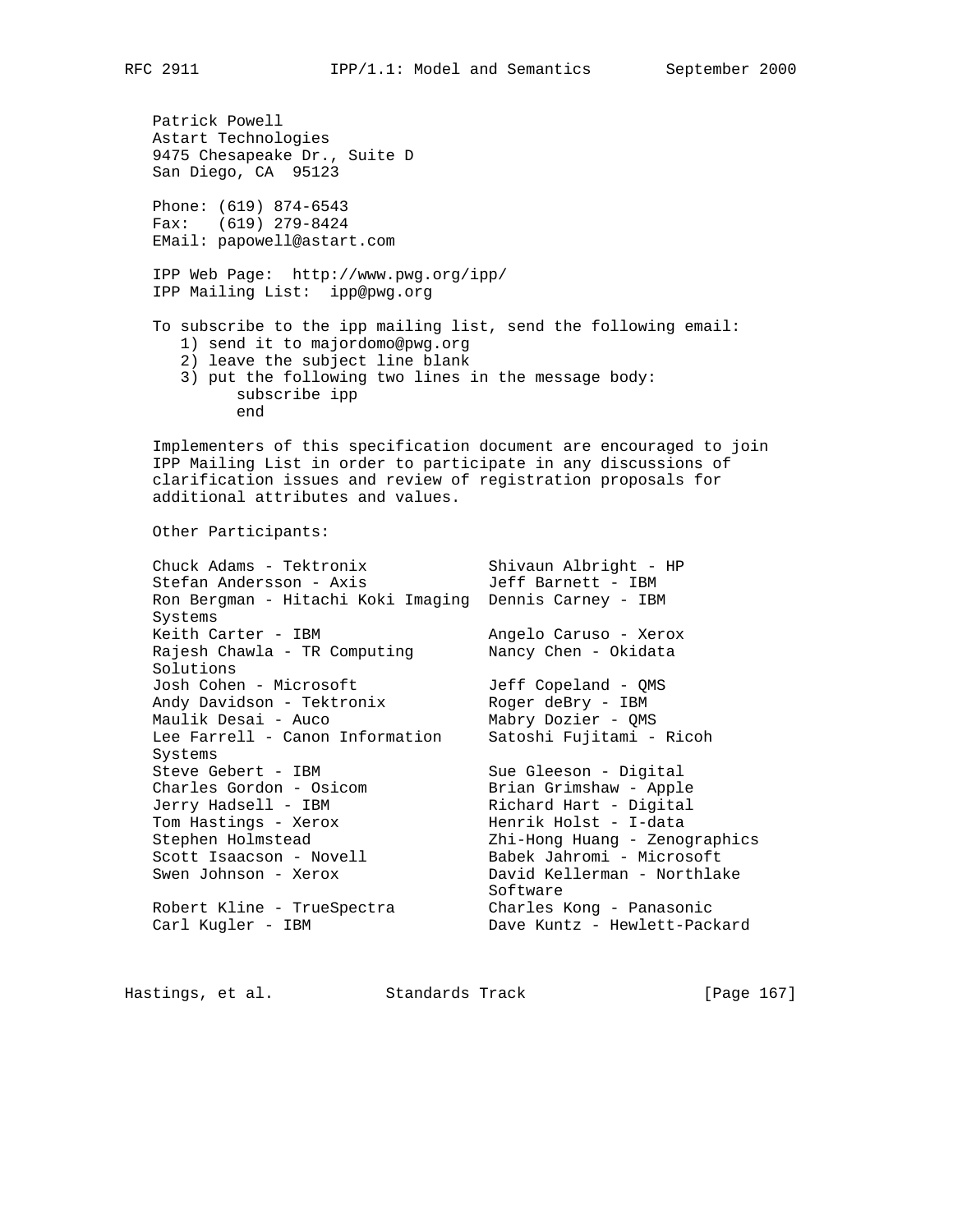Scott Lawrence - Agranot Systems Greg LeClair - Epson Dwight Lewis - Lexmark Marry Lewis - IBM Tony Liao - Vivid Image Roy Lomicka - Digital Pete Loya - HP Ray Lutz - Cognisys Mike MacKay - Novell, Inc. David Manchala - Xerox Carl-Uno Manros - Xerox Jay Martin - Underscore Stan McConnell - Xerox Larry Masinter - Xerox Sandra Matts - Hewlett Packard Peter Michalek - Shinesoft Ira McDonald - High North Inc. Mike Moldovan - G3 Nova Tetsuya Morita - Ricoh Yuichi Niwa - Ricoh Pat Nogay - IBM Ron Norton - Printronics Hugo Parra, Novell Bob Pentecost - Hewlett-Packard Patrick Powell - Astart Jeff Rackowitz - Intermec Technologies Eric Random - Peerless Rob Rhoads - Intel Xavier Riley - Xerox Gary Roberts - Ricoh David Roach - Unisys Stuart Rowley - Kyocera Yuji Sasaki - Japan Computer Richard Schneider - Epson Industry Kris Schoff - HP Katsuaki Sekiguchi - Canon Bob Setterbo - Adobe Gail Songer - Peerless Hideki Tanaka - Cannon Devon Taylor - Novell Mike Timperman - Lexmark Atsushi Uchino - Epson Shigeru Ueda - Canon Bob Von Andel - Allegro Software William Wagner - NetSilicon/DPI Jim Walker - DAZEL Chris Wellens - Interworking Labs Trevor Wells - Hewlett Packard Craig Whittle - Sharp Labs Rob Whittle - Novell, Inc. Jasper Wong - Xionics None Con Wright - Lexmark Michael Wu - Heidelberg Digital Rick Yardumian - Xerox Michael Yeung - Toshiba Lloyd Young - Lexmark Atsushi Yuki - Kyocera Peter Zehler - Xerox William Zhang- Canon Information Frank Zhao - Panasonic Systems Steve Zilles - Adobe Rob Zirnstein - Canon Information

Takami Kurono - Brother Rick Landau - Digital

Systems

11. Formats for IPP Registration Proposals

 In order to propose an IPP extension for registration, the proposer must submit an application to IANA by email to "iana@iana.org" or by filling out the appropriate form on the IANA web pages (http://www.iana.org). This section specifies the required information and the formats for proposing registrations of extensions to IPP as provided in Section 6 for:

Hastings, et al. Standards Track [Page 168]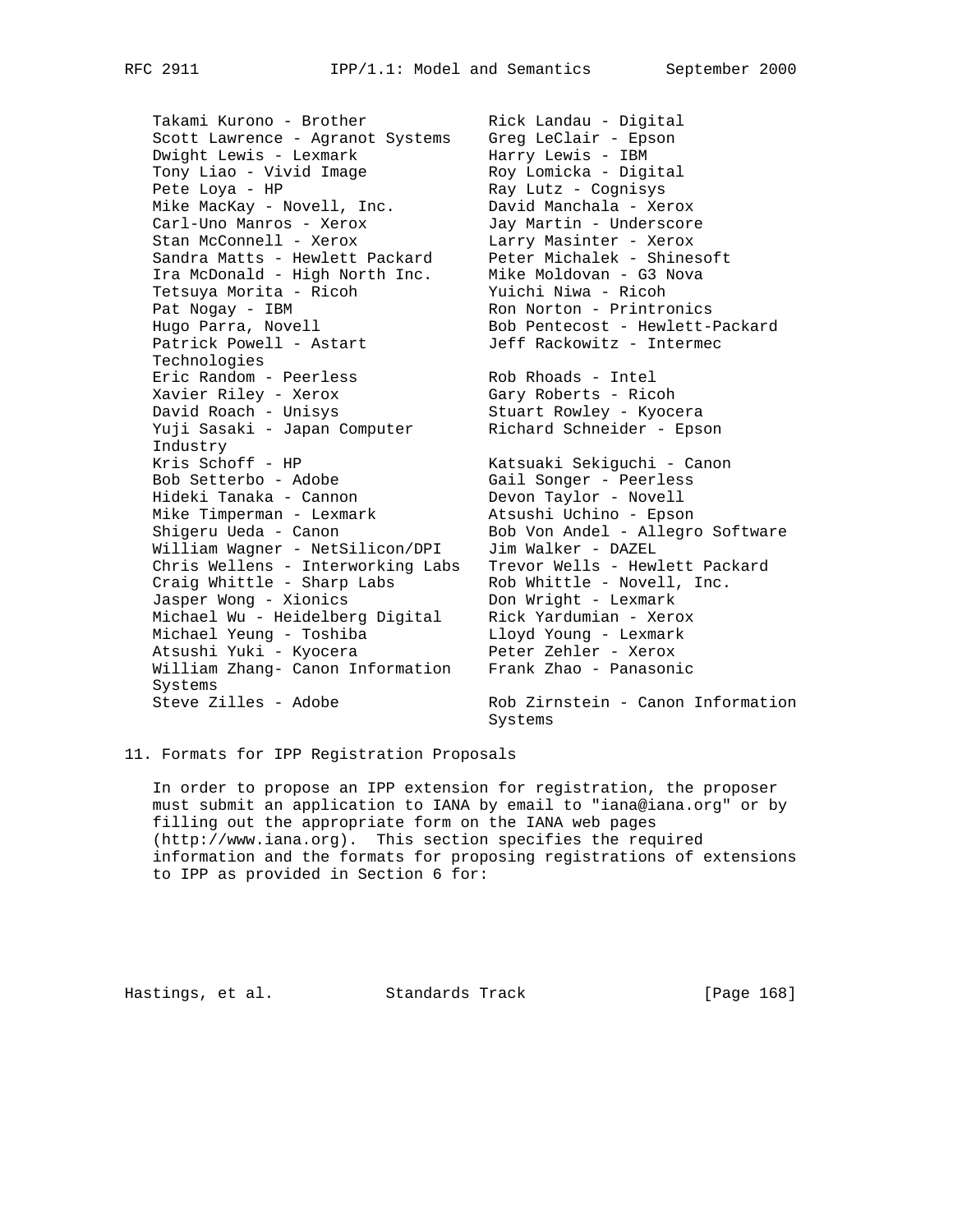1. type2 'keyword' attribute values 2. type3 'keyword' attribute values 3. type2 'enum' attribute values 4. type3 'enum' attribute values 5. attributes 6. attribute syntaxes 7. operations 8. status codes 9. out-of-band attribute values 11.1 Type2 keyword attribute values registration, Type of registration: type2 keyword attribute value Name of attribute to which this keyword specification is to be added: Proposed keyword name of this keyword value: Specification of this keyword value (follow the style of IPP Model Section 4.1.2.3): Name of proposer: Address of proposer: Email address of proposer: Note: For type2 keywords, the Designated Expert will be the point of contact for the approved registration specification, if any maintenance of the registration specification is needed. 11.2 Type3 keyword attribute values registration Type of registration: type3 keyword attribute value Name of attribute to which this keyword specification is to be added: Proposed keyword name of this keyword value: Specification of this keyword value (follow the style of IPP Model Section 4.1.2.3): Name of proposer: Address of proposer: Email address of proposer: Note: For type3 keywords, the proposer will be the point of contact for the approved registration specification, if any maintenance of the registration specification is needed. 11.3 Type2 enum attribute values registration Type of registration: type2 enum attribute value Name of attribute to which this enum specification is to be added: Keyword symbolic name of this enum value: Numeric value (to be assigned by the IPP Designated Expert in consultation with IANA): Hastings, et al. Standards Track [Page 169]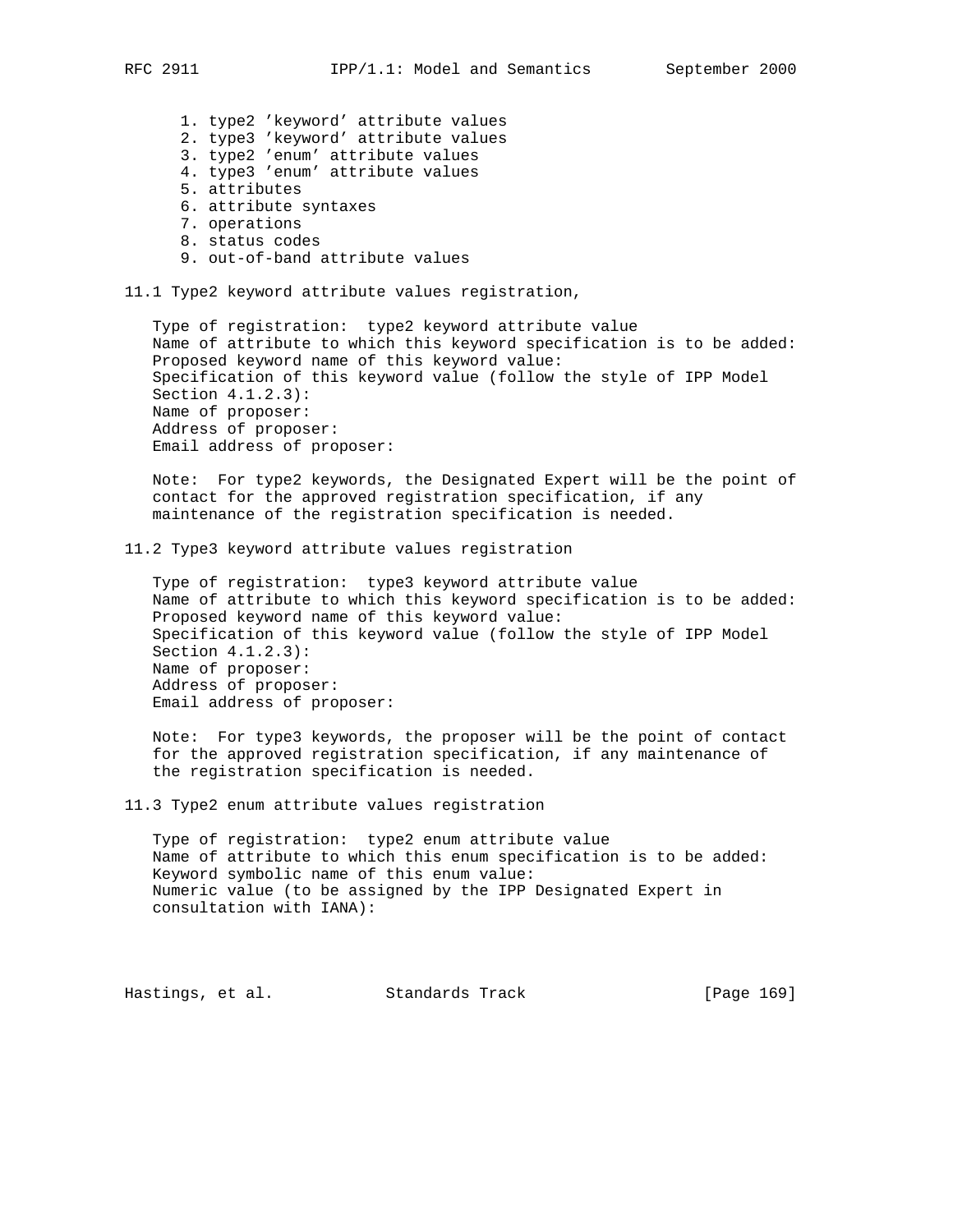Specification of this enum value (follow the style of IPP Model Section 4.1.4): Name of proposer: Address of proposer: Email address of proposer:

 Note: For type2 enums, the Designated Expert will be the point of contact for the approved registration specification, if any maintenance of the registration specification is needed.

11.4 Type3 enum attribute values registration

 Type of registration: type3 enum attribute value Name of attribute to which this enum specification is to be added: Keyword symbolic name of this enum value: Numeric value (to be assigned by the IPP Designated Expert in consultation with IANA): Specification of this enum value (follow the style of IPP Model Section 4.1.4): Name of proposer: Address of proposer: Email address of proposer:

 Note: For type3 enums, the proposer will be the point of contact for the approved registration specification, if any maintenance of the registration specification is needed.

11.5 Attribute registration

 Type of registration: attribute Proposed keyword name of this attribute: Types of attribute (Operation, Job Template, Job Description, Printer Description): Operations to be used with if the attribute is an operation attribute: Object (Job, Printer, etc. if bound to an object): Attribute syntax(es) (include 1setOf and range as in Section 4.2): If attribute syntax is 'keyword' or 'enum', is it type2 or type3: If this is a Printer attribute, MAY the value returned depend on "document-format" (See Section 6.2): If this is a Job Template attribute, how does its specification depend on the value of the "multiple-document-handling" attribute: Specification of this attribute (follow the style of IPP Model Section 4.2): Name of proposer: Address of proposer: Email address of proposer:

Hastings, et al. Standards Track [Page 170]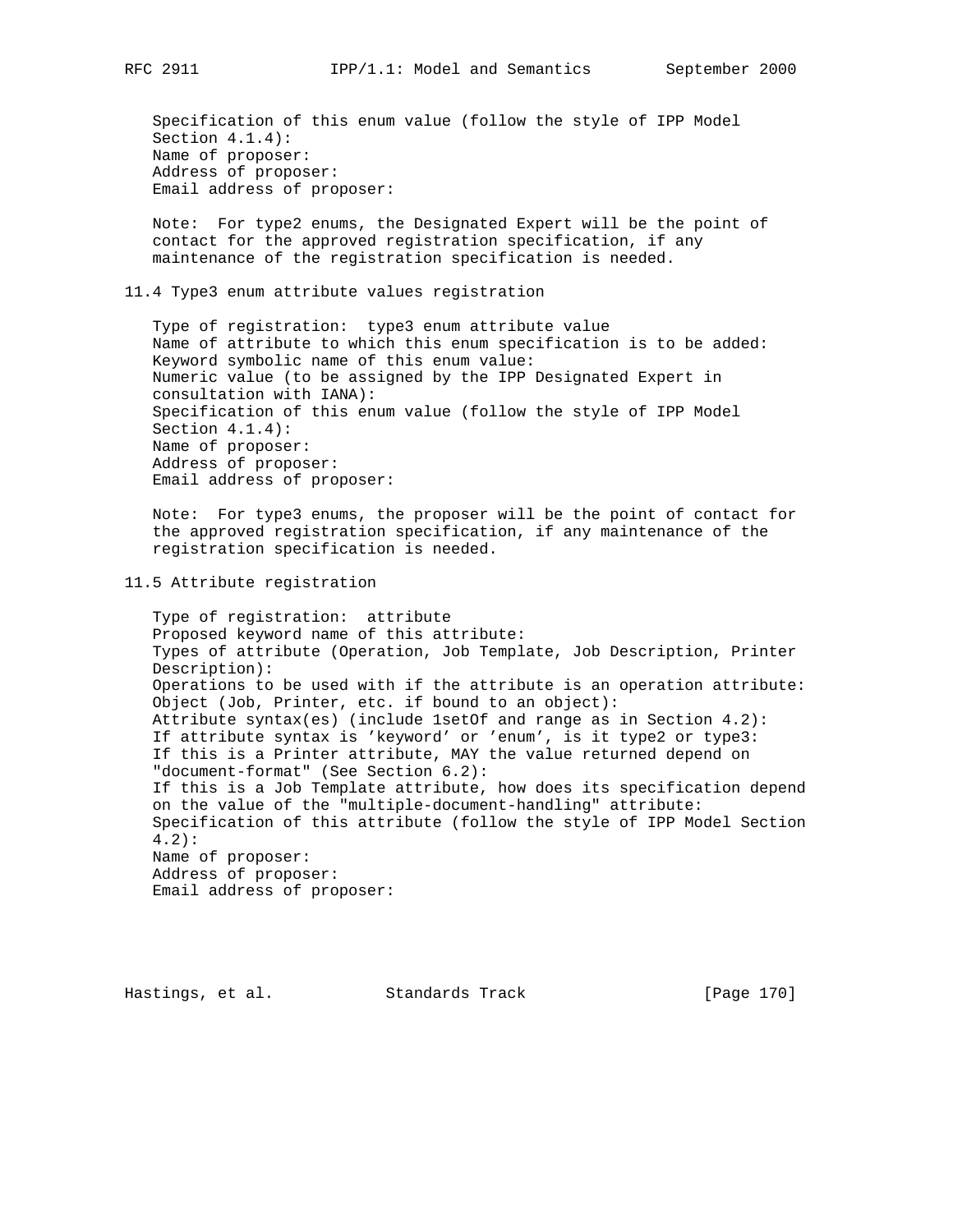Note: For attributes, the IPP Designated Expert will be the point of contact for the approved registration specification, if any maintenance of the registration specification is needed.

11.6 Attribute Syntax registration

 Type of registration: attribute syntax Proposed name of this attribute syntax: Type of attribute syntax (integer, octetString, character-string, see [RFC2910]): Numeric tag according to [RFC2910] (to be assigned by the IPP Designated Expert in consultation with IANA): Specification of this attribute (follow the style of IPP Model Section 4.1): Name of proposer: Address of proposer: Email address of proposer:

 Note: For attribute syntaxes, the IPP Designated Expert will be the point of contact for the approved registration specification, if any maintenance of the registration specification is needed.

11.7 Operation registration

 Type of registration: operation Proposed name of this operation: Numeric operation-id value according to section 4.4.15 (to be assigned by the IPP Designated Expert in consultation with IANA): Object Target (Job, Printer, etc. that operation is upon): Specification of this operation (follow the style of IPP Model Section 3): Name of proposer: Address of proposer: Email address of proposer:

 Note: For operations, the IPP Designated Expert will be the point of contact for the approved registration specification, if any maintenance of the registration specification is needed.

11.8 Attribute Group registration

 Type of registration: attribute group Proposed name of this attribute group: Numeric tag according to [RFC2910] (to be assigned by the IPP Designated Expert in consultation with IANA): Operation requests and group number for each operation in which the attribute group occurs:

Hastings, et al. Standards Track [Page 171]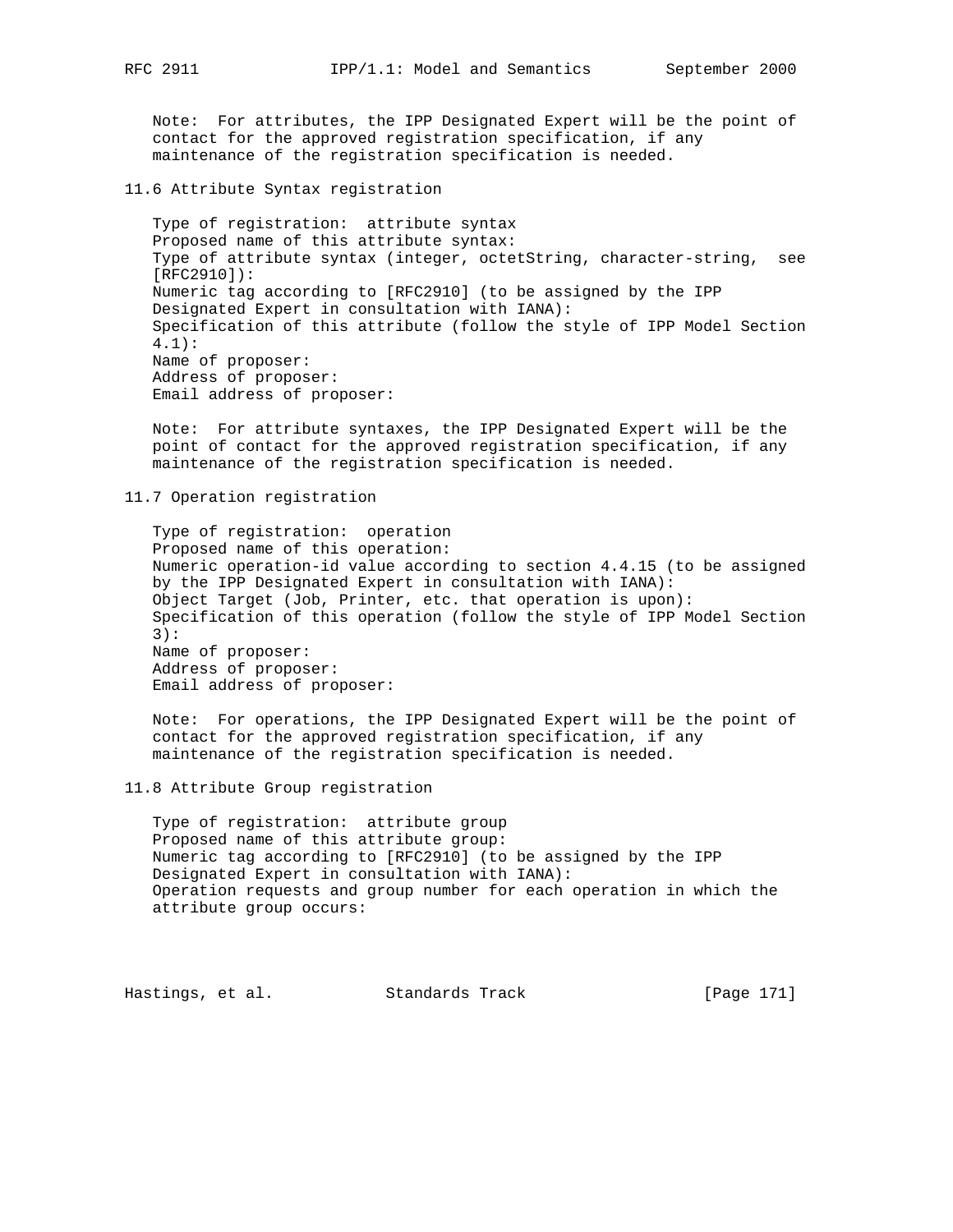Operation responses and group number for each operation in which the attribute group occurs: Specification of this attribute group (follow the style of IPP Model Section 3): Name of proposer: Address of proposer: Email address of proposer:

 Note: For attribute groups, the IPP Designated Expert will be the point of contact for the approved registration specification, if any maintenance of the registration specification is needed.

11.9 Status code registration

 Type of registration: status code Keyword symbolic name of this status code value: Numeric value (to be assigned by the IPP Designated Expert in consultation with IANA): Operations that this status code may be used with: Specification of this status code (follow the style of IPP Model Section 13 APPENDIX B: Status Codes and Suggested Status Code Messages): Name of proposer: Address of proposer: Email address of proposer:

 Note: For status codes, the Designated Expert will be the point of contact for the approved registration specification, if any maintenance of the registration specification is needed.

11.10 Out-of-band Attribute Value registration

 Type of registration: out-of-band attribute value Proposed name of this out-of-band attribute value: Numeric tag according to [RFC2910] (to be assigned by the IPP Designated Expert in consultation with IANA): Operations that this out-of-band attribute value may be used with: Attributes that this out-of-band attribute value may be used with: Specification of this out-of-band attribute value (follow the style of the beginning of IPP Model Section 4.1): Name of proposer: Address of proposer: Email address of proposer:

 Note: For out-of-band attribute values, the IPP Designated Expert will be the point of contact for the approved registration specification, if any maintenance of the registration specification is needed.

Hastings, et al. Standards Track [Page 172]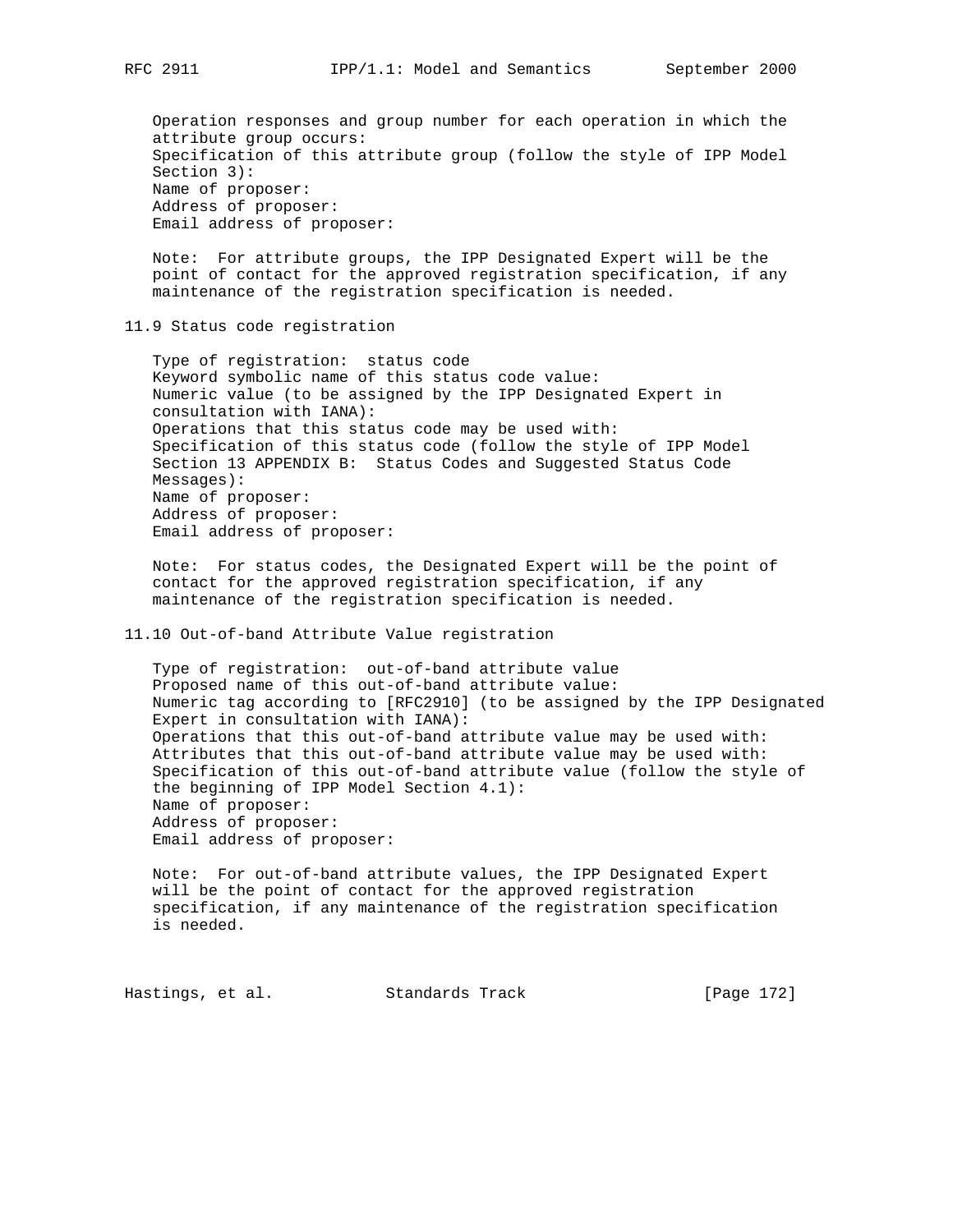# 12. APPENDIX A: Terminology

 This specification document uses the terminology defined in this section.

12.1 Conformance Terminology

 The key words "MUST", "MUST NOT", "REQUIRED", "SHOULD", "SHOULD NOT", "RECOMMENDED", "MAY", and "OPTIONAL" in this document are to be interpreted as described in RFC 2119 [RFC2119].

12.1.1 NEED NOT

 This term is not included in RFC 2119. The verb "NEED NOT" indicates an action that the subject of the sentence does not have to implement in order to claim conformance to the standard. The verb "NEED NOT" is used instead of "MAY NOT" since "MAY NOT" sounds like a prohibition.

- 12.2 Model Terminology
- 12.2.1 Keyword

 Keywords are used within this document as identifiers of semantic entities within the abstract model (see section 4.1.2.3). Attribute names, some attribute values, attribute syntaxes, and attribute group names are represented as keywords.

12.2.2 Attributes

 An attribute is an item of information that is associated with an instance of an IPP object. An attribute consists of an attribute name and one or more attribute values. Each attribute has a specific attribute syntax. All object attributes are defined in section 4 and all operation attributes are defined in section 3.

 Job Template Attributes are described in section 4.2. The client optionally supplies Job Template attributes in a create request (operation requests that create Job objects). The Printer object has associated attributes which define supported and default values for the Printer.

# 12.2.2.1 Attribute Name

 Each attribute is uniquely identified in this document by its attribute name. An attribute name is a keyword. The keyword attribute name is given in the section header describing that

Hastings, et al. Standards Track [Page 173]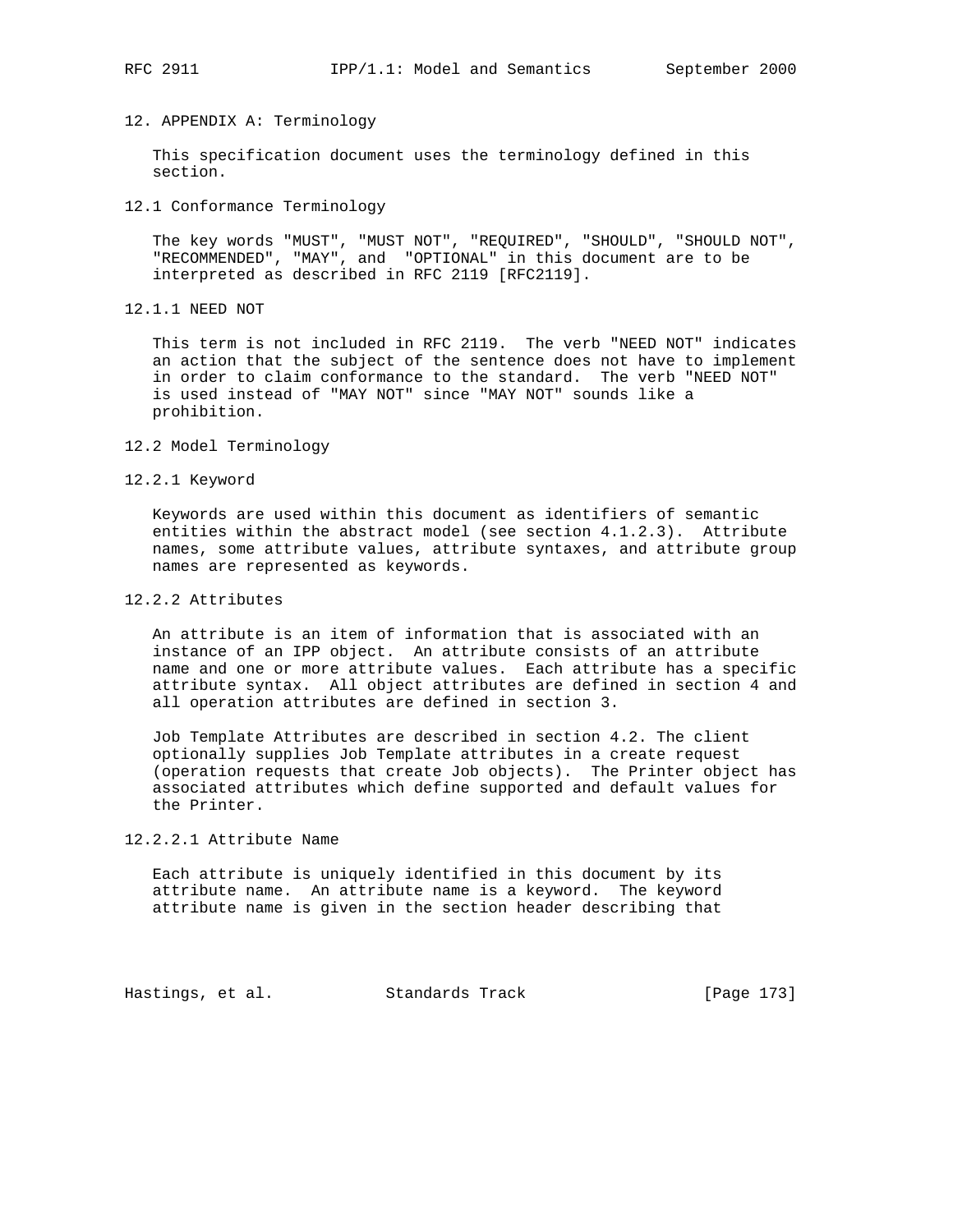attribute. In running text in this document, attribute names are indicated inside double quotation marks (") where the quotation marks are not part of the keyword itself.

12.2.2.2 Attribute Group Name

 Related attributes are grouped into named groups. The name of the group is a keyword. The group name may be used in place of naming all the attributes in the group explicitly. Attribute groups are defined in section 3.

12.2.2.3 Attribute Value

 Each attribute has one or more values. Attribute values are represented in the syntax type specified for that attribute. In running text in this document, attribute values are indicated inside single quotation marks ('), whether their attribute syntax is keyword, integer, text, etc. where the quotation marks are not part of the value itself.

#### 12.2.2.4 Attribute Syntax

 Each attribute is defined using an explicit syntax type. In this document, each syntax type is defined as a keyword with specific meaning. The "Encoding and Transport" document [RFC2910] indicates the actual "on-the-wire" encoding rules for each syntax type. Attribute syntax types are defined in section 4.1.

## 12.2.3 Supports

 By definition, a Printer object supports an attribute only if that Printer object responds with the corresponding attribute populated with some value(s) in a response to a query for that attribute. A Printer object supports an attribute value if the value is one of the Printer object's "supported values" attributes. The device behind a Printer object may exhibit a behavior that corresponds to some IPP attribute, but if the Printer object, when queried for that attribute, doesn't respond with the attribute, then as far as IPP is concerned, that implementation does not support that feature. If the Printer object's "xxx-supported" attribute is not populated with a particular value (even if that value is a legal value for that attribute), then that Printer object does not support that particular value.

Hastings, et al. Standards Track [Page 174]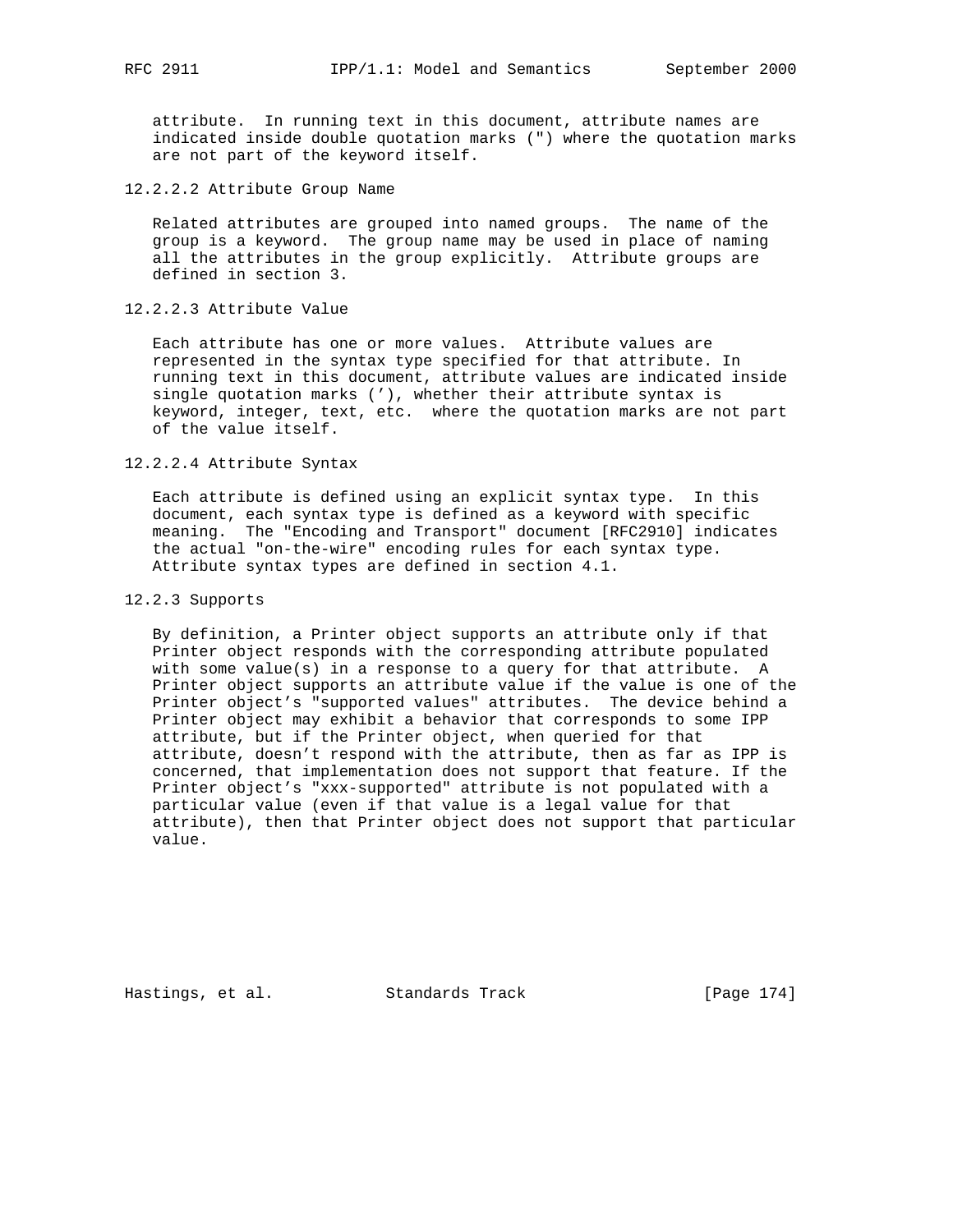A conforming implementation MUST support all REQUIRED attributes. However, even for REQUIRED attributes, conformance to IPP does not mandate that all implementations support all possible values representing all possible job processing behaviors and features. For example, if a given instance of a Printer supports only certain document formats, then that Printer responds with the "document format-supported" attribute populated with a set of values, possibly only one, taken from the entire set of possible values defined for that attribute. This limited set of values represents the Printer's set of supported document formats. Supporting an attribute and some set of values for that attribute enables IPP end users to be aware of and make use of those features associated with that attribute and those values. If an implementation chooses to not support an attribute or some specific value, then IPP end users would have no ability to make use of that feature within the context of IPP itself. However, due to existing practice and legacy systems which are not IPP aware, there might be some other mechanism outside the scope of IPP to control or request the "unsupported" feature (such as embedded instructions within the document data itself).

For example, consider the "finishings-supported" attribute.

- 1) If a Printer object is not physically capable of stapling, the "finishings-supported" attribute MUST NOT be populated with the value of 'staple'.
- 2) A Printer object is physically capable of stapling, however an implementation chooses not to support stapling in the IPP "finishings" attribute. In this case, 'staple' MUST NOT be a value in the "finishings-supported" Printer object attribute. Without support for the value 'staple', an IPP end user would have no means within the protocol itself to request that a Job be stapled. However, an existing document data formatter might be able to request that the document be stapled directly with an embedded instruction within the document data. In this case, the IPP implementation does not "support" stapling, however the end user is still able to have some control over the stapling of the completed job.
- 3) A Printer object is physically capable of stapling, and an implementation chooses to support stapling in the IPP "finishings" attribute. In this case, 'staple' MUST be a value in the "finishings-supported" Printer object attribute. Doing so, would enable end users to be aware of and make use of the stapling feature using IPP attributes.

Hastings, et al. Standards Track [Page 175]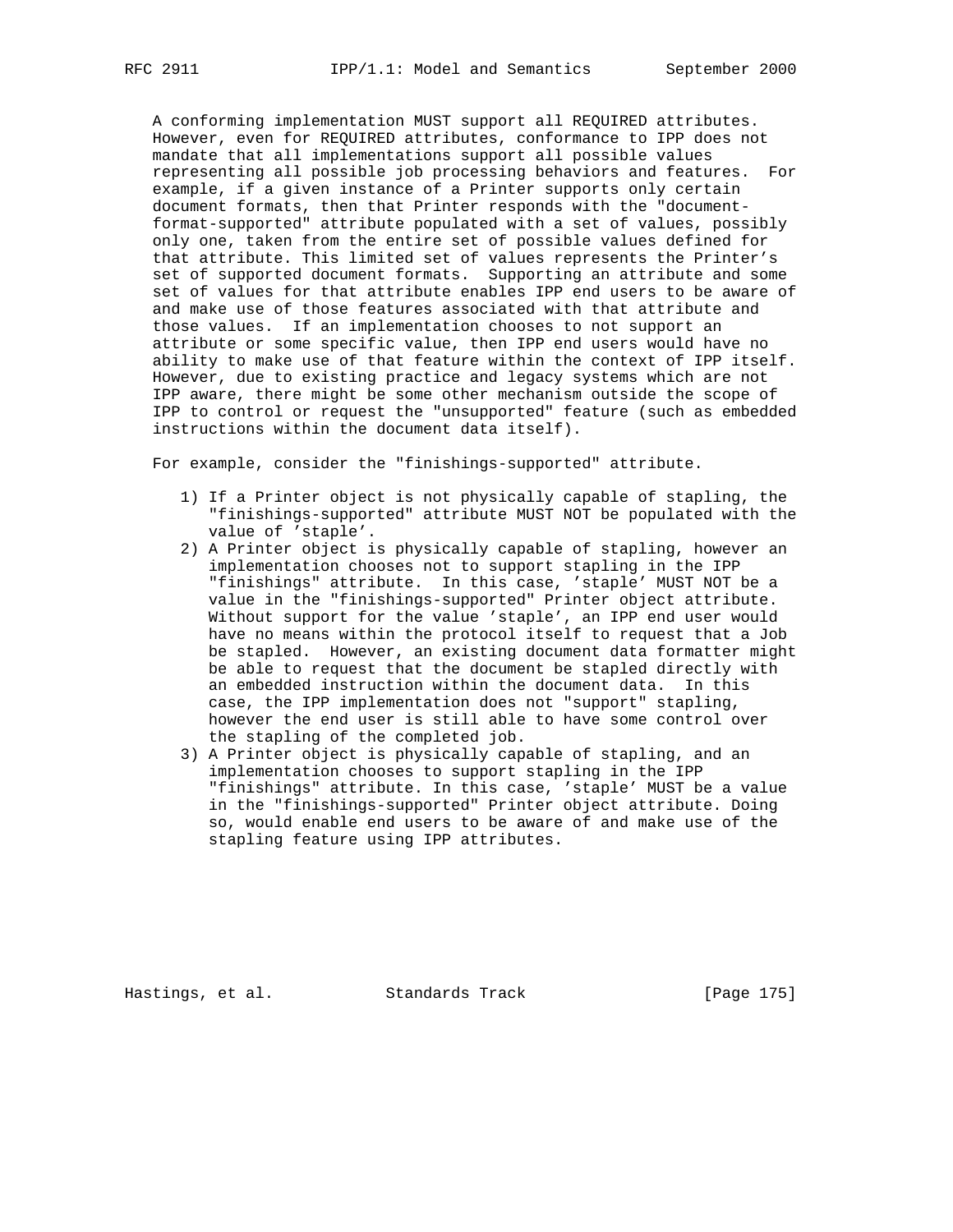Even though support for Job Template attributes by a Printer object is OPTIONAL, it is RECOMMENDED that if the device behind a Printer object is capable of realizing any feature or function that corresponds to an IPP attribute and some associated value, then that implementation SHOULD support that IPP attribute and value.

 The set of values in any of the supported value attributes is set (populated) by some administrative process or automatic sensing mechanism that is outside the scope of this IPP/1.1 document. For administrative policy and control reasons, an administrator may choose to make only a subset of possible values visible to the end user. In this case, the real output device behind the IPP Printer abstraction may be capable of a certain feature, however an administrator is specifying that access to that feature not be exposed to the end user through the IPP protocol. Also, since a Printer object may represent a logical print device (not just a physical device) the actual process for supporting a value is undefined and left up to the implementation. However, if a Printer object supports a value, some manual human action may be needed to realize the semantic action associated with the value, but no end user action is required.

 For example, if one of the values in the "finishings-supported" attribute is 'staple', the actual process might be an automatic staple action by a physical device controlled by some command sent to the device. Or, the actual process of stapling might be a manual action by an operator at an operator attended Printer object.

 For another example of how supported attributes function, consider a system administrator who desires to control all print jobs so that no job sheets are printed in order to conserve paper. To force no job sheets, the system administrator sets the only supported value for the "job-sheets-supported" attribute to 'none'. In this case, if a client requests anything except 'none', the create request is rejected or the "job-sheets" value is ignored (depending on the value of "ipp-attribute-fidelity"). To force the use of job start/end sheets on all jobs, the administrator does not include the value 'none' in the "job-sheets- supported" attribute. In this case, if a client requests 'none', the create request is rejected or the "job sheets" value is ignored (again depending on the value of "ipp attribute-fidelity").

12.2.4 print-stream page

 A "print-stream page" is a page according to the definition of pages in the language used to express the document data.

Hastings, et al. Standards Track [Page 176]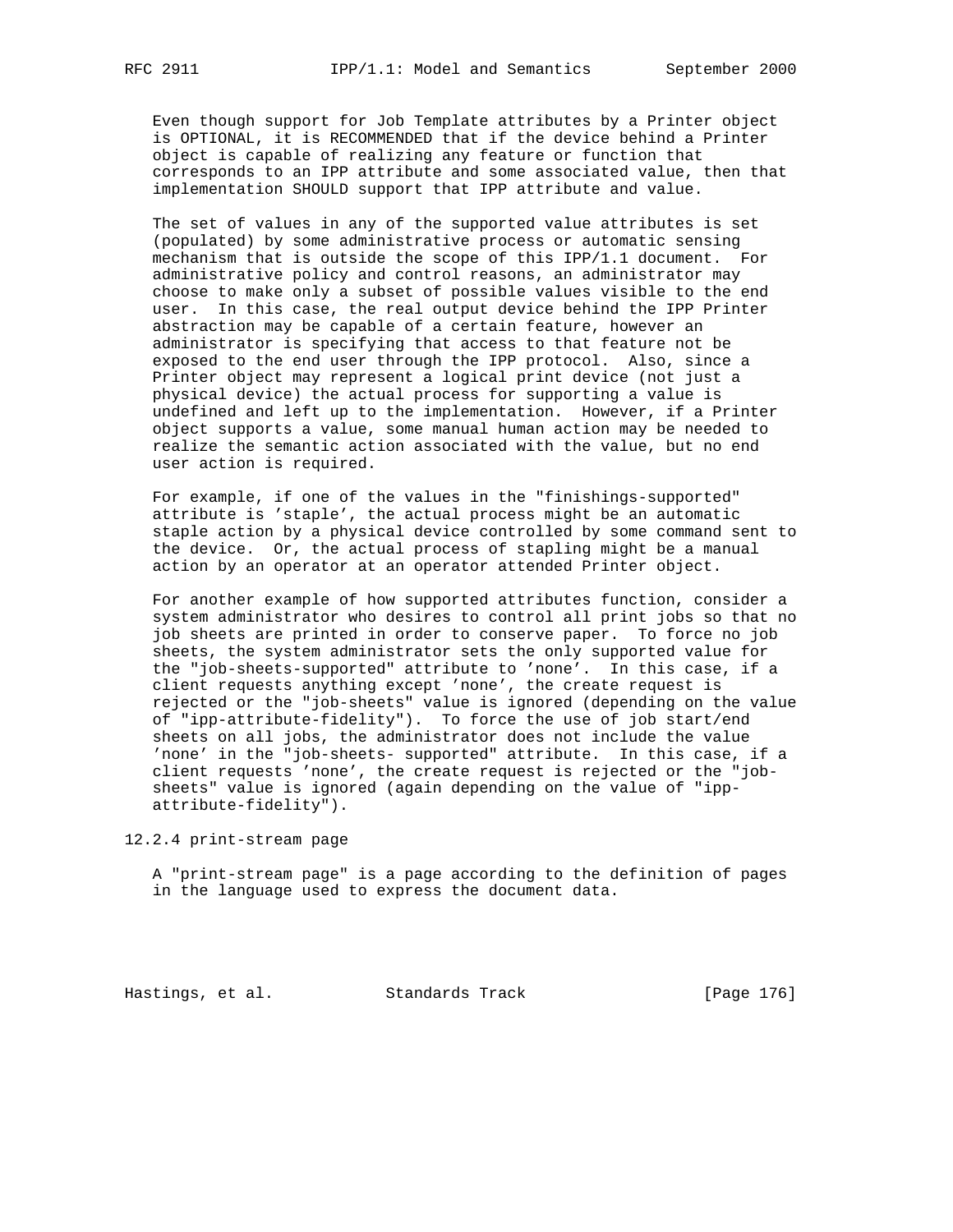12.2.5 impression

 An "impression" is the image (possibly many print-stream pages in different configurations) imposed onto a single media page.

13. APPENDIX B: Status Codes and Suggested Status Code Messages

 This section defines status code enum keywords and values that are used to provide semantic information on the results of an operation request. Each operation response MUST include a status code. The response MAY also contain a status message that provides a short textual description of the status. The status code is intended for use by automata, and the status message is intended for the human end user. Since the status message is an OPTIONAL component of the operation response, an IPP application (i.e., a browser, GUI, print driver or gateway) is NOT REQUIRED to examine or display the status message, since it MAY not be returned to the application.

 The prefix of the status keyword defines the class of response as follows:

 "informational" - Request received, continuing process "successful" - The action was successfully received, understood, and accepted "redirection" - Further action must be taken in order to complete the request "client-error" - The request contains bad syntax or cannot be fulfilled

 "server-error" - The IPP object failed to fulfill an apparently valid request

 As with type2 enums, IPP status codes are extensible. IPP clients are NOT REQUIRED to understand the meaning of all registered status codes, though such understanding is obviously desirable. However, IPP clients MUST understand the class of any status code, as indicated by the prefix, and treat any unrecognized response as being equivalent to the first status code of that class, with the exception that an unrecognized response MUST NOT be cached. For example, if an unrecognized status code of "client-error-xxx-yyy" is received by the client, it can safely assume that there was something wrong with its request and treat the response as if it had received a "client error-bad-request" status code. In such cases, IPP applications SHOULD present the OPTIONAL message (if present) to the end user since the message is likely to contain human readable information which will help to explain the unusual status. The name of the enum is the suggested status message for US English.

Hastings, et al. Standards Track [Page 177]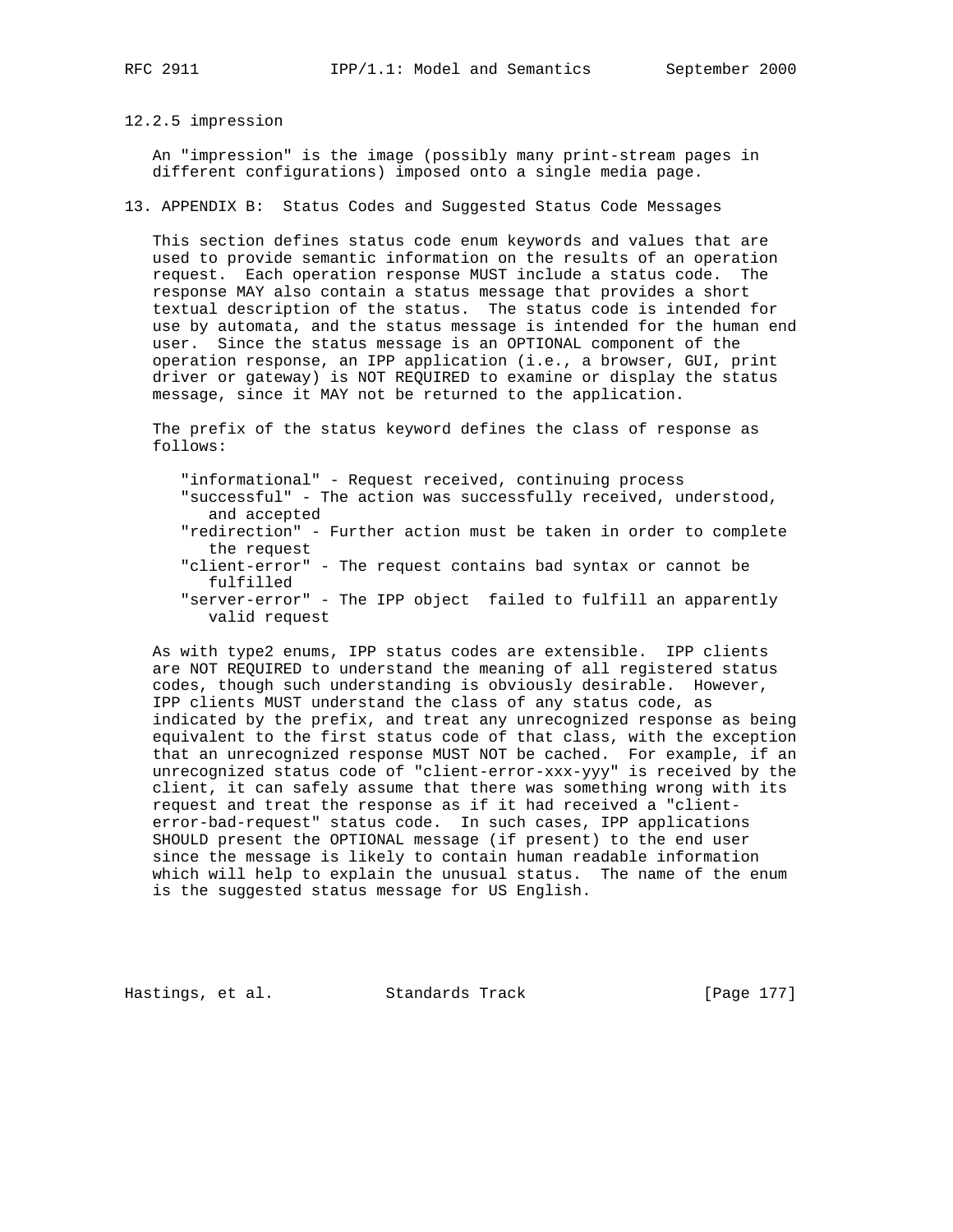The status code values range from 0x0000 to 0x7FFF. The value ranges for each status code class are as follows:

 "successful" - 0x0000 to 0x00FF "informational" - 0x0100 to 0x01FF "redirection" - 0x0200 to 0x02FF "client-error" - 0x0400 to 0x04FF "server-error" - 0x0500 to 0x05FF

The top half (128 values) of each range (0x0n40 to 0x0nFF, for  $n = 0$  to 5) is reserved for vendor use within each status code class. Values 0x0600 to 0x7FFF are reserved for future assignment by IETF standards track documents and MUST NOT be used.

## 13.1 Status Codes

 Each status code is described below. Section 13.1.5.9 contains a table that indicates which status codes apply to which operations. The Implementer's Guide [IPP-IIG] describe the suggested steps for processing IPP attributes for all operations, including returning status codes.

13.1.1 Informational

 This class of status code indicates a provisional response and is to be used for informational purposes only.

There are no status codes defined in  $IPP/1.1$  for this class of status code.

13.1.2 Successful Status Codes

 This class of status code indicates that the client's request was successfully received, understood, and accepted.

13.1.2.1 successful-ok (0x0000)

 The request has succeeded and no request attributes were substituted or ignored. In the case of a response to a create request, the 'successful-ok' status code indicates that the request was successfully received and validated, and that the Job object has been created; it does not indicate that the job has been processed. The transition of the Job object into the 'completed' state is the only indicator that the job has been printed.

Hastings, et al. Standards Track [Page 178]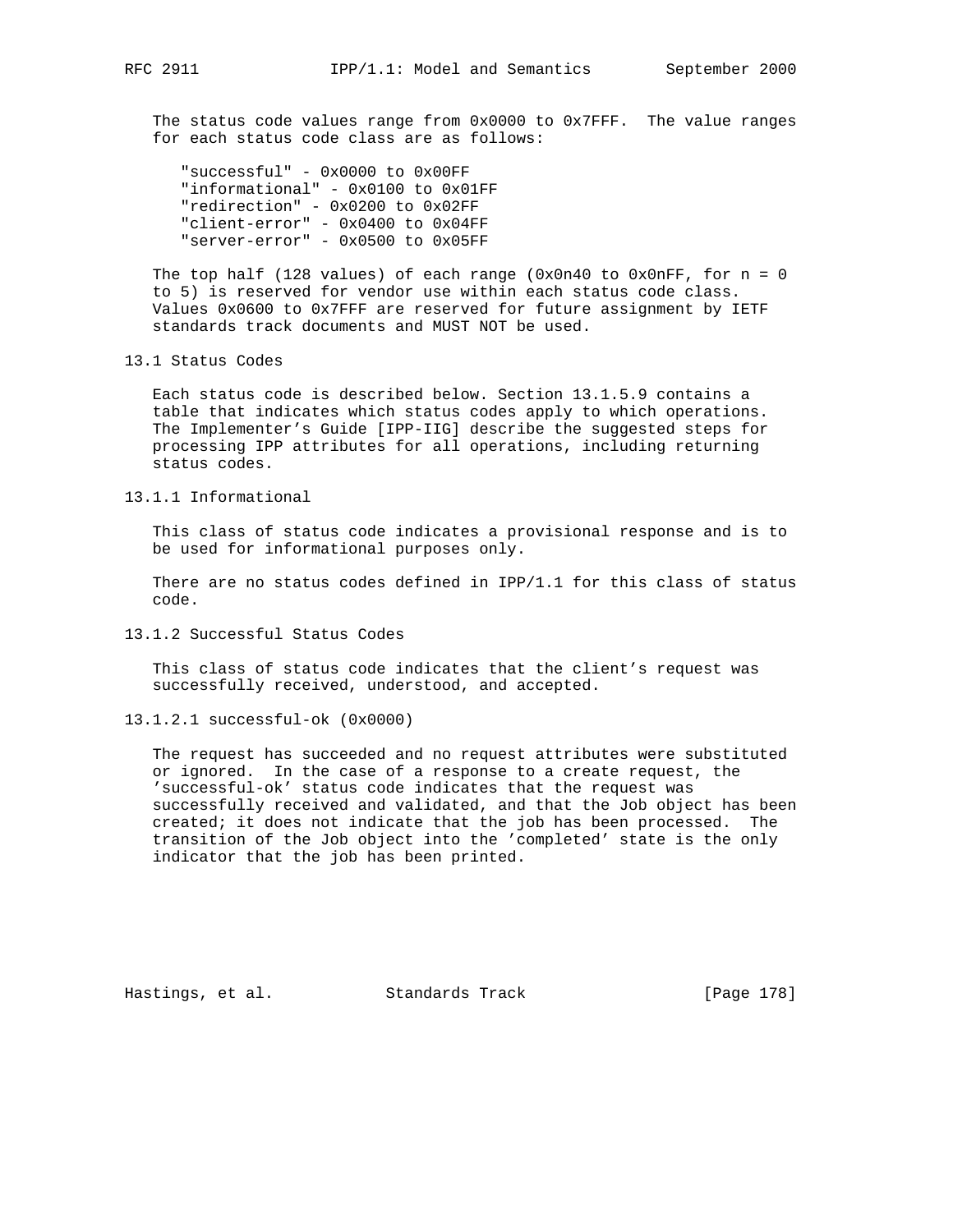13.1.2.2 successful-ok-ignored-or-substituted-attributes (0x0001)

 The request has succeeded, but some supplied (1) attributes were ignored or (2) unsupported values were substituted with supported values or were ignored in order to perform the operation without rejecting it. Unsupported attributes, attribute syntaxes, or values MUST be returned in the Unsupported Attributes group of the response for all operations. There is an exception to this rule for the query operations: Get-Printer-Attributes, Get-Jobs, and Get-Job-Attributes for the "requested-attributes" operation attribute only. When the supplied values of the "requested-attributes" operation attribute are requesting attributes that are not supported, the IPP object MAY, but is NOT REQUIRED to, return the "requested-attributes" attribute in the Unsupported Attribute response group (with the unsupported values only). See sections 3.1.7 and 3.2.1.2.

13.1.2.3 successful-ok-conflicting-attributes (0x0002)

 The request has succeeded, but some supplied attribute values conflicted with the values of other supplied attributes. These conflicting values were either (1) substituted with (supported) values or (2) the attributes were removed in order to process the job without rejecting it. Attributes or values which conflict with other attributes and have been substituted or ignored MUST be returned in the Unsupported Attributes group of the response for all operations as supplied by the client. See sections 3.1.7 and 3.2.1.2.

13.1.3 Redirection Status Codes

 This class of status code indicates that further action needs to be taken to fulfill the request.

 There are no status codes defined in IPP/1.1 for this class of status code.

13.1.4 Client Error Status Codes

 This class of status code is intended for cases in which the client seems to have erred. The IPP object SHOULD return a message containing an explanation of the error situation and whether it is a temporary or permanent condition.

Hastings, et al. Standards Track [Page 179]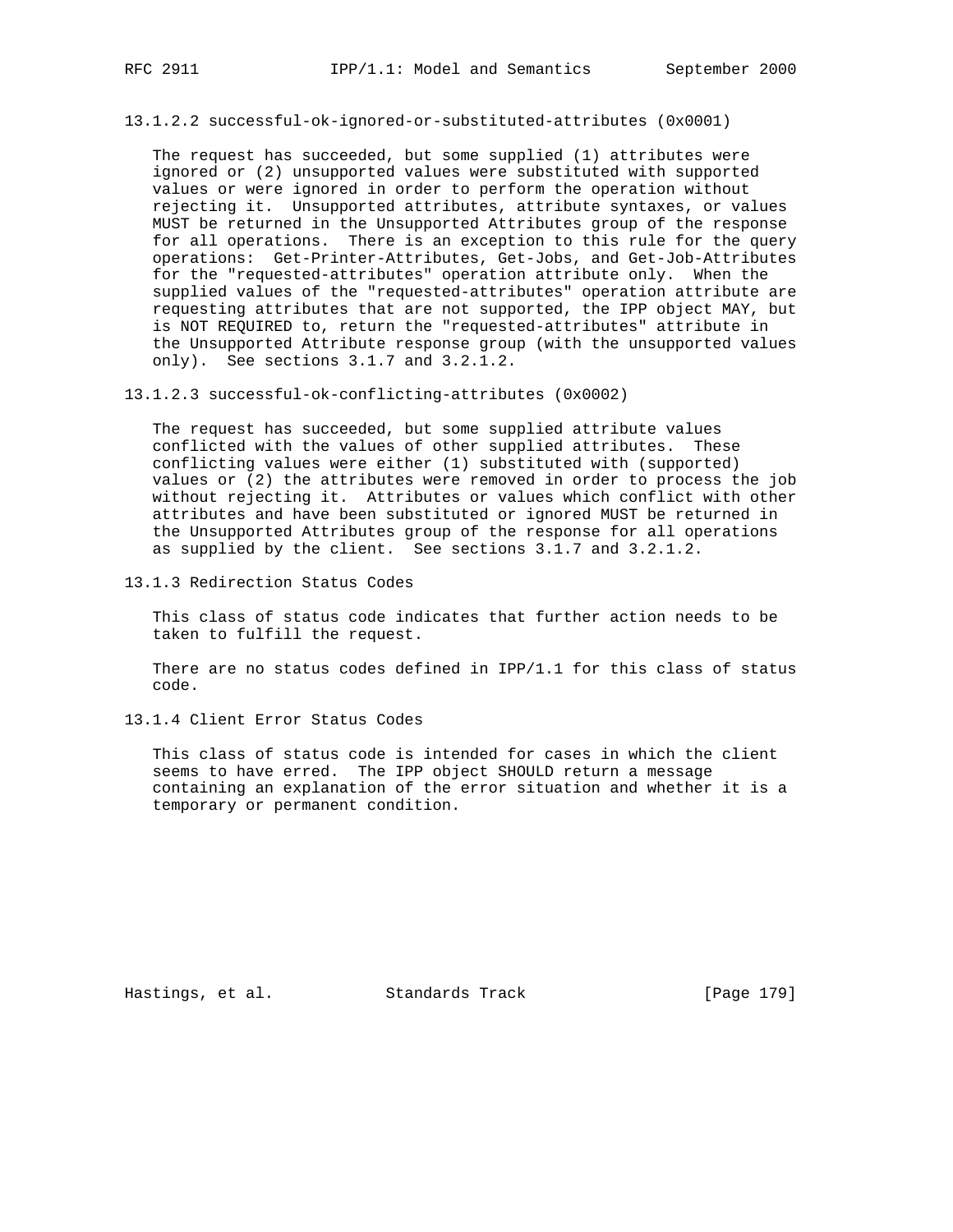13.1.4.1 client-error-bad-request (0x0400)

 The request could not be understood by the IPP object due to malformed syntax (such as the value of a fixed length attribute whose length does not match the prescribed length for that attribute - see the Implementer's Guide [IPP-IIG] ). The IPP application SHOULD NOT repeat the request without modifications.

13.1.4.2 client-error-forbidden (0x0401)

 The IPP object understood the request, but is refusing to fulfill it. Additional authentication information or authorization credentials will not help and the request SHOULD NOT be repeated. This status code is commonly used when the IPP object does not wish to reveal exactly why the request has been refused or when no other response is applicable.

13.1.4.3 client-error-not-authenticated (0x0402)

 The request requires user authentication. The IPP client may repeat the request with suitable authentication information. If the request already included authentication information, then this status code indicates that authorization has been refused for those credentials. If this response contains the same challenge as the prior response, and the user agent has already attempted authentication at least once, then the response message may contain relevant diagnostic information. This status codes reveals more information than "client-error-forbidden".

13.1.4.4 client-error-not-authorized (0x0403)

 The requester is not authorized to perform the request. Additional authentication information or authorization credentials will not help and the request SHOULD NOT be repeated. This status code is used when the IPP object wishes to reveal that the authentication information is understandable, however, the requester is explicitly not authorized to perform the request. This status codes reveals more information than "client-error-forbidden" and "client-error not-authenticated".

13.1.4.5 client-error-not-possible (0x0404)

 This status code is used when the request is for something that can not happen. For example, there might be a request to cancel a job that has already been canceled or aborted by the system. The IPP client SHOULD NOT repeat the request.

Hastings, et al. Standards Track [Page 180]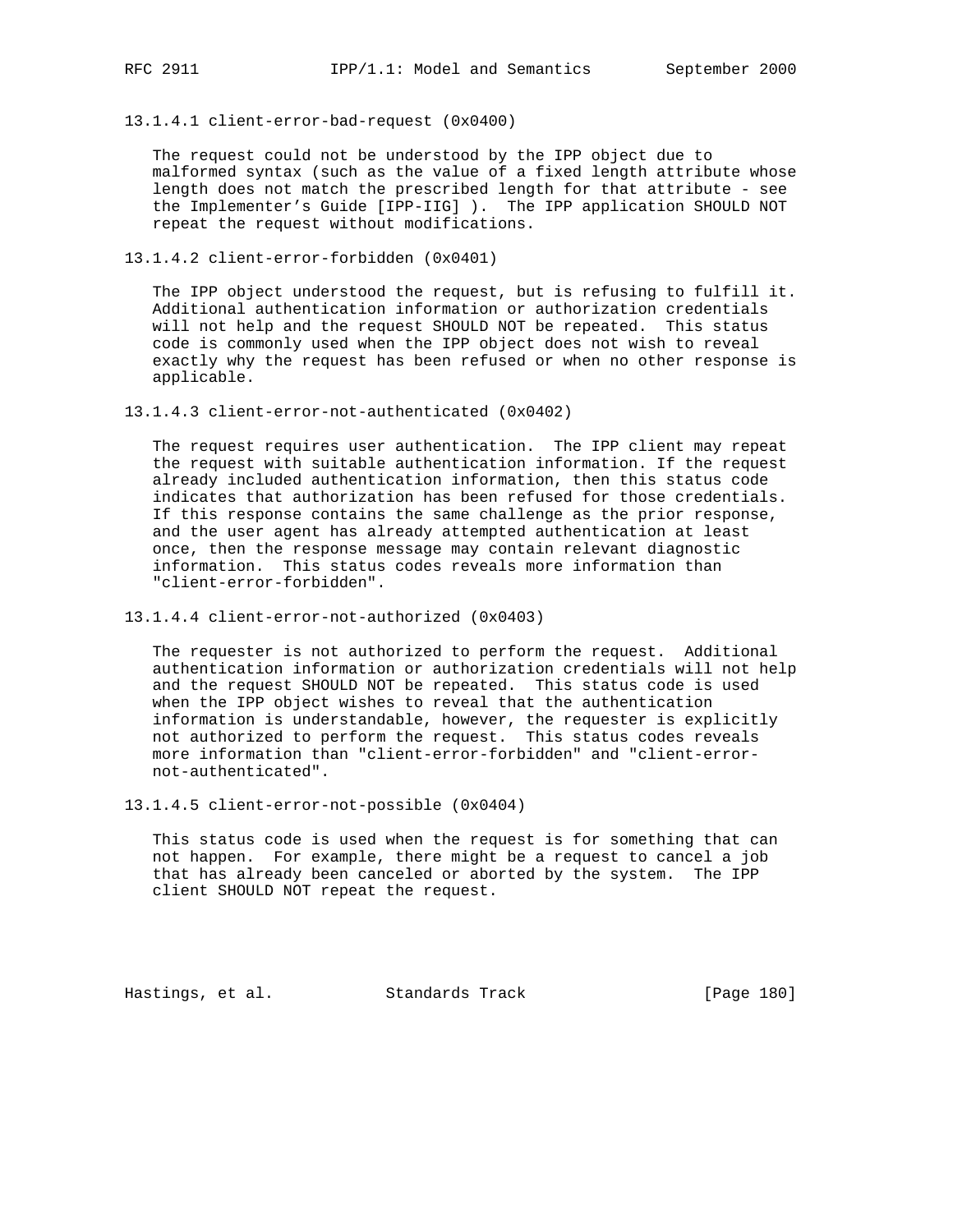13.1.4.6 client-error-timeout (0x0405)

 The client did not produce a request within the time that the IPP object was prepared to wait. For example, a client issued a Create- Job operation and then, after a long period of time, issued a Send- Document operation and this error status code was returned in response to the Send-Document request (see section 3.3.1). The IPP object might have been forced to clean up resources that had been held for the waiting additional Documents. The IPP object was forced to close the Job since the client took too long. The client SHOULD NOT repeat the request without modifications.

13.1.4.7 client-error-not-found (0x0406)

 The IPP object has not found anything matching the request URI. No indication is given of whether the condition is temporary or permanent. For example, a client with an old reference to a Job (a URI) tries to cancel the Job, however in the mean time the Job might have been completed and all record of it at the Printer has been deleted. This status code, 'client-error-not-found' is returned indicating that the referenced Job can not be found. This error status code is also used when a client supplies a URI as a reference to the document data in either a Print-URI or Send-URI operation, but the document can not be found.

 In practice, an IPP application should avoid a not found situation by first querying and presenting a list of valid Printer URIs and Job URIs to the end-user.

13.1.4.8 client-error-gone (0x0407)

 The requested object is no longer available and no forwarding address is known. This condition should be considered permanent. Clients with link editing capabilities should delete references to the request URI after user approval. If the IPP object does not know or has no facility to determine, whether or not the condition is permanent, the status code "client-error-not-found" should be used instead.

 This response is primarily intended to assist the task of maintenance by notifying the recipient that the resource is intentionally unavailable and that the IPP object administrator desires that remote links to that resource be removed. It is not necessary to mark all permanently unavailable resources as "gone" or to keep the mark for any length of time -- that is left to the discretion of the IPP object administrator and/or Printer implementation.

Hastings, et al. Standards Track [Page 181]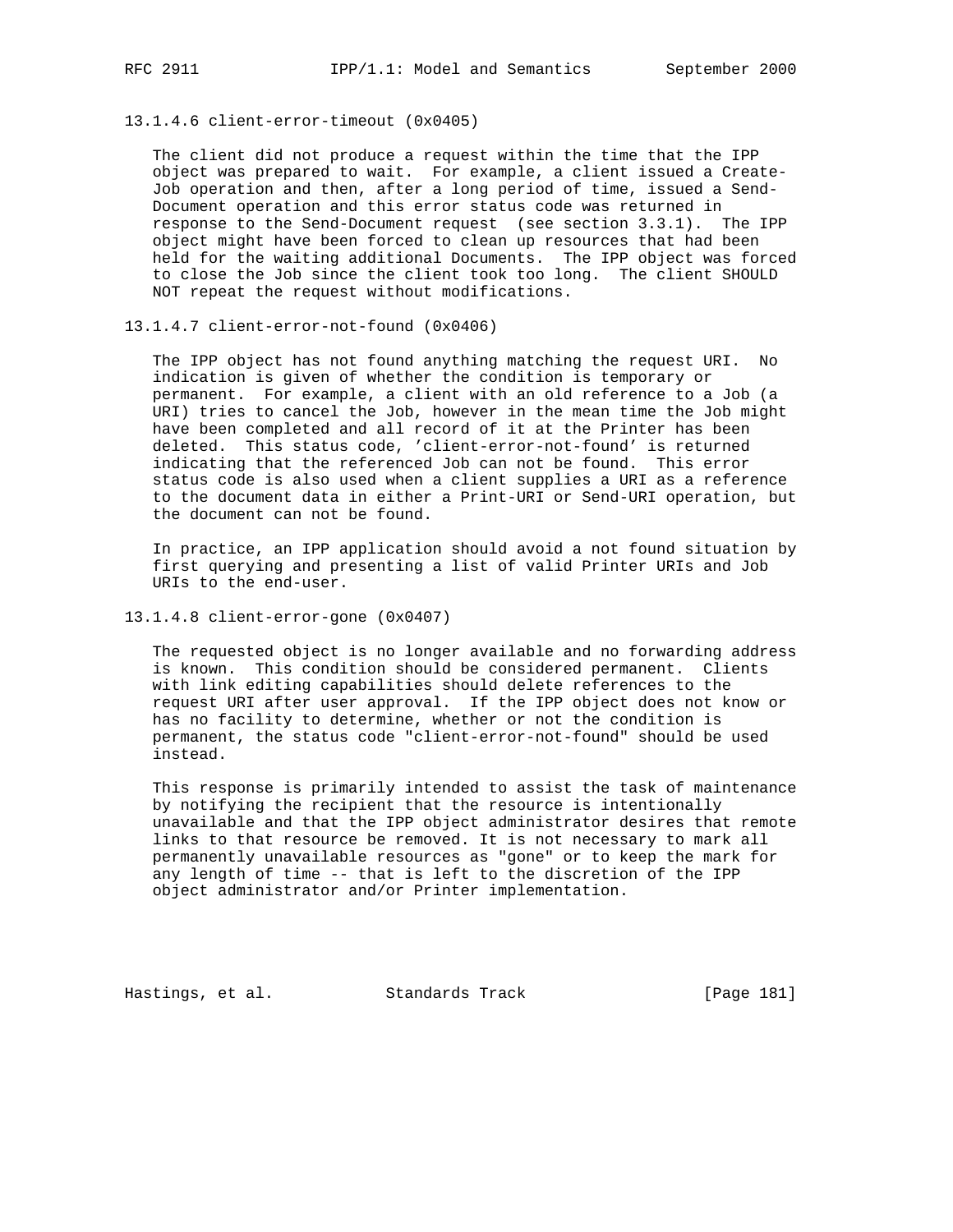13.1.4.9 client-error-request-entity-too-large (0x0408)

 The IPP object is refusing to process a request because the request entity is larger than the IPP object is willing or able to process. An IPP Printer returns this status code when it limits the size of print jobs and it receives a print job that exceeds that limit or when the attributes are so many that their encoding causes the request entity to exceed IPP object capacity.

13.1.4.10 client-error-request-value-too-long (0x0409)

 The IPP object is refusing to service the request because one or more of the client-supplied attributes has a variable length value that is longer than the maximum length specified for that attribute. The IPP object might not have sufficient resources (memory, buffers, etc.) to process (even temporarily), interpret, and/or ignore a value larger than the maximum length. Another use of this error code is when the IPP object supports the processing of a large value that is less than the maximum length, but during the processing of the request as a whole, the object may pass the value onto some other system component which is not able to accept the large value. For more details, see the Implementer's Guide [IPP-IIG] .

 Note: For attribute values that are URIs, this rare condition is only likely to occur when a client has improperly submitted a request with long query information (e.g. an IPP application allows an end user to enter an invalid URI), when the client has descended into a URI "black hole" of redirection (e.g., a redirected URI prefix that points to a suffix of itself), or when the IPP object is under attack by a client attempting to exploit security holes present in some IPP objects using fixed-length buffers for reading or manipulating the Request-URI.

13.1.4.11 client-error-document-format-not-supported (0x040A)

 The IPP object is refusing to service the request because the document data is in a format, as specified in the "document-format" operation attribute, that is not supported by the Printer object. This error is returned independent of the client-supplied "ipp attribute-fidelity". The Printer object MUST return this status code, even if there are other Job Template attributes that are not supported as well, since this error is a bigger problem than with Job Template attributes. See sections 3.1.6.1, 3.1.7, and 3.2.1.1.

Hastings, et al. Standards Track [Page 182]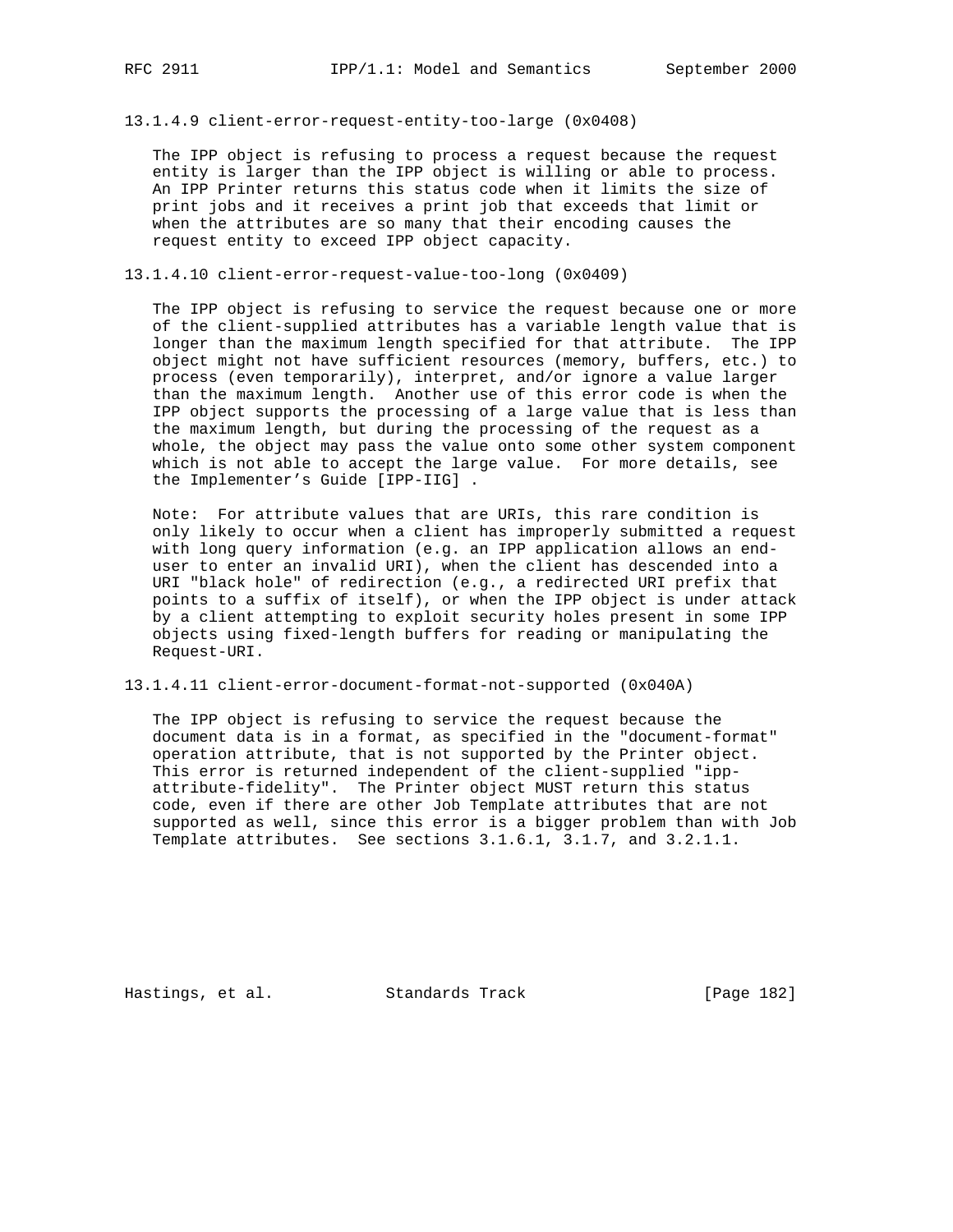13.1.4.12 client-error-attributes-or-values-not-supported (0x040B)

 In a create request, if the Printer object does not support one or more attributes, attribute syntaxes, or attribute values supplied in the request and the client supplied the "ipp-attribute-fidelity" operation attribute with the 'true' value, the Printer object MUST return this status code. The Printer object MUST also return in the Unsupported Attributes Group all the attributes and/or values supplied by the client that are not supported. See section 3.1.7. For example, if the request indicates 'iso-a4' media, but that media type is not supported by the Printer object. Or, if the client supplies a Job Template attribute and the attribute itself is not even supported by the Printer. If the "ipp-attribute-fidelity" attribute is 'false', the Printer MUST ignore or substitute values for unsupported Job Template attributes and values rather than reject the request and return this status code.

 For any operation where a client requests attributes (such as a Get- Jobs, Get-Printer-Attributes, or Get-Job-Attributes operation), if the IPP object does not support one or more of the requested attributes, the IPP object simply ignores the unsupported requested attributes and processes the request as if they had not been supplied, rather than returning this status code. In this case, the IPP object MUST return the 'successful-ok-ignored-or-substituted attributes' status code and MAY return the unsupported attributes as values of the "requested-attributes" in the Unsupported Attributes Group (see section 13.1.2.2).

13.1.4.13 client-error-uri-scheme-not-supported (0x040C)

 The scheme of the client-supplied URI in a Print-URI or a Send-URI operation is not supported. See sections 3.1.6.1 and 3.1.7.

13.1.4.14 client-error-charset-not-supported (0x040D)

 For any operation, if the IPP Printer does not support the charset supplied by the client in the "attributes-charset" operation attribute, the Printer MUST reject the operation and return this status and any 'text' or 'name' attributes using the 'utf-8' charset (see Section 3.1.4.1). See sections 3.1.6.1 and 3.1.7.

13.1.4.15 client-error-conflicting-attributes (0x040E)

 The request is rejected because some attribute values conflicted with the values of other attributes which this document does not permit to be substituted or ignored. The Printer object MUST also return in the Unsupported Attributes Group the conflicting attributes supplied by the client. See sections 3.1.7 and 3.2.1.2.

Hastings, et al. Standards Track [Page 183]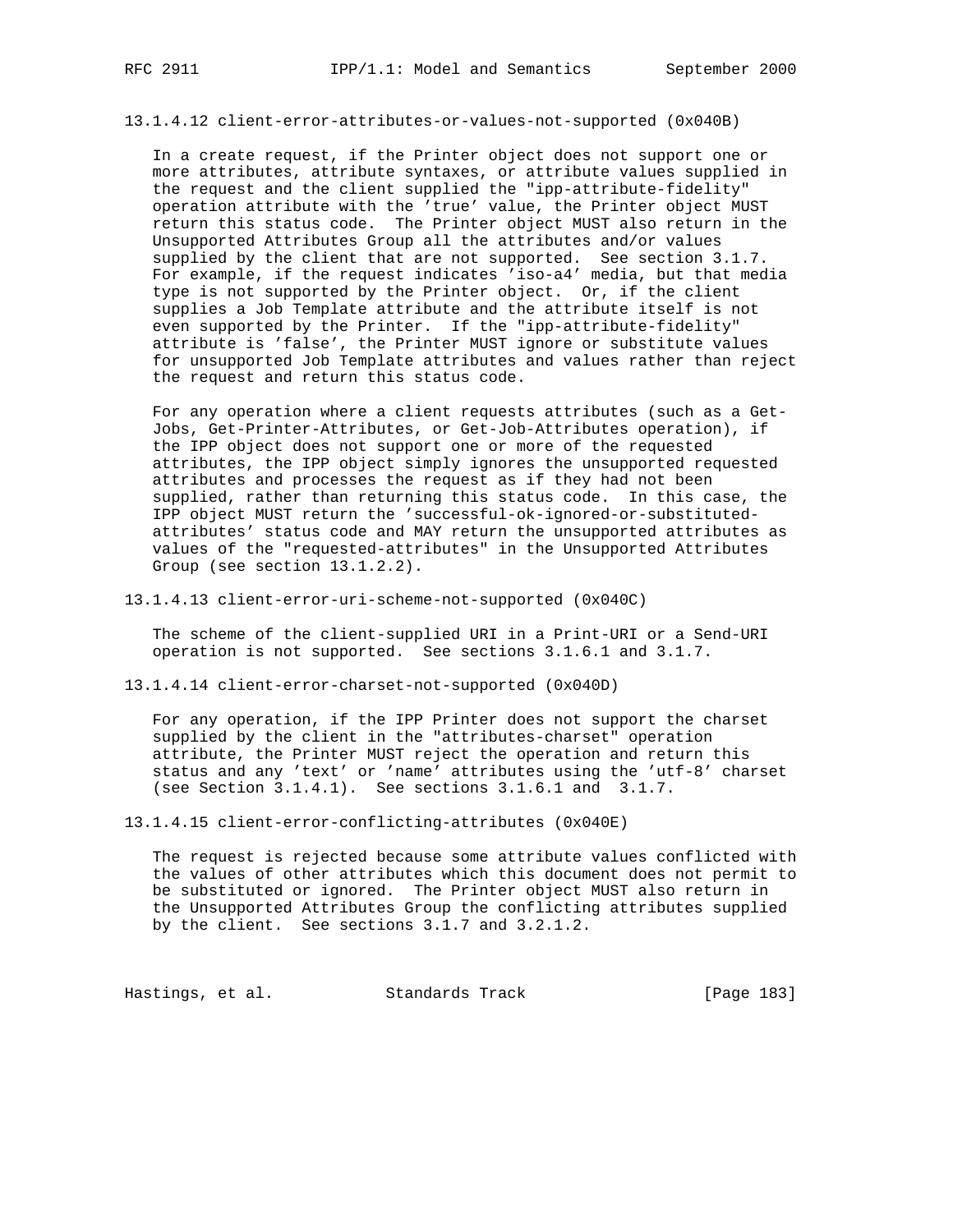13.1.4.16 client-error-compression-not-supported (0x040F)

 The IPP object is refusing to service the request because the document data, as specified in the "compression" operation attribute, is compressed in a way that is not supported by the Printer object. This error is returned independent of the client-supplied "ipp attribute-fidelity". The Printer object MUST return this status code, even if there are other Job Template attributes that are not supported as well, since this error is a bigger problem than with Job Template attributes. See sections 3.1.6.1, 3.1.7, and 3.2.1.1.

13.1.4.17 client-error-compression-error (0x0410)

 The IPP object is refusing to service the request because the document data cannot be decompressed when using the algorithm specified by the "compression" operation attribute. This error is returned independent of the client-supplied "ipp-attribute-fidelity". The Printer object MUST return this status code, even if there are Job Template attributes that are not supported as well, since this error is a bigger problem than with Job Template attributes. See sections 3.1.7 and 3.2.1.1.

13.1.4.18 client-error-document-format-error (0x0411)

 The IPP object is refusing to service the request because Printer encountered an error in the document data while interpreting it. This error is returned independent of the client-supplied "ipp attribute-fidelity". The Printer object MUST return this status code, even if there are Job Template attributes that are not supported as well, since this error is a bigger problem than with Job Template attributes. See sections 3.1.7 and 3.2.1.1.

13.1.4.19 client-error-document-access-error (0x0412)

 The IPP object is refusing to service the Print-URI or Send-URI request because Printer encountered an access error while attempting to validate the accessibility or access the document data specified in the "document-uri" operation attribute. The Printer MAY also return a specific document access error code using the "document access-error" operation attribute (see section 3.1.6.4). This error is returned independent of the client-supplied "ipp-attribute fidelity". The Printer object MUST return this status code, even if there are Job Template attributes that are not supported as well, since this error is a bigger problem than with Job Template attributes. See sections 3.1.6.1 and 3.1.7.

Hastings, et al. Standards Track [Page 184]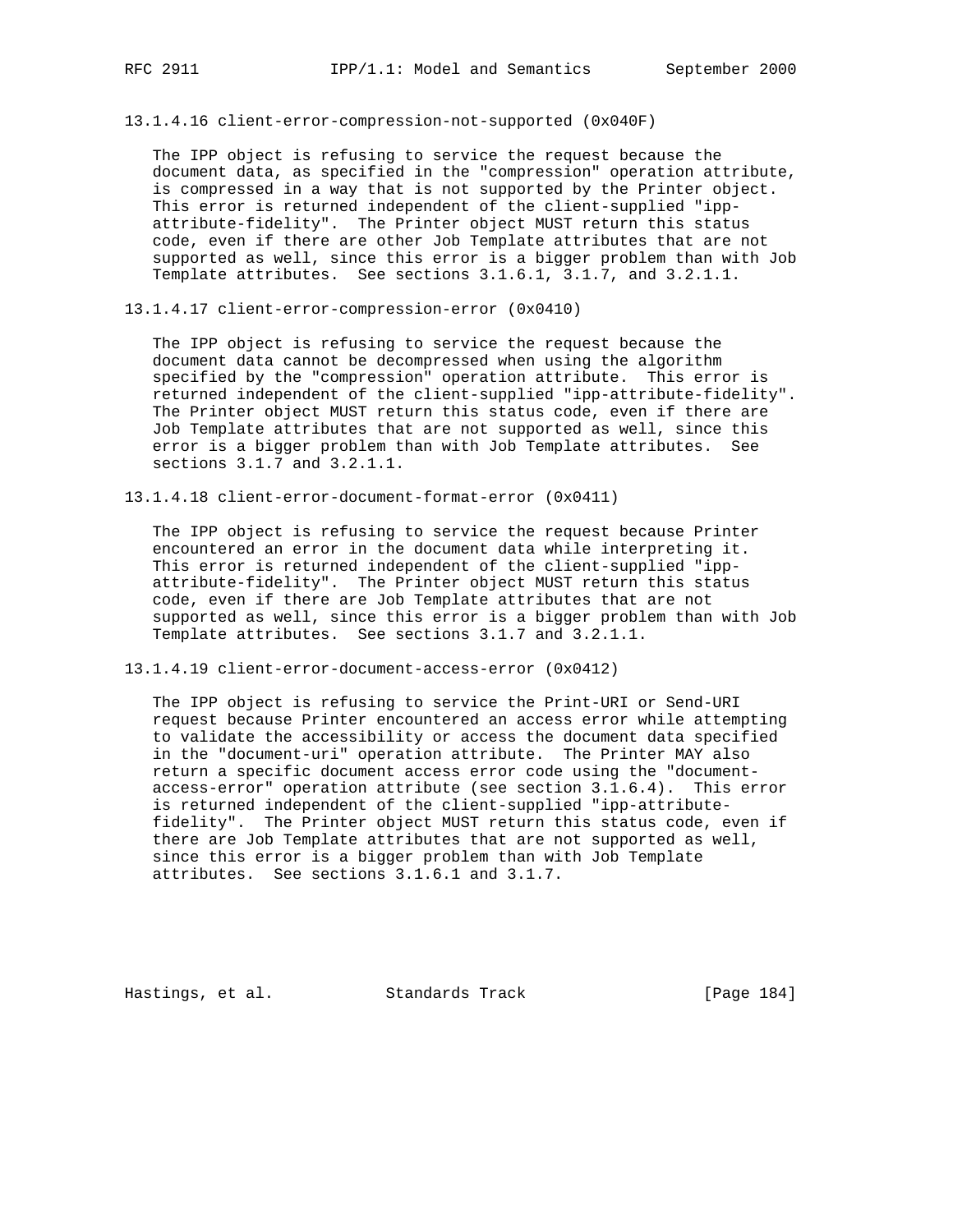13.1.5 Server Error Status Codes

 This class of status codes indicates cases in which the IPP object is aware that it has erred or is incapable of performing the request. The IPP object SHOULD include a message containing an explanation of the error situation, and whether it is a temporary or permanent condition.

13.1.5.1 server-error-internal-error (0x0500)

 The IPP object encountered an unexpected condition that prevented it from fulfilling the request. This error status code differs from "server-error-temporary-error" in that it implies a more permanent type of internal error. It also differs from "server-error-device error" in that it implies an unexpected condition (unlike a paper-jam or out-of-toner problem which is undesirable but expected). This error status code indicates that probably some knowledgeable human intervention is required.

13.1.5.2 server-error-operation-not-supported (0x0501)

 The IPP object does not support the functionality required to fulfill the request. This is the appropriate response when the IPP object does not recognize an operation or is not capable of supporting it. See sections 3.1.6.1 and 3.1.7.

13.1.5.3 server-error-service-unavailable (0x0502)

 The IPP object is currently unable to handle the request due to a temporary overloading or maintenance of the IPP object. The implication is that this is a temporary condition which will be alleviated after some delay. If known, the length of the delay may be indicated in the message. If no delay is given, the IPP application should handle the response as it would for a "server-error temporary-error" response. If the condition is more permanent, the error status codes "client-error-gone" or "client-error-not-found" could be used.

13.1.5.4 server-error-version-not-supported (0x0503)

 The IPP object does not support, or refuses to support, the IPP protocol version that was supplied as the value of the "version number" operation parameter in the request. The IPP object is indicating that it is unable or unwilling to complete the request using the same major and minor version number as supplied in the request other than with this error message. The error response SHOULD contain a "status-message" attribute (see section 3.1.6.2) describing

Hastings, et al. Standards Track [Page 185]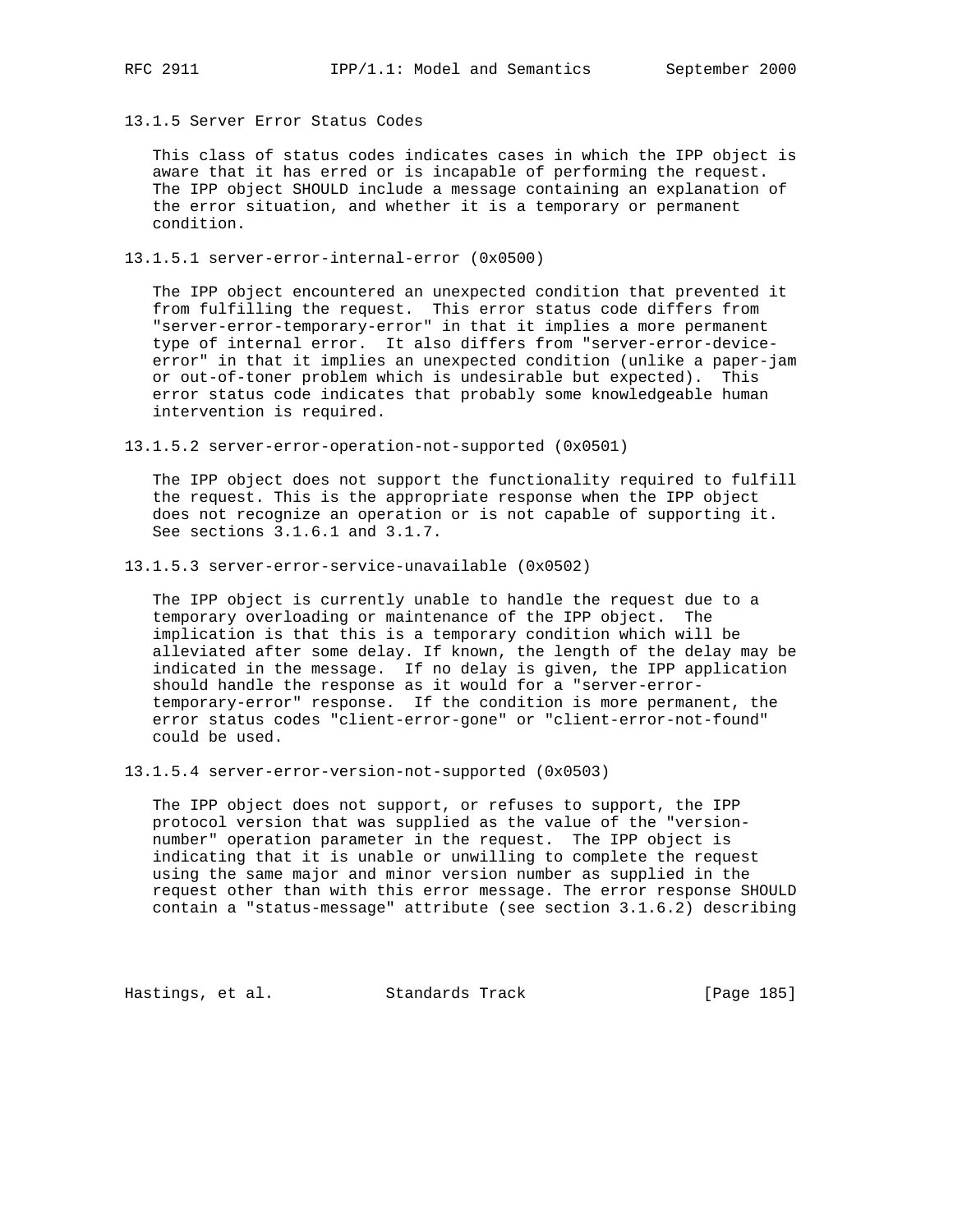why that version is not supported and what other versions are supported by that IPP object. See sections 3.1.6.1, 3.1.7, and 3.1.8.

 The error response MUST identify in the "version-number" operation parameter the closest version number that the IPP object does support. For example, if a client supplies version '1.0' and an IPP/1.1 object supports version '1.0', then it responds with version '1.0' in all responses to such a request. If the IPP/1.1 object does not support version '1.0', then it should accept the request and respond with version '1.1' or may reject the request and respond with this error code and version '1.1'. If a client supplies a version '1.2', the IPP/1.1 object should accept the request and return version '1.1' or may reject the request and respond with this error code and version '1.1'. See sections 3.1.8 and 4.4.14.

13.1.5.5 server-error-device-error (0x0504)

 A printer error, such as a paper jam, occurs while the IPP object processes a Print or Send operation. The response contains the true Job Status (the values of the "job-state" and "job-state-reasons" attributes). Additional information can be returned in the OPTIONAL "job-state-message" attribute value or in the OPTIONAL status message that describes the error in more detail. This error status code is only returned in situations where the Printer is unable to accept the create request because of such a device error. For example, if the Printer is unable to spool, and can only accept one job at a time, the reason it might reject a create request is that the printer currently has a paper jam. In many cases however, where the Printer object can accept the request even though the Printer has some error condition, the 'successful-ok' status code will be returned. In such a case, the client would look at the returned Job Object Attributes or later query the Printer to determine its state and state reasons.

13.1.5.6 server-error-temporary-error (0x0505)

 A temporary error such as a buffer full write error, a memory overflow (i.e. the document data exceeds the memory of the Printer), or a disk full condition, occurs while the IPP Printer processes an operation. The client MAY try the unmodified request again at some later point in time with an expectation that the temporary internal error condition may have been cleared. Alternatively, as an implementation option, a Printer object MAY delay the response until the temporary condition is cleared so that no error is returned.

Hastings, et al. Standards Track [Page 186]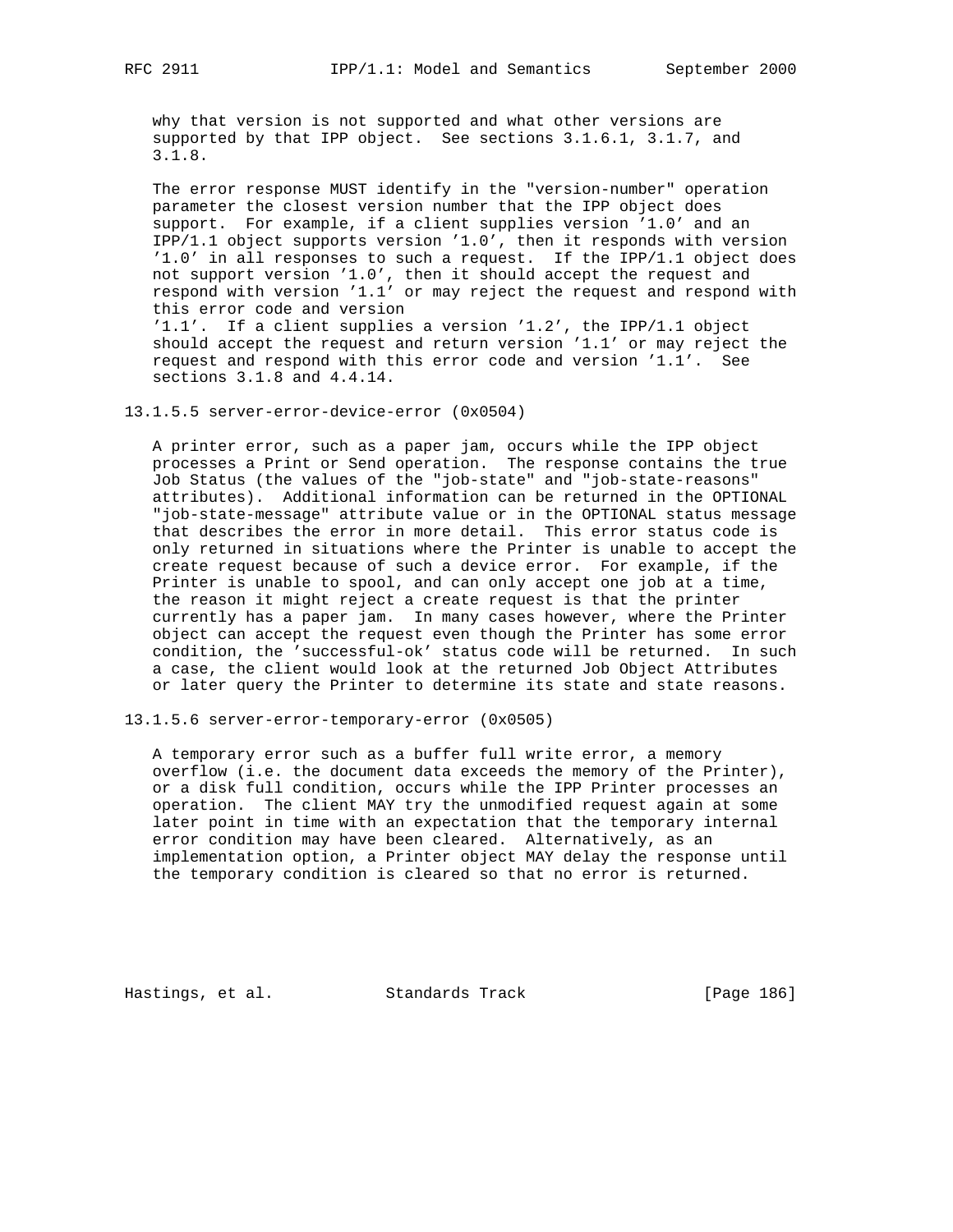13.1.5.7 server-error-not-accepting-jobs (0x0506)

 A temporary error indicating that the Printer is not currently accepting jobs, because the administrator has set the value of the Printer's "printer-is-accepting-jobs" attribute to 'false' (by means outside the scope of this IPP/1.1 document).

13.1.5.8 server-error-busy (0x0507)

 A temporary error indicating that the Printer is too busy processing jobs and/or other requests. The client SHOULD try the unmodified request again at some later point in time with an expectation that the temporary busy condition will have been cleared.

13.1.5.9 server-error-job-canceled (0x0508)

 An error indicating that the job has been canceled by an operator or the system while the client was transmitting the data to the IPP Printer. If a job-id and job-uri had been created, then they are returned in the Print-Job, Send-Document, or Send-URI response as usual; otherwise, no job-id and job-uri are returned in the response.

13.1.5.10 server-error-multiple-document-jobs-not-supported (0x0509)

 The IPP object does not support multiple documents per job and a client attempted to supply document data with a second Send-Document or Send-URI operation.

13.2 Status Codes for IPP Operations

 PJ = Print-Job, PU = Print-URI, CJ = Create-Job, SD = Send-Document SU = Send-URI, V = Validate-Job, GA = Get-Job-Attributes and Get-Printer-Attributes, GJ = Get-Jobs, C = Cancel-Job

Hastings, et al. Standards Track [Page 187]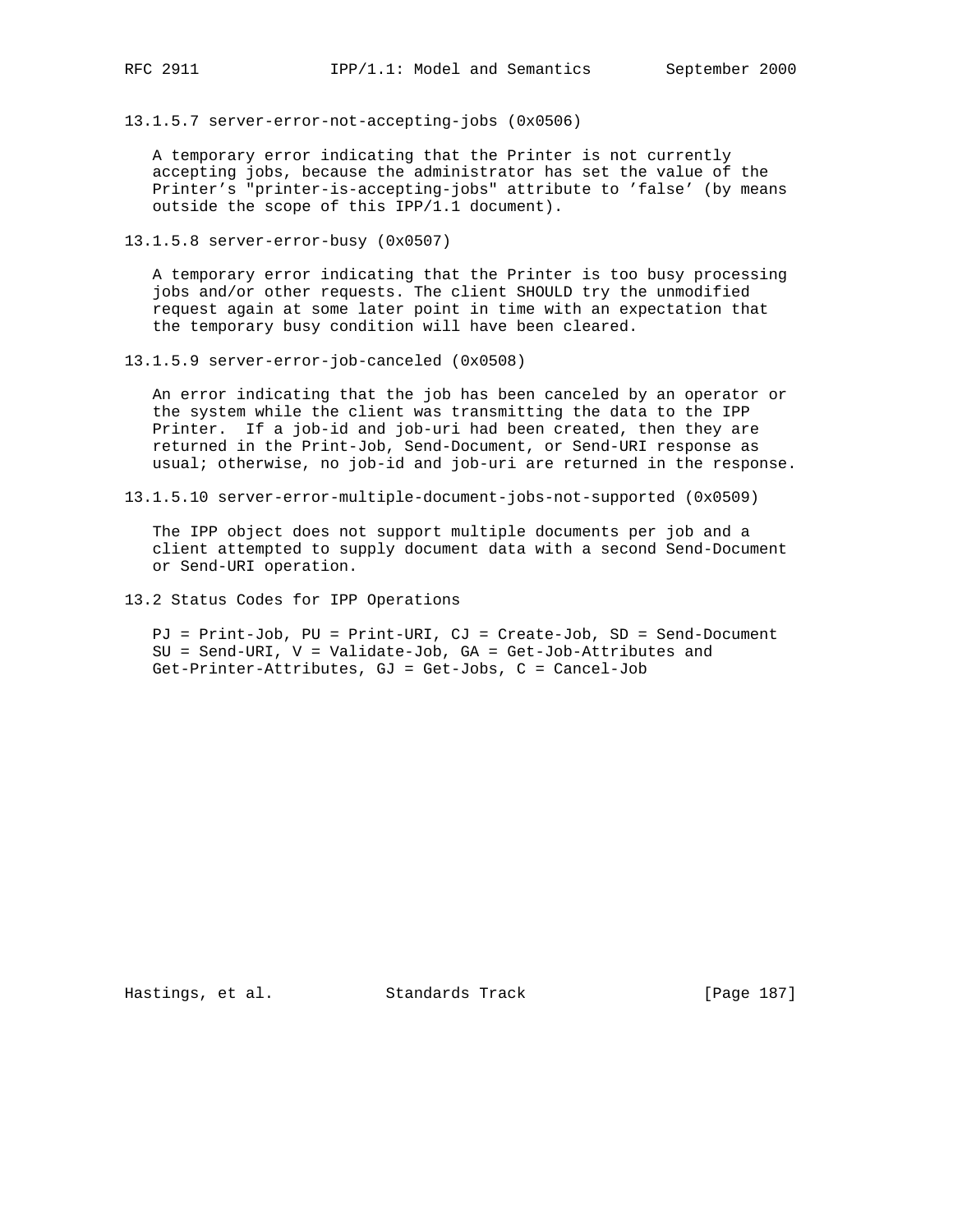|                                        |              |              |              | IPP Operations |              |             |     |                          |             |
|----------------------------------------|--------------|--------------|--------------|----------------|--------------|-------------|-----|--------------------------|-------------|
| IPP Status Keyword                     |              |              |              |                |              |             |     | PJ PU CJ SD SU V GA GJ C |             |
| - - - - - - - - - -<br>successful-ok   | x            | x            | $- -$        | $- -$          | $- -$<br>x   |             | X X | x                        | X           |
| successful-ok-ignored-or-substituted-  | X            | X            | x<br>x       | x<br>X         | x            |             | x x | x                        | X           |
| attributes                             |              |              |              |                |              |             |     |                          |             |
| successful-ok-conflicting-attributes   | $\mathbf x$  | X            | X            | x              | X            |             | x x | X                        | X           |
| client-error-bad-request               | X            | X            | X            | x              | x            |             | X X | x                        | X           |
| client-error-forbidden                 | X            | X            | x            | X              | $\mathbf{x}$ |             | X X | x                        | X           |
| client-error-not-authenticated         | $\mathbf{x}$ | $\mathbf{x}$ | $\mathbf{x}$ | X              | $\mathbf{x}$ |             | x x | x                        | $\mathbf x$ |
| client-error-not-authorized            | x            | X            | x            | x              | x            |             | x x | x                        | X           |
| client-error-not-possible              | X            | $\mathbf x$  | $\mathbf{x}$ | X              | $\mathbf{x}$ |             | x x | X                        | $\mathbf x$ |
| client-error-timeout                   |              |              |              | $\mathbf x$    | $\mathbf x$  |             |     |                          |             |
| client-error-not-found                 | x            | X            | X            | X              | $\mathbf x$  |             | X X | x                        | X           |
| client-error-gone                      | X            | X            | X            | x              | X            |             | x x | x                        | X           |
| client-error-request-entity-too-large  | $\mathbf{x}$ | $\mathbf{x}$ | X            | X              | X            |             | X X | x                        | X           |
| client-error-request-value-too-long    | X            | X            | $\mathbf{x}$ | x              | X            |             | x x | x                        | X           |
| client-error-document-format-not-      | X            | X            |              | X              | X            |             | x x |                          |             |
| supported                              |              |              |              |                |              |             |     |                          |             |
| client-error-attributes-or-values-not- | X            | $\mathbf x$  | X            | X              | X            |             | x x | X                        | x           |
| supported                              |              |              |              |                |              |             |     |                          |             |
| client-error-uri-scheme-not-supported  |              | X            |              |                | X            |             |     |                          |             |
| client-error-charset-not-supported     | x            | $\mathbf{x}$ | $\mathbf x$  | X              | $\mathbf{x}$ |             | x x | X                        | $\mathbf x$ |
| client-error-conflicting-attributes    | X            | X            | $\mathbf{x}$ | X              | $\mathbf{x}$ |             | x x | X                        | X           |
| client-error-compression-not-supported | $\mathbf x$  | $\mathbf x$  |              | X              | $\mathbf x$  | $\mathbf x$ |     |                          |             |
| client-error-compression-error         | x            | $\mathbf{x}$ |              | X              | $\mathbf{x}$ |             |     |                          |             |
| client-error-document-format-error     | $\mathbf{x}$ | $\mathbf{x}$ |              | $\mathbf{x}$   | $\mathbf{x}$ |             |     |                          |             |
| client-error-document-access-error     |              | X            |              |                | X            |             |     |                          |             |
| server-error-internal-error            | X            | $\mathbf x$  | x            | X              | $\mathbf x$  |             | X X | x                        | x           |
| server-error-operation-not-supported   |              | $\mathbf{x}$ | X            | x              | $\mathbf x$  |             |     |                          |             |
| server-error-service-unavailable       | X            | X            | X            | x              | X            |             | X X | x                        | X           |
| server-error-version-not-supported     | X            | $\mathbf x$  | $\mathbf x$  | x              | X            |             | X X | x                        | X           |
| server-error-device-error              | X            | $\mathbf x$  | $\mathbf x$  | X              | $\mathbf x$  |             |     |                          |             |
| server-error-temporary-error           | X            | X            | x            | X              | X            |             |     |                          |             |
| server-error-not-accepting-jobs        | x            | $\mathbf x$  | X            |                |              | х           |     |                          |             |
| server-error-busy                      | $\mathbf x$  | $\mathbf{x}$ | $\mathbf{x}$ | x              | $\mathbf x$  |             | x x | X                        | $\mathbf x$ |
| server-error-job-canceled              | X            |              |              | X              | X            |             |     |                          |             |
| server-error-multiple-document-jobs-   |              |              |              | X              | X            |             |     |                          |             |
| not-supported                          |              |              |              |                |              |             |     |                          |             |

 HJ = Hold-Job, RJ = Release-Job, RS = Restart-Job PP = Pause-Printer, RP = Resume-Printer, PJ = Purge-Jobs

Hastings, et al. Standards Track [Page 188]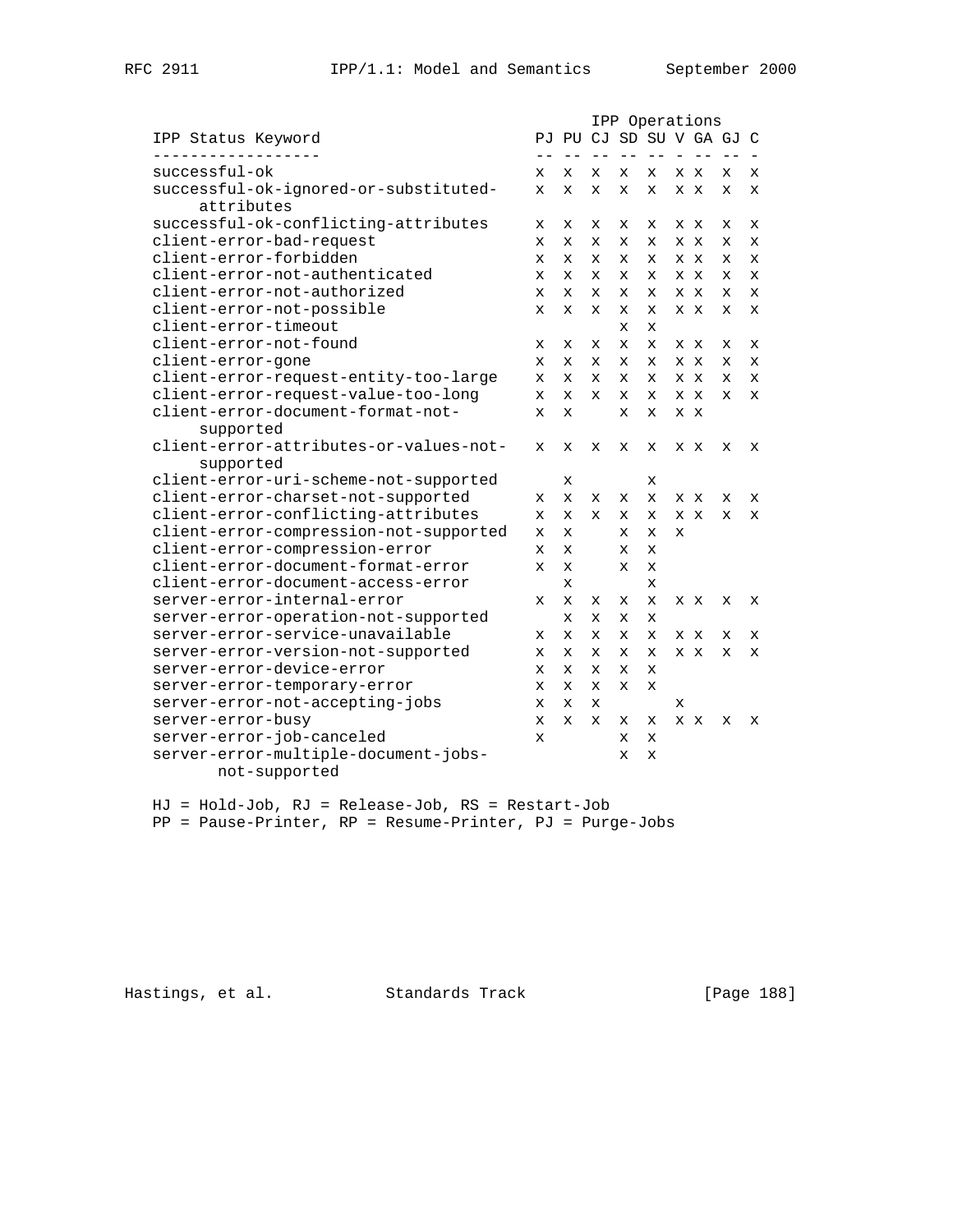|                                                     |              | IPP Operations (cont.) |              |                                                                                                                                                                                                                                                                                                                                                                                              |                   |             |
|-----------------------------------------------------|--------------|------------------------|--------------|----------------------------------------------------------------------------------------------------------------------------------------------------------------------------------------------------------------------------------------------------------------------------------------------------------------------------------------------------------------------------------------------|-------------------|-------------|
| IPP Status Keyword                                  |              |                        |              |                                                                                                                                                                                                                                                                                                                                                                                              | HJ RJ RS PP RP PJ |             |
|                                                     | $- -$        | $ -$                   | $  \,$       | $\frac{1}{2} \frac{1}{2} \frac{1}{2} \frac{1}{2} \frac{1}{2} \frac{1}{2} \frac{1}{2} \frac{1}{2} \frac{1}{2} \frac{1}{2} \frac{1}{2} \frac{1}{2} \frac{1}{2} \frac{1}{2} \frac{1}{2} \frac{1}{2} \frac{1}{2} \frac{1}{2} \frac{1}{2} \frac{1}{2} \frac{1}{2} \frac{1}{2} \frac{1}{2} \frac{1}{2} \frac{1}{2} \frac{1}{2} \frac{1}{2} \frac{1}{2} \frac{1}{2} \frac{1}{2} \frac{1}{2} \frac{$ |                   |             |
| successful-ok                                       | х            | x                      | X            | X.                                                                                                                                                                                                                                                                                                                                                                                           | x                 | X           |
| successful-ok-ignored-or-substituted-<br>attributes | $\mathbf x$  | $\mathbf{x}$           | $\mathbf x$  | X                                                                                                                                                                                                                                                                                                                                                                                            | $\mathbf x$       | $\mathbf x$ |
| successful-ok-conflicting-attributes                | x            | x                      | x            | x                                                                                                                                                                                                                                                                                                                                                                                            | x                 | X           |
| client-error-bad-request                            | X            | X                      | x            | x                                                                                                                                                                                                                                                                                                                                                                                            | х                 | х           |
| client-error-forbidden                              | X            | X.                     | x            | $\mathbf x$                                                                                                                                                                                                                                                                                                                                                                                  | x                 | X           |
| client-error-not-authenticated                      | x            | x                      | $\mathbf x$  | $\mathbf x$                                                                                                                                                                                                                                                                                                                                                                                  | X                 | X           |
| client-error-not-authorized                         | X            | $\mathbf x$            | $\mathbf{x}$ | $\mathbf{x}$                                                                                                                                                                                                                                                                                                                                                                                 | $\mathbf x$       | $\mathbf x$ |
| client-error-not-possible                           | X            | $\mathbf{x}$           | $\mathbf{x}$ | $\mathbf{x}$                                                                                                                                                                                                                                                                                                                                                                                 | $\mathbf{x}$      | $\mathbf x$ |
| client-error-timeout                                |              |                        |              |                                                                                                                                                                                                                                                                                                                                                                                              |                   |             |
| client-error-not-found                              | x            | x                      | x            | x                                                                                                                                                                                                                                                                                                                                                                                            | x                 | х           |
| client-error-gone                                   | x            | $\mathbf{x}$           | $\mathbf x$  | $\mathbf x$                                                                                                                                                                                                                                                                                                                                                                                  | $\mathbf{x}$      | X           |
| client-error-request-entity-too-large               | x            | $\mathbf x$            | $\mathbf x$  | $\mathbf x$                                                                                                                                                                                                                                                                                                                                                                                  | X                 | $\mathbf x$ |
| client-error-request-value-too-long                 | $\mathbf x$  | $\mathbf{x}$           | $\mathbf{x}$ | X                                                                                                                                                                                                                                                                                                                                                                                            | $\mathbf x$       | $\mathbf x$ |
| client-error-document-format-not-                   |              |                        |              |                                                                                                                                                                                                                                                                                                                                                                                              |                   |             |
| supported                                           |              |                        |              |                                                                                                                                                                                                                                                                                                                                                                                              |                   |             |
| client-error-attributes-or-values-not-              | X            | X                      | X            | x                                                                                                                                                                                                                                                                                                                                                                                            | X                 | X           |
| supported                                           |              |                        |              |                                                                                                                                                                                                                                                                                                                                                                                              |                   |             |
| client-error-uri-scheme-not-supported               |              |                        |              |                                                                                                                                                                                                                                                                                                                                                                                              |                   |             |
| client-error-charset-not-supported                  | x            | X                      | X            | X.                                                                                                                                                                                                                                                                                                                                                                                           | x                 | х           |
| client-error-conflicting-attributes                 | $\mathbf{x}$ | $\mathbf{x}$           | $\mathbf x$  | $\mathbf x$                                                                                                                                                                                                                                                                                                                                                                                  | $\mathbf{x}$      | X           |
| client-error-compression-not-supported              |              |                        |              |                                                                                                                                                                                                                                                                                                                                                                                              |                   |             |
| client-error-compression-error                      |              |                        |              |                                                                                                                                                                                                                                                                                                                                                                                              |                   |             |
| client-error-document-format-error                  |              |                        |              |                                                                                                                                                                                                                                                                                                                                                                                              |                   |             |
| client-error-document-access-error                  |              |                        |              |                                                                                                                                                                                                                                                                                                                                                                                              |                   |             |
| server-error-internal-error                         | x            | x                      | X            | x                                                                                                                                                                                                                                                                                                                                                                                            | х                 | X           |
| server-error-operation-not-supported                | x            | $\mathbf{x}$           | X.           | X                                                                                                                                                                                                                                                                                                                                                                                            | X                 | X           |
| server-error-service-unavailable                    | X            | $\mathbf x$            | $\mathbf x$  | $\mathbf x$                                                                                                                                                                                                                                                                                                                                                                                  | X                 | X           |
| server-error-version-not-supported                  | $\mathbf x$  | $\mathbf{x}$           | $\mathbf{x}$ | x                                                                                                                                                                                                                                                                                                                                                                                            | $\mathbf x$       | $\mathbf x$ |
| server-error-device-error                           |              |                        |              |                                                                                                                                                                                                                                                                                                                                                                                              |                   |             |
| server-error-temporary-error                        | x            | x                      | x            | х                                                                                                                                                                                                                                                                                                                                                                                            | X                 | х           |
| server-error-not-accepting-jobs                     |              |                        |              |                                                                                                                                                                                                                                                                                                                                                                                              |                   |             |
| server-error-busy                                   | x            | x                      | x            | x                                                                                                                                                                                                                                                                                                                                                                                            | X                 | X           |
| server-error-job-canceled                           |              |                        |              |                                                                                                                                                                                                                                                                                                                                                                                              |                   |             |
| server-error-multiple-document-jobs-                |              |                        |              |                                                                                                                                                                                                                                                                                                                                                                                              |                   |             |
| not-supported                                       |              |                        |              |                                                                                                                                                                                                                                                                                                                                                                                              |                   |             |

Hastings, et al. Standards Track [Page 189]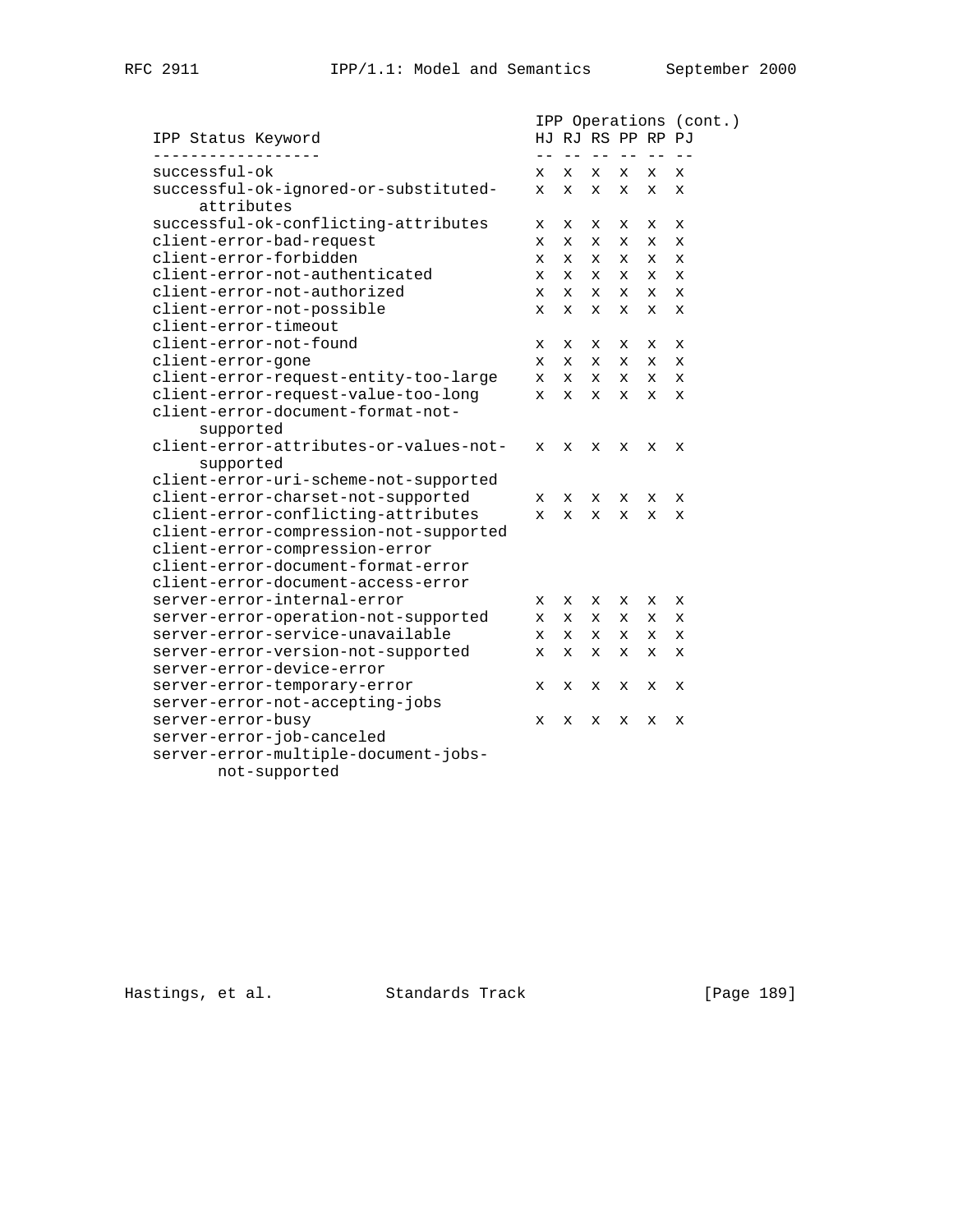# 14. APPENDIX C: "media" keyword values

Standard keyword values are taken from several sources.

 Standard values are defined (taken from DPA[ISO10175] and the Printer MIB[RFC1759]):

 'default': The default medium for the output device 'iso-a4-white': Specifies the ISO A4 white medium: 210 mm x 297 mm 'iso-a4-colored': Specifies the ISO A4 colored medium: 210 mm x 297 mm 'iso-a4-transparent' Specifies the ISO A4 transparent medium: 210 mm x 297 mm 'iso-a3-white': Specifies the ISO A3 white medium: 297 mm x 420 mm 'iso-a3-colored': Specifies the ISO A3 colored medium: 297 mm x 420 mm 'iso-a5-white': Specifies the ISO A5 white medium: 148 mm x 210 mm 'iso-a5-colored': Specifies the ISO A5 colored medium: 148 mm x 210 mm 'iso-b4-white': Specifies the ISO B4 white medium: 250 mm x 353 mm 'iso-b4-colored': Specifies the ISO B4 colored medium: 250 mm x 353 mm 'iso-b5-white': Specifies the ISO B5 white medium: 176 mm x 250 mm 'iso-b5-colored': Specifies the ISO B5 colored medium: 176 mm x 250 mm 'jis-b4-white': Specifies the JIS B4 white medium: 257 mm x 364 mm 'jis-b4-colored': Specifies the JIS B4 colored medium: 257 mm x 364 mm 'jis-b5-white': Specifies the JIS B5 white medium: 182 mm x 257 mm 'jis-b5-colored': Specifies the JIS B5 colored medium: 182 mm x 257 mm

The following standard values are defined for North American media:

 'na-letter-white': Specifies the North American letter white medium 'na-letter-colored': Specifies the North American letter colored medium

 'na-letter-transparent': Specifies the North American letter transparent medium

 'na-legal-white': Specifies the North American legal white medium 'na-legal-colored': Specifies the North American legal colored medium

Hastings, et al. Standards Track [Page 190]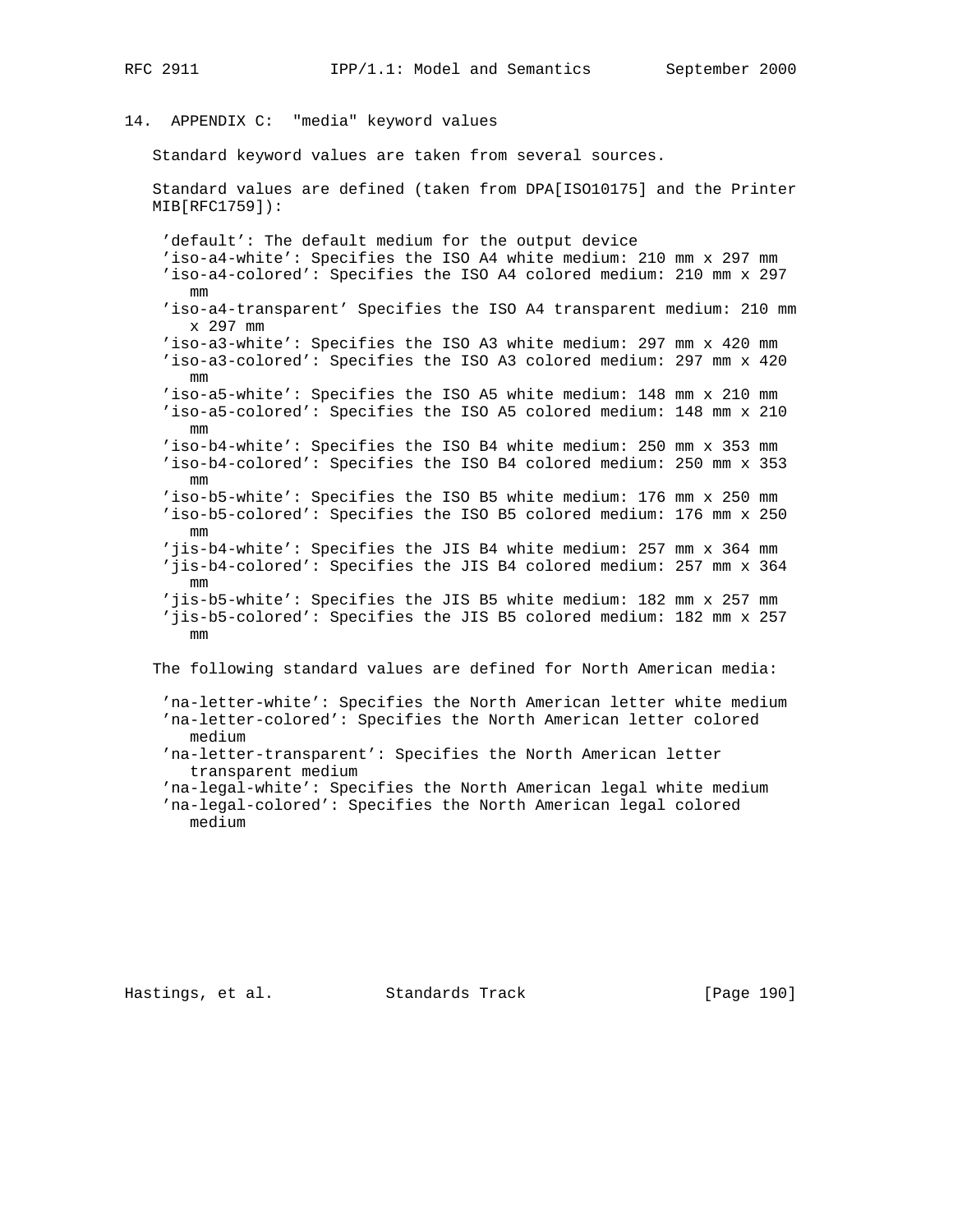The following standard values are defined for envelopes: 'iso-b4-envelope': Specifies the ISO B4 envelope medium 'iso-b5-envelope': Specifies the ISO B5 envelope medium 'iso-c3-envelope': Specifies the ISO C3 envelope medium 'iso-c4-envelope': Specifies the ISO C4 envelope medium 'iso-c5-envelope': Specifies the ISO C5 envelope medium 'iso-c6-envelope': Specifies the ISO C6 envelope medium 'iso-designated-long-envelope': Specifies the ISO Designated Long envelope medium 'na-10x13-envelope': Specifies the North American 10x13 envelope medium 'na-9x12-envelope': Specifies the North American 9x12 envelope medium 'monarch-envelope': Specifies the Monarch envelope 'na-number-10-envelope': Specifies the North American number 10 business envelope medium 'na-7x9-envelope': Specifies the North American 7x9 inch envelope 'na-9x11-envelope': Specifies the North American 9x11 inch envelope 'na-10x14-envelope': Specifies the North American 10x14 inch envelope 'na-number-9-envelope': Specifies the North American number 9 business envelope 'na-6x9-envelope': Specifies the North American 6x9 inch envelope 'na-10x15-envelope': Specifies the North American 10x15 inch envelope The following standard values are defined for the less commonly used media: 'executive-white': Specifies the white executive medium 'folio-white': Specifies the folio white medium 'invoice-white': Specifies the white invoice medium 'ledger-white': Specifies the white ledger medium 'quarto-white': Specified the white quarto medium 'iso-a0-white': Specifies the ISO A0 white medium: 841 mm x 1189 mm 'iso-a0-transparent': Specifies the ISO A0 transparent medium: 841 mm x 1189 mm 'iso-a0-translucent': Specifies the ISO A0 translucent medium: 841 mm x 1189 mm 'iso-a1-white': Specifies the ISO A1 white medium: 594 mm x 841 mm 'iso-a1-transparent': Specifies the ISO A1 transparent medium: 594 mm x 841 mm 'iso-a1-translucent': Specifies the ISO A1 translucent medium: 594 mm x 841 mm 'iso-a2-white': Specifies the ISO A2 white medium: 420 mm x 594 mm Hastings, et al. Standards Track [Page 191]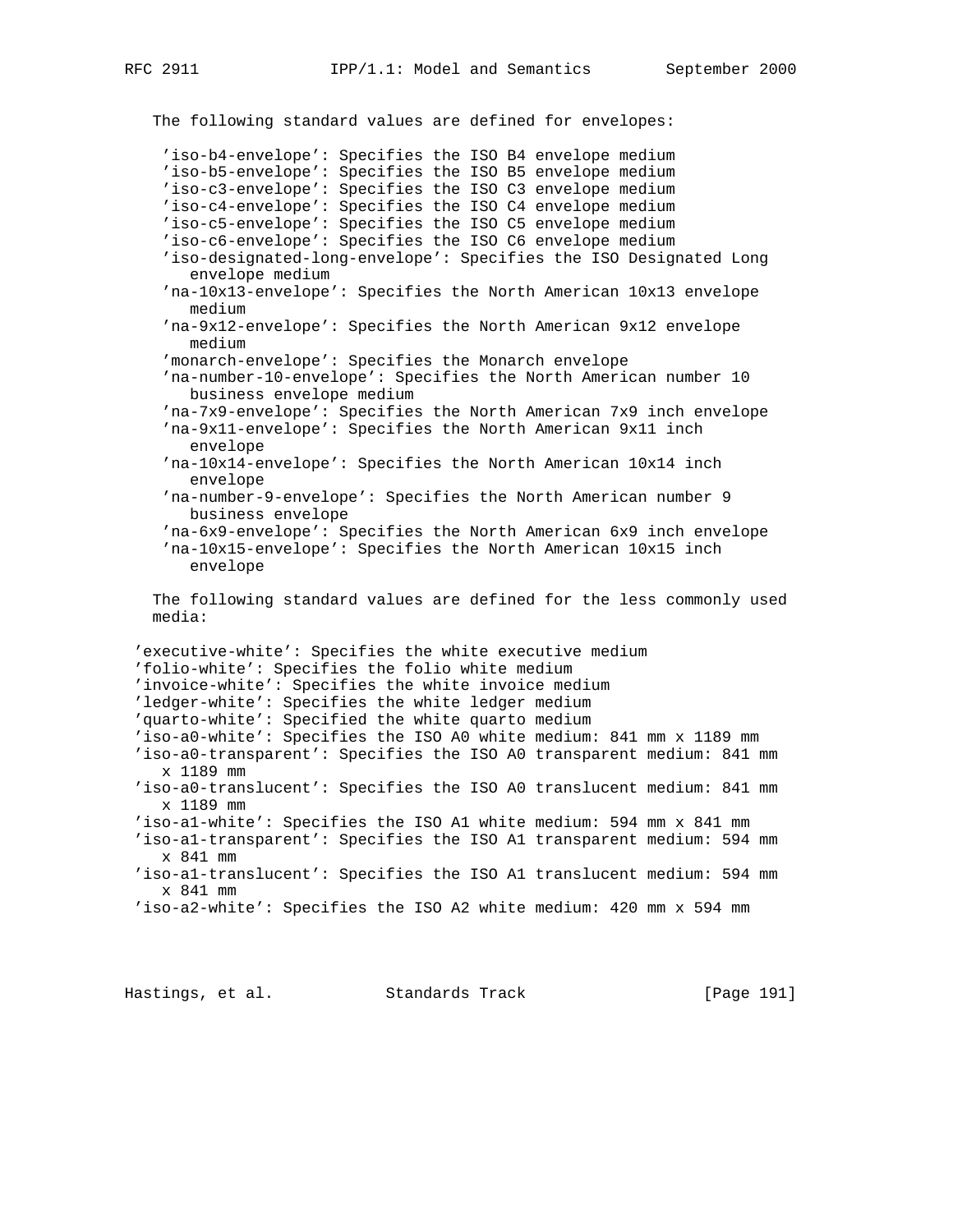'iso-a2-transparent': Specifies the ISO A2 transparent medium: 420 mm x 594 mm 'iso-a2-translucent': Specifies the ISO A2 translucent medium: 420 mm x 594 mm 'iso-a3-transparent': Specifies the ISO A3 transparent medium: 297 mm x 420 mm 'iso-a3-translucent': Specifies the ISO A3 translucent medium: 297 mm x 420 mm 'iso-a4-translucent': Specifies the ISO A4 translucent medium: 210 mm x 297 mm 'iso-a5-transparent': Specifies the ISO A5 transparent medium: 148 mm x 210 mm 'iso-a5-translucent': Specifies the ISO A5 translucent medium: 148 mm x 210 mm 'iso-a6-white': Specifies the ISO A6 white medium: 105 mm x 148 mm 'iso-a7-white': Specifies the ISO A7 white medium: 74 mm x 105 mm 'iso-a8-white': Specifies the ISO A8 white medium: 52 mm x 74 mm 'iso-a9-white': Specifies the ISO A9 white medium: 37 mm x 52 mm 'iso-a10-white': Specifies the ISO A10 white medium: 26 mm x 37 mm 'iso-b0-white': Specifies the ISO B0 white medium: 1000 mm x 1414 mm 'iso-b1-white': Specifies the ISO B1 white medium: 707 mm x 1000 mm 'iso-b2-white': Specifies the ISO B2 white medium: 500 mm x 707 mm 'iso-b3-white': Specifies the ISO B3 white medium: 353 mm x 500 mm 'iso-b6-white': Specifies the ISO B6 white medium: 125 mm x 176 mm 'iso-b7-white': Specifies the ISO B7 white medium: 88 mm x 125 mm 'iso-b8-white': Specifies the ISO B8 white medium: 62 mm x 88 mm 'iso-b9-white': Specifies the ISO B9 white medium: 44 mm x 62 mm 'iso-b10-white': Specifies the ISO B10 white medium: 31 mm x 44 mm 'jis-b0-white': Specifies the JIS B0 white medium: 1030 mm x 1456 mm 'jis-b0-transparent': Specifies the JIS B0 transparent medium: 1030 mm x 1456 mm 'jis-b0-translucent': Specifies the JIS B0 translucent medium: 1030 mm x 1456 mm 'jis-b1-white': Specifies the JIS B1 white medium: 728 mm x 1030 mm 'jis-b1-transparent': Specifies the JIS B1 transparent medium: 728 mm x 1030 mm 'jis-b1-translucent': Specifies the JIS B1 translucent medium: 728 mm x 1030 mm 'jis-b2-white': Specifies the JIS B2 white medium: 515 mm x 728 mm 'jis-b2-transparent': Specifies the JIS B2 transparent medium: 515 mm x 728 mm 'jis-b2-translucent': Specifies the JIS B2 translucent medium: 515 mm x 728 mm 'jis-b3-white': Specifies the JIS B3 white medium: 364 mm x 515 mm 'jis-b3-transparent': Specifies the JIS B3 transparent medium: 364 mm x 515 mm 'jis-b3-translucent': Specifies the JIS B3 translucent medium: 364 mm x 515 mm

Hastings, et al. Standards Track [Page 192]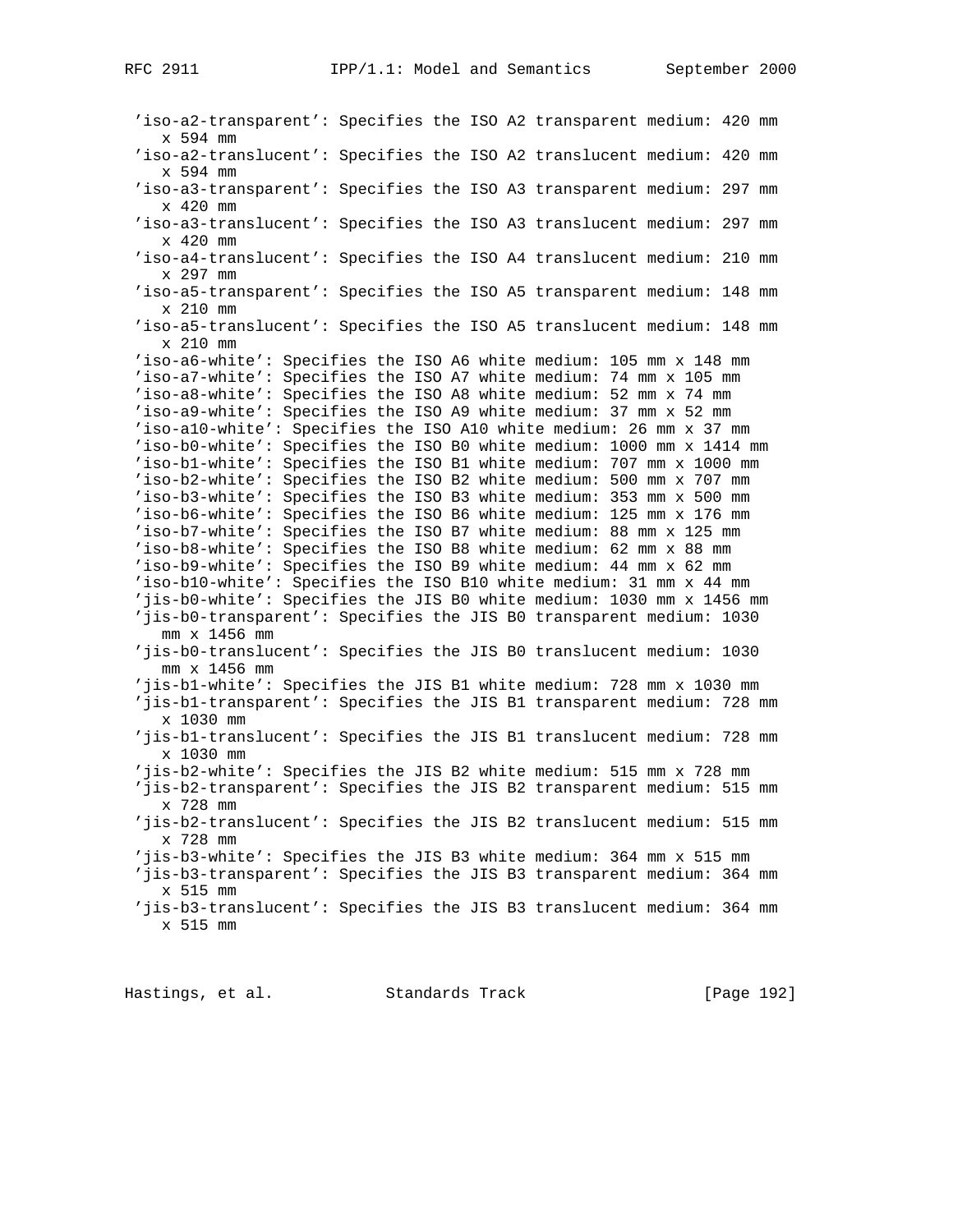'jis-b4-transparent': Specifies the JIS B4 transparent medium: 257 mm x 364 mm 'jis-b4-translucent': Specifies the JIS B4 translucent medium: 257 mm x 364 mm 'jis-b5-transparent': Specifies the JIS B5 transparent medium: 182 mm x 257 mm 'jis-b5-translucent': Specifies the JIS B5 translucent medium: 182 mm x 257 mm 'jis-b6-white': Specifies the JIS B6 white medium: 128 mm x 182 mm 'jis-b7-white': Specifies the JIS B7 white medium: 91 mm x 128 mm 'jis-b8-white': Specifies the JIS B8 white medium: 64 mm x 91 mm 'jis-b9-white': Specifies the JIS B9 white medium: 45 mm x 64 mm 'jis-b10-white': Specifies the JIS B10 white medium: 32 mm x 45 mm The following standard values are defined for American Standard (i.e. ANSI) engineering media: 'a-white': Specifies the engineering ANSI A size white medium: 8.5 inches x 11 inches 'a-transparent': Specifies the engineering ANSI A size transparent medium: 8.5 inches x 11 inches 'a-translucent': Specifies the engineering ANSI A size translucent medium: 8.5 inches x 11 inches 'b-white': Specifies the engineering ANSI B size white medium: 11 inches x 17 inches 'b-transparent': Specifies the engineering ANSI B size transparent medium: 11 inches x 17 inches) 'b-translucent': Specifies the engineering ANSI B size translucent medium: 11 inches x 17 inches 'c-white': Specifies the engineering ANSI C size white medium: 17 inches x 22 inches 'c-transparent': Specifies the engineering ANSI C size transparent medium: 17 inches x 22 inches 'c-translucent': Specifies the engineering ANSI C size translucent medium: 17 inches x 22 inches 'd-white': Specifies the engineering ANSI D size white medium: 22 inches x 34 inches 'd-transparent': Specifies the engineering ANSI D size transparent medium: 22 inches x 34 inches 'd-translucent': Specifies the engineering ANSI D size translucent medium: 22 inches x 34 inches 'e-white': Specifies the engineering ANSI E size white medium: 34 inches x 44 inches 'e-transparent': Specifies the engineering ANSI E size transparent medium: 34 inches x 44 inches 'e-translucent': Specifies the engineering ANSI E size translucent medium: 34 inches x 44 inches

Hastings, et al. Standards Track [Page 193]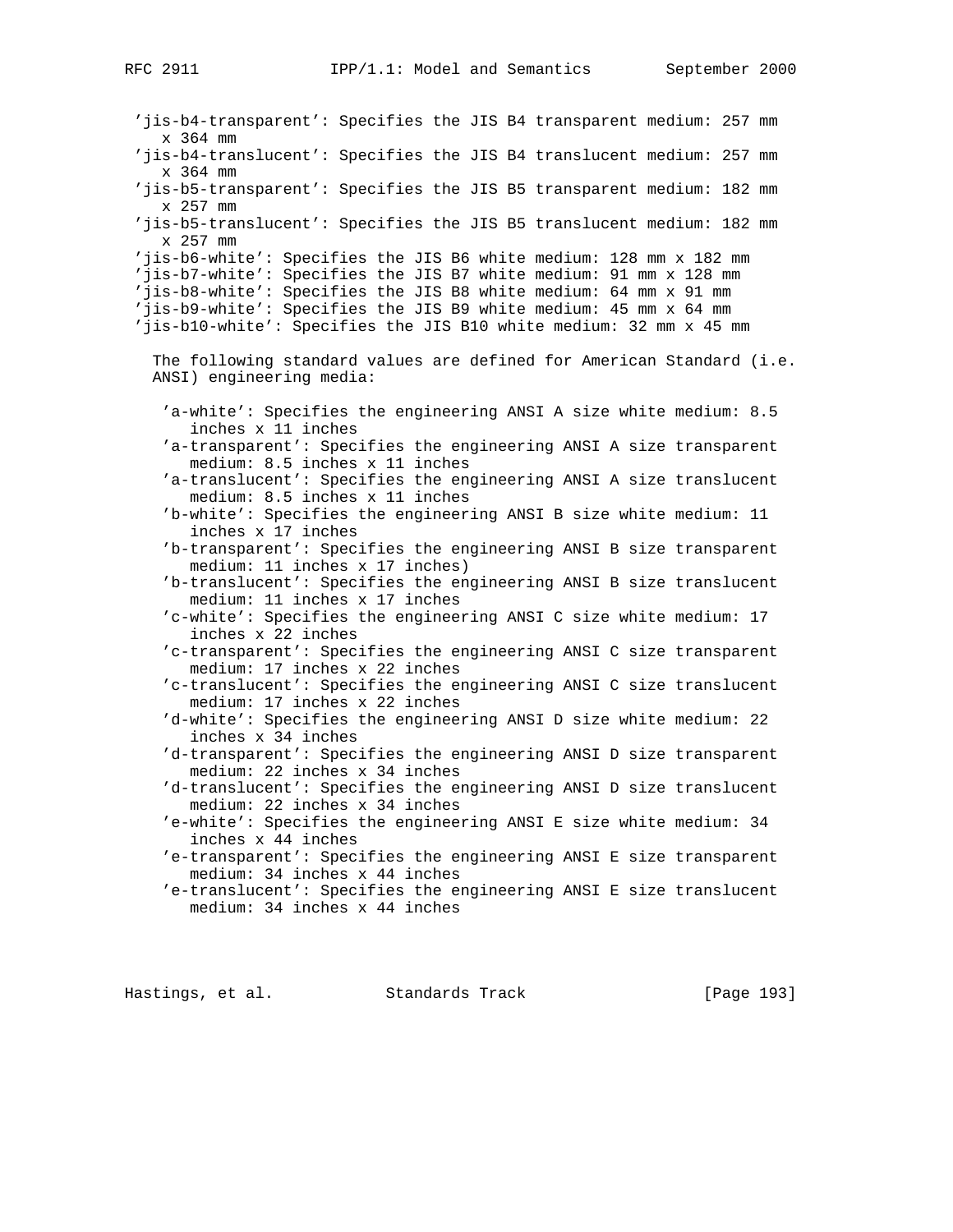The following standard values are defined for American Standard (i.e. ANSI) engineering media for devices that provide the "synchro-cut" feature (see section 14.1):

 'axsynchro-white': Specifies the roll paper having the width of the longer edge (11 inches) of the engineering ANSI A size white medium and cuts synchronizing with data.

 'axsynchro-transparent': Specifies the roll paper having the width of the longer edge (11 inches) of the engineering ANSI A size transparent medium and cuts synchronizing with data.

 'axsynchro-translucent': Specifies the roll paper having the width of the longer edge (11 inches) of the engineering ANSI A size translucent medium and cuts synchronizing with data.

 'bxsynchro-white': Specifies the roll paper having the width of the longer edge (17 inches) of the engineering ANSI B size white medium and cuts synchronizing with data.

 'bxsynchro-transparent': Specifies the roll paper having the width of the longer edge (17 inches) of the engineering ANSI B size transparent medium and cuts synchronizing with data.

 'bxsynchro-translucent': Specifies the roll paper having the width of the longer edge (17 inches) of the engineering ANSI B size translucent medium and cuts synchronizing with data.

 'cxsynchro-white': Specifies the roll paper having the width of the longer edge (22 inches) of the engineering ANSI C size white medium and cuts synchronizing with data.

 'cxsynchro-transparent': Specifies the roll paper having the width of the longer edge (22 inches) of the engineering ANSI C size transparent medium and cuts synchronizing with data.

 'cxsynchro-translucent': Specifies the roll paper having the width of the longer edge (22 inches) of the engineering ANSI C size translucent medium and cuts synchronizing with data.

 'dxsynchro-white': Specifies the roll paper having the width of the longer edge (34 inches) of the engineering ANSI D size white medium and cuts synchronizing with data.

 'dxsynchro-transparent': Specifies the roll paper having the width of the longer edge (34 inches) of the engineering ANSI D size transparent medium and cuts synchronizing with data.

 'dxsynchro-translucent': Specifies the roll paper having the width of the longer edge (34 inches) of the engineering ANSI D size translucent medium and cuts synchronizing with data.

 'exsynchro-white': Specifies the roll paper having the width of the longer edge (44 inches) of the engineering ANSI E size white medium and cuts synchronizing with data.

 'exsynchro-transparent': Specifies the roll paper having the width of the longer edge (44 inches) of the engineering ANSI E size transparent medium and cuts synchronizing with data.

Hastings, et al. Standards Track [Page 194]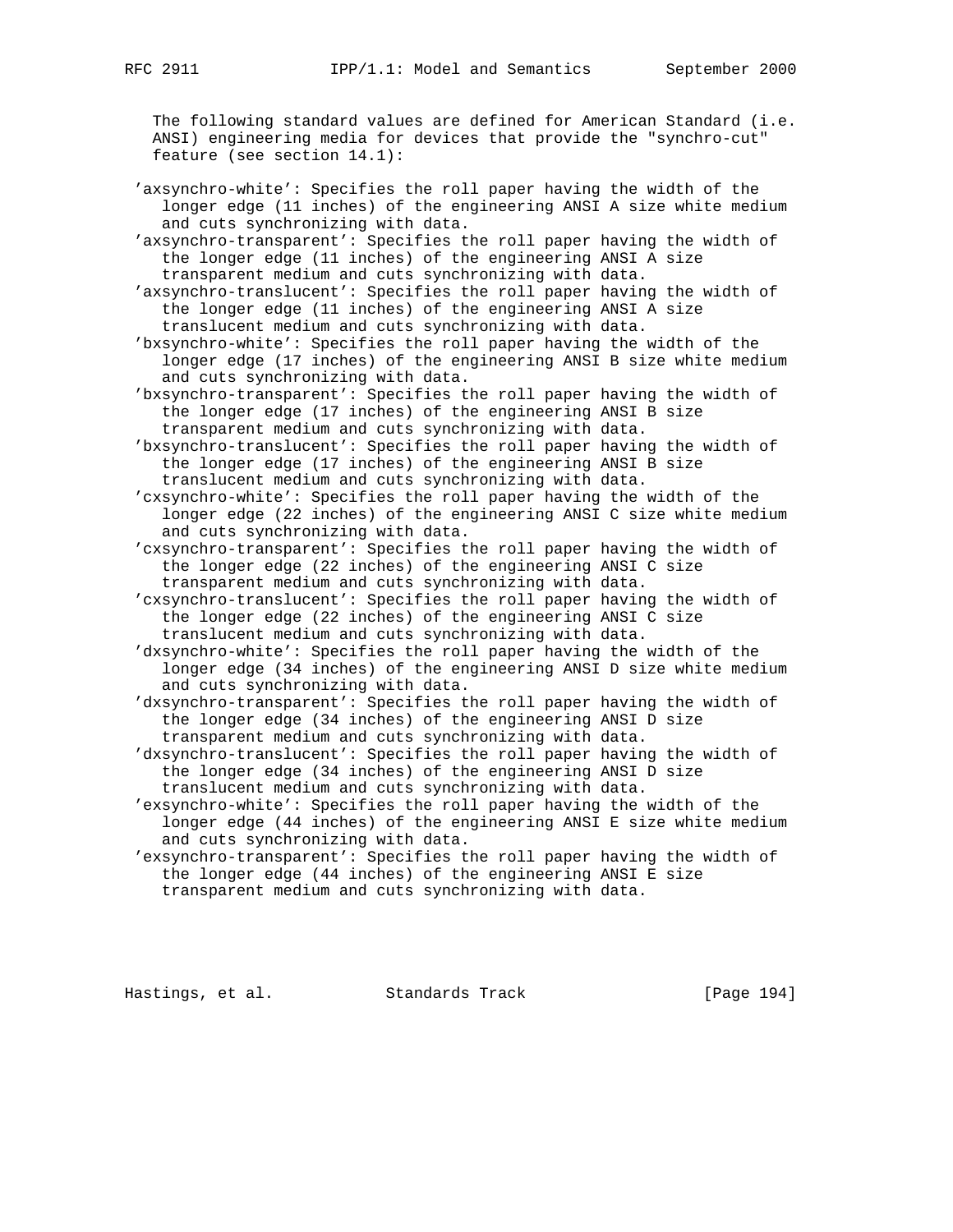'exsynchro-translucent': Specifies the roll paper having the width of the longer edge (44 inches) of the engineering ANSI E size translucent medium and cuts synchronizing with data.

 The following standard values are defined for American Architectural engineering media:

 'arch-a-white': Specifies the Architectural A size white medium: 9 inches x 12 inches

 'arch-a-transparent': Specifies the Architectural A size transparent medium: 9 inches x 12 inches

 'arch-a-translucent': Specifies the Architectural A size translucent medium: 9 inches x 12 inches

 'arch-b-white': Specifies the Architectural B size white medium: 12 inches x 18 inches

 'arch-b-transparent': Specifies the Architectural B size transparent medium: 12 inches x 18 inches

 'arch-b-translucent': Specifies the Architectural B size translucent medium: 12 inches x 18 inches

 'arch-c-white': Specifies the Architectural C size white medium: 18 inches x 24 inches

 'arch-c-transparent': Specifies the Architectural C size transparent medium: 18 inches x 24 inches

 'arch-c-translucent': Specifies the Architectural C size translucent medium: 18 inches x 24 inches

 'arch-d-white': Specifies the Architectural D size white medium: 24 inches x 36 inches

 'arch-d-transparent': Specifies the Architectural D size transparent medium: 24 inches x 36 inches

 'arch-d-translucent': Specifies the Architectural D size translucent medium: 24 inches x 36 inches

 'arch-e-white': Specifies the Architectural E size white medium: 36 inches x 48 inches

 'arch-e-transparent': Specifies the Architectural E size transparent medium: 36 inches x 48 inches

 'arch-e-translucent': Specifies the Architectural E size translucent medium: 36 inches x 48 inches

 The following standard values are defined for American Architectural engineering media for devices that provide the "synchro-cut" feature (see section 14.1):

 'arch-axsynchro-white': Specifies the roll paper having the width of the longer edge (12 inches) of the Architectural A size white medium and cuts synchronizing with data.

 'arch-axsynchro-transparent': Specifies the roll paper having the width of the longer edge (12 inches) of the Architectural A size transparent medium and cuts synchronizing with data.

Hastings, et al. Standards Track [Page 195]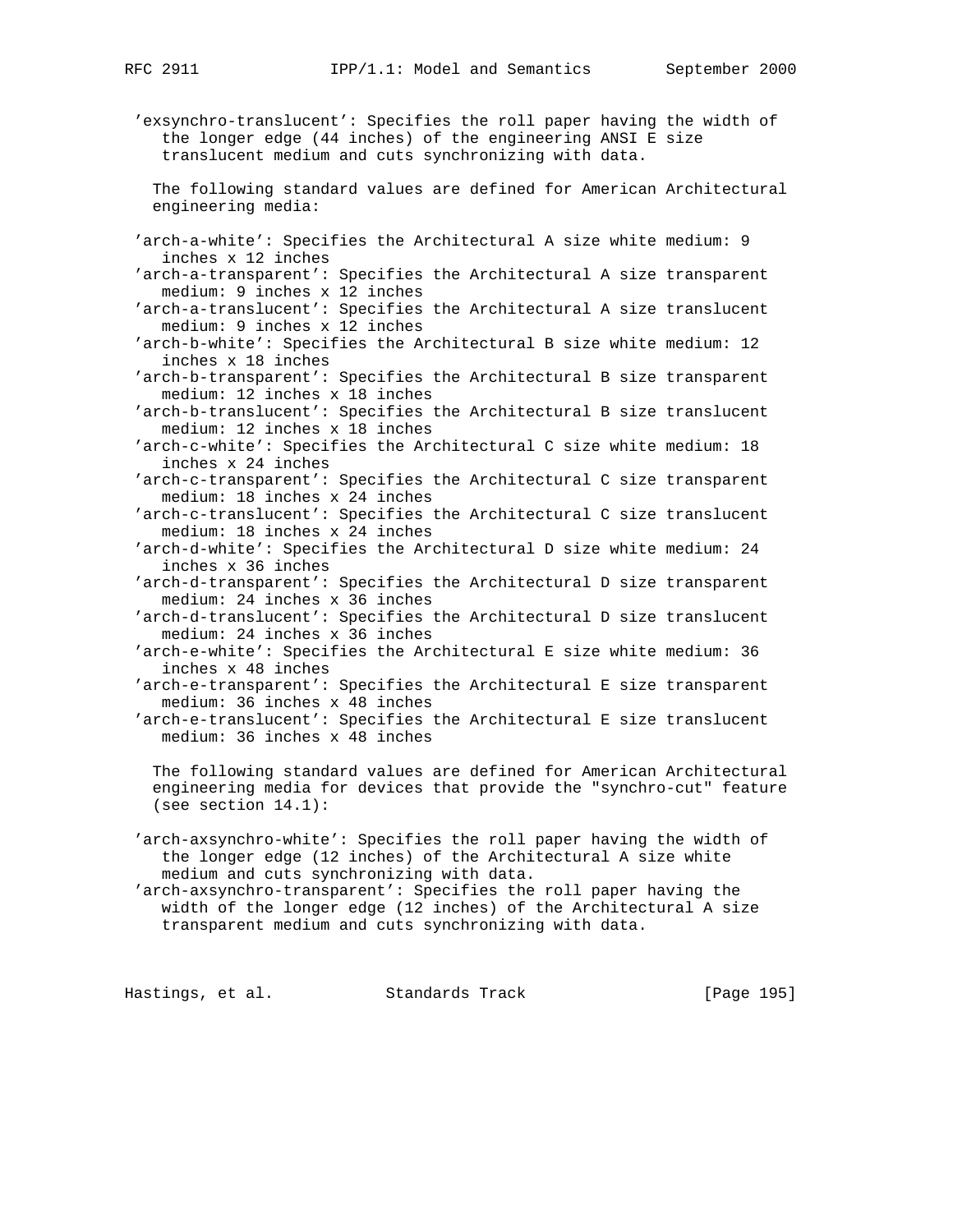'arch-axsynchro-translucent': Specifies the roll paper having the width of the longer edge (12 inches) of the Architectural A size translucent medium and cuts synchronizing with data.

 'arch-bxsynchro-white': Specifies the roll paper having the width of the longer edge (18 inches) of the Architectural B size white medium and cuts synchronizing with data.

 'arch-bxsynchro-transparent': Specifies the roll paper having the width of the longer edge (18 inches) of the Architectural B size transparent medium and cuts synchronizing with data.

 'arch-bxsynchro-translucent': Specifies the roll paper having the width of the longer edge (18 inches) of the Architectural B size translucent medium and cuts synchronizing with data.

 'arch-cxsynchro-white': Specifies the roll paper having the width of the longer edge (24 inches) of the Architectural C size white medium and cuts synchronizing with data.

 'arch-cxsynchro-transparent': Specifies the roll paper having the width of the longer edge (24 inches) of the Architectural C size transparent medium and cuts synchronizing with data.

 'arch-cxsynchro-translucent': Specifies the roll paper having the width of the longer edge (24 inches) of the Architectural C size translucent medium and cuts synchronizing with data.

 'arch-dxsynchro-white': Specifies the roll paper having the width of the longer edge (36 inches) of the Architectural D size white medium and cuts synchronizing with data.

 'arch-dxsynchro-transparent': Specifies the roll paper having the width of the longer edge (36 inches) of the Architectural D size transparent medium and cuts synchronizing with data.

 'arch-dxsynchro-translucent': Specifies the roll paper having the width of the longer edge (36 inches) of the Architectural D size translucent medium and cuts synchronizing with data.

 'arch-exsynchro-white': Specifies the roll paper having the width of the longer edge (48 inches) of the Architectural E size white medium and cuts synchronizing with data.

 'arch-exsynchro-transparent': Specifies the roll paper having the width of the longer edge (48 inches) of the Architectural E size transparent medium and cuts synchronizing with data.

 'arch-exsynchro-translucent': Specifies the roll paper having the width of the longer edge (48 inches) of the Architectural E size translucent medium and cuts synchronizing with data.

 The following standard values are defined for Japanese and European Standard (i.e. ISO) engineering media, which are of a long fixed size [ASME-Y14.1M]:

 'iso-a1x3-white': Specifies the ISO A1X3 white medium having the width of the longer edge (841 mm) of the ISO A1 medium

Hastings, et al. Standards Track [Page 196]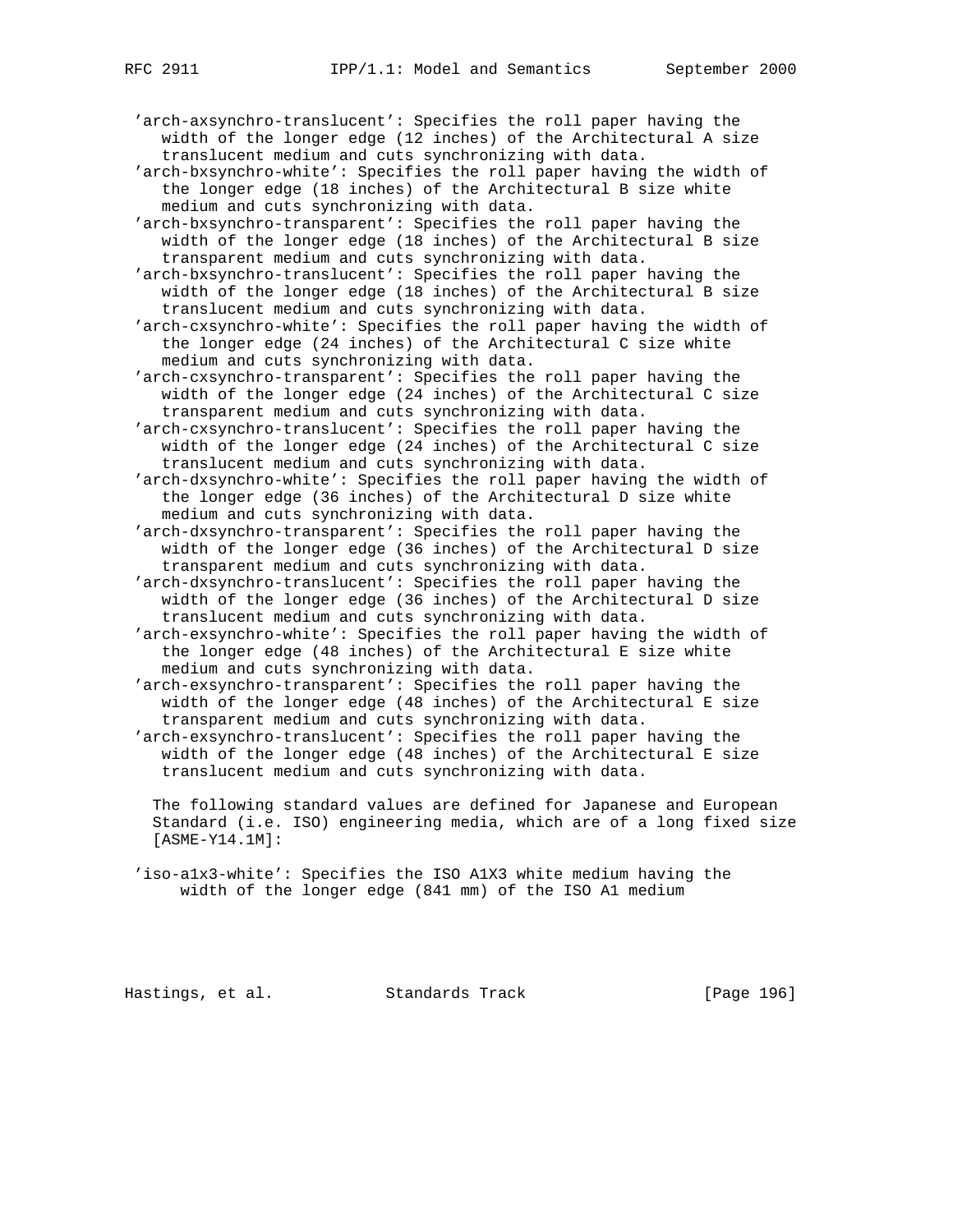- 'iso-a1x3-transparent': Specifies the ISO A1X3 transparent medium having the width of the longer edge (841 mm) of the ISO A1 medium
- 'iso-a1x3-translucent': Specifies the ISO A1X3 translucent medium having the width of the longer edge (841 mm) of the ISO A1 medium
- 'iso-a1x4-white': Specifies the ISO A1X4 white medium having the width of the longer edge (841 mm) of the ISO A1 medium

 'iso-a1x4-transparent': Specifies the ISO A1X4 transparent medium having the width of the longer edge (841 mm) of the ISO A1 medium

 'iso-a1x4- translucent': Specifies the ISO A1X4 translucent medium having the width of the longer edge (841 mm) of the ISO A1 medium

- 'iso-a2x3-white': Specifies the ISO A2X3 white medium having the width of the longer edge (594 mm) of the ISO A2 medium
- 'iso-a2x3-transparent': Specifies the ISO A2X3 transparent medium having the width of the longer edge (594 mm) of the ISO A2 medium
- 'iso-a2x3-translucent': Specifies the ISO A2X3 translucent medium having the width of the longer edge (594 mm) of the ISO A2 medium
- 'iso-a2x4-white': Specifies the ISO A2X4 white medium having the width of the longer edge (594 mm) of the ISO A2 medium
- 'iso-a2x4-transparent': Specifies the ISO A2X4 transparent medium having the width of the longer edge (594 mm) of the ISO A2 medium
- 'iso-a2x4-translucent': Specifies the ISO A2X4 translucent medium having the width of the longer edge (594 mm) of the ISO A2 medium
- 'iso-a2x5-white': Specifies the ISO A2X5 white medium having the width of the longer edge (594 mm) of the ISO A2 medium
- 'iso-a2x5-transparent': Specifies the ISO A2X5 transparent medium having the width of the longer edge (594 mm) of the ISO A2 medium
- 'iso-a2x5-translucent': Specifies the ISO A2X5 translucent medium having the width of the longer edge (594 mm) of the ISO A2 medium
- 'iso-a3x3-white': Specifies the ISO A3X3 white medium having the width of the longer edge (420 mm) of the ISO A3 medium
- 'iso-a3x3-transparent': Specifies the ISO A3X3 transparent medium having the width of the longer edge (420 mm) of the ISO A3 medium
- 'iso-a3x3-translucent': Specifies the ISO A3X3 translucent medium having the width of the longer edge (420 mm) of the ISO A3 medium
- 'iso-a3x4-white': Specifies the ISO A3X4 white medium having the width of the longer edge (420 mm) of the ISO A3 medium

Hastings, et al. Standards Track [Page 197]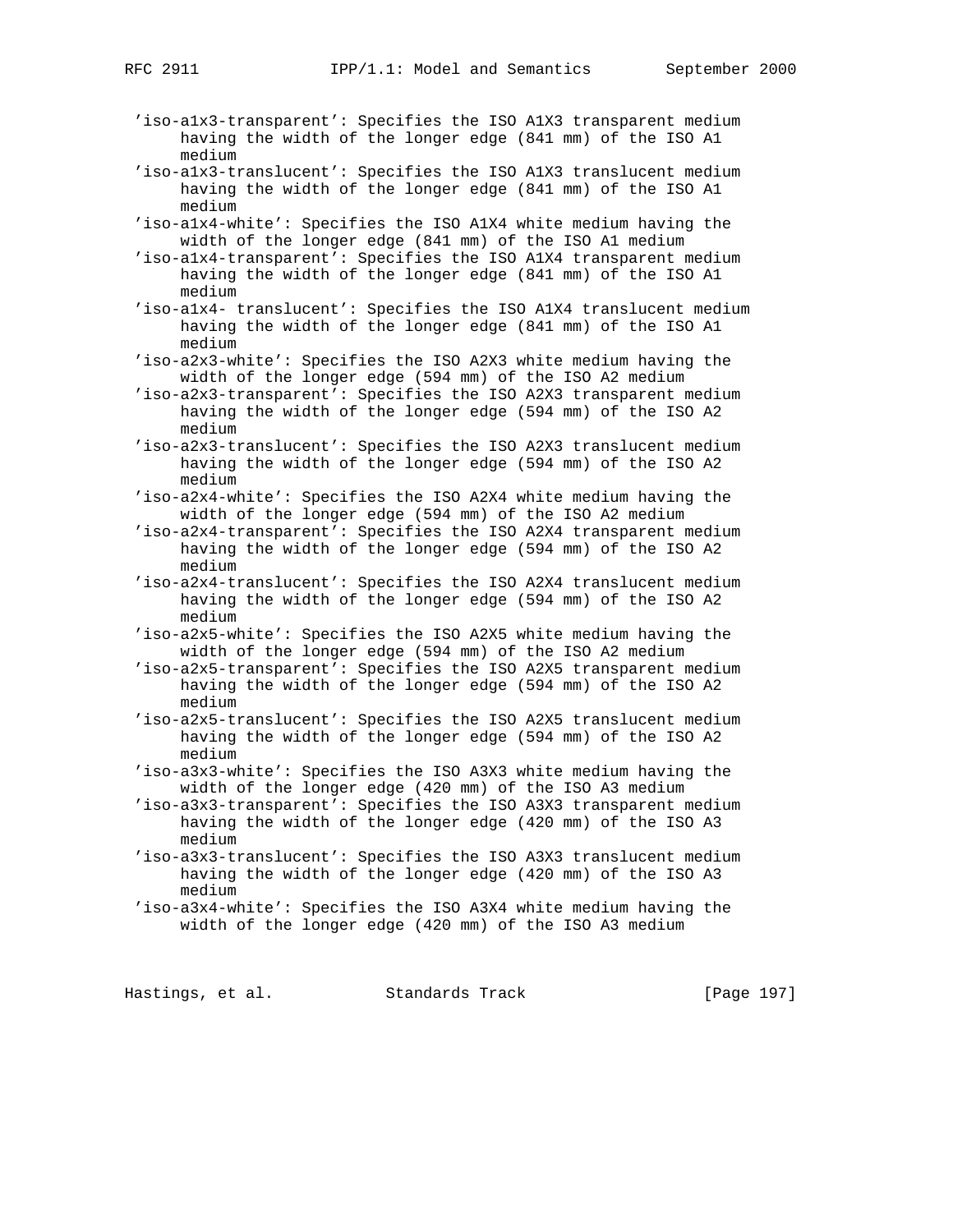- 'iso-a3x4-transparent': Specifies the ISO A3X4 transparent medium having the width of the longer edge (420 mm) of the ISO A3 medium
- 'iso-a3x4-translucent': Specifies the ISO A3X4 translucent medium having the width of the longer edge (420 mm) of the ISO A3 medium
- 'iso-a3x5-white': Specifies the ISO A3X5 white medium having the width of the longer edge (420 mm) of the ISO A3 medium
- 'iso-a3x5-transparent': Specifies the ISO A3X5 transparent medium having the width of the longer edge (420 mm) of the ISO A3 medium
- 'iso-a3x5-translucent': Specifies the ISO A3X5 translucent medium having the width of the longer edge (420 mm) of the ISO A3 medium
- 'iso-a3x6-white': Specifies the ISO A3X6 white medium having the width of the longer edge (420 mm) of the ISO A3 medium
- 'iso-a3x6-transparent': Specifies the ISO A3X6 transparent medium having the width of the longer edge (420 mm) of the ISO A3 medium
- 'iso-a3x6-translucent': Specifies the ISO A3X6 translucent medium having the width of the longer edge (420 mm) of the ISO A3 medium
- 'iso-a3x7-white': Specifies the ISO A3X7 white medium having the width of the longer edge (420 mm) of the ISO A3 medium
- 'iso-a3x7-transparent': Specifies the ISO A3X7 transparent medium having the width of the longer edge (420 mm) of the ISO A3 medium
- 'iso-a3x7-translucent'': Specifies the ISO A3X7 translucent' medium having the width of the longer edge (420 mm) of the ISO A3 medium
- 'iso-a4x3-white': Specifies the ISO A4X3 white medium having the width of the longer edge (297 mm) of the ISO A4 medium
- 'iso-a4x3-transparent': Specifies the ISO A4X3 transparent medium having the width of the longer edge (297 mm) of the ISO A4 medium
- 'iso-a4x3-translucent'': Specifies the ISO A4X3 translucent' medium having the width of the longer edge (297 mm) of the ISO A4 medium
- 'iso-a4x4-white': Specifies the ISO A4X4 white medium having the width of the longer edge (297 mm) of the ISO A4 medium
- 'iso-a4x4-transparent': Specifies the ISO A4X4 transparent medium having the width of the longer edge (297 mm) of the ISO A4 medium
- 'iso-a4x4-translucent': Specifies the ISO A4X4 translucent medium having the width of the longer edge (297 mm) of the ISO A4 medium
- 'iso-a4x5-white': Specifies the ISO A4X5 white medium having the width of the longer edge (297 mm) of the ISO A4 medium

Hastings, et al. Standards Track [Page 198]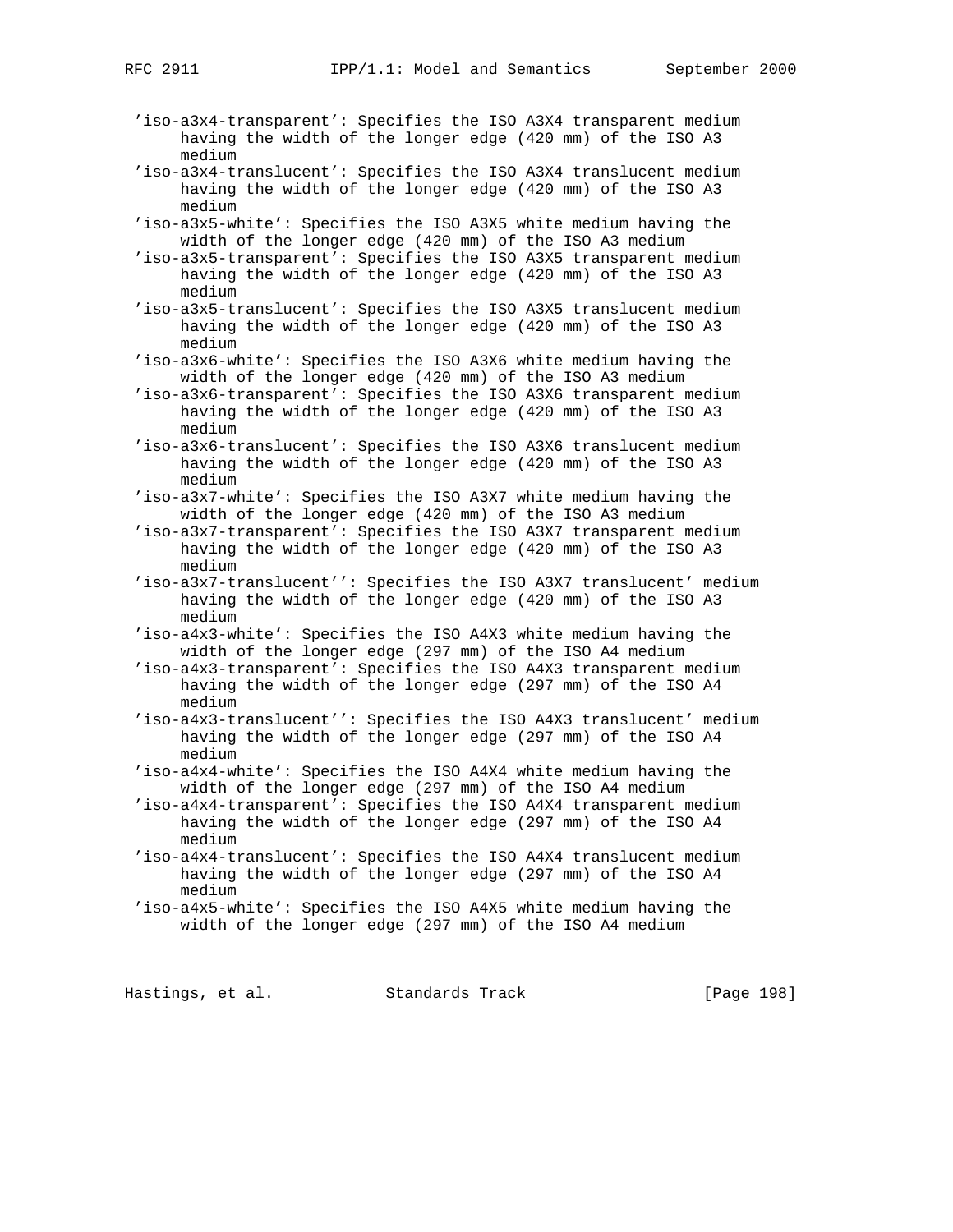- 'iso-a4x5-transparent': Specifies the ISO A4X5 transparent medium having the width of the longer edge (297 mm) of the ISO A4 medium
- 'iso-a4x5-translucent': Specifies the ISO A4X5 translucent medium having the width of the longer edge (297 mm) of the ISO A4 medium
- 'iso-a4x6-white': Specifies the ISO A4X6 white medium having the width of the longer edge (297 mm) of the ISO A4 medium
- 'iso-a4x6-transparent': Specifies the ISO A4X6 transparent medium having the width of the longer edge (297 mm) of the ISO A4 medium
- 'iso-a4x6-translucent': Specifies the ISO A4X6 translucent medium having the width of the longer edge (297 mm) of the ISO A4 medium
- 'iso-a4x7-white': Specifies the ISO A4X7 white medium having the width of the longer edge (297 mm) of the ISO A4 medium
- 'iso-a4x7-transparent': Specifies the ISO A4X7 transparent medium having the width of the longer edge (297 mm) of the ISO A4 medium
- 'iso-a4x7-translucent': Specifies the ISO A4X7 translucent medium having the width of the longer edge (297 mm) of the ISO A4 medium
- 'iso-a4x8-white': Specifies the ISO A4X8 white medium having the width of the longer edge (297 mm) of the ISO A4 medium
- 'iso-a4x8-transparent': Specifies the ISO A4X8 transparent medium having the width of the longer edge (297 mm) of the ISO A4 medium
- 'iso-a4x8-translucent': Specifies the ISO A4X8 translucent medium having the width of the longer edge (297 mm) of the ISO A4 medium
- 'iso-a4x9-white': Specifies the ISO A4X9 white medium having the width of the longer edge (297 mm) of the ISO A4 medium
- 'iso-a4x9-transparent': Specifies the ISO A4X9 transparent medium having the width of the longer edge (297 mm) of the ISO A4 medium
- 'iso-a4x9-translucent': Specifies the ISO A4X9 translucent medium having the width of the longer edge (297 mm) of the ISO A4 medium

 The following standard values are defined for Japanese and European Standard (i.e. ISO) engineering media, which are either a long fixed size [ASME-Y14.1M] or roll feed, for devices that provide the "synchro-cut" feature (see section 14.1):

 'iso-a0xsynchro-white': Specifies the paper having the width of the longer edge (1189 mm) of the ISO A0 white medium and cuts synchronizing with data.

Hastings, et al. Standards Track [Page 199]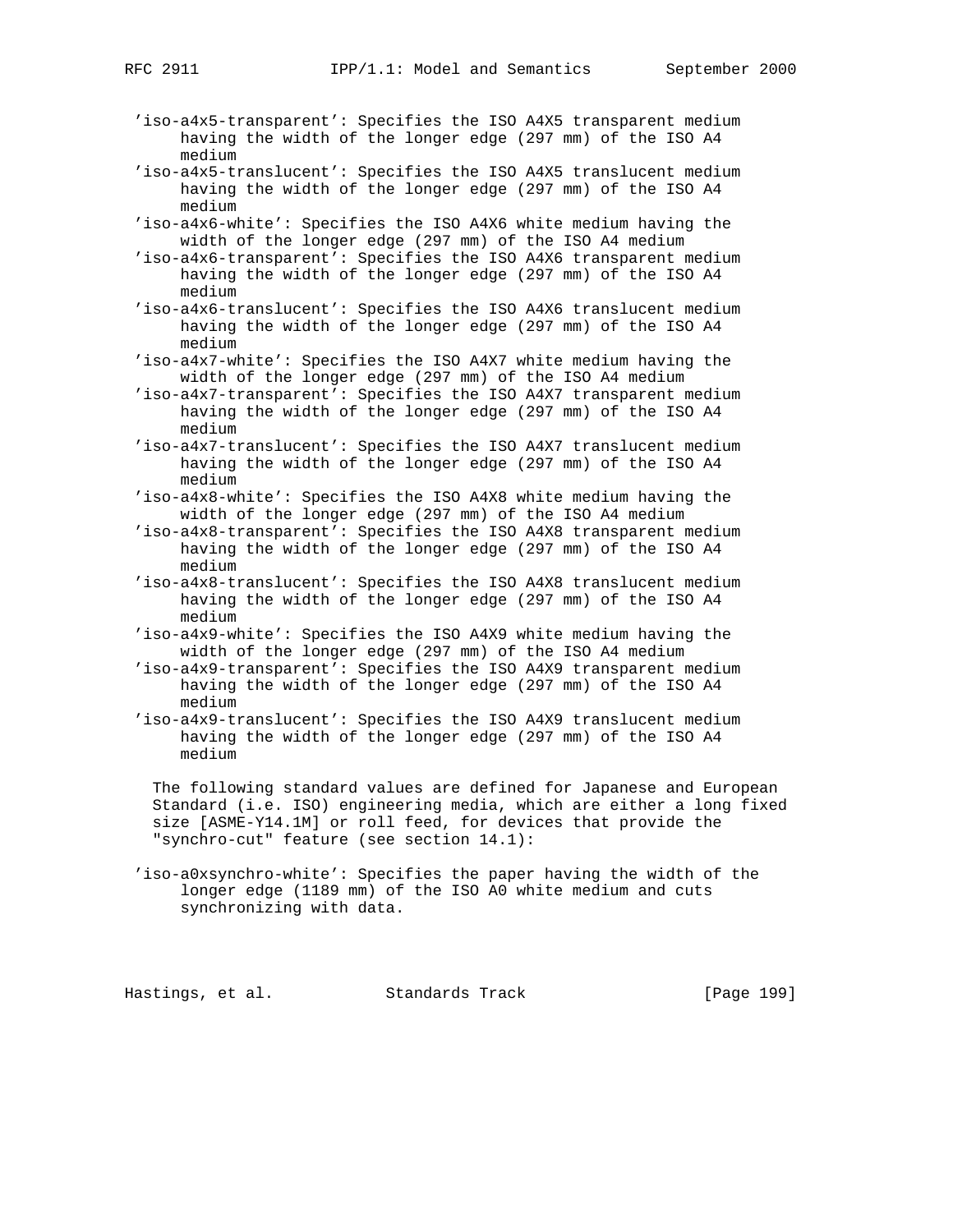- 'iso-a0xsynchro-transparent': Specifies the paper having the width of the longer edge (1189 mm) of the ISO A0 transparent medium and cuts synchronizing with data.
- 'iso-a0xsynchro-translucent': Specifies the paper having the width of the longer edge (1189 mm) of the ISO A0 translucent medium and cuts synchronizing with data.
- 'iso-a1xsynchro-white': Specifies the paper having the width of the longer edge (841 mm) of the ISO A1 white medium and cuts synchronizing with data.
- 'iso-a1xsynchro-transparent': Specifies the paper having the width of the longer edge (841 mm) of the ISO A1 transparent medium and cuts synchronizing with data.
- 'iso-a1xsynchro-translucent': Specifies the paper having the width of the longer edge (841 mm) of the ISO A1 translucent medium and cuts synchronizing with data.
- 'iso-a2xsynchro-white': Specifies the paper having the width of the longer edge (594 mm) of the ISO A2 white medium and cuts synchronizing with data.
- 'iso-a2xsynchro-transparent': Specifies the paper having the width of the longer edge (594 mm) of the ISO A2 transparent medium and cuts synchronizing with data.
- 'iso-a2xsynchro-translucent': Specifies the paper having the width of the longer edge (594 mm) of the ISO A2 translucent medium and cuts synchronizing with data.
- 'iso-a3xsynchro-white': Specifies the paper having the width of the longer edge (420 mm) of the ISO A3 white medium and cuts synchronizing with data.
- 'iso-a3xsynchro-transparent': Specifies the paper having the width of the longer edge (420 mm) of the ISO A3 transparent medium and cuts synchronizing with data.
- 'iso-a3xsynchro-translucent': Specifies the paper having the width of the longer edge (420 mm) of the ISO A3 translucent medium and cuts synchronizing with data.
- 'iso-a4xsynchro-white': Specifies the paper having the width of the longer edge (297 mm) of the ISO A4 white medium and cuts synchronizing with data.
- 'iso-a4xsynchro-transparent': Specifies the paper having the width of the longer edge (297 mm) of the ISO A4 transparent medium and cuts synchronizing with data.
- 'iso-a4xsynchro-translucent': Specifies the paper having the width of the longer edge (297 mm) of the ISO A4 transparent medium and cuts synchronizing with data.

 The following standard values are defined for American Standard (i.e. ANSI) engineering media, American Architectural engineering media, and Japanese and European Standard (i.e. ISO) engineering media,

Hastings, et al. Standards Track [Page 200]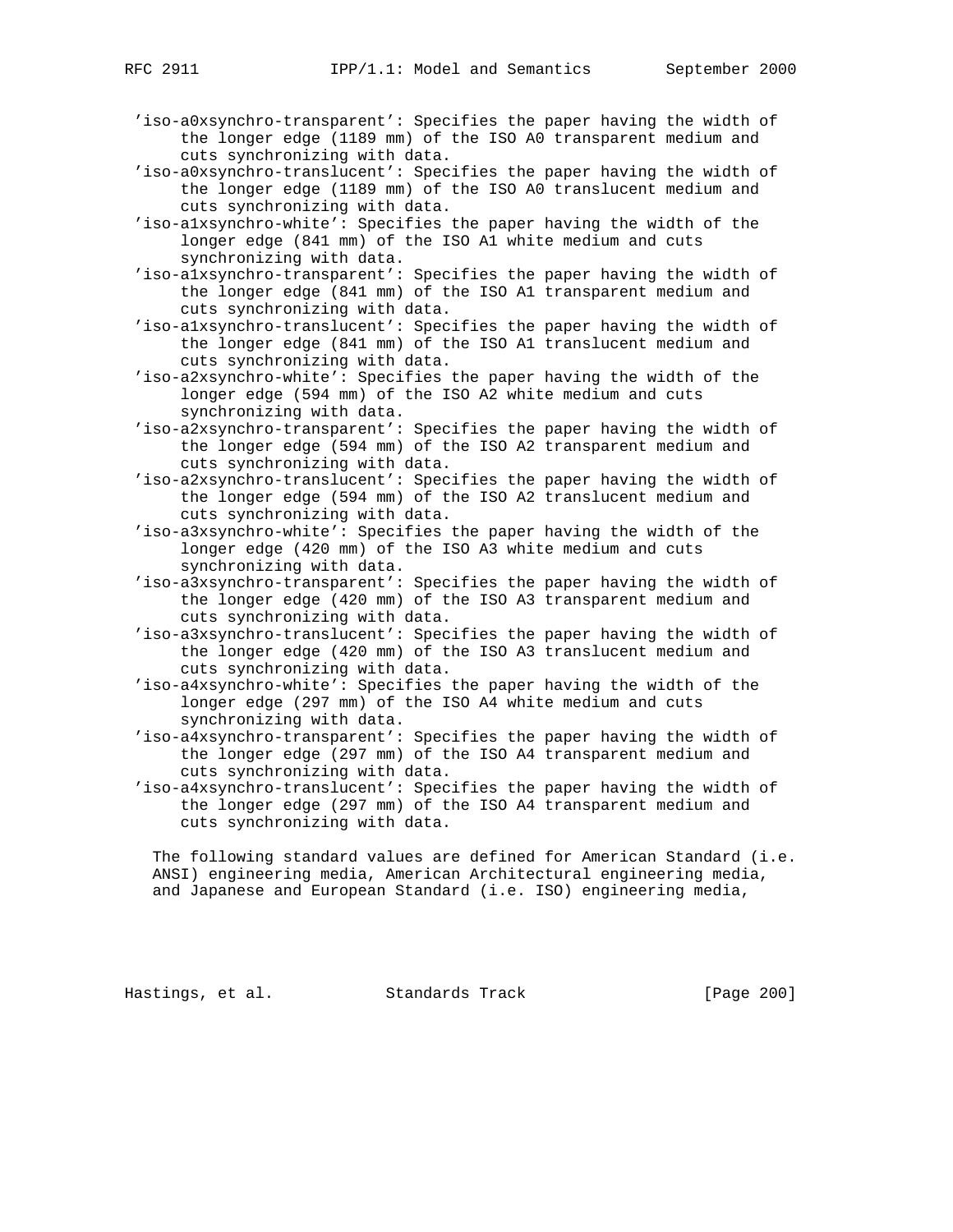which are either a long fixed size [ASME-Y14.1M] or roll feed, for devices that provide the "synchro-cut" feature and/or the "auto select" feature (see section 14.1):

 'auto-white': Specifies that the printer selects the white medium with the appropriate fixed size (e.g. a1, a2, etc.) or data synchro size, and the selection is implementation-defined.

 'auto-transparent': Specifies that the printer selects the transparent medium with the appropriate fixed size (e.g. a1, a2, etc.) or data-synchro size, and the selection is implementation defined.

 'auto-translucent': Specifies that the printer selects the translucent medium with the appropriate fixed size (e.g. a1, a2, etc.) or data-synchro size, and the selection is implementation defined.

 'auto-fixed-size-white': Specifies that the printer selects the white medium with the appropriate fixed size (e.g. a1, a2, etc.) or the appropriate long fixed size listed above.

 'auto-fixed-size-transparent': Specifies that the printer selects the transparent medium with the appropriate fixed size (e.g. a1, a2, etc.) or the appropriate long fixed size listed above.

 'auto-fixed-size-translucent': Specifies that the printer selects the translucent medium with the appropriate fixed size (e.g. a1, a2, etc.) or the appropriate long fixed size listed above.

 'auto-synchro-white': Specifies that the printer selects the white paper with the appropriate width and cuts it synchronizing with data.

 'auto-synchro-transparent': Specifies that the printer selects the transparent paper with the appropriate width and cuts it synchronizing with data.

 'auto-synchro-translucent': Specifies that the printer selects the translucent paper with the appropriate width and cuts it synchronizing with data.

 The following standard values are defined for input-trays (from ISO DPA and the Printer MIB):

 'top': The top input tray in the printer. 'middle': The middle input tray in the printer. 'bottom': The bottom input tray in the printer. 'envelope': The envelope input tray in the printer. 'manual': The manual feed input tray in the printer. 'large-capacity': The large capacity input tray in the printer. 'main': The main input tray 'side': The side input tray

Hastings, et al. Standards Track [Page 201]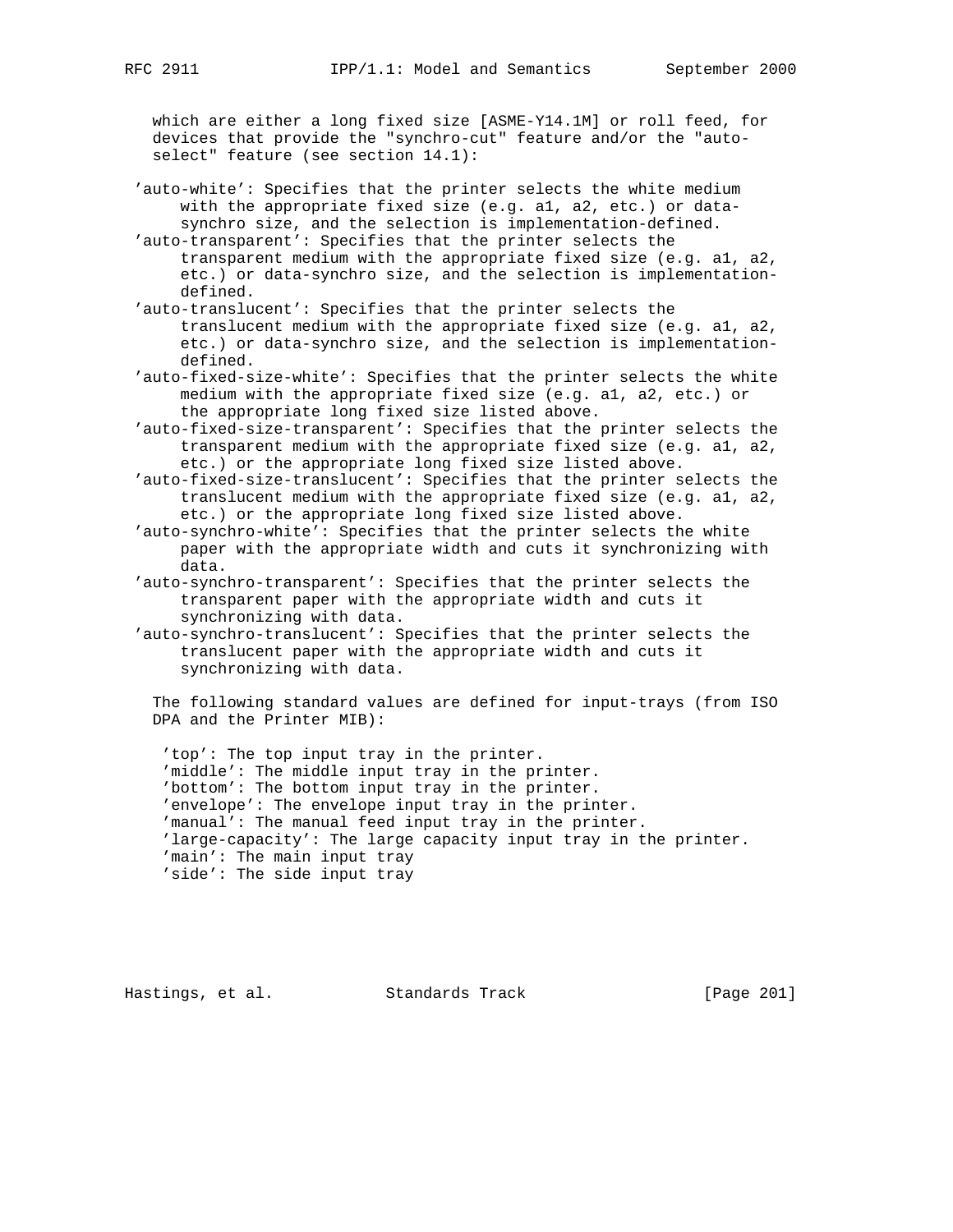The following standard values are defined for media sizes (from ISO DPA): 'iso-a0': Specifies the ISO A0 size: 841 mm by 1189 mm as defined in ISO 216 'iso-a1': Specifies the ISO A1 size: 594 mm by 841 mm as defined in ISO 216 'iso-a2': Specifies the ISO A2 size: 420 mm by 594 mm as defined in ISO 216 'iso-a3': Specifies the ISO A3 size: 297 mm by 420 mm as defined in ISO 216 'iso-a4': Specifies the ISO A4 size: 210 mm by 297 mm as defined in ISO 216 'iso-a5': Specifies the ISO A5 size: 148 mm by 210 mm as defined in ISO 216 'iso-a6': Specifies the ISO A6 size: 105 mm by 148 mm as defined in ISO 216 'iso-a7': Specifies the ISO A7 size: 74 mm by 105 mm as defined in ISO 216 'iso-a8': Specifies the ISO A8 size: 52 mm by 74 mm as defined in ISO 216 'iso-a9': Specifies the ISO A9 size: 37 mm by 52 mm as defined in ISO 216 'iso-a10': Specifies the ISO A10 size: 26 mm by 37 mm as defined in ISO 216 'iso-b0': Specifies the ISO B0 size: 1000 mm by 1414 mm as defined in ISO 216 'iso-b1': Specifies the ISO B1 size: 707 mm by 1000 mm as defined in ISO 216 'iso-b2': Specifies the ISO B2 size: 500 mm by 707 mm as defined in ISO 216 'iso-b3': Specifies the ISO B3 size: 353 mm by 500 mm as defined in ISO 216 'iso-b4': Specifies the ISO B4 size: 250 mm by 353 mm as defined in ISO 216 'iso-b5': Specifies the ISO B5 size: 176 mm by 250 mm as defined in ISO 216 'iso-b6': Specifies the ISO B6 size: 125 mm by 176 mm as defined in ISO 216 'iso-b7': Specifies the ISO B7 size: 88 mm by 125 mm as defined in ISO 216 'iso-b8': Specifies the ISO B8 size: 62 mm by 88 mm as defined in ISO 216 'iso-b9': Specifies the ISO B9 size: 44 mm by 62 mm as defined in ISO 216 'iso-b10': Specifies the ISO B10 size: 31 mm by 44 mm as defined in ISO 216

Hastings, et al. Standards Track [Page 202]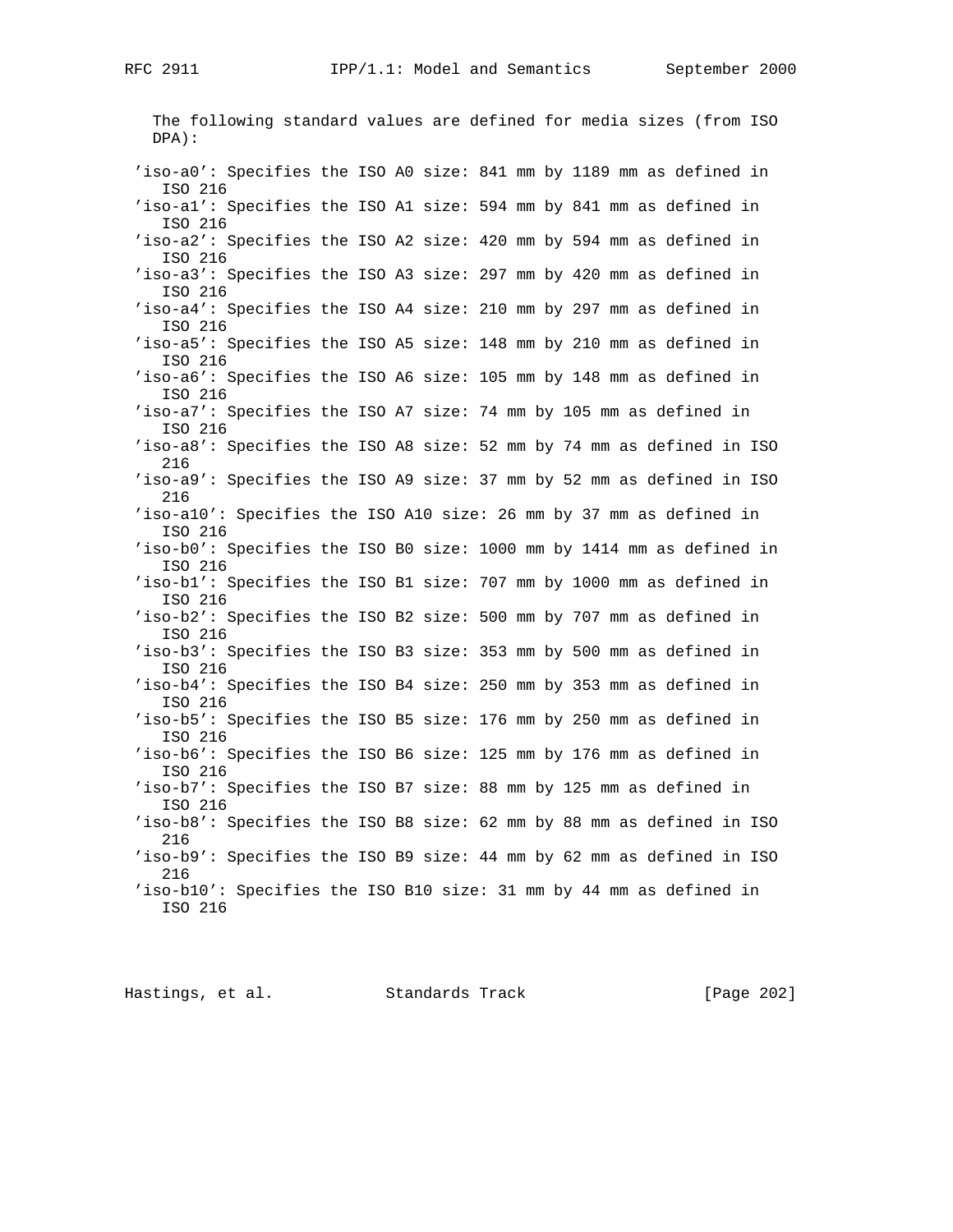'na-letter': Specifies the North American letter size: 8.5 inches by 11 inches 'na-legal': Specifies the North American legal size: 8.5 inches by 14 inches 'na-8x10': Specifies the North American 8 inches by 10 inches 'na-5x7': Specifies the North American 5 inches by 7 inches 'executive': Specifies the executive size (7.25 X 10.5 in) 'folio': Specifies the folio size (8.5 X 13 in) 'invoice': Specifies the invoice size (5.5 X 8.5 in) 'ledger': Specifies the ledger size (11 X 17 in) 'quarto': Specifies the quarto size (8.5 X 10.83 in) 'iso-c3': Specifies the ISO C3 size: 324 mm by 458 mm as defined in ISO 269 'iso-c4': Specifies the ISO C4 size: 229 mm by 324 mm as defined in ISO 269 'iso-c5': Specifies the ISO C5 size: 162 mm by 229 mm as defined in ISO 269 'iso-c6': Specifies the ISO C6 size: 114 mm by 162 mm as defined in ISO 269 'iso-designated-long': Specifies the ISO Designated Long size: 110 mm by 220 mm as defined in ISO 269 'na-10x13-envelope': Specifies the North American 10x13 size: 10 inches by 13 inches 'na-9x12-envelope': Specifies the North American 9x12 size: 9 inches by 12 inches 'na-number-10-envelope': Specifies the North American number 10 business envelope size: 4.125 inches by 9.5 inches 'na-7x9-envelope': Specifies the North American 7x9 inch envelope size 'na-9x11-envelope': Specifies the North American 9x11 inch envelope size 'na-10x14-envelope': Specifies the North American 10x14 inch envelope size 'na-number-9-envelope': Specifies the North American number 9 business envelope size 'na-6x9-envelope': Specifies the North American 6x9 envelope size 'na-10x15-envelope': Specifies the North American 10x15 envelope size 'monarch-envelope': Specifies the Monarch envelope size (3.87 x 7.5 in) 'jis-b0': Specifies the JIS B0 size: 1030mm x 1456mm 'jis-b1': Specifies the JIS B1 size: 728mm x 1030mm 'jis-b2': Specifies the JIS B2 size: 515mm x 728mm 'jis-b3': Specifies the JIS B3 size: 364mm x 515mm 'jis-b4': Specifies the JIS B4 size: 257mm x 364mm 'jis-b5': Specifies the JIS B5 size: 182mm x 257mm 'jis-b6': Specifies the JIS B6 size: 128mm x 182mm 'jis-b7': Specifies the JIS B7 size: 91mm x 128mm 'jis-b8': Specifies the JIS B8 size: 64mm x 91mm

Hastings, et al. Standards Track [Page 203]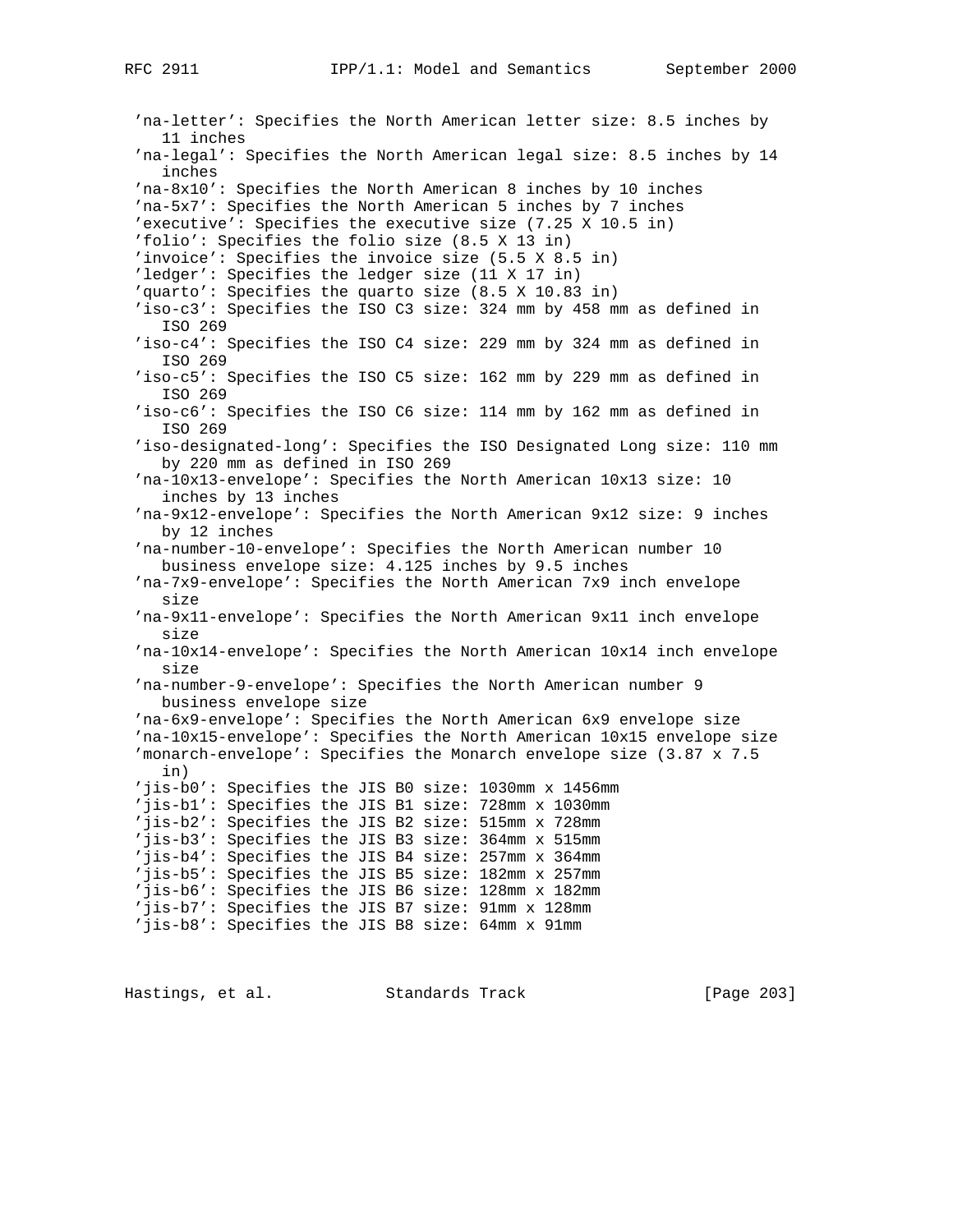'jis-b9': Specifies the JIS B9 size: 45mm x 64mm 'jis-b10': Specifies the JIS B10 size: 32mm x 45mm

 The following standard values are defined for American Standard (i.e. ANSI) engineering media sizes:

- 'a': Specifies the engineering ANSI A size medium: 8.5 inches x 11 inches
- 'b': Specifies the engineering ANSI B size medium: 11 inches x 17 inches
- 'c': Specifies the engineering ANSI C size medium: 17 inches x 22 inches
- 'd': Specifies the engineering ANSI D size medium: 22 inches x 34 inches
- 'e': Specifies the engineering ANSI E size medium: 34 inches x 44 inches

 The following standard values are defined for American Architectural engineering media sizes:

 'arch-a': Specifies the Architectural A size medium: 9 inches x 12 inches 'arch-b': Specifies the Architectural B size medium: 12 inches x 18 inches 'arch-c': Specifies the Architectural C size medium: 18 inches x 24 inches 'arch-d': Specifies the Architectural D size medium: 24 inches x 36 inches 'arch-e': Specifies the Architectural E size medium: 36 inches x 48 inches

Hastings, et al. Standards Track [Page 204]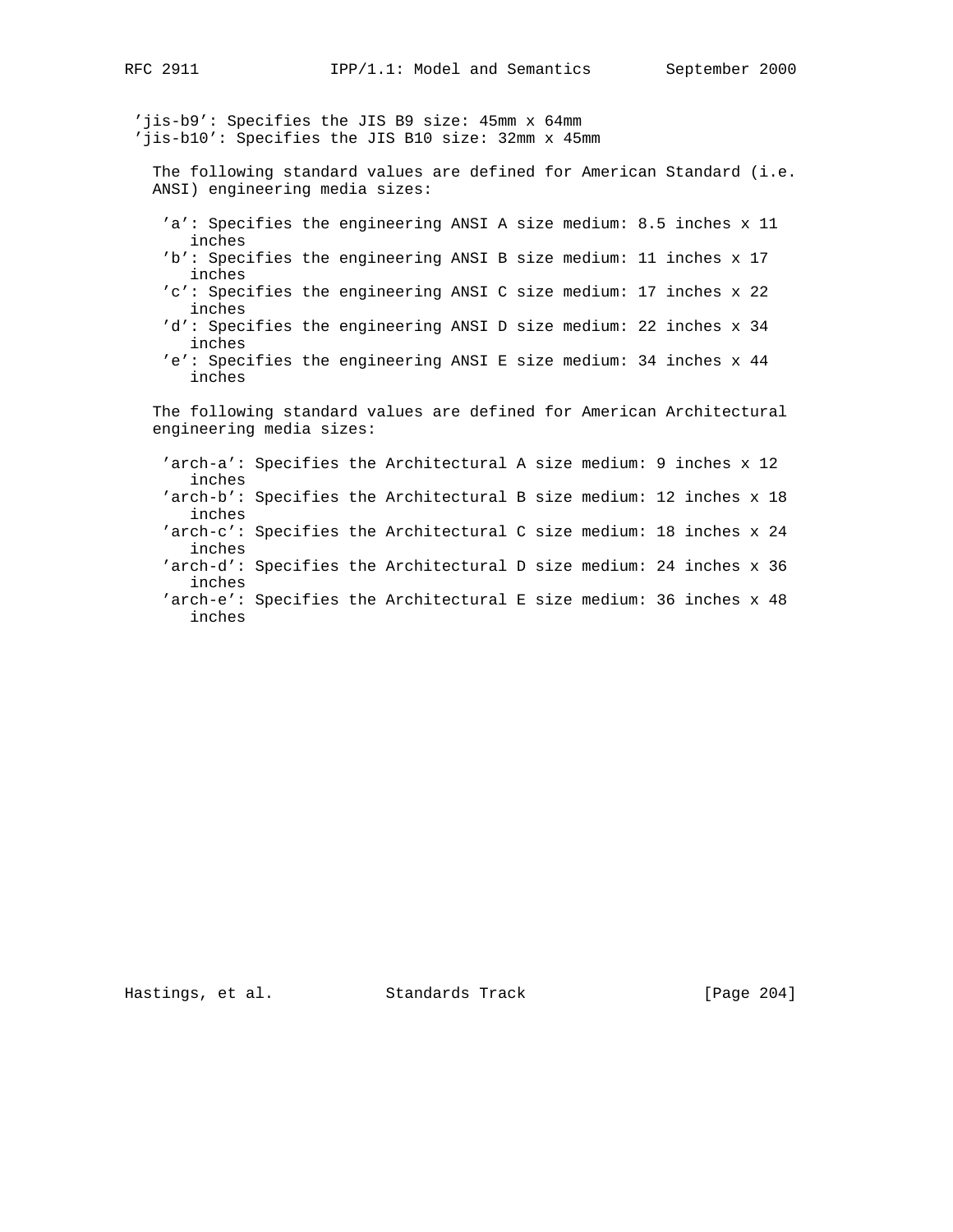# 14.1. Examples

 Below are examples to supplement the engineering media value definitions.

 Example 1: "Synchro-Cut", a device cutting the roll paper in synchronization with the data

 data height: A1 height data width (shaded): A1 width < data width < (A1 width) x 2 specified value: 'iso-alxsynchro-white'



Hastings, et al. Standards Track [Page 205]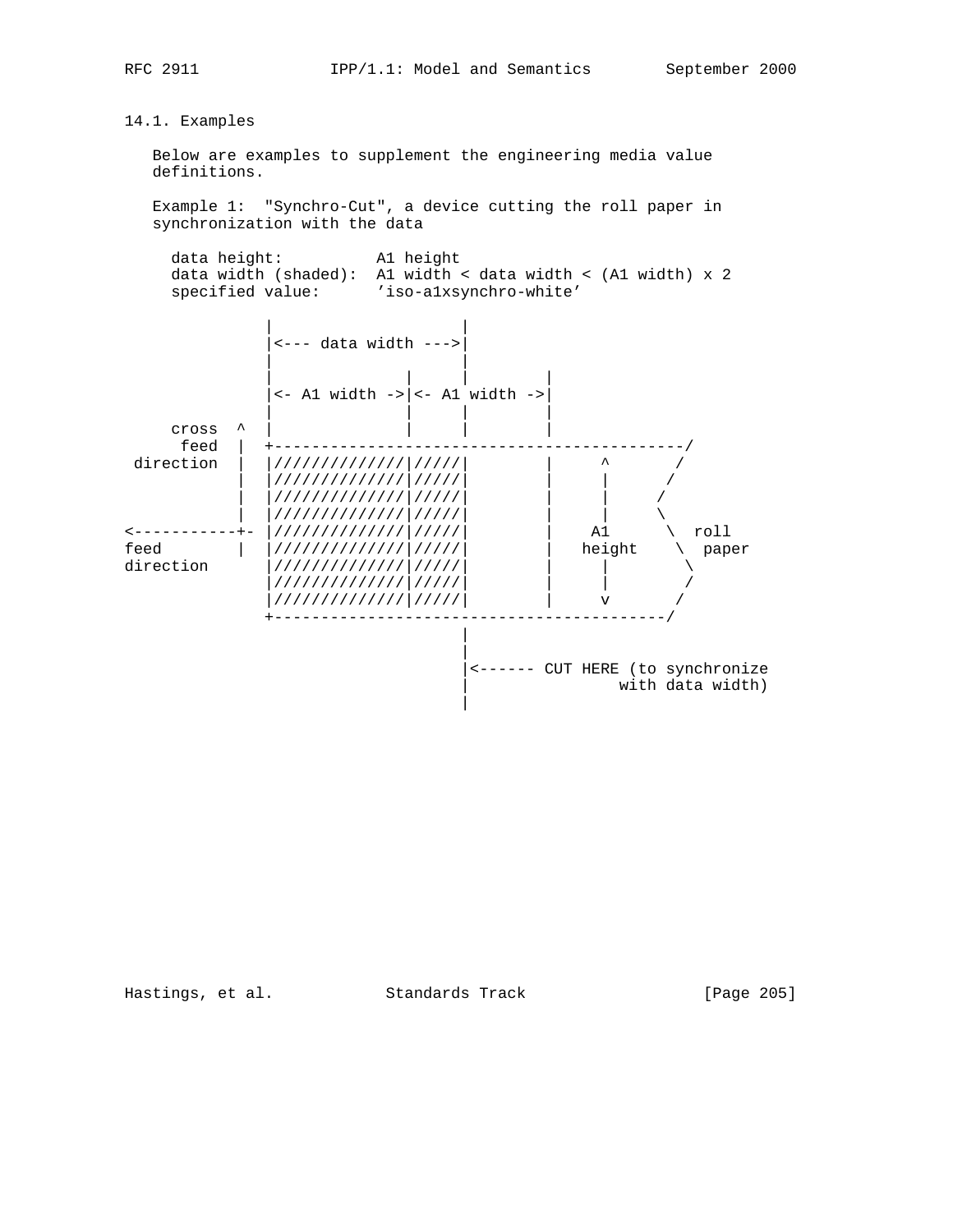Example 2: "Auto-Cut", a device cutting the roll paper at multiples of fixed-size media width

 data height: A1 height data width (shaded): A1 width < data width < (A1 width) x 2 specified value: 'auto-fixed-size-white'



Hastings, et al. Standards Track [Page 206]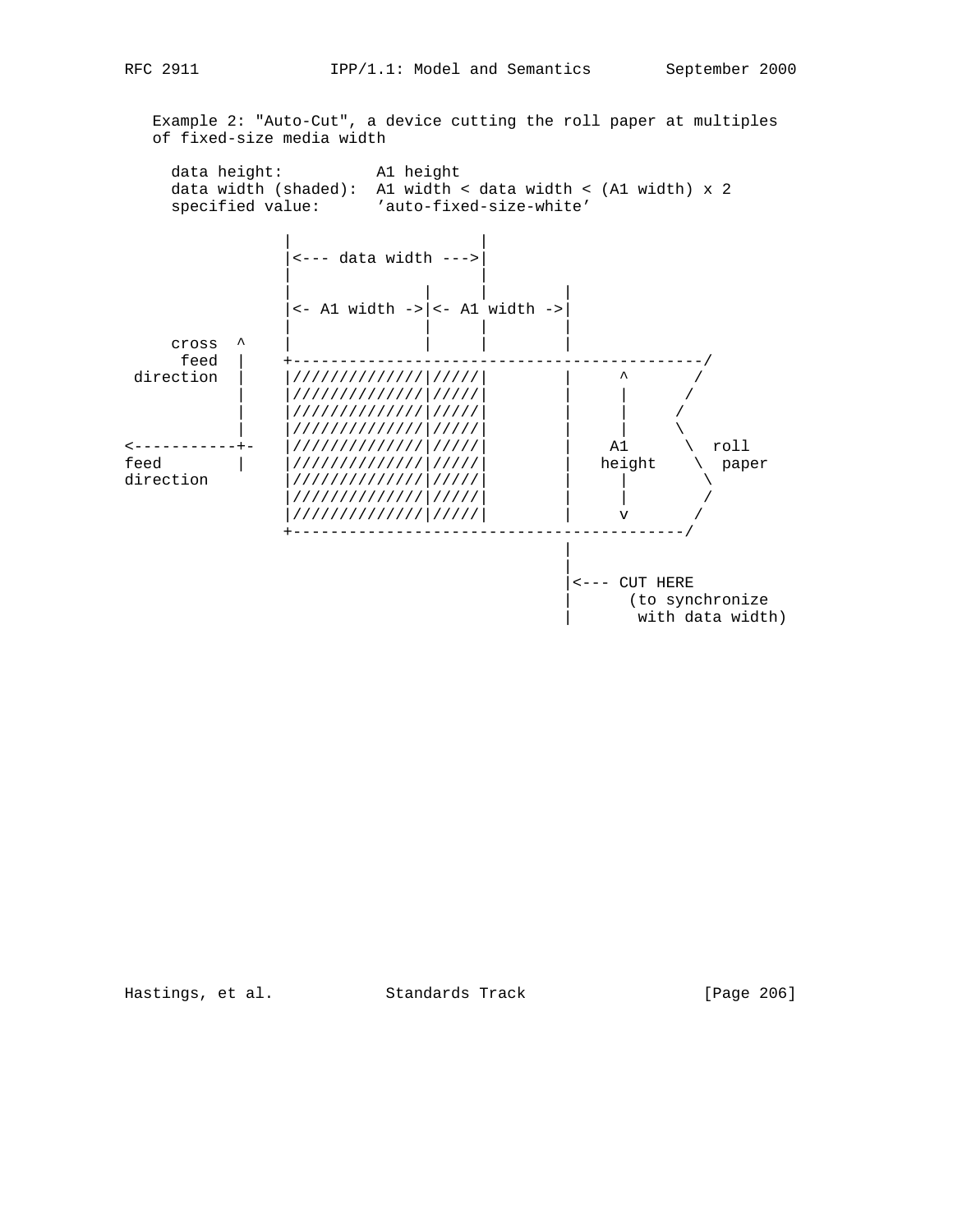Example 3: the 'iso-a4x4-white' fixed size paper

| paper height:<br>paper width:                                                                             | A4 height<br>$(A4 width) \times 4$<br>specified value: 'iso-a4x4-white' |  |  |  |  |  |  |  |  |  |  |  |
|-----------------------------------------------------------------------------------------------------------|-------------------------------------------------------------------------|--|--|--|--|--|--|--|--|--|--|--|
| $\left  \left  \right  <$ - A4 width -> $\left  \right  <$ - A4 width -> $\left  \right  <$ - A4 width -> |                                                                         |  |  |  |  |  |  |  |  |  |  |  |
| ᄉ<br>A4<br>height<br>٦T                                                                                   |                                                                         |  |  |  |  |  |  |  |  |  |  |  |

Hastings, et al. Standards Track [Page 207]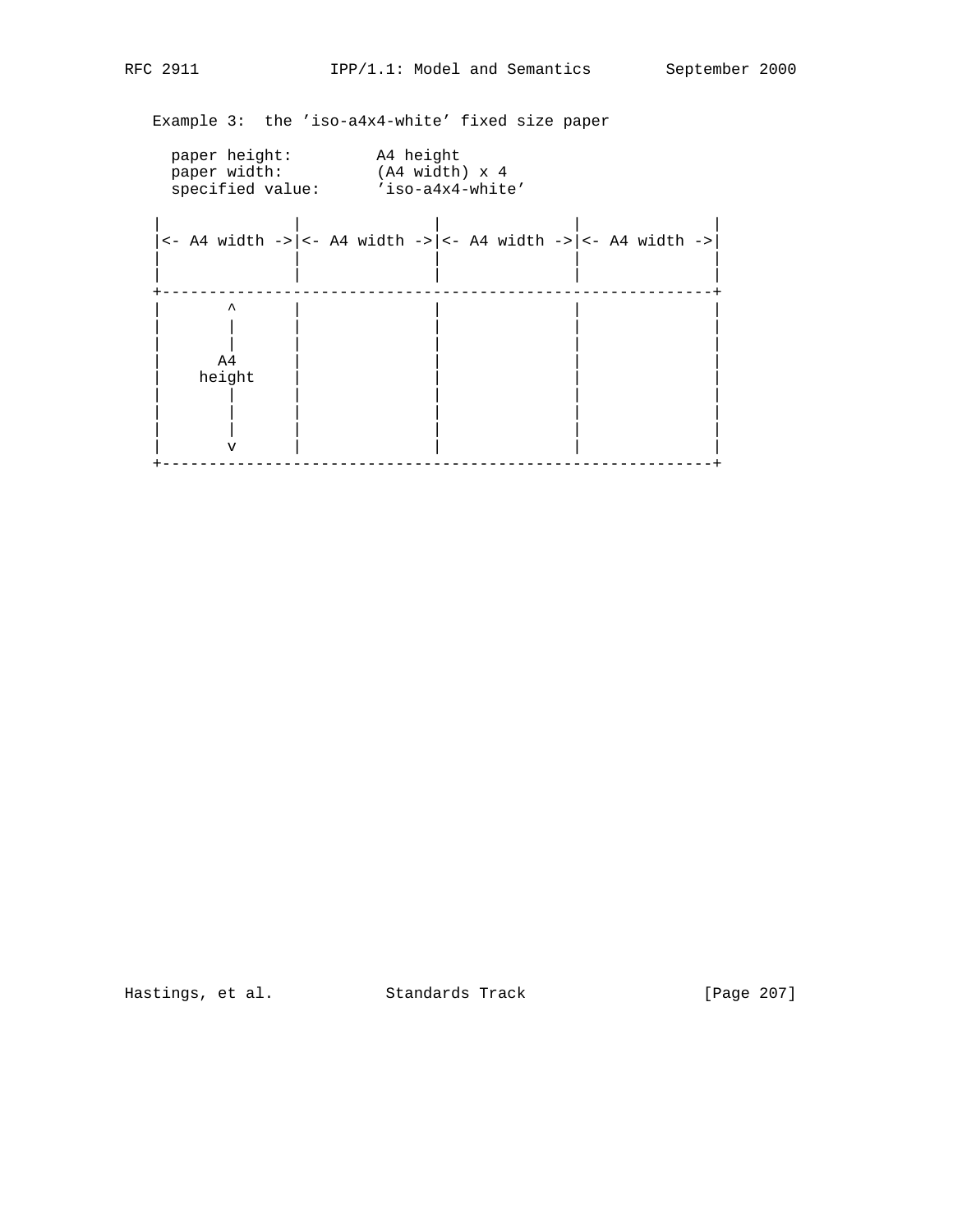Example 4: "Synchro-Cut", a device cutting the fixed size paper in synchronization with the data

 data height: A4 height data width (shaded): (A4 width) x 2 < data width < (A4 width) x 3 specified value: 'iso-a4xsynchro-white'



## 15. APPENDIX D: Processing IPP Attributes

 When submitting a print job to a Printer object, the IPP model allows a client to supply operation and Job Template attributes along with the document data. These Job Template attributes in the create request affect the rendering, production and finishing of the documents in the job. Similar types of instructions may also be contained in the document to be printed, that is, embedded within the print data itself. In addition, the Printer has a set of attributes that describe what rendering and finishing options which are supported by that Printer. This model, which allows for flexibility and power, also introduces the potential that at job submission time, these client-supplied attributes may conflict with either:

- what the implementation is capable of realizing (i.e., what the Printer supports), as well as
- the instructions embedded within the print data itself.

Hastings, et al. Standards Track [Page 208]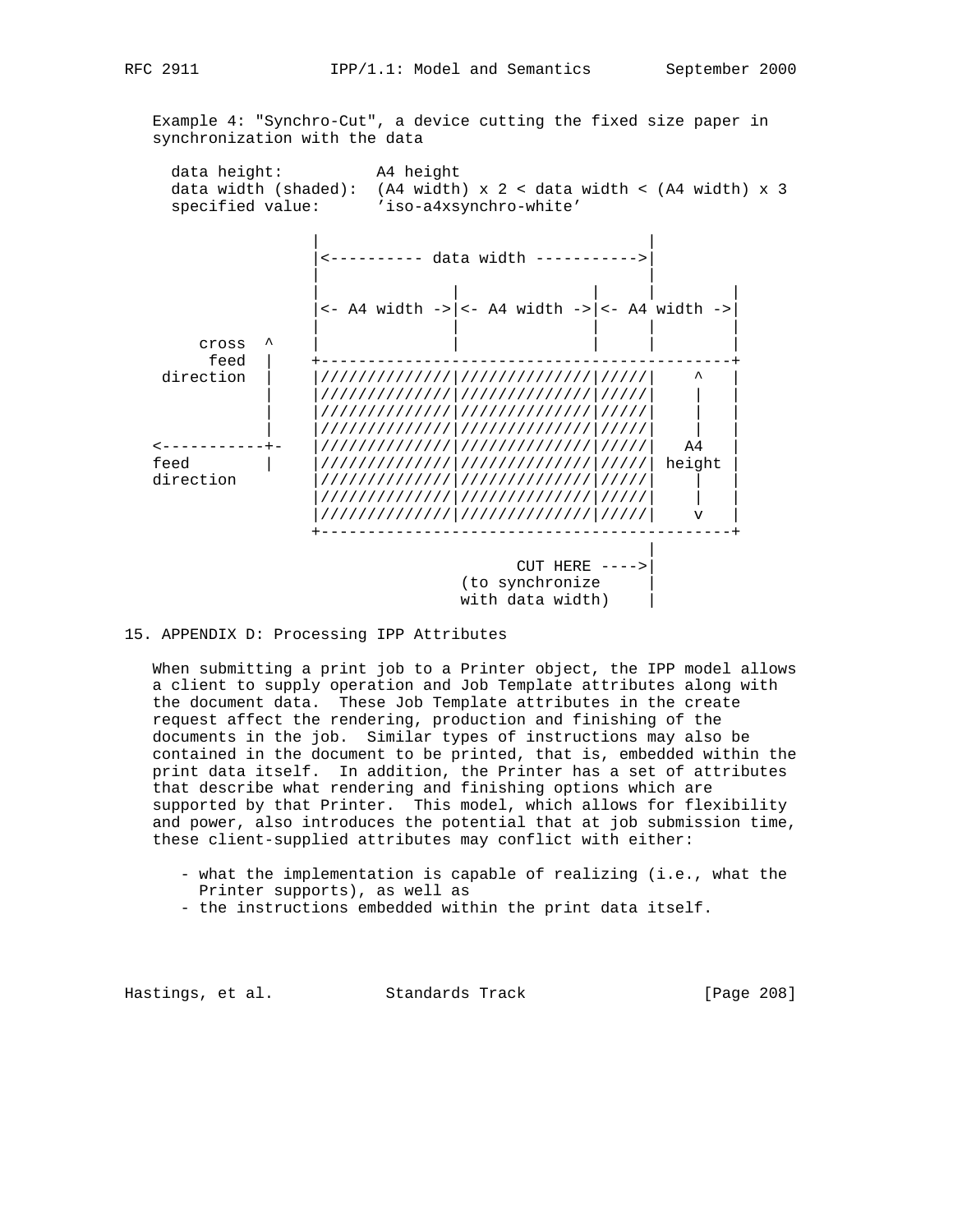The following sections describe how these two types of conflicts are handled in the IPP model.

15.1 Fidelity

 If there is a conflict between what the client requests and what a Printer object supports, the client may request one of two possible conflict handling mechanisms:

- 1) either reject the job since the job can not be processed exactly as specified, or
- 2) allow the Printer to make any changes necessary to proceed with processing the Job the best it can.

 In the first case the client is indicating to the Printer object: "Print the job exactly as specified with no exceptions, and if that can't be done, don't even bother printing the job at all." In the second case, the client is indicating to the Printer object: "It is more important to make sure the job is printed rather than be processed exactly as specified; just make sure the job is printed even if some client-supplied attributes need to be changed or ignored."

 The IPP model accounts for this situation by introducing an "ipp attribute-fidelity" attribute.

 In a create request, "ipp-attribute-fidelity" is a boolean operation attribute that is OPTIONALLY supplied by the client. The value 'true' indicates that total fidelity to client supplied Job Template attributes and values is required. The client is requesting that the Job be printed exactly as specified, and if that is not possible then the job MUST be rejected rather than processed incorrectly. The value 'false' indicates that a reasonable attempt to print the Job is acceptable. If a Printer does not support some of the client supplied Job Template attributes or values, the Printer MUST ignore them or substitute any supported value for unsupported values, respectively. The Printer may choose to substitute the default value associated with that attribute, or use some other supported value that is similar to the unsupported requested value. For example, if a client supplies a "media" value of 'na-letter', the Printer may choose to substitute 'iso-a4' rather than a default value of 'envelope'. If the client does not supply the "ipp-attribute fidelity" attribute, the Printer assumes a value of 'false'.

 Each Printer implementation MUST support both types of "fidelity" printing (that is whether the client supplies a value of 'true' or 'false'):

Hastings, et al. Standards Track [Page 209]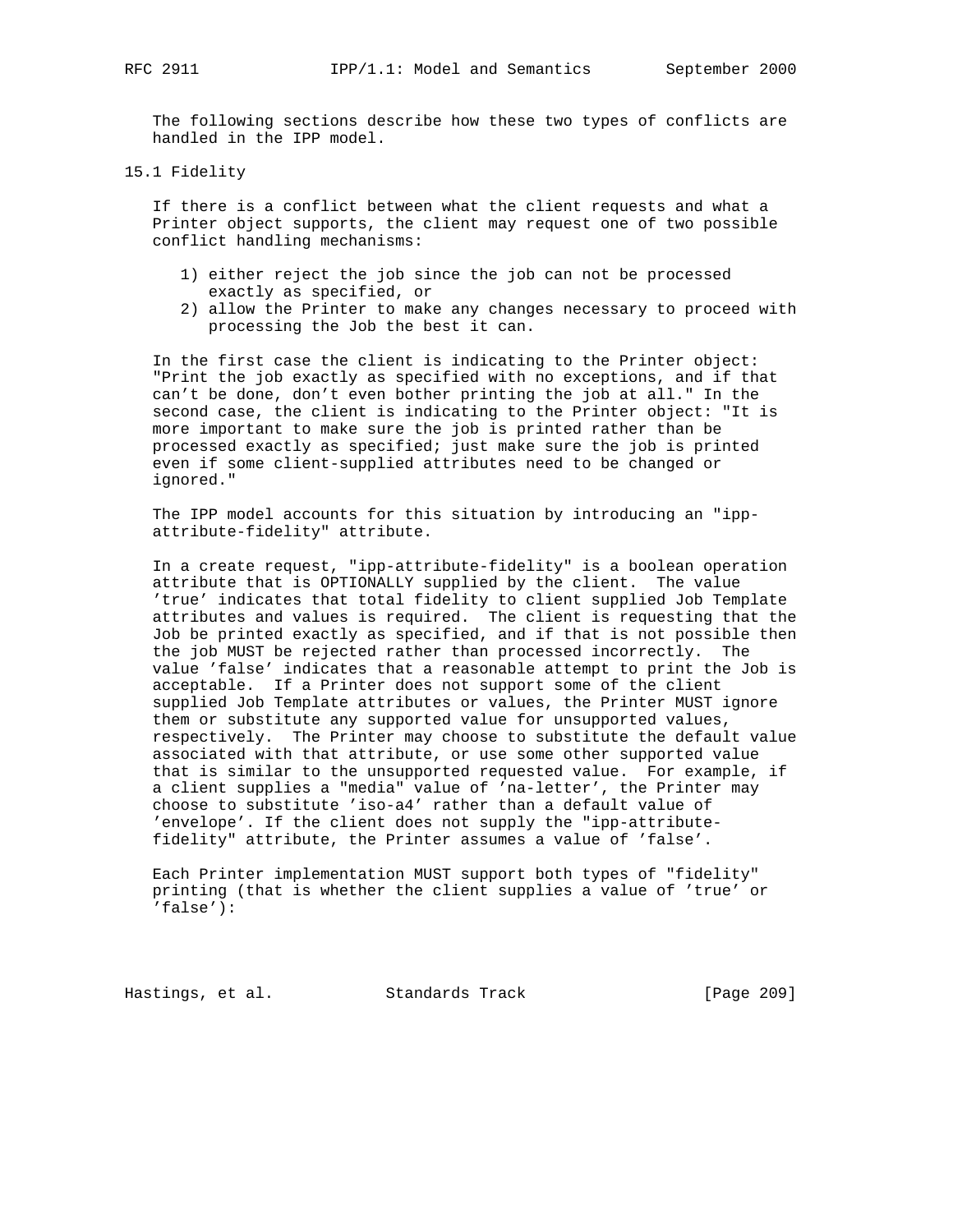- If the client supplies 'false' or does not supply the attribute, the Printer object MUST always accept the request by ignoring unsupported Job Template attributes and by substituting unsupported values of supported Job Template attributes with supported values.
- If the client supplies 'true', the Printer object MUST reject the request if the client supplies unsupported Job Template attributes.

 Since a client can always query a Printer to find out exactly what is and is not supported, "ipp-attribute-fidelity" set to 'false' is useful when:

- 1) The End-User uses a command line interface to request attributes that might not be supported.
- 2) In a GUI context, if the End User expects the job might be moved to another printer and prefers a sub-optimal result to nothing at all.
- 3) The End User just wants something reasonable in lieu of nothing at all.
- 15.2 Page Description Language (PDL) Override

 If there is a conflict between the value of an IPP Job Template attribute and a corresponding instruction in the document data, the value of the IPP attribute SHOULD take precedence over the document instruction. Consider the case where a previously formatted file of document data is sent to an IPP Printer. In this case, if the client supplies any attributes at job submission time, the client desires that those attributes override the embedded instructions. Consider the case were a previously formatted document has embedded in it commands to load 'iso-a4' media. However, the document is passed to an end user that only has access to a printer with 'na-letter' media loaded. That end user most likely wants to submit that document to an IPP Printer with the "media" Job Template attribute set to 'na letter'. The job submission attribute should take precedence over the embedded PDL instruction. However, until companies that supply document data interpreters allow a way for external IPP attributes to take precedence over embedded job production instructions, a Printer might not be able to support the semantics that IPP attributes override the embedded instructions.

 The IPP model accounts for this situation by introducing a "pdl override-supported" attribute that describes the Printer objects capabilities to override instructions embedded in the PDL data stream. The value of the "pdl-override-supported" attribute is configured by means outside the scope of this IPP/1.1 document.

Hastings, et al. Standards Track [Page 210]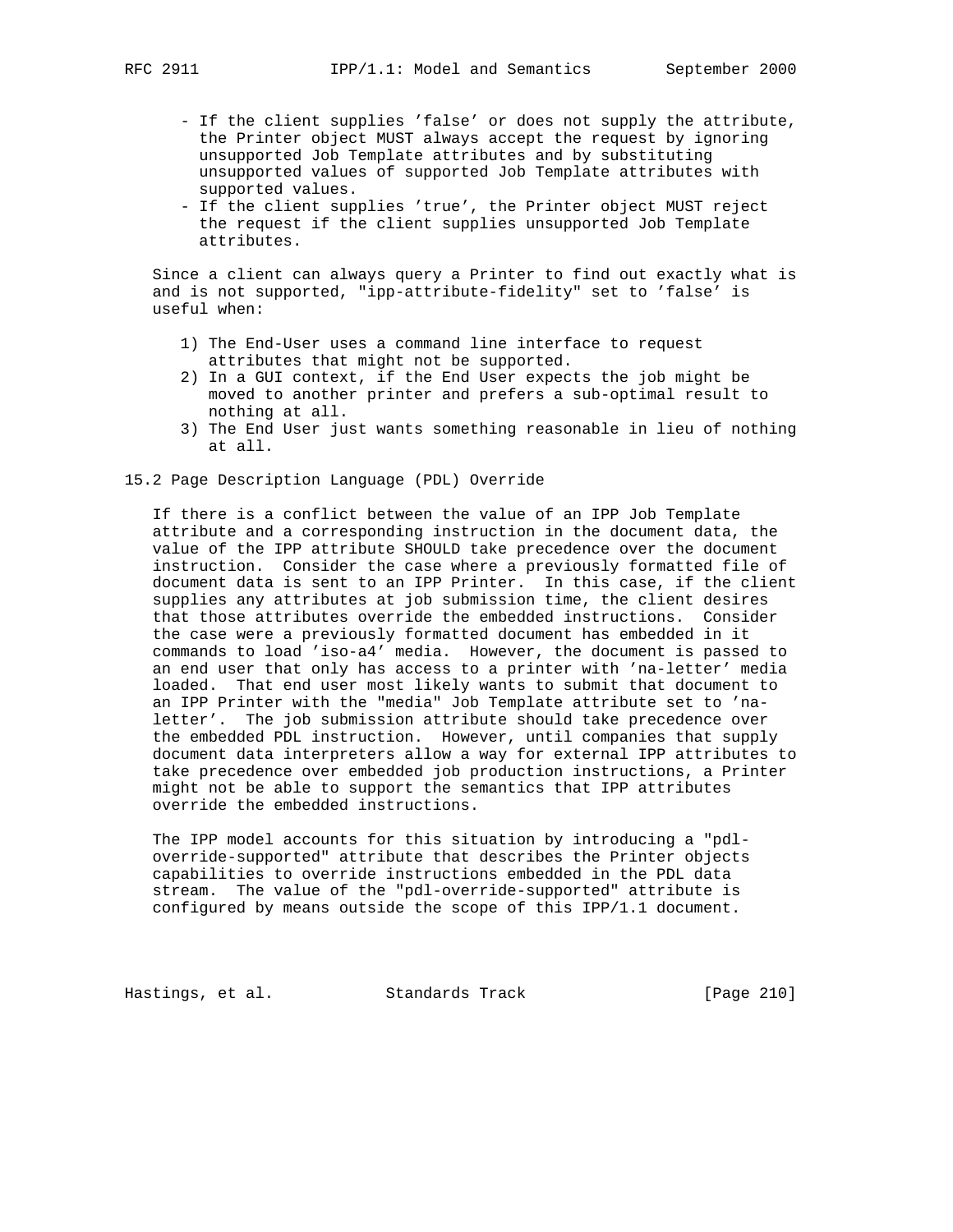This REQUIRED Printer attribute takes on the following values:

- 'attempted': This value indicates that the Printer object attempts to make the IPP attribute values take precedence over embedded instructions in the document data, however there is no guarantee.
- 'not-attempted': This value indicates that the Printer object makes no attempt to make the IPP attribute values take precedence over embedded instructions in the document data.

 At job processing time, an implementation that supports the value of 'attempted' might do one of several different actions:

- 1) Generate an output device specific command sequence to realize the feature represented by the IPP attribute value.
- 2) Parse the document data itself and replace the conflicting embedded instruction with a new embedded instruction that matches the intent of the IPP attribute value.
- 3) Indicate to the Printer that external supplied attributes take precedence over embedded instructions and then pass the external IPP attribute values to the document data interpreter.
- 4) Anything else that allows for the semantics that IPP attributes override embedded document data instructions.

 Since 'attempted' does not offer any type of guarantee, even though a given Printer object might not do a very "good" job of attempting to ensure that IPP attributes take a higher precedence over instructions embedded in the document data, it would still be a conforming implementation.

 At job processing time, an implementation that supports the value of 'not-attempted' might do one of the following actions:

- 1) Simply pre-pend the document data with the PDL instruction that corresponds to the client-supplied PDL attribute, such that if the document data also has the same PDL instruction, it will override what the Printer object pre-pended. In other words, this implementation is using the same implementation semantics for the client-supplied IPP attributes as for the Printer object defaults.
- 2) Parse the document data and replace the conflicting embedded instruction with a new embedded instruction that approximates, but does not match, the semantic intent of the IPP attribute value.

 Note: The "ipp-attribute-fidelity" attribute applies to the Printer's ability to either accept or reject other unsupported Job

Hastings, et al. Standards Track [Page 211]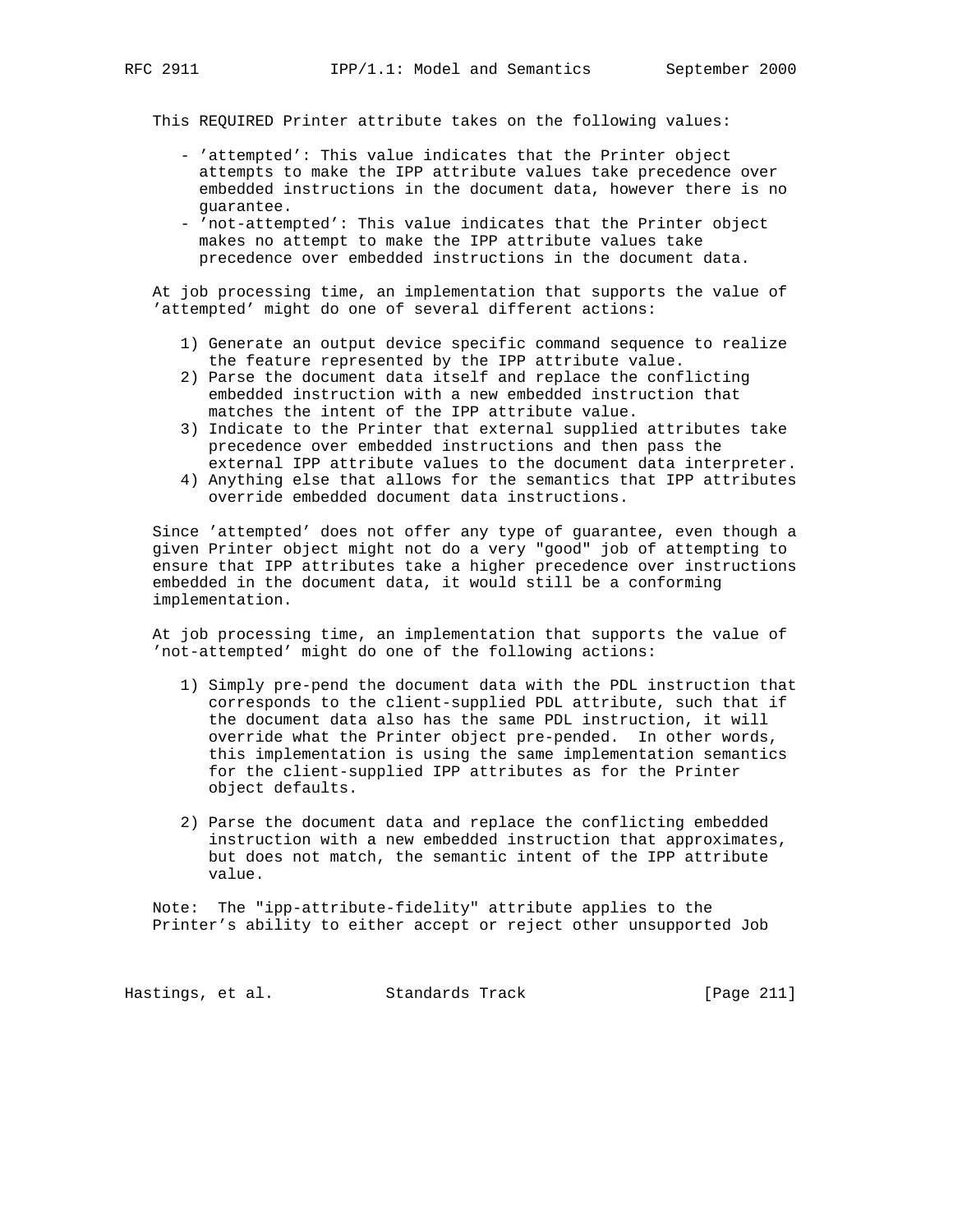Template attributes. In other words, if "ipp-attribute-fidelity" is set to 'true', a Job is accepted if and only if the client supplied Job Template attributes and values are supported by the Printer. Whether these attributes actually affect the processing of the Job when the document data contains embedded instructions depends on the ability of the Printer to override the instructions embedded in the document data with the semantics of the IPP attributes. If the document data attributes can be overridden ("pdl-override-supported" set to 'attempted'), the Printer makes an attempt to use the IPP attributes when processing the Job. If the document data attributes can not be overridden ("pdl-override-supported" set to 'not attempted'), the Printer makes no attempt to override the embedded document data instructions with the IPP attributes when processing the Job, and hence, the IPP attributes may fail to affect the Job processing and output when the corresponding instruction is embedded in the document data.

15.3 Using Job Template Attributes During Document Processing.

 The Printer object uses some of the Job object's Job Template attributes during the processing of the document data associated with that job. These include, but are not limited to, "orientation requested", "number-up", "sides", "media", and "copies". The processing of each document in a Job Object MUST follow the steps below. These steps are intended only to identify when and how attributes are to be used in processing document data and any alternative steps that accomplishes the same effect can be used to implement this specification document.

- 1. Using the client supplied "document-format" attribute or some form of document format detection algorithm (if the value of "document-format" is not specific enough), determine whether or not the document data has already been formatted for printing. If the document data has been formatted, then go to step 2. Otherwise, the document data MUST be formatted. The formatting detection algorithm is implementation defined and is not specified by this document. The formatting of the document data uses the "orientation-requested" attribute to determine how the formatted print data should be placed on a print-stream page, see section 4.2.10 for the details.
- 2. The document data is in the form of a print-stream in a known media type. The "page-ranges" attribute is used to select, as specified in section 4.2.7, a sub-sequence of the pages in the print-stream that are to be processed and images.
- 3. The input to this step is a sequence of print-stream pages. This step is controlled by the "number-up" attribute. If the

Hastings, et al. Standards Track [Page 212]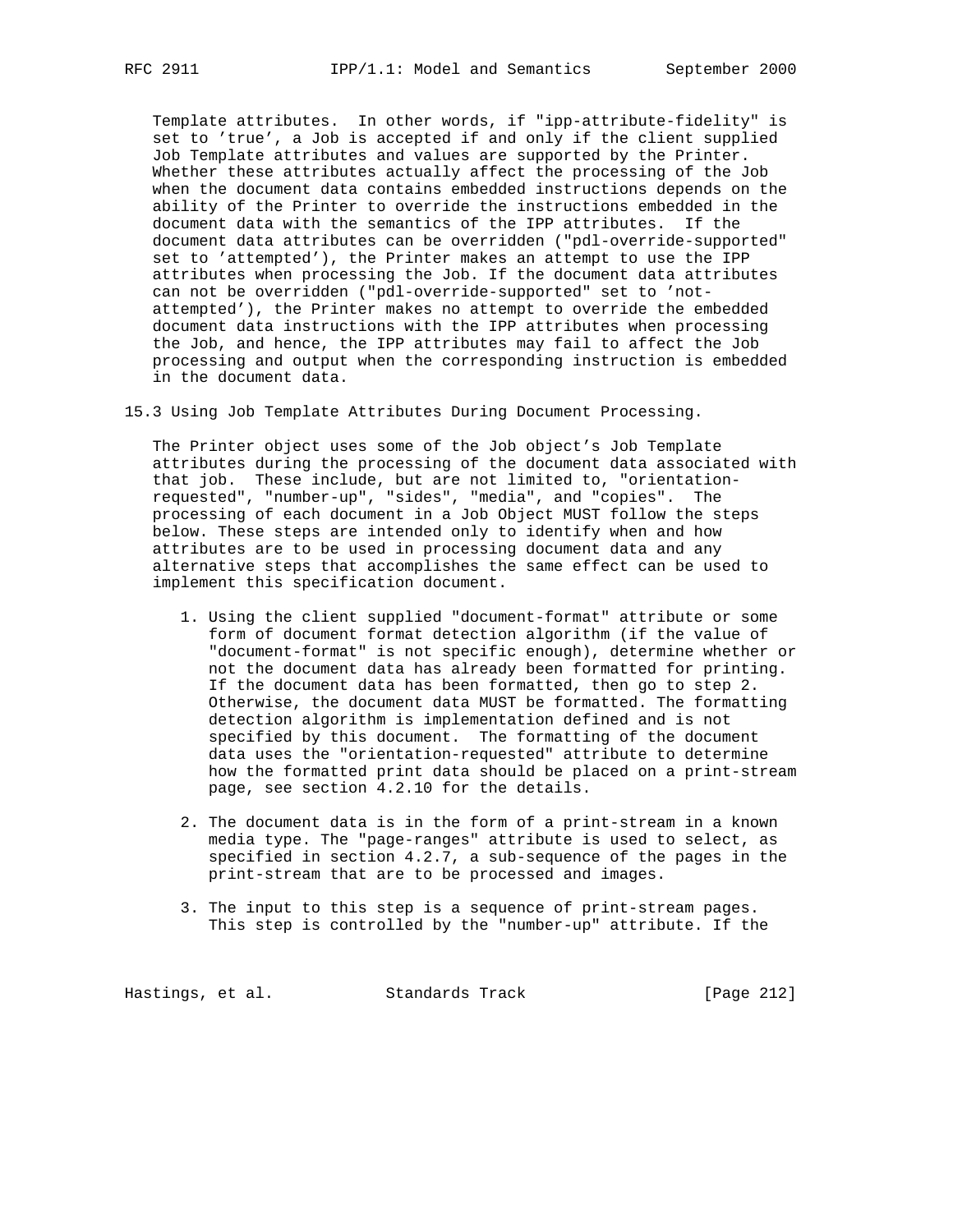value of "number-up" is N, then during the processing of the print-stream pages, each N print-stream pages are positioned, as specified in section 4.2.9, to create a single impression. If a given document does not have N more print-stream pages, then the completion of the impression is controlled by the "multiple-document-handling" attribute as described in section 4.2.4; when the value of this attribute is 'single-document' or 'single-document-new-sheet', the print-stream pages of document data from subsequent documents is used to complete the impression.

 The size(scaling), position(translation) and rotation of the print-stream pages on the impression is implementation defined. Note that during this process the print-stream pages may be rendered to a form suitable for placing on the impression; this rendering is controlled by the values of the "printer resolution" and "print-quality" attributes as described in sections 4.2.12 and 4.2.13. In the case N=1, the impression is nearly the same as the print-stream page; the differences would only be in the size, position and rotation of the print-stream page and/or any decoration, such as a frame to the page, that is added by the implementation.

- 4. The collection of impressions is placed, in sequence, onto sides of the media sheets. This placement is controlled by the "sides" attribute and the orientation of the print-stream page, as described in section 4.2.8. The orientation of the print stream pages affects the orientation of the impression; for example, if "number-up" equals 2, then, typically, two portrait print-stream pages become one landscape impression. Note that the placement of impressions onto media sheets is also controlled by the "multiple-document-handling" attribute as described in section 4.2.4.
- 5. The "copies" and "multiple-document-handling" attributes are used to determine how many copies of each media instance are created and in what order. See sections 4.2.5 and 4.2.4 for the details.
- 6. When the correct number of copies are created, the media instances are finished according to the values of the "finishings" attribute as described in 4.2.6. Note that sometimes finishing operations may require manual intervention to perform the finishing operations on the copies, especially uncollated copies. This document allows any or all of the processing steps to be performed automatically or manually at the discretion of the Printer object.

Hastings, et al. Standards Track [Page 213]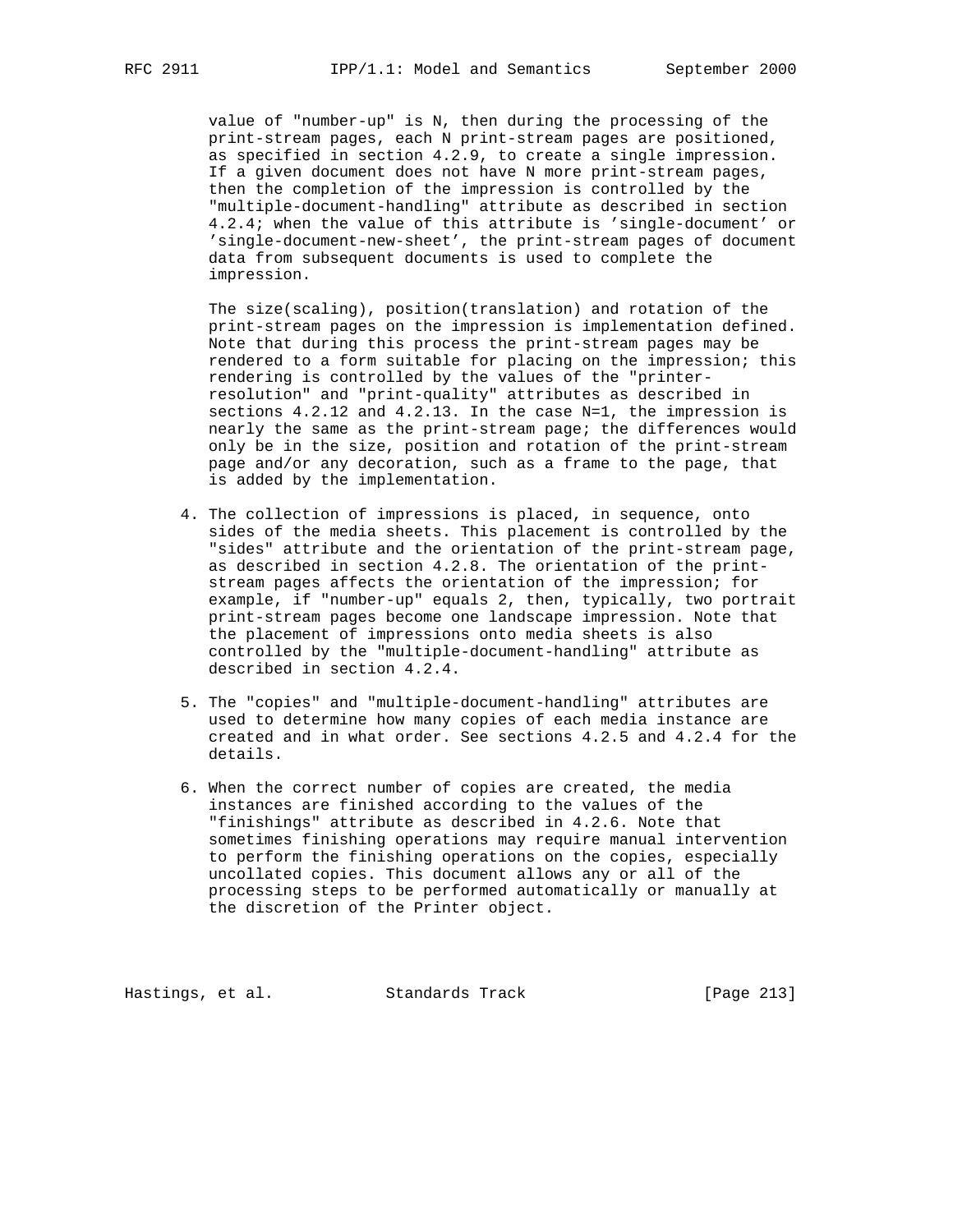### 16. APPENDIX E: Generic Directory Schema

 This section defines a generic schema for an entry in a directory service. A directory service is a means by which service users can locate service providers. In IPP environments, this means that IPP Printers can be registered (either automatically or with the help of an administrator) as entries of type printer in the directory using an implementation specific mechanism such as entry attributes, entry type fields, specific branches, etc. Directory clients can search or browse for entries of type printer. Clients use the directory service to find entries based on naming, organizational contexts, or filtered searches on attribute values of entries. For example, a client can find all printers in the "Local Department" context. Authentication and authorization are also often part of a directory service so that an administrator can place limits on end users so that they are only allowed to find entries to which they have certain access rights. IPP itself does not require any specific directory service protocol or provider.

 Note: Some directory implementations allow for the notion of "aliasing". That is, one directory entry object can appear as multiple directory entry object with different names for each object. In each case, each alias refers to the same directory entry object which refers to a single IPP Printer object.

 The generic schema is a subset of IPP Printer Job Template and Printer Description attributes (sections 4.2 and 4.4). These attributes are identified as either RECOMMENDED or OPTIONAL for the directory entry itself. This conformance labeling is NOT the same conformance labeling applied to the attributes of IPP Printers objects. The conformance labeling in this Appendix is intended to apply to directory templates and to IPP Printer implementations that subscribe by adding one or more entries to a directory. RECOMMENDED attributes SHOULD be associated with each directory entry. OPTIONAL attributes MAY be associated with the directory entry (if known or supported). In addition, all directory entry attributes SHOULD reflect the current attribute values for the corresponding Printer object.

 The names of attributes in directory schema and entries SHOULD be the same as the IPP Printer attribute names as shown, as much as possible.

 In order to bridge between the directory service and the IPP Printer object, one of the RECOMMENDED directory entry attributes is the Printer object's "printer-uri-supported" attribute. The directory client queries the "printer-uri-supported" attribute (or its equivalent) in the directory entry and then the IPP client addresses

Hastings, et al. Standards Track [Page 214]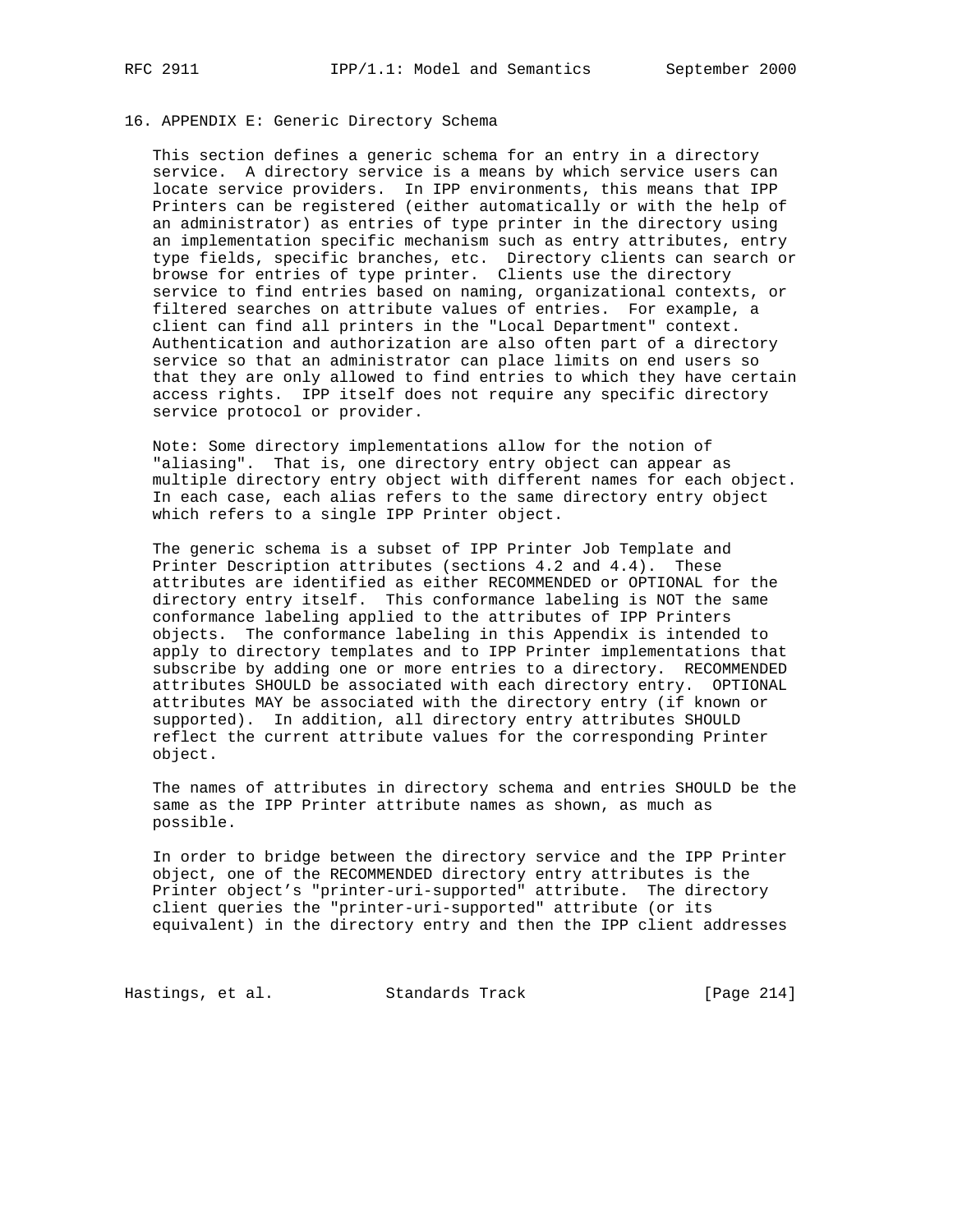the IPP Printer object using one of its URIs. The "uri-security supported" attribute identifies the protocol (if any) used to secure a channel.

 The following attributes define the generic schema for directory entries of type PRINTER:

| printer-uri-supported            | <b>RECOMMENDED</b> | Section 4.4.1  |  |
|----------------------------------|--------------------|----------------|--|
| uri-authentication-supported     | <b>RECOMMENDED</b> | Section 4.4.2  |  |
| uri-security-supported           | <b>RECOMMENDED</b> | Section 4.4.3  |  |
| printer-name                     | <b>RECOMMENDED</b> | Section 4.4.4  |  |
| printer-location                 | <b>RECOMMENDED</b> | Section 4.4.5  |  |
| printer-info                     | OPTIONAL           | Section 4.4.6  |  |
| printer-more-info                | OPTIONAL           | Section 4.4.7  |  |
| printer-make-and-model           | <b>RECOMMENDED</b> | Section 4.4.9  |  |
| ipp-versions-supported           | <b>RECOMMENDED</b> | Section 4.4.14 |  |
| multiple-document-jobs-supported | OPTIONAL           | Section 4.4.16 |  |
| charset-supported                | OPTIONAL           | Section 4.4.18 |  |
| generated-natural-language-      |                    |                |  |
| supported                        | OPTIONAL           | Section 4.4.20 |  |
| document-format-supported        | <b>RECOMMENDED</b> | Section 4.4.22 |  |
| color-supported                  | <b>RECOMMENDED</b> | Section 4.4.26 |  |
| compression-supported            | <b>RECOMMENDED</b> | Section 4.4.32 |  |
| pages-per-minute                 | OPTIONAL           | Section 4.4.36 |  |
| pages-per-minute-color           | OPTIONAL           | Section 4.4.37 |  |
| finishings-supported             | OPTIONAL           | Section 4.2.6  |  |
| number-up-supported              | OPTIONAL           | Section 4.2.7  |  |
| sides-supported                  | <b>RECOMMENDED</b> | Section 4.2.8  |  |
| media-supported                  | <b>RECOMMENDED</b> | Section 4.2.11 |  |
| printer-resolution-supported     | OPTIONAL           | Section 4.2.12 |  |
| print-quality-supported          | OPTIONAL           | Section 4.2.13 |  |
|                                  |                    |                |  |

17. APPENDIX F: Differences between the IPP/1.0 and IPP/1.1 "Model and Semantics" Documents

 This Appendix is divided into two lists that summarize the differences between IPP/1.1 (this document) and IPP/1.0 [RFC2566]. The section numbers refer to the numbers in this document which in some cases have changed from RFC 2566. When a change affects multiple sections, the item is listed once in the order of the first section affected and the remaining affected section numbers are indicated.

Hastings, et al. Standards Track [Page 215]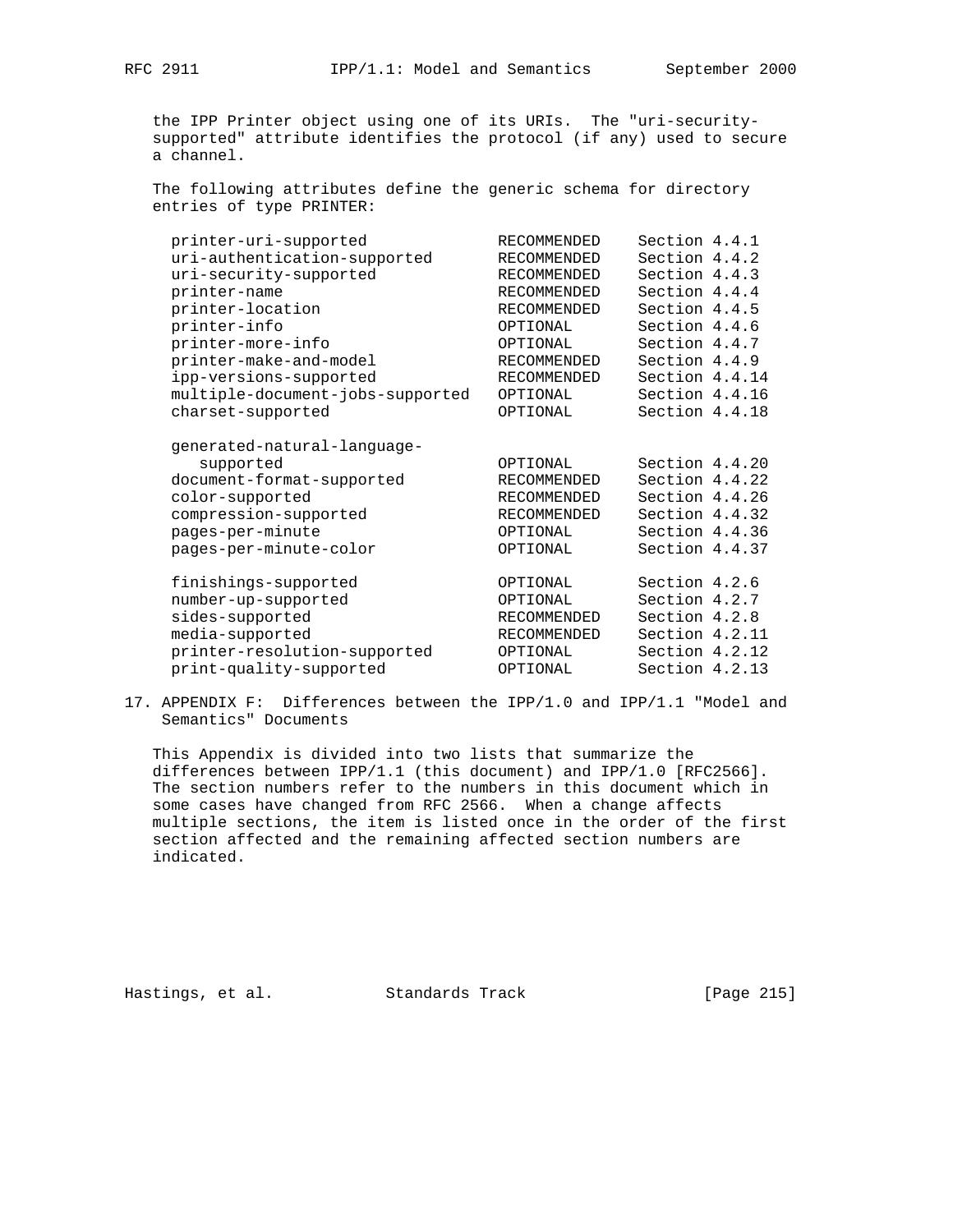The first list contains extensions and clarifications and the second list contains changes in semantics or conformance. However, client and IPP object implementations of IPP/1.0 MAY implement any of the extensions and clarifications in this document.

 The following extensions and clarifications have been incorporated into this document:

- 1. Section 2.1 clarified that the term "client" can be either contained in software controlled by an end user or a part of a print server that controls devices.
- 2. Section 2 clarified that the term "IPP object" and "Printer object" can either be embedded in a device object or part of a print server that accepts IPP requests.
- 3. Section 2.4 added the description of the new "uri authentication-supported" Printer Description attribute.
- 4. Section 3.1.3, 3.1.6, 3.2.5.2, and 3.2.6.2 clarified the error handling for operation attributes that have their own status code.
- 5. Section 3.1.3 clarified that multiple occurrences of the same attribute in an attribute group is mal-formed. An IPP Printer MAY reject the request or choose one of the attributes.
- 6. Section 3.1.6 reorganized this section into sub-sections to separately describe "status-code", "status-message", "detailed-status-message", and "document-access-error" attributes.
- 7. Section 3.1.6.1 clarified the error status codes and their relationship to operation attributes.
- 8. Section 3.1.6.3 Added the OPTIONAL "detailed-status-message (text(MAX))" operation attribute to provide additional more detailed information about a response.
- 9. Section 3.1.6.4 and 3.2.2 Added the OPTIONAL "document access-error (text(MAX))" operation attribute for use with Print-URI and Send-URI responses.
- 10. Sections 3.1.7 Added this new section to clarify returning Unsupported Attributes for all operations, including only returning attributes that were in the request. Moved the text from section 3.2.1.2 Unsupported Attributes to this section.
- 11. Sections 3.1.7 and 4.1 clarified the encoding of the "out of-band" 'unsupported' and 'unknown' values.
- 12. Section 3.1.8 clarified that only the version number parameter will be carried forward into future major or minor versions of the protocol.
- 13. Section 3.1.8 relaxed the requirements to increment the major version number in future versions of the Model and Semantics document.

Hastings, et al. Standards Track [Page 216]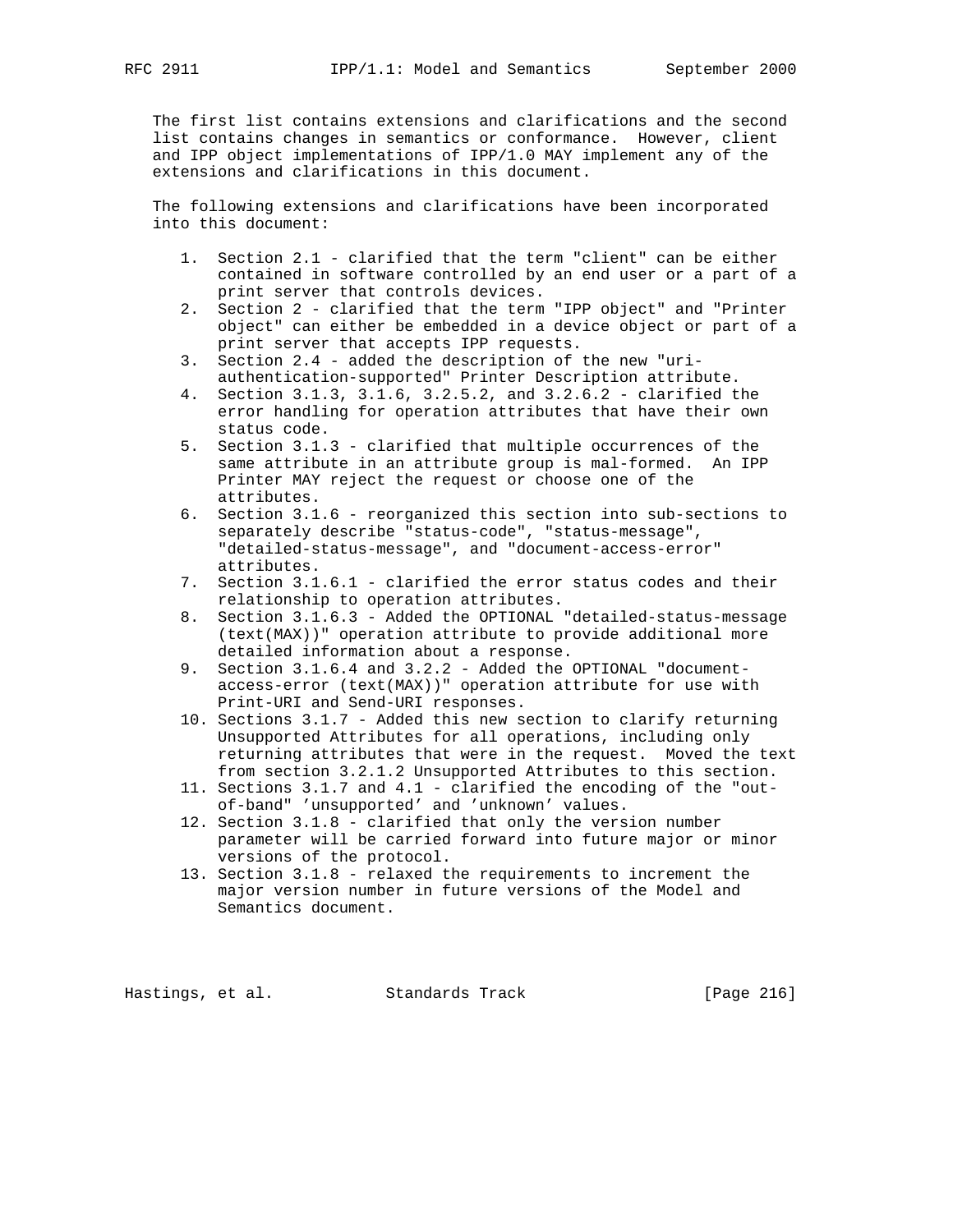- 14. Section 3.1.9, and 3.2.5 added the 'processing' state to the list of job states that a job can be in after a Create-Job operation.
- 15. Section 3.1.9 clarified that a non-spooling Printer MAY accept zero or more subsequent jobs while processing a job and flow control them down. Subsequent create requests are rejected with the 'server-error-busy' error status.
- 16. Section 3.2.1.1 clarified the validation of the "compression" operation attribute and its relationship to the validation of the "document-format" attribute and returning Unsupported Attributes.
- 17. Sections 3.2.1.1, 4.3.8, 13.1.4.16, and 13.1.4.17 added the 'client-error-compression-not-supported', 'client-error compression-error' status codes and the 'unsupported compression' and 'compression-error' job-state-reasons.
- 18. Sections 3.2.1.1 and 4.3.8 added 'unsupported-document format' and 'document-format-error' job-state-reasons.
- 19. Sections 3.2.2, 4.3.8 and 13.1.4.19 added 'client-error document-access-error' status code and 'document-access-error' job state reason.
- 20. Section 3.2.5.2 and 3.2.6.2 clarified that the Unsupported Attributes group MUST NOT include attributes not requested in the Get-Printer-Attributes request.
- 21. Section 3.2.6 clarified that "limit" takes precedence over "which-jobs" and "my-jobs'.
- 22. Section 3.2.6.2 clarified that Get-Jobs returns 'successful-ok' when no jobs to return.
- 23. Sections 3.2.7, 3.2.8, and 3.2.9 added the OPTIONAL Pause- Printer, Resume-Printer, and Purge-Jobs operations
	- 24. Section 3.3.1 clarified that the authorization required for a Send-Document request MUST be the same user as the Create- Job or an operator.
	- 25. Section 3.3.1.1 clarified that a Create-Job Send-Document with "last-document" = 'true' and no data is not an error; its a job with no documents.
	- 26. Sections 3.3.5, 3.3.6, and 3.3.7 added the OPTIONAL Hold- Job, Release-Job, and Restart-Job operations. Clarified the Restart-Job operation so that the Printer MUST re-fetch any documents passed by-reference (Print-URI or Send-URI).
	- 27. Section 4.1 clarified that the encoding of the out-of-band values are specified in the Encoding and Transport" document.
	- 28. Section 4.1 Clarified that the requirement that clients MUST NOT send "out-of-band" values in requests applies only to operations defined in this document. Other operations are allowed to define "out-of-band" values that clients can supply.

Hastings, et al. Standards Track [Page 217]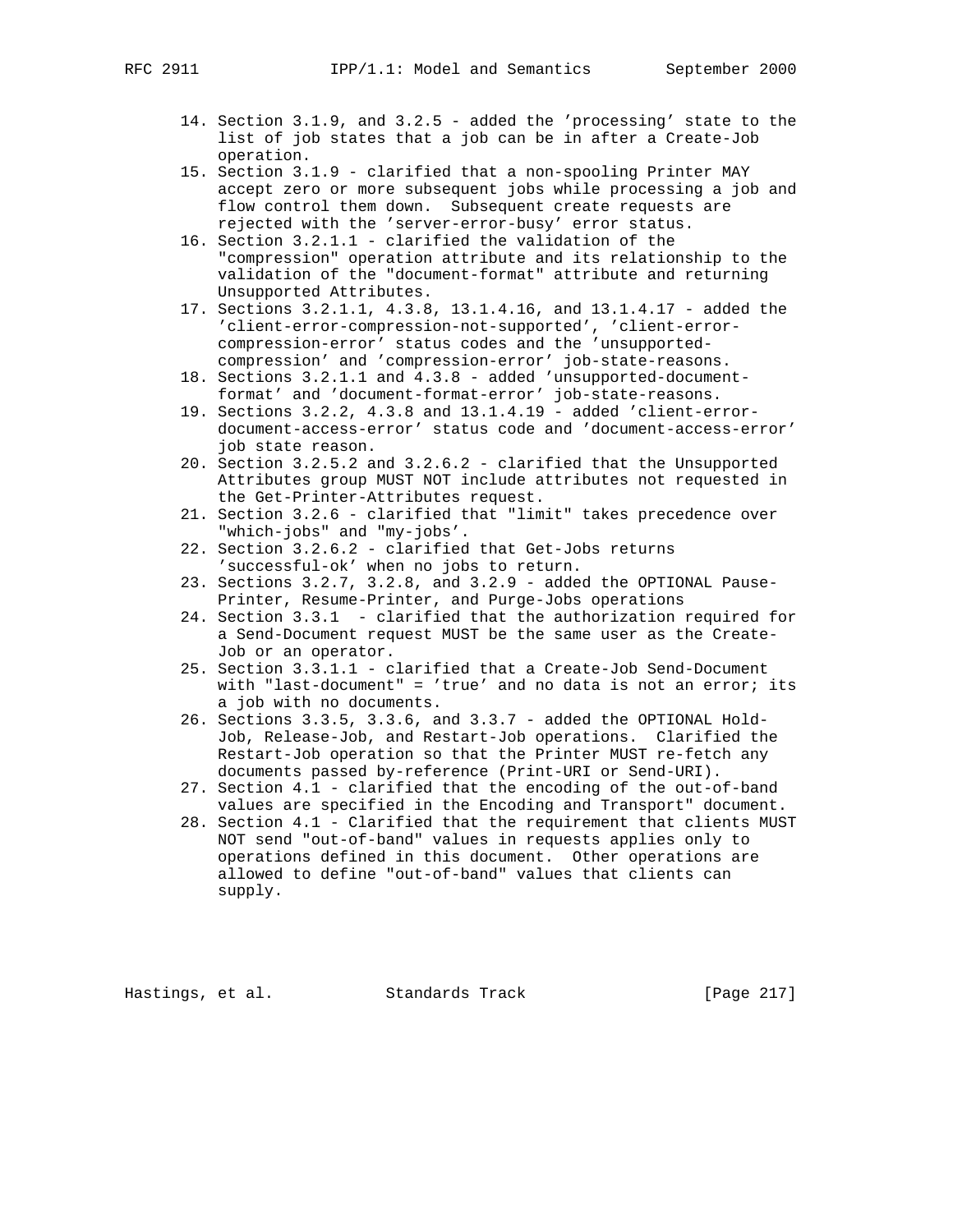- 29. Sections 4.1.1 and 4.1.2 clarified that the maximum 'text' and 'name' values of 1023 and 255 are for the 'textWithoutLanguage' portion of the 'textWithLanguage' form, so that the maximum number of octets for the actual text and name data is the same for the without and with language forms; the 'naturalLanguage' part is in addition.
- 30. Section 4.1.9 clarified that 'mimeMediaType' values can include any parameters from the IANA Registry, not just charset parameters.
- 31. Section 4.1.9.1 clarified that 'application/octet-stream' auto-sensing can happen at create request time and/or job/document processing time.
- 32. Section 4.1.9.1 clarified that auto-sensing involves the Printer examining some number of octets of document data using an implementation-dependent method.
- 33. Section 4.1.14 clarified that the localization of dateTime by the client includes the time zone.
- 34. Section 4.2 clarified that xxx-supported have multiple keywords and/or names by adding parentheses to the table to give: (1setOf (type3 keyword | name))
- 35. Section 4.2.2 added the 'indefinite' keyword value to the "job-hold-until" attribute for use with the create operations and Hold-Job and Restart-Job operations.
- 36. Section 4.2.6 added more enum values to the "finishings" Job Template attribute.
- 37. Section 4.2.6 clarified that the landscape definition is a rotation of the image with respect to the medium.
- 38. Section 4.3.7 added that a forwarding server that cannot get any job state MAY return the job's state as 'completed', provided that it also return the new 'queued-in-device' job state reason.
- 39. Section 4.3.7.2 added the Partitioning of Job States section to clarify the concepts of Job Retention, Job History, and Job Removal.
- 40. Section 4.3.8 added 'job-data-insufficient' job state reason to indicate whether sufficient data has arrived for the document to start to be processed.
- 41. Section 4.3.8 added 'document-access-error' job state reason to indicate an access error of any kind.
- 42. Section 4.3.8 added 'job-queued-for-marker' job state reason to indicate whether the job has completed some processing and is waiting for the marker.
- 43. Section 4.3.8 added 'unsupported-compression' and 'compression-error' job state reasons to indicate compression not supported or compression processing error after the create has been accepted.

Hastings, et al. Standards Track [Page 218]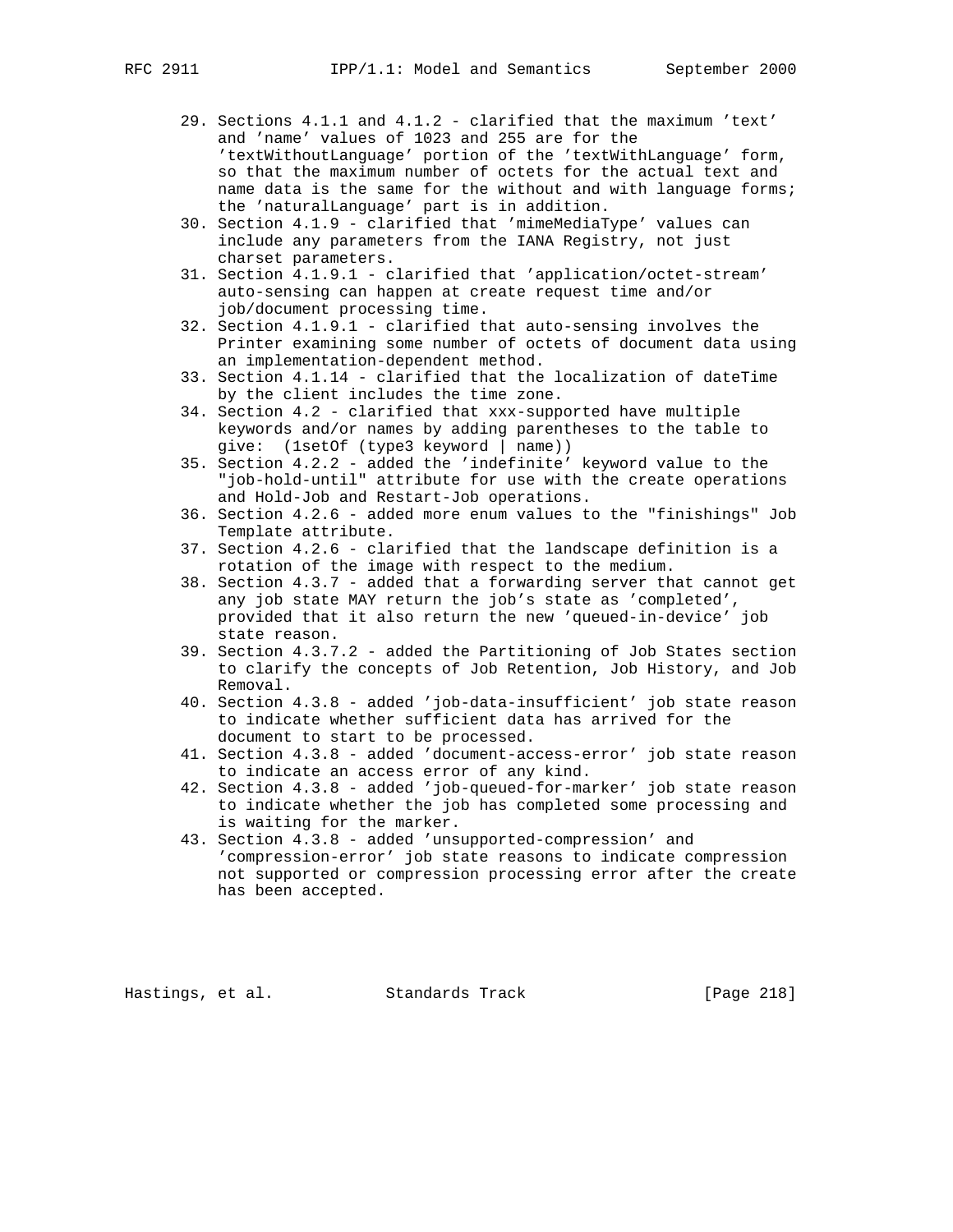- 44. Section 4.3.8 added 'unsupported-document-format' and 'document-format-error' job state reasons to indicate document not supported or document format processing error after the create has been accepted.
- 45. Section 4.3.8 added 'queued-in-device' job state reason to indicate that a job as been forwarded to a print system or device that does not provide any job status.
- 46. Section 4.3.10 added "job-detailed-status-messages (1setOf text(MAX)) for returning detailed error messages.
- 47. Section 4.3.11 added the "job-document-access-errors (1setOf text(MAX))
- 48. Section 4.3.14.2 clarified that the time recorded is the first time processing since the create operation or the Restart-Job operation.
- 49. Section 4.3.14.2 and 4.3.14.3 clarified that the out-of-band value 'no-value' is returned if the job has not started processing or has not completed, respectively.
- 50. Section 4.3.14 Added the OPTIONAL "date-time-at-creation", "date-time-at-processing", and "date-time-at-completed" Event Time Job Description attributes
- 51. Section 4.4.3 added the 'tls' value to "uri-security supported" attribute.
- 52. Section 4.4.3 clarified "uri-security-supported" is orthogonal to Client Authentication so that 'none' does not exclude Client Authentication.
- 53. Section 4.4.11 simplified the "printer-state" descriptions while generalizing to allow high end devices that interpret one or more jobs while marking another. Indicated that 'spool-area-full' and 'stopped-partly' "printer-state-reasons" may be used to provide further state information.
- 54. Section 4.4.12 added the 'moving-to-paused' keyword value to the "printer-state-reasons" attribute for use with the Pause- Printer operation.
- 55. Section 4.4.12 replaced the duplicate 'marker-supply-low' keyword with the missing 'toner-empty' keyword for the "printer-state-reasons" attribute. (This correction was also made before RFC 2566 was published).
- 56. Section 4.4.12 clarified 'spool-area-full' "printer-state reasons" to include non-spooling printers to indicate when it can and cannot accept another job.
- 57. Section 4.4.15 added the enum values to the "operations supported" attribute for the new operations. Clarified that the values of this attribute are encoded as any enum, namely 32-bit values.
- 58. Section 4.4.30 clarified that the dateTime value of "printer-current-time" is on a "best efforts basis". If a proper date-time cannot be obtained, the implementation returns the 'no-value' out-of-band value. Also clarified that

Hastings, et al. Standards Track [Page 219]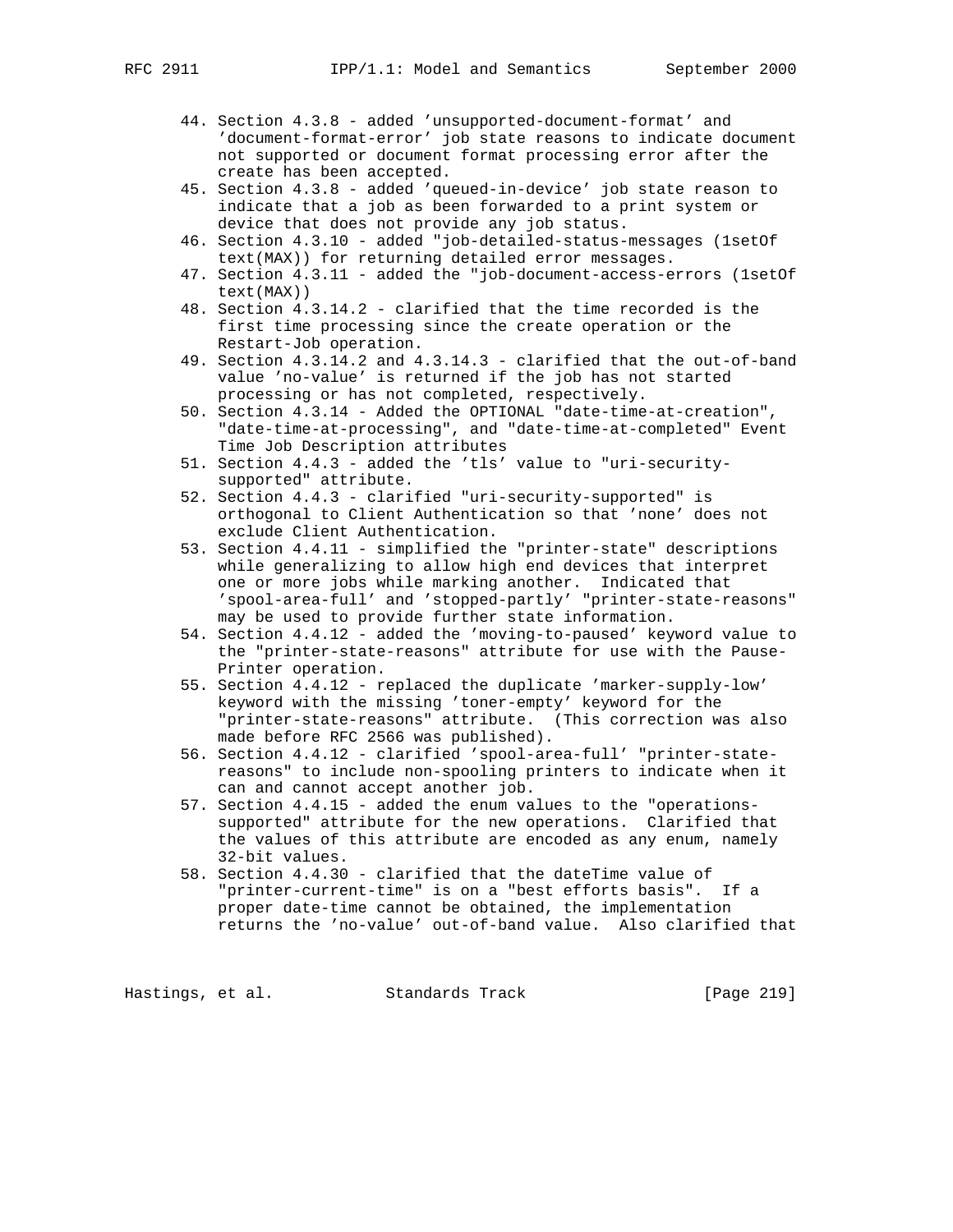the time zone NEED NOT be the time zone that the people near the device use and that the client SHOULD display the dateTime attributes in the user's local time.

- 59. Sections 4.4.36 and 4.4.37 added the OPTIONAL "pages-per minute" and "pages-per-minute-color" Printer Description attributes.
- 60. Section 5.1 clarified that the client conformance requirements apply to clients controlled by an end user and clients in servers.
- 61. Section 5.1 clarified that any response MAY contain additional attribute groups, attributes, attribute syntaxes, or attribute values.
- 62. Section 5.1 clarified that a client SHOULD do its best to prevent a channel from being closed by a lower layer when the channel is flow controlled off by the IPP Printer.
- 63. Section 5.2 clarified that the IPP object requirements apply to objects embedded in devices or that are parts of servers.
- 64. Section 5.2.2 clarified that IPP objects MAY return operation responses that contain attribute groups, attribute names, attribute syntaxes, attribute values, and status codes that are extensions to this standard.
- 65. Section 6 changed the terminology of "private extensions" to "vendor extensions" and indicated that they are registered with IANA along with IETF standards track extensions.
- 66. Section 6.7 inserted this section on registering out-of-band attribute values with IANA as extensions.
- 67. Section 8.3 clarified the use of URIs for each Client Authentication mechanism.
- 68. Section 8.5 added the security discussion around the new operator/administrator operations.
- 69. Section 13.1.4.16 added client-error-compression-not supported (0x040F)
- 70. Section 13.1.4.17 added client-error-compression-error (0x0410)
- 71. Section 13.1.4.18 added client-error-document-format-error (0x0411)
- 72. Section 13.1.4.19 added client-error-document-access-error (0x0412)
- 73. Section 13.1.5.10 added server-error-multiple-document jobs-not-supported (0x0509)
- 74. Section 14 added 'a-white', 'b-white', 'c-white', 'd-white', and 'e-white' and clarified that the existing 'a', 'b', 'c', 'd', and 'e' values are size values. Added American, Japanese, and European Engineering sizes, filled out -transparent and - translucent media names and drawings for the synchro cut sizes.

Hastings, et al. Standards Track [Page 220]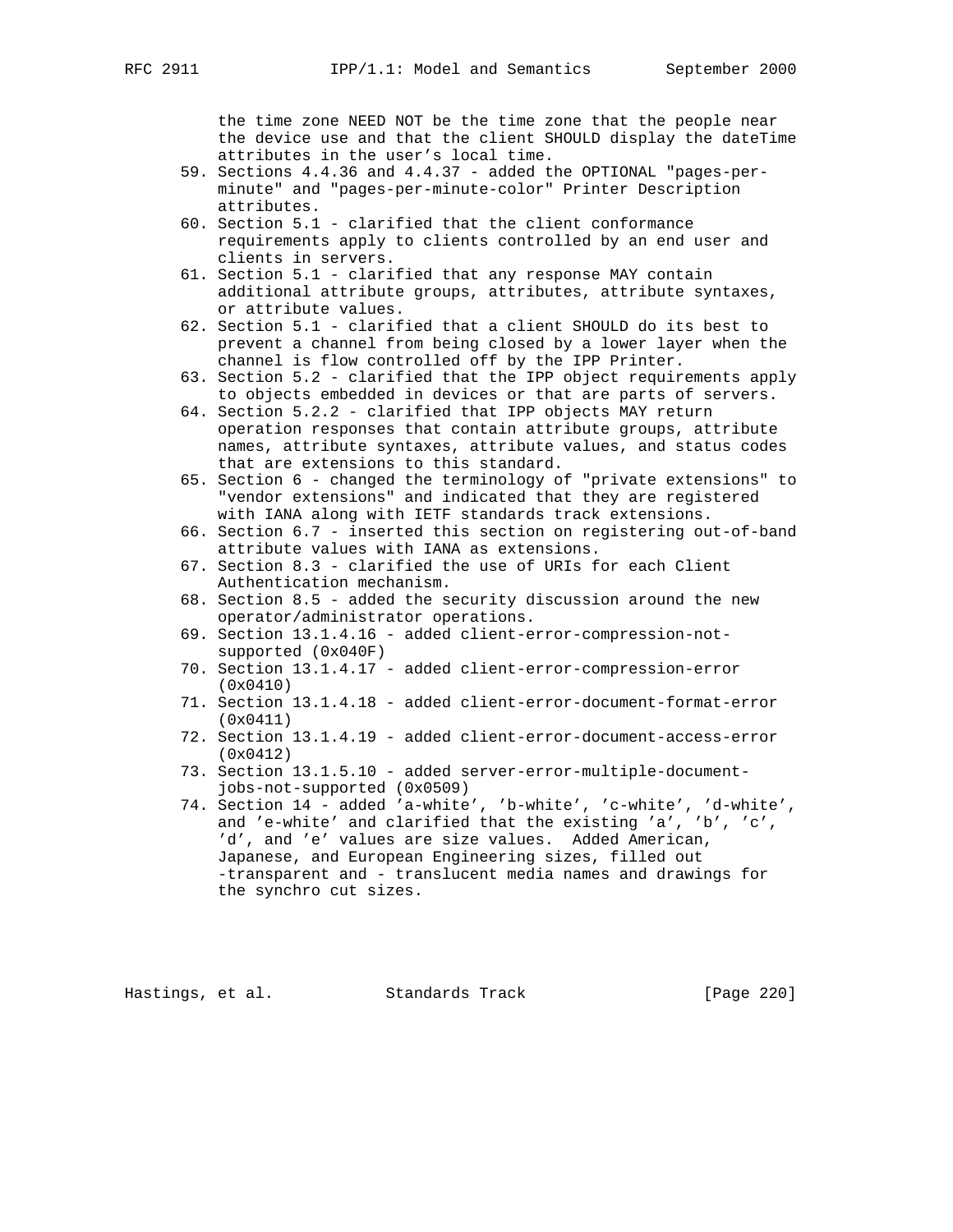- 75. Section 16 softened the RECOMMENDATION for IPP Printer attributes in a Directory schema so that they can have equivalents.
- 76. Section 16 added the OPTIONAL "pages-per-minute" and "pages-per-minute-color" Printer attributes to the Directory schema.
- 77. Section 16 added OPTIONAL "multiple-document-jobs-supported" to the Directory schema.
- 78. Section 16 added RECOMMENDED "uri-authentication-supported", "ipp-versions-supported", and "compression-supported" to the Directory schema.

 The following changes in semantics and/or conformance have been incorporated into this document:

- 1. Section 3.1.6.3 allowed a Printer to localize the "detailed-status-message" operation response attribute, but indicated that such localization might obscure the technical meaning of such messages.
- 2. Section 3.1.8, 5.2.4, and 13.1.5.4 Clients and IPP objects MUST support version 1.1 conformance requirements. It is recommended that they interoperate with 1.0. Also clarified that IPP Printers MUST accept '1.1' requests. It is recommended that they also accept '1.x' requests.
- 3. Section 3.2.1.1 and section 4.4.32 changed the "compression" operation and the "compression-supported" Printer Description attribute from OPTIONAL to REQUIRED.
- 4. Sections 3.2.1.2 and 4.3.8 changed "job-state-reasons" from RECOMMENDED to REQUIRED, so that "job-state-reasons" MUST be returned in create operation responses.
- 5. Sections 3.2.4, 3.3.1, 4.4.16, and 16 changed Create- Job/Send-Document so that they MAY be implemented while only supporting one document jobs. Added the "multiple-document jobs-supported" boolean Printer Description attribute to indicate whether Create-Job/Send-Document support multiple document jobs or not. Added to the Directory schema.
- 6. Section 4.1.9 deleted 'text/plain; charset=iso-10646-ucs-2', since binary is not legal with the 'text' type.
- 7. Section 4.1.9.1 added the RECOMMENDATION that a Printer indicate by printing on the job's job-start-sheet that auto sensing has occurred and what document format was auto-sensed.
- 8. Section 4.2.4 indicated that the "multiple-document handling" Job Template attribute MUST be supported with at least one value if the Printer supports multiple documents per job

Hastings, et al. Standards Track [Page 221]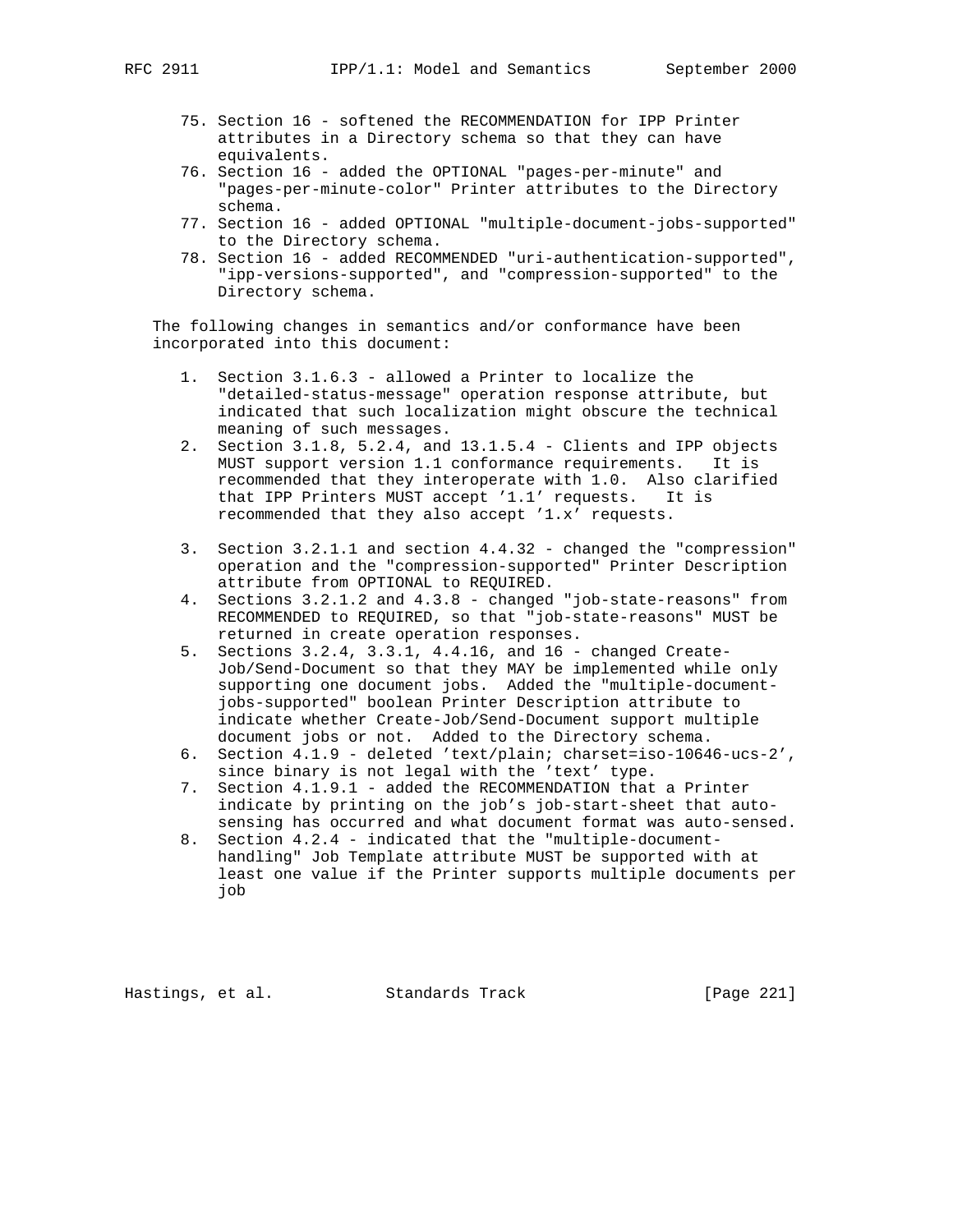- 9. Section 4.3.7.2 indicated that the 'job-restartable' job state reason SHOULD be supported if the Restart-Job operation is supported.
- 10. Section 4.3.8 changed "job-state-reasons" from RECOMMENDED to REQUIRED.
- 11. Section 4.3.8 clarified the conformance of the values of the "job-state-reasons" attribute by copying conformance requirements from other sections of the document so that it is clear from reading the definition of "job-state-reasons" which values MUST or SHOULD be supported. The 'none', 'unsupported-compression', and 'unsupported-document-format' values MUST be supported. The 'job-hold-until-specified' SHOULD be specified if the "job-hold-until" Job Template is supported. The following values SHOULD be supported: 'job canceled-by-user', 'aborted-by-system', and 'job-completed successfully'. The 'job-canceled-by-operator' SHOULD be supported if the

 implementation permits canceling by other than the job owner. The 'job-canceled-at-device' SHOULD be supported if the device supports canceling jobs at the console. The 'job-completed with-warnings' SHOULD be supported, if the implementation detects warnings. The 'job-completed-with-errors' SHOULD be supported if the implementation detects errors. The 'job restartable' SHOULD be supported if the Restart-Job operation is supported.

- 12. Section 4.3.10 allowed a Printer to localize the "job detailed-status-message" Job Description attribute, but indicated that such localization might obscure the technical meaning of such messages.
- 13. Section 4.3.14 changed the "time-at-creation", "time-at processing", and "time-at-completed" Event Time Job Description attributes from OPTIONAL to REQUIRED.
- 14. Section 4.3.14.4 added the REQUIRED "job-printer-up-time (integer(1:MAX))" Job Description attribute as an alias for "printer-up-time" to reduce number of operations to get job times.
- 15. Section 4.4.2 added the REQUIRED "uri-authentication supported (1setOf type2 keyword)" Printer Description attribute to describe the Client Authentication used by each Printer URI.
- 16. Section 4.4.12 changed "printer-state-reasons" Printer Description attribute from OPTIONAL to REQUIRED.
- 17. Section 4.4.12 changed 'paused' value of "printer-state reasons" to MUST if Pause-Printer operation is supported.

Hastings, et al. Standards Track [Page 222]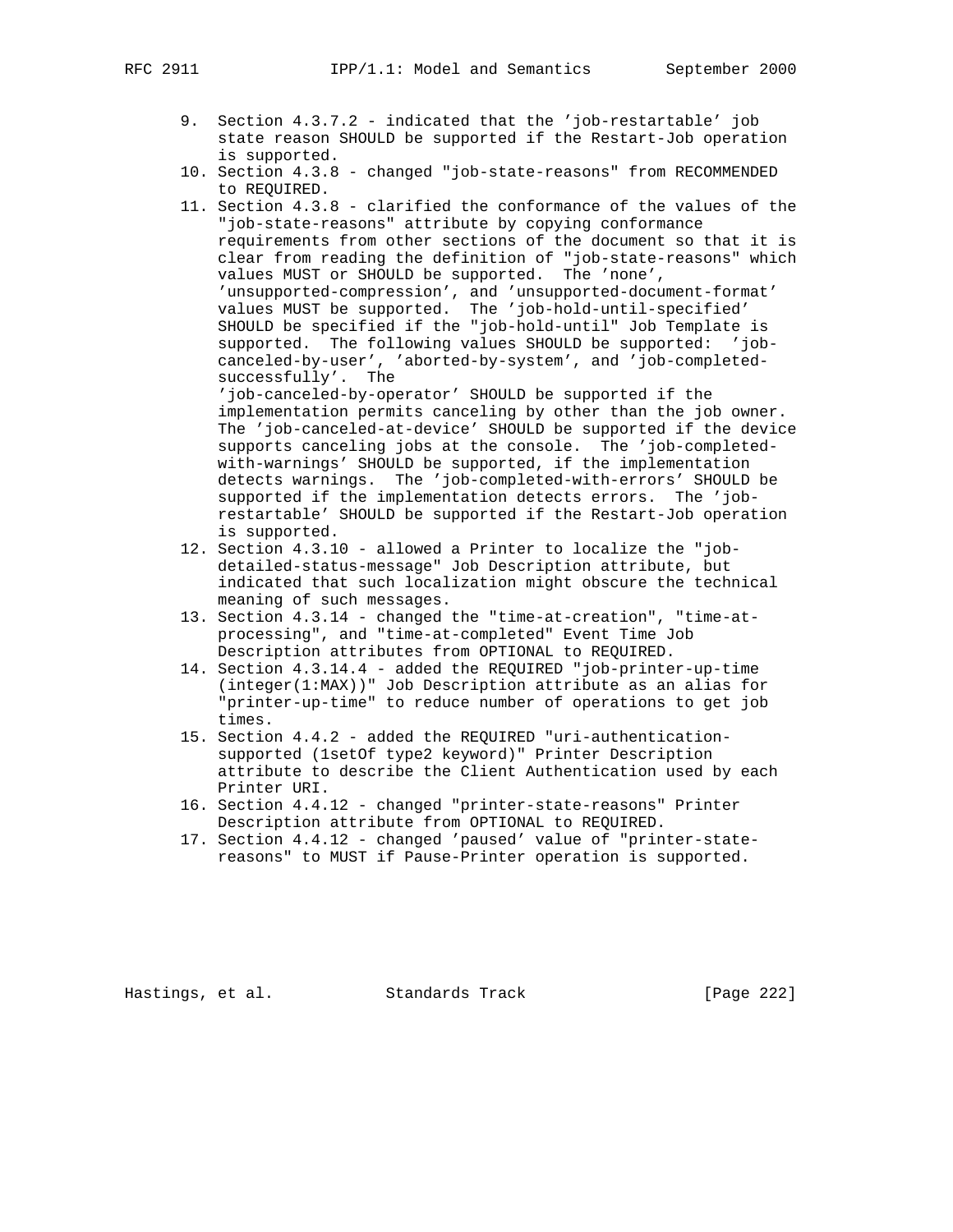- 18. Section 4.4.14 added the REQUIRED "ipp-versions-supported (1setOf keyword)" Printer Description attribute, since IPP/1.1 Printers do not have to support version '1.0' conformance requirements. Section 4.4.16 - added the "multiple-document jobs-supported (boolean)" Printer Description attribute so that a client can tell whether a Printer that supports Create-Job/Send-Document supports multiple document jobs or not. This attribute is REQUIRED if the Create-Job operation is supported.
- 19. Section 4.4.24 changed the "queued-job-count" Printer Description attribute from RECOMMENDED to REQUIRED.
- 20. Section 4.4.32 changed "compression-supported (1setOf type3 keyword)" Printer Description attribute from OPTIONAL to REQUIRED.
- 21. Section 5.1 changed the client security requirements from RECOMMENDED non-standards track SSL3 to MUST support Client Authentication as defined in the IPP/1.1 Encoding and Transport document [RFC2910]. A client SHOULD support Operation Privacy and Server Authentication as defined in the IPP/1.1 Encoding and Transport document [RFC2910].
- 22. Section 5.2.7 changed the IPP object security requirements from OPTIONAL non-standards track SSL3 to SHOULD contain support for Client Authentication as defined in the IPP/1.1 Encoding and Transport document [RFC2910]. A Printer implementation MAY allow an administrator to configure the Printer so that all, some, or none of the users are authenticated. An IPP Printer implementation SHOULD contain support for Operation Privacy and Server Authentication as defined in the IPP/1.1 Encoding and Transport document [RFC2910]. A Printer implementation MAY allow an administrator to configure the degree of support for Operation Privacy and Server Authentication. Security MUST NOT be compromised when the client supplies a lower version-number in a request.
- 23. Section 14 (Appendix C): Corrected typo, changing the keyword 'iso-10-white' to 'iso-a10-white'.

 See also the "IPP/1.1 Encoding and Transport" [RFC2910] document for differences between IPP/1.0 [RFC2565] and IPP/1.1 [RFC2910].

Hastings, et al. Standards Track [Page 223]